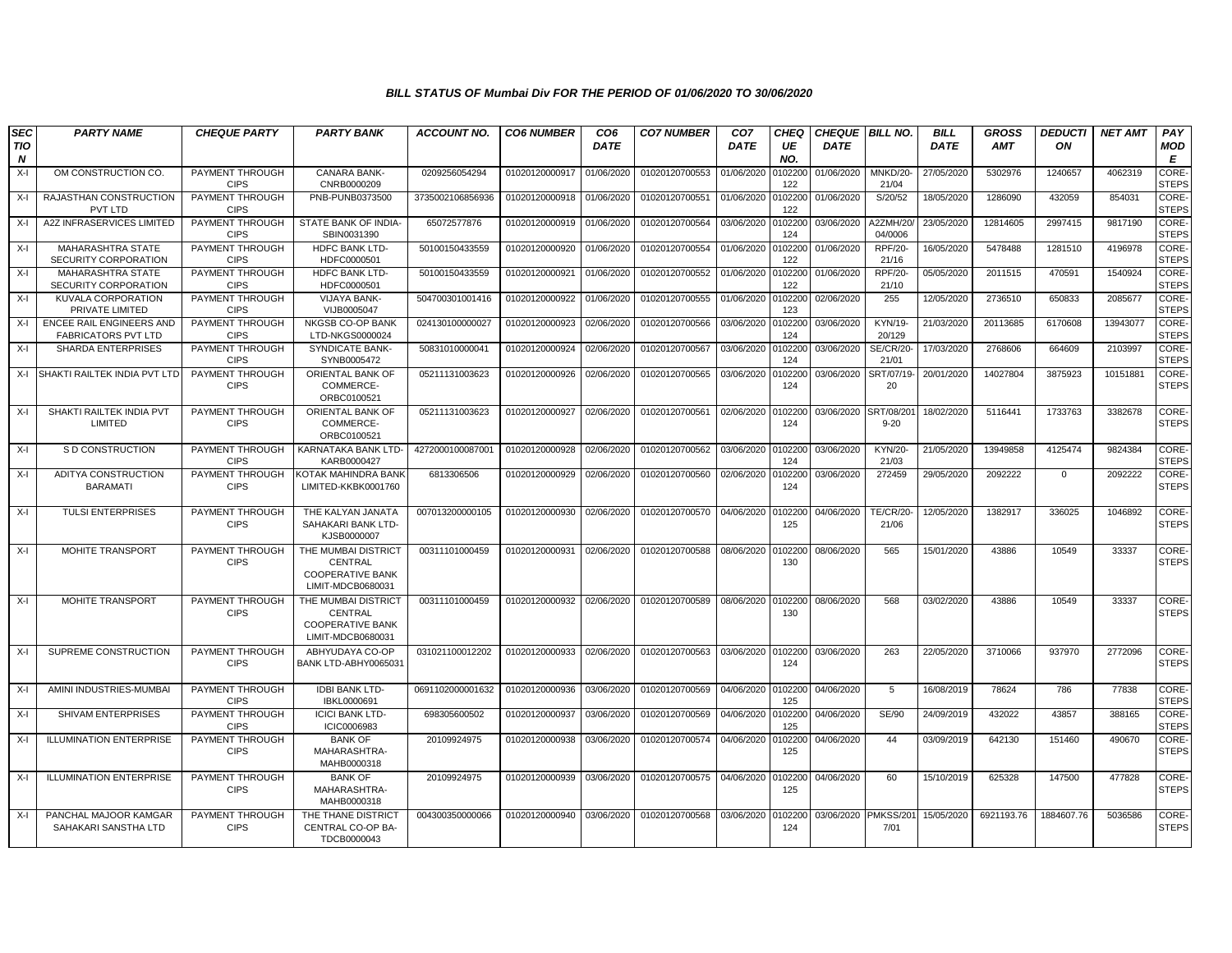| <b>SEC</b>              | <b>PARTY NAME</b>                                     | <b>CHEQUE PARTY</b>            | <b>PARTY BANK</b>                                                              | <b>ACCOUNT NO.</b> | <b>CO6 NUMBER</b> | CO <sub>6</sub> | <b>CO7 NUMBER</b> | CO <sub>7</sub> | CHEQ           | <b>CHEQUE BILL NO.</b> |                         | <b>BILL</b> | <b>GROSS</b> | <b>DEDUCTI</b> | <b>NET AMT</b> | PAY                          |
|-------------------------|-------------------------------------------------------|--------------------------------|--------------------------------------------------------------------------------|--------------------|-------------------|-----------------|-------------------|-----------------|----------------|------------------------|-------------------------|-------------|--------------|----------------|----------------|------------------------------|
| TIO<br>$\boldsymbol{N}$ |                                                       |                                |                                                                                |                    |                   | <b>DATE</b>     |                   | <b>DATE</b>     | UE<br>NO.      | <b>DATE</b>            |                         | <b>DATE</b> | <b>AMT</b>   | ON             |                | MOD<br>E                     |
| $X-I$                   | SHREE KRISHNA<br><b>CONSTRUCTION</b>                  | PAYMENT THROUGH<br><b>CIPS</b> | <b>BANK OF</b><br>MAHARASHTRA-<br>MAHB0000227                                  | 20090403877        | 01020120000942    | 04/06/2020      | 01020120700571    | 04/06/2020      | 0102200<br>125 | 04/06/2020             | <b>TNA/20-</b><br>21/12 | 28/05/2020  | 6515384      | 1551383        | 4964001        | CORE-<br><b>STEPS</b>        |
| $X-I$                   | <b>BALLU ENTERPRISES</b>                              | PAYMENT THROUGH<br><b>CIPS</b> | <b>VIJAYA BANK-</b><br>VIJB0005008                                             | 500800301000491    | 01020120000943    | 04/06/2020      | 01020120700572    | 04/06/2020      | 0102200<br>125 | 04/06/2020             | <b>TNA/19-</b><br>20/53 | 12/12/2019  | 915300       | 215850         | 699450         | CORE-<br><b>STEPS</b>        |
| $X-I$                   | THE INDIA THERMIT<br><b>CORPORATION LTD.</b>          | PAYMENT THROUGH<br><b>CIPS</b> | <b>ICICI BANK LTD-</b><br>ICIC0006288                                          | 628805002088       | 01020120000944    | 04/06/2020      | 01020120700573    | 04/06/2020      | 0102200<br>125 | 04/06/2020             | MNKD/19-<br>20/143      | 12/02/2020  | 1672844      | 571585         | 1101259        | CORE-<br><b>STEPS</b>        |
| $X-I$                   | <b>MUKUND ENTERPRISES</b>                             | PAYMENT THROUGH<br><b>CIPS</b> | <b>BANK OF BARODA</b><br><b>BARB0AMBEAS</b>                                    | 37540200000026     | 01020120000945    | 04/06/2020      | 01020120700580    | 06/06/2020      | 0102200<br>127 | 06/06/2020             | ME/CR/20-<br>21/09A     | 14/05/2020  | 1536352      | 362240         | 1174112        | <b>CORE-</b><br><b>STEPS</b> |
| X-I                     | <b>ASTRAL ADVERTISING</b><br>&MARKETING INDIA PVT.LTD | PAYMENT THROUGH<br><b>CIPS</b> | <b>BANK OF BARODA</b><br><b>BARB0GOLFCL</b>                                    | 17660500000120     | 01020120000946    | 05/06/2020      | 01020120700584    | 06/06/2020      | 0102200<br>127 | 06/06/2020             | 11058/18-<br>19         | 09/02/2019  | 56870        | 1083           | 55787          | CORE-<br><b>STEPS</b>        |
| X-I                     | AKAR ADVERTISING AND<br>MARKETING PVT LTD             | PAYMENT THROUGH<br><b>CIPS</b> | <b>VIJAYA BANK-</b><br>VIJB0005015                                             | 501500300005620    | 01020120000947    | 05/06/2020      | 01020120700764    | 10/07/2020      | 0102200<br>178 | 10/07/2020             | 644/19-20               | 16/01/2020  | 9469         | 180            | 9289           | CORE-<br><b>STEPS</b>        |
| X-I                     | AKAR ADVERTISING AND<br>MARKETING PVT LTD             | PAYMENT THROUGH<br><b>CIPS</b> | <b>VIJAYA BANK-</b><br>VIJB0005015                                             | 501500300005620    | 01020120000948    | 05/06/2020      | 01020120700584    | 06/06/2020      | 0102200<br>127 | 06/06/2020             | 627/19-20               | 14/01/2020  | 71029        | 1352           | 69677          | CORE-<br><b>STEPS</b>        |
| $X-I$                   | SIDDHI                                                | PAYMENT THROUGH<br><b>CIPS</b> | <b>BANK OF INDIA-</b><br>BKID0000041                                           | 004120110000561    | 01020120000949    | 05/06/2020      | 01020120700587    | 06/06/2020      | 0102200<br>127 | 06/06/2020             | 67                      | 23/11/2019  | 445760       | 126860         | 318900         | CORE-<br><b>STEPS</b>        |
| X-I                     | ADITYA CONSTRUCTION                                   | PAYMENT THROUGH<br><b>CIPS</b> | <b>BANK OF</b><br>MAHARASHTRA-<br>MAHB0000575                                  | 60147519793        | 01020120000950    | 05/06/2020      | 01020120700576    | 05/06/2020      | 0102200<br>126 | 05/06/2020             | N/20/26                 | 21/01/2020  | 1402712      | 330739         | 1071973        | CORE-<br><b>STEPS</b>        |
| $X-I$                   | <b>SQUARE COMMUNICATIONS</b><br>PVT LTD               | PAYMENT THROUGH<br><b>CIPS</b> | PNB-PUNB0055200                                                                | 0552002100051281   | 01020120000952    | 05/06/2020      | 01020120700584    | 06/06/2020      | 0102200<br>127 | 06/06/2020             | PBM802/19-<br>20        | 07/02/2020  | 62243        | 1186           | 61057          | CORE-<br><b>STEPS</b>        |
| X-I                     | A K ASSOCIATES                                        | PAYMENT THROUGH<br><b>CIPS</b> | <b>VIJAYA BANK-</b><br>VIJB0005007                                             | 500700300007340    | 01020120000953    | 05/06/2020      | 01020120700577    | 05/06/2020      | 0102200<br>126 | 05/06/2020             | 261                     | 21/05/2020  | 2721247      | 922926         | 1798321        | CORE-<br><b>STEPS</b>        |
| X-I                     | <b>SRISHTI SANCHAR</b><br><b>ADVERTISING</b>          | PAYMENT THROUGH<br><b>CIPS</b> | SBI-SBIN0030002                                                                | 00000038902688070  | 01020120000954    | 05/06/2020      | 01020120700584    | 06/06/2020      | 010220<br>127  | 06/06/2020             | 55/2019-20              | 31/12/2019  | 55505        | 1057           | 54448          | CORE-<br><b>STEPS</b>        |
| X-I                     | INTER PUBLICITY PVT.LTD.                              | PAYMENT THROUGH<br><b>CIPS</b> | UNION BANK OF INDIA-<br>UBIN0531987                                            | 319804040019070    | 01020120000955    | 05/06/2020      | 01020120700584    | 06/06/2020      | 0102200<br>127 | 06/06/2020             | pr/336/12/<br>$9 - 20$  | 02/01/2020  | 49643        | 945            | 48698          | CORE-<br><b>STEPS</b>        |
| $X-I$                   | KHFM HOSPITALITY AND<br>FACILITY MGMNT SER PVT LTD    | PAYMENT THROUGH<br><b>CIPS</b> | APNA SAHAKARI BANK<br>LTD-ASBL0000007                                          | 007013100000129    | 01020120000956    | 05/06/2020      | 01020120700578    | 05/06/2020      | 0102200<br>126 | 05/06/2020             | optg/khfm/c<br>a/18     | 14/05/2020  | 1191262      | 350675         | 840587         | CORE-<br><b>STEPS</b>        |
| X-I                     | INTER PUBLICITY PVT.LTD.                              | PAYMENT THROUGH<br><b>CIPS</b> | UNION BANK OF INDIA-<br>UBIN0531987                                            | 319804040019070    | 01020120000957    | 05/06/2020      | 01020120700776    | 13/07/2020      | 0102200<br>180 | 13/07/2020             | pr/268/10/<br>$9 - 20$  | 21/11/2019  | 35941        | 685            | 35256          | CORE-<br><b>STEPS</b>        |
| X-I                     | <b>VERMMILLION</b><br><b>COMMUNICATION PVT LTD</b>    | PAYMENT THROUGH<br><b>CIPS</b> | AXIS BANK-UTIB0003942                                                          | 917020081724474    | 01020120000958    | 05/06/2020      | 01020120700584    | 06/06/2020      | 0102200<br>127 | 06/06/2020             | 0024/19-20              | 06/01/2020  | 127977       | 2437           | 125540         | CORE-<br><b>STEPS</b>        |
| $X-I$                   | MOHITE TRANSPORT                                      | PAYMENT THROUGH<br><b>CIPS</b> | THE MUMBAI DISTRICT<br>CENTRAL<br><b>COOPERATIVE BANK</b><br>LIMIT-MDCB0680031 | 00311101000459     | 01020120000959    | 05/06/2020      | 01020120700590    | 08/06/2020      | 0102200<br>130 | 08/06/2020             | 547                     | 04/12/2019  | 14628        | 5314           | 9314           | CORE-<br><b>STEPS</b>        |
| X-I                     | SQUARE COMMUNICATIONS<br>PVT LTD                      | PAYMENT THROUGH<br><b>CIPS</b> | PNB-PUNB0055200                                                                | 0552002100051281   | 01020120000960    | 05/06/2020      | 01020120700584    | 06/06/2020      | 0102200<br>127 | 06/06/2020             | PBM777/19-<br>20        | 05/02/2020  | 11525        | 220            | 11305          | CORE-<br><b>STEPS</b>        |
| X-I                     | JOHNSON LIFTS PVT.LTD.                                | PAYMENT THROUGH<br><b>CIPS</b> | KOTAK MAHINDRA BANK<br>LIMITED-KKBK0008488                                     | 425011008336       | 01020120000961    | 05/06/2020      | 01020120700581    | 06/06/2020      | 0102200<br>127 | 06/06/2020             | JLPL/4/17<br>18         | 28/09/2017  | 193576       | 47580          | 145996         | CORE-<br><b>STEPS</b>        |
| X-I                     | OM CONSTRUCTION CO                                    | PAYMENT THROUGH<br><b>CIPS</b> | <b>CANARA BANK-</b><br>CNRB0000209                                             | 0209256054294      | 01020120000962    | 05/06/2020      | 01020120700579    | 05/06/2020      | 0102200<br>126 | 05/06/2020             | 05                      | 29/05/2020  | 2606798      | 610027         | 1996771        | CORE-<br><b>STEPS</b>        |
| X-I                     | <b>HH ENGINEERS</b>                                   | PAYMENT THROUGH<br><b>CIPS</b> | PUNJAB AND SIND BANK<br>PSIB0000324                                            | 03241300031696     | 01020120000963    | 06/06/2020      | 01020120700582    | 06/06/2020      | 0102200<br>127 | 06/06/2020             | PNVL/W/20<br>21/14      | 20/05/2020  | 6178574      | 1456479        | 4722095        | CORE-<br><b>STEPS</b>        |
| X-I                     | SHREE SAI ENTERPRISE                                  | PAYMENT THROUGH<br><b>CIPS</b> | UNION BANK OF INDIA-<br>UBIN0531570                                            | 315701010331392    | 01020120000964    | 06/06/2020      | 01020120700585    | 06/06/2020      | 0102200<br>127 | 06/06/2020             | optg/sse/ve<br>hicle    | 18/05/2020  | 57998        | 13910          | 44088          | CORE-<br><b>STEPS</b>        |
| X-I                     | SHREE SAI ENTERPRISE                                  | PAYMENT THROUGH<br><b>CIPS</b> | UNION BANK OF INDIA-<br>UBIN0531570                                            | 315701010331392    | 01020120000965    | 06/06/2020      | 01020120700585    | 06/06/2020      | 0102200<br>127 | 06/06/2020             | optg/sse/ve<br>hi/6     | 18/05/2020  | 57746        | 13849          | 43897          | CORE-<br><b>STEPS</b>        |
| X-I                     | SHREE SAI ENTERPRISE                                  | PAYMENT THROUGH<br><b>CIPS</b> | UNION BANK OF INDIA-<br>UBIN0531570                                            | 315701010331392    | 01020120000966    | 06/06/2020      | 01020120700585    | 06/06/2020      | 0102200<br>127 | 06/06/2020             | optg/sse/ve<br>hi/7     | 18/05/2020  | 57211        | 13722          | 43489          | CORE-<br><b>STEPS</b>        |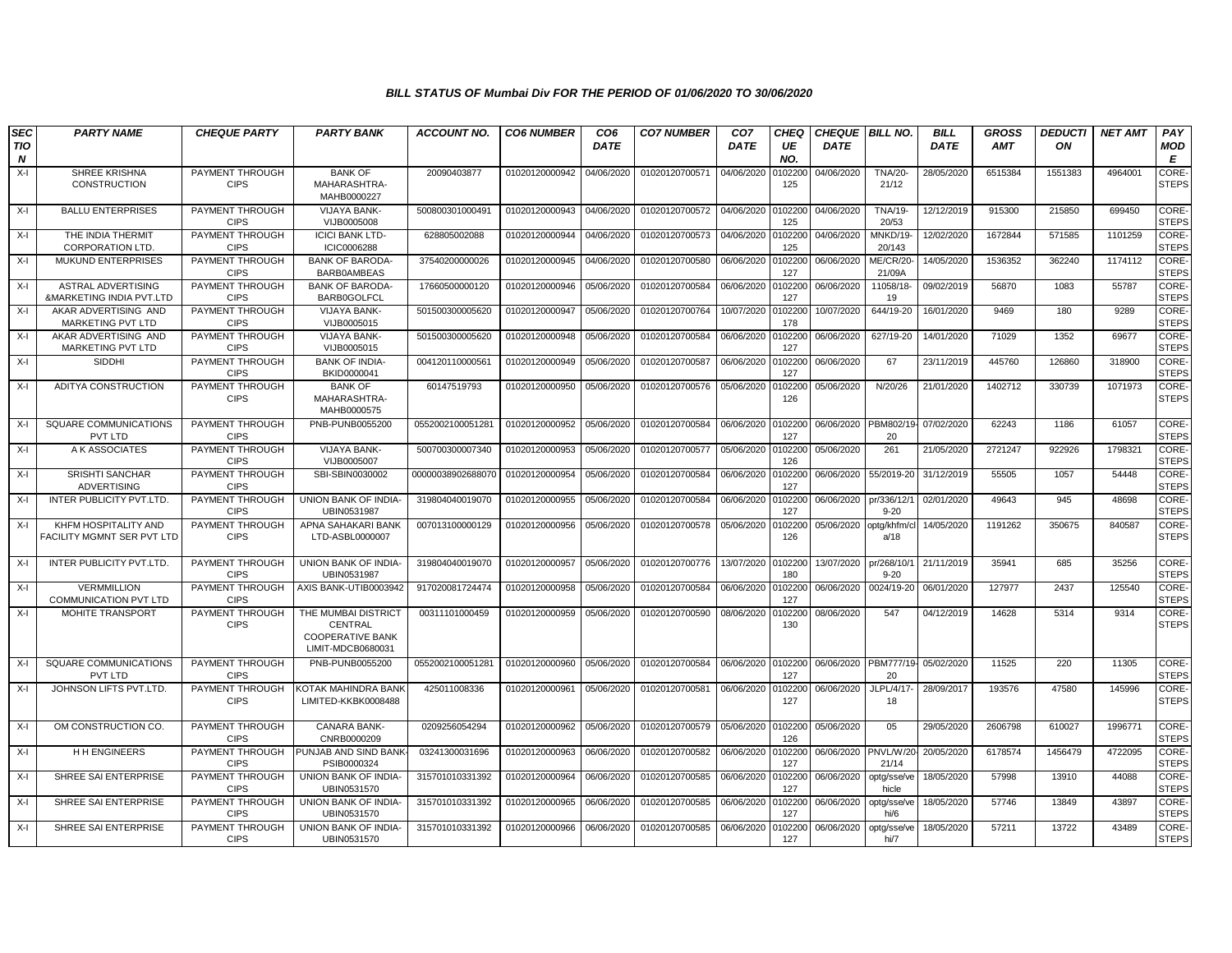| <b>SEC</b> | <b>PARTY NAME</b>                                       | <b>CHEQUE PARTY</b>                   | <b>PARTY BANK</b>                                 | <b>ACCOUNT NO.</b> | <b>CO6 NUMBER</b> | CO <sub>6</sub> | <b>CO7 NUMBER</b> | CO <sub>7</sub> | <b>CHEQ</b>    | <b>CHEQUE   BILL NO.</b> |                             | <b>BILL</b> | <b>GROSS</b> | <b>DEDUCTI</b> | <b>NET AMT</b> | PAY                          |
|------------|---------------------------------------------------------|---------------------------------------|---------------------------------------------------|--------------------|-------------------|-----------------|-------------------|-----------------|----------------|--------------------------|-----------------------------|-------------|--------------|----------------|----------------|------------------------------|
| TIO<br>N   |                                                         |                                       |                                                   |                    |                   | <b>DATE</b>     |                   | <b>DATE</b>     | UE<br>NO.      | <b>DATE</b>              |                             | <b>DATE</b> | <b>AMT</b>   | ON             |                | <b>MOD</b><br>E              |
| $X-I$      | SHREE SAI ENTERPRISE                                    | <b>PAYMENT THROUGH</b><br><b>CIPS</b> | UNION BANK OF INDIA-<br>UBIN0531570               | 315701010331392    | 01020120000967    | 06/06/2020      | 01020120700585    | 06/06/2020      | 102200<br>127  | 06/06/2020               | optg/sse/ve<br>hi/8         | 18/05/2020  | 57746        | 13849          | 43897          | CORE-<br><b>STEPS</b>        |
| X-I        | <b>APCON INDIA</b>                                      | PAYMENT THROUGH<br><b>CIPS</b>        | KOTAK MAHINDRA BANK<br>KKBK0000289                | 8911315596         | 01020120000968    | 06/06/2020      | 01020120700583    | 06/06/2020      | 102200<br>127  | 06/06/2020               | optg/Inl/18                 | 23/05/2020  | 603021       | 174638         | 428383         | CORE-<br><b>STEPS</b>        |
| X-I        | <b>APCON INDIA</b>                                      | PAYMENT THROUGH<br><b>CIPS</b>        | KOTAK MAHINDRA BANK<br>KKBK0000289                | 8911315596         | 01020120000969    | 06/06/2020      | 01020120700583    | 06/06/2020      | 102200<br>127  | 06/06/2020               | optg/Inl/19                 | 23/05/2020  | 603021       | 208238         | 394783         | CORE-<br><b>STEPS</b>        |
| $X-I$      | <b>APCON INDIA</b>                                      | PAYMENT THROUGH<br><b>CIPS</b>        | KOTAK MAHINDRA BANK<br>KKBK0000289                | 8911315596         | 01020120000970    | 06/06/2020      | 01020120700583    | 06/06/2020      | 102200<br>127  | 06/06/2020               | optg/Inl/20                 | 23/05/2020  | 603021       | 178742         | 424279         | CORE-<br><b>STEPS</b>        |
| X-I        | <b>APCON INDIA</b>                                      | PAYMENT THROUGH<br><b>CIPS</b>        | KOTAK MAHINDRA BANK<br>KKBK0000289                | 8911315596         | 01020120000971    | 06/06/2020      | 01020120700583    | 06/06/2020      | 102200<br>127  | 06/06/2020               | optg/Inl/21                 | 23/05/2020  | 603021       | 160618         | 442403         | <b>CORE</b><br><b>STEPS</b>  |
| X-I        | SAPHALYA TRADING<br>CORPORATION                         | PAYMENT THROUGH<br><b>CIPS</b>        | <b>BANK OF INDIA-</b><br>BKID0001248              | 124830110000048    | 01020120000972    | 06/06/2020      | 01020120700586    | 06/06/2020      | 102200<br>127  | 06/06/2020 STC/771/09    |                             | 18/05/2020  | 2075635      | 489357         | 1586278        | CORE-<br><b>STEPS</b>        |
| X-I        | THREE STAR COMPANY                                      | PAYMENT THROUGH<br><b>CIPS</b>        | CANARA BANK-<br>CNRB0001389                       | 1389201003598      | 01020120000973    | 06/06/2020      | 01020120700595    | 09/06/2020      | 0102200<br>131 | 09/06/2020 GST/010/20    | 21                          | 04/05/2020  | 181720       | 3080           | 178640         | CORE-<br><b>STEPS</b>        |
| $X-I$      | S AND R PEST CONTROL<br><b>SERVICES</b>                 | PAYMENT THROUGH<br><b>CIPS</b>        | SBI-SBIN0011710                                   | 37203428262        | 01020120000975    | 08/06/2020      | 01020120700591    | 08/06/2020      | 102200<br>130  | 08/06/2020               | 12                          | 06/06/2020  | 994365       | 365381         | 628984         | CORE-<br><b>STEPS</b>        |
| X-I        | V S SERVICES AND TRADING<br>11 P                        | PAYMENT THROUGH<br><b>CIPS</b>        | UNION BANK OF INDIA<br>UBIN0531570                | 315705010051068    | 01020120000978    | 08/06/2020      | 01020120700592    | 09/06/2020      | 0102200<br>131 | 09/06/2020               | /SS/CR/20<br>$20 - 21/1$    | 11/05/2020  | 78698        | 18838          | 59860          | CORE-<br><b>STEPS</b>        |
| X-I        | THE INDIA THERMIT<br><b>CORPORATION LTD</b>             | PAYMENT THROUGH<br><b>CIPS</b>        | <b>ICICI BANK LTD-</b><br>ICIC0006288             | 628805002088       | 01020120000981    | 08/06/2020      | 01020120700615    | 12/06/2020      | 102200<br>137  | 13/06/2020               | 70                          | 06/12/2019  | 3630000      | 884173         | 2745827        | CORE-<br><b>STEPS</b>        |
| $X-I$      | SWIFT SERVICE                                           | PAYMENT THROUGH<br><b>CIPS</b>        | PNB-PUNB0053000                                   | 0530002109009100   | 01020120000983    | 09/06/2020      | 01020120700593    | 09/06/2020      | 102200<br>131  | 09/06/2020               | CRSS1138<br>201920          | 13/04/2020  | 41915        | 10080          | 31835          | CORE-<br><b>STEPS</b>        |
| X-I        | <b>BVG INDIA LTD</b>                                    | PAYMENT THROUGH<br><b>CIPS</b>        | <b>ICICI BANK LTD-</b><br>ICIC0000321             | 032151000006       | 01020120000984    | 09/06/2020      | 01020120700594    | 09/06/2020      | 102200<br>131  | 09/06/2020               | <b>5A</b>                   | 08/06/2020  | 2720133      | 598529         | 2121604        | CORE-<br><b>STEPS</b>        |
| $X-I$      | A2Z INFRASERVICES LIMITED                               | PAYMENT THROUGH<br><b>CIPS</b>        | STATE BANK OF INDIA-<br>SBIN0031390               | 65072577876        | 01020120000985    | 09/06/2020      | 01020120700604    | 10/06/2020      | 102200<br>132  | 10/06/2020               | 03                          | 08/06/2020  | 13135566     | 3072487        | 10063079       | CORE-<br><b>STEPS</b>        |
| $X-I$      | <b>M/S.PRATIK DIESEL</b>                                | PAYMENT THROUGH<br><b>CIPS</b>        | <b>DENA BANK-</b><br>BKDN0471113                  | 111311001485       | 01020120000986    | 09/06/2020      | 01020120700595    | 09/06/2020      | 0102200<br>131 | 09/06/2020               | PD/19-<br>20/239            | 23/08/2019  | 187384       | 19056          | 168328         | <b>CORE-</b><br><b>STEPS</b> |
| $X-I$      | D T RATHI                                               | PAYMENT THROUGH<br><b>CIPS</b>        | PNB-PUNB0232900                                   | 2329002100014507   | 01020120000987    | 09/06/2020      | 01020120700596    | 09/06/2020      | 102200<br>131  | 09/06/2020               | <b>IDEN/NE/F</b><br>YN/2020 | 23/05/2020  | 5781893.99   | 1770241.99     | 4011652        | CORE-<br><b>STEPS</b>        |
| X-I        | <b>BHARTI COMMUNICATIONS</b>                            | PAYMENT THROUGH<br><b>CIPS</b>        | ALLAHABAD BANK-<br>ALLA0211263                    | 20023134949        | 01020120000988    | 09/06/2020      | 01020120700603    | 10/06/2020      | 102200<br>132  | 10/06/2020               | <b>BC/20-</b><br>21/CR/01   | 21/04/2020  | 615132       | 189210         | 425922         | CORE-<br><b>STEPS</b>        |
| $X-I$      | JOHNSON LIFTS PVT.LTD.                                  | PAYMENT THROUGH<br><b>CIPS</b>        | <b>COTAK MAHINDRA BANK</b><br>LIMITED-KKBK0008488 | 425011008336       | 01020120000989    | 09/06/2020      | 01020120700597    | 09/06/2020      | 102200<br>131  | 09/06/2020               | JLPL/1/201<br>9             | 10/09/2019  | 582055       | 196188         | 385867         | CORE-<br><b>STEPS</b>        |
| X-I        | SWIFT SERVICE                                           | PAYMENT THROUGH<br><b>CIPS</b>        | PNB-PUNB0053000                                   | 0530002109009100   | 01020120000990    | 09/06/2020      | 01020120700593    | 09/06/2020      | 0102200<br>131 | 09/06/2020               | <b>CRSS1148</b><br>201920   | 05/05/2020  | 41915        | 10080          | 31835          | <b>CORE</b><br><b>STEPS</b>  |
| X-I        | <b>SWIFT SERVICE</b>                                    | PAYMENT THROUGH<br><b>CIPS</b>        | PNB-PUNB0053000                                   | 0530002109009100   | 01020120000991    | 09/06/2020      | 01020120700599    | 09/06/2020      | 0102200<br>131 | 09/06/2020               | CRSS1149<br>201920          | 28/05/2020  | 41915        | 10080          | 31835          | CORE-<br><b>STEPS</b>        |
| X-I        | <b>BL HEALTH AND SAFETY</b><br>PRIVATE LIMITED-NEW DELH | PAYMENT THROUGH<br><b>CIPS</b>        | <b>CANARA BANK-</b><br>CNRB0000350                | 0350261006261      | 01020120000992    | 09/06/2020      | 01020120700598    | 09/06/2020      | 102200<br>131  | 09/06/2020               | <b>BLHS/9036</b><br>21      | 07/05/2020  | 104160       | $\overline{0}$ | 104160         | CORE-<br><b>STEPS</b>        |
| $X-I$      | <b>SNEHAL ENTERPRISES</b>                               | PAYMENT THROUGH<br><b>CIPS</b>        | VIJAYA BANK-<br>VIJB0005011                       | 501100300004771    | 01020120000994    | 09/06/2020      | 01020120700748    | 07/07/2020      | 102200<br>173  | 07/07/2020               | S/20/29                     | 11/03/2020  | 4308782      | 301877         | 4006905        | CORE-<br><b>STEPS</b>        |
| X-I        | RAJ ASSOCIATES                                          | PAYMENT THROUGH<br><b>CIPS</b>        | <b>BANK OF BARODA-</b><br><b>BARBOTHAEAS</b>      | 12480200000332     | 01020120000996    | 09/06/2020      | 01020120700644    | 17/06/2020      | 102200<br>142  | 17/06/2020               | N/19/194                    | 11/12/2019  | 636823       | 24382          | 612441         | <b>CORE</b><br><b>STEPS</b>  |
| $X-I$      | SAGAR RATHI (HUF)                                       | PAYMENT THROUGH<br><b>CIPS</b>        | <b>BANK OF BARODA-</b><br><b>BARB0SHOLAP</b>      | 04370100008064     | 01020120000999    | 09/06/2020      | 01020120700750    | 07/07/2020      | 102200<br>173  | 07/07/2020               | 74                          | 16/12/2019  | 98057        | 3503           | 94554          | CORE-<br><b>STEPS</b>        |
| X-I        | VIBHUTI CONSTRUCTION CO                                 | PAYMENT THROUGH<br><b>CIPS</b>        | <b>BANK OF INDIA-</b><br>BKID0000025              | 002530110000028    | 01020120001000    | 09/06/2020      | 01020120700792    | 15/07/2020      | 102200<br>183  | 15/07/2020               | 2019-<br>20/L/N/71          | 16/08/2019  | 786330       | 132596         | 653734         | CORE-<br><b>STEPS</b>        |
| $X-I$      | AKAR ADVERTISING AND<br>MARKETING PVT LTD               | PAYMENT THROUGH<br><b>CIPS</b>        | VIJAYA BANK-<br>VIJB0005015                       | 501500300005620    | 01020120001004    | 10/06/2020      | 01020120700765    | 10/07/2020      | 102200<br>178  | 10/07/2020               | 526/19-20                   | 23/11/2019  | 144620       | 2754           | 141866         | CORE-<br><b>STEPS</b>        |
| $X-I$      | RAJASTHAN CONSTRUCTION<br>PVT LTD                       | PAYMENT THROUGH<br><b>CIPS</b>        | PNB-PUNB0373500                                   | 3735002106856936   | 01020120001009    | 10/06/2020      | 01020120700601    | 10/06/2020      | 102200<br>132  | 10/06/2020               | RC/CR/20<br>21/167          | 24/02/2020  | 2780892      | 933684         | 1847208        | <b>CORE</b><br><b>STEPS</b>  |
| $X-I$      | SAI CONSTRUCTION<br><b>ENGINEERING CO.</b>              | PAYMENT THROUGH<br><b>CIPS</b>        | <b>IDBI BANK LTD-</b><br>IBKL0000501              | 501102000000480    | 01020120001011    | 10/06/2020      | 01020120700602    | 10/06/2020      | 102200<br>132  | 10/06/2020               | 264                         | 26/05/2020  | 1883169      | 632309         | 1250860        | CORE-<br><b>STEPS</b>        |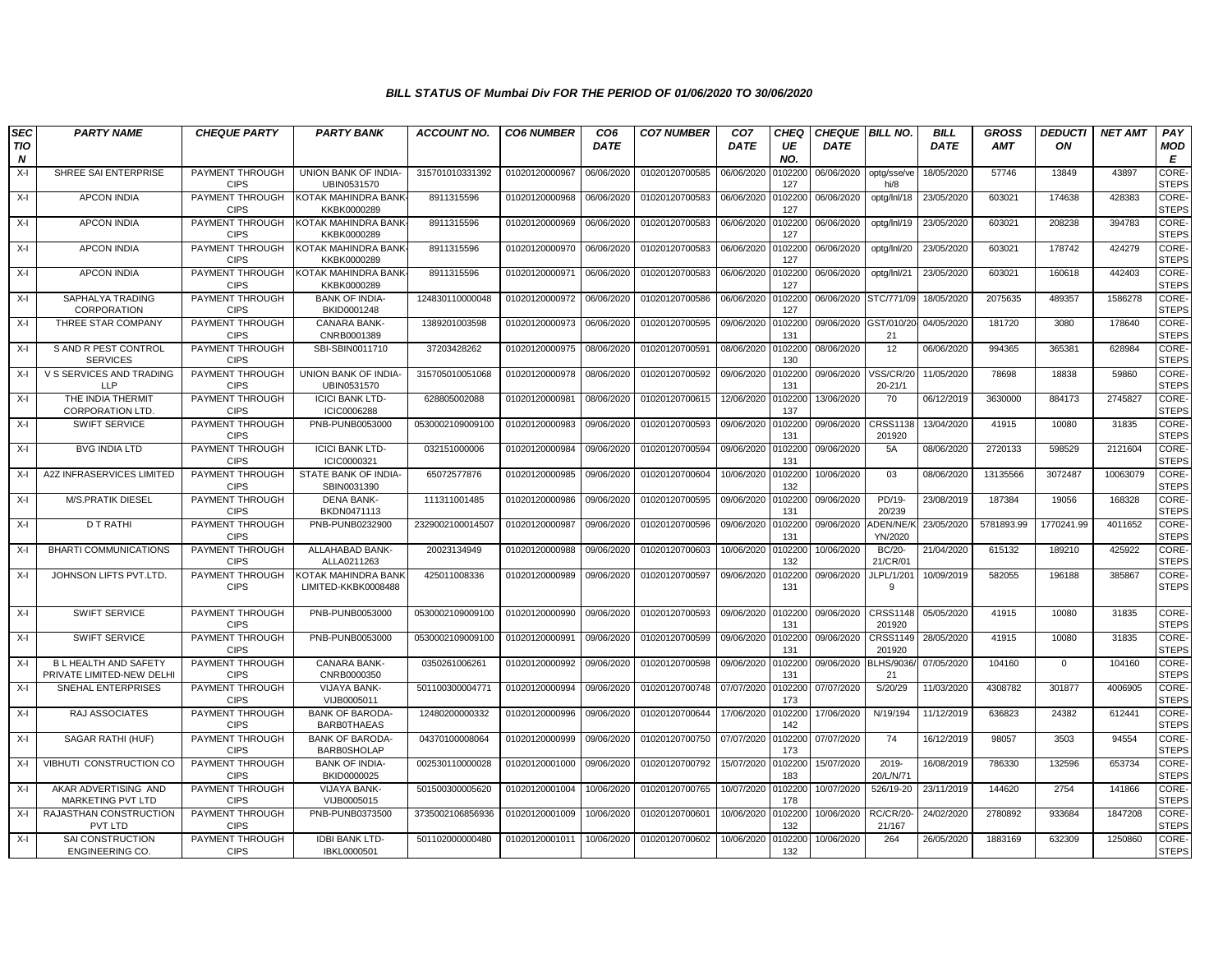| <b>SEC</b>                     | <b>PARTY NAME</b>                                                       | <b>CHEQUE PARTY</b>            | <b>PARTY BANK</b>                                      | <b>ACCOUNT NO.</b> | <b>CO6 NUMBER</b> | CO <sub>6</sub> | <b>CO7 NUMBER</b> | CO <sub>7</sub> | CHEO           | <b>CHEQUE BILL NO.</b> |                      | <b>BILL</b> | <b>GROSS</b> | <b>DEDUCTI</b> | <b>NET AMT</b> | PAY                   |
|--------------------------------|-------------------------------------------------------------------------|--------------------------------|--------------------------------------------------------|--------------------|-------------------|-----------------|-------------------|-----------------|----------------|------------------------|----------------------|-------------|--------------|----------------|----------------|-----------------------|
| <b>TIO</b><br>$\boldsymbol{N}$ |                                                                         |                                |                                                        |                    |                   | <b>DATE</b>     |                   | <b>DATE</b>     | UE<br>NO.      | <b>DATE</b>            |                      | <b>DATE</b> | <b>AMT</b>   | ON             |                | MOD<br>E              |
| $X-I$                          | A1 SOLUTIONS                                                            | PAYMENT THROUGH<br><b>CIPS</b> | <b>INDIAN OVERSEAS</b><br>BANK-IOBA0003717             | 371702000000206    | 01020120001012    | 10/06/2020      | 01020120700605    | 10/06/2020      | 0102200<br>132 | 10/06/2020             | A1S/CR/19<br>20/9    | 01/06/2020  | 76699        | 16974          | 59725          | CORE-<br><b>STEPS</b> |
| $X-I$                          | <b>INDIAN RESEARCH CENTRE</b>                                           | PAYMENT THROUGH<br><b>CIPS</b> | THE BHARAT CO-<br>OPERATIVE BANK<br>(MUMBA-BCBM0000017 | 001612100021033    | 01020120001014    | 10/06/2020      | 01020120700606    | 10/06/2020      | 0102200<br>132 | 10/06/2020             | R1920-039<br>CLA     | 04/02/2020  | 220885       | 51765          | 169120         | CORE-<br><b>STEPS</b> |
| $X-I$                          | SAINI ELECTRICALS AND<br><b>ENGINEERING WORKS-NAVI</b><br><b>MUMBAI</b> | PAYMENT THROUGH<br><b>CIPS</b> | ABHYUDAYA CO-OP<br>BANK LTD-ABHY0065031                | 031031100020098    | 01020120001015    | 10/06/2020      | 01020120700657    | 18/06/2020      | 0102200<br>147 | 18/06/2020             | KYN/DSL/H<br>RE/HHP/ | 20/08/2019  | 3558380      | 1203310        | 2355070        | CORE-<br><b>STEPS</b> |
| $X-I$                          | <b>GENERAL AUTO ELECTRIC</b><br>CORPORATION-MUMBAI                      | PAYMENT THROUGH<br><b>CIPS</b> | <b>BANK OF INDIA-</b><br>BKID0000038                   | 003830100000580    | 01020120001016    | 10/06/2020      | 01020120700607    | 11/06/2020      | 0102200<br>135 | 11/06/2020             | A-19-263             | 29/11/2019  | 7827235      | 132665         | 7694570        | CORE-<br><b>STEPS</b> |
| $X-I$                          | <b>GENERAL AUTO ELECTRIC</b><br>CORPORATION-MUMBAI                      | PAYMENT THROUGH<br><b>CIPS</b> | <b>BANK OF INDIA-</b><br>BKID0000038                   | 003830100000580    | 01020120001017    | 10/06/2020      | 01020120700607    | 11/06/2020      | 0102200<br>135 | 11/06/2020             | A-19-269B            | 16/12/2019  | 5369000      | 91000          | 5278000        | CORE-<br><b>STEPS</b> |
| $X-I$                          | <b>GENERAL AUTO ELECTRIC</b><br>CORPORATION-MUMBAI                      | PAYMENT THROUGH<br><b>CIPS</b> | <b>BANK OF INDIA-</b><br>BKID0000038                   | 003830100000580    | 01020120001018    | 10/06/2020      | 01020120700607    | 11/06/2020      | 0102200<br>135 | 11/06/2020             | A-19-270             | 19/12/2019  | 9499000      | 161000         | 9338000        | CORE-<br><b>STEPS</b> |
| X-I                            | <b>INDMET PRESS METAL PVT</b><br>LTD.                                   | PAYMENT THROUGH<br><b>CIPS</b> | <b>PNB-PUNB0299700</b>                                 | 2997008700000684   | 01020120001019    | 10/06/2020      | 01020120700612    | 12/06/2020      | 0102200<br>136 | 12/06/2020             | IMP/18-<br>19/117    | 23/03/2019  | 405000       | 14965          | 390035         | CORE-<br><b>STEPS</b> |
| $X-I$                          | PRUTHVI CONSTRUCTION                                                    | PAYMENT THROUGH<br><b>CIPS</b> | <b>VIJAYA BANK-</b><br>VIJB0005011                     | 501106211000006    | 01020120001020    | 11/06/2020      | 01020120700608    | 11/06/2020      | 0102200<br>135 | 11/06/2020             | N/20/58              | 01/06/2020  | 3195937      | 1073022        | 2122915        | CORE-<br><b>STEPS</b> |
| $X-I$                          | <b>D T RATHI</b>                                                        | PAYMENT THROUGH<br><b>CIPS</b> | PNB-PUNB0232900                                        | 2329002100014507   | 01020120001022    | 11/06/2020      | 01020120700609    | 11/06/2020      | 0102200<br>135 | 11/06/2020             | DTR/CR20<br>21/CC07  | 01/06/2020  | 5847372      | 2155913        | 3691459        | CORE-<br><b>STEPS</b> |
| $X-I$                          | A K ASSOCIATES                                                          | PAYMENT THROUGH<br><b>CIPS</b> | <b>VIJAYA BANK-</b><br>VIJB0005007                     | 500700300007340    | 01020120001023    | 11/06/2020      | 01020120700610    | 11/06/2020      | 0102200<br>135 | 11/06/2020 PNVL/W/20   | 21/13                | 06/05/2020  | 495442       | 116883         | 378559         | CORE-<br><b>STEPS</b> |
| X-I                            | A K ASSOCIATES                                                          | PAYMENT THROUGH<br><b>CIPS</b> | <b>VIJAYA BANK-</b><br>VIJB0005007                     | 500700300007340    | 01020120001024    | 11/06/2020      | 01020120700611    | 11/06/2020      | 0102200<br>136 | 12/06/2020             | PNVL/W/20<br>21/03   | 06/05/2020  | 488385       | 115220         | 373165         | CORE-<br><b>STEPS</b> |
| X-I                            | A K ASSOCIATES                                                          | PAYMENT THROUGH<br><b>CIPS</b> | <b>VIJAYA BANK-</b><br>VIJB0005007                     | 500700300007340    | 01020120001025    | 11/06/2020      | 01020120700616    | 12/06/2020      | 0102200<br>137 | 13/06/2020             | PNVL/W/20<br>21/10   | 06/05/2020  | 499000       | 117722         | 381278         | CORE-<br><b>STEPS</b> |
| X-I                            | A K ASSOCIATES                                                          | PAYMENT THROUGH<br><b>CIPS</b> | VIJAYA BANK-<br>VIJB0005007                            | 500700300007340    | 01020120001026    | 11/06/2020      | 01020120700611    | 11/06/2020      | 0102200<br>136 | 12/06/2020             | PNVL/W/20<br>21/09   | 06/05/2020  | 482589       | 113854         | 368735         | CORE-<br><b>STEPS</b> |
| $X-I$                          | A K ASSOCIATES                                                          | PAYMENT THROUGH<br><b>CIPS</b> | <b>VIJAYA BANK-</b><br>VIJB0005007                     | 500700300007340    | 01020120001027    | 11/06/2020      | 01020120700611    | 11/06/2020      | 0102200<br>136 | 12/06/2020             | PNVL/W/20<br>21/06   | 06/05/2020  | 492294       | 116141         | 376153         | CORE-<br><b>STEPS</b> |
| $X-I$                          | A K ASSOCIATES                                                          | PAYMENT THROUGH<br><b>CIPS</b> | <b>VIJAYA BANK-</b><br>VIJB0005007                     | 500700300007340    | 01020120001028    | 11/06/2020      | 01020120700611    | 11/06/2020      | 0102200<br>136 | 12/06/2020             | PNVL/W/20<br>21/07   | 06/05/2020  | 480914       | 113459         | 367455         | CORE-<br><b>STEPS</b> |
| X-I                            | A K ASSOCIATES                                                          | PAYMENT THROUGH<br><b>CIPS</b> | <b>VIJAYA BANK-</b><br>VIJB0005007                     | 500700300007340    | 01020120001029    | 11/06/2020      | 01020120700611    | 11/06/2020      | 0102200<br>136 | 12/06/2020             | PNVL/W/20<br>21/05   | 06/05/2020  | 480463       | 113353         | 367110         | CORE-<br><b>STEPS</b> |
| $X-I$                          | A K ASSOCIATES                                                          | PAYMENT THROUGH<br><b>CIPS</b> | <b>VIJAYA BANK-</b><br>VIJB0005007                     | 500700300007340    | 01020120001030    | 11/06/2020      | 01020120700616    | 12/06/2020      | 010220<br>137  | 13/06/2020             | PNVL/W/2<br>21/08    | 06/05/2020  | 491115       | 115863         | 375252         | CORE-<br><b>STEPS</b> |
| $X-I$                          | A K ASSOCIATES                                                          | PAYMENT THROUGH<br><b>CIPS</b> | <b>VIJAYA BANK-</b><br>VIJB0005007                     | 500700300007340    | 01020120001031    | 11/06/2020      | 01020120700611    | 11/06/2020      | 0102200<br>136 | 12/06/2020             | PNVL/W/20<br>21/04   | 06/05/2020  | 317671       | 74980          | 242691         | CORE-<br><b>STEPS</b> |
| $X-I$                          | RADHAKRISHAN<br>CONSTRUCTION CO                                         | PAYMENT THROUGH<br><b>CIPS</b> | <b>ICICI BANK LTD-</b><br>ICIC0001240                  | 124005500092       | 01020120001033    | 12/06/2020      | 01020120700617    | 12/06/2020      | 010220<br>137  | 13/06/2020             | 265                  | 08/06/2020  | 7849549      | 1887143        | 5962406        | CORE-<br><b>STEPS</b> |
| X-I                            | A D ENTERPRISES                                                         | PAYMENT THROUGH<br><b>CIPS</b> | MAHANAGAR CO-OP<br>BANK LTD-MCBL0960006                | 006011200001848    | 01020120001034    | 12/06/2020      | 01020120700618    | 12/06/2020      | 0102200<br>137 | 13/06/2020             | S/20/53              | 28/05/2020  | 1414488      | 330947         | 1083541        | CORE-<br><b>STEPS</b> |
| X-I                            | A D ENTERPRISES                                                         | PAYMENT THROUGH<br><b>CIPS</b> | <b>MAHANAGAR CO-OP</b><br>BANK LTD-MCBL0960006         | 006011200001848    | 01020120001035    | 12/06/2020      | 01020120700622    | 13/06/2020      | 0102200<br>138 | 13/06/2020             | S/20/54              | 28/05/2020  | 1184896      | 277245         | 907651         | CORE-<br><b>STEPS</b> |
| $X-I$                          | A K ASSOCIATES                                                          | PAYMENT THROUGH<br><b>CIPS</b> | <b>VIJAYA BANK-</b><br>VIJB0005007                     | 500700300007340    | 01020120001036    | 12/06/2020      | 01020120700616    | 12/06/2020      | 0102200<br>137 | 13/06/2020 PNVL/W/20   | 21/12                | 06/05/2020  | 495845       | 116978         | 378867         | CORE-<br><b>STEPS</b> |
| $X-I$                          | A K CONSTRUCTION CO.                                                    | PAYMENT THROUGH<br><b>CIPS</b> | CANARA BANK-<br>CNRB0000209                            | 0209256054165      | 01020120001037    | 12/06/2020      | 01020120700614    | 12/06/2020      | 0102200<br>136 | 12/06/2020             | MNKD/19-<br>20/118   | 30/12/2019  | 3011206      | 107544         | 2903662        | CORE-<br><b>STEPS</b> |
| X-I                            | SAI ADVERTISERS                                                         | PAYMENT THROUGH<br><b>CIPS</b> | UNION BANK OF INDIA-<br>UBIN0537896                    | 378905040130124    | 01020120001040    | 12/06/2020      | 01020120700766    | 10/07/2020      | 0102200<br>178 | 10/07/2020             | 28277                | 13/08/2019  | 29045        | 553            | 28492          | CORE-<br><b>STEPS</b> |
| $X-I$                          | CONCEPT COMMUNICATION<br>LIMITED                                        | PAYMENT THROUGH<br><b>CIPS</b> | YES BANK LTD-<br>YESB0000082                           | 008281300000634    | 01020120001041    | 12/06/2020      | 01020120700764    | 10/07/2020      | 0102200<br>178 | 10/07/2020             | 0800106              | 19/08/2019  | 22822        | 434            | 22388          | CORE-<br><b>STEPS</b> |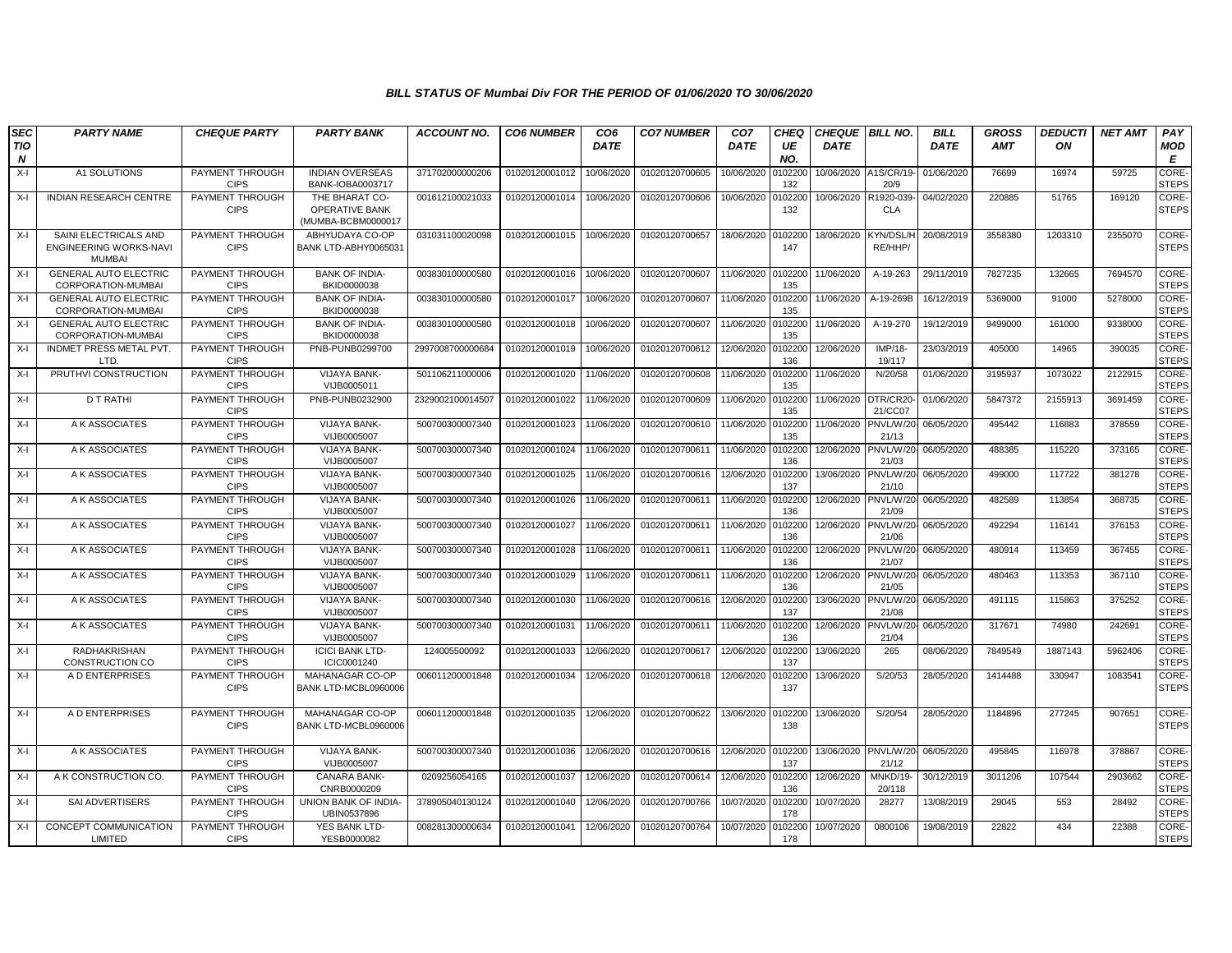| <b>SEC</b>      | <b>PARTY NAME</b>                                                            | <b>CHEQUE PARTY</b>            | <b>PARTY BANK</b>                             | <b>ACCOUNT NO.</b> | <b>CO6 NUMBER</b> | CO <sub>6</sub> | <b>CO7 NUMBER</b> | CO <sub>7</sub>    | <b>CHEQ</b>    | <b>CHEQUE BILL NO.</b> |                                | <b>BILL</b> | <b>GROSS</b> | <b>DEDUCTI</b> | <b>NET AMT</b> | PAY                   |
|-----------------|------------------------------------------------------------------------------|--------------------------------|-----------------------------------------------|--------------------|-------------------|-----------------|-------------------|--------------------|----------------|------------------------|--------------------------------|-------------|--------------|----------------|----------------|-----------------------|
| <b>TIO</b><br>N |                                                                              |                                |                                               |                    |                   | <b>DATE</b>     |                   | <b>DATE</b>        | UE<br>NO.      | <b>DATE</b>            |                                | <b>DATE</b> | <b>AMT</b>   | ON             |                | MOD<br>E              |
| $X-I$           | ALL SERVICES GLOBAL PVT<br>LTD                                               | PAYMENT THROUGH<br><b>CIPS</b> | STATE BANK OF INDIA-<br>SBIN0004732           | 65042980995        | 01020120001042    | 12/06/2020      | 01020120700619    | 12/06/2020         | 0102200<br>137 | 13/06/2020             | SC/075/20-<br>21/MH            | 19/05/2020  | 2981758      | 761929         | 2219829        | CORE-<br><b>STEPS</b> |
| X-I             | <b>RAM ENTERPRISE</b>                                                        | PAYMENT THROUGH<br><b>CIPS</b> | <b>UNITED BANK OF INDIA-</b><br>UTBI0BDUM15   | 1874050000833      | 01020120001043    | 12/06/2020      | 01020120700620    | 12/06/2020         | 0102200<br>137 | 13/06/2020             | RPF/2020<br>21/4               | 01/06/2020  | 249960       | 84611          | 165349         | CORE-<br><b>STEPS</b> |
| X-l             | <b>SECURITY GUARDS BOARD</b><br>FOR BRIHAN MUMBAI & THANE<br><b>DISTRICT</b> | PAYMENT THROUGH<br><b>CIPS</b> | UNION BANK OF INDIA-<br>UBIN0531588           | 315801010029316    | 01020120001044    | 12/06/2020      | 01020120700647    | 17/06/2020         | 0102200<br>143 | 17/06/2020             | RPF/2020<br>21/6               | 01/06/2020  | 448193       | 89639          | 358554         | CORE-<br><b>STEPS</b> |
| X-I             | Teknicaa Global Solutions Pvt Ltd                                            | PAYMENT THROUGH<br><b>CIPS</b> | STATE BANK OF INDIA-<br>SBIN0040585           | 37715217330        | 01020120001046    | 12/06/2020      | 01020120700613    | 12/06/2020 0102200 | 136            | 12/06/2020             | 18-07-CRK<br>$12 - 02$         | 27/02/2020  | 1046103      | 141971         | 904132         | CORE-<br><b>STEPS</b> |
| X-I             | <b>SECURITY GUARDS BOARD</b><br>FOR BRIHAN MUMBAI & THANE<br><b>DISTRICT</b> | PAYMENT THROUGH<br><b>CIPS</b> | UNION BANK OF INDIA-<br>UBIN0531588           | 315801010029316    | 01020120001047    | 12/06/2020      | 01020120700627    | 15/06/2020 0102200 | 139            | 15/06/2020             | 2717(2)                        | 08/06/2020  | 99556        | $\Omega$       | 99556          | CORE-<br><b>STEPS</b> |
| X-l             | A K ASSOCIATES                                                               | PAYMENT THROUGH<br><b>CIPS</b> | <b>VIJAYA BANK-</b><br>VIJB0005007            | 500700300007340    | 01020120001048    | 13/06/2020      | 01020120700623    | 13/06/2020 0102200 | 138            |                        | 13/06/2020 PNVL/W/20-<br>21/11 | 06/05/2020  | 489715       | 115533         | 374182         | CORE-<br><b>STEPS</b> |
| $X-I$           | CIS BUREAUS FACILITY<br>SERVICES PVT LTD                                     | PAYMENT THROUGH<br><b>CIPS</b> | YES BANK LTD-<br>YESB0000078                  | 000183800000247    | 01020120001051    | 13/06/2020      | 01020120700683    | 24/06/2020         | 0102200<br>155 | 24/06/2020             | optg/cluster<br>3/2            | 14/05/2020  | 4305341      | 1221496        | 3083845        | CORE-<br><b>STEPS</b> |
| $X-I$           | CIS BUREAUS FACILITY<br><b>SERVICES PVT LTD</b>                              | PAYMENT THROUGH<br><b>CIPS</b> | YES BANK LTD<br>YESB0000078                   | 000183800000247    | 01020120001052    | 13/06/2020      | 01020120700683    | 24/06/2020         | 0102200<br>155 | 24/06/2020             | optg/cluter-<br>3/3            | 14/05/2020  | 4305341      | 1245579        | 3059762        | CORE-<br><b>STEPS</b> |
| $X-I$           | CIS BUREAUS FACILITY<br>SERVICES PVT LTD                                     | PAYMENT THROUGH<br><b>CIPS</b> | YES BANK LTD-<br>YESB0000078                  | 000183800000247    | 01020120001053    | 13/06/2020      | 01020120700683    | 24/06/2020         | 0102200<br>155 | 24/06/2020             | optg/cluter<br>3/4             | 14/05/2020  | 4305341      | 1287402        | 3017939        | CORE-<br><b>STEPS</b> |
| $X-I$           | CIS BUREAUS FACILITY<br><b>SERVICES PVT LTD</b>                              | PAYMENT THROUGH<br><b>CIPS</b> | YES BANK LTD-<br>YESB0000078                  | 000183800000247    | 01020120001054    | 13/06/2020      | 01020120700683    | 24/06/2020         | 0102200<br>155 | 24/06/2020             | optg/cluster<br>3/5            | 14/05/2020  | 4305341      | 1293579        | 3011762        | CORE-<br><b>STEPS</b> |
| X-I             | <b>CIS BUREAUS FACILITY</b><br><b>SERVICES PVT LTD</b>                       | PAYMENT THROUGH<br><b>CIPS</b> | YES BANK LTD-<br>YESB0000078                  | 000183800000247    | 01020120001055    | 13/06/2020      | 01020120700683    | 24/06/2020         | 0102200<br>155 | 24/06/2020             | optg/cluster-<br>3/6           | 14/05/2020  | 4305341      | 1304783        | 3000558        | CORE-<br><b>STEPS</b> |
| $X-I$           | CIS BUREAUS FACILITY<br>SERVICES PVT LTD                                     | PAYMENT THROUGH<br><b>CIPS</b> | YES BANK LTD-<br>YESB0000078                  | 000183800000247    | 01020120001056    | 13/06/2020      | 01020120700683    | 24/06/2020         | 0102200<br>155 | 24/06/2020             | optg/cluster-<br>3/7           | 14/05/2020  | 4305341      | 1268955        | 3036386        | CORE-<br><b>STEPS</b> |
| $X-I$           | <b>GENERAL AUTO ELECTRIC</b><br>CORPORATION-MUMBAI                           | PAYMENT THROUGH<br><b>CIPS</b> | <b>BANK OF INDIA-</b><br>BKID0000038          | 003830100000580    | 01020120001057    | 13/06/2020      | 01020120700621    | 13/06/2020         | 0102200<br>138 | 13/06/2020             | A-19-269A                      | 16/12/2019  | 7764400      | 131600         | 7632800        | CORE-<br><b>STEPS</b> |
| X-I             | <b>MAHAKALI ENGINEERS</b>                                                    | PAYMENT THROUGH<br><b>CIPS</b> | TAMILNAD MERCANTILE<br>BANK LTD-TMBL0000168   | 168150050801005    | 01020120001058    | 13/06/2020      | 01020120700624    | 13/06/2020         | 0102200<br>138 | 13/06/2020             | 269                            | 10/06/2020  | 4730398      | 1601213        | 3129185        | CORE-<br><b>STEPS</b> |
| $X-I$           | A & S OUTSOURCING<br><b>SOLUTIONS</b>                                        | PAYMENT THROUGH<br><b>CIPS</b> | YES BANK LTD-<br>YESB0000211                  | 021183900001121    | 01020120001059    | 13/06/2020      | 01020120700626    | 13/06/2020         | 0102200<br>139 | 15/06/2020             | ANS/CR/19<br>STN/16            | 01/05/2020  | 2147224.54   | 502333.54      | 1644891        | CORE-<br><b>STEPS</b> |
| X-I             | A & S OUTSOURCING<br><b>SOLUTIONS</b>                                        | PAYMENT THROUGH<br><b>CIPS</b> | YES BANK LTD-<br>YESB0000211                  | 021183900001121    | 01020120001061    | 13/06/2020      | 01020120700625    | 13/06/2020         | 0102200<br>138 | 13/06/2020             | ANS/CR/22<br><b>STN/16</b>     | 01/05/2020  | 2166435.71   | 506825.71      | 1659610        | CORE-<br><b>STEPS</b> |
| X-I             | MEGHA POWER SOLUTIONS                                                        | PAYMENT THROUGH<br><b>CIPS</b> | <b>BANK OF</b><br>MAHARASHTRA-<br>MAHB0000548 | 60164354456        | 01020120001062    | 13/06/2020      | 01020120700628    | 15/06/2020         | 0102200<br>139 | 15/06/2020             | MPS/2019-<br>20/10/2           | 02/06/2020  | 3088542      | 731841         | 2356701        | CORE-<br><b>STEPS</b> |
| X-I             | MEDHA SERVO DRIVES PVT<br><b>LTD</b>                                         | PAYMENT THROUGH<br><b>CIPS</b> | STATE BANK OF INDIA-<br>SBIN0004168           | 10374360383        | 01020120001064    | 15/06/2020      | 01020120700629    | 15/06/2020 0102200 | 139            | 15/06/2020             | MS/AMC-<br>SIV/02              | 04/03/2020  | 1770000      | 592575         | 1177425        | CORE-<br><b>STEPS</b> |
| X-I             | <b>PUSHPAK RAIL</b><br><b>CONSTRUCTION PRIVATE</b><br>LIMITED                | PAYMENT THROUGH<br><b>CIPS</b> | CANARA BANK-<br>CNRB0000209                   | 0209256054297      | 01020120001065    | 15/06/2020      | 01020120700633    | 16/06/2020         | 0102200<br>140 | 16/06/2020             | KYN/20-<br>21/12               | 04/06/2020  | 4911984      | 1157925        | 3754059        | CORE-<br><b>STEPS</b> |
| X-l             | SMS INTERGRATED FACILITY<br>SERVICES PVT LTD                                 | PAYMENT THROUGH<br><b>CIPS</b> | <b>HDFC BANK LTD-</b><br>HDFC0000060          | 00602350000113     | 01020120001066    | 15/06/2020      | 01020120700635    | 16/06/2020 0102200 | 140            | 16/06/2020             | optg/sms/tr<br>a/16            | 01/06/2020  | 4221856      | 1328081        | 2893775        | CORE-<br><b>STEPS</b> |
| X-I             | SMS INTERGRATED FACILITY<br><b>SERVICES PVT LTD</b>                          | PAYMENT THROUGH<br><b>CIPS</b> | HDFC BANK LTD-<br>HDFC0000060                 | 00602350000113     | 01020120001067    | 15/06/2020      | 01020120700635    | 16/06/2020         | 0102200<br>140 | 16/06/2020             | optg/sms/tn<br>a/17            | 01/06/2020  | 4221856      | 1243106        | 2978750        | CORE-<br><b>STEPS</b> |
| $X-I$           | SMS INTERGRATED FACILITY<br>SERVICES PVT LTD                                 | PAYMENT THROUGH<br><b>CIPS</b> | <b>HDFC BANK LTD-</b><br>HDFC0000060          | 00602350000113     | 01020120001068    | 15/06/2020      | 01020120700630    | 15/06/2020 010220  | 139            | 15/06/2020             | optg/sms/dr<br>/16             | 01/06/2020  | 4229408      | 1264427        | 2964981        | CORE-<br><b>STEPS</b> |
| X-I             | SMS INTERGRATED FACILITY<br>SERVICES PVT LTD                                 | PAYMENT THROUGH<br><b>CIPS</b> | HDFC BANK LTD-<br>HDFC0000060                 | 00602350000113     | 01020120001069    | 15/06/2020      | 01020120700631    | 15/06/2020         | 0102200<br>139 | 15/06/2020             | optg/sms/dr<br>/17             | 01/06/2020  | 4229408      | 1300183        | 2929225        | CORE-<br><b>STEPS</b> |
| $X-I$           | <b>GRIP ENTERPRISES</b>                                                      | PAYMENT THROUGH<br><b>CIPS</b> | UNION BANK OF INDIA-<br>UBIN0531570           | 315705010051064    | 01020120001070    | 15/06/2020      | 01020120700632    | 15/06/2020         | 0102200<br>139 | 15/06/2020             | <b>GE/CR/20</b><br>21/02       | 15/05/2020  | 144770       | 49103          | 95667          | CORE-<br><b>STEPS</b> |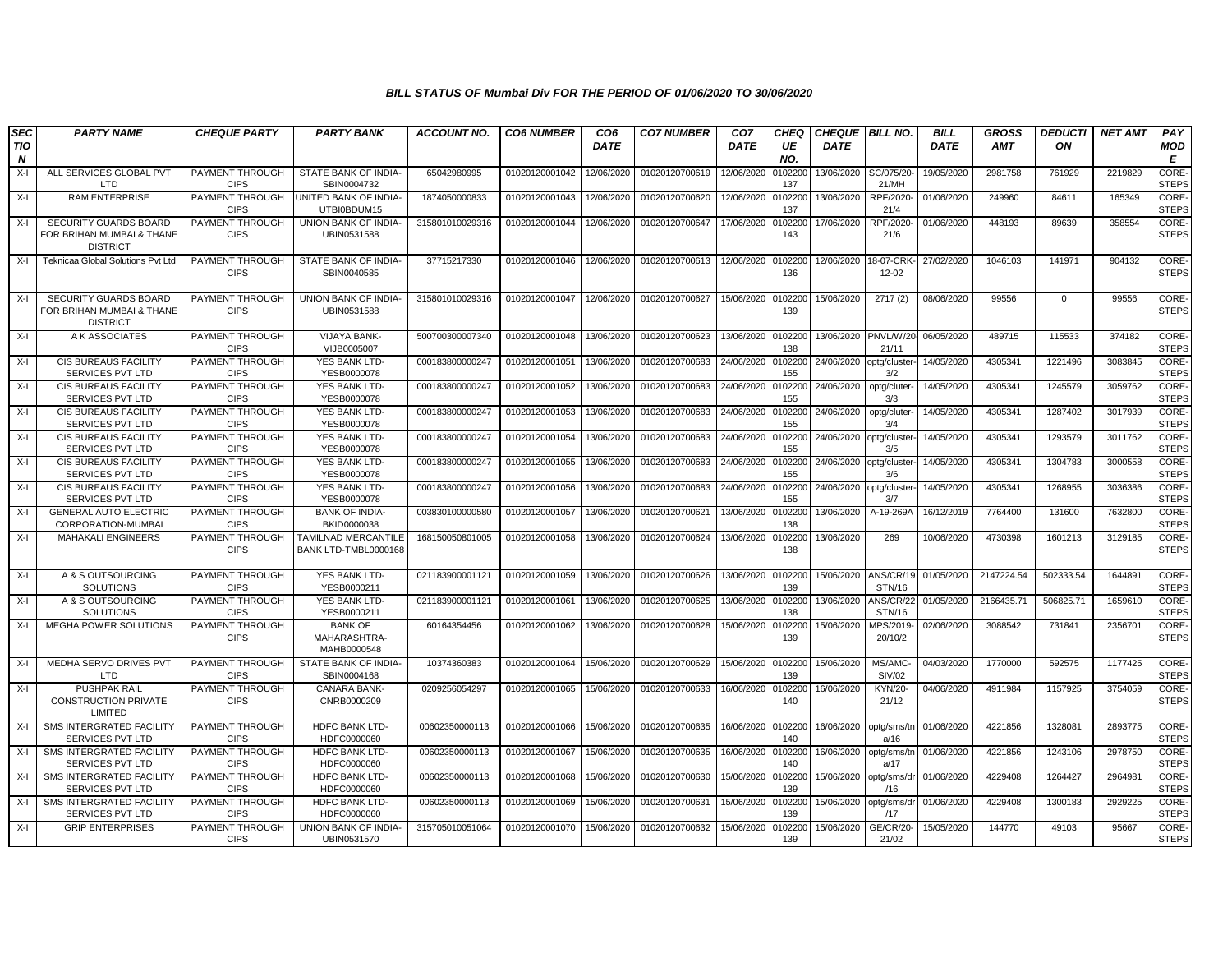| SEC<br>TIO<br>$\boldsymbol{N}$ | <b>PARTY NAME</b>                                                            | <b>CHEQUE PARTY</b>            | <b>PARTY BANK</b>                                      | <b>ACCOUNT NO.</b> | <b>CO6 NUMBER</b> | CO <sub>6</sub><br><b>DATE</b> | <b>CO7 NUMBER</b> | CO <sub>7</sub><br><b>DATE</b> | <b>CHEQ</b><br>UE<br>NO. | CHEQUE   BILL NO.<br><b>DATE</b> |                                 | <b>BILL</b><br><b>DATE</b> | <b>GROSS</b><br><b>AMT</b> | <b>DEDUCTI</b><br>ON | <b>NET AMT</b> | PAY<br>MOD<br>E       |
|--------------------------------|------------------------------------------------------------------------------|--------------------------------|--------------------------------------------------------|--------------------|-------------------|--------------------------------|-------------------|--------------------------------|--------------------------|----------------------------------|---------------------------------|----------------------------|----------------------------|----------------------|----------------|-----------------------|
| $X-I$                          | N A KHAN                                                                     | PAYMENT THROUGH<br><b>CIPS</b> | <b>BANK OF INDIA-</b><br>BKID0009402                   | 940220110000143    | 01020120001071    | 15/06/2020                     | 01020120700652    | 17/06/2020                     | 0102200<br>147           | 18/06/2020                       | NAK/30/CR<br>$/19 - 20$         | 05/06/2020                 | 217396                     | 49927                | 167469         | CORE-<br><b>STEPS</b> |
| $X-I$                          | GLOBAL SAFE SEATING<br><b>SYSTEM</b>                                         | PAYMENT THROUGH<br><b>CIPS</b> | <b>BANK OF INDIA-</b><br>BKID0000038                   | 003820110001025    | 01020120001072    | 15/06/2020                     | 01020120700654    | 18/06/2020                     | 0102200<br>146           | 18/06/2020                       | GS/02/20-<br>21                 | 11/06/2020                 | 350825                     | 5947                 | 344878         | CORE-<br><b>STEPS</b> |
| $X-I$                          | <b>GLOBAL SAFE SEATING</b><br><b>SYSTEM</b>                                  | PAYMENT THROUGH<br><b>CIPS</b> | <b>BANK OF INDIA-</b><br>BKID0000038                   | 003820110001025    | 01020120001073    | 15/06/2020                     | 01020120700654    | 18/06/2020                     | 0102200<br>146           | 18/06/2020                       | GS/01/20-<br>21                 | 11/06/2020                 | 435018                     | 7374                 | 427644         | CORE-<br><b>STEPS</b> |
| $X-I$                          | <b>MEGHA POWER SOLUTIONS</b>                                                 | PAYMENT THROUGH<br><b>CIPS</b> | <b>BANK OF</b><br>MAHARASHTRA-<br>MAHB0000548          | 60164354456        | 01020120001075    | 16/06/2020                     | 01020120700636    | 16/06/2020                     | 010220<br>140            | 16/06/2020                       | MPS/2019<br>3rd                 | 19/05/2020                 | 324023                     | 76477                | 247546         | CORE-<br><b>STEPS</b> |
| X-I                            | R S CONSTRUCTION                                                             | PAYMENT THROUGH<br><b>CIPS</b> | VIJAYA BANK-<br>VIJB0005009                            | 500906211000018    | 01020120001076    | 16/06/2020                     | 01020120700637    | 16/06/2020                     | 0102200<br>140           | 16/06/2020                       | S/20/50                         | 15/05/2020                 | 1121533                    | 267002               | 854531         | CORE-<br><b>STEPS</b> |
| $X-I$                          | SETH TRADERS                                                                 | PAYMENT THROUGH<br><b>CIPS</b> | CANARA BANK-<br>CNRB0000239                            | 0239261101148      | 01020120001077    | 16/06/2020                     | 01020120700634    | 16/06/2020                     | 0102200<br>140           | 16/06/2020                       | MPS/2019<br><b>FINAL</b>        | 04/03/2020                 | 2175289                    | 133734               | 2041555        | CORE-<br><b>STEPS</b> |
| $X-I$                          | <b>CUMMINS INDIA LIMITED</b>                                                 | PAYMENT THROUGH<br><b>CIPS</b> | <b>HDFC BANK LTD-</b><br>HDFC0000007                   | 00070310000559     | 01020120001078    | 16/06/2020                     | 01020120700645    | 17/06/2020                     | 0102200<br>142           | 17/06/2020                       | 1st/final/19-<br>20             | 15/02/2020                 | 4408589.93                 | 292527.93            | 4116062        | CORE-<br><b>STEPS</b> |
| $X-I$                          | <b>NARENDER RISRANI</b>                                                      | PAYMENT THROUGH<br><b>CIPS</b> | <b>CANARA BANK-</b><br>CNRB0000209                     | 0209201004907      | 01020120001079    | 16/06/2020                     | 01020120700646    | 17/06/2020                     | 010220<br>142            | 17/06/2020                       | 2019-<br>20/LNL/152             | 20/12/2019                 | 157881                     | 108505               | 49376          | CORE-<br><b>STEPS</b> |
| X-I                            | SHREE SAINATH<br><b>EARTHMOVERS</b>                                          | PAYMENT THROUGH<br><b>CIPS</b> | THE KALYAN JANATA<br>SAHAKARI BANK LTD-<br>KJSB0000007 | 007011100001405    | 01020120001080    | 16/06/2020                     | 01020120700643    | 17/06/2020                     | 0102200<br>142           | 17/06/2020                       | 2019-<br>20/L/N/166             | 31/01/2020                 | 225000                     | 8572                 | 216428         | CORE-<br><b>STEPS</b> |
| X-I                            | <b>SECURITY GUARDS BOARD</b><br>FOR BRIHAN MUMBAI & THANE<br><b>DISTRICT</b> | PAYMENT THROUGH<br><b>CIPS</b> | UNION BANK OF INDIA-<br>UBIN0531588                    | 315801010029316    | 01020120001082    | 16/06/2020                     | 01020120700648    | 17/06/2020                     | 0102200<br>143           | 17/06/2020                       | RPF/2020<br>21/4                | 01/06/2020                 | 542561                     | 108512               | 434049         | CORE-<br><b>STEPS</b> |
| $X-I$                          | <b>RAM ENTERPRISE</b>                                                        | PAYMENT THROUGH<br><b>CIPS</b> | UNITED BANK OF INDIA-<br>UTBI0BDUM15                   | 1874050000833      | 01020120001083    | 16/06/2020                     | 01020120700638    | 16/06/2020                     | 0102200<br>140           | 16/06/2020                       | RPFBB/20<br>2021/4              | 06/06/2020                 | 259450                     | 87819                | 171631         | CORE-<br><b>STEPS</b> |
| $X-I$                          | <b>K K CONSTRUCTION</b>                                                      | PAYMENT THROUGH<br><b>CIPS</b> | KARNATAKA BANK LTD-<br>KARB0000512                     | 512200010005050    | 01020120001084    | 16/06/2020                     | 01020120700639    | 16/06/2020                     | 0102200<br>140           | 16/06/2020                       | 13                              | 16/06/2020                 | 248797                     | 66207                | 182590         | CORE-<br><b>STEPS</b> |
| $X-I$                          | SHAKTI RAILTEK INDIA PVT<br>LIMITED                                          | PAYMENT THROUGH<br><b>CIPS</b> | ORIENTAL BANK OF<br>COMMERCE-<br>ORBC0100521           | 05211131003623     | 01020120001085    | 16/06/2020                     | 01020120700640    | 16/06/2020                     | 0102200<br>140           | 16/06/2020                       | SRT/06/20<br>$9 - 20$           | 30/05/2020                 | 6046703                    | 1938461              | 4108242        | CORE-<br><b>STEPS</b> |
| X-I                            | ATHARVA CONSTUCTION                                                          | PAYMENT THROUGH<br><b>CIPS</b> | STATE BANK OF INDIA-<br>SBIN0021196                    | 62436139163        | 01020120001086    | 16/06/2020                     | 01020120700641    | 16/06/2020                     | 0102200<br>140           | 16/06/2020                       | ATC/CR20<br>21/CC08             | 02/06/2020                 | 1420457                    | 427057               | 993400         | CORE-<br><b>STEPS</b> |
| $X-I$                          | <b>GRIP ENTERPRISES</b>                                                      | PAYMENT THROUGH<br><b>CIPS</b> | UNION BANK OF INDIA-<br>UBIN0531570                    | 315705010051064    | 01020120001088    | 16/06/2020                     | 01020120700642    | 16/06/2020                     | 010220<br>140            | 16/06/2020                       | <b>GE/CR/202</b><br>$0 - 21/03$ | 18/05/2020                 | 197474                     | 47118                | 150356         | CORE-<br><b>STEPS</b> |
| X-I                            | KALINDI CONSTRUCTION CO                                                      | PAYMENT THROUGH<br><b>CIPS</b> | <b>CORPORATION BANK-</b><br>CORP0000106                | CBCA01000055       | 01020120001089    | 16/06/2020                     | 01020120700677    | 23/06/2020                     | 0102200<br>153           | 23/06/2020                       | 271982                          | 13/01/2020                 | 85740                      | $\mathbf 0$          | 85740          | CORE-<br><b>STEPS</b> |
| $X-I$                          | FAIVELEY TRANSPORT RAIL<br>TECHNOLOGIES INDIA LIMITED<br><b>HOSUR</b>        | PAYMENT THROUGH<br><b>CIPS</b> | <b>BNP PARIBAS-</b><br>BNPA0009067                     | 0906710149500165   | 01020120001090    | 16/06/2020                     | 01020120700659    | 19/06/2020                     | 010220<br>149            | 19/06/2020                       | 01/MCI/LBF<br>/CBI/L            | 06/04/2020                 | 25305896                   | 8881307              | 16424589       | CORE-<br><b>STEPS</b> |
| $X-I$                          | ESSJAY COPIER PVT LTD                                                        | PAYMENT THROUGH<br><b>CIPS</b> | <b>IDBI BANK LTD-</b><br>IBKL0000018                   | 0018102000019318   | 01020120001091    | 17/06/2020                     | 01020120700777    | 13/07/2020                     | 0102200<br>180           |                                  | 13/07/2020 Optg/SM/Su<br>b/7    | 11/02/2020                 | 249867                     | 29746                | 220121         | CORE-<br><b>STEPS</b> |
| $X-I$                          | <b>ESSJAY COPIER PVT LTD</b>                                                 | PAYMENT THROUGH<br><b>CIPS</b> | <b>IDBI BANK LTD-</b><br>IBKL0000018                   | 0018102000019318   | 01020120001092    | 17/06/2020                     | 01020120700777    | 13/07/2020                     | 0102200<br>180           | 13/07/2020 Optg/SM/St            | b/8                             | 11/02/2020                 | 264766                     | 31514                | 233252         | CORE-<br><b>STEPS</b> |
| $X-I$                          | ESSJAY COPIER PVT LTD                                                        | PAYMENT THROUGH<br><b>CIPS</b> | <b>IDBI BANK LTD</b><br>IBKL0000018                    | 0018102000019318   | 01020120001093    | 17/06/2020                     | 01020120700777    | 13/07/2020                     | 010220<br>180            | 13/07/2020                       | optg/sm/sub<br>/9               | 11/02/2020                 | 268640                     | 31973                | 236667         | CORE-<br><b>STEPS</b> |
| $X-I$                          | ALL SERVICES GLOBAL PVT<br>I TD                                              | PAYMENT THROUGH<br><b>CIPS</b> | STATE BANK OF INDIA-<br>SBIN0004732                    | 65042980995        | 01020120001094    | 17/06/2020                     | 01020120700649    | 17/06/2020                     | 0102200<br>143           | 17/06/2020                       | SC/089/19-<br>20/MH             | 25/05/2020                 | 2455277                    | 643493               | 1811784        | CORE-<br><b>STEPS</b> |
| $X-I$                          | ESSJAY COPIER PVT LTD                                                        | PAYMENT THROUGH<br><b>CIPS</b> | <b>IDBI BANK LTD-</b><br>IBKL0000018                   | 0018102000019318   | 01020120001095    | 17/06/2020                     | 01020120700777    | 13/07/2020                     | 0102200<br>180           | 13/07/2020                       | optg/sm/sul<br>/10              | 11/02/2020                 | 264274                     | 31455                | 232819         | CORE-<br><b>STEPS</b> |
| $X-I$                          | PANCHAL MAJOOR KAMGAR<br>SAHAKARI SANSTHA LTD                                | PAYMENT THROUGH<br><b>CIPS</b> | THE THANE DISTRICT<br>CENTRAL CO-OP BA-<br>TDCB0000043 | 004300350000066    | 01020120001096    | 17/06/2020                     | 01020120700658    | 18/06/2020                     | 0102200<br>149           | 19/06/2020                       | PMKSSL/6                        | 19/05/2020                 | 2308039                    | 756544               | 1551495        | CORE-<br><b>STEPS</b> |
| $X-I$                          | ESSJAY COPIER PVT LTD                                                        | PAYMENT THROUGH<br><b>CIPS</b> | <b>IDBI BANK LTD-</b><br>IBKL0000018                   | 0018102000019318   | 01020120001098    | 17/06/2020                     | 01020120700777    | 13/07/2020                     | 0102200<br>180           | 13/07/2020                       | optg/sm/sub 11/02/2020<br>/11   |                            | 243710                     | 29015                | 214695         | CORE-<br><b>STEPS</b> |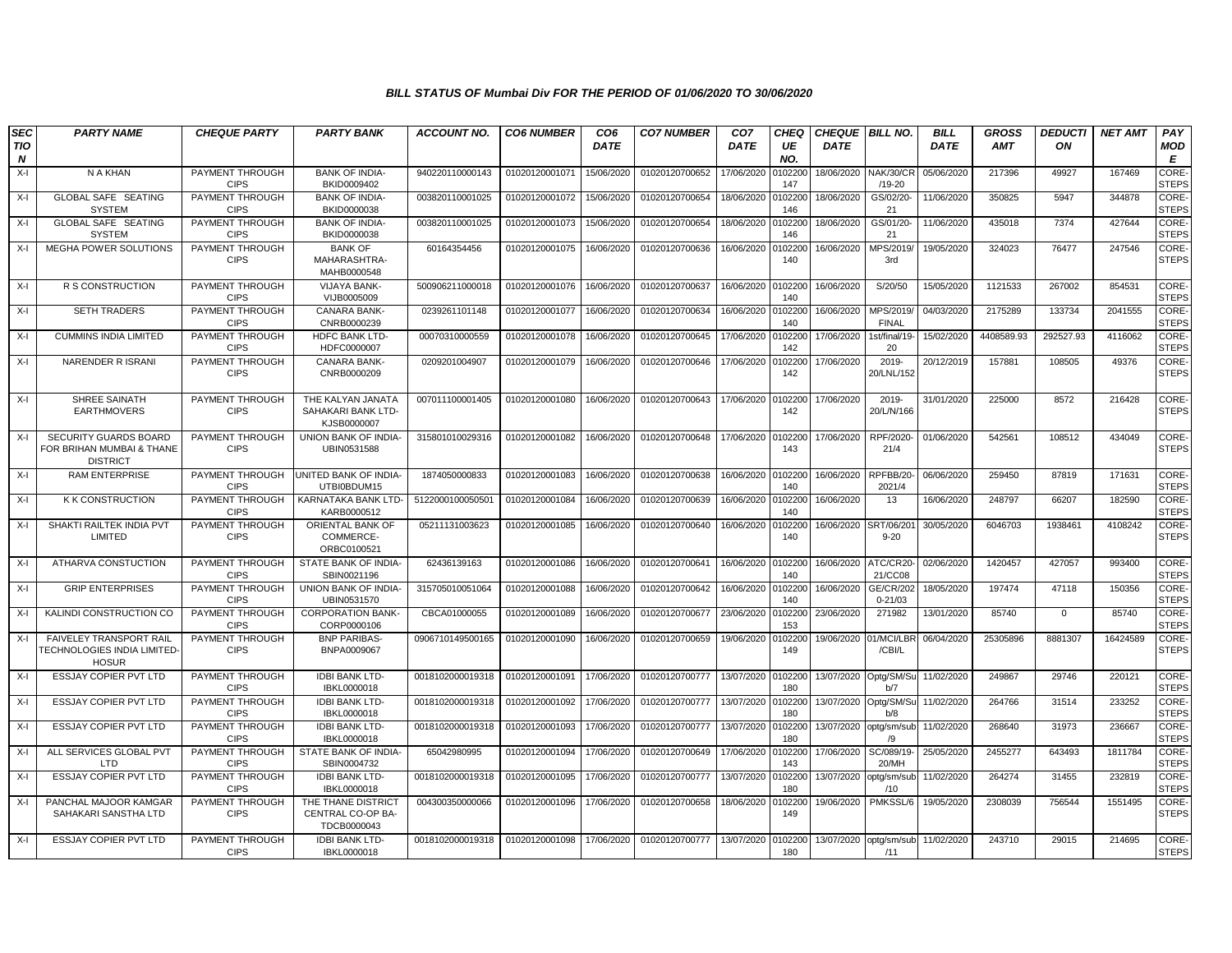| SEC<br>TIO       | <b>PARTY NAME</b>                                                     | <b>CHEQUE PARTY</b>            | <b>PARTY BANK</b>                                           | <b>ACCOUNT NO.</b> | <b>CO6 NUMBER</b> | CO <sub>6</sub><br><b>DATE</b> | <b>CO7 NUMBER</b>         | CO <sub>7</sub><br><b>DATE</b> | <b>CHEQ</b><br>UE | CHEQUE   BILL NO.<br><b>DATE</b> |                       | <b>BILL</b><br><b>DATE</b> | GROSS<br><b>AMT</b> | <b>DEDUCTI</b><br>ON | <b>NET AMT</b> | PAY<br><b>MOD</b>     |
|------------------|-----------------------------------------------------------------------|--------------------------------|-------------------------------------------------------------|--------------------|-------------------|--------------------------------|---------------------------|--------------------------------|-------------------|----------------------------------|-----------------------|----------------------------|---------------------|----------------------|----------------|-----------------------|
| $\boldsymbol{N}$ |                                                                       |                                |                                                             |                    |                   |                                |                           |                                | NO.               |                                  |                       |                            |                     |                      |                | E                     |
| $X-I$            | <b>ESSJAY COPIER PVT LTD</b>                                          | PAYMENT THROUGH<br><b>CIPS</b> | <b>IDBI BANK LTD-</b><br>IBKL0000018                        | 0018102000019318   | 01020120001099    | 17/06/2020                     | 01020120700777            | 13/07/2020                     | 0102200<br>180    | 13/07/2020                       | optg/sm/sub<br>/12    | 11/02/2020                 | 271129              | 18359                | 252770         | CORE-<br><b>STEPS</b> |
| $X-I$            | ESSJAY COPIER PVT LTD                                                 | PAYMENT THROUGH<br><b>CIPS</b> | <b>IDBI BANK LTD-</b><br>IBKL0000018                        | 0018102000019318   | 01020120001100    | 17/06/2020                     | 01020120700777            | 13/07/2020                     | 0102200<br>180    | 13/07/2020                       | optg/sm/sub<br>/13    | 11/02/2020                 | 273312              | 9365                 | 263947         | CORE-<br><b>STEPS</b> |
| X-I              | SECURITY GUARDS BOARD<br>FOR BRIHAN MUMBAI & THANE<br><b>DISTRICT</b> | PAYMENT THROUGH<br><b>CIPS</b> | UNION BANK OF INDIA-<br>UBIN0531588                         | 315801010029316    | 01020120001101    | 17/06/2020                     | 01020120700650            | 17/06/2020                     | 0102200<br>147    | 18/06/2020                       | RPF/2020<br>21/22     | 01/06/2020                 | 291453              | 58290                | 233163         | CORE-<br><b>STEPS</b> |
| X-I              | NELCO LIMITED                                                         | PAYMENT THROUGH<br><b>CIPS</b> | <b>BANK OF INDIA-</b><br>BKID0000160                        | 016030110000011    | 01020120001102    | 17/06/2020                     | 01020120700651            | 17/06/2020                     | 0102200<br>147    | 18/06/2020                       | RPF/2020<br>21/18     | 05/06/2020                 | 972205              | 227498               | 744707         | CORE-<br><b>STEPS</b> |
| $X-I$            | <b>HERAMB TRAVELS</b>                                                 | PAYMENT THROUGH<br><b>CIPS</b> | THE COSMOS CO-<br>OPERATIVE BANK LTD-<br>COSB0000062        | 062100106439       | 01020120001103    | 18/06/2020                     | 01020120700655            | 18/06/2020                     | 0102200<br>147    | 18/06/2020                       | 249280                | 11/06/2020                 | 115308              | $\mathbf 0$          | 115308         | CORE-<br><b>STEPS</b> |
| X-I              | <b>HERAMB TRAVELS</b>                                                 | PAYMENT THROUGH<br><b>CIPS</b> | THE COSMOS CO-<br><b>OPERATIVE BANK LTD-</b><br>COSB0000062 | 062100106439       | 01020120001104    | 18/06/2020                     | 01020120700653            | 18/06/2020                     | 0102200<br>147    | 18/06/2020                       | HT/HV/CRI<br>I/2020   | 01/06/2020                 | 557583              | 106966               | 450617         | CORE-<br><b>STEPS</b> |
| $X-I$            | <b>UMESH AND BROS</b><br><b>CONSTRUCTION</b>                          | PAYMENT THROUGH<br><b>CIPS</b> | YES BANK LTD-<br>YESB0000216                                | 021663700000950    | 01020120001106    | 18/06/2020                     | 01020120700656            | 18/06/2020                     | 0102200<br>147    | 18/06/2020                       | <b>UB/20/6ON</b><br>A | 21/03/2020                 | 3167357             | 1063427              | 2103930        | CORE-<br><b>STEPS</b> |
| $X-I$            | <b>MS SAM RUTHI INDUSTRIES</b><br>MUMBAI                              | PAYMENT THROUGH<br><b>CIPS</b> | TAMILNAD MERCANTILE<br><b>BANK LIMITED-</b><br>TMBL0000484  | 484150050800090    | 01020120001107    | 19/06/2020                     | 01020120700675            | 22/06/2020                     | 0102200<br>152    | 22/06/2020                       | 265441                | 17/12/2019                 | 55880               | $\Omega$             | 55880          | CORE-<br><b>STEPS</b> |
| $X-I$            | MAHALASA ENTERPRISES                                                  | PAYMENT THROUGH<br><b>CIPS</b> | SYNDICATE BANK-<br>SYNB0005062                              | 50621400000078     | 01020120001108    | 19/06/2020                     | 01020120700675            | 22/06/2020                     | 0102200<br>152    | 22/06/2020                       | PO<br>No.254449       | 12/12/2019                 | 106300              | $\Omega$             | 106300         | CORE-<br><b>STEPS</b> |
| $X-I$            | RAHAT ENTERPRISES                                                     | PAYMENT THROUGH<br><b>CIPS</b> | PARSIK JANATA<br>SAHAKARI BANK LTD-<br>PJSB0000003          | 001011300008800    | 01020120001110    | 19/06/2020                     | 01020120700673 22/06/2020 |                                | 0102200<br>152    | 22/06/2020                       | CPB/74                | 13/06/2020                 | 7883471             | 281653               | 7601818        | CORE-<br><b>STEPS</b> |
| X-I              | UNITED INDIA ENTERPRISES                                              | PAYMENT THROUGH<br><b>CIPS</b> | SOUTH INDIAN BANK-<br>SIBL0000263                           | 0263073000002292   | 01020120001112    | 19/06/2020                     | 01020120700675            | 22/06/2020                     | 0102200<br>152    | 22/06/2020                       | 283521                | 28/01/2020                 | 10040               | $\Omega$             | 10040          | CORE-<br><b>STEPS</b> |
| X-I              | PHOEBUS SOLUTIONS                                                     | PAYMENT THROUGH<br><b>CIPS</b> | THE COSMOS CO-<br><b>OPERATIVE BANK LTD-</b><br>COSB0000010 | 901100102806       | 01020120001113    | 19/06/2020                     | 01020120700675            | 22/06/2020                     | 102200<br>152     | 22/06/2020                       | PO<br>No.254443       | 20/11/2019                 | 129595              | $\Omega$             | 129595         | CORE-<br><b>STEPS</b> |
| $X-I$            | <b>VARDHMAN CORPORATION</b>                                           | PAYMENT THROUGH<br><b>CIPS</b> | <b>UNITED BANK OF INDIA-</b><br>UTBI0SVN647                 | 1226050097031      | 01020120001115    | 19/06/2020                     | 01020120700675            | 22/06/2020                     | 0102200<br>152    | 22/06/2020                       | 244782                | 11/09/2019                 | 12420               | $\Omega$             | 12420          | CORE-<br><b>STEPS</b> |
| X-I              | <b>ALFA ENGINEERS</b>                                                 | PAYMENT THROUGH<br><b>CIPS</b> | AXIS BANK-UTIB0000592                                       | 917020053590582    | 01020120001116    | 19/06/2020                     | 01020120700675            | 22/06/2020                     | 0102200<br>152    | 22/06/2020                       | 244755                | 23/07/2019                 | 12470               | 0                    | 12470          | CORE-<br><b>STEPS</b> |
| $X-I$            | SHREEJI ENGINEERING                                                   | PAYMENT THROUGH<br><b>CIPS</b> | <b>HDFC BANK LTD-</b><br>HDFC0000160                        | 01602020000284     | 01020120001117    | 19/06/2020                     | 01020120700675            | 22/06/2020                     | 0102200<br>152    | 22/06/2020                       | 273562                | 28/02/2020                 | 68670               | $\Omega$             | 68670          | CORE-<br><b>STEPS</b> |
| $X-I$            | <b>DIWAN SONS</b>                                                     | PAYMENT THROUGH<br><b>CIPS</b> | AXIS BANK-UTIB0000592                                       | 917020055183573    | 01020120001118    | 19/06/2020                     | 01020120700675            | 22/06/2020                     | 0102200<br>152    | 22/06/2020                       | 244761                | 23/07/2019                 | 12310               | $\Omega$             | 12310          | CORE-<br><b>STEPS</b> |
| $X-I$            | <b>ALFA ENGINEERS</b>                                                 | PAYMENT THROUGH<br><b>CIPS</b> | AXIS BANK-UTIB0000592                                       | 917020053590582    | 01020120001119    | 19/06/2020                     | 01020120700675            | 22/06/2020                     | 0102200<br>152    | 22/06/2020                       | 244757                | 23/07/2019                 | 12370               | $\mathbf 0$          | 12370          | CORE-<br><b>STEPS</b> |
| $X-I$            | <b>ALFA ENGINEERS</b>                                                 | PAYMENT THROUGH<br><b>CIPS</b> | AXIS BANK-UTIB0000592                                       | 917020053590582    | 01020120001120    | 19/06/2020                     | 01020120700675            | 22/06/2020                     | 0102200<br>152    | 22/06/2020                       | 244756                | 23/07/2019                 | 12260               | $\Omega$             | 12260          | CORE-<br><b>STEPS</b> |
| $X-I$            | <b>ALFA ENGINEERS</b>                                                 | PAYMENT THROUGH<br><b>CIPS</b> | AXIS BANK-UTIB0000592                                       | 917020053590582    | 01020120001121    | 19/06/2020                     | 01020120700675            | 22/06/2020                     | 0102200<br>152    | 22/06/2020                       | 244758                | 24/07/2019                 | 12180               | $\Omega$             | 12180          | CORE-<br><b>STEPS</b> |
| $X-I$            | UNITED INDIA ENTERPRISES                                              | PAYMENT THROUGH<br><b>CIPS</b> | SOUTH INDIAN BANK-<br>SIBL0000263                           | 0263073000002292   | 01020120001122    | 19/06/2020                     | 01020120700675            | 22/06/2020                     | 0102200<br>152    | 22/06/2020                       | 283520                | 06/01/2020                 | 15630               | 0                    | 15630          | CORE-<br><b>STEPS</b> |
| $X-I$            | S.M.SHAH AND CO-MUMBAI                                                | PAYMENT THROUGH<br><b>CIPS</b> | <b>IDBI BANK LTD-</b><br>IBKL0000173                        | 173102000001205    | 01020120001123    | 19/06/2020                     | 01020120700675            | 22/06/2020                     | 0102200<br>152    | 22/06/2020                       | 283753                | 16/11/2019                 | 11650               | $\mathbf 0$          | 11650          | CORE-<br><b>STEPS</b> |
| $X-I$            | REAL TECHNOLOGY OF<br><b>COMPUSYS</b>                                 | PAYMENT THROUGH<br><b>CIPS</b> | <b>INDIAN OVERSEAS</b><br>BANK-IOBA0000162                  | 016202000001896    | 01020120001124    | 19/06/2020                     | 01020120700675            | 22/06/2020                     | 0102200<br>152    | 22/06/2020                       | 244770                | 20/08/2019                 | 11690               | $\mathbf 0$          | 11690          | CORE-<br><b>STEPS</b> |
| $X-I$            | S.M.SHAH AND CO-MUMBAI                                                | PAYMENT THROUGH<br><b>CIPS</b> | <b>IDBI BANK LTD-</b><br>IBKL0000173                        | 173102000001205    | 01020120001125    | 19/06/2020                     | 01020120700675            | 22/06/2020                     | 0102200<br>152    | 22/06/2020                       | 283755                | 16/11/2019                 | 12060               | $\Omega$             | 12060          | CORE-<br><b>STEPS</b> |
| X-I              | REAL TECHNOLOGY OF<br><b>COMPUSYS</b>                                 | PAYMENT THROUGH<br><b>CIPS</b> | <b>INDIAN OVERSEAS</b><br>BANK-IOBA0000162                  | 016202000001896    | 01020120001126    | 19/06/2020                     | 01020120700675            | 22/06/2020                     | 102200<br>152     | 22/06/2020                       | 244764                | 23/07/2019                 | 11060               | $\Omega$             | 11060          | CORE-<br><b>STEPS</b> |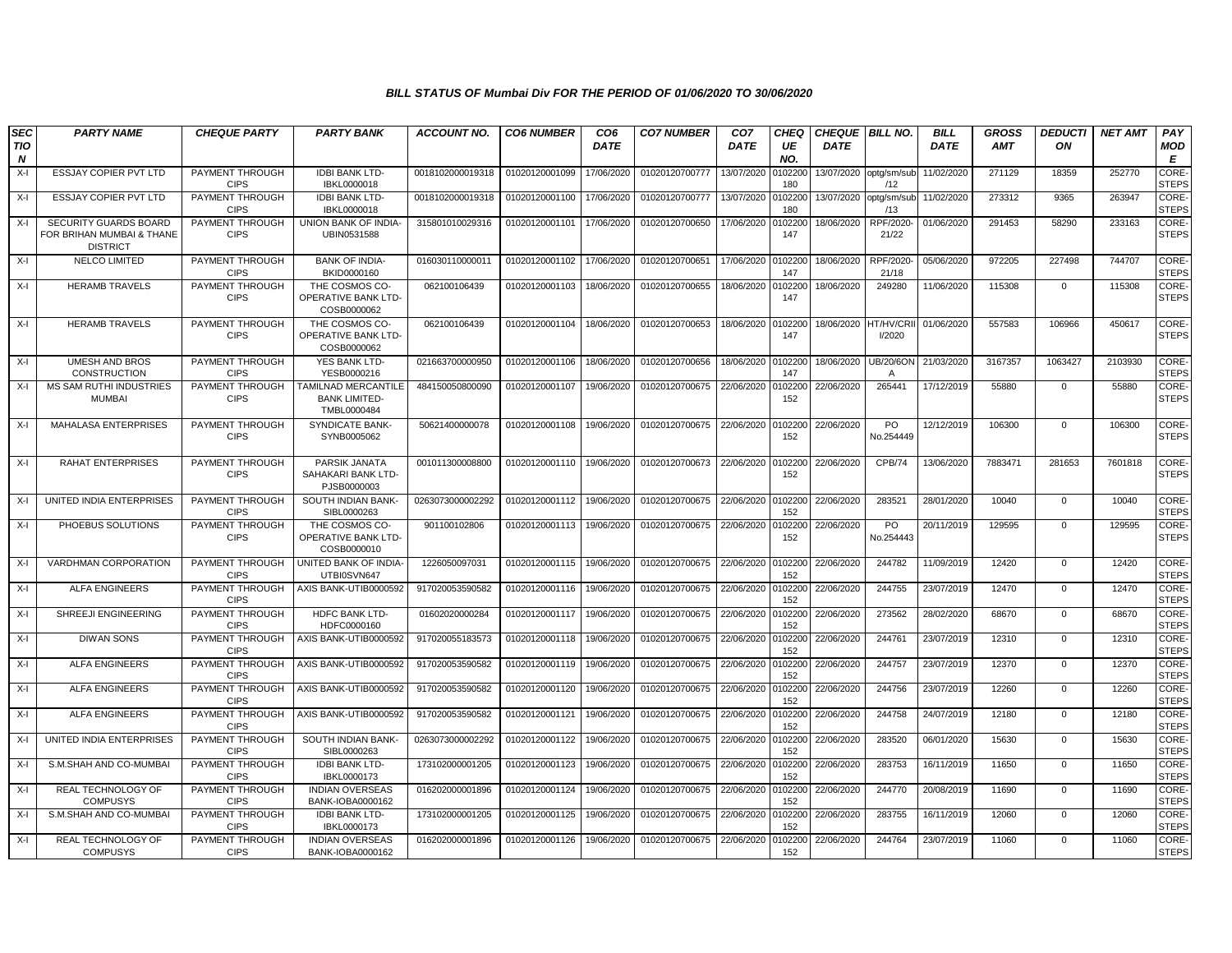| SEC<br>TIO<br>$\boldsymbol{N}$ | <b>PARTY NAME</b>                            | <b>CHEQUE PARTY</b>            | <b>PARTY BANK</b>                                             | <b>ACCOUNT NO.</b> | <b>CO6 NUMBER</b> | CO <sub>6</sub><br><b>DATE</b> | <b>CO7 NUMBER</b> | CO <sub>7</sub><br><b>DATE</b> | <b>CHEQ</b><br>UE<br>NO. | <b>CHEQUE</b><br><b>DATE</b> | <b>BILL NO.</b>             | <b>BILL</b><br><b>DATE</b> | <b>GROSS</b><br><b>AMT</b> | <b>DEDUCTI</b><br>ON | <b>NET AMT</b> | PAY<br><b>MOD</b><br>E       |
|--------------------------------|----------------------------------------------|--------------------------------|---------------------------------------------------------------|--------------------|-------------------|--------------------------------|-------------------|--------------------------------|--------------------------|------------------------------|-----------------------------|----------------------------|----------------------------|----------------------|----------------|------------------------------|
| $X-I$                          | <b>VARDHMAN CORPORATION</b>                  | PAYMENT THROUGH<br><b>CIPS</b> | UNITED BANK OF INDIA-<br>UTBI0SVN647                          | 1226050097031      | 01020120001127    | 19/06/2020                     | 01020120700675    | 22/06/2020                     | 102200<br>152            | 22/06/2020                   | 244787                      | 17/09/2019                 | 11500                      | $\mathbf{0}$         | 11500          | <b>CORE</b><br><b>STEPS</b>  |
| $X-I$                          | S.M.SHAH AND CO-MUMBAI                       | PAYMENT THROUGH<br><b>CIPS</b> | <b>IDBI BANK LTD-</b><br>IBKL0000173                          | 173102000001205    | 01020120001128    | 19/06/2020                     | 01020120700675    | 22/06/2020                     | 102200<br>152            | 22/06/2020                   | 283752                      | 16/11/2019                 | 12320                      | 0                    | 12320          | CORE-<br><b>STEPS</b>        |
| $X-I$                          | A & S OUTSOURCING<br>SOLUTIONS               | PAYMENT THROUGH<br><b>CIPS</b> | YES BANK LTD-<br>YESB0000211                                  | 021183900001121    | 01020120001129    | 19/06/2020                     | 01020120700660    | 19/06/2020                     | 102200<br>149            | 19/06/2020                   | ANS/CR/34<br><b>STN/18</b>  | 01/05/2020                 | 3660405                    | 856263               | 2804142        | <b>CORE-</b><br><b>STEPS</b> |
| $X-I$                          | M J EMPIRE                                   | PAYMENT THROUGH<br><b>CIPS</b> | <b>INDIAN BANK-</b><br>IDIB000N124                            | 6598481279         | 01020120001130    | 19/06/2020                     | 01020120700674    | 22/06/2020                     | 102200<br>152            | 22/06/2020                   | MJ/CR/QU<br>$O/20 - 21$     | 27/09/2019                 | 498994                     | 67721                | 431273         | CORE-<br><b>STEPS</b>        |
| X-I                            | S.M.SHAH AND CO-MUMBAI                       | PAYMENT THROUGH<br><b>CIPS</b> | <b>IDBI BANK LTD-</b><br>IBKL0000173                          | 173102000001205    | 01020120001131    | 19/06/2020                     | 01020120700675    | 22/06/2020                     | 102200<br>152            | 22/06/2020                   | 283751                      | 16/11/2019                 | 10610                      | $\mathbf{0}$         | 10610          | CORE-<br><b>STEPS</b>        |
| $X-I$                          | S.M.SHAH AND CO-MUMBAI                       | PAYMENT THROUGH<br><b>CIPS</b> | <b>IDBI BANK LTD-</b><br>IBKL0000173                          | 173102000001205    | 01020120001132    | 19/06/2020                     | 01020120700675    | 22/06/2020                     | 102200<br>152            | 22/06/2020                   | 283748                      | 16/11/2019                 | 12450                      | $\mathbf 0$          | 12450          | CORE-<br><b>STEPS</b>        |
| $X-I$                          | S.M.SHAH AND CO-MUMBA                        | PAYMENT THROUGH<br><b>CIPS</b> | <b>IDBI BANK LTD-</b><br>IBKL0000173                          | 173102000001205    | 01020120001133    | 19/06/2020                     | 01020120700675    | 22/06/2020                     | 102200<br>152            | 22/06/2020                   | 244788                      | 21/09/2019                 | 9290                       | 0                    | 9290           | CORE-<br><b>STEPS</b>        |
| $X-I$                          | S.M.SHAH AND CO-MUMBAI                       | PAYMENT THROUGH<br><b>CIPS</b> | <b>IDBI BANK LTD-</b><br>IBKL0000173                          | 173102000001205    | 01020120001134    | 19/06/2020                     | 01020120700675    | 22/06/2020                     | 102200<br>152            | 22/06/2020                   | 244790                      | 21/09/2019                 | 12290                      | $\mathbf 0$          | 12290          | CORE-<br><b>STEPS</b>        |
| $X-I$                          | S.M.SHAH AND CO-MUMBAI                       | PAYMENT THROUGH<br><b>CIPS</b> | <b>IDBI BANK LTD-</b><br>IBKL0000173                          | 173102000001205    | 01020120001135    | 19/06/2020                     | 01020120700675    | 22/06/2020                     | 102200<br>152            | 22/06/2020                   | 244794                      | 21/09/2019                 | 12260                      | $\mathbf{0}$         | 12260          | CORE-<br><b>STEPS</b>        |
| X-I                            | S.M.SHAH AND CO-MUMBAI                       | PAYMENT THROUGH<br><b>CIPS</b> | <b>IDBI BANK LTD-</b><br>IBKL0000173                          | 173102000001205    | 01020120001136    | 19/06/2020                     | 01020120700675    | 22/06/2020                     | 0102200<br>152           | 22/06/2020                   | 244789                      | 21/09/2019                 | 12370                      | $\mathbf{0}$         | 12370          | CORE-<br><b>STEPS</b>        |
| $X-I$                          | S.M.SHAH AND CO-MUMBAI                       | PAYMENT THROUGH<br><b>CIPS</b> | <b>IDBI BANK LTD-</b><br>IBKL0000173                          | 173102000001205    | 01020120001137    | 19/06/2020                     | 01020120700675    | 22/06/2020                     | 102200<br>152            | 22/06/2020                   | 244793                      | 21/09/2019                 | 12200                      | 0                    | 12200          | CORE-<br><b>STEPS</b>        |
| $X-I$                          | S.M.SHAH AND CO-MUMBAI                       | PAYMENT THROUGH<br><b>CIPS</b> | <b>IDBI BANK LTD-</b><br>IBKL0000173                          | 173102000001205    | 01020120001138    | 19/06/2020                     | 01020120700675    | 22/06/2020                     | 102200<br>152            | 22/06/2020                   | 244792                      | 21/09/2019                 | 11910                      | $\mathbf 0$          | 11910          | <b>CORE-</b><br><b>STEPS</b> |
| $X-I$                          | <b>D T RATHI</b>                             | PAYMENT THROUGH<br><b>CIPS</b> | PNB-PUNB0232900                                               | 2329002100014507   | 01020120001139    | 19/06/2020                     | 01020120700664    | 20/06/2020                     | 0102200<br>150           | 20/06/2020                   | 272441                      | 24/02/2020                 | 164999                     | $\mathbf{0}$         | 164999         | CORE-<br><b>STEPS</b>        |
| $X-I$                          | <b>D T RATHI</b>                             | PAYMENT THROUGH<br><b>CIPS</b> | PNB-PUNB0232900                                               | 232900210001450    | 01020120001140    | 19/06/2020                     | 01020120700665    | 20/06/2020                     | 102200<br>150            | 20/06/2020                   | 272442                      | 24/02/2020                 | 164999                     | $\Omega$             | 164999         | CORE-<br><b>STEPS</b>        |
| $X-I$                          | <b>RAHAT ENTERPRISES</b>                     | PAYMENT THROUGH<br><b>CIPS</b> | PARSIK JANATA<br>SAHAKARI BANK LTD-<br>PJSB0000003            | 001011300008800    | 01020120001141    | 19/06/2020                     | 01020120700667    | 22/06/2020                     | 102200<br>152            | 22/06/2020                   | MNKD/20-<br>21/06           | 27/05/2020                 | 3674221                    | 131323               | 3542898        | CORE-<br><b>STEPS</b>        |
| $X-I$                          | SHREE KRISHNA<br>CONSTRUCTION                | PAYMENT THROUGH<br><b>CIPS</b> | <b>BANK OF</b><br>MAHARASHTRA-<br>MAHB0000227                 | 20090403877        | 01020120001142    | 19/06/2020                     | 01020120700668    | 22/06/2020                     | 102200<br>152            | 22/06/2020                   | <b>TNA/20-</b><br>21/13     | 10/06/2020                 | 3463398                    | 412344               | 3051054        | CORE-<br><b>STEPS</b>        |
| $X-I$                          | GODAVARI INDUSTRIAL<br><b>TRADERS</b>        | PAYMENT THROUGH<br><b>CIPS</b> | <b>BANK OF INDIA-</b><br>BKID0000705                          | 070020110000683    | 01020120001143    | 19/06/2020                     | 01020120700669    | 22/06/2020                     | 102200<br>152            | 22/06/2020                   | <b>GI/CR20-</b><br>21/CC/06 | 01/06/2020                 | 4880863                    | 899696               | 3981167        | CORE-<br><b>STEPS</b>        |
| $X-I$                          | <b>GODAVARI INDUSTRIAL</b><br><b>TRADERS</b> | PAYMENT THROUGH<br><b>CIPS</b> | <b>BANK OF BARODA-</b><br><b>BARB0SHOLAP</b>                  | 04370500049        | 01020120001144    | 19/06/2020                     | 01020120700670    | 22/06/2020                     | 102200<br>152            | 22/06/2020                   | 02                          | 14/05/2020                 | 3217176                    | 632125               | 2585051        | CORE-<br><b>STEPS</b>        |
| $X-I$                          | OM CONSTRUCTION CO.                          | PAYMENT THROUGH<br><b>CIPS</b> | CANARA BANK-<br>CNRB0000209                                   | 0209256054294      | 01020120001145    | 19/06/2020                     | 01020120700671    | 22/06/2020                     | 102200<br>152            | 22/06/2020                   | PNVL/W/2<br>21/16           | 01/06/2020                 | 5283328                    | 458662               | 4824666        | CORE-<br><b>STEPS</b>        |
| $X-I$                          | <b>SUYOG ELECTRICALS LTD.</b><br>VADODARA    | PAYMENT THROUGH<br><b>CIPS</b> | <b>BANK OF BARODA</b><br><b>BARBOMSUNIV</b>                   | 02010500000001     | 01020120001147    | 19/06/2020                     | 01020120700705    | 26/06/2020                     | 0102200<br>157           | 26/06/2020                   | 931                         | 25/10/2019                 | 561664                     | 9520                 | 552144         | CORE-<br><b>STEPS</b>        |
| $X-I$                          | AMOL CONSTRUCTION                            | PAYMENT THROUGH<br><b>CIPS</b> | KARNATAKA BANK LTD-<br>KARB0000522                            | 522200010009710    | 01020120001148    | 20/06/2020                     | 01020120700662    | 20/06/2020                     | 102200<br>150            | 20/06/2020                   | PNVL/W/2<br>21/15           | 22/05/2020                 | 2007269                    | 473243               | 1534026        | CORE-<br><b>STEPS</b>        |
| X-I                            | <b>MEGHA ENTERPRISES</b>                     | PAYMENT THROUGH<br><b>CIPS</b> | <b>DOMBIVLI NAGARI</b><br>SAHAKARI BANK LIMIT-<br>DNSB0000003 | 0003011100002741   | 01020120001150    | 20/06/2020                     | 01020120700706    | 27/06/2020                     | 102200<br>158            | 29/06/2020                   | ME/CR/20<br>21/136          | 02/01/2020                 | 2160467                    | 509353               | 1651114        | CORE-<br><b>STEPS</b>        |
| $X-I$                          | SHREE ANUKUL INDUSTRIES<br><b>PVT LTD</b>    | PAYMENT THROUGH<br><b>CIPS</b> | KARNATAKA BANK LTD-<br>KARB0000081                            | 0817000681027701   | 01020120001151    | 20/06/2020                     | 01020120700692    | 25/06/2020                     | 102200<br>156            | 25/06/2020                   | MNKD/20-<br>21/08           | 30/05/2020                 | 17205960                   | 933411               | 16272549       | CORE-<br><b>STEPS</b>        |
| $X-I$                          | <b>KRISHNA CONSTRUCTION CO.</b>              | PAYMENT THROUGH<br><b>CIPS</b> | <b>INDIAN OVERSEAS</b><br>BANK-IOBA0002719                    | 271902000000008    | 01020120001152    | 20/06/2020                     | 01020120700672    | 22/06/2020                     | 102200<br>152            | 22/06/2020                   | <b>KYN/20-</b><br>21/07     | 01/06/2020                 | 498408                     | 17901                | 480507         | CORE-<br><b>STEPS</b>        |
| X-I                            | KRISHNA CONSTRUCTION CO.                     | PAYMENT THROUGH<br><b>CIPS</b> | <b>INDIAN OVERSEAS</b><br>BANK-IOBA0002719                    | 271902000000008    | 01020120001153    | 20/06/2020                     | 01020120700672    | 22/06/2020                     | 102200<br>152            | 22/06/2020                   | <b>KYN/20-</b><br>21/08     | 01/06/2020                 | 85997                      | 3172                 | 82825          | <b>CORE</b><br><b>STEPS</b>  |
| $X-I$                          | <b>RADHAKRISHAN</b><br>CONSTRUCTION CO       | PAYMENT THROUGH<br><b>CIPS</b> | <b>ICICI BANK LTD-</b><br>ICIC0001240                         | 124005500092       | 01020120001154    | 20/06/2020                     | 01020120700661    | 20/06/2020                     | 102200<br>150            | 20/06/2020                   | 247                         | 11/03/2020                 | 478224                     | 112825               | 365399         | CORE-<br><b>STEPS</b>        |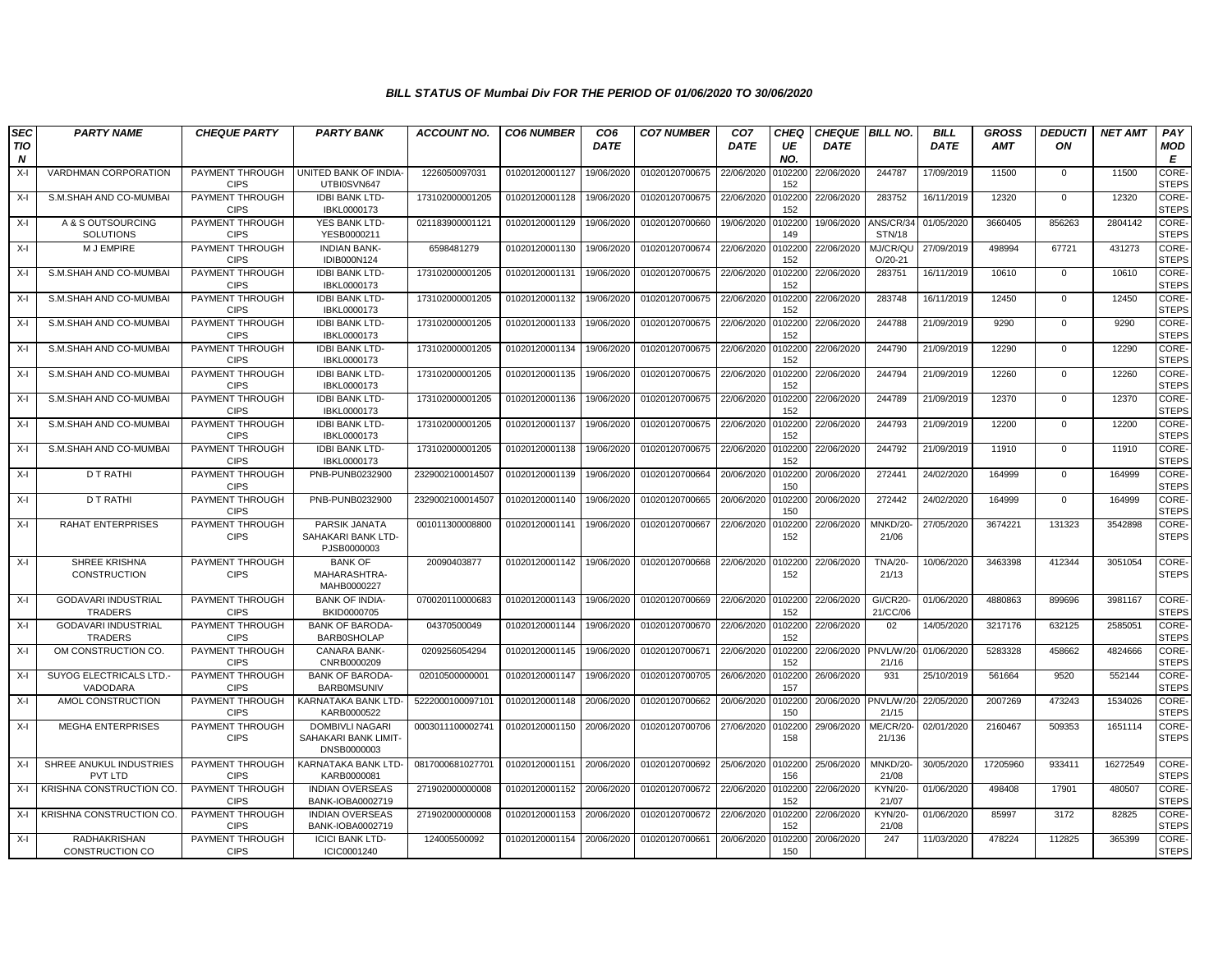| <b>SEC</b> | <b>PARTY NAME</b>                                | <b>CHEQUE PARTY</b>            | <b>PARTY BANK</b>                                                       | <b>ACCOUNT NO.</b> | <b>CO6 NUMBER</b>         | CO <sub>6</sub> | <b>CO7 NUMBER</b> | CO <sub>7</sub> | <b>CHEQ</b>    | <b>CHEQUE   BILL NO.</b> |                            | <b>BILL</b> | <b>GROSS</b> | <b>DEDUCTI</b> | <b>NET AMT</b> | PAY                   |
|------------|--------------------------------------------------|--------------------------------|-------------------------------------------------------------------------|--------------------|---------------------------|-----------------|-------------------|-----------------|----------------|--------------------------|----------------------------|-------------|--------------|----------------|----------------|-----------------------|
| ΠO<br>N    |                                                  |                                |                                                                         |                    |                           | <b>DATE</b>     |                   | <b>DATE</b>     | UE<br>NO.      | <b>DATE</b>              |                            | DATE        | AMT          | ON             |                | <b>MOD</b><br>Е       |
| $X-I$      | RADHAKRISHAN<br>CONSTRUCTION CO                  | PAYMENT THROUGH<br><b>CIPS</b> | <b>ICICI BANK LTD-</b><br>ICIC0001240                                   | 124005500092       | 01020120001155            | 20/06/2020      | 01020120700661    | 20/06/2020      | 102200<br>150  | 20/06/2020               | 246                        | 11/03/2020  | 498518       | 117609         | 380909         | CORE-<br><b>STEPS</b> |
| $X-I$      | RADHAKRISHAN<br>CONSTRUCTION CO                  | PAYMENT THROUGH<br><b>CIPS</b> | <b>ICICI BANK LTD-</b><br>ICIC0001240                                   | 124005500092       | 01020120001156            | 20/06/2020      | 01020120700661    | 20/06/2020      | 102200<br>150  | 20/06/2020               | 245                        | 11/03/2020  | 491593       | 115976         | 375617         | CORE-<br><b>STEPS</b> |
| $X-I$      | NARMADA EQUIPMENT PVT<br><b>LTD</b>              | PAYMENT THROUGH<br><b>CIPS</b> | <b>CANARA BANK-</b><br>CNRB0001471                                      | 1471261011274      | 01020120001157            | 20/06/2020      | 01020120700663    | 20/06/2020      | 102200<br>150  | 20/06/2020               | NEPL/19-<br>20/02          | 21/05/2020  | 977464       | 242580         | 734884         | CORE-<br><b>STEPS</b> |
| X-I        | D K SINGH CONSTRUCTION                           | PAYMENT THROUGH<br><b>CIPS</b> | <b>BANK OF</b><br>MAHARASHTRA-<br>MAHB0000227                           | 20090402308        | 01020120001158            | 21/06/2020      | 01020120700666    | 22/06/2020      | 102200<br>152  | 22/06/2020               | KYN/20-<br>21/16           | 16/06/2020  | 17195558     | 614228         | 16581330       | CORE-<br><b>STEPS</b> |
| $X-I$      | <b>R B CONSTRUCTION</b>                          | PAYMENT THROUGH<br><b>CIPS</b> | STATE BANK OF INDIA-<br>SBIN0013377                                     | 35184979039        | 01020120001159            | 22/06/2020      | 01020120700693    | 25/06/2020      | 102200<br>156  | 25/06/2020               | <b>RB/CR/19-</b><br>20/66  | 30/12/2019  | 479053       | 41408          | 437645         | CORE-<br><b>STEPS</b> |
| $X-I$      | RADHAKRISHAN<br>CONSTRUCTION CO                  | PAYMENT THROUGH<br><b>CIPS</b> | <b>ICICI BANK LTD-</b><br>ICIC0001240                                   | 124005500092       | 01020120001161            | 22/06/2020      | 01020120700676    | 23/06/2020      | 102200<br>153  | 23/06/2020               | 195                        | 06/02/2020  | 12224823     | 3023375        | 9201448        | CORE-<br><b>STEPS</b> |
| $X-I$      | KRISHNA CONSTRUCTION CO.                         | PAYMENT THROUGH<br><b>CIPS</b> | <b>INDIAN OVERSEAS</b><br>BANK-IOBA0002719                              | 271902000000008    | 01020120001162            | 23/06/2020      | 01020120700695    | 25/06/2020      | 102200<br>156  | 25/06/2020               | BB/W/KYN<br>161            | 10/02/2020  | 445234       | 16002          | 429232         | CORE-<br><b>STEPS</b> |
| X-I        | SHIV KUMAR AND CO                                | PAYMENT THROUGH<br><b>CIPS</b> | <b>BANK OF</b><br>MAHARASHTRA-<br>MAHB0000964                           | 60312886871        | 01020120001164            | 23/06/2020      | 01020120700747    | 07/07/2020      | 102200<br>173  | 07/07/2020               | 275807                     | 24/12/2019  | 940          | $\mathbf{0}$   | 940            | CORE-<br><b>STEPS</b> |
| $X-I$      | SHIV KUMAR AND CO                                | PAYMENT THROUGH<br><b>CIPS</b> | <b>BANK OF</b><br>MAHARASHTRA-<br>MAHB0000964                           | 60312886871        | 01020120001165 23/06/2020 |                 | 01020120700747    | 07/07/2020      | 102200<br>173  | 07/07/2020               | 275805                     | 24/12/2019  | 2840         | $\mathbf 0$    | 2840           | CORE-<br><b>STEPS</b> |
| X-I        | V S SERVICES AND TRADING<br>LLP                  | PAYMENT THROUGH<br><b>CIPS</b> | UNION BANK OF INDIA-<br>UBIN0531570                                     | 315705010051068    | 01020120001166            | 23/06/2020      | 01020120700678    | 23/06/2020      | 102200<br>153  | 23/06/2020               | <b>VS/CR/20-</b><br>21/003 | 13/05/2019  | 391968       | 93427          | 298541         | CORE-<br><b>STEPS</b> |
| $X-I$      | SUPER ENGINEERING WORKS                          | PAYMENT THROUGH<br><b>CIPS</b> | SBI-SBIN0012521                                                         | 31498480487        | 01020120001167            | 23/06/2020      | 01020120700747    | 07/07/2020      | 102200<br>173  | 07/07/2020               | 275813                     | 03/01/2020  | 19970        | $\mathbf 0$    | 19970          | CORE-<br><b>STEPS</b> |
| $X-I$      | KRISHNA CONSTRUCTION CO.                         | PAYMENT THROUGH<br><b>CIPS</b> | <b>INDIAN OVERSEAS</b><br>BANK-IOBA0002719                              | 271902000000008    | 01020120001168            | 23/06/2020      | 01020120700694    | 25/06/2020      | 102200<br>156  | 25/06/2020               | BB/W/KYN<br>142            | 10/01/2020  | 240920       | 8705           | 232215         | CORE-<br><b>STEPS</b> |
| $X-I$      | <b>KRISHNA CONSTRUCTION CO.</b>                  | PAYMENT THROUGH<br><b>CIPS</b> | <b>INDIAN OVERSEAS</b><br>BANK-IOBA0002719                              | 271902000000008    | 01020120001169            | 23/06/2020      | 01020120700695    | 25/06/2020      | 102200<br>156  | 25/06/2020 BB/W/KYN      | 159                        | 10/02/2020  | 291831       | 10523          | 281308         | CORE-<br><b>STEPS</b> |
| $X-I$      | <b>VELOCITY VENTURES</b>                         | PAYMENT THROUGH<br><b>CIPS</b> | KARUR VYSYA BANK-<br>KVBL0002106                                        | 2106135000003626   | 01020120001171            | 23/06/2020      | 01020120700681    | 23/06/2020      | 102200<br>153  | 23/06/2020               | vv/02/2020<br>21           | 04/03/2020  | 970225       | 251763         | 718462         | CORE-<br><b>STEPS</b> |
| $X-I$      | <b>VELOCITY VENTURES</b>                         | PAYMENT THROUGH<br><b>CIPS</b> | KARUR VYSYA BANK-<br>KVBL0002106                                        | 2106135000003626   | 01020120001172            | 23/06/2020      | 01020120700679    | 23/06/2020      | 102200<br>153  | 23/06/2020               | w/01/2020<br>21            | 03/03/2020  | 932653       | 242307         | 690346         | CORE-<br><b>STEPS</b> |
| $X-I$      | K H THAKUR                                       | PAYMENT THROUGH<br><b>CIPS</b> | ABHYUDAYA CO-OP<br>BANK LTD-ABHY0065050                                 | 081031100220003    | 01020120001176            | 23/06/2020      | 01020120700696    | 25/06/2020      | 102200<br>156  | 25/06/2020               | PNVL/W/20<br>21/01         | 17/04/2020  | 9400860      | 1155336        | 8245524        | CORE-<br><b>STEPS</b> |
| $X-I$      | THE INDIA THERMIT<br><b>CORPORATION LTD</b>      | PAYMENT THROUGH<br><b>CIPS</b> | <b>ICICI BANK LTD-</b><br><b>ICIC0006288</b>                            | 628805002088       | 01020120001177 23/06/2020 |                 | 01020120700680    | 23/06/2020      | 0102200<br>153 | 23/06/2020               | $\overline{7}$             | 08/01/2020  | 2368500      | 558390         | 1810110        | CORE-<br><b>STEPS</b> |
| $X-I$      | <b>RAM ENTERPRISE</b>                            | PAYMENT THROUGH<br><b>CIPS</b> | UNITED BANK OF INDIA-<br>UTBI0BDUM15                                    | 1874050000833      | 01020120001179            | 23/06/2020      | 01020120700682    | 23/06/2020      | 0102200<br>153 | 23/06/2020               | RPF/2020<br>21/10          | 16/06/2020  | 166900       | 39839          | 127061         | CORE-<br><b>STEPS</b> |
| $X-I$      | MAHARASHTRA STATE<br><b>SECURITY CORPORATION</b> | PAYMENT THROUGH<br><b>CIPS</b> | <b>HDFC BANK LTD</b><br>HDFC0000501                                     | 50100150433559     | 01020120001180            | 23/06/2020      | 01020120700684    | 24/06/2020      | 102200<br>155  | 24/06/2020               | RPF/2020<br>21/11          | 12/06/2020  | 1712456      | 400641         | 1311815        | CORE-<br><b>STEPS</b> |
| $X-I$      | A & S OUTSOURCING<br><b>SOLUTIONS</b>            | PAYMENT THROUGH<br><b>CIPS</b> | YES BANK LTD-<br>YESB0000211                                            | 021183900001121    | 01020120001181            | 23/06/2020      | 01020120700685    | 24/06/2020      | 102200<br>155  | 24/06/2020               | ANS/2019<br>20/348         | 01/03/2020  | 1865692      | 72608          | 1793084        | CORE-<br><b>STEPS</b> |
| $X-I$      | OM CONSTRUCTION CO.                              | PAYMENT THROUGH<br><b>CIPS</b> | <b>CANARA BANK-</b><br>CNRB0000209                                      | 0209256054294      | 01020120001183            | 24/06/2020      | 01020120700697    | 25/06/2020      | 102200<br>156  | 25/06/2020               | MNKD/20-<br>21/09          | 06/06/2020  | 3519360      | 135467         | 3383893        | CORE-<br><b>STEPS</b> |
| $X-I$      | <b>RT ENTERPRISES</b>                            | PAYMENT THROUGH<br><b>CIPS</b> | <b>BHARAT COOPERATIVE</b><br><b>BANK MUMBAI LIMITED-</b><br>BCBM0000060 | 005914100000075    | 01020120001184            | 24/06/2020      | 01020120700698    | 25/06/2020      | 102200<br>156  | 25/06/2020               | RT/CR-20<br>21/83          | 24/01/2020  | 368525       | 13262          | 355263         | CORE-<br><b>STEPS</b> |
| $X-I$      | V S SERVICES AND TRADING<br><b>LLP</b>           | PAYMENT THROUGH<br><b>CIPS</b> | UNION BANK OF INDIA-<br>UBIN0531570                                     | 315705010051068    | 01020120001185            | 24/06/2020      | 01020120700686    | 24/06/2020      | 0102200<br>155 | 24/06/2020               | /S/CR/31A<br>19-20         | 20/03/2020  | 483348.83    | 152214.83      | 331134         | CORE-<br><b>STEPS</b> |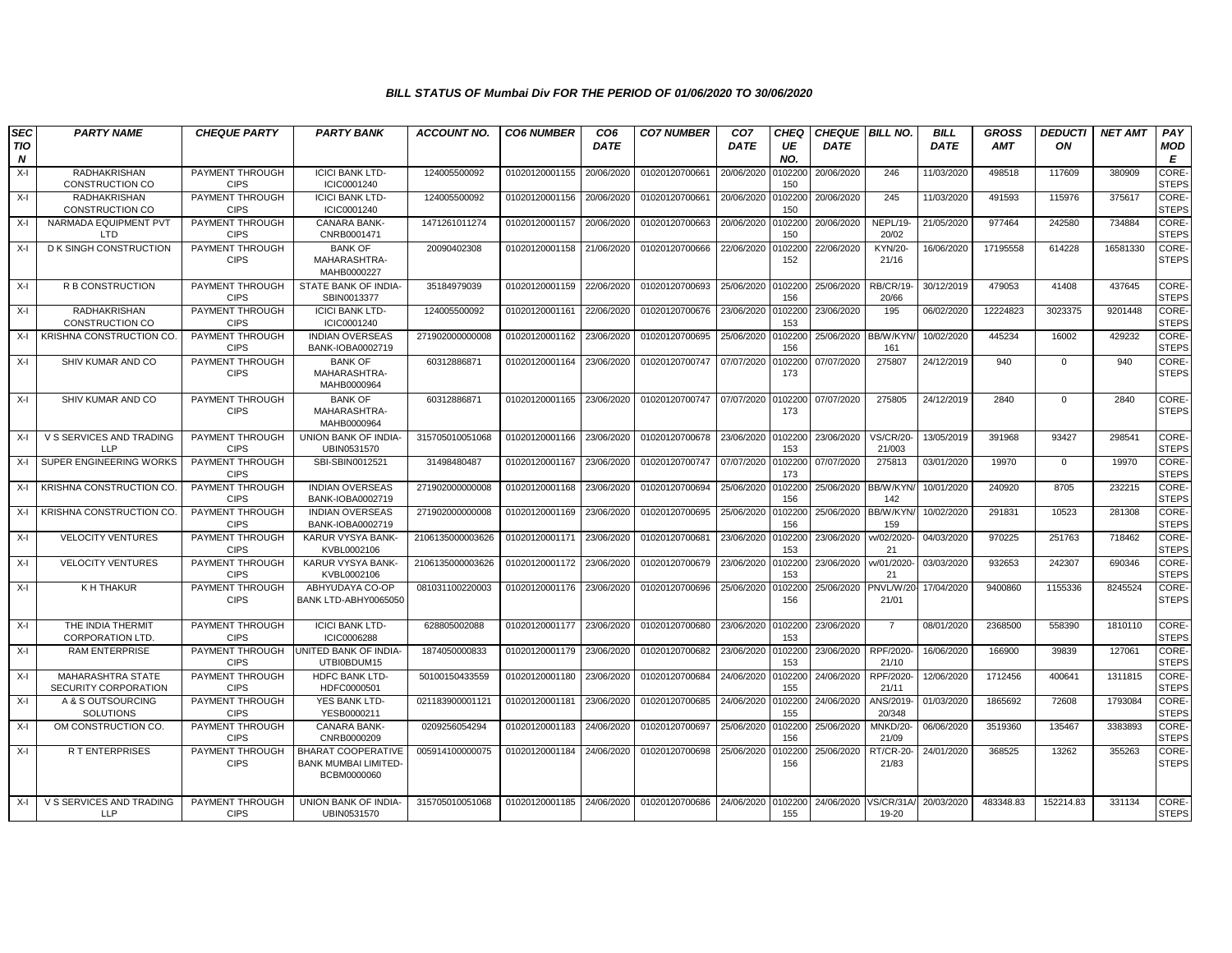| <b>SEC</b>              | <b>PARTY NAME</b>                                  | <b>CHEQUE PARTY</b>                   | <b>PARTY BANK</b>                                                         | <b>ACCOUNT NO.</b> | <b>CO6 NUMBER</b> | CO <sub>6</sub> | <b>CO7 NUMBER</b> | CO <sub>7</sub> | <b>CHEQ</b>    | <b>CHEQUE BILL NO.</b> |                                 | <b>BILL</b> | <b>GROSS</b> | <b>DEDUCTI</b> | <b>NET AMT</b> | PAY                          |
|-------------------------|----------------------------------------------------|---------------------------------------|---------------------------------------------------------------------------|--------------------|-------------------|-----------------|-------------------|-----------------|----------------|------------------------|---------------------------------|-------------|--------------|----------------|----------------|------------------------------|
| TIO<br>$\boldsymbol{N}$ |                                                    |                                       |                                                                           |                    |                   | <b>DATE</b>     |                   | <b>DATE</b>     | UE<br>NO.      | <b>DATE</b>            |                                 | <b>DATE</b> | <b>AMT</b>   | ON             |                | MOD<br>E                     |
| $X-I$                   | R T ENTERPRISES                                    | PAYMENT THROUGH<br><b>CIPS</b>        | <b>BHARAT COOPERATIVE</b><br><b>BANK MUMBAI LIMITED-</b><br>BCBM0000060   | 005914100000075    | 01020120001186    | 24/06/2020      | 01020120700698    | 25/06/2020      | 0102200<br>156 | 25/06/2020             | RT/CR-20<br>21/84               | 24/01/2020  | 195813       | 7094           | 188719         | <b>CORE-</b><br><b>STEPS</b> |
| $X-I$                   | <b>RT ENTERPRISES</b>                              | PAYMENT THROUGH<br><b>CIPS</b>        | <b>BHARAT COOPERATIVE</b><br><b>BANK MUMBAI LIMITED-</b><br>BCBM0000060   | 005914100000075    | 01020120001187    | 24/06/2020      | 01020120700698    | 25/06/2020      | 0102200<br>156 | 25/06/2020             | <b>RT/CR-20-</b><br>21/CC85     | 24/01/2020  | 330633       | 15215          | 315418         | CORE-<br><b>STEPS</b>        |
| $X-I$                   | <b>RT ENTERPRISES</b>                              | PAYMENT THROUGH<br><b>CIPS</b>        | <b>BHARAT COOPERATIVE</b><br>BANK MUMBAI LIMITED-<br>BCBM0000060          | 005914100000075    | 01020120001189    | 24/06/2020      | 01020120700698    | 25/06/2020      | 0102200<br>156 | 25/06/2020             | <b>RT/CR-20</b><br>21/CC86      | 24/01/2020  | 267581       | 9657           | 257924         | CORE-<br><b>STEPS</b>        |
| $X-I$                   | <b>NARENDER RISRANI</b>                            | PAYMENT THROUGH<br><b>CIPS</b>        | <b>CANARA BANK-</b><br>CNRB0000209                                        | 0209201004907      | 01020120001190    | 24/06/2020      | 01020120700691    | 24/06/2020      | 0102200<br>155 | 24/06/2020             | P O NO<br>257715                | 22/06/2020  | 51433        | $\Omega$       | 51433          | CORE-<br><b>STEPS</b>        |
| $X-I$                   | SHREE SOMNATH TRANSPORT<br><b>SERVICES</b>         | PAYMENT THROUGH<br><b>CIPS</b>        | <b>BANK OF</b><br>MAHARASHTRA-<br>MAHB0000088                             | 60021913769        | 01020120001191    | 24/06/2020      | 01020120700687    | 24/06/2020      | 0102200<br>155 | 24/06/2020             | VE/KYN/20<br>21/04              | 22/05/2020  | 5668863      | 1619776        | 4049087        | CORE-<br><b>STEPS</b>        |
| $X-I$                   | MAHARASHTRA STATE<br><b>SECURITY CORPORATION</b>   | PAYMENT THROUGH<br><b>CIPS</b>        | HDFC BANK LTD-<br>HDFC0000501                                             | 50100150433559     | 01020120001192    | 24/06/2020      | 01020120700688    | 24/06/2020      | 0102200<br>155 | 24/06/2020             | RPF/2020<br>21/17               | 12/06/2020  | 4900986      | 1146433        | 3754553        | CORE-<br><b>STEPS</b>        |
| $X-I$                   | <b>RADHAKRISHAN</b><br><b>CONSTRUCTION CO</b>      | PAYMENT THROUGH<br><b>CIPS</b>        | <b>ICICI BANK LTD-</b><br>ICIC0001240                                     | 124005500092       | 01020120001193    | 24/06/2020      | 01020120700689    | 24/06/2020      | 0102200<br>155 | 24/06/2020             | 236                             | 28/02/2020  | 375245       | 88551          | 286694         | CORE-<br><b>STEPS</b>        |
| $X-I$                   | CIS BUREAUS FACILITY<br>SERVICES PVT LTD           | PAYMENT THROUGH<br><b>CIPS</b>        | YES BANK LTD-<br>YESB0000078                                              | 000183800000247    | 01020120001195    | 24/06/2020      | 01020120700683    | 24/06/2020      | 0102200<br>155 | 24/06/2020             | optg/cluste<br>3/1              | 14/05/2020  | 4305341      | 1342461        | 2962880        | CORE-<br><b>STEPS</b>        |
| $X-I$                   | OM CONSTRUCTION CO.                                | PAYMENT THROUGH<br><b>CIPS</b>        | CANARA BANK-<br>CNRB0000209                                               | 0209256054294      | 01020120001196    | 24/06/2020      | 01020120700699    | 25/06/2020      | 0102200<br>156 | 25/06/2020             | MNKD/19-<br>20/150              | 18/03/2020  | 505724       | 18362          | 487362         | CORE-<br><b>STEPS</b>        |
| $X-I$                   | R P GROUP                                          | PAYMENT THROUGH<br><b>CIPS</b>        | <b>CENTRAL BANK OF</b><br>INDIA-CBIN0281715                               | 3594378697         | 01020120001198    | 24/06/2020      | 01020120700690    | 24/06/2020      | 0102200<br>155 | 24/06/2020             | RPF/2020-<br>21/13              | 13/06/2020  | 333283       | 78055          | 255228         | CORE-<br><b>STEPS</b>        |
| $X-I$                   | <b>TEROTECH ENGINEERS PVT</b><br><b>LTD</b>        | PAYMENT THROUGH<br><b>CIPS</b>        | SBI-SBIN0004113                                                           | 30865158471        | 01020120001199    | 24/06/2020      | 01020120700708    | 29/06/2020      | 0102200<br>160 | 29/06/2020             | <b>TE/CR20-</b><br>21/CC/97     | 13/02/2020  | 2347800      | 314667         | 2033133        | CORE-<br><b>STEPS</b>        |
| $X-I$                   | <b>GENERAL AUTO ELECTRIC</b><br>CORPORATION-MUMBAI | PAYMENT THROUGH<br><b>CIPS</b>        | <b>BANK OF INDIA-</b><br>BKID0000038                                      | 003830100000580    | 01020120001200    | 24/06/2020      | 01020120700705    | 26/06/2020      | 0102200<br>157 | 26/06/2020             | C-19-112B                       | 12/11/2019  | 266208       | 4512           | 261696         | CORE-<br><b>STEPS</b>        |
| $X-I$                   | <b>GENERAL AUTO ELECTRIC</b><br>CORPORATION-MUMBAI | <b>PAYMENT THROUGH</b><br><b>CIPS</b> | <b>BANK OF INDIA-</b><br>BKID0000038                                      | 003830100000580    | 01020120001202    | 24/06/2020      | 01020120700705    | 26/06/2020      | 010220<br>157  | 26/06/2020             | C-19-112C                       | 12/11/2019  | 266208       | 4512           | 261696         | CORE-<br><b>STEPS</b>        |
| $X-I$                   | M/S.HATCH CREATIONS.                               | PAYMENT THROUGH<br><b>CIPS</b>        | <b>ICICI BANK LTD-</b><br>ICIC0000203                                     | 020305006571       | 01020120001203    | 24/06/2020      | 01020120700700    | 25/06/2020      | 0102200<br>156 | 25/06/2020             | S/20/59                         | 20/06/2020  | 1169278      | 166561         | 1002717        | CORE-<br><b>STEPS</b>        |
| $X-I$                   | <b>ROSE VENTURES</b>                               | <b>PAYMENT THROUGH</b><br><b>CIPS</b> | SOUTH INDIAN BANK-<br>SIBL0000228                                         | 0228081000001019   | 01020120001204    | 25/06/2020      | 01020120700774    | 10/07/2020      | 0102200<br>179 | 11/07/2020             | RV-PVC-03                       | 12/06/2019  | 6715541      | 275419         | 6440122        | CORE-<br><b>STEPS</b>        |
| $X-I$                   | STANCHION DESIGNS PRIVATE<br>LIMITED-MUMBAI        | PAYMENT THROUGH<br><b>CIPS</b>        | <b>CANARA BANK-</b><br>CNRB0000239                                        | 0239256101210      | 01020120001205    | 25/06/2020      | 01020120700701    | 25/06/2020      | 0102200<br>156 | 25/06/2020             | <b>SD/CR/202</b><br>$0 - 21/01$ | 25/02/2020  | 2822951      | 257630         | 2565321        | CORE-<br><b>STEPS</b>        |
| $X-I$                   | PRABHAT STEEL-MUMBAI                               | PAYMENT THROUGH<br><b>CIPS</b>        | KOTAK MAHINDRA BANK<br>LIMITED-KKBK0001395                                | 2513032271         | 01020120001206    | 25/06/2020      | 01020120700702    | 25/06/2020      | 0102200<br>156 | 25/06/2020             | 283526                          | 25/02/2020  | 80150        | $\mathbf 0$    | 80150          | CORE-<br><b>STEPS</b>        |
| $X-I$                   | <b>GODAWARI INDUSTRIAL</b><br><b>TRADERS</b>       | PAYMENT THROUGH<br><b>CIPS</b>        | <b>BANK OF INDIA-</b><br>BKID0000705                                      | 070020110000683    | 01020120001207    | 25/06/2020      | 01020120700702    | 25/06/2020      | 0102200<br>156 | 25/06/2020             | 272455                          | 13/02/2020  | 783780       | $\mathbf 0$    | 783780         | CORE-<br><b>STEPS</b>        |
| X-I                     | PPS INTERNATIONAL-GAUTAM<br><b>BUDH NAGAR</b>      | PAYMENT THROUGH<br><b>CIPS</b>        | <b>HDFC BANK LTD-</b><br>HDFC0000728                                      | 07288640000054     | 01020120001208    | 25/06/2020      | 01020120700702    | 25/06/2020      | 0102200<br>156 | 25/06/2020             | 279520                          | 02/11/2019  | 8090         | $\mathbf{0}$   | 8090           | CORE-<br><b>STEPS</b>        |
| $X-I$                   | PPS INTERNATIONAL-GAUTAM<br><b>BUDH NAGAR</b>      | PAYMENT THROUGH<br><b>CIPS</b>        | <b>HDFC BANK LTD-</b><br>HDFC0000728                                      | 07288640000054     | 01020120001209    | 25/06/2020      | 01020120700702    | 25/06/2020      | 0102200<br>156 | 25/06/2020             | 279524                          | 02/12/2019  | 36790        | $\mathbf{0}$   | 36790          | CORE-<br><b>STEPS</b>        |
| $X-I$                   | SHREENATH ENTERPRISE                               | PAYMENT THROUGH<br><b>CIPS</b>        | <b>BASSEIN CATHOLIC</b><br><b>COOPERATIVE BANK</b><br>LIMITED-BACB0000045 | 045110100000294    | 01020120001210    | 25/06/2020      | 01020120700714    | 29/06/2020      | 0102200<br>160 | 29/06/2020             | 273560                          | 17/02/2020  | 13794        | $\mathbf 0$    | 13794          | CORE-<br><b>STEPS</b>        |
| X-I                     | SHIVKRUPA TOURS AND<br><b>TRAVELS</b>              | <b>PAYMENT THROUGH</b><br><b>CIPS</b> | MAHANAGAR CO-OP<br>BANK LTD-MCBL0960004                                   | 004011200002865    | 01020120001211    | 25/06/2020      | 01020120700714    | 29/06/2020      | 0102200<br>160 | 29/06/2020             | 283537                          | 13/03/2020  | 48760        | $\mathbf{0}$   | 48760          | CORE-<br><b>STEPS</b>        |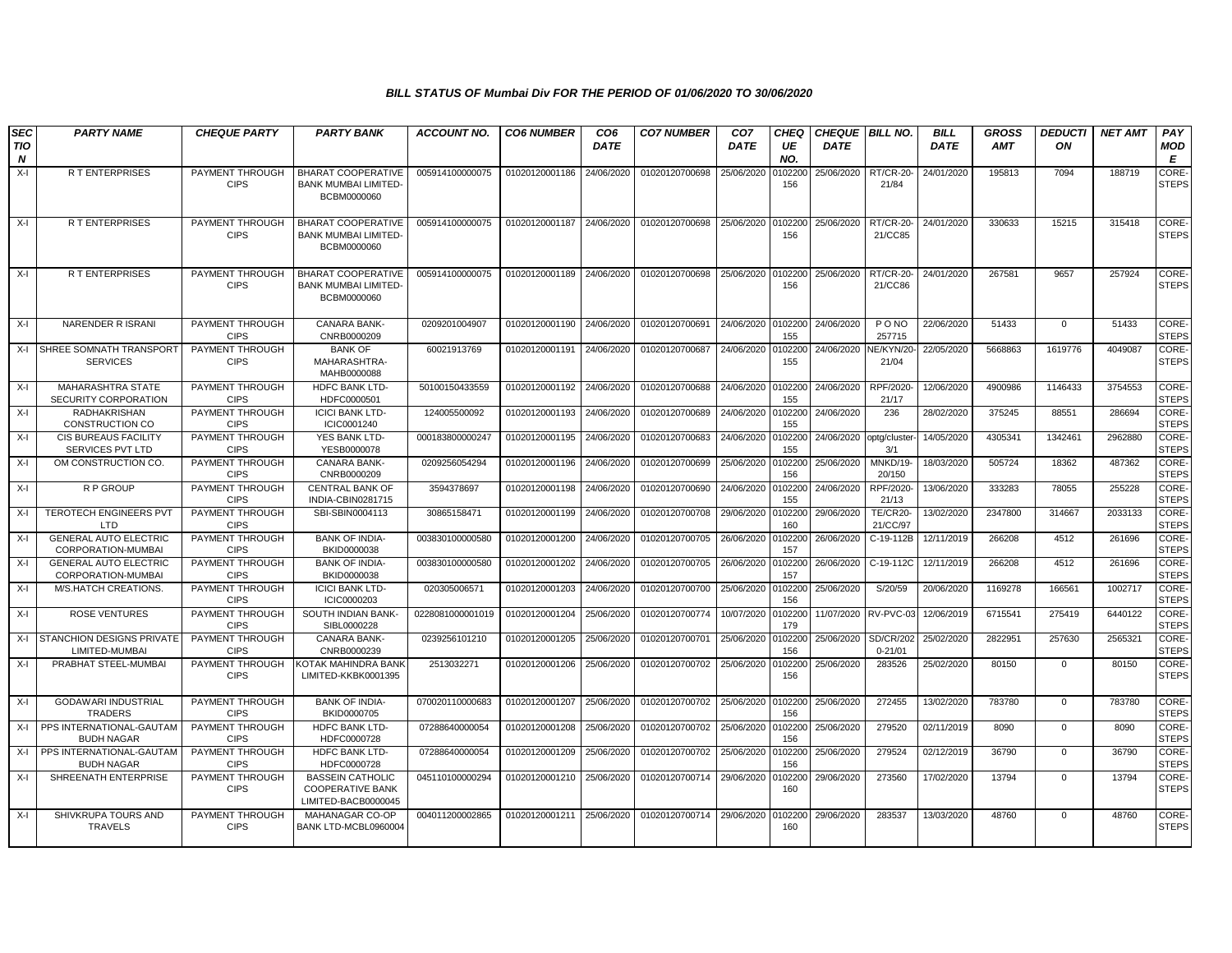| <b>SEC</b>      | <b>PARTY NAME</b>                                             | <b>CHEQUE PARTY</b>                   | <b>PARTY BANK</b>                                                         | <b>ACCOUNT NO.</b> | <b>CO6 NUMBER</b> | CO <sub>6</sub> | <b>CO7 NUMBER</b> | CO <sub>7</sub> | CHEQ           | <b>CHEQUE BILL NO.</b> |                          | <b>BILL</b> | <b>GROSS</b> | <b>DEDUCTI</b> | <b>NET AMT</b> | PAY                          |
|-----------------|---------------------------------------------------------------|---------------------------------------|---------------------------------------------------------------------------|--------------------|-------------------|-----------------|-------------------|-----------------|----------------|------------------------|--------------------------|-------------|--------------|----------------|----------------|------------------------------|
| <b>TIO</b><br>N |                                                               |                                       |                                                                           |                    |                   | <b>DATE</b>     |                   | <b>DATE</b>     | UE<br>NO.      | <b>DATE</b>            |                          | <b>DATE</b> | <b>AMT</b>   | ON             |                | MOD<br>E                     |
| $X-I$           | NARENDER R ISRANI                                             | PAYMENT THROUGH<br><b>CIPS</b>        | CANARA BANK-<br>CNRB0000209                                               | 0209201004907      | 01020120001212    | 25/06/2020      | 01020120700703    | 25/06/2020      | 0102200<br>156 | 25/06/2020             | 2019-<br>20/LNL/149      | 20/12/2019  | 574485       | 20518          | 553967         | CORE-<br><b>STEPS</b>        |
| $X-I$           | ZEENAT CONSTRUCTION                                           | PAYMENT THROUGH<br><b>CIPS</b>        | ABHYUDAYA CO-OP<br>BANK LTD-ABHY0065016                                   | 016021100116733    | 01020120001213    | 25/06/2020      | 01020120700704    | 25/06/2020      | 0102200<br>156 | 25/06/2020             | <b>CPB/72</b>            | 10/06/2020  | 1570632      | 216996         | 1353636        | CORE-<br><b>STEPS</b>        |
| X-I             | ADOR FONTECH LIMITED                                          | PAYMENT THROUGH<br><b>CIPS</b>        | HDFC BANK LTD-<br>HDFC0000009                                             | 00090330000783     | 01020120001216    | 26/06/2020      | 01020120700709    | 29/06/2020      | 0102200<br>160 | 29/06/2020             | CPB/75                   | 13/06/2020  | 1358005      | 48601          | 1309404        | <b>CORE</b><br><b>STEPS</b>  |
| $X-I$           | KRISHNA CONSTRUCTION CO                                       | PAYMENT THROUGH<br><b>CIPS</b>        | <b>INDIAN OVERSEAS</b><br>BANK-IOBA0002719                                | 271902000000008    | 01020120001217    | 26/06/2020      | 01020120700719    | 02/07/2020      | 0102200<br>169 | 02/07/2020             | KYN/20-<br>21/11         | 04/06/2020  | 10026787     | 358200         | 9668587        | CORE-<br><b>STEPS</b>        |
| X-I             | <b>RAM ENTERPRISE</b>                                         | PAYMENT THROUGH<br><b>CIPS</b>        | <b>JNITED BANK OF INDIA-</b><br>UTBI0BDUM15                               | 1874050000833      | 01020120001218    | 26/06/2020      | 01020120700707    | 27/06/2020      | 0102200<br>158 | 29/06/2020             | RPF/2020<br>21/6         | 18/06/2020  | 56610        | 19240          | 37370          | <b>CORE</b><br><b>STEPS</b>  |
| $X-I$           | <b>PUSHPAK RAIL</b><br><b>CONSTRUCTION PRIVATE</b><br>LIMITED | <b>PAYMENT THROUGH</b><br><b>CIPS</b> | <b>CANARA BANK-</b><br>CNRB0000209                                        | 0209256054297      | 01020120001219    | 26/06/2020      | 01020120700710    | 29/06/2020      | 10220<br>160   | 29/06/2020             | 2020-<br>21/LNL/11       | 16/06/2020  | 2407790      | 326872         | 2080918        | CORE-<br><b>STEPS</b>        |
| $X-I$           | MUKUL ENTERPRISES                                             | PAYMENT THROUGH<br><b>CIPS</b>        | ORIENTAL BANK OF<br>COMMERCE-<br>ORBC0100969                              | 0969101100031      | 01020120001224    | 27/06/2020      | 01020120700711    | 29/06/2020      | 0102200<br>160 | 29/06/2020             | 31                       | 28/12/2019  | 575317       | 20648          | 554669         | CORE-<br><b>STEPS</b>        |
| X-I             | K H THAKUR                                                    | PAYMENT THROUGH<br><b>CIPS</b>        | ABHYUDAYA CO-OP<br>BANK LTD-ABHY0065050                                   | 220003             | 01020120001225    | 27/06/2020      | 01020120700712    | 29/06/2020      | 0102200<br>160 | 29/06/2020             | 04                       | 26/05/2020  | 6598482      | 251471         | 6347011        | CORE-<br><b>STEPS</b>        |
| X-I             | <b>ALIF ENTERPRISES</b>                                       | PAYMENT THROUGH<br><b>CIPS</b>        | <b>DENA BANK-</b><br>BKDN0460070                                          | 007011023984       | 01020120001228    | 27/06/2020      | 01020120700714    | 29/06/2020      | 0102200<br>160 | 29/06/2020             | 244785                   | 13/09/2019  | 12390        | $\mathbf{0}$   | 12390          | CORE-<br><b>STEPS</b>        |
| X-I             | DYNAMIC TECHNOLOGIES                                          | PAYMENT THROUGH<br><b>CIPS</b>        | THE THANE JANATA<br>SAHAKARI BANK LTD-<br>TJSB0000003                     | 003120100012709    | 01020120001230    | 27/06/2020      | 01020120700714    | 29/06/2020      | 0102200<br>160 | 29/06/2020             | 274352                   | 26/02/2020  | 5910         | $\mathbf 0$    | 5910           | CORE-<br><b>STEPS</b>        |
| X-I             | SHREENATH ENTERPRISE                                          | PAYMENT THROUGH<br><b>CIPS</b>        | <b>BASSEIN CATHOLIC</b><br><b>COOPERATIVE BANK</b><br>LIMITED-BACB0000045 | 045110100000294    | 01020120001231    | 27/06/2020      | 01020120700714    | 29/06/2020      | 0102200<br>160 | 29/06/2020             | 273559                   | 17/02/2020  | 13794        | $\mathbf{0}$   | 13794          | <b>CORE</b><br><b>STEPS</b>  |
| X-I             | R T ENTERPRISES                                               | PAYMENT THROUGH<br><b>CIPS</b>        | PUNJAB AND<br>MAHARASHTRA CO-OP<br><b>BANK L-PMCB0000016</b>              | 1401/1606          | 01020120001232    | 27/06/2020      | 01020120700713    | 29/06/2020      | 0102200<br>160 | 29/06/2020             | BB/M/MNK<br>D/133        | 24/01/2020  | 262042       | 9459           | 252583         | CORE-<br><b>STEPS</b>        |
| X-I             | SHREE D.G. CORPORATION                                        | PAYMENT THROUGH<br><b>CIPS</b>        | <b>BANK OF INDIA-</b><br>BKID0000137                                      | 013720110000430    | 01020120001233    | 27/06/2020      | 01020120700714    | 29/06/2020      | 0102200<br>160 | 29/06/2020             | 274342                   | 27/01/2020  | 19142        | $\mathbf 0$    | 19142          | CORE-<br><b>STEPS</b>        |
| X-I             | AAKASH ENTERPRIZES-<br><b>MUMBAI</b>                          | PAYMENT THROUGH<br><b>CIPS</b>        | UNION BANK OF INDIA-<br>UBIN0531740                                       | 317401010042553    | 01020120001234    | 27/06/2020      | 01020120700714    | 29/06/2020      | 0102200<br>160 | 29/06/2020             | 278067                   | 15/11/2019  | 12390        | $\mathbf 0$    | 12390          | CORE-<br><b>STEPS</b>        |
| X-I             | VARDHMAN CORPORATION                                          | PAYMENT THROUGH<br><b>CIPS</b>        | UNITED BANK OF INDIA-<br>UTBI0SVN647                                      | 1226050097031      | 01020120001235    | 27/06/2020      | 01020120700714    | 29/06/2020      | 0102200<br>160 | 29/06/2020             | 283756                   | 16/11/2019  | 11480        | $\mathbf{0}$   | 11480          | CORE-<br><b>STEPS</b>        |
| X-I             | VARDHMAN CORPORATION                                          | PAYMENT THROUGH<br><b>CIPS</b>        | UNITED BANK OF INDIA-<br>UTBI0SVN647                                      | 1226050097031      | 01020120001236    | 27/06/2020      | 01020120700714    | 29/06/2020      | 0102200<br>160 | 29/06/2020             | 244783                   | 17/09/2019  | 12970        | $\mathbf 0$    | 12970          | CORE-<br><b>STEPS</b>        |
| $X-I$           | REAL TECHNOLOGY OF<br><b>COMPUSYS</b>                         | PAYMENT THROUGH<br><b>CIPS</b>        | <b>INDIAN OVERSEAS</b><br>BANK-IOBA0000162                                | 016202000001896    | 01020120001237    | 27/06/2020      | 01020120700714    | 29/06/2020      | 010220<br>160  | 29/06/2020             | 283705                   | 16/10/2019  | 12240        | $\mathbf 0$    | 12240          | CORE-<br><b>STEPS</b>        |
| X-I             | A2Z INFRASERVICES LIMITED                                     | PAYMENT THROUGH<br><b>CIPS</b>        | STATE BANK OF INDIA-<br>SBIN0031390                                       | 65072577876        | 01020120001238    | 28/06/2020      | 01020120700723    | 02/07/2020      | 010220<br>169  | 02/07/2020             | A2Z/CR/20<br>20/25       | 15/06/2020  | 6313799      | 214128         | 6099671        | CORE-<br><b>STEPS</b>        |
| X-I             | <b>ELECTRONIC EQUIPMENT</b><br>COMPANY PVT.LTD.-KOLKATA       | PAYMENT THROUGH<br><b>CIPS</b>        | KARUR VYSYA BANK-<br>KVBL0003101                                          | 3101129000000264   | 01020120001241    | 29/06/2020      | 01020120700715    | 29/06/2020      | 0102200<br>160 | 29/06/2020             | EEC/CR/20<br>18-93/7     | 31/03/2020  | 6119913      | 218670         | 5901243        | CORE-<br><b>STEPS</b>        |
| $X-I$           | <b>TULSI ENTERPRISES</b>                                      | PAYMENT THROUGH<br><b>CIPS</b>        | THE KALYAN JANATA<br>SAHAKARI BANK LTD-<br>KJSB0000007                    | 007013200000105    | 01020120001242    | 29/06/2020      | 01020120700718    | 29/06/2020      | 0102200<br>160 | 29/06/2020             | 69                       | 23/11/2019  | 1873021      | 66894          | 1806127        | CORE-<br><b>STEPS</b>        |
| $X-I$           | AJAIPAL MANGAL & CO                                           | PAYMENT THROUGH<br><b>CIPS</b>        | <b>INDIAN OVERSEAS</b><br>BANK-IOBA0000089                                | 008902000000658    | 01020120001244    | 29/06/2020      | 01020120700737    | 07/07/2020      | 010220<br>174  | 07/07/2020             | 06                       | 26/05/2020  | 6322232      | 225894         | 6096338        | <b>CORE-</b><br><b>STEPS</b> |
| $X-I$           | SAHYADRI ENTERPRISES                                          | PAYMENT THROUGH<br><b>CIPS</b>        | <b>IDBI BANK LTD-</b><br>IBKL0000669                                      | 669102000002349    | 01020120001245    | 29/06/2020      | 01020120700751    | 07/07/2020      | 0102200<br>173 | 07/07/2020             | <b>SE/CR/20</b><br>21/01 | 06/04/2020  | 970380       | 34757          | 935623         | CORE-<br><b>STEPS</b>        |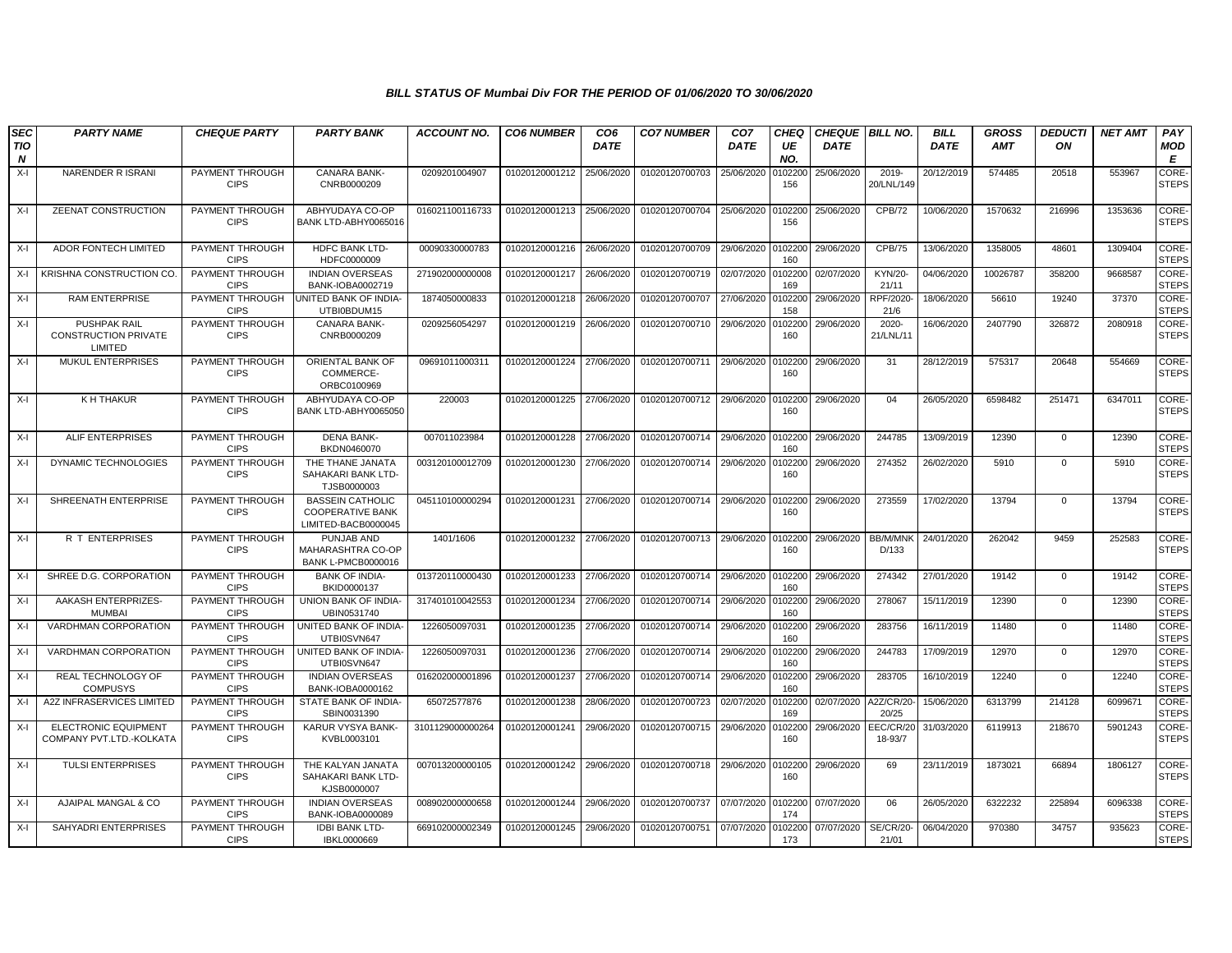| <b>SEC</b> | <b>PARTY NAME</b>                            | <b>CHEQUE PARTY</b>                   | <b>PARTY BANK</b>                                                       | <b>ACCOUNT NO.</b> | <b>CO6 NUMBER</b> | CO <sub>6</sub> | <b>CO7 NUMBER</b>         | CO <sub>7</sub> | <b>CHEQ</b>    | <b>CHEQUE   BILL NO.</b> |                           | <b>BILL</b> | <b>GROSS</b> | <b>DEDUCTI</b> | <b>NET AMT</b> | PAY                          |
|------------|----------------------------------------------|---------------------------------------|-------------------------------------------------------------------------|--------------------|-------------------|-----------------|---------------------------|-----------------|----------------|--------------------------|---------------------------|-------------|--------------|----------------|----------------|------------------------------|
| TIO<br>N   |                                              |                                       |                                                                         |                    |                   | <b>DATE</b>     |                           | <b>DATE</b>     | UE<br>NO.      | <b>DATE</b>              |                           | <b>DATE</b> | <b>AMT</b>   | ON             |                | <b>MOD</b><br>Е              |
| $X-I$      | <b>REAL TECHNOLOGY OF</b><br><b>COMPUSYS</b> | PAYMENT THROUGH<br><b>CIPS</b>        | <b>INDIAN OVERSEAS</b><br>BANK-IOBA0000162                              | 016202000001896    | 01020120001246    | 29/06/2020      | 01020120700714            | 29/06/2020      | 102200<br>160  | 29/06/2020               | 244769                    | 19/08/2019  | 10500        | $\mathbf{0}$   | 10500          | <b>CORE</b><br><b>STEPS</b>  |
| $X-I$      | REAL TECHNOLOGY OF<br><b>COMPUSYS</b>        | PAYMENT THROUGH<br><b>CIPS</b>        | <b>INDIAN OVERSEAS</b><br>BANK-IOBA0000162                              | 016202000001896    | 01020120001247    | 29/06/2020      | 01020120700714            | 29/06/2020      | 102200<br>160  | 29/06/2020               | 244772                    | 20/08/2019  | 10910        | $\Omega$       | 10910          | CORE-<br><b>STEPS</b>        |
| $X-I$      | REAL TECHNOLOGY OF<br><b>COMPUSYS</b>        | PAYMENT THROUGH<br><b>CIPS</b>        | <b>INDIAN OVERSEAS</b><br>BANK-IOBA0000162                              | 016202000001896    | 01020120001248    | 29/06/2020      | 01020120700714 29/06/2020 |                 | 102200<br>160  | 29/06/2020               | 283701                    | 16/10/2019  | 11090        | $\mathbf{0}$   | 11090          | CORE-<br><b>STEPS</b>        |
| $X-I$      | A1 SOLUTIONS                                 | PAYMENT THROUGH<br><b>CIPS</b>        | <b>INDIAN OVERSEAS</b><br>BANK-IOBA0003717                              | 371702000000206    | 01020120001249    | 29/06/2020      | 01020120700716            | 29/06/2020      | 102200<br>160  | 29/06/2020               | 27                        | 07/03/2020  | 125375       | 4250           | 121125         | CORE-<br><b>STEPS</b>        |
| $X-I$      | <b>REAL TECHNOLOGY OF</b><br><b>COMPUSYS</b> | <b>PAYMENT THROUGH</b><br><b>CIPS</b> | <b>INDIAN OVERSEAS</b><br>BANK-IOBA0000162                              | 016202000001896    | 01020120001250    | 29/06/2020      | 01020120700714            | 29/06/2020      | 102200<br>160  | 29/06/2020               | 283739                    | 13/11/2019  | 12470        | $\mathbf{0}$   | 12470          | <b>CORE</b><br><b>STEPS</b>  |
| X-I        | ABHISHEK ENGINEERING AND<br>CO               | PAYMENT THROUGH<br><b>CIPS</b>        | <b>INDIAN OVERSEAS</b><br>BANK-IOBA0000162                              | 016202000005756    | 01020120001252    | 29/06/2020      | 01020120700714            | 29/06/2020      | 102200<br>160  | 29/06/2020               | 283707                    | 16/10/2019  | 11760        | $\Omega$       | 11760          | CORE-<br><b>STEPS</b>        |
| X-I        | VARDHMAN CORPORATION                         | PAYMENT THROUGH<br><b>CIPS</b>        | <b>JNITED BANK OF INDIA-</b><br>UTBI0SVN647                             | 1226050097031      | 01020120001253    | 29/06/2020      | 01020120700714            | 29/06/2020      | 0102200<br>160 | 29/06/2020               | 283754                    | 16/11/2019  | 11230        | $\mathbf 0$    | 11230          | CORE-<br><b>STEPS</b>        |
| $X-I$      | <b>ALIF ENTERPRISES</b>                      | PAYMENT THROUGH<br><b>CIPS</b>        | <b>DENA BANK-</b><br>BKDN0460070                                        | 007011023984       | 01020120001254    | 29/06/2020      | 01020120700714            | 29/06/2020      | 102200<br>160  | 29/06/2020               | 283738                    | 13/11/2019  | 12270        | $\mathbf 0$    | 12270          | CORE-<br><b>STEPS</b>        |
| $X-I$      | VARDHMAN CORPORATION                         | PAYMENT THROUGH<br><b>CIPS</b>        | UNITED BANK OF INDIA-<br>UTBI0SVN647                                    | 1226050097031      | 01020120001255    | 29/06/2020      | 01020120700714            | 29/06/2020      | 102200<br>160  | 29/06/2020               | 283740                    | 14/11/2019  | 10970        | $\mathbf{0}$   | 10970          | CORE-<br><b>STEPS</b>        |
| $X-I$      | REAL TECHNOLOGY OF<br><b>COMPUSYS</b>        | PAYMENT THROUGH<br><b>CIPS</b>        | <b>INDIAN OVERSEAS</b><br>BANK-IOBA0000162                              | 016202000001896    | 01020120001256    | 29/06/2020      | 01020120700714            | 29/06/2020      | 102200<br>160  | 29/06/2020               | 283702                    | 16/10/2019  | 8850         | $\Omega$       | 8850           | CORE-<br><b>STEPS</b>        |
| $X-I$      | <b>GODAVARI INDUSTRIAL</b><br><b>TRADERS</b> | PAYMENT THROUGH<br><b>CIPS</b>        | <b>BANK OF INDIA-</b><br>BKID0000705                                    | 070020110000683    | 01020120001257    | 29/06/2020      | 01020120700717            | 29/06/2020      | 102200<br>160  | 29/06/2020               | P O NO<br>257716          | 29/06/2020  | 2585051      | $\mathbf 0$    | 2585051        | CORE-<br><b>STEPS</b>        |
| $X-I$      | ELDYNE ELECTRO SYSTEMS<br>PVT LTD            | PAYMENT THROUGH<br><b>CIPS</b>        | <b>ICICI BANK LTD-</b><br><b>ICIC0000006</b>                            | 000651000388       | 01020120001259    | 30/06/2020      | 01020120700720            | 02/07/2020      | 102200<br>169  | 02/07/2020               | <b>EE/CR/20-</b><br>21/09 | 20/03/2020  | 1609731      | 57591          | 1552140        | CORE-<br><b>STEPS</b>        |
| $X-I$      | <b>RT ENTERPRISES</b>                        | PAYMENT THROUGH<br><b>CIPS</b>        | <b>BHARAT COOPERATIVE</b><br><b>BANK MUMBAI LIMITED-</b><br>BCBM0000060 | 005914100000075    | 01020120001260    | 30/06/2020      | 01020120700725            | 02/07/2020      | 102200<br>169  | 02/07/2020               | RTE/CR/19<br>20/61        | 26/09/2019  | 367785       | 13236          | 354549         | CORE-<br><b>STEPS</b>        |
| $X-I$      | KRISHNA CONSTRUCTION CO.                     | PAYMENT THROUGH<br><b>CIPS</b>        | <b>INDIAN OVERSEAS</b><br>BANK-IOBA0002719                              | 271902000000008    | 01020120001261    | 30/06/2020      | 01020120700727            | 02/07/2020      | 0102200<br>169 | 02/07/2020               | <b>BB/W/KYN</b><br>155    | 21/01/2020  | 192799       | 8623           | 184176         | CORE-<br><b>STEPS</b>        |
| $X-I$      | KRISHNA CONSTRUCTION CO.                     | PAYMENT THROUGH<br><b>CIPS</b>        | <b>INDIAN OVERSEAS</b><br><b>BANK-IOBA0002719</b>                       | 271902000000008    | 01020120001262    | 30/06/2020      | 01020120700727            | 02/07/2020      | 0102200<br>169 | 02/07/2020               | BB/W/KYN<br>150           | 10/01/2019  | 364017       | 13101          | 350916         | CORE-<br><b>STEPS</b>        |
| X-I        | BHARAT RAIL AUTOMATIONS<br>PVT LTD           | PAYMENT THROUGH<br><b>CIPS</b>        | <b>DENA BANK-</b><br>BKDN0460043                                        | 004313001015       | 01020120001263    | 30/06/2020      | 01020120700721            | 02/07/2020      | 102200<br>169  | 02/07/2020               | <b>BR/CR/20-</b><br>21/10 | 15/06/2020  | 15075950     | 538527         | 14537423       | <b>CORE</b><br><b>STEPS</b>  |
| $X-I$      | <b>SIMRANS INTERIORS</b>                     | PAYMENT THROUGH<br><b>CIPS</b>        | NKGSB CO-OP BANK<br>LTD-NKGS0000062                                     | 062130400000003    | 01020120001264    | 30/06/2020      | 01020120700722            | 02/07/2020      | 102200<br>169  | 02/07/2020               | N/20/34                   | 10/02/2020  | 1536540      | 216400         | 1320140        | <b>CORE-</b><br><b>STEPS</b> |
| X-II       | <b>SM AMAN LODGE</b>                         | PAYMENT THROUGH<br><b>CIPS</b>        | SBI BANK-SBIN0IMPRST                                                    | 120006982679       | 01020220000745    | 01/06/2020      | 01020220700164            | 01/06/2020      | 102200<br>123  | 02/06/2020               | Stn imprest               | 05/05/2020  | 7500         | $\overline{0}$ | 7500           | CORE-<br><b>STEPS</b>        |
| X-II       | <b>SM MATHERAN</b>                           | <b>PAYMENT THROUGH</b><br><b>CIPS</b> | SBI BANK-SBIN0IMPRST                                                    | 120002162589       | 01020220000746    | 01/06/2020      | 01020220700164            | 01/06/2020      | 102200<br>123  | 02/06/2020               | Stn imprest               | 05/05/2020  | 15500        | $\mathbf 0$    | 15500          | CORE-<br><b>STEPS</b>        |
| X-II       | SM VADALA ROAD                               | PAYMENT THROUGH<br><b>CIPS</b>        | SBI BANK-SBIN0IMPRST                                                    | 120002161938       | 01020220000747    | 01/06/2020      | 01020220700164            | 01/06/2020      | 102200<br>123  | 02/06/2020               | Stn imprest               | 15/05/2020  | 2500         | $\mathbf{0}$   | 2500           | CORE-<br><b>STEPS</b>        |
| X-II       | SM BHIVPURI ROAD                             | PAYMENT THROUGH<br><b>CIPS</b>        | SBI BANK-SBIN0IMPRST                                                    | 120002163244       | 01020220000748    | 01/06/2020      | 01020220700164            | 01/06/2020      | 0102200<br>123 | 02/06/2020               | Stn imprest               | 04/05/2020  | 10000        | $\mathbf 0$    | 10000          | CORE-<br><b>STEPS</b>        |
| X-II       | <b>SM KARJAT</b>                             | PAYMENT THROUGH<br><b>CIPS</b>        | SBI BANK-SBIN0IMPRST                                                    | 120002161644       | 01020220000749    | 01/06/2020      | 01020220700164            | 01/06/2020      | 0102200<br>123 | 02/06/2020               | Stn imprest               | 30/04/2020  | 30500        | $\mathbf 0$    | 30500          | <b>CORE-</b><br><b>STEPS</b> |
| X-II       | PAT AND COMPANY-MUMBAI                       | PAYMENT THROUGH<br><b>CIPS</b>        | <b>BANK OF</b><br>MAHARASHTRA-<br>MAHB0000310                           | 60315533809        | 01020220000750    | 01/06/2020      | 01020220700165            | 02/06/2020      | 102200<br>123  | 02/06/2020               | 1920/037                  | 03/10/2019  | 478332       | 8108           | 470224         | CORE-<br><b>STEPS</b>        |
| $X-H$      | <b>SM NERAL</b>                              | PAYMENT THROUGH<br><b>CIPS</b>        | SBI BANK-SBIN0IMPRST                                                    | 120002161686       | 01020220000751    | 01/06/2020      | 01020220700164 01/06/2020 |                 | 102200<br>123  | 02/06/2020               | Stn imprest               | 07/05/2020  | 20500        | $\mathbf 0$    | 20500          | CORE-<br><b>STEPS</b>        |
| X-II       | <b>SM BADLAPUR</b>                           | PAYMENT THROUGH<br><b>CIPS</b>        | SBI BANK-SBIN0IMPRST                                                    | 120002161894       | 01020220000752    | 01/06/2020      | 01020220700164            | 01/06/2020      | 102200<br>123  | 02/06/2020               | Stn imprest               | 07/05/2020  | 20500        | 0              | 20500          | <b>CORE</b><br><b>STEPS</b>  |
| X-II       | <b>SM CHAUK</b>                              | PAYMENT THROUGH<br><b>CIPS</b>        | SBI BANK-SBIN0IMPRST                                                    | 120002162585       | 01020220000753    | 01/06/2020      | 01020220700164            | 01/06/2020      | 102200<br>123  | 02/06/2020               | Stn imprest               | 10/05/2020  | 5000         | $\mathbf 0$    | 5000           | CORE-<br><b>STEPS</b>        |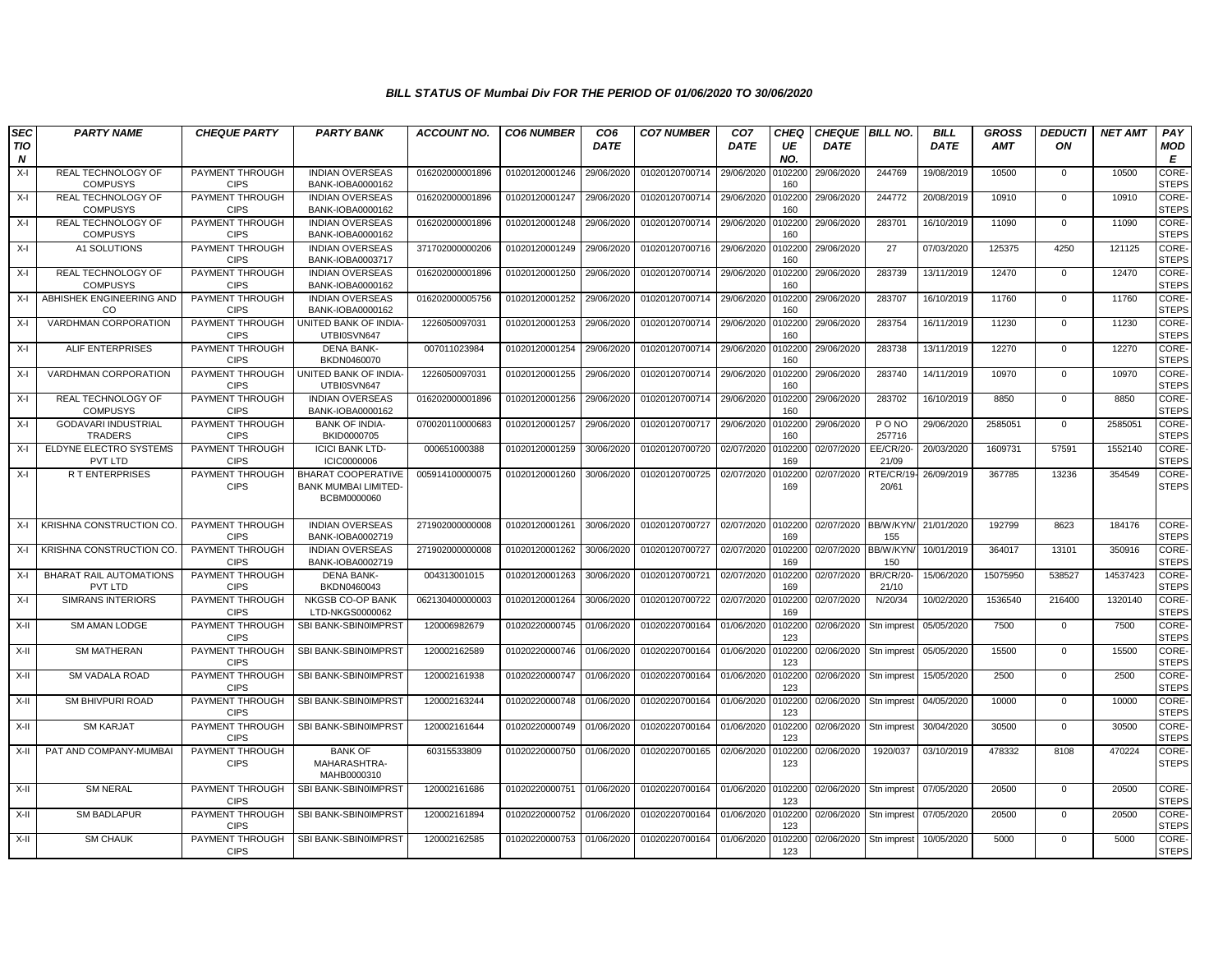| <b>SEC</b><br><b>TIO</b><br>N | <b>PARTY NAME</b>                        | <b>CHEQUE PARTY</b>                 | <b>PARTY BANK</b>                   | <b>ACCOUNT NO.</b> | <b>CO6 NUMBER</b> | CO <sub>6</sub><br><b>DATE</b> | <b>CO7 NUMBER</b>         | CO <sub>7</sub><br><b>DATE</b> | <b>CHEQ</b><br>UE<br>NO. | <b>CHEQUE BILL NO.</b><br><b>DATE</b> |                                  | <b>BILL</b><br><b>DATE</b> | <b>GROSS</b><br><b>AMT</b> | <b>DEDUCTI</b><br>ON | <b>NET AMT</b> | PAY<br><b>MOD</b><br>E       |
|-------------------------------|------------------------------------------|-------------------------------------|-------------------------------------|--------------------|-------------------|--------------------------------|---------------------------|--------------------------------|--------------------------|---------------------------------------|----------------------------------|----------------------------|----------------------------|----------------------|----------------|------------------------------|
| $X-H$                         | SM BHIWANDI ROAD                         | PAYMENT THROUGH<br><b>CIPS</b>      | SBI BANK-SBIN0IMPRST                | 120002162591       | 01020220000754    | 01/06/2020                     | 01020220700164            | 01/06/2020                     | 010220<br>123            | 02/06/2020                            | Stn imprest                      | 06/05/2020                 | 15500                      | 0                    | 15500          | <b>CORE</b><br><b>STEPS</b>  |
| X-II                          | <b>SM MULUND</b>                         | PAYMENT THROUGH<br><b>CIPS</b>      | SBI BANK-SBIN0IMPRST                | 120002161682       | 01020220000755    | 01/06/2020                     | 01020220700164            | 01/06/2020                     | 010220<br>123            | 02/06/2020                            | Stn imprest                      | 06/05/2020                 | 2044                       | $\mathbf{0}$         | 2044           | CORE-<br><b>STEPS</b>        |
| X-II                          | <b>SM ROHA</b>                           | DIVISIONAL CASHIER, C<br><b>RLY</b> | NO BANK-                            | $00\,$             | 01020220000756    | 01/06/2020                     | 01020220700175            | 08/06/2020                     | 885074                   | 08/06/2020                            | Stn imprest                      | 06/05/2020                 | 25500                      | $\mathbf 0$          | 25500          | CASH                         |
| X-II                          | <b>SM MANKHURD</b>                       | PAYMENT THROUGH<br><b>CIPS</b>      | SBI BANK-SBIN0IMPRST                | 120002161683       | 01020220000757    | 01/06/2020                     | 01020220700164            | 01/06/2020                     | 0102200<br>123           | 02/06/2020                            | Stn imprest                      | 14/04/2020                 | 2500                       | $\mathbf{0}$         | 2500           | <b>CORE-</b><br><b>STEPS</b> |
| X-II                          | <b>SM DOMBIVLI</b>                       | PAYMENT THROUGH<br><b>CIPS</b>      | SBI BANK-SBIN0IMPRST                | 120002161639       | 01020220000758    | 01/06/2020                     | 01020220700164 01/06/2020 |                                | 0102200<br>123           | 02/06/2020                            | Stn imprest                      | 07/05/2020                 | 10000                      | $\mathbf 0$          | 10000          | CORE-<br><b>STEPS</b>        |
| X-II                          | CYM NGSM                                 | PAYMENT THROUGH<br><b>CIPS</b>      | SBI BANK-SBIN0IMPRST                | 120002162590       | 01020220000759    | 01/06/2020                     | 01020220700164            | 01/06/2020                     | 0102200<br>123           | 02/06/2020                            | Stn imprest                      | 05/05/2020                 | 7500                       | $\mathbf{0}$         | 7500           | <b>CORE-</b><br><b>STEPS</b> |
| X-II                          | CYM KALYAN YARD                          | PAYMENT THROUGH<br><b>CIPS</b>      | SBI BANK-SBIN0IMPRST                | 100002957008       | 01020220000760    | 01/06/2020                     | 01020220700164            | 01/06/2020                     | 010220<br>123            | 02/06/2020                            | Stn imprest                      | 30/04/2020                 | 7500                       | $\mathbf{0}$         | 7500           | CORE-<br><b>STEPS</b>        |
| X-II                          | <b>SM KASARA</b>                         | PAYMENT THROUGH<br><b>CIPS</b>      | SBI BANK-SBIN0IMPRST                | 120002162165       | 01020220000761    | 01/06/2020                     | 01020220700164            | 01/06/2020                     | 010220<br>123            | 02/06/2020                            | Stn imprest                      | 09/05/2020                 | 30500                      | $\mathbf 0$          | 30500          | CORE-<br><b>STEPS</b>        |
| X-II                          | <b>SM KURLA</b>                          | PAYMENT THROUGH<br><b>CIPS</b>      | SBI BANK-SBIN0IMPRST                | 120006759659       | 01020220000762    | 01/06/2020                     | 01020220700164            | 01/06/2020                     | 0102200<br>123           | 02/06/2020                            | Stn imprest                      | 07/05/2020                 | 10000                      | $\mathbf 0$          | 10000          | <b>CORE-</b><br><b>STEPS</b> |
| X-II                          | ADEN M IGP                               | PAYMENT THROUGH<br><b>CIPS</b>      | SBI BANK-SBIN0IMPRST                | 120002155850       | 01020220000763    | 01/06/2020                     | 01020220700168            | 03/06/2020                     | 0102200<br>124           | 03/06/2020                            | 1304/PET<br><b>IMP</b>           | 08/05/2020                 | 10000                      | $\Omega$             | 10000          | CORE-<br><b>STEPS</b>        |
| X-II                          | <b>SM PALASDHARI</b>                     | DIVISIONAL CASHIER, C<br><b>RLY</b> | STATE BANK OF INDIA-<br>SBIN0001821 | 37608121296        | 01020220000764    | 01/06/2020                     | 01020220700175            | 08/06/2020                     | 885074                   | 08/06/2020                            | Stn imprest                      | 10/05/2020                 | 5000                       | $\mathbf{0}$         | 5000           | CASH                         |
| X-II                          | <b>SM MANKHURD</b>                       | PAYMENT THROUGH<br><b>CIPS</b>      | SBI BANK-SBIN0IMPRST                | 120002161683       | 01020220000765    | 01/06/2020                     | 01020220700164            | 01/06/2020                     | 010220<br>123            | 02/06/2020                            | Stn imprest                      | 10/05/2020                 | 2500                       | $\mathbf 0$          | 2500           | CORE-<br><b>STEPS</b>        |
| X-II                          | <b>SM DAPOLI</b>                         | PAYMENT THROUGH<br><b>CIPS</b>      | SBI BANK-SBIN0IMPRST                | 120002162172       | 01020220000766    | 01/06/2020                     | 01020220700176            | 08/06/2020                     | 010220<br>129            | 08/06/2020                            | Stn imprest                      | 05/05/2020                 | 5000                       | $\mathbf 0$          | 5000           | <b>CORE</b><br><b>STEPS</b>  |
| X-II                          | <b>SM IGATPURI</b>                       | PAYMENT THROUGH<br><b>CIPS</b>      | SBI BANK-SBIN0IMPRST                | 120002161641       | 01020220000767    | 01/06/2020                     | 01020220700164            | 01/06/2020                     | 0102200<br>123           | 02/06/2020                            | Stn imprest                      | 08/05/2020                 | 10000                      | $\mathbf 0$          | 10000          | <b>CORE-</b><br><b>STEPS</b> |
| X-II                          | CYM TROMBAT YARD                         | PAYMENT THROUGH<br><b>CIPS</b>      | SBI BANK-SBIN0IMPRST                | 100002957005       | 01020220000768    | 01/06/2020                     | 01020220700164 01/06/2020 |                                | 0102200<br>123           | 02/06/2020                            | Stn imprest                      | 07/05/2020                 | 5000                       | $\mathbf{0}$         | 5000           | CORE-<br><b>STEPS</b>        |
| X-II                          | <b>SM DAPOLI</b>                         | PAYMENT THROUGH<br><b>CIPS</b>      | SBI BANK-SBIN0IMPRST                | 120002162172       | 01020220000769    | 01/06/2020                     | 01020220700164            | 01/06/2020                     | 0102200<br>123           | 02/06/2020                            | Stn imprest                      | 10/04/2020                 | 5000                       | 0                    | 5000           | <b>CORE-</b><br><b>STEPS</b> |
| X-II                          | <b>SM CHEMBUR</b>                        | PAYMENT THROUGH<br><b>CIPS</b>      | SBI BANK-SBIN0IMPRST                | 120002161895       | 01020220000770    | 01/06/2020                     | 01020220700164            | 01/06/2020                     | 010220<br>123            | 02/06/2020                            | Stn imprest                      | 06/05/2020                 | 2500                       | $\mathbf{0}$         | 2500           | CORE-<br><b>STEPS</b>        |
| X-II                          | SSE (C&W) LNL/GEN.IMP.                   | PAYMENT THROUGH<br><b>CIPS</b>      | SBI BANK-SBIN0IMPRST                | 120006983414       | 01020220000771    | 02/06/2020                     | 01020220700166            | 03/06/2020                     | 0102200<br>124           | 03/06/2020                            | GEN.IMP                          | 01/06/2020                 | 6220                       | $\mathbf 0$          | 6220           | CORE-<br><b>STEPS</b>        |
| X-II                          | SSE CSTM (COG)/GEN.IMP                   | PAYMENT THROUGH<br><b>CIPS</b>      | SBI BANK-SBIN0IMPRST                | 120006924187       | 01020220000773    | 02/06/2020                     | 01020220700166            | 03/06/2020                     | 0102200<br>124           | 03/06/2020                            | BB.CSMT.                         | 21/04/2020                 | 19804                      | $\mathbf{0}$         | 19804          | <b>CORE</b><br><b>STEPS</b>  |
| X-II                          | SSE CSTM (COG)/GEN.IMP.                  | PAYMENT THROUGH<br><b>CIPS</b>      | SBI BANK-SBIN0IMPRST                | 120006924187       | 01020220000774    | 02/06/2020                     | 01020220700166            | 03/06/2020                     | 0102200<br>124           | 03/06/2020                            | <b>BB.M.1</b>                    | 28/05/2020                 | 19925                      | $\mathbf 0$          | 19925          | CORE-<br><b>STEPS</b>        |
| X-II                          | SSE/PSI/CHG/GEN.IMP.                     | PAYMENT THROUGH<br><b>CIPS</b>      | SBI BANK-SBIN0IMPRST                | 120007777537       | 01020220000776    | 02/06/2020                     | 01020220700166            | 03/06/2020                     | 0102200<br>124           | 03/06/2020                            | <b>GENERAL</b><br><b>IMPREST</b> | 30/05/2020                 | 1384                       | $\mathbf{0}$         | 1384           | <b>CORE-</b><br><b>STEPS</b> |
| X-II                          | INS.RPF LNL VEH NO MH-01-CY-<br>9318     | PAYMENT THROUGH<br><b>CIPS</b>      | SBI BANK-SBIN0IMPRST                | 100013136919       | 01020220000777    | 02/06/2020                     | 01020220700166            | 03/06/2020                     | 010220<br>124            | 03/06/2020                            | Gen.<br>Imprest                  | 07/05/2020                 | 4000                       | $\mathbf{0}$         | 4000           | CORE-<br><b>STEPS</b>        |
| X-II                          | INSPECTOR RPF LNL/GEN.IMP                | PAYMENT THROUGH<br><b>CIPS</b>      | SBI BANK-SBIN0IMPRST                | 120002162416       | 01020220000778    | 02/06/2020                     | 01020220700184            | 09/06/2020                     | 010220<br>132            | 10/06/2020                            | Gen.<br>Imprest                  | 07/05/2020                 | 2515                       | $\mathbf 0$          | 2515           | <b>CORE</b><br><b>STEPS</b>  |
| X-II                          | <b>INSPECTOR</b><br>RPSF/HQ/THK/GEN.IMP. | PAYMENT THROUGH<br><b>CIPS</b>      | SBI BANK-SBIN0IMPRST                | 120006922704       | 01020220000779    | 02/06/2020                     | 01020220700222            | 19/06/2020                     | 0102200<br>148           | 19/06/2020                            | 12BN/IPF-<br>HQ/IMP/             | 28/05/2020                 | 1500                       | $\mathbf 0$          | 1500           | <b>CORE</b><br><b>STEPS</b>  |
| X-II                          | <b>SM KHANDALA</b>                       | PAYMENT THROUGH<br><b>CIPS</b>      | SBI BANK-SBIN0IMPRST                | 120002162126       | 01020220000780    | 02/06/2020                     | 01020220700167            | 03/06/2020                     | 0102200<br>124           | 03/06/2020                            | Stn imprest                      | 15/04/2020                 | 20935                      | $\mathbf{0}$         | 20935          | CORE-<br><b>STEPS</b>        |
| X-II                          | <b>INSPECTOR</b><br>RPSF/HQ/THK/GEN.IMP. | PAYMENT THROUGH<br><b>CIPS</b>      | SBI BANK-SBIN0IMPRST                | 120006922704       | 01020220000781    | 02/06/2020                     | 01020220700222            | 19/06/2020                     | 010220<br>148            | 19/06/2020                            | 12BN/IPF/H<br>QR/IMP             | 28/05/2020                 | 3000                       | $\mathbf 0$          | 3000           | <b>CORE-</b><br><b>STEPS</b> |
| X-II                          | <b>SM MONKEY HILL</b>                    | PAYMENT THROUGH<br><b>CIPS</b>      | SBI BANK-SBIN0IMPRST                | 120006982678       | 01020220000782    | 02/06/2020                     | 01020220700167            | 03/06/2020                     | 0102200<br>124           | 03/06/2020                            | Stn imprest                      | 13/05/2020                 | 9683                       | $\mathbf{0}$         | 9683           | CORE-<br><b>STEPS</b>        |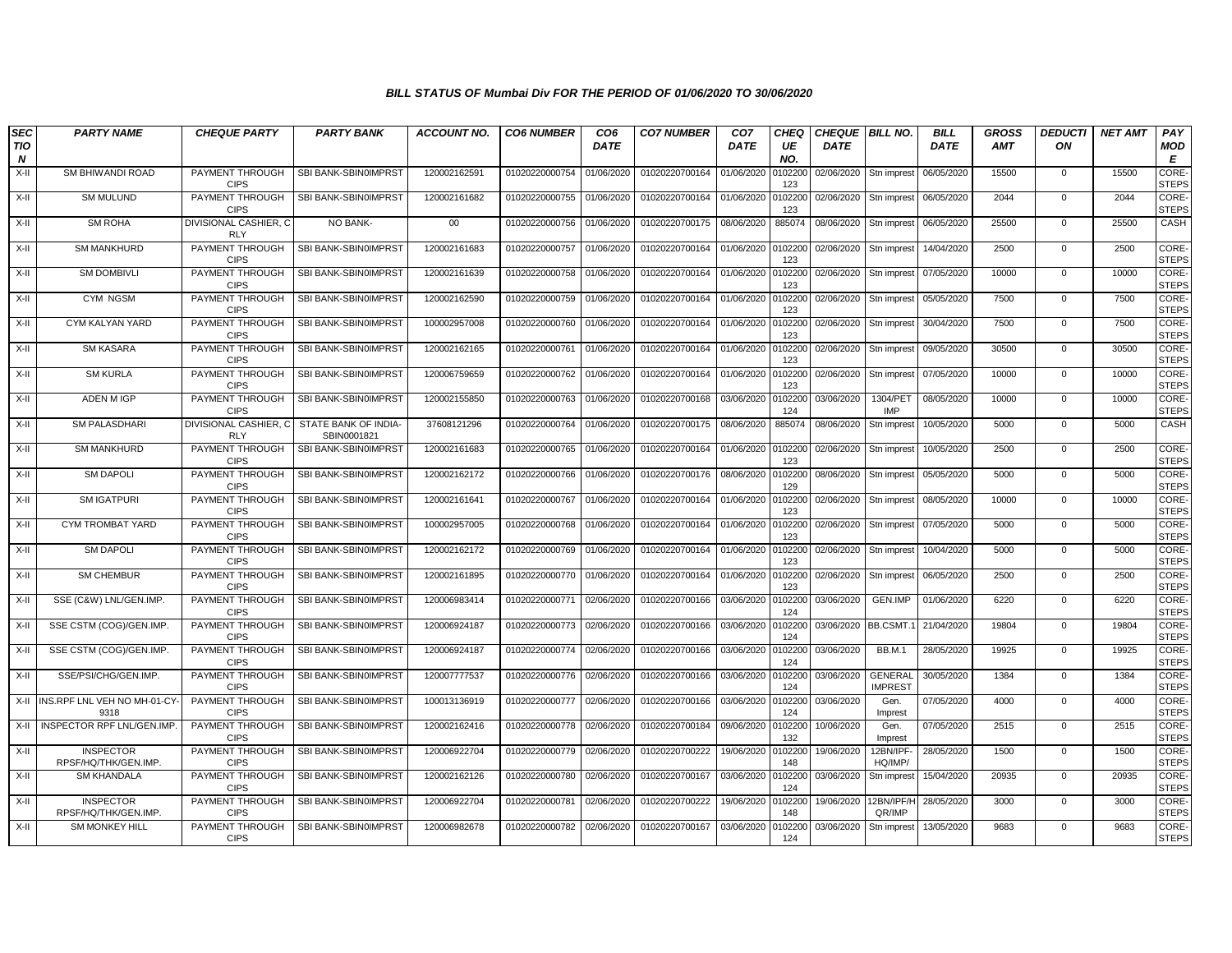| <b>SEC</b> | <b>PARTY NAME</b>                      | <b>CHEQUE PARTY</b>                 | <b>PARTY BANK</b>             | <b>ACCOUNT NO.</b>       | <b>CO6 NUMBER</b> | CO <sub>6</sub> | <b>CO7 NUMBER</b> | CO <sub>7</sub> | CHEQ           | <b>CHEQUE BILL NO.</b> |                       | <b>BILL</b> | <b>GROSS</b> | <b>DEDUCTI</b> | <b>NET AMT</b> | PAY                          |
|------------|----------------------------------------|-------------------------------------|-------------------------------|--------------------------|-------------------|-----------------|-------------------|-----------------|----------------|------------------------|-----------------------|-------------|--------------|----------------|----------------|------------------------------|
| TIO<br>N   |                                        |                                     |                               |                          |                   | <b>DATE</b>     |                   | <b>DATE</b>     | UE<br>NO.      | <b>DATE</b>            |                       | <b>DATE</b> | <b>AMT</b>   | ON             |                | MOD<br>Е                     |
| X-II       | <b>SM AMBERNATH</b>                    | DIVISIONAL CASHIER, C<br><b>RLY</b> | NO BANK-                      | $00\,$                   | 01020220000783    | 02/06/2020      | 01020220700175    | 08/06/2020      | 885074         | 08/06/2020             | Stn imprest           | 08/05/2020  | 20500        | 0              | 20500          | CASH                         |
|            | X-II SSE/TD/OHE/KYN/DEPOT/GEN.I<br>MP. | PAYMENT THROUGH<br><b>CIPS</b>      | SBI BANK-SBIN0IMPRST          | 120007776813             | 01020220000784    | 02/06/2020      | 01020220700166    | 03/06/2020      | 0102200<br>124 | 03/06/2020             | L/TD/KYN/<br>13       | 20/05/2020  | 3000         | $\mathbf{0}$   | 3000           | <b>CORE</b><br><b>STEPS</b>  |
| X-II       | <b>SS UMBARMALI</b>                    | PAYMENT THROUGH<br><b>CIPS</b>      | SBI BANK-SBIN0IMPRST          | 120002162583             | 01020220000785    | 02/06/2020      | 01020220700167    | 03/06/2020      | 0102200<br>124 | 03/06/2020             | Stn imprest           | 09/05/2020  | 5000         | $\mathbf 0$    | 5000           | CORE-<br><b>STEPS</b>        |
| X-II       | DEE (TD) KYN/FUEL.IMP.                 | PAYMENT THROUGH<br><b>CIPS</b>      | SBI BANK-SBIN0IMPRST          | 120002162826             | 01020220000786    | 02/06/2020      | 01020220700166    | 03/06/2020      | 0102200<br>124 | 03/06/2020             | LTD/KYN/<br>18        | 30/05/2020  | 30000        | $\overline{0}$ | 30000          | <b>CORE</b><br><b>STEPS</b>  |
| X-II       | <b>SS DATIVALI</b>                     | PAYMENT THROUGH<br><b>CIPS</b>      | SBI BANK-SBIN0IMPRST          | 120002162173             | 01020220000787    | 02/06/2020      | 01020220700168    | 03/06/2020      | 010220<br>124  | 03/06/2020             | Stn imprest           | 03/05/2020  | 700          | $\mathbf{0}$   | 700            | CORE-<br><b>STEPS</b>        |
| X-II       | SSE(M)CLA                              | PAYMENT THROUGH<br><b>CIPS</b>      | SBI BANK-SBIN0IMPRST          | 120007774590             | 01020220000788    | 02/06/2020      | 01020220700166    | 03/06/2020      | 0102200<br>124 | 03/06/2020             | IMP.GEN               | 19/03/2020  | 5000         | $\mathbf 0$    | 5000           | CORE-<br><b>STEPS</b>        |
| X-II       | <b>SS DATIVALI</b>                     | PAYMENT THROUGH<br><b>CIPS</b>      | SBI BANK-SBIN0IMPRST          | 120002162173             | 01020220000789    | 02/06/2020      | 01020220700167    | 03/06/2020      | 0102200<br>124 | 03/06/2020             | Stn imprest           | 03/05/2020  | 735          | $\mathbf 0$    | 735            | CORE-<br><b>STEPS</b>        |
| X-II       | <b>SM DIVA</b>                         | PAYMENT THROUGH<br><b>CIPS</b>      | SBI BANK-SBIN0IMPRST          | 120002162171             | 01020220000790    | 02/06/2020      | 01020220700167    | 03/06/2020      | 0102200<br>124 | 03/06/2020             | Stn imprest           | 03/05/2020  | 1108         | $\mathbf{0}$   | 1108           | CORE-<br><b>STEPS</b>        |
| X-II       | <b>SM MATUNGA</b>                      | PAYMENT THROUGH<br><b>CIPS</b>      | SBI BANK-SBIN0IMPRST          | 120002161684             | 01020220000791    | 02/06/2020      | 01020220700167    | 03/06/2020      | 0102200<br>124 | 03/06/2020             | Stn imprest           | 07/05/2020  | 3260         | $\mathbf 0$    | 3260           | CORE-<br><b>STEPS</b>        |
| X-II       | <b>SM NERUL</b>                        | PAYMENT THROUGH<br><b>CIPS</b>      | SBI BANK-SBIN0IMPRST          | 120002161935             | 01020220000792    | 02/06/2020      | 01020220700167    | 03/06/2020      | 0102200<br>124 | 03/06/2020             | Stn imprest           | 01/05/2020  | 8014         | $\overline{0}$ | 8014           | CORE-<br><b>STEPS</b>        |
| X-II       | <b>SM GHATKOPAR</b>                    | PAYMENT THROUGH<br><b>CIPS</b>      | SBI BANK-SBIN0IMPRST          | 120002161897             | 01020220000793    | 02/06/2020      | 01020220700167    | 03/06/2020      | 0102200<br>124 | 03/06/2020             | Stn imprest           | 06/05/2020  | 2500         | 0              | 2500           | CORE-<br><b>STEPS</b>        |
| X-II       | SM TVSG RCF THAL                       | PAYMENT THROUGH<br><b>CIPS</b>      | SBI BANK-SBIN0IMPRST          | 100002957006             | 01020220000794    | 02/06/2020      | 01020220700167    | 03/06/2020      | 010220<br>124  | 03/06/2020             | Stn imprest           | 04/05/2020  | 5000         | $\mathbf{0}$   | 5000           | CORE-<br><b>STEPS</b>        |
| X-II       | SM PEN                                 | PAYMENT THROUGH<br><b>CIPS</b>      | SBI BANK-SBIN0IMPRST          | 120002161687             | 01020220000795    | 02/06/2020      | 01020220700167    | 03/06/2020      | 0102200<br>124 | 03/06/2020             | Stn imprest           | 06/05/2020  | 15500        | $\mathbf 0$    | 15500          | CORE-<br><b>STEPS</b>        |
| X-II       | <b>SM SION</b>                         | PAYMENT THROUGH<br><b>CIPS</b>      | SBI BANK-SBIN0IMPRST          | 120002161725             | 01020220000796    | 02/06/2020      | 01020220700167    | 03/06/2020      | 0102200<br>124 | 03/06/2020             | Stn imprest           | 06/05/2020  | 2500         | $\mathbf 0$    | 2500           | CORE-<br><b>STEPS</b>        |
| X-II       | <b>SM JUI NAGAR</b>                    | PAYMENT THROUGH<br><b>CIPS</b>      | SBI BANK-SBIN0IMPRST          | 120002163245             | 01020220000797    | 02/06/2020      | 01020220700167    | 03/06/2020      | 0102200<br>124 | 03/06/2020             | Stn imprest           | 06/05/2020  | 10000        | $\mathbf 0$    | 10000          | CORE-<br><b>STEPS</b>        |
| X-II       | <b>SM VASHI</b>                        | PAYMENT THROUGH<br><b>CIPS</b>      | SBI BANK-SBIN0IMPRST          | 120002161941             | 01020220000798    | 02/06/2020      | 01020220700167    | 03/06/2020      | 0102200<br>124 | 03/06/2020             | Stn imprest           | 07/05/2020  | 10000        | $\mathbf{0}$   | 10000          | CORE-<br><b>STEPS</b>        |
| X-II       | <b>SM NILJE</b>                        | PAYMENT THROUGH<br><b>CIPS</b>      | SBI BANK-SBIN0IMPRST          | 120002162174             | 01020220000799    | 02/06/2020      | 01020220700167    | 03/06/2020      | 0102200<br>124 | 03/06/2020             | Stn imprest           | 07/05/2020  | 10500        | $\mathbf 0$    | 10500          | CORE-<br><b>STEPS</b>        |
| X-II       | SM.PEN/GEN.IMP.                        | PAYMENT THROUGH<br><b>CIPS</b>      | SBI BANK-SBIN0IMPRST          | 120002161936             | 01020220000800    | 02/06/2020      | 01020220700167    | 03/06/2020      | 0102200<br>124 | 03/06/2020             | Stn imprest           | 06/05/2020  | 13300        | $\mathbf{0}$   | 13300          | CORE-<br><b>STEPS</b>        |
| X-II       | SM SOMATNE                             | PAYMENT THROUGH<br><b>CIPS</b>      | SBI BANK-SBIN0IMPRST          | 120002163247             | 01020220000801    | 02/06/2020      | 01020220700167    | 03/06/2020      | 0102200<br>124 | 03/06/2020             | Stn imprest           | 05/05/2020  | 5000         | $\mathbf 0$    | 5000           | CORE-<br><b>STEPS</b>        |
| X-II       | SM JITE                                | PAYMENT THROUGH<br><b>CIPS</b>      | SBI BANK-SBIN0IMPRST          | 120002163248             | 01020220000802    | 02/06/2020      | 01020220700167    | 03/06/2020      | 0102200<br>124 | 03/06/2020             | Stn imprest           | 30/04/2020  | 10500        | $\overline{0}$ | 10500          | CORE-<br><b>STEPS</b>        |
| X-II       | SM MOHAPE                              | PAYMENT THROUGH<br><b>CIPS</b>      | SBI BANK-SBIN0IMPRST          | 120002162631             | 01020220000803    | 02/06/2020      | 01020220700167    | 03/06/2020      | 0102200<br>124 | 03/06/2020             | Stn imprest           | 07/05/2020  | 5000         | 0              | 5000           | <b>CORE-</b><br><b>STEPS</b> |
| X-II       | <b>SM APTA</b>                         | PAYMENT THROUGH<br><b>CIPS</b>      | SBI BANK-SBIN0IMPRST          | 120002162212             | 01020220000804    | 02/06/2020      | 01020220700167    | 03/06/2020      | 010220<br>124  | 03/06/2020             | Stn imprest           | 06/05/2020  | 10500        | $\mathbf{0}$   | 10500          | CORE-<br><b>STEPS</b>        |
| X-II       | MSEDCL CONS NO<br>181019032730         | PAYMENT THROUGH<br><b>CIPS</b>      | SBI-SBIN0008965               | ISEDHT0118101903<br>2730 | 01020220000808    | 03/06/2020      | 01020220700170    | 04/06/2020      | 0102200<br>125 | 04/06/2020             | 1 HT BILI<br>LNL      | 28/05/2020  | 133940       | $\Omega$       | 133940         | CORE-<br><b>STEPS</b>        |
| X-II       | THE TATA POWER COMPANY<br>LTD          | PAYMENT THROUGH<br><b>CIPS</b>      | HDFC BANK LTD-<br>HDFC0000060 | 00600110000763           | 01020220000809    | 03/06/2020      | 01020220700169    | 04/06/2020      | 0102200<br>126 | 05/06/2020             | 910001156<br>03       | 01/06/2020  | 11346257     | $\mathbf 0$    | 11346257       | CORE-<br><b>STEPS</b>        |
| X-II       | ADEN N LNL (FUEL IMP -9000)            | PAYMENT THROUGH<br><b>CIPS</b>      | SBI BANK-SBIN0IMPRST          | 120002155018             | 01020220000810    | 03/06/2020      | 01020220700171    | 05/06/2020      | 0102200<br>129 | 08/06/2020             | BB/M/LNL/<br>D.P      | 15/05/2020  | 9000         | $\overline{0}$ | 9000           | CORE-<br><b>STEPS</b>        |
| X-II       | SR DEE/TRSO/NEWS PAPER<br><b>IMP</b>   | PAYMENT THROUGH<br><b>CIPS</b>      | SBI BANK-SBIN0IMPRST          | 120002162909             | 01020220000814    | 03/06/2020      | 01020220700173    | 08/06/2020      | 0102200<br>129 | 08/06/2020             | NPI04/2020            | 24/05/2020  | 1430         | $\mathbf 0$    | 1430           | <b>CORE-</b><br><b>STEPS</b> |
|            | X-II SR.DEE/TRSO/CSTM/GEN.IMP          | PAYMENT THROUGH<br><b>CIPS</b>      | SBI BANK-SBIN0IMPRST          | 120002162213             | 01020220000815    | 03/06/2020      | 01020220700173    | 08/06/2020      | 0102200<br>129 | 08/06/2020             | GAS04/202<br>$\Omega$ | 24/05/2020  | 28329        | $\mathbf{0}$   | 28329          | CORE-<br><b>STEPS</b>        |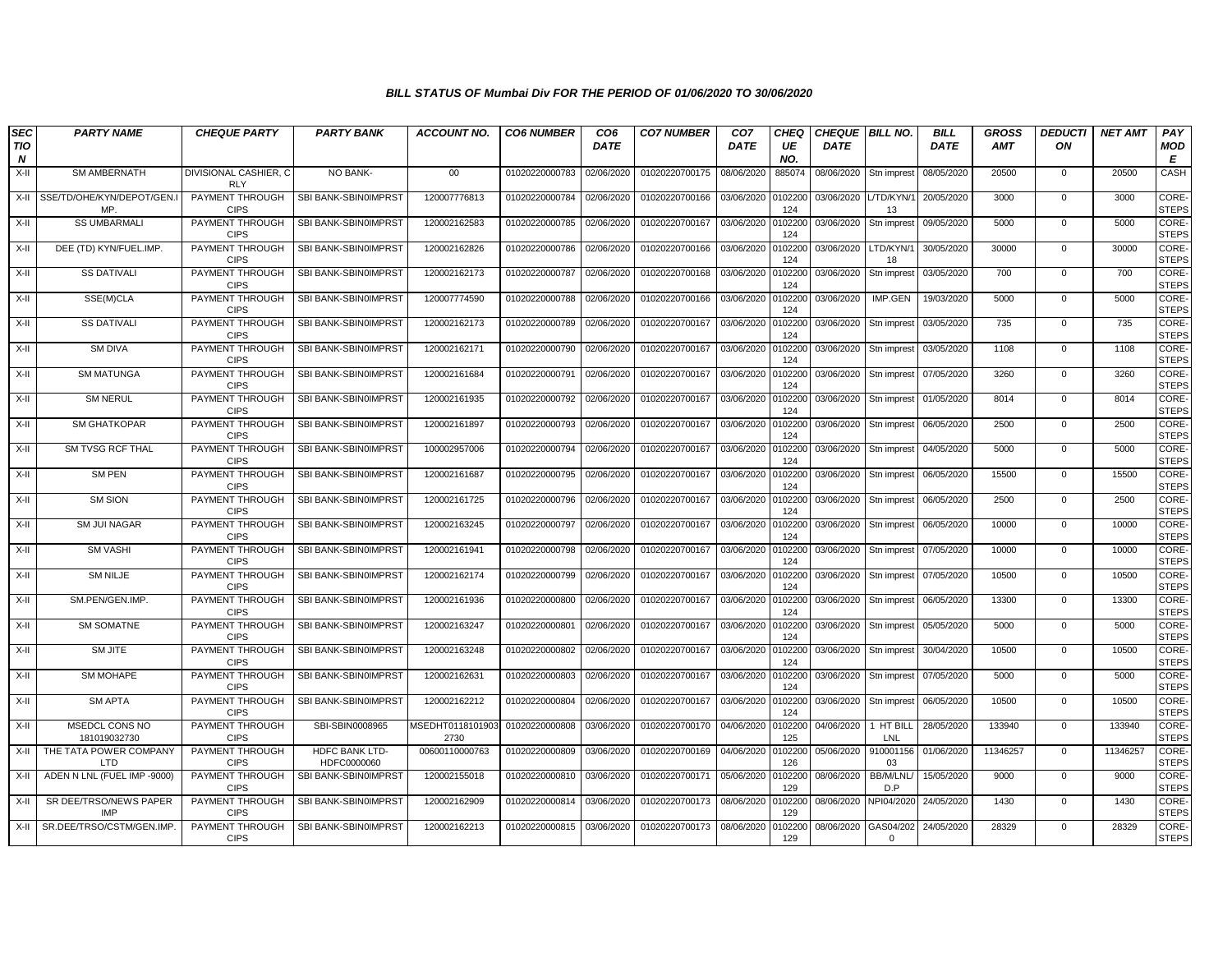| <b>SEC</b>      | <b>PARTY NAME</b>                           | <b>CHEQUE PARTY</b>                   | <b>PARTY BANK</b>                                     | <b>ACCOUNT NO.</b> | <b>CO6 NUMBER</b> | CO <sub>6</sub> | <b>CO7 NUMBER</b>         | CO <sub>7</sub> | <b>CHEQ</b>    | <b>CHEQUE BILL NO.</b> |                                  | <b>BILL</b> | <b>GROSS</b> | <b>DEDUCTI</b> | <b>NET AMT</b> | PAY                          |
|-----------------|---------------------------------------------|---------------------------------------|-------------------------------------------------------|--------------------|-------------------|-----------------|---------------------------|-----------------|----------------|------------------------|----------------------------------|-------------|--------------|----------------|----------------|------------------------------|
| <b>TIO</b><br>N |                                             |                                       |                                                       |                    |                   | <b>DATE</b>     |                           | <b>DATE</b>     | UE<br>NO.      | <b>DATE</b>            |                                  | <b>DATE</b> | <b>AMT</b>   | ON             |                | <b>MOD</b><br>E              |
| $X-H$           | ADEN W CSTM                                 | PAYMENT THROUGH<br><b>CIPS</b>        | SBI BANK-SBIN0IMPRST                                  | 120002155894       | 01020220000816    | 04/06/2020      | 01020220700171            | 05/06/2020      | 010220<br>129  | 08/06/2020             | <b>SPECIAL</b><br><b>IMPREST</b> | 05/05/2020  | 75000        | $\mathbf{0}$   | 75000          | CORE-<br><b>STEPS</b>        |
| X-II            | A K V HEALTHCARE-NAVI<br><b>MUMBAI</b>      | PAYMENT THROUGH<br><b>CIPS</b>        | ANDHRA BANK-<br>ANDB0001391                           | 139111100001769    | 01020220000822    | 04/06/2020      | 01020220700180            | 08/06/2020      | 0102200<br>129 | 08/06/2020             | S/48                             | 16/04/2020  | 48787        | $\mathbf{0}$   | 48787          | CORE-<br><b>STEPS</b>        |
| X-II            | ADMO LNL(DIGNOSTIC IMP<br>Rs.8000/-)        | PAYMENT THROUGH<br><b>CIPS</b>        | SBI BANK-SBIN0IMPRST                                  | 120007774612       | 01020220000824    | 04/06/2020      | 01020220700177            | 08/06/2020      | 0102200<br>129 | 08/06/2020             | ADMOLNLD<br>I MAY 3              | 29/05/2020  | 7700         | $\mathbf 0$    | 7700           | CORE-<br><b>STEPS</b>        |
| X-II            | <b>SYS MEDTECH INTERNATIONAL</b><br>PVT LTD | PAYMENT THROUGH<br><b>CIPS</b>        | <b>ICICI BANK LIMITED-</b><br>ICIC0003403             | 340351000001       | 01020220000826    | 05/06/2020      | 01020220700180            | 08/06/2020      | 010220<br>129  | 08/06/2020             | <b>FY19-</b><br>20//3235         | 17/08/2019  | 179999       | $\Omega$       | 179999         | <b>CORE-</b><br><b>STEPS</b> |
| X-II            | LAKASHYA ENTERPRISES                        | PAYMENT THROUGH<br><b>CIPS</b>        | KALYAN JANATA<br><b>SAHAKARI BANK-</b><br>KJSB0000502 | 502011100000292    | 01020220000827    | 05/06/2020      | 01020220700180            | 08/06/2020      | 0102200<br>129 | 08/06/2020             | LE/CR/03/<br>$9 - 20$            | 26/05/2020  | 71980        | 7320           | 64660          | CORE-<br><b>STEPS</b>        |
| X-II            | A K V HEALTHCARE-NAVI<br><b>MUMBAI</b>      | PAYMENT THROUGH<br><b>CIPS</b>        | ANDHRA BANK-<br>ANDB0001391                           | 139111100001769    | 01020220000828    | 05/06/2020      | 01020220700180            | 08/06/2020      | 0102200<br>129 | 08/06/2020             | S/54                             | 18/04/2020  | 442804       | 8435           | 434369         | CORE-<br><b>STEPS</b>        |
| X-II            | <b>EXCEL ENTERPRISES</b>                    | PAYMENT THROUGH<br><b>CIPS</b>        | <b>BANK OF INDIA-</b><br>BKID0000017                  | 001720110000917    | 01020220000829    | 05/06/2020      | 01020220700172            | 06/06/2020      | 0102200<br>127 | 06/06/2020             | GST/071/1<br>20                  | 17/02/2020  | 123900       | 2100           | 121800         | CORE-<br><b>STEPS</b>        |
| X-II            | SSE (M) PANVEL                              | PAYMENT THROUGH<br><b>CIPS</b>        | SBI BANK-SBIN0IMPRST                                  | 100002956953       | 01020220000830    | 05/06/2020      | 01020220700176            | 08/06/2020      | 0102200<br>129 | 08/06/2020             | DIS-IMP                          | 14/05/2020  | 42000        | $\mathbf 0$    | 42000          | CORE-<br><b>STEPS</b>        |
| X-II            | SR DFM CSTM (GEN IMP)                       | PAYMENT THROUGH<br><b>CIPS</b>        | SBI BANK-SBIN0IMPRST                                  | 120002156861       | 01020220000831    | 05/06/2020      | 01020220700176            | 08/06/2020      | 010220<br>129  | 08/06/2020             | AC/BB/AD<br>MN/2020              | 18/03/2020  | 15000        | $\Omega$       | 15000          | CORE-<br><b>STEPS</b>        |
| X-II            | PRUTHVI DEVELOPERS                          | PAYMENT THROUGH<br><b>CIPS</b>        | PARSIK JANATA<br>SAHAKARI BANK LTD-<br>PJSB0000003    | 001011300005302    | 01020220000833    | 05/06/2020      | 01020220700242            | 24/06/2020      | 0102200<br>155 | 24/06/2020             | PD/KLVA/0<br>3                   | 24/12/2019  | 249570       | 25380          | 224190         | CORE-<br><b>STEPS</b>        |
| X-II            | SSE/EM/WB                                   | PAYMENT THROUGH<br><b>CIPS</b>        | SBI BANK-SBIN0IMPRST                                  | 120002162150       | 01020220000836    | 05/06/2020      | 01020220700176            | 08/06/2020      | 0102200<br>129 | 08/06/2020             | <b>GENERAL</b><br><b>IMPREST</b> | 06/03/2020  | 7000         | $\mathbf{0}$   | 7000           | CORE-<br><b>STEPS</b>        |
| X-II            | <b>VERTEL INFOTEL PVT LTD</b>               | PAYMENT THROUGH<br><b>CIPS</b>        | <b>ICICI BANK LTD-</b><br>ICIC0006294                 | 629405042033       | 01020220000838    | 05/06/2020      | 01020220700180            | 08/06/2020      | 0102200<br>129 | 08/06/2020             | vipl/19-<br>20/207               | 02/01/2020  | 37713        | 4410           | 33303          | CORE-<br><b>STEPS</b>        |
| X-II            | SSE/C&W/ARME/IGP/DIESEL<br>IMP.             | PAYMENT THROUGH<br><b>CIPS</b>        | SBI BANK-SBIN0IMPRST                                  | 120002162104       | 01020220000841    | 06/06/2020      | 01020220700173            | 08/06/2020      | 0102200<br>129 | 08/06/2020             | 1500                             | 28/05/2020  | 1500         | $\mathbf 0$    | 1500           | CORE-<br><b>STEPS</b>        |
| X-II            | SSE(C&W), IOH<br>SHED, W.B.DEPOT            | PAYMENT THROUGH<br><b>CIPS</b>        | SBI BANK-SBIN0IMPRST                                  | 120006924191       | 01020220000842    | 06/06/2020      | 01020220700195            | 12/06/2020      | 010220<br>137  | 13/06/2020             | sse/c&w/wl<br>/01/05             | 22/05/2020  | 25000        | $\mathbf 0$    | 25000          | CORE-<br><b>STEPS</b>        |
| X-II            | SR DME (D) KYN/GEN.IMP.                     | PAYMENT THROUGH<br><b>CIPS</b>        | SBI BANK-SBIN0IMPRST                                  | 120002162103       | 01020220000843    | 06/06/2020      | 01020220700202            | 16/06/2020      | 0102200<br>140 | 16/06/2020             | 728                              | 01/02/2020  | 9681         | $\mathbf{0}$   | 9681           | CORE-<br><b>STEPS</b>        |
| X-II            | SSE (C&W) KYN/GEN.IMP.                      | PAYMENT THROUGH<br><b>CIPS</b>        | SBI BANK-SBIN0IMPRST                                  | 120006972480       | 01020220000844    | 06/06/2020      | 01020220700173            | 08/06/2020      | 0102200<br>129 | 08/06/2020             | GEN.IMP                          | 18/05/2020  | 1440         | $\mathbf{0}$   | 1440           | CORE-<br><b>STEPS</b>        |
| X-II            | INS.RPF MNKD VEH NO MH-01<br>CY-9324        | PAYMENT THROUGH<br><b>CIPS</b>        | SBI BANK-SBIN0IMPRST                                  | 100013136922       | 01020220000845    | 06/06/2020      | 01020220700173            | 08/06/2020      | 010220<br>129  | 08/06/2020             | <b>FUEL IMP</b>                  | 01/06/2020  | 4000         | $\mathbf 0$    | 4000           | CORE-<br><b>STEPS</b>        |
| X-II            | SIPF/RPF/NERAL/FUEL.IMP                     | PAYMENT THROUGH<br><b>CIPS</b>        | SBI BANK-SBIN0IMPRST                                  | 100013136903       | 01020220000846    | 06/06/2020      | 01020220700184            | 09/06/2020      | 0102200<br>132 | 10/06/2020             | <b>GEN IMP</b>                   | 06/06/2020  | 3500         | $\mathbf 0$    | 3500           | CORE-<br><b>STEPS</b>        |
|                 | X-II INS.RPF KJT VEH NO MH-01-CY-<br>9313   | PAYMENT THROUGH<br><b>CIPS</b>        | SBI BANK-SBIN0IMPRST                                  | 100013136906       | 01020220000847    | 06/06/2020      | 01020220700204            | 16/06/2020      | 0102200<br>142 | 17/06/2020             | IMP.FUEL                         | 05/06/2020  | 3950         | $\mathbf 0$    | 3950           | CORE-<br><b>STEPS</b>        |
| X-II            | <b>INSPECTOR</b><br>RPF/NERAL/GEN.IMP       | PAYMENT THROUGH<br><b>CIPS</b>        | SBI BANK-SBIN0IMPRST                                  | 100002956981       | 01020220000848    | 06/06/2020      | 01020220700184            | 09/06/2020      | 010220<br>132  | 10/06/2020             | GEN.IMP                          | 05/06/2020  | 2960         | $\mathbf{0}$   | 2960           | <b>CORE-</b><br><b>STEPS</b> |
| X-II            | <b>INSPECTOR</b><br>RPF/KARJET/GEN.IMP.     | PAYMENT THROUGH<br><b>CIPS</b>        | SBI BANK-SBIN0IMPRST                                  | 120006918181       | 01020220000849    | 06/06/2020      | 01020220700184            | 09/06/2020      | 0102200<br>132 | 10/06/2020             | <b>GEN.IMP</b>                   | 05/06/2020  | 4875         | $\mathbf 0$    | 4875           | CORE-<br><b>STEPS</b>        |
| X-II            | CMS KALYAN(GEN. IMP<br>Rs.125000)(2)        | <b>PAYMENT THROUGH</b><br><b>CIPS</b> | SBI BANK-SBIN0IMPRST                                  | 120002162821       | 01020220000850    | 07/06/2020      | 01020220700177 08/06/2020 |                 | 0102200<br>129 | 08/06/2020             | KYN.H.E.G<br>enl Imp             | 05/06/2020  | 80000        | $\mathbf{0}$   | 80000          | CORE-<br><b>STEPS</b>        |
| X-II            | CMS KALYAN(GEN. IMP<br>Rs.125000)(1)        | PAYMENT THROUGH<br><b>CIPS</b>        | SBI BANK-SBIN0IMPRST                                  | 120006769606       | 01020220000851    | 07/06/2020      | 01020220700177            | 08/06/2020      | 0102200<br>129 | 08/06/2020             | К<br>YN/H/S/Ge<br>neal           | 05/06/2020  | 41413        | $\mathbf{0}$   | 41413          | CORE-<br><b>STEPS</b>        |
| X-II            | ADEN T BY (GEN IMP)                         | PAYMENT THROUGH<br><b>CIPS</b>        | SBI BANK-SBIN0IMPRST                                  | 120002155854       | 01020220000852    | 08/06/2020      | 01020220700182            | 09/06/2020      | 0102200<br>131 | 09/06/2020             | BB/T-<br>BY/IMP                  | 12/05/2020  | 75000        | $\mathbf{0}$   | 75000          | CORE-<br><b>STEPS</b>        |
| X-II            | <b>SR DCM BB</b>                            | DIVISIONAL CASHIER, C<br><b>RLY</b>   | <b>NO BANK-</b>                                       | 00                 | 01020220000855    | 08/06/2020      | 01020220700174 08/06/2020 |                 | 885074         | 08/06/2020             | 648853                           | 08/06/2020  | 20000000     | $\mathbf{0}$   | 20000000       | CASH                         |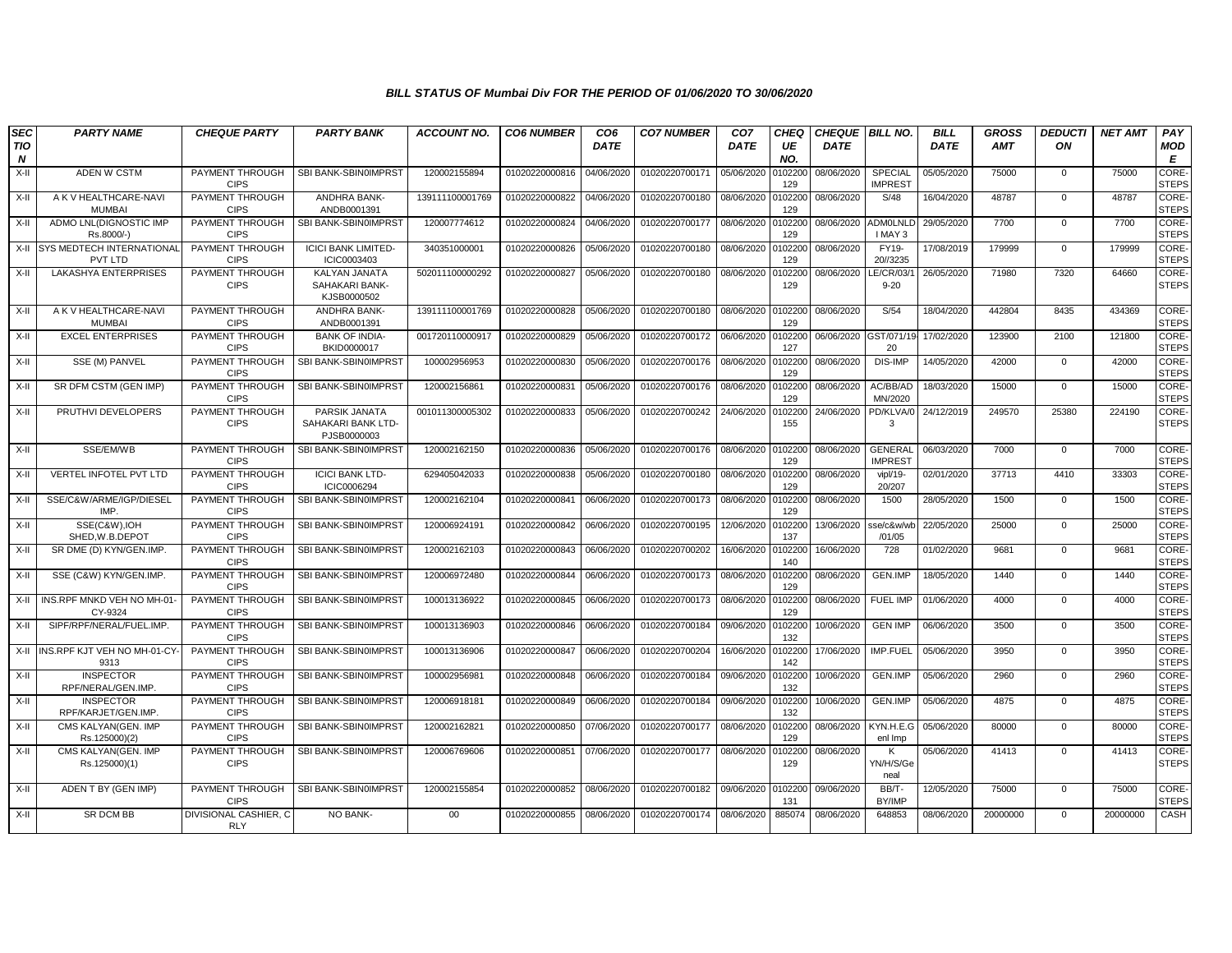| <b>SEC</b><br>TIO<br>$\boldsymbol{N}$ | <b>PARTY NAME</b>                          | <b>CHEQUE PARTY</b>                               | <b>PARTY BANK</b>                            | <b>ACCOUNT NO.</b> | <b>CO6 NUMBER</b> | CO <sub>6</sub><br><b>DATE</b> | <b>CO7 NUMBER</b> | CO <sub>7</sub><br><b>DATE</b> | <b>CHEQ</b><br>UE<br>NO. | <b>CHEQUE BILL NO.</b><br><b>DATE</b> |                                  | <b>BILL</b><br><b>DATE</b> | <b>GROSS</b><br><b>AMT</b> | <b>DEDUCTI</b><br>ON | <b>NET AMT</b> | PAY<br>MOD<br>E              |
|---------------------------------------|--------------------------------------------|---------------------------------------------------|----------------------------------------------|--------------------|-------------------|--------------------------------|-------------------|--------------------------------|--------------------------|---------------------------------------|----------------------------------|----------------------------|----------------------------|----------------------|----------------|------------------------------|
| X-II                                  | STATE BANK OF INDIA GRAS<br><b>ACCOUNT</b> | <b>STATE BANK OF INDIA</b><br><b>GRAS ACCOUNT</b> | SELF CHEQUE-                                 | $00\,$             | 01020220000859    | 08/06/2020                     | 01020220700178    | 08/06/2020                     | 937943                   | 08/06/2020                            | 610140                           | 05/06/2020                 | 72000                      | $\mathbf{0}$         | 72000          | <b>BANK</b><br>CHEQ<br>UE    |
| X-II                                  | LINC COMPUTER SKILL                        | PAYMENT THROUGH<br><b>CIPS</b>                    | UNION BANK OF INDIA-<br>UBIN0531570          | 315701010331511    | 01020220000862    | 08/06/2020                     | 01020220700180    | 08/06/2020                     | 0102200<br>129           | 08/06/2020                            | RPF/TONN<br>ER REFL              | 05/06/2020                 | 26960                      | $\mathbf 0$          | 26960          | <b>CORE</b><br><b>STEPS</b>  |
| X-II                                  | SR. DEE/TD/BB                              | DIVISIONAL CASHIER. C<br>RLY                      | SELF CHEQUE-                                 | 0000               | 01020220000863    | 09/06/2020                     | 01020220700190    | 11/06/2020                     | 885076                   | 11/06/2020                            | 769813                           | 04/06/2020                 | 6000                       | $\mathbf 0$          | 6000           | CASH                         |
|                                       | X-II INS.RPF ASO VEH NO MH-01-CY-<br>9317  | PAYMENT THROUGH<br><b>CIPS</b>                    | SBI BANK-SBIN0IMPRST                         | 100013136916       | 01020220000864    | 09/06/2020                     | 01020220700184    | 09/06/2020                     | 0102200<br>132           | 10/06/2020                            | <b>FULE IMP</b><br><b>BILL</b>   | 08/06/2020                 | 3900                       | $\Omega$             | 3900           | CORE-<br><b>STEPS</b>        |
|                                       | X-II INS.RPF PEN VEH NO MH-01-CY<br>9340   | PAYMENT THROUGH<br><b>CIPS</b>                    | SBI BANK-SBIN0IMPRST                         | 100013136910       | 01020220000865    | 09/06/2020                     | 01020220700184    | 09/06/2020                     | 0102200<br>132           | 10/06/2020                            | <b>FUEL IMP</b>                  | 10/05/2020                 | 4000                       | $\mathbf 0$          | 4000           | CORE-<br><b>STEPS</b>        |
| X-II                                  | INS.RPF ROHA VEH NO MH-01<br>CY-9307       | PAYMENT THROUGH<br><b>CIPS</b>                    | SBI BANK-SBIN0IMPRST                         | 100013136924       | 01020220000866    | 09/06/2020                     | 01020220700184    | 09/06/2020                     | 0102200<br>132           | 10/06/2020                            | FUEL IMP.                        | 25/05/2020                 | 4000                       | $\mathbf 0$          | 4000           | <b>CORE-</b><br><b>STEPS</b> |
| X-II                                  | ASC KYN/FUEL.IMP.                          | PAYMENT THROUGH<br><b>CIPS</b>                    | SBI BANK-SBIN0IMPRST                         | 120006924186       | 01020220000867    | 09/06/2020                     | 01020220700184    | 09/06/2020                     | 0102200<br>132           | 10/06/2020                            | 1234                             | 02/06/2020                 | 4000                       | $\mathbf 0$          | 4000           | CORE-<br><b>STEPS</b>        |
|                                       | X-II SR DSTE (CO) CSTM/FUEL.IMP            | PAYMENT THROUGH<br><b>CIPS</b>                    | SBI BANK-SBIN0IMPRST                         | 120006915437       | 01020220000868    | 09/06/2020                     | 01020220700184    | 09/06/2020                     | 0102200<br>132           | 10/06/2020                            | <b>BB/N/IMPR</b><br><b>EST</b>   | 30/05/2020                 | 10000                      | $\mathbf{0}$         | 10000          | CORE-<br><b>STEPS</b>        |
|                                       | X-II SR DSTE (CO) CSTM/FUEL.IMP            | PAYMENT THROUGH<br><b>CIPS</b>                    | SBI BANK-SBIN0IMPRST                         | 120006915437       | 01020220000869    | 09/06/2020                     | 01020220700184    | 09/06/2020                     | 0102200<br>132           | 10/06/2020                            | <b>BB/N/IMPR</b><br><b>EST</b>   | 30/05/2020                 | 10000                      | $\mathbf{0}$         | 10000          | CORE-<br><b>STEPS</b>        |
| X-II                                  | <b>SR.DSTE EAST CSTM</b>                   | PAYMENT THROUGH<br><b>CIPS</b>                    | SBI BANK-SBIN0IMPRST                         | 120002161890       | 01020220000870    | 09/06/2020                     | 01020220700184    | 09/06/2020                     | 0102200<br>132           | 10/06/2020                            | <b>BB/N/IMPR</b><br><b>EST</b>   | 30/05/2020                 | 8000                       | $\Omega$             | 8000           | CORE-<br><b>STEPS</b>        |
| X-II                                  | <b>CLILTT</b>                              | PAYMENT THROUGH<br><b>CIPS</b>                    | SBI BANK-SBIN0IMPRST                         | 100013136937       | 01020220000871    | 09/06/2020                     | 01020220700184    | 09/06/2020                     | 0102200<br>132           | 10/06/2020                            | <b>GEN IMP</b>                   | 17/01/2020                 | 4994                       | $\mathbf{0}$         | 4994           | CORE-<br><b>STEPS</b>        |
| X-II                                  | UNION ELECTRIC HARDWARE<br>CO.             | PAYMENT THROUGH<br><b>CIPS</b>                    | <b>BANK OF BARODA-</b><br><b>BARB0KHANDB</b> | 03980200000755     | 01020220000872    | 09/06/2020                     | 01020220700181    | 09/06/2020                     | 0102200<br>131           | 09/06/2020                            | 760169                           | 08/06/2020                 | 95604                      | $\mathbf{0}$         | 95604          | <b>CORE</b><br><b>STEPS</b>  |
| X-II                                  | UNION ELECTRIC HARDWARE<br>CO.             | PAYMENT THROUGH<br><b>CIPS</b>                    | <b>BANK OF BARODA-</b><br><b>BARBOKHANDB</b> | 03980200000755     | 01020220000873    | 09/06/2020                     | 01020220700181    | 09/06/2020                     | 0102200<br>131           | 09/06/2020                            | 760170                           | 08/06/2020                 | 104575                     | $\overline{0}$       | 104575         | CORE-<br><b>STEPS</b>        |
| X-II                                  | UNION ELECTRIC HARDWARE<br>CO              | PAYMENT THROUGH<br><b>CIPS</b>                    | <b>BANK OF BARODA</b><br><b>BARBOKHANDB</b>  | 03980200000755     | 01020220000874    | 09/06/2020                     | 01020220700181    | 09/06/2020                     | 0102200<br>131           | 09/06/2020                            | 760171                           | 08/06/2020                 | 239500                     | $\mathbf{0}$         | 239500         | CORE-<br><b>STEPS</b>        |
| X-II                                  | UNION ELECTRIC HARDWARE<br>CO              | PAYMENT THROUGH<br><b>CIPS</b>                    | <b>BANK OF BARODA</b><br><b>BARB0KHANDB</b>  | 03980200000755     | 01020220000875    | 09/06/2020                     | 01020220700181    | 09/06/2020                     | 0102200<br>131           | 09/06/2020                            | 760172                           | 08/06/2020                 | 189750                     | $\Omega$             | 189750         | CORE-<br><b>STEPS</b>        |
| X-II                                  | DRM BB (PETROL IMP)                        | PAYMENT THROUGH<br><b>CIPS</b>                    | SBI BANK-SBIN0IMPRST                         | 120002156859       | 01020220000876    | 09/06/2020                     | 01020220700184    | 09/06/2020                     | 0102200<br>132           | 10/06/2020                            | Fuel imp<br>drm bb               | 02/06/2020                 | 11900                      | 0                    | 11900          | CORE-<br><b>STEPS</b>        |
| X-II                                  | SSE(M)LTT                                  | PAYMENT THROUGH<br><b>CIPS</b>                    | SBI BANK-SBIN0IMPRST                         | 120007776074       | 01020220000877    | 09/06/2020                     | 01020220700199    | 14/06/2020                     | 0102200<br>140           | 16/06/2020                            | 07048128                         | 27/05/2020                 | 5000                       | $\mathbf 0$          | 5000           | <b>CORE-</b><br><b>STEPS</b> |
| X-II                                  | ADEN W CSTM                                | PAYMENT THROUGH<br><b>CIPS</b>                    | SBI BANK-SBIN0IMPRST                         | 120002155894       | 01020220000878    | 09/06/2020                     | 01020220700182    | 09/06/2020                     | 010220<br>131            | 09/06/2020                            | <b>SPECIAL</b><br><b>IMPREST</b> | 05/05/2020                 | 75000                      | $\mathbf{0}$         | 75000          | CORE-<br><b>STEPS</b>        |
| X-II                                  | TORRENT POWER CON NO<br>000189008601       | PAYMENT THROUGH<br><b>CIPS</b>                    | <b>BANK OF BARODA</b><br><b>BARBOKALWAX</b>  | 36210200000213     | 01020220000880    | 09/06/2020                     | 01020220700182    | 09/06/2020                     | 010220<br>131            | 09/06/2020                            | 1 HT BILL                        | 08/06/2020                 | 1354300                    | $\mathbf{0}$         | 1354300        | CORE-<br><b>STEPS</b>        |
| X-II                                  | BHARTI AIRTEL LTD                          | <b>PAYMENT THROUGH</b><br><b>CIPS</b>             | <b>CITIBANK NA-</b><br>CITI0000002           | 0019954722         | 01020220000881    | 09/06/2020                     | 01020220700183    | 09/06/2020                     | 0102200<br>131           | 09/06/2020                            | 64/2020                          | 06/04/2020                 | 48064                      | $\mathbf 0$          | 48064          | CORE-<br><b>STEPS</b>        |
| X-II                                  | <b>BHARTI AIRTEL LTD</b>                   | PAYMENT THROUGH<br><b>CIPS</b>                    | CITIBANK NA-<br>CITI0000002                  | 0019954722         | 01020220000882    | 09/06/2020                     | 01020220700183    | 09/06/2020                     | 0102200<br>131           | 09/06/2020                            | 65/2020                          | 06/04/2020                 | 25300                      | $\mathbf 0$          | 25300          | CORE-<br><b>STEPS</b>        |
| $X-H$                                 | BHARTI AIRTEL LTD                          | PAYMENT THROUGH<br><b>CIPS</b>                    | <b>CITIBANK NA-</b><br>CITI0000002           | 0019954722         | 01020220000883    | 09/06/2020                     | 01020220700183    | 09/06/2020                     | 0102200<br>131           | 09/06/2020                            | 66/2020                          | 06/05/2020                 | 20243                      | $\Omega$             | 20243          | <b>CORE</b><br><b>STEPS</b>  |
| X-II                                  | BHARTI AIRTEL LTD                          | PAYMENT THROUGH<br><b>CIPS</b>                    | CITIBANK NA-<br>CITI0000002                  | 0019954722         | 01020220000884    | 09/06/2020                     | 01020220700183    | 09/06/2020                     | 0102200<br>131           | 09/06/2020                            | 67/2020                          | 06/05/2020                 | 15498                      | $\mathbf{0}$         | 15498          | CORE-<br><b>STEPS</b>        |
| X-II                                  | <b>SK AGENCIES</b>                         | PAYMENT THROUGH<br><b>CIPS</b>                    | <b>HDFC BANK-</b><br>HDFC0009111             | 50200031807090     | 01020220000885    | 09/06/2020                     | 01020220700185    | 10/06/2020                     | 0102200<br>132           | 10/06/2020                            | SKA/024/20<br>21                 | 30/04/2020                 | 44020                      | $\mathbf 0$          | 44020          | CORE-<br><b>STEPS</b>        |
| X-II                                  | <b>SK AGENCIES</b>                         | PAYMENT THROUGH<br><b>CIPS</b>                    | <b>HDFC BANK-</b><br>HDFC0009111             | 50200031807090     | 01020220000886    | 09/06/2020                     | 01020220700185    | 10/06/2020                     | 0102200<br>132           | 10/06/2020                            | SKA/143/20-<br>21                | 31/05/2020                 | 35377                      | $\mathbf 0$          | 35377          | CORE-<br><b>STEPS</b>        |
| X-II                                  | SR CDO LTT /MISS                           | PAYMENT THROUGH<br><b>CIPS</b>                    | SBI BANK-SBIN0IMPRST                         | 120002162143       | 01020220000887    | 09/06/2020                     | 01020220700186    | 10/06/2020                     | 0102200<br>135           | 11/06/2020                            | SR CDO<br>LTT GEN                | 09/06/2020                 | 62735                      | 0                    | 62735          | <b>CORE</b><br><b>STEPS</b>  |
| X-II                                  | ASST SUB INSPECTORT<br>DS/KYN/GAS.IMP      | PAYMENT THROUGH<br><b>CIPS</b>                    | SBI BANK-SBIN0IMPRST                         | 120006924183       | 01020220000888    | 09/06/2020                     | 01020220700186    | 10/06/2020                     | 0102200<br>135           | 11/06/2020                            | ASI/DS/KY<br>N GAS-I             | 09/06/2020                 | 70000                      | $\mathbf 0$          | 70000          | CORE-<br><b>STEPS</b>        |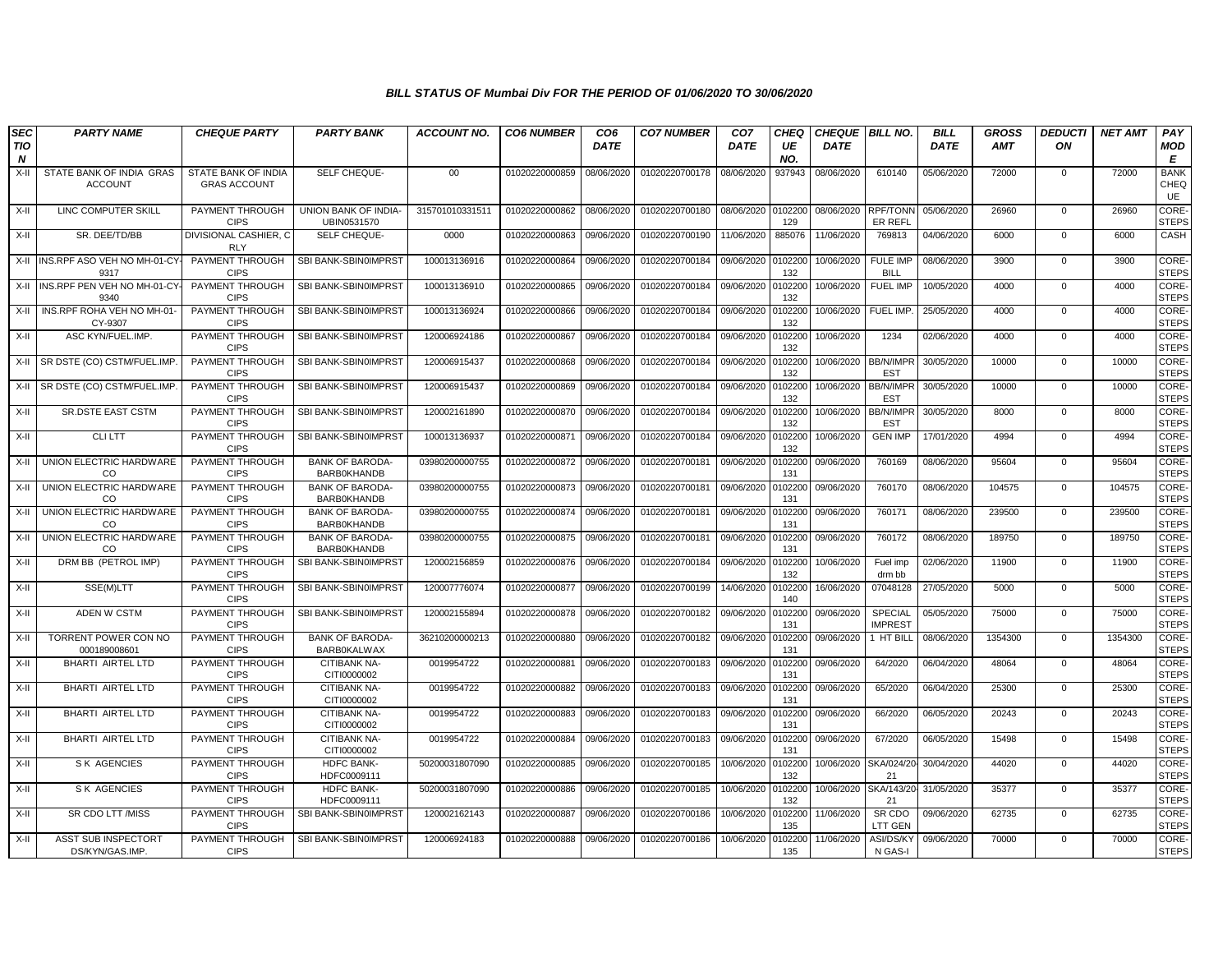| <b>SEC</b><br><b>TIO</b> | <b>PARTY NAME</b>                                          | <b>CHEQUE PARTY</b>                   | <b>PARTY BANK</b>                            | <b>ACCOUNT NO.</b> | <b>CO6 NUMBER</b>         | CO <sub>6</sub><br><b>DATE</b> | <b>CO7 NUMBER</b> | CO <sub>7</sub><br><b>DATE</b> | <b>CHEQ</b><br>UE | <b>CHEQUE BILL NO.</b><br><b>DATE</b> |                              | <b>BILL</b><br><b>DATE</b> | <b>GROSS</b><br><b>AMT</b> | <b>DEDUCTI</b><br>ON | <b>NET AMT</b> | PAY<br>MOD                  |
|--------------------------|------------------------------------------------------------|---------------------------------------|----------------------------------------------|--------------------|---------------------------|--------------------------------|-------------------|--------------------------------|-------------------|---------------------------------------|------------------------------|----------------------------|----------------------------|----------------------|----------------|-----------------------------|
| N                        |                                                            |                                       |                                              |                    |                           |                                |                   |                                | NO.               |                                       |                              |                            |                            |                      |                | E                           |
| $X-II$                   | SSE/T/CLA                                                  | PAYMENT THROUGH<br><b>CIPS</b>        | SBI BANK-SBIN0IMPRST                         | 100013136932       | 01020220000889            | 09/06/2020                     | 01020220700182    | 09/06/2020                     | 102200<br>131     | 09/06/2020                            | CLA/IMP/S<br>SE/T/7          | 19/03/2020                 | 2500                       | $\mathbf{0}$         | 2500           | <b>CORE</b><br><b>STEPS</b> |
| X-II                     | <b>STANLEY TRANSPORT</b>                                   | PAYMENT THROUGH<br><b>CIPS</b>        | <b>CANARA BANK-</b><br>CNRB0000218           | 0218201006170      | 01020220000890            | 09/06/2020                     | 01020220700185    | 10/06/2020                     | 102200<br>132     | 10/06/2020                            | <b>BH/KYN/CO</b><br>NS/CONT  | 01/06/2020                 | 60357                      | 1207                 | 59150          | CORE-<br><b>STEPS</b>       |
| $X-H$                    | SUB.INS.GOD.SEQ.KYN<br>PETROL IMP.                         | PAYMENT THROUGH<br><b>CIPS</b>        | SBI BANK-SBIN0IMPRST                         | 120006913892       | 01020220000891            | 09/06/2020                     | 01020220700186    | 10/06/2020                     | 102200<br>135     | 11/06/2020                            | <b>KYN</b><br>PETROL<br>IMP. | 09/06/2020                 | 70000                      | $\mathbf 0$          | 70000          | CORE-<br><b>STEPS</b>       |
| $X-II$                   | INSPECTOR RPF/DS/MEDICAL<br>EXP./GEN.IMP.                  | PAYMENT THROUGH<br><b>CIPS</b>        | SBI BANK-SBIN0IMPRST                         | 120002162910       | 01020220000892            | 09/06/2020                     | 01020220700186    | 10/06/2020                     | 102200<br>135     | 11/06/2020                            | DS/MTN/M<br>ED.IMP.          | 09/06/2020                 | 70000                      | $\mathbf 0$          | 70000          | CORE-<br><b>STEPS</b>       |
| $X-H$                    | <b>INSPECTOR</b><br>DS/MATUNGA/GAS.IMP.                    | PAYMENT THROUGH<br><b>CIPS</b>        | SBI BANK-SBIN0IMPRST                         | 120006925005       | 01020220000893            | 09/06/2020                     | 01020220700186    | 10/06/2020                     | 0102200<br>135    | 11/06/2020                            | DS/MTN/G<br>AS.IMP.          | 09/06/2020                 | 61744                      | $\mathbf{0}$         | 61744          | CORE-<br><b>STEPS</b>       |
| $X-II$                   | CHIEF CONTROLLER<br>CLA/GEN.IMP.                           | PAYMENT THROUGH<br><b>CIPS</b>        | SBI BANK-SBIN0IMPRST                         | 120002162144       | 01020220000894            | 10/06/2020                     | 01020220700195    | 12/06/2020                     | 102200<br>137     | 13/06/2020                            | <b>GEN.IMP</b>               | 31/05/2020                 | 950                        | $\mathbf 0$          | 950            | CORE-<br><b>STEPS</b>       |
| $X-II$                   | <b>INSPECTOR RPSF/THK/BN</b><br>OFFICE/GEN.IMP             | PAYMENT THROUGH<br><b>CIPS</b>        | SBI BANK-SBIN0IMPRST                         | 120006922707       | 01020220000895            | 10/06/2020                     | 01020220700195    | 12/06/2020                     | 102200<br>137     | 13/06/2020                            | <b>GEN IMP</b>               | 18/03/2020                 | 4990                       | $\Omega$             | 4990           | CORE-<br><b>STEPS</b>       |
| $X-II$                   | <b>DOSHI HOSPICARE</b>                                     | PAYMENT THROUGH<br><b>CIPS</b>        | KOTAK MAHINDRA BANK<br>LIMITED-KKBK0001402   | 660044000331       | 01020220000896            | 10/06/2020                     | 01020220700189    | 11/06/2020                     | 102200<br>135     | 11/06/2020                            | DH/1312                      | 09/03/2020                 | 12390                      | $\Omega$             | 12390          | CORE-<br><b>STEPS</b>       |
| $X-H$                    | <b>DOSHI HOSPICARE</b>                                     | PAYMENT THROUGH<br><b>CIPS</b>        | KOTAK MAHINDRA BANK<br>LIMITED-KKBK0001402   | 660044000331       | 01020220000897            | 10/06/2020                     | 01020220700189    | 11/06/2020                     | 102200<br>135     | 11/06/2020                            | DH/1313                      | 09/03/2020                 | 42941                      | $\mathbf{0}$         | 42941          | CORE-<br><b>STEPS</b>       |
|                          | X-II LAB MEDICA HEALTHCARE LLP                             | PAYMENT THROUGH<br><b>CIPS</b>        | <b>BANK OF BARODA-</b><br><b>BARB0INTMUM</b> | 26110200001103     | 01020220000898            | 10/06/2020                     | 01020220700189    | 11/06/2020                     | 102200<br>135     | 11/06/2020                            | LMH/19-<br>20/M17706         | 16/03/2020                 | 10773                      | $\mathbf 0$          | 10773          | CORE-<br><b>STEPS</b>       |
| $X-H$                    | LAB MEDICA HEALTHCARE LLP                                  | PAYMENT THROUGH<br><b>CIPS</b>        | <b>BANK OF BARODA-</b><br><b>BARBOINTMUM</b> | 26110200001103     | 01020220000899            | 10/06/2020                     | 01020220700189    | 11/06/2020                     | 102200<br>135     | 11/06/2020                            | LMH/19-<br>20/M17702         | 16/03/2020                 | 44240                      | $\mathbf 0$          | 44240          | CORE-<br><b>STEPS</b>       |
| $X-II$                   | <b>SHREE PHARMA</b>                                        | PAYMENT THROUGH<br><b>CIPS</b>        | SBI-SBIN0003428                              | 32392260351        | 01020220000900            | 10/06/2020                     | 01020220700189    | 11/06/2020                     | 102200<br>135     | 11/06/2020                            | H/3622                       | 12/03/2020                 | 8064                       | $\Omega$             | 8064           | CORE-<br><b>STEPS</b>       |
| X-II                     | SHREE PHARMA                                               | PAYMENT THROUGH<br><b>CIPS</b>        | SBI-SBIN0003428                              | 32392260351        | 01020220000901            | 10/06/2020                     | 01020220700189    | 11/06/2020                     | 102200<br>135     | 11/06/2020                            | H/3637                       | 12/03/2020                 | 4592                       | $\mathbf 0$          | 4592           | CORE-<br><b>STEPS</b>       |
| $X-II$                   | CMS KALYAN(GEN. IMP<br>Rs.125000)(2)                       | PAYMENT THROUGH<br><b>CIPS</b>        | SBI BANK-SBIN0IMPRST                         | 120002162821       | 01020220000904            | 10/06/2020                     | 01020220700188    | 11/06/2020                     | 102200<br>135     | 11/06/2020                            | KYN/H/E/C<br>OVID-19         | 08/06/2020                 | 80000                      | $\mathbf{0}$         | 80000          | CORE-<br><b>STEPS</b>       |
| $X-II$                   | CMS KALYAN(GEN. IMP<br>Rs.125000)(3)                       | PAYMENT THROUGH<br><b>CIPS</b>        | SBI BANK-SBIN0IMPRST                         | 120006983412       | 01020220000906            | 10/06/2020                     | 01020220700188    | 11/06/2020                     | 102200<br>135     | 11/06/2020                            | KYN/H/S/O<br><b>PC</b>       | 18/05/2020                 | 40000                      | $\mathbf 0$          | 40000          | CORE-<br><b>STEPS</b>       |
| $X-H$                    | CMS KALYAN(GEN. IMP<br>Rs.125000)(3)                       | PAYMENT THROUGH<br><b>CIPS</b>        | SBI BANK-SBIN0IMPRST                         | 120006983412       | 01020220000907            | 10/06/2020                     | 01020220700188    | 11/06/2020                     | 102200<br>135     | 11/06/2020                            | LR/SAG/C<br>MS/2020          | 18/05/2020                 | 1500                       | $\Omega$             | 1500           | CORE-<br><b>STEPS</b>       |
| $X-H$                    | APEX DIAGNOSTICS                                           | PAYMENT THROUGH<br><b>CIPS</b>        | <b>ICICI BANK LTD-</b><br>ICIC0006235        | 623505374989       | 01020220000908            | 10/06/2020                     | 01020220700189    | 11/06/2020                     | 102200<br>135     | 11/06/2020                            | 443                          | 09/03/2020                 | 65782                      | $\mathbf 0$          | 65782          | CORE-<br><b>STEPS</b>       |
| $X-H$                    | <b>KEPS PHARMA</b>                                         | PAYMENT THROUGH<br><b>CIPS</b>        | <b>YES BANK-</b><br>YESB0000458              | 045884600000077    | 01020220000909            | 10/06/2020                     | 01020220700189    | 11/06/2020                     | 102200<br>135     | 11/06/2020                            | JSI//3031                    | 26/02/2020                 | 8266                       | $\Omega$             | 8266           | CORE-<br><b>STEPS</b>       |
| $X-H$                    | ADANI ELECTRICITY MUMBAI<br>LIMITED CA NO 102698738        | <b>PAYMENT THROUGH</b><br><b>CIPS</b> | HDFC BANK LTD-<br>HDFC0004989                | EPAEML102698738    | 01020220000913            | 10/06/2020                     | 01020220700198    | 14/06/2020                     | 102200<br>140     | 16/06/2020                            | 1 HT BILL                    | 08/06/2020                 | 615950                     | $\mathbf 0$          | 615950         | CORE-<br><b>STEPS</b>       |
| X-II                     | ADANI ELECTRICITY MUMBAI<br>LIMITED CA NO 102698731        | PAYMENT THROUGH<br><b>CIPS</b>        | HDFC BANK LTD-<br>HDFC0004989                | EPAEML102698731    | 01020220000914            | 10/06/2020                     | 01020220700198    | 14/06/2020                     | 0102200<br>140    | 16/06/2020                            | 1 HT BILL                    | 08/06/2020                 | 145170                     | $\mathbf{0}$         | 145170         | CORE-<br><b>STEPS</b>       |
| $X-H$                    | ADANI ELECTRICITY MUMBAI<br>LIMITED CA NO 151502700        | PAYMENT THROUGH<br><b>CIPS</b>        | HDFC BANK LTD-<br>HDFC0004989                | EPAEML151502700    | 01020220000915            | 10/06/2020                     | 01020220700198    | 14/06/2020                     | 102200<br>140     | 16/06/2020                            | 1 HT BILL                    | 08/06/2020                 | 106920                     | $\mathbf 0$          | 106920         | CORE-<br><b>STEPS</b>       |
| $X-H$                    | <b>ADANI ELECTRICITY MUMBAI</b><br>LIMITED CA NO 102700322 | PAYMENT THROUGH<br><b>CIPS</b>        | HDFC BANK LTD-<br>HDFC0004989                | EPAEML102700322    | 01020220000916            | 10/06/2020                     | 01020220700198    | 14/06/2020                     | 102200<br>140     | 16/06/2020                            | 1 HT BILL                    | 08/06/2020                 | 190720                     | $\Omega$             | 190720         | CORE-<br><b>STEPS</b>       |
| X-II                     | SSE (M) IGATPURI                                           | PAYMENT THROUGH<br><b>CIPS</b>        | SBI BANK-SBIN0IMPRST                         | 100002956999       | 01020220000917            | 10/06/2020                     | 01020220700199    | 14/06/2020                     | 102200<br>140     | 16/06/2020                            | IMP.FUEL                     | 10/06/2020                 | 31000                      | $\mathbf 0$          | 31000          | CORE-<br><b>STEPS</b>       |
| $X-H$                    | ASC/RPF/KYN/GEN.IMP.                                       | PAYMENT THROUGH<br><b>CIPS</b>        | SBI BANK-SBIN0IMPRST                         | 120006972477       | 01020220000919 11/06/2020 |                                | 01020220700195    | 12/06/2020                     | 102200<br>137     | 13/06/2020                            | <b>GEN IMP</b>               | 19/03/2020                 | 3990                       | $\Omega$             | 3990           | CORE-<br><b>STEPS</b>       |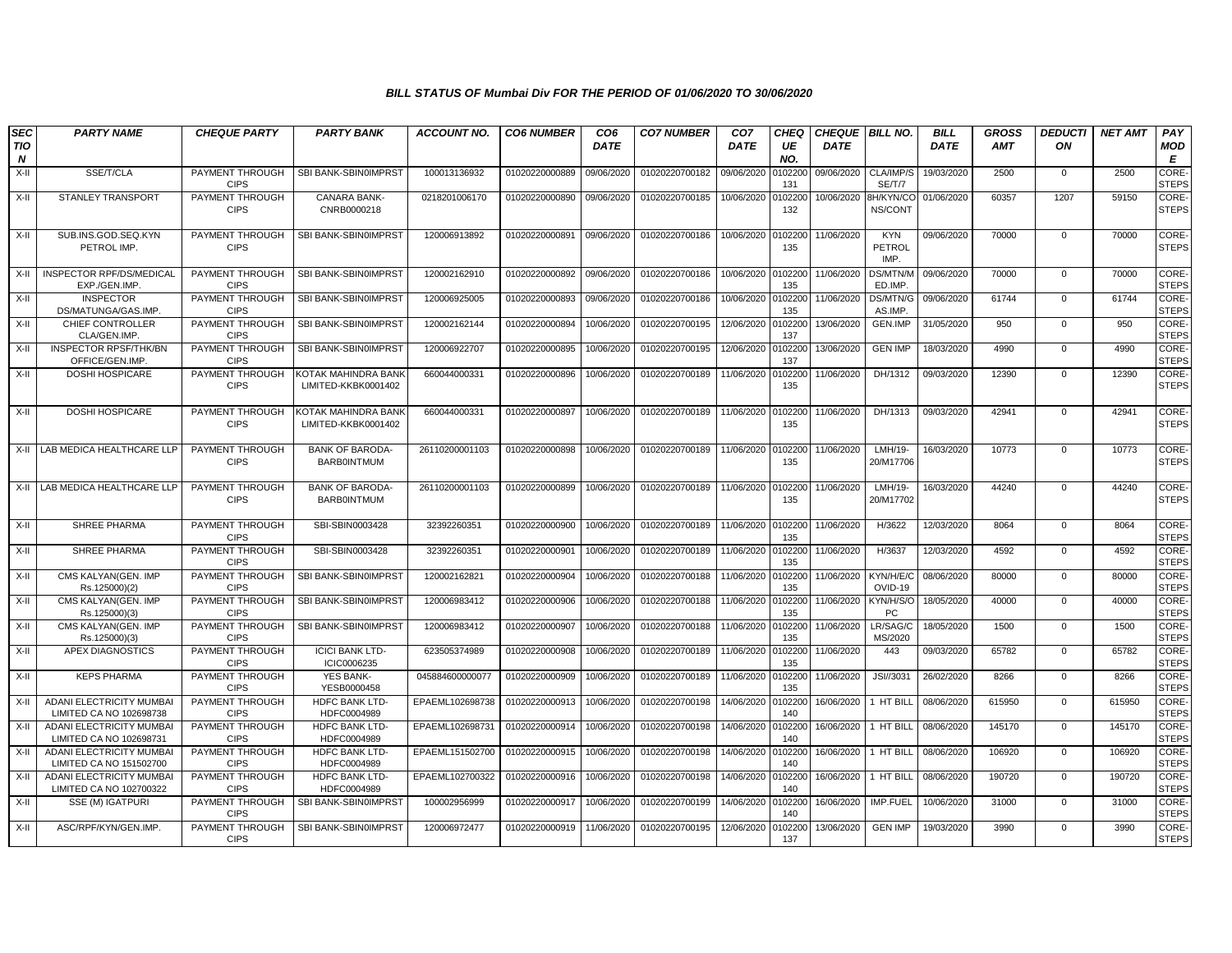| <b>SEC</b>                     | <b>PARTY NAME</b>                       | <b>CHEQUE PARTY</b>                        | <b>PARTY BANK</b>                                      | <b>ACCOUNT NO.</b>       | <b>CO6 NUMBER</b> | CO <sub>6</sub> | <b>CO7 NUMBER</b> | CO <sub>7</sub> | CHEQ           | <b>CHEQUE BILL NO.</b> |                                    | <b>BILL</b> | <b>GROSS</b> | <b>DEDUCTI</b> | <b>NET AMT</b> | PAY                          |
|--------------------------------|-----------------------------------------|--------------------------------------------|--------------------------------------------------------|--------------------------|-------------------|-----------------|-------------------|-----------------|----------------|------------------------|------------------------------------|-------------|--------------|----------------|----------------|------------------------------|
| <b>TIO</b><br>$\boldsymbol{N}$ |                                         |                                            |                                                        |                          |                   | <b>DATE</b>     |                   | <b>DATE</b>     | UE<br>NO.      | <b>DATE</b>            |                                    | <b>DATE</b> | <b>AMT</b>   | ON             |                | MOD<br>E                     |
| X-II                           | MEHTA SURGICAL-MUMBAI                   | PAYMENT THROUGH<br><b>CIPS</b>             | <b>CANARA BANK-</b><br>CNRB0000103                     | 0103261005732            | 01020220000920    | 11/06/2020      | 01020220700189    | 11/06/2020      | 0102200<br>135 | 11/06/2020             | 000546                             | 31/01/2020  | 15960        | 319            | 15641          | <b>CORE</b><br><b>STEPS</b>  |
| X-II                           | MEHTA SURGICAL-MUMBAI                   | PAYMENT THROUGH<br><b>CIPS</b>             | <b>CANARA BANK-</b><br>CNRB0000103                     | 0103261005732            | 01020220000921    | 11/06/2020      | 01020220700189    | 11/06/2020      | 0102200<br>135 | 11/06/2020             | 000545                             | 31/01/2020  | 6615         | 132            | 6483           | CORE-<br><b>STEPS</b>        |
| X-II                           | SR DCM BB                               | DIVISIONAL CASHIER, C<br><b>RLY</b>        | NO BANK-                                               | $00\,$                   | 01020220000922    | 11/06/2020      | 01020220700190    | 11/06/2020      | 885076         | 11/06/2020             | 648854                             | 11/06/2020  | 60000000     | $\mathbf 0$    | 60000000       | CASH                         |
| $X-H$                          | SR DPO CSTM                             | <b>DIVISIONAL CASHIER, C</b><br><b>RLY</b> | SELF CHEQUE-                                           | 000000000                | 01020220000923    | 11/06/2020      | 01020220700190    | 11/06/2020      | 885076         | 11/06/2020             | P.O.No.81<br>106                   | 10/06/2020  | 6000         | $\mathbf 0$    | 6000           | CASH                         |
| X-II                           | CDO WB                                  | DIVISIONAL CASHIER. C<br><b>RLY</b>        | DUMMY-                                                 | 00000000                 | 01020220000924    | 11/06/2020      | 01020220700191    | 11/06/2020      | 885076         | 11/06/2020             | SSE/C&W.<br>NCC/04                 | 30/04/2020  | 28838        | $\mathbf 0$    | 28838          | CASH                         |
| X-II                           | SAMADHAN SYSTEMS                        | PAYMENT THROUGH<br><b>CIPS</b>             | <b>INDIAN OVERSEAS</b><br>BANK-IOBA0000440             | 044002000005013          | 01020220000925    | 11/06/2020      | 01020220700193    | 11/06/2020      | 0102200<br>135 | 11/06/2020             | SS19-20TI<br>31-32                 | 01/11/2019  | 433080       | 36720          | 396360         | CORE-<br><b>STEPS</b>        |
| X-II                           | SR DSTE (N) CSTM/FUEL.IMP.              | PAYMENT THROUGH<br><b>CIPS</b>             | SBI BANK-SBIN0IMPRST                                   | 120002161856             | 01020220000927    | 12/06/2020      | 01020220700202    | 16/06/2020      | 010220<br>140  | 16/06/2020             | <b>BB/N/IMPR</b><br><b>EST</b>     | 08/06/2020  | 8000         | $\Omega$       | 8000           | CORE-<br><b>STEPS</b>        |
| X-II                           | SR DSTE (N) CSTM/FUEL.IMP.              | PAYMENT THROUGH<br><b>CIPS</b>             | SBI BANK-SBIN0IMPRST                                   | 120002161856             | 01020220000928    | 12/06/2020      | 01020220700202    | 16/06/2020      | 010220<br>140  | 16/06/2020             | BB/N/IMPR<br><b>EST</b>            | 08/06/2020  | 8000         | $\mathbf 0$    | 8000           | <b>CORE-</b><br><b>STEPS</b> |
| X-II                           | SR DSTE (N) CSTM/FUEL.IMP.              | PAYMENT THROUGH<br><b>CIPS</b>             | SBI BANK-SBIN0IMPRST                                   | 120002161856             | 01020220000929    | 12/06/2020      | 01020220700202    | 16/06/2020      | 0102200<br>140 | 16/06/2020             | <b>BB/N/IMPR</b><br><b>EST</b>     | 08/06/2020  | 8000         | $\mathbf{0}$   | 8000           | CORE-<br><b>STEPS</b>        |
| X-II                           | SR.DSTE EAST CSTM                       | PAYMENT THROUGH<br><b>CIPS</b>             | SBI BANK-SBIN0IMPRST                                   | 120002161890             | 01020220000931    | 12/06/2020      | 01020220700195    | 12/06/2020      | 0102200<br>137 | 13/06/2020             | <b>BB/N/IMPR</b><br><b>EST</b>     | 08/06/2020  | 8000         | $\mathbf 0$    | 8000           | CORE-<br><b>STEPS</b>        |
| X-II                           | <b>SR.DSTE EAST CSTM</b>                | PAYMENT THROUGH<br><b>CIPS</b>             | SBI BANK-SBIN0IMPRST                                   | 120002161890             | 01020220000932    | 12/06/2020      | 01020220700195    | 12/06/2020      | 010220<br>137  | 13/06/2020             | <b>BB/N/IMPR</b><br><b>EST</b>     | 08/06/2020  | 8000         | $\mathbf{0}$   | 8000           | <b>CORE-</b><br><b>STEPS</b> |
| X-II                           | ADEE/TL/AC/LTT (GEN IMP)                | PAYMENT THROUGH<br><b>CIPS</b>             | SBI BANK-SBIN0IMPRST                                   | 120006982676             | 01020220000933    | 12/06/2020      | 01020220700195    | 12/06/2020      | 0102200<br>137 | 13/06/2020             | qeneral<br>imprest                 | 01/06/2020  | 35000        | $\mathbf 0$    | 35000          | CORE-<br><b>STEPS</b>        |
| $X-H$                          | <b>INSPECTOR RPF</b><br>TURBHE/GEN.IMP. | PAYMENT THROUGH<br><b>CIPS</b>             | SBI BANK-SBIN0IMPRST                                   | 120007805525             | 01020220000934    | 12/06/2020      | 01020220700195    | 12/06/2020      | 0102200<br>137 | 13/06/2020             | <b>GEN IMP.</b>                    | 12/06/2020  | 2420         | $\mathbf 0$    | 2420           | CORE-<br><b>STEPS</b>        |
| X-II                           | <b>SR DCM WKS</b>                       | PAYMENT THROUGH<br><b>CIPS</b>             | SBI BANK-SBIN0IMPRST                                   | 100013136898             | 01020220000935    | 12/06/2020      | 01020220700199    | 14/06/2020      | 0102200<br>140 | 16/06/2020             | GM<br><b>PANTRY</b><br>MAR JU      | 10/06/2020  | 49089        | $\mathbf{0}$   | 49089          | CORE-<br><b>STEPS</b>        |
| X-II                           | <b>SSE ROAD ART PNVL</b>                | PAYMENT THROUGH<br><b>CIPS</b>             | SBI BANK-SBIN0IMPRST                                   | 120007806255             | 01020220000938    | 12/06/2020      | 01020220700195    | 12/06/2020      | 0102200<br>137 | 13/06/2020             | <b>GEN IMP</b>                     | 29/05/2020  | 14309        | $\mathbf{0}$   | 14309          | <b>CORE</b><br><b>STEPS</b>  |
|                                | X-II INS.RPF BADALAPUR/GEN.IMP          | PAYMENT THROUGH<br><b>CIPS</b>             | SBI BANK-SBIN0IMPRST                                   | 120007776066             | 01020220000939    | 12/06/2020      | 01020220700202    | 16/06/2020      | 0102200<br>140 | 16/06/2020             | <b>GEN</b><br><b>IPMREST</b>       | 16/05/2020  | 5000         | $\Omega$       | 5000           | CORE-<br><b>STEPS</b>        |
| X-II                           | INS.RPF BADALAPUR/GEN.IMP               | PAYMENT THROUGH<br><b>CIPS</b>             | SBI BANK-SBIN0IMPRST                                   | 120007776066             | 01020220000940    | 12/06/2020      | 01020220700202    | 16/06/2020      | 0102200<br>140 | 16/06/2020             | <b>GEN</b><br><b>IPMREST</b>       | 16/05/2020  | 5000         | $\mathbf 0$    | 5000           | <b>CORE-</b><br><b>STEPS</b> |
| X-II                           | INS.RPF BUD VEH NO MH-01-CY<br>9332     | PAYMENT THROUGH<br><b>CIPS</b>             | SBI BANK-SBIN0IMPRST                                   | 100013136918             | 01020220000941    | 12/06/2020      | 01020220700202    | 16/06/2020      | 010220<br>140  | 16/06/2020             | <b>FUEL</b><br>PMPRES <sup>-</sup> | 16/05/2020  | 4000         | $\mathbf{0}$   | 4000           | CORE-<br><b>STEPS</b>        |
| $X-II$                         | SAI ADVERTISERS                         | PAYMENT THROUGH<br><b>CIPS</b>             | UNION BANK OF INDIA-<br>UBIN0537896                    | 378905040130124          | 01020220000942    | 12/06/2020      | 01020220700309    | 13/07/2020      | 0102200<br>180 | 13/07/2020             | 28274                              | 13/08/2019  | 35658        | 679            | 34979          | CORE-<br><b>STEPS</b>        |
| X-II                           | CMS KALYAN(GEN. IMP<br>Rs.125000)(1)    | PAYMENT THROUGH<br><b>CIPS</b>             | SBI BANK-SBIN0IMPRST                                   | 120006769606             | 01020220000944    | 12/06/2020      | 01020220700197    | 13/06/2020      | 0102200<br>138 | 13/06/2020             | KYN/H/E/C<br>OVID-19               | 08/06/2020  | 80000        | $\overline{0}$ | 80000          | CORE-<br><b>STEPS</b>        |
| X-II                           | CMS KALYAN(GEN. IMP<br>Rs.125000)(3)    | PAYMENT THROUGH<br><b>CIPS</b>             | SBI BANK-SBIN0IMPRST                                   | 120006983412             | 01020220000945    | 12/06/2020      | 01020220700197    | 13/06/2020      | 0102200<br>138 | 13/06/2020             | KYN/H/E/C<br>OVID-19               | 08/06/2020  | 36000        | $\mathbf 0$    | 36000          | CORE-<br><b>STEPS</b>        |
| X-II                           | MSEDCL CONS NO<br>000019010422          | PAYMENT THROUGH<br><b>CIPS</b>             | SBI-SBIN0008965                                        | MSEDHT0100001901<br>0422 | 01020220000947    | 12/06/2020      | 01020220700196    | 13/06/2020      | 010220<br>139  | 15/06/2020             | 202005153<br>921279                | 10/06/2020  | 1203280      | $\mathbf 0$    | 1203280        | CORE-<br><b>STEPS</b>        |
| X-II                           | <b>SM BELAPUR</b>                       | PAYMENT THROUGH<br><b>CIPS</b>             | SBI BANK-SBIN0IMPRST                                   | 120002161892             | 01020220000948    | 12/06/2020      | 01020220700199    | 14/06/2020      | 0102200<br>140 | 16/06/2020             | Stn imprest                        | 16/05/2020  | 2000         | $\mathbf 0$    | 2000           | CORE-<br><b>STEPS</b>        |
| X-II                           | SSE (M) LONAVALA                        | PAYMENT THROUGH<br><b>CIPS</b>             | SBI BANK-SBIN0IMPRST                                   | 100002956998             | 01020220000950    | 12/06/2020      | 01020220700199    | 14/06/2020      | 0102200<br>140 |                        | 16/06/2020 DSL.IMPRE<br>ST         | 10/06/2020  | 10000        | $\mathbf 0$    | 10000          | <b>CORE-</b><br><b>STEPS</b> |
| X-II                           | <b>MSEDCL KHALAPUR</b>                  | PAYMENT THROUGH<br><b>CIPS</b>             | <b>BANK OF INDIA-</b><br>BKID0001201                   | 120120110000013          | 01020220000952    | 12/06/2020      | 01020220700198    | 14/06/2020      | 010220<br>140  | 16/06/2020             | 1 bill                             | 10/06/2020  | 3720         | $\mathbf 0$    | 3720           | CORE-<br><b>STEPS</b>        |
| X-II                           | PREM INTERCOM AND<br><b>ENGINEERS</b>   | PAYMENT THROUGH<br><b>CIPS</b>             | THE SHAMRAO VITHAL<br>CO-OPERATIVE BAN-<br>SVCB0000015 | 101519940000127          | 01020220000954    | 12/06/2020      | 01020220700194    | 12/06/2020      | 0102200<br>136 | 12/06/2020             | 272979                             | 12/06/2020  | 527000       | $\mathbf{0}$   | 527000         | CORE-<br><b>STEPS</b>        |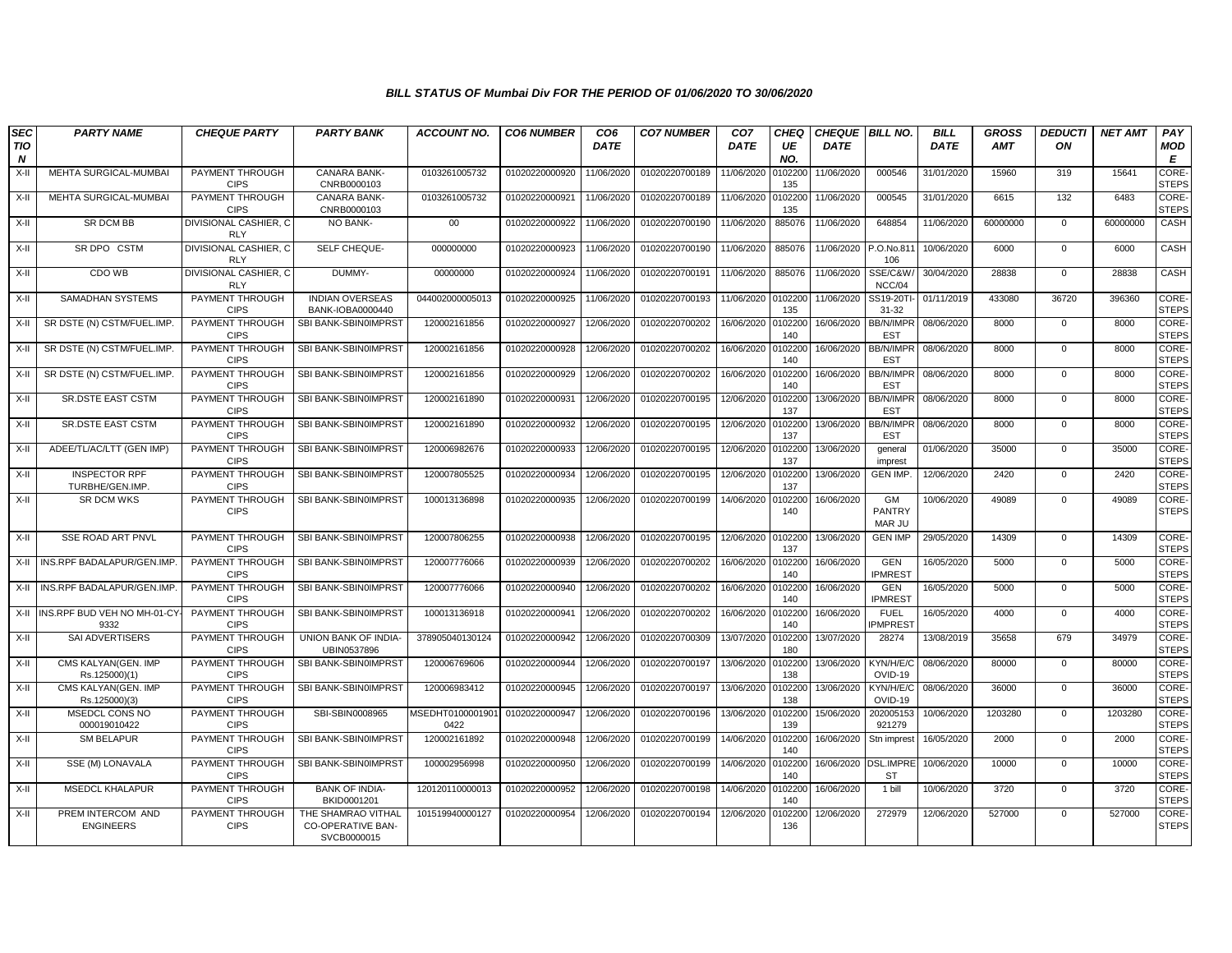| <b>SEC</b><br><b>TIO</b><br>N | <b>PARTY NAME</b>                                                  | <b>CHEQUE PARTY</b>                 | <b>PARTY BANK</b>                                                   | <b>ACCOUNT NO.</b> | <b>CO6 NUMBER</b> | CO <sub>6</sub><br><b>DATE</b> | <b>CO7 NUMBER</b> | CO <sub>7</sub><br><b>DATE</b> | <b>CHEQ</b><br>UE<br>NO. | <b>CHEQUE BILL NO.</b><br><b>DATE</b> |                                    | <b>BILL</b><br><b>DATE</b> | <b>GROSS</b><br><b>AMT</b> | <b>DEDUCTI</b><br>ON | <b>NET AMT</b> | PAY<br>MOD<br>Е              |
|-------------------------------|--------------------------------------------------------------------|-------------------------------------|---------------------------------------------------------------------|--------------------|-------------------|--------------------------------|-------------------|--------------------------------|--------------------------|---------------------------------------|------------------------------------|----------------------------|----------------------------|----------------------|----------------|------------------------------|
| $X-II$                        | SR DFM CSTM (GEN IMP)                                              | PAYMENT THROUGH<br><b>CIPS</b>      | SBI BANK-SBIN0IMPRST                                                | 120002156861       | 01020220000957    | 13/06/2020                     | 01020220700199    | 14/06/2020                     | 0102200<br>140           | 16/06/2020                            | 06/2020                            | 12/06/2020                 | 14946                      | 0                    | 14946          | <b>CORE-</b><br><b>STEPS</b> |
| X-II                          | <b>ADANI ELECTRICITY MUMBAI</b><br>LIMITED CA NO 102698735         | PAYMENT THROUGH<br><b>CIPS</b>      | <b>HDFC BANK LTD-</b><br>HDFC0004989                                | EPAEML102698735    | 01020220000958    | 13/06/2020                     | 01020220700198    | 14/06/2020                     | 0102200<br>140           | 16/06/2020                            | 1 HT BILL                          | 08/06/2020                 | 48110                      | $\mathbf{0}$         | 48110          | CORE-<br><b>STEPS</b>        |
| $X-II$                        | ADMO LNL(DIGNOSTIC IMP<br>Rs.8000/-)                               | PAYMENT THROUGH<br><b>CIPS</b>      | SBI BANK-SBIN0IMPRST                                                | 120007774612       | 01020220000960    | 13/06/2020                     | 01020220700197    | 13/06/2020                     | 10220<br>138             | 13/06/2020                            | ADMO<br>LNLDIJUN<br>E <sub>1</sub> | 11/06/2020                 | 7090                       | $\mathsf 0$          | 7090           | CORE-<br><b>STEPS</b>        |
| $X-H$                         | M S IGATPURI(GENERAL IMP<br>15000/                                 | PAYMENT THROUGH<br><b>CIPS</b>      | SBI BANK-SBIN0IMPRST                                                | 100002956951       | 01020220000961    | 13/06/2020                     | 01020220700197    | 13/06/2020                     | 0102200<br>138           | 13/06/2020                            | 17/G/Imp/I0<br>P                   | 03/06/2020                 | 13837                      | $\mathbf{0}$         | 13837          | CORE-<br><b>STEPS</b>        |
| $X-H$                         | <b>M S IGATPURI</b>                                                | DIVISIONAL CASHIER, C<br><b>RLY</b> | SELF CHEQUE-                                                        | $00\,$             | 01020220000962    | 13/06/2020                     | 01020220700287    | 08/07/2020                     | 885085                   | 09/07/2020                            | 172393                             | 08/04/2020                 | 3025                       | $\mathbf 0$          | 3025           | CASH                         |
| $X-II$                        | <b>M S IGATPURI</b>                                                | DIVISIONAL CASHIER, C<br><b>RLY</b> | SELF CHEQUE-                                                        | 00                 | 01020220000963    | 13/06/2020                     | 01020220700287    | 08/07/2020                     | 885085                   | 09/07/2020                            | 172394                             | 08/04/2020                 | 9000                       | $\mathbf{0}$         | 9000           | CASH                         |
| $X-H$                         | <b>M S IGATPURI</b>                                                | DIVISIONAL CASHIER, C<br><b>RLY</b> | SELF CHEQUE-                                                        | $00\,$             | 01020220000964    | 13/06/2020                     | 01020220700287    | 08/07/2020                     | 885085                   | 09/07/2020                            | 172395                             | 25/04/2020                 | 4485                       | $\mathbf 0$          | 4485           | CASH                         |
| X-II                          | AISHABI ABDUL KARIM SHAIKH                                         | PAYMENT THROUGH<br><b>CIPS</b>      | DENA BANK-<br>BKDN0520447                                           | 044710005079       | 01020220000965    | 13/06/2020                     | 01020220700201    | 15/06/2020                     | 0102200<br>140           | 16/06/2020                            | 133                                | 10/03/2020                 | 3095                       | 62                   | 3033           | CORE-<br><b>STEPS</b>        |
| X-II                          | AISHABI ABDUL KARIM SHAIKH                                         | PAYMENT THROUGH<br><b>CIPS</b>      | <b>DENA BANK-</b><br>BKDN0520447                                    | 044710005079       | 01020220000966    | 13/06/2020                     | 01020220700201    | 15/06/2020                     | 0102200<br>140           | 16/06/2020                            | 145                                | 15/04/2020                 | 4509                       | 90                   | 4419           | CORE-<br><b>STEPS</b>        |
| $X-H$                         | AISHABI ABDUL KARIM SHAIKH                                         | PAYMENT THROUGH<br><b>CIPS</b>      | <b>DENA BANK-</b><br>BKDN0520447                                    | 044710005079       | 01020220000967    | 13/06/2020                     | 01020220700201    | 15/06/2020                     | 0102200<br>140           | 16/06/2020                            | 447                                | 06/05/2020                 | 2823                       | 56                   | 2767           | CORE-<br><b>STEPS</b>        |
| X-II                          | <b>K ENTERPRISES</b>                                               | PAYMENT THROUGH<br><b>CIPS</b>      | THE SHAMRAO VITHAL<br>CO-OPERATIVE BAN-<br>SVCB0000010              | 101019940000004    | 01020220000968    | 14/06/2020                     | 01020220700201    | 15/06/2020                     | 0102200<br>140           | 16/06/2020                            | KE//17238                          | 29/02/2020                 | 26781                      | $\mathbf 0$          | 26781          | CORE-<br><b>STEPS</b>        |
| $X-II$                        | <b>JAINAM PHARMA INDIA PVT</b><br>I TD                             | PAYMENT THROUGH<br><b>CIPS</b>      | <b>ICICI BANK LTD-</b><br>ICIC0000323                               | 032351000012       | 01020220000969    | 14/06/2020                     | 01020220700201    | 15/06/2020                     | 010220<br>140            | 16/06/2020                            | SI/7215                            | 14/02/2020                 | 28056                      | $\mathbf 0$          | 28056          | CORE-<br><b>STEPS</b>        |
| X-II                          | NANDANA SURGICALS-MUMBA                                            | PAYMENT THROUGH<br><b>CIPS</b>      | STATE BANK OF INDIA-<br>SBIN0014914                                 | 62329157391        | 01020220000970    | 14/06/2020                     | 01020220700201    | 15/06/2020                     | 0102200<br>140           | 16/06/2020                            | NSI-<br>0626/2019<br>20            | 24/02/2020                 | 1133                       | $\mathbf 0$          | 1133           | CORE-<br><b>STEPS</b>        |
| $X-H$                         | <b>GAGAN PHARMA-MUMBAI</b>                                         | PAYMENT THROUGH<br><b>CIPS</b>      | HDFC BANK LTD-<br><b>HDFC0CMALAD</b>                                | 007000200000991    | 01020220000971    | 14/06/2020                     | 01020220700201    | 15/06/2020                     | 0102200<br>140           | 16/06/2020                            | G/473                              | 15/02/2020                 | 6679                       | $\mathbf 0$          | 6679           | CORE-<br><b>STEPS</b>        |
| $X-II$                        | <b>GAGAN PHARMA-MUMBAI</b>                                         | PAYMENT THROUGH<br><b>CIPS</b>      | <b>HDFC BANK LTD-</b><br><b>HDFC0CMALAD</b>                         | 007000200000991    | 01020220000973    | 14/06/2020                     | 01020220700201    | 15/06/2020                     | 0102200<br>140           | 16/06/2020                            | G/484                              | 27/02/2020                 | 55003                      | $\Omega$             | 55003          | CORE-<br><b>STEPS</b>        |
| $X-H$                         | DELPHA DRUGS AND<br>PHARMACEUTICALS INDIA<br>PRIVATE LIMITED-MUMBA | PAYMENT THROUGH<br><b>CIPS</b>      | <b>BANK OF INDIA-</b><br>BKID0000035                                | 003520110000329    | 01020220000974    | 14/06/2020                     | 01020220700201    | 15/06/2020                     | 0102200<br>140           | 16/06/2020                            | S/3242                             | 24/02/2020                 | 10453                      | $\mathbf{0}$         | 10453          | CORE-<br><b>STEPS</b>        |
| $X-II$                        | DELPHA DRUGS AND<br>PHARMACEUTICALS INDIA<br>PRIVATE LIMITED-MUMBA | PAYMENT THROUGH<br><b>CIPS</b>      | <b>BANK OF INDIA-</b><br>BKID0000035                                | 003520110000329    | 01020220000975    | 14/06/2020                     | 01020220700201    | 15/06/2020                     | 0102200<br>140           | 16/06/2020                            | S/3247                             | 24/02/2020                 | 119011                     | $\mathbf{0}$         | 119011         | CORE-<br><b>STEPS</b>        |
| $X-II$                        | <b>GEETAI DISTRIBUTORS-</b><br><b>Bhusawal</b>                     | PAYMENT THROUGH<br><b>CIPS</b>      | <b>IDBI BANK LTD-</b><br>IBKL0000532                                | 0532651100001380   | 01020220000977    | 14/06/2020                     | 01020220700201    | 15/06/2020                     | 0102200<br>140           | 16/06/2020                            | A229                               | 08/02/2020                 | 10192                      | 204                  | 9988           | CORE-<br><b>STEPS</b>        |
| $X-II$                        | RADHA MEDITECH-MUMBAI                                              | PAYMENT THROUGH<br><b>CIPS</b>      | HDFC BANK LTD-<br>HDFC0001357                                       | 13572000000011     | 01020220000978    | 14/06/2020                     | 01020220700201    | 15/06/2020                     | 0102200<br>140           | 16/06/2020                            | 1775                               | 04/02/2020                 | 95760                      | $\mathbf{0}$         | 95760          | CORE-<br><b>STEPS</b>        |
| X-II                          | LV DAS ENTERPRISES-<br><b>MUMBAI</b>                               | PAYMENT THROUGH<br><b>CIPS</b>      | SBI-SBIN0000516                                                     | 39114300871        | 01020220000979    | 14/06/2020                     | 01020220700205    | 16/06/2020                     | 0102200<br>142           | 17/06/2020                            | 75326                              | 10/06/2020                 | 41900                      | $\mathbf 0$          | 41900          | CORE-<br><b>STEPS</b>        |
| X-II                          | MAHALASA ENTERPRISES-<br><b>MUMBAI</b>                             | PAYMENT THROUGH<br><b>CIPS</b>      | <b>SYNDICATE BANK-</b><br>SYNB0005062                               | 50621400000078     | 01020220000980    | 14/06/2020                     | 01020220700205    | 16/06/2020                     | 0102200<br>142           | 17/06/2020                            | 75325                              | 10/06/2020                 | 41900                      | $\mathbf{0}$         | 41900          | CORE-<br><b>STEPS</b>        |
| X-II                          | S LIGHT POWER ENGINEERING<br><b>MUMBAI</b>                         | PAYMENT THROUGH<br><b>CIPS</b>      | PUNJAB AND<br><b>MAHARASHTRA CO-OP</b><br><b>BANK L-PMCB0000002</b> | 002140400010960    | 01020220000981    | 15/06/2020                     | 01020220700205    | 16/06/2020                     | 0102200<br>142           | 17/06/2020                            | 75323                              | 10/06/2020                 | 44100                      | $\mathbf 0$          | 44100          | CORE-<br><b>STEPS</b>        |
| $X-H$                         | LAXMI ENTERPRISES-THANE                                            | PAYMENT THROUGH<br><b>CIPS</b>      | <b>BANK OF BARODA</b><br><b>BARBOTITWAL</b>                         | 36180200000207     | 01020220000982    | 15/06/2020                     | 01020220700205    | 16/06/2020                     | 0102200<br>142           | 17/06/2020                            | 75321                              | 10/06/2020                 | 44100                      | $\mathbf 0$          | 44100          | CORE-<br><b>STEPS</b>        |
| $X-H$                         | K C ELECTRICALS-RAIGAD                                             | PAYMENT THROUGH<br><b>CIPS</b>      | <b>BANK OF INDIA-</b><br>BKID0001220                                | 122020100000190    | 01020220000983    | 15/06/2020                     | 01020220700205    | 16/06/2020                     | 0102200<br>142           | 17/06/2020                            | 74860                              | 09/06/2020                 | 98100                      | $\Omega$             | 98100          | CORE-<br><b>STEPS</b>        |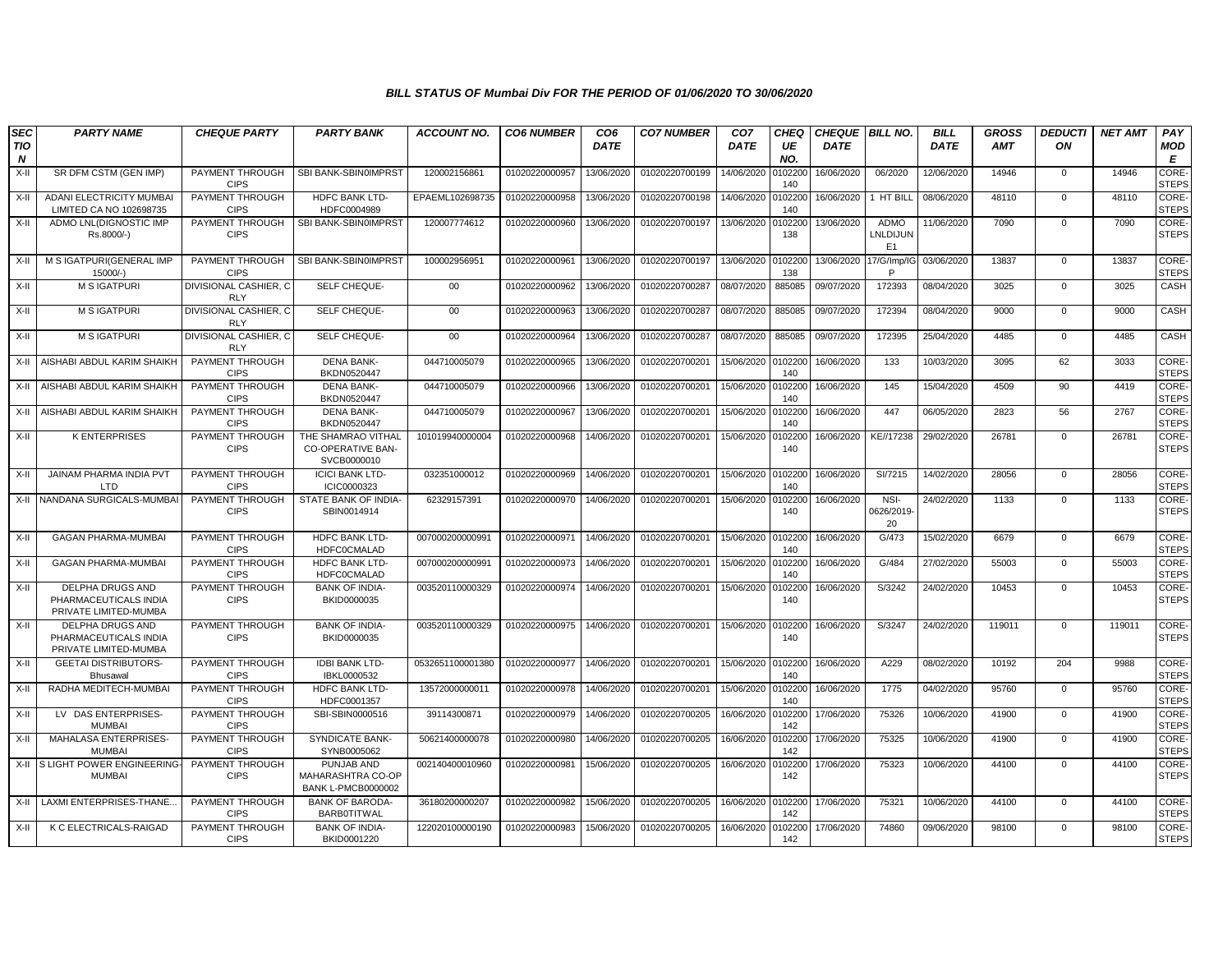| <b>SEC</b><br><b>TIO</b> | <b>PARTY NAME</b>                             | <b>CHEQUE PARTY</b>                   | <b>PARTY BANK</b>                                      | <b>ACCOUNT NO.</b> | <b>CO6 NUMBER</b> | CO <sub>6</sub><br><b>DATE</b> | <b>CO7 NUMBER</b> | CO <sub>7</sub><br><b>DATE</b> | CHEQ<br>UE     | <b>CHEQUE   BILL NO.</b><br><b>DATE</b> |                            | <b>BILL</b><br><b>DATE</b> | <b>GROSS</b><br><b>AMT</b> | <b>DEDUCTI</b><br>ON | <b>NET AMT</b> | PAY<br><b>MOD</b>            |
|--------------------------|-----------------------------------------------|---------------------------------------|--------------------------------------------------------|--------------------|-------------------|--------------------------------|-------------------|--------------------------------|----------------|-----------------------------------------|----------------------------|----------------------------|----------------------------|----------------------|----------------|------------------------------|
| N                        |                                               |                                       |                                                        |                    |                   |                                |                   |                                | NO.            |                                         |                            |                            |                            |                      |                | E                            |
| X-II                     | SSE (M) KALYAN                                | PAYMENT THROUGH<br><b>CIPS</b>        | SBI BANK-SBIN0IMPRST                                   | 100002957003       | 01020220000985    | 15/06/2020                     | 01020220700202    | 16/06/2020                     | 010220<br>140  | 16/06/2020                              | 12345                      | 05/06/2020                 | 10000                      | $\mathbf{0}$         | 10000          | CORE-<br><b>STEPS</b>        |
| X-II                     | <b>COMPUTER CENTER</b>                        | PAYMENT THROUGH<br><b>CIPS</b>        | THE COSMOS CO-<br>OPERATIVE BANK LTD-<br>COSB0000036   | 03660010620        | 01020220000987    | 15/06/2020                     | 01020220700201    | 15/06/2020                     | 0102200<br>140 | 16/06/2020                              | 2020/jan/17                | 17/01/2020                 | 24780                      | 2520                 | 22260          | CORE-<br><b>STEPS</b>        |
| $X-H$                    | ADEN M IGP                                    | PAYMENT THROUGH<br><b>CIPS</b>        | SBI BANK-SBIN0IMPRST                                   | 120002155850       | 01020220000988    | 15/06/2020                     | 01020220700208    | 17/06/2020                     | 0102200<br>143 | 17/06/2020                              | Pet/CR/20<br>21/808        | 08/05/2020                 | 18000                      | $\mathbf 0$          | 18000          | <b>CORE-</b><br><b>STEPS</b> |
| X-II                     | INS.RPF BY VEH NO MH-01-CY-<br>9320           | PAYMENT THROUGH<br><b>CIPS</b>        | SBI BANK-SBIN0IMPRST                                   | 100013136904       | 01020220000989    | 15/06/2020                     | 01020220700202    | 16/06/2020                     | 0102200<br>140 | 16/06/2020                              | GEN.IMP.F<br>UEL           | 13/06/2020                 | 3970                       | $\mathbf{0}$         | 3970           | CORE-<br><b>STEPS</b>        |
| X-II                     | DSTE/KYN/GEN.IMP.                             | PAYMENT THROUGH<br><b>CIPS</b>        | SBI BANK-SBIN0IMPRST                                   | 120006918922       | 01020220000990    | 15/06/2020                     | 01020220700202    | 16/06/2020                     | 0102200<br>140 | 16/06/2020                              | <b>GEN .IMP</b>            | 04/03/2020                 | 6940                       | $\mathbf 0$          | 6940           | CORE-<br><b>STEPS</b>        |
| X-II                     | ADEN W CSTM                                   | PAYMENT THROUGH<br><b>CIPS</b>        | SBI BANK-SBIN0IMPRST                                   | 120002155894       | 01020220000991    | 15/06/2020                     | 01020220700208    | 17/06/2020                     | 0102200<br>143 | 17/06/2020                              | SPECIAL<br><b>IMPREST</b>  | 05/05/2020                 | 75000                      | $\mathbf 0$          | 75000          | CORE-<br><b>STEPS</b>        |
| X-II                     | ASC/RPF/MULUND                                | PAYMENT THROUGH<br><b>CIPS</b>        | SBI BANK-SBIN0IMPRST                                   | 120002162673       | 01020220000992    | 15/06/2020                     | 01020220700200    | 15/06/2020                     | 0102200<br>140 | 16/06/2020                              | COVID19                    | 15/06/2020                 | 50000                      | $\mathbf 0$          | 50000          | CORE-<br><b>STEPS</b>        |
| X-II                     | SR.DSC RPF/CSTM GEN.IMP.                      | PAYMENT THROUGH<br><b>CIPS</b>        | SBI BANK-SBIN0IMPRST                                   | 120007805601       | 01020220000993    | 15/06/2020                     | 01020220700200    | 15/06/2020                     | 0102200<br>140 | 16/06/2020                              | COVID19                    | 13/06/2020                 | 90000                      | $\mathbf{0}$         | 90000          | CORE-<br><b>STEPS</b>        |
| X-II                     | ASC/RPF/KYN/GEN.IMP.                          | PAYMENT THROUGH<br><b>CIPS</b>        | SBI BANK-SBIN0IMPRST                                   | 120006972477       | 01020220000994    | 15/06/2020                     | 01020220700200    | 15/06/2020                     | 0102200<br>140 | 16/06/2020                              | COVID19                    | 06/06/2020                 | 60000                      | $\mathbf 0$          | 60000          | CORE-<br><b>STEPS</b>        |
| X-II                     | <b>ADEN MIGP</b>                              | <b>PAYMENT THROUGH</b><br><b>CIPS</b> | SBI BANK-SBIN0IMPRST                                   | 120002155850       | 01020220000996    | 15/06/2020                     | 01020220700232    | 23/06/2020                     | 010220<br>153  | 23/06/2020                              | Pet/CR20-<br>21/8196       | 08/06/2020                 | 18000                      | $\mathbf{0}$         | 18000          | CORE-<br><b>STEPS</b>        |
| X-II                     | <b>STATION DIRECTOR CSMT</b>                  | PAYMENT THROUGH<br><b>CIPS</b>        | SBI BANK-SBIN0IMPRST                                   | 100013136890       | 01020220000997    | 15/06/2020                     | 01020220700208    | 17/06/2020                     | 010220<br>143  | 17/06/2020                              | Gen Imp                    | 10/06/2020                 | 49198                      | $\mathbf{0}$         | 49198          | CORE-<br><b>STEPS</b>        |
| X-II                     | RAHAT ENTERPRISES-THANE                       | PAYMENT THROUGH<br><b>CIPS</b>        | PARSIK JANATA<br>SAHAKARI BANK LTD-<br>PJSB0000003     | 001011300008800    | 01020220000998    | 15/06/2020                     | 01020220700205    | 16/06/2020                     | 010220<br>142  | 17/06/2020                              | 73996                      | 03/06/2020                 | 210800                     | $\mathbf 0$          | 210800         | CORE-<br><b>STEPS</b>        |
| X-II                     | A. K. ASSOCIATES-NAVI<br><b>MUMBAI</b>        | PAYMENT THROUGH<br><b>CIPS</b>        | <b>VIJAYA BANK-</b><br>VIJB0005007                     | 500700300007340    | 01020220000999    | 15/06/2020                     | 01020220700205    | 16/06/2020 010220              | 142            | 17/06/2020                              | 73995                      | 03/06/2020                 | 210800                     | $\mathbf 0$          | 210800         | CORE-<br><b>STEPS</b>        |
| X-II                     | K H THAKUR-RAIGAD                             | PAYMENT THROUGH<br><b>CIPS</b>        | <b>BANK OF INDIA-</b><br>BKID0001212                   | 121220100000343    | 01020220001000    | 15/06/2020                     | 01020220700205    | 16/06/2020                     | 010220<br>142  | 17/06/2020                              | 73966                      | 03/06/2020                 | 44400                      | $\mathbf{0}$         | 44400          | CORE-<br><b>STEPS</b>        |
| X-II                     | VISHAL CONSTRUCTION-<br><b>THANE</b>          | PAYMENT THROUGH<br><b>CIPS</b>        | <b>CORPORATION BANK-</b><br>CORP0000437                | 510101003121088    | 01020220001001    | 15/06/2020                     | 01020220700205    | 16/06/2020                     | 010220<br>142  | 17/06/2020                              | 73912                      | 03/06/2020                 | 132800                     | $\mathbf 0$          | 132800         | CORE-<br><b>STEPS</b>        |
| X-II                     | OM CONSTRUCTION COMPANY-<br><b>THANE</b>      | PAYMENT THROUGH<br><b>CIPS</b>        | CANARA BANK-<br>CNRB0000209                            | 0209256054294      | 01020220001002    | 15/06/2020                     | 01020220700205    | 16/06/2020                     | 010220<br>142  | 17/06/2020                              | 73904                      | 03/06/2020                 | 211600                     | $\mathbf 0$          | 211600         | CORE-<br><b>STEPS</b>        |
| $X-H$                    | SWASTIK CAR DECOR                             | PAYMENT THROUGH<br><b>CIPS</b>        | DOMBIVLI NAGARI<br>SAHAKARI BANK LIMIT-<br>DNSB0000002 | 002010100080704    | 01020220001003    | 15/06/2020                     | 01020220700207    | 17/06/2020                     | 0102200<br>142 | 17/06/2020                              | 12BN/MTC<br><b>BUS/131</b> | 11/06/2020                 | 36700                      | 622                  | 36078          | CORE-<br><b>STEPS</b>        |
| X-II                     | <b>GODAVARI INDUSTRIAL</b><br>TRADERS-SOLAPUR | PAYMENT THROUGH<br><b>CIPS</b>        | <b>BANK OF BARODA-</b><br><b>BARB0SHOLAP</b>           | 04370500000049     | 01020220001004    | 15/06/2020                     | 01020220700205    | 16/06/2020 010220              | 142            | 17/06/2020                              | 73897                      | 03/06/2020                 | 203700                     | $\mathbf{0}$         | 203700         | CORE-<br><b>STEPS</b>        |
| X-II                     | RAHUL GROUP OF INDUSTRIES-<br><b>BEED</b>     | PAYMENT THROUGH<br><b>CIPS</b>        | <b>CENTRAL BANK OF</b><br>INDIA-CBIN0282891            | 3767223480         | 01020220001005    | 15/06/2020                     | 01020220700205    | 16/06/2020                     | 0102200<br>142 | 17/06/2020                              | 73847                      | 03/06/2020                 | 51100                      | $\mathbf 0$          | 51100          | CORE-<br><b>STEPS</b>        |
| X-II                     | HARI OM CONSTRUCTION<br><b>MUMBAI</b>         | PAYMENT THROUGH<br><b>CIPS</b>        | <b>BANK OF</b><br>MAHARASHTRA-<br>MAHB0000227          | 60103681441        | 01020220001006    | 15/06/2020                     | 01020220700205    | 16/06/2020                     | 010220<br>142  | 17/06/2020                              | 73861                      | 03/06/2020                 | 176500                     | $\mathbf 0$          | 176500         | CORE-<br><b>STEPS</b>        |
| X-II                     | KRUSHNA RAMA ZUGARE-<br>THANE                 | PAYMENT THROUGH<br><b>CIPS</b>        | <b>BANK OF</b><br>MAHARASHTRA-<br>MAHB0000227          | 60307981635        | 01020220001007    | 15/06/2020                     | 01020220700205    | 16/06/2020 010220              | 142            | 17/06/2020                              | 73596                      | 02/06/2020                 | 59100                      | $\Omega$             | 59100          | CORE-<br><b>STEPS</b>        |
| X-II                     | <b>GREAVES COTTON LIMITED-</b><br>PUNE.       | PAYMENT THROUGH<br><b>CIPS</b>        | <b>HDFC BANK LTD-</b><br>HDFC0000060                   | 00600310031792     | 01020220001008    | 15/06/2020                     | 01020220700205    | 16/06/2020                     | 0102200<br>142 | 17/06/2020                              | 72013                      | 21/05/2020                 | 482200                     | $\mathbf 0$          | 482200         | CORE-<br><b>STEPS</b>        |
| X-II                     | SHUBHAM TRANSPORT-<br><b>BELAGAVI</b>         | PAYMENT THROUGH<br><b>CIPS</b>        | STATE BANK OF INDIA-<br>SBIN0012257                    | 32856625488        | 01020220001009    | 15/06/2020                     | 01020220700205    | 16/06/2020                     | 0102200<br>142 | 17/06/2020                              | 70761                      | 15/05/2020                 | 36100                      | $\mathbf 0$          | 36100          | CORE-<br><b>STEPS</b>        |
| X-II                     | RANGIRAMANI INFRA PRIVATE<br>LIMITED-THANE    | PAYMENT THROUGH<br><b>CIPS</b>        | CANARA BANK-<br>CNRB0002485                            | 2485201001019      | 01020220001011    | 16/06/2020                     | 01020220700205    | 16/06/2020                     | 0102200<br>142 | 17/06/2020                              | 70760                      | 15/05/2020                 | 36100                      | 0                    | 36100          | <b>CORE</b><br><b>STEPS</b>  |
| X-II                     | KHANDESHWAR TOWING-<br><b>MUMBAI</b>          | PAYMENT THROUGH<br><b>CIPS</b>        | HDFC BANK LTD-<br>HDFC0000357                          | 3572560001054      | 01020220001012    | 16/06/2020                     | 01020220700205    | 16/06/2020                     | 0102200<br>142 | 17/06/2020                              | 67005                      | 30/03/2020                 | 13700                      | $\mathbf 0$          | 13700          | CORE-<br><b>STEPS</b>        |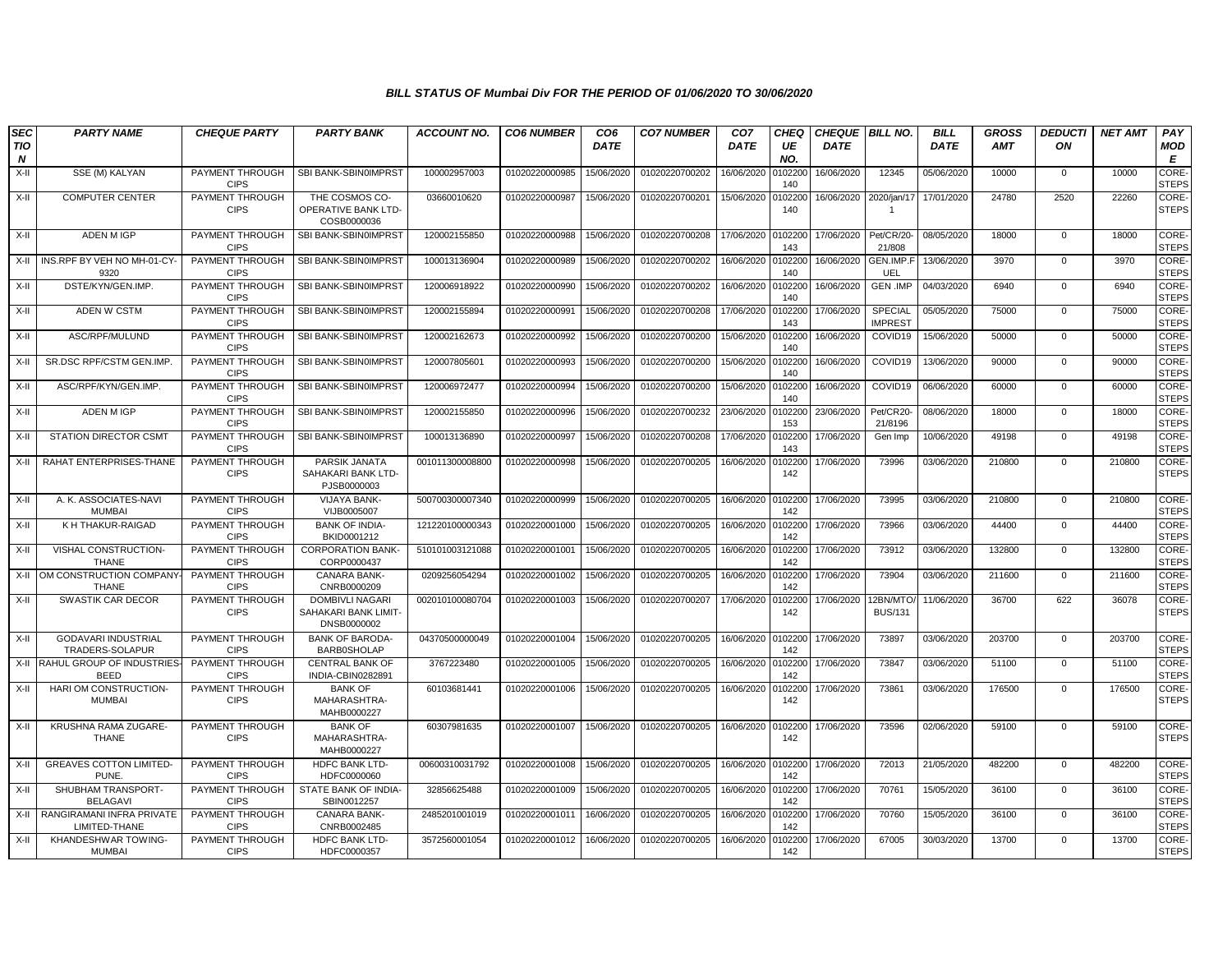| <b>SEC</b><br><b>TIO</b><br>N | <b>PARTY NAME</b>                                    | <b>CHEQUE PARTY</b>                   | <b>PARTY BANK</b>                                            | <b>ACCOUNT NO.</b> | <b>CO6 NUMBER</b> | CO <sub>6</sub><br><b>DATE</b> | <b>CO7 NUMBER</b> | CO <sub>7</sub><br>DATE | <b>CHEQ</b><br>UE<br>NO. | <b>CHEQUE BILL NO.</b><br><b>DATE</b> |                            | <b>BILL</b><br><b>DATE</b> | <b>GROSS</b><br><b>AMT</b> | <b>DEDUCTI</b><br>ON | <b>NET AMT</b> | PAY<br><b>MOD</b><br>E       |
|-------------------------------|------------------------------------------------------|---------------------------------------|--------------------------------------------------------------|--------------------|-------------------|--------------------------------|-------------------|-------------------------|--------------------------|---------------------------------------|----------------------------|----------------------------|----------------------------|----------------------|----------------|------------------------------|
| X-II                          | SPACE OFFICE SYSTEMS INDIA<br>PRIVATE LIMITED-MUMBAI | PAYMENT THROUGH<br><b>CIPS</b>        | HDFC BANK LTD-<br>HDFC0000086                                | 50200022504772     | 01020220001013    | 16/06/2020                     | 01020220700205    | 16/06/2020              | 0102200<br>142           | 17/06/2020                            | 66352                      | 19/03/2020                 | 42300                      | 0                    | 42300          | CORE-<br><b>STEPS</b>        |
| X-II                          | EXCEL ENTERPRISES-MUMBA                              | PAYMENT THROUGH<br><b>CIPS</b>        | <b>BANK OF INDIA-</b><br>BKID0000017                         | 001720110000917    | 01020220001014    | 16/06/2020                     | 01020220700205    | 16/06/2020              | 010220<br>142            | 17/06/2020                            | 66351                      | 19/03/2020                 | 42300                      | $\mathbf 0$          | 42300          | <b>CORE</b><br><b>STEPS</b>  |
| X-II                          | SHAKUNTALA ENTERPRISES-<br><b>JALGON</b>             | PAYMENT THROUGH<br><b>CIPS</b>        | SBI-SBIN0000393                                              | 30662142676        | 01020220001015    | 16/06/2020                     | 01020220700205    | 16/06/2020              | 010220<br>142            | 17/06/2020                            | 66350                      | 19/03/2020                 | 42300                      | $\mathbf{0}$         | 42300          | <b>CORE-</b><br><b>STEPS</b> |
| X-II                          | MISHAL ENTERPRISES-<br>PALGHAR                       | PAYMENT THROUGH<br><b>CIPS</b>        | <b>BASSEIN CATHOLIC CO-</b><br>OP BANK LTD-<br>BACB0000003   | 003110100002062    | 01020220001016    | 16/06/2020                     | 01020220700205    | 16/06/2020              | 0102200<br>142           | 17/06/2020                            | 65838                      | 18/03/2020                 | 900                        | $\mathbf{0}$         | 900            | CORE-<br><b>STEPS</b>        |
| X-II                          | MOHIT GROUP BUILDERS AND<br>DEVELOPERS-THANE         | PAYMENT THROUGH<br><b>CIPS</b>        | THE SARASWAT CO-<br>OPERATIVE BANK LTD-<br>SRCB0000345       | 345100100000662    | 01020220001017    | 16/06/2020                     | 01020220700205    | 16/06/2020              | 0102200<br>142           | 17/06/2020                            | 65835                      | 18/03/2020                 | 900                        | $\mathbf{0}$         | 900            | CORE-<br><b>STEPS</b>        |
| X-II                          | <b>SWATI ENGINEERING</b>                             | PAYMENT THROUGH<br><b>CIPS</b>        | <b>CORPORATION BANK-</b><br>CORP0000886                      | 510101001810528    | 01020220001018    | 16/06/2020                     | 01020220700215    | 18/06/2020              | 0102200<br>146           | 18/06/2020                            | CR/QUO/2<br>21/SE          | 10/02/2020                 | 412885                     | 55287                | 357598         | <b>CORE</b><br><b>STEPS</b>  |
| X-II                          | SHIV SHAKTI AMBULANCE AND<br>HEARSE SERVICES-MUMBAI. | PAYMENT THROUGH<br><b>CIPS</b>        | IDBI BANK-IBKL0001472                                        | 1472104000062277   | 01020220001019    | 16/06/2020                     | 01020220700205    | 16/06/2020              | 010220<br>142            | 17/06/2020                            | 67004                      | 30/03/2020                 | 13700                      | $\mathbf{0}$         | 13700          | CORE-<br><b>STEPS</b>        |
| X-II                          | SR DCM BB                                            | DIVISIONAL CASHIER, C<br><b>RLY</b>   | NO BANK-                                                     | 00                 | 01020220001020    | 16/06/2020                     | 01020220700203    | 16/06/2020              | 885079                   | 17/06/2020                            | 648855                     | 16/06/2020                 | 20000000                   | $\overline{0}$       | 20000000       | CASH                         |
|                               | X-II S LIGHT POWER ENGINEERING-<br><b>MUMBAI</b>     | PAYMENT THROUGH<br><b>CIPS</b>        | PUNJAB AND<br>MAHARASHTRA CO-OP<br><b>BANK L-PMCB0000002</b> | 002140400010960    | 01020220001021    | 16/06/2020                     | 01020220700205    | 16/06/2020              | 0102200<br>142           | 17/06/2020                            | 65071                      | 16/03/2020                 | 42600                      | $\mathbf 0$          | 42600          | CORE-<br><b>STEPS</b>        |
| X-II                          | MANISH ENTERPRISES-THANE                             | PAYMENT THROUGH<br><b>CIPS</b>        | PUNJAB AND SIND BANK<br>PSIB0000498                          | 04981100033544     | 01020220001022    | 16/06/2020                     | 01020220700205    | 16/06/2020              | 0102200<br>142           | 17/06/2020                            | 65070                      | 16/03/2020                 | 42600                      | $\mathbf 0$          | 42600          | <b>CORE</b><br><b>STEPS</b>  |
| X-II                          | VIKAS ELECTRICALS-THANE                              | PAYMENT THROUGH<br><b>CIPS</b>        | <b>CANARA BANK-</b><br>CNRB0000230                           | 0230201000984      | 01020220001023    | 16/06/2020                     | 01020220700205    | 16/06/2020              | 0102200<br>142           | 17/06/2020                            | 65069                      | 16/03/2020                 | 42600                      | $\mathbf 0$          | 42600          | CORE-<br><b>STEPS</b>        |
| X-II                          | <b>BRIGHT INDIA-PUNE</b>                             | PAYMENT THROUGH<br><b>CIPS</b>        | <b>ICICI BANK LTD-</b><br>ICIC0006450                        | 645005001862       | 01020220001024    | 16/06/2020                     | 01020220700205    | 16/06/2020              | 0102200<br>142           | 17/06/2020                            | 65068                      | 16/03/2020                 | 42600                      | $\mathbf{0}$         | 42600          | CORE-<br><b>STEPS</b>        |
| X-II                          | PRIMUS SOFTECH SOLUTION<br>LLP-DELHI                 | PAYMENT THROUGH<br><b>CIPS</b>        | STATE BANK OF INDIA-<br>SBIN0015987                          | 37481896729        | 01020220001025    | 16/06/2020                     | 01020220700205    | 16/06/2020              | 0102200<br>142           | 17/06/2020                            | 64851                      | 14/03/2020                 | 29660                      | $\mathbf 0$          | 29660          | CORE-<br><b>STEPS</b>        |
| X-II                          | EXCEL ENTERPRISES-MUMBAI                             | PAYMENT THROUGH<br><b>CIPS</b>        | <b>BANK OF INDIA-</b><br>BKID0000017                         | 001720110000917    | 01020220001026    | 16/06/2020                     | 01020220700205    | 16/06/2020              | 0102200<br>142           | 17/06/2020                            | 64850                      | 14/03/2020                 | 29660                      | $\mathbf 0$          | 29660          | CORE-<br><b>STEPS</b>        |
| X-II                          | STATION DIRECTOR THANE                               | PAYMENT THROUGH<br><b>CIPS</b>        | SBI BANK-SBIN0IMPRST                                         | 100013136891       | 01020220001028    | 16/06/2020                     | 01020220700232    | 23/06/2020              | 0102200<br>153           | 23/06/2020                            | <b>GEN .IMP</b>            | 28/05/2020                 | 24076                      | $\mathbf{0}$         | 24076          | <b>CORE-</b><br><b>STEPS</b> |
| X-II                          | SSE/EM/LNL GEN IMP                                   | PAYMENT THROUGH<br><b>CIPS</b>        | SBI BANK-SBIN0IMPRST                                         | 120002162151       | 01020220001029    | 16/06/2020                     | 01020220700208    | 17/06/2020              | 0102200<br>143           | 17/06/2020                            | GEN.IMP                    | 16/06/2020                 | 5752                       | 0                    | 5752           | CORE-<br><b>STEPS</b>        |
| X-II                          | <b>GEETAI DISTRIBUTORS</b>                           | PAYMENT THROUGH<br><b>CIPS</b>        | <b>IDBI BANK LTD-</b><br>IBKL0000532                         | 0532651100001380   | 01020220001030    | 16/06/2020                     | 01020220700207    | 17/06/2020              | 010220<br>142            | 17/06/2020                            | A133                       | 11/11/2019                 | 11620                      | $\mathbf{0}$         | 11620          | CORE-<br><b>STEPS</b>        |
| X-II                          | SR DPO FUEL IMP.                                     | PAYMENT THROUGH<br><b>CIPS</b>        | SBI BANK-SBIN0IMPRST                                         | 120006913887       | 01020220001031    | 16/06/2020                     | 01020220700204    | 16/06/2020              | 0102200<br>142           | 17/06/2020                            | BB/P/G/Fue<br><b>I IMP</b> | 26/05/2020                 | 5000                       | $\mathbf{0}$         | 5000           | CORE-<br><b>STEPS</b>        |
| X-II                          | SSE/TD/OHE/NERUL/GEN.IMP                             | PAYMENT THROUGH<br><b>CIPS</b>        | SBI BANK-SBIN0IMPRST                                         | 120007776823       | 01020220001032    | 16/06/2020                     | 01020220700247    | 25/06/2020              | 0102200<br>156           | 25/06/2020                            | General<br>Imprest         | 12/03/2020                 | 1402                       | $\mathbf 0$          | 1402           | CORE-<br><b>STEPS</b>        |
| X-II                          | ADEE/TD/OHE/KURLA/GEN.IMP.                           | PAYMENT THROUGH<br><b>CIPS</b>        | SBI BANK-SBIN0IMPRST                                         | 120002162830       | 01020220001033    | 16/06/2020                     | 01020220700204    | 16/06/2020              | 0102200<br>142           | 17/06/2020                            | General<br>Imprest         | 22/05/2020                 | 2898                       | $\mathbf 0$          | 2898           | CORE-<br><b>STEPS</b>        |
| X-II                          | <b>INSPECTOR RPF DSCR CSTM</b>                       | PAYMENT THROUGH<br><b>CIPS</b>        | SBI BANK-SBIN0IMPRST                                         | 120007806260       | 01020220001034    | 16/06/2020                     | 01020220700204    | 16/06/2020              | 0102200<br>142           | 17/06/2020                            | DS/MTN/G<br>EN.IMP.        | 15/06/2020                 | 2372                       | $\mathbf{0}$         | 2372           | <b>CORE-</b><br><b>STEPS</b> |
| X-II                          | ASST SUB INSPECTOR<br>DS/CCB/GAS.IMP                 | <b>PAYMENT THROUGH</b><br><b>CIPS</b> | SBI BANK-SBIN0IMPRST                                         | 120006925006       | 01020220001035    | 16/06/2020                     | 01020220700222    | 19/06/2020              | 0102200<br>148           | 19/06/2020                            | GAS.IMP.<br>DS/CCB         | 15/06/2020                 | 797                        | $\mathbf 0$          | 797            | CORE-<br><b>STEPS</b>        |
| X-II                          | INS./RPF/DOG SEQ/GAS/LTT                             | PAYMENT THROUGH<br><b>CIPS</b>        | SBI BANK-SBIN0IMPRST                                         | 120006923443       | 01020220001036    | 16/06/2020                     | 01020220700222    | 19/06/2020              | 0102200<br>148           | 19/06/2020                            | DS/LTT/G/<br>S.IMP.        | 15/06/2020                 | 776                        | $\mathbf 0$          | 776            | CORE-<br><b>STEPS</b>        |
| X-II                          | INSPECTOR RPF/DS/MEDICAL<br>EXP./GEN.IMP             | PAYMENT THROUGH<br><b>CIPS</b>        | SBI BANK-SBIN0IMPRST                                         | 120002162910       | 01020220001037    | 16/06/2020                     | 01020220700204    | 16/06/2020              | 0102200<br>142           | 17/06/2020                            | DS/MTN/M<br>ED.IMP.        | 15/06/2020                 | 38865                      | $\mathbf 0$          | 38865          | <b>CORE</b><br><b>STEPS</b>  |
| X-II                          | ASST SUB INSPECTORT<br>DS/KYN/GAS.IMP.               | PAYMENT THROUGH<br><b>CIPS</b>        | SBI BANK-SBIN0IMPRST                                         | 120006924183       | 01020220001038    | 16/06/2020                     | 01020220700222    | 19/06/2020              | 0102200<br>148           | 19/06/2020                            | DS/KYN/G<br>AS.IMP.        | 15/06/2020                 | 686                        | 0                    | 686            | CORE-<br><b>STEPS</b>        |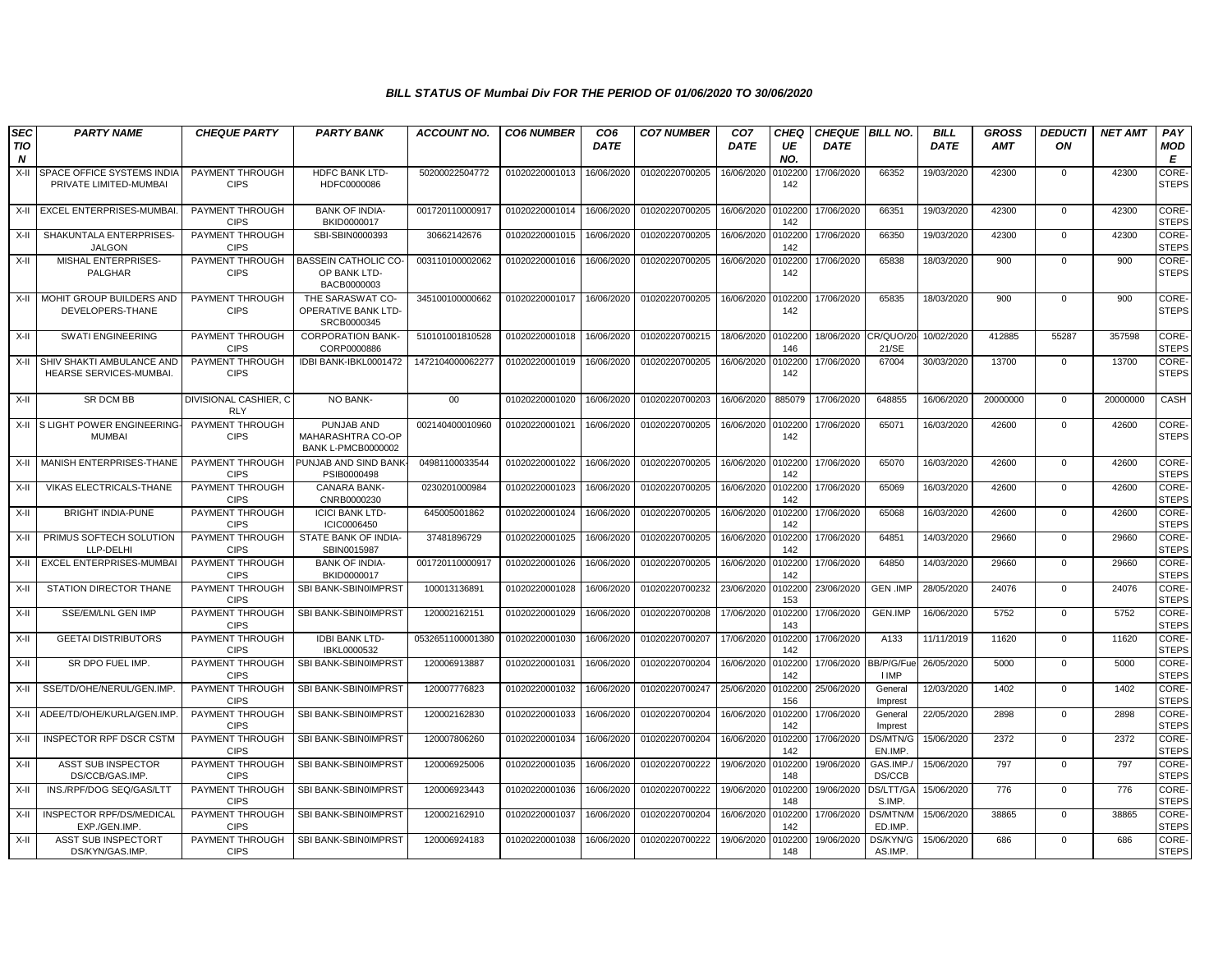| <b>SEC</b>                     | <b>PARTY NAME</b>                                                   | <b>CHEQUE PARTY</b>                   | <b>PARTY BANK</b>                   | <b>ACCOUNT NO.</b>       | <b>CO6 NUMBER</b> | CO <sub>6</sub> | <b>CO7 NUMBER</b> | CO <sub>7</sub> | CHEO           | <b>CHEQUE BILL NO.</b> |                                | <b>BILL</b> | <b>GROSS</b> | <b>DEDUCTI</b> | <b>NET AMT</b> | PAY                          |
|--------------------------------|---------------------------------------------------------------------|---------------------------------------|-------------------------------------|--------------------------|-------------------|-----------------|-------------------|-----------------|----------------|------------------------|--------------------------------|-------------|--------------|----------------|----------------|------------------------------|
| <b>TIO</b><br>$\boldsymbol{N}$ |                                                                     |                                       |                                     |                          |                   | <b>DATE</b>     |                   | <b>DATE</b>     | UE<br>NO.      | <b>DATE</b>            |                                | <b>DATE</b> | <b>AMT</b>   | ON             |                | MOD<br>E                     |
| X-II                           | <b>INSPECTOR</b><br>DS/MATUNGA/GAS.IMP.                             | PAYMENT THROUGH<br><b>CIPS</b>        | SBI BANK-SBIN0IMPRST                | 120006925005             | 01020220001039    | 16/06/2020      | 01020220700222    | 19/06/2020      | 0102200<br>148 | 19/06/2020             | DS/MTN/G<br>AS.IMP             | 15/06/2020  | 776          | 0              | 776            | <b>CORE</b><br><b>STEPS</b>  |
| $X-H$                          | SUB.INS.GOD.SEQ.KYN<br>PETROL IMP.                                  | PAYMENT THROUGH<br><b>CIPS</b>        | SBI BANK-SBIN0IMPRST                | 120006913892             | 01020220001040    | 16/06/2020      | 01020220700204    | 16/06/2020      | 0102200<br>142 | 17/06/2020             | <b>KYN</b><br>PETROL<br>IMP.   | 15/06/2020  | 3000         | $\mathbf{0}$   | 3000           | CORE-<br><b>STEPS</b>        |
| X-II                           | SR DEE (TRS) KYN/VEHICL.IMP.                                        | PAYMENT THROUGH<br><b>CIPS</b>        | SBI BANK-SBIN0IMPRST                | 120006972476             | 01020220001041    | 16/06/2020      | 01020220700204    | 16/06/2020      | 0102200<br>142 | 17/06/2020             | GEN. IMP.                      | 13/06/2020  | 24596        | $\mathbf{0}$   | 24596          | CORE-<br><b>STEPS</b>        |
| X-II                           | SR DEE (TRS) KYN/ART.IMP.                                           | PAYMENT THROUGH<br><b>CIPS</b>        | SBI BANK-SBIN0IMPRST                | 120006918179             | 01020220001042    | 16/06/2020      | 01020220700204    | 16/06/2020      | 010220<br>142  | 17/06/2020             | GEN. IMP.                      | 13/06/2020  | 24241        | $\mathbf{0}$   | 24241          | CORE-<br><b>STEPS</b>        |
| $X-H$                          | SSE/TD/OHE/KYN/DEPOT/GEN.<br>MP.                                    | PAYMENT THROUGH<br><b>CIPS</b>        | SBI BANK-SBIN0IMPRST                | 120007776813             | 01020220001043    | 16/06/2020      | 01020220700204    | 16/06/2020      | 102200<br>142  | 17/06/2020             | LTD/KYN/<br>18                 | 11/06/2020  | 2832         | $\mathbf 0$    | 2832           | CORE-<br><b>STEPS</b>        |
| $X-II$                         | <b>IPFRPFSANPD</b>                                                  | PAYMENT THROUGH<br><b>CIPS</b>        | SBI BANK-SBIN0IMPRST                | 100013136940             | 01020220001044    | 16/06/2020      | 01020220700204    | 16/06/2020      | 0102200<br>142 | 17/06/2020             | <b>GEN IMP</b>                 | 09/06/2020  | 4880         | $\mathbf 0$    | 4880           | CORE-<br><b>STEPS</b>        |
| $X-H$                          | ASC KYN/FUEL.IMP.                                                   | PAYMENT THROUGH<br><b>CIPS</b>        | SBI BANK-SBIN0IMPRST                | 120006924186             | 01020220001045    | 16/06/2020      | 01020220700204    | 16/06/2020      | 0102200<br>142 | 17/06/2020             | 1234                           | 10/06/2020  | 5000         | $\Omega$       | 5000           | CORE-<br><b>STEPS</b>        |
| X-II                           | SR DSTE (CO) CSTM/FUEL.IMP.                                         | PAYMENT THROUGH<br><b>CIPS</b>        | SBI BANK-SBIN0IMPRST                | 120006915437             | 01020220001046    | 16/06/2020      | 01020220700204    | 16/06/2020      | 0102200<br>142 | 17/06/2020             | <b>BB/N/IMPF</b><br><b>EST</b> | 12/06/2020  | 10000        | $\mathbf 0$    | 10000          | CORE-<br><b>STEPS</b>        |
| $X-H$                          | INS.RPF IGP VEH NO MH-01-CY-<br>9328                                | PAYMENT THROUGH<br><b>CIPS</b>        | SBI BANK-SBIN0IMPRST                | 100013136914             | 01020220001047    | 16/06/2020      | 01020220700204    | 16/06/2020      | 0102200<br>142 | 17/06/2020             | 1234                           | 28/05/2020  | 4000         | $\mathbf{0}$   | 4000           | <b>CORE</b><br><b>STEPS</b>  |
| $X-H$                          | INS.RPF CLA VEH NO MH-01-CY-<br>9321                                | PAYMENT THROUGH<br><b>CIPS</b>        | SBI BANK-SBIN0IMPRST                | 100013136909             | 01020220001048    | 16/06/2020      | 01020220700222    | 19/06/2020      | 102200<br>148  | 19/06/2020             | GEN.IMP.C<br>LA                | 09/06/2020  | 2900         | $\mathbf 0$    | 2900           | CORE-<br><b>STEPS</b>        |
| $X-H$                          | SUB INSPECTOR RPF CHOWK<br>KYN/GEN.IMP                              | <b>PAYMENT THROUGH</b><br><b>CIPS</b> | SBI BANK-SBIN0IMPRST                | 120006924185             | 01020220001049    | 16/06/2020      | 01020220700247    | 25/06/2020      | 0102200<br>156 | 25/06/2020             | <b>GEN IMP</b>                 | 09/03/2020  | 5000         | $\mathbf{0}$   | 5000           | CORE-<br><b>STEPS</b>        |
| $X-II$                         | <b>JMD RAILTECH PRIVATE</b><br>LIMITED-NOIDA                        | PAYMENT THROUGH<br><b>CIPS</b>        | ICICI-ICIC0000816                   | 081605005479             | 01020220001052    | 17/06/2020      | 01020220700210    | 17/06/2020      | 0102200<br>146 | 18/06/2020             | 21620                          | 25/09/2019  | 105600       | $\mathbf 0$    | 105600         | CORE-<br><b>STEPS</b>        |
| $X-H$                          | <b>GK POWER EXPERTISE</b><br>PRIVATE LIMITED-<br><b>KANCHIPURAM</b> | PAYMENT THROUGH<br><b>CIPS</b>        | STATE BANK OF INDIA-<br>SBIN0000956 | 31056334007              | 01020220001053    | 17/06/2020      | 01020220700210    | 17/06/2020      | 0102200<br>146 | 18/06/2020             | 21959                          | 26/09/2019  | 18500        | $\mathbf{0}$   | 18500          | CORE-<br><b>STEPS</b>        |
| $X-II$                         | ALL SERVICES GLOBAL<br>PRIVATE LIMITED-MUMBAI                       | PAYMENT THROUGH<br><b>CIPS</b>        | STATE BANK OF INDIA-<br>SBIN0004732 | 65042980995              | 01020220001054    | 17/06/2020      | 01020220700210    | 17/06/2020      | 0102200<br>146 | 18/06/2020             | 22720                          | 01/10/2019  | 475200       | $\mathbf 0$    | 475200         | CORE-<br><b>STEPS</b>        |
| $X-II$                         | <b>HARI OM ENTERPRISES-</b><br>THANE.                               | PAYMENT THROUGH<br><b>CIPS</b>        | KARNATAKA BANK LTD-<br>KARB0000427  | 427200010009050          | 01020220001055    | 17/06/2020      | 01020220700210    | 17/06/2020      | 0102200<br>146 | 18/06/2020             | 25521                          | 15/10/2019  | 56300        | $\mathbf{0}$   | 56300          | CORE-<br><b>STEPS</b>        |
| $X-II$                         | HIND ENTERPRISES-MUMBAI                                             | PAYMENT THROUGH<br><b>CIPS</b>        | UNION BANK OF INDIA-<br>UBIN0537985 | 379801010018121          | 01020220001056    | 17/06/2020      | 01020220700210    | 17/06/2020      | 0102200<br>146 | 18/06/2020             | 28309                          | 24/10/2019  | 7400         | $\mathbf{0}$   | 7400           | CORE-<br><b>STEPS</b>        |
| $X-H$                          | MSEDCL CONS NO<br>000019001971                                      | PAYMENT THROUGH<br><b>CIPS</b>        | SBI-SBIN0008965                     | MSEDHT0100001900<br>1971 | 01020220001057    | 17/06/2020      | 01020220700209    | 17/06/2020      | 010220<br>143  | 17/06/2020             | 1 HT BIL<br><b>TNE</b>         | 11/06/2020  | 96520        | $\mathbf 0$    | 96520          | CORE-<br><b>STEPS</b>        |
| $X-II$                         | MSEDCL CONS NO<br>000019024610                                      | PAYMENT THROUGH<br><b>CIPS</b>        | SBI-SBIN0008965                     | MSEDHT0100001902<br>4610 | 01020220001058    | 17/06/2020      | 01020220700209    | 17/06/2020      | 0102200<br>143 | 17/06/2020             | 1 HT BILI<br><b>TNE</b>        | 11/06/2020  | 406660       | 0              | 406660         | CORE-<br><b>STEPS</b>        |
| $X-H$                          | MSEDCL CONS NO<br>020029010928                                      | PAYMENT THROUGH<br><b>CIPS</b>        | SBI-SBIN0008965                     | MSEDHT0102002901<br>0928 | 01020220001059    | 17/06/2020      | 01020220700209    | 17/06/2020      | 0102200<br>143 | 17/06/2020             | 1 HT BILL<br><b>KYN</b>        | 11/06/2020  | 308420       | $\mathbf{0}$   | 308420         | CORE-<br><b>STEPS</b>        |
| $X-II$                         | MSEDCL CONS NO<br>020029010961                                      | PAYMENT THROUGH<br><b>CIPS</b>        | SBI-SBIN0008965                     | MSEDHT0102002901<br>0961 | 01020220001060    | 17/06/2020      | 01020220700209    | 17/06/2020      | 0102200<br>143 | 17/06/2020             | 1 HT BILL<br><b>KYN</b>        | 11/06/2020  | 358800       | 0              | 358800         | <b>CORE-</b><br><b>STEPS</b> |
| $X-H$                          | MSEDCL CONS NO<br>020029012467                                      | PAYMENT THROUGH<br><b>CIPS</b>        | SBI-SBIN0008965                     | MSEDHT0102002901<br>2467 | 01020220001061    | 17/06/2020      | 01020220700209    | 17/06/2020      | 0102200<br>143 | 17/06/2020             | 1 HT BILL<br><b>KYN</b>        | 11/06/2020  | 156610       | $\mathbf{0}$   | 156610         | CORE-<br><b>STEPS</b>        |
| $X-II$                         | MSEDCL CONS NO<br>020029012564                                      | PAYMENT THROUGH<br><b>CIPS</b>        | SBI-SBIN0008965                     | MSEDHT0102002901<br>2564 | 01020220001062    | 17/06/2020      | 01020220700209    | 17/06/2020      | 0102200<br>143 | 17/06/2020             | 1 HT BILI<br><b>KYN</b>        | 11/06/2020  | 370670       | $\Omega$       | 370670         | CORE-<br><b>STEPS</b>        |
| $X-II$                         | MSEDCL CONS NO<br>020029056180                                      | PAYMENT THROUGH<br><b>CIPS</b>        | SBI-SBIN0008965                     | MSEDHT0102002905<br>6180 | 01020220001063    | 17/06/2020      | 01020220700209    | 17/06/2020      | 102200<br>143  | 17/06/2020             | 1 HT BIL<br>KYN                | 11/06/2020  | 329820       | $\mathbf{0}$   | 329820         | CORE-<br><b>STEPS</b>        |
| $X-H$                          | MSEDCL CON NO 036249014979                                          | PAYMENT THROUGH<br><b>CIPS</b>        | SBI-SBIN0008965                     | MSEDHT0103624901<br>4979 | 01020220001064    | 17/06/2020      | 01020220700209    | 17/06/2020      | 0102200<br>143 | 17/06/2020             | <b>I HT BILL</b><br><b>KYN</b> | 11/06/2020  | 156620       | $\mathbf{0}$   | 156620         | CORE-<br><b>STEPS</b>        |
| X-II                           | MSEDCL CONS NO<br>025559015621                                      | PAYMENT THROUGH<br><b>CIPS</b>        | SBI-SBIN0008965                     | MSEDHT0102555901<br>5621 | 01020220001065    | 17/06/2020      | 01020220700209    | 17/06/2020      | 0102200<br>143 | 17/06/2020             | I HT BILI<br><b>KYN</b>        | 11/06/2020  | 171230       | $\mathbf{0}$   | 171230         | <b>CORE</b><br><b>STEPS</b>  |
| X-II                           | MSEDCL CON NO 050499005447                                          | PAYMENT THROUGH<br><b>CIPS</b>        | SBI-SBIN0008965                     | MSEDHT0105049900<br>5447 | 01020220001066    | 17/06/2020      | 01020220700209    | 17/06/2020      | 0102200<br>143 | 17/06/2020             | 1 HT BILI<br><b>IGP</b>        | 14/06/2020  | 349750       | $\Omega$       | 349750         | CORE-<br><b>STEPS</b>        |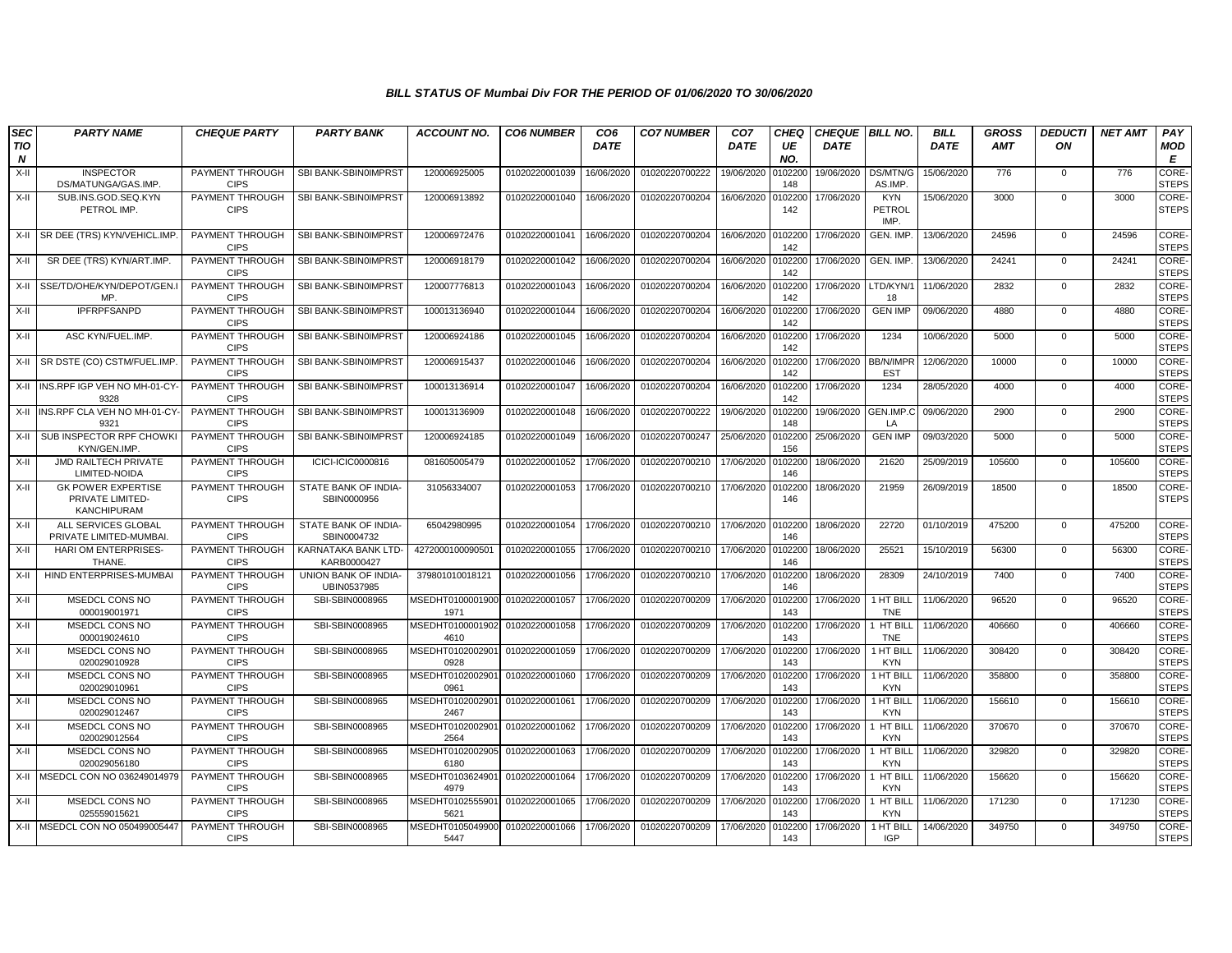| <b>SEC</b>                     | <b>PARTY NAME</b>                        | <b>CHEQUE PARTY</b>                 | <b>PARTY BANK</b>                                     | <b>ACCOUNT NO.</b>                      | <b>CO6 NUMBER</b> | CO <sub>6</sub> | <b>CO7 NUMBER</b> | CO <sub>7</sub> | <b>CHEQ</b>    | <b>CHEQUE BILL NO.</b> |                             | <b>BILL</b> | <b>GROSS</b> | <b>DEDUCTI</b> | <b>NET AMT</b> | PAY                   |
|--------------------------------|------------------------------------------|-------------------------------------|-------------------------------------------------------|-----------------------------------------|-------------------|-----------------|-------------------|-----------------|----------------|------------------------|-----------------------------|-------------|--------------|----------------|----------------|-----------------------|
| <b>TIO</b><br>$\boldsymbol{N}$ |                                          |                                     |                                                       |                                         |                   | <b>DATE</b>     |                   | <b>DATE</b>     | UE<br>NO.      | <b>DATE</b>            |                             | <b>DATE</b> | <b>AMT</b>   | ON             |                | MOD<br>E              |
| X-II                           | MSEDCL CON NO 050499005595               | PAYMENT THROUGH<br><b>CIPS</b>      | SBI-SBIN0008965                                       | MSEDHT0105049900<br>5595                | 01020220001067    | 17/06/2020      | 01020220700209    | 17/06/2020      | 0102200<br>143 | 17/06/2020             | 1 HT BILL<br><b>IGP</b>     | 14/06/2020  | 198100       | $\mathbf 0$    | 198100         | CORE-<br><b>STEPS</b> |
| X-II                           | <b>MSEDCL CONS NO</b><br>181019034630    | PAYMENT THROUGH<br><b>CIPS</b>      | SBI-SBIN0008965                                       | MSEDHT0118101903 01020220001068<br>4630 |                   | 17/06/2020      | 01020220700209    | 17/06/2020      | 0102200<br>143 | 17/06/2020             | 1 HT BILL<br>LNL            | 11/06/2020  | 219080       | $\mathbf 0$    | 219080         | CORE-<br><b>STEPS</b> |
| X-II                           | MSEDCL CONS NO<br>174229031870           | PAYMENT THROUGH<br><b>CIPS</b>      | SBI-SBIN0008965                                       | MSEDHT0117422903 01020220001069<br>1870 |                   | 17/06/2020      | 01020220700209    | 17/06/2020      | 0102200<br>143 | 17/06/2020             | 1 HT BILL<br>LNL            | 11/06/2020  | 116050       | $\Omega$       | 116050         | CORE-<br><b>STEPS</b> |
| X-II                           | MSEDCL CONS NO<br>181019002505           | PAYMENT THROUGH<br><b>CIPS</b>      | SBI-SBIN0008965                                       | MSEDHT0118101900 01020220001070<br>2505 |                   | 17/06/2020      | 01020220700209    | 17/06/2020      | 0102200<br>143 | 17/06/2020             | 1 HT BILL<br>LNL            | 11/06/2020  | 120220       | $\mathbf 0$    | 120220         | CORE-<br><b>STEPS</b> |
| X-II                           | SSE(TL/AC)WB                             | PAYMENT THROUGH<br><b>CIPS</b>      | SBI BANK-SBIN0IMPRST                                  | 100013136894                            | 01020220001071    | 17/06/2020      | 01020220700208    | 17/06/2020      | 010220<br>143  | 17/06/2020             | Gen. Imp                    | 10/06/2020  | 12448        | $\Omega$       | 12448          | CORE-<br><b>STEPS</b> |
| X-II                           | SR DEE(G)CSTM (GEN IMP)                  | PAYMENT THROUGH<br><b>CIPS</b>      | SBI BANK-SBIN0IMPRST                                  | 120002162147                            | 01020220001072    | 17/06/2020      | 01020220700208    | 17/06/2020      | 0102200<br>143 | 17/06/2020             | GEN.IMP                     | 20/03/2020  | 8000         | $\Omega$       | 8000           | CORE-<br><b>STEPS</b> |
| X-II                           | SUN TECHNOLOGIES-MUMBAI                  | PAYMENT THROUGH<br><b>CIPS</b>      | <b>SYNDICATE BANK-</b><br>SYNB0005044                 | 50441010008800                          | 01020220001075    | 17/06/2020      | 01020220700210    | 17/06/2020      | 0102200<br>146 | 18/06/2020             | 29988                       | 02/11/2019  | 10060        | $\mathbf{0}$   | 10060          | CORE-<br><b>STEPS</b> |
| X-II                           | MGM Hospital & Research Centre           | PAYMENT THROUGH<br><b>CIPS</b>      | <b>IDBI BANK LTD-</b><br>IBKL0000183                  | 0183104000108287                        | 01020220001076    | 17/06/2020      | 01020220700207    | 17/06/2020      | 0102200<br>142 | 17/06/2020             | KYN/H/E/A<br>dv.Pay.        | 09/06/2020  | 33744        | $\Omega$       | 33744          | CORE-<br><b>STEPS</b> |
| X-II                           | AARUSH TRAVELS                           | PAYMENT THROUGH<br><b>CIPS</b>      | <b>BANK OF</b><br>MAHARASHTRA-<br>MAHB0000318         | 60270019786                             | 01020220001077    | 17/06/2020      | 01020220700207    | 17/06/2020      | 102200<br>142  | 17/06/2020             | 2020/AT/1<br>& 2            | 01/02/2020  | 77600        | 9312           | 68288          | CORE-<br><b>STEPS</b> |
| X-II                           | ANJALI FOODS-GWALIOR                     | PAYMENT THROUGH<br><b>CIPS</b>      | <b>SYNDICATE BANK-</b><br>SYNB0007781                 | 77811010002104                          | 01020220001078    | 17/06/2020      | 01020220700210    | 17/06/2020      | 0102200<br>146 | 18/06/2020             | 32134                       | 11/11/2019  | 33600        | $\mathbf 0$    | 33600          | CORE-<br><b>STEPS</b> |
| X-II                           | SHIVBHOG FOODS-MUMBAI                    | PAYMENT THROUGH<br><b>CIPS</b>      | <b>HDFC BANK LTD-</b><br>HDFC0000191                  | 50200040689806                          | 01020220001079    | 17/06/2020      | 01020220700210    | 17/06/2020      | 0102200<br>146 | 18/06/2020             | 32135                       | 11/11/2019  | 33600        | $\Omega$       | 33600          | CORE-<br><b>STEPS</b> |
| X-II                           | ANJALI FOODS-GWALIOR                     | PAYMENT THROUGH<br><b>CIPS</b>      | <b>SYNDICATE BANK-</b><br>SYNB0007781                 | 77811010002104                          | 01020220001080    | 17/06/2020      | 01020220700210    | 17/06/2020      | 0102200<br>146 | 18/06/2020             | 32293                       | 11/11/2019  | 13100        | $\Omega$       | 13100          | CORE-<br><b>STEPS</b> |
| X-II                           | RAMJI S FOOD-MUMBAI                      | PAYMENT THROUGH<br><b>CIPS</b>      | HDFC BANK LTD-<br>HDFC0001230                         | 50200030545806                          | 01020220001081    | 17/06/2020      | 01020220700210    | 17/06/2020      | 0102200<br>146 | 18/06/2020             | 32294                       | 11/11/2019  | 13100        | $\mathbf 0$    | 13100          | CORE-<br><b>STEPS</b> |
| X-II                           | <b>AARUSH TRAVELS</b>                    | PAYMENT THROUGH<br><b>CIPS</b>      | <b>BANK OF</b><br>MAHARASHTRA-<br>MAHB0000318         | 60270019786                             | 01020220001082    | 17/06/2020      | 01020220700207    | 17/06/2020      | 0102200<br>142 | 17/06/2020             | 2020/AT/3<br>& 4            | 01/03/2020  | 77600        | 9312           | 68288          | CORE-<br><b>STEPS</b> |
| X-II                           | RAM BETI-ETAH                            | PAYMENT THROUGH<br><b>CIPS</b>      | <b>HDFC BANK LTD-</b><br>HDFC0000868                  | 50100309471288                          | 01020220001083    | 17/06/2020      | 01020220700210    | 17/06/2020      | 0102200<br>146 | 18/06/2020             | 32295                       | 11/11/2019  | 13100        | $\Omega$       | 13100          | CORE-<br><b>STEPS</b> |
| X-II                           | <b>AARUSH TRAVELS</b>                    | PAYMENT THROUGH<br><b>CIPS</b>      | <b>BANK OF</b><br>MAHARASHTRA-<br>MAHB0000318         | 60270019786                             | 01020220001084    | 17/06/2020      | 01020220700207    | 17/06/2020      | 0102200<br>142 | 17/06/2020             | 2020/AT/5<br>& 6            | 01/04/2020  | 77600        | 9312           | 68288          | CORE-<br><b>STEPS</b> |
| X-II                           | S.M.INTERNATIONAL-MUMBA                  | PAYMENT THROUGH<br><b>CIPS</b>      | <b>IDBI BANK LTD-</b><br>IBKL0000173                  | 173102000005463                         | 01020220001085    | 17/06/2020      | 01020220700210    | 17/06/2020      | 0102200<br>146 | 18/06/2020             | 46644                       | 04/01/2020  | 11990        | $\mathbf 0$    | 11990          | CORE-<br><b>STEPS</b> |
| X-II                           | DYNAMIC TECHNOLOGIES                     | PAYMENT THROUGH<br><b>CIPS</b>      | THE THANE JANATA<br>SAHAKARI BANK LTD-<br>TJSB0000003 | 003120100012709                         | 01020220001087    | 17/06/2020      | 01020220700216    | 18/06/2020      | 0102200<br>148 | 19/06/2020             | 67                          | 05/03/2020  | 46218        | 5405           | 40813          | CORE-<br><b>STEPS</b> |
| X-II                           | H. H. ENGINEERS-PUNE                     | PAYMENT THROUGH<br><b>CIPS</b>      | PUNJAB AND SIND BANK<br>PSIB0000324                   | 03241300031696                          | 01020220001088    | 17/06/2020      | 01020220700210    | 17/06/2020      | 0102200<br>146 | 18/06/2020             | 76363                       | 16/06/2020  | 257700       | $\Omega$       | 257700         | CORE-<br><b>STEPS</b> |
| X-II                           | SHOBHA ENTERPRISES-<br><b>MUMBAI</b>     | PAYMENT THROUGH<br><b>CIPS</b>      | <b>DENA BANK-</b><br>BKDN0460799                      | 079911023962                            | 01020220001089    | 17/06/2020      | 01020220700210    | 17/06/2020      | 0102200<br>146 | 18/06/2020             | 76393                       | 16/06/2020  | 57700        | $\mathbf 0$    | 57700          | CORE-<br><b>STEPS</b> |
| X-II                           | DILIP CONSTRUCTION-NAVI<br><b>MUMBAI</b> | PAYMENT THROUGH<br><b>CIPS</b>      | ABHYUDAYA CO-OP<br>BANK LTD-ABHY0065016               | 016021100114961                         | 01020220001090    | 17/06/2020      | 01020220700210    | 17/06/2020      | 010220<br>146  | 18/06/2020             | 76392                       | 16/06/2020  | 57700        | $\Omega$       | 57700          | CORE-<br><b>STEPS</b> |
| X-II                           | A. K. ASSOCIATES-NAVI<br><b>MUMBAI</b>   | PAYMENT THROUGH<br><b>CIPS</b>      | <b>VIJAYA BANK-</b><br>VIJB0005007                    | 500700300007340                         | 01020220001091    | 17/06/2020      | 01020220700210    | 17/06/2020      | 0102200<br>146 | 18/06/2020             | 76390                       | 16/06/2020  | 116600       | $\Omega$       | 116600         | CORE-<br><b>STEPS</b> |
|                                | X-II MAHAKALI ENGINEERS-MUMBA            | PAYMENT THROUGH<br><b>CIPS</b>      | TAMILNAD MERCANTILE<br>BANK LTD-TMBL0000168           | 168150050801005                         | 01020220001092    | 17/06/2020      | 01020220700210    | 17/06/2020      | 0102200<br>146 | 18/06/2020             | 76389                       | 16/06/2020  | 116600       | $\Omega$       | 116600         | CORE-<br><b>STEPS</b> |
| X-II                           | ADEN W KYN FUEL.IMP.                     | DIVISIONAL CASHIER, C<br><b>RLY</b> | NO BANK-                                              | 000                                     | 01020220001093    | 17/06/2020      | 01020220700212    | 18/06/2020      | 885082         | 24/06/2020             | BB/W/KYN/<br><b>FUEL IM</b> | 15/06/2020  | 12175        | $\Omega$       | 12175          | CASH                  |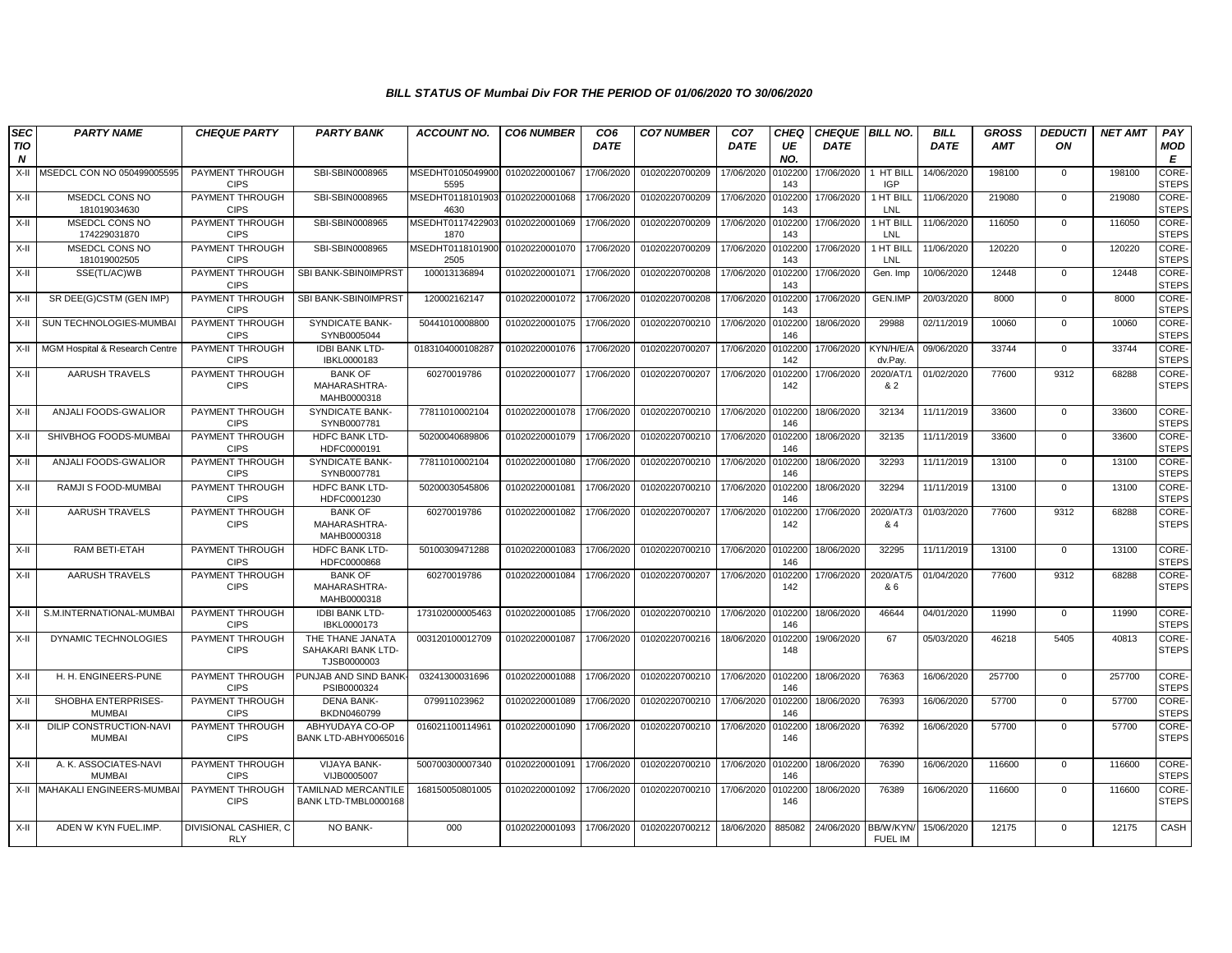| <b>SEC</b><br><b>TIO</b><br>N | <b>PARTY NAME</b>                          | <b>CHEQUE PARTY</b>            | <b>PARTY BANK</b>                             | <b>ACCOUNT NO.</b>       | <b>CO6 NUMBER</b> | CO <sub>6</sub><br><b>DATE</b> | <b>CO7 NUMBER</b> | CO <sub>7</sub><br><b>DATE</b> | <b>CHEQ</b><br>UE<br>NO. | <b>CHEQUE BILL NO.</b><br><b>DATE</b> |        | <b>BILL</b><br><b>DATE</b> | <b>GROSS</b><br><b>AMT</b> | <b>DEDUCTI</b><br>ON | <b>NET AMT</b> | PAY<br>MOD<br>E              |
|-------------------------------|--------------------------------------------|--------------------------------|-----------------------------------------------|--------------------------|-------------------|--------------------------------|-------------------|--------------------------------|--------------------------|---------------------------------------|--------|----------------------------|----------------------------|----------------------|----------------|------------------------------|
| $X-H$                         | RANGIRAMANI INFRA PRIVATE<br>LIMITED-THANE | PAYMENT THROUGH<br><b>CIPS</b> | CANARA BANK-<br>CNRB0002485                   | 2485201001019            | 01020220001094    | 17/06/2020                     | 01020220700210    | 17/06/2020                     | 0102200<br>146           | 18/06/2020                            | 76384  | 16/06/2020                 | 91400                      | $\mathbf 0$          | 91400          | <b>CORE-</b><br><b>STEPS</b> |
| X-II                          | DILIP CONSTRUCTION-NAVI<br><b>MUMBAI</b>   | PAYMENT THROUGH<br><b>CIPS</b> | ABHYUDAYA CO-OP<br>BANK LTD-ABHY0065016       | 016021100114961          | 01020220001095    | 17/06/2020                     | 01020220700210    | 17/06/2020                     | 0102200<br>146           | 18/06/2020                            | 76381  | 16/06/2020                 | 91400                      | $\Omega$             | 91400          | CORE-<br><b>STEPS</b>        |
| X-II                          | SKYONE LANDMARK-PUNE                       | PAYMENT THROUGH<br><b>CIPS</b> | <b>BANK OF</b><br>MAHARASHTRA-<br>MAHB0001443 | 60038519232              | 01020220001096    | 17/06/2020                     | 01020220700210    | 17/06/2020                     | 0102200<br>146           | 18/06/2020                            | 76380  | 16/06/2020                 | 98600                      | $\mathbf 0$          | 98600          | CORE-<br><b>STEPS</b>        |
| X-II                          | RANGIRAMANI INFRA PRIVATE<br>LIMITED-THANE | PAYMENT THROUGH<br><b>CIPS</b> | CANARA BANK-<br>CNRB0002485                   | 2485201001019            | 01020220001097    | 17/06/2020                     | 01020220700210    | 17/06/2020                     | 0102200<br>146           | 18/06/2020                            | 76379  | 16/06/2020                 | 98600                      | $\mathbf{0}$         | 98600          | CORE-<br><b>STEPS</b>        |
| X-II                          | AARTI ENTERPRISES-KALYAN                   | PAYMENT THROUGH<br><b>CIPS</b> | <b>BANK OF INDIA-</b><br>BKID0000025          | 002527110000059          | 01020220001098    | 17/06/2020                     | 01020220700210    | 17/06/2020                     | 0102200<br>146           | 18/06/2020                            | 76378  | 16/06/2020                 | 98600                      | $\mathbf{0}$         | 98600          | <b>CORE-</b><br><b>STEPS</b> |
| X-II                          | <b>DEEPAK ENTERPRISES-THANE</b>            | PAYMENT THROUGH<br><b>CIPS</b> | CANARA BANK-<br>CNRB0000109                   | 0209201004791            | 01020220001099    | 17/06/2020                     | 01020220700210    | 17/06/2020                     | 010220<br>146            | 18/06/2020                            | 76377  | 16/06/2020                 | 98600                      | $\mathbf 0$          | 98600          | CORE-<br><b>STEPS</b>        |
| $X-II$                        | SHUBHAM TRANSPORT-<br><b>BELAGAVI</b>      | PAYMENT THROUGH<br><b>CIPS</b> | STATE BANK OF INDIA-<br>SBIN0012257           | 32856625488              | 01020220001100    | 17/06/2020                     | 01020220700210    | 17/06/2020                     | 010220<br>146            | 18/06/2020                            | 76372  | 16/06/2020                 | 20200                      | $\mathbf 0$          | 20200          | CORE-<br><b>STEPS</b>        |
| X-II                          | MSEDCL CON NO 800000009195                 | PAYMENT THROUGH<br><b>CIPS</b> | SBI-SBIN0008965                               | MSEDCL0180000000<br>9195 | 01020220001101    | 17/06/2020                     | 01020220700217    | 19/06/2020                     | 0102200<br>148           | 19/06/2020                            | 1 BILL | 15/06/2020                 | 9560                       | $\mathbf{0}$         | 9560           | CORE-<br><b>STEPS</b>        |
| X-II                          | SHREE PHARMA-MUMBAI                        | PAYMENT THROUGH<br><b>CIPS</b> | SBI-SBIN0003428                               | 32392260351              | 01020220001102    | 17/06/2020                     | 01020220700211    | 18/06/2020                     | 0102200<br>146           | 18/06/2020                            | H/3445 | 27/02/2020                 | 4480                       | $\Omega$             | 4480           | CORE-<br><b>STEPS</b>        |
| X-II                          | MSEDCL CON NO 80000026067                  | PAYMENT THROUGH<br><b>CIPS</b> | SBI-SBIN0008965                               | MSEDCL0180000026<br>0670 | 01020220001103    | 17/06/2020                     | 01020220700217    | 19/06/2020                     | 0102200<br>148           | 19/06/2020                            | 1 BILL | 15/06/2020                 | 407180                     | $\mathbf{0}$         | 407180         | <b>CORE</b><br><b>STEPS</b>  |
| X-II                          | MSEDCL CON NO 000050014851                 | PAYMENT THROUGH<br><b>CIPS</b> | SBI-SBIN0008965                               | MSEDCL0100005001<br>4851 | 01020220001104    | 17/06/2020                     | 01020220700217    | 19/06/2020                     | 0102200<br>148           | 19/06/2020                            | 1 BILL | 15/06/2020                 | 274400                     | $\mathbf{0}$         | 274400         | CORE-<br><b>STEPS</b>        |
| X-II                          | MSEDCL CON NO 000090140922                 | PAYMENT THROUGH<br><b>CIPS</b> | SBI-SBIN0008965                               | MSEDCL0100009014<br>0922 | 01020220001105    | 17/06/2020                     | 01020220700217    | 19/06/2020                     | 010220<br>148            | 19/06/2020                            | 1 BILL | 15/06/2020                 | 89790                      | $\mathbf 0$          | 89790          | CORE-<br><b>STEPS</b>        |
| X-II                          | MSEDCL CON NO 700000240178                 | PAYMENT THROUGH<br><b>CIPS</b> | SBI-SBIN0008965                               | MSEDCL0170000024<br>0178 | 01020220001106    | 17/06/2020                     | 01020220700217    | 19/06/2020                     | 0102200<br>148           | 19/06/2020                            | 1 BILL | 15/06/2020                 | 411530                     | $\mathbf 0$          | 411530         | CORE-<br><b>STEPS</b>        |
| X-II                          | MSEDCL CON NO 000011650147                 | PAYMENT THROUGH<br><b>CIPS</b> | SBI-SBIN0008965                               | MSEDCL0100001165<br>0147 | 01020220001107    | 17/06/2020                     | 01020220700217    | 19/06/2020                     | 0102200<br>148           | 19/06/2020                            | 1BILL  | 15/06/2020                 | 8220                       | $\mathbf 0$          | 8220           | CORE-<br><b>STEPS</b>        |
| X-II                          | MSEDCL CON NO 700000851274                 | PAYMENT THROUGH<br><b>CIPS</b> | SBI-SBIN0008965                               | MSEDCL0170000085<br>1274 | 01020220001108    | 17/06/2020                     | 01020220700217    | 19/06/2020                     | 0102200<br>148           | 19/06/2020                            | 1 BILL | 15/06/2020                 | 1281960                    | $\mathbf{0}$         | 1281960        | <b>CORE-</b><br><b>STEPS</b> |
| X-II                          | MSEDCL CON NO 021514371331                 | PAYMENT THROUGH<br><b>CIPS</b> | SBI-SBIN0008965                               | MSEDCL0102151437<br>1331 | 01020220001109    | 17/06/2020                     | 01020220700217    | 19/06/2020                     | 010220<br>148            | 19/06/2020                            | 1 BILL | 15/06/2020                 | 219900                     | $\mathbf{0}$         | 219900         | CORE-<br><b>STEPS</b>        |
| X-II                          | MSEDCL CON NO 021524075901                 | PAYMENT THROUGH<br><b>CIPS</b> | SBI-SBIN0008965                               | MSEDCL0102152407<br>5901 | 01020220001111    | 17/06/2020                     | 01020220700217    | 19/06/2020                     | 010220<br>148            | 19/06/2020                            | 1 BILL | 15/06/2020                 | 642680                     | $\mathbf 0$          | 642680         | CORE-<br><b>STEPS</b>        |
| X-II                          | SHREE PHARMA-MUMBAI                        | PAYMENT THROUGH<br><b>CIPS</b> | SBI-SBIN0003428                               | 32392260351              | 01020220001112    | 17/06/2020                     | 01020220700211    | 18/06/2020                     | 0102200<br>146           | 18/06/2020                            | H/3834 | 31/03/2020                 | 19757                      | 395                  | 19362          | CORE-<br><b>STEPS</b>        |
| X-II                          | MSEDCL CON NO 021560388486                 | PAYMENT THROUGH<br><b>CIPS</b> | SBI-SBIN0008965                               | MSEDCL0102156038<br>8486 | 01020220001113    | 17/06/2020                     | 01020220700217    | 19/06/2020                     | 0102200<br>148           | 19/06/2020                            | 1 BILL | 15/06/2020                 | 59990                      | $\mathbf 0$          | 59990          | CORE-<br><b>STEPS</b>        |
| X-II                          | MSEDCL CON NO 015510817645                 | PAYMENT THROUGH<br><b>CIPS</b> | SBI-SBIN0008965                               | MSEDCL0101551081<br>7645 | 01020220001114    | 17/06/2020                     | 01020220700217    | 19/06/2020                     | 0102200<br>148           | 19/06/2020                            | 1 BILL | 15/06/2020                 | 159630                     | $\mathbf{0}$         | 159630         | <b>CORE</b><br><b>STEPS</b>  |
| X-II                          | MSEDCL CON NO 01574035651                  | PAYMENT THROUGH<br><b>CIPS</b> | SBI-SBIN0008965                               | MSEDCL0101574035<br>6515 | 01020220001115    | 17/06/2020                     | 01020220700217    | 19/06/2020                     | 010220<br>148            | 19/06/2020                            | 1 BILL | 15/06/2020                 | 94030                      | $\mathbf{0}$         | 94030          | CORE-<br><b>STEPS</b>        |
| X-II                          | MSEDCL CON NO 015518129926                 | PAYMENT THROUGH<br><b>CIPS</b> | SBI-SBIN0008965                               | MSEDCL0101551812<br>9926 | 01020220001116    | 17/06/2020                     | 01020220700217    | 19/06/2020                     | 010220<br>148            | 19/06/2020                            | 1 BILL | 15/06/2020                 | 79830                      | $\Omega$             | 79830          | CORE-<br><b>STEPS</b>        |
| X-II                          | MSEDCL CON NO 020020046237                 | PAYMENT THROUGH<br><b>CIPS</b> | SBI-SBIN0008965                               | MSEDCL0102002004<br>6237 | 01020220001117    | 17/06/2020                     | 01020220700217    | 19/06/2020                     | 0102200<br>148           | 19/06/2020                            | 1 BILL | 15/06/2020                 | 16570                      | $\mathbf 0$          | 16570          | <b>CORE-</b><br><b>STEPS</b> |
| $X-H$                         | MSEDCL CON NO 020110152206                 | PAYMENT THROUGH<br><b>CIPS</b> | SBI-SBIN0008965                               | MSEDCL0102011015<br>2206 | 01020220001118    | 17/06/2020                     | 01020220700217    | 19/06/2020                     | 0102200<br>148           | 19/06/2020                            | 1 BILL | 15/06/2020                 | 682750                     | $\mathbf{0}$         | 682750         | CORE-<br><b>STEPS</b>        |
| X-II                          | SHREE PHARMA                               | PAYMENT THROUGH<br><b>CIPS</b> | SBI-SBIN0003428                               | 32392260351              | 01020220001119    | 17/06/2020                     | 01020220700211    | 18/06/2020                     | 0102200<br>146           | 18/06/2020                            | I/194  | 18/05/2020                 | 16128                      | $\mathbf{0}$         | 16128          | <b>CORE</b><br><b>STEPS</b>  |
|                               | X-II MSEDCL CON NO 021110117857            | PAYMENT THROUGH<br><b>CIPS</b> | SBI-SBIN0008965                               | MSEDCL0102111011<br>7857 | 01020220001120    | 17/06/2020                     | 01020220700217    | 19/06/2020                     | 010220<br>148            | 19/06/2020                            | 1 BILL | 15/06/2020                 | 92550                      | $\Omega$             | 92550          | CORE-<br><b>STEPS</b>        |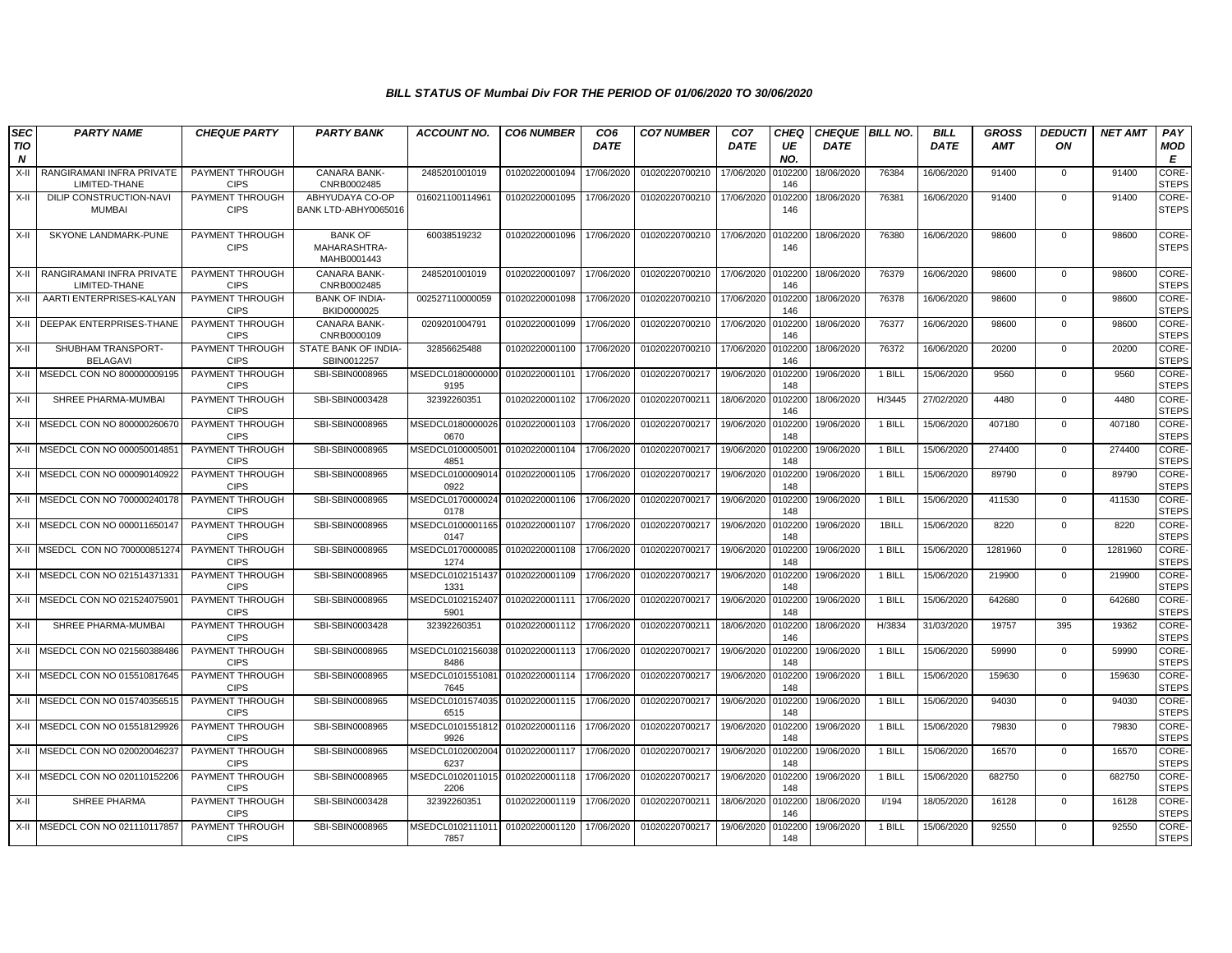| <b>SEC</b>      | <b>PARTY NAME</b>                                                   | <b>CHEQUE PARTY</b>            | <b>PARTY BANK</b>                          | <b>ACCOUNT NO.</b>       | <b>CO6 NUMBER</b>         | CO <sub>6</sub> | <b>CO7 NUMBER</b> | CO <sub>7</sub> | <b>CHEQ</b>    | <b>CHEQUE BILL NO.</b> |               | <b>BILL</b> | <b>GROSS</b> | <b>DEDUCTI</b> | <b>NET AMT</b> | PAY                   |
|-----------------|---------------------------------------------------------------------|--------------------------------|--------------------------------------------|--------------------------|---------------------------|-----------------|-------------------|-----------------|----------------|------------------------|---------------|-------------|--------------|----------------|----------------|-----------------------|
| <b>TIO</b><br>N |                                                                     |                                |                                            |                          |                           | <b>DATE</b>     |                   | <b>DATE</b>     | UE<br>NO.      | <b>DATE</b>            |               | <b>DATE</b> | <b>AMT</b>   | ON             |                | MOD<br>E              |
| X-II            | SHREE PHARMA                                                        | PAYMENT THROUGH<br><b>CIPS</b> | SBI-SBIN0003428                            | 32392260351              | 01020220001121            | 17/06/2020      | 01020220700211    | 18/06/2020      | 0102200<br>146 | 18/06/2020             | I/175         | 14/05/2020  | 3808         | $\mathbf 0$    | 3808           | CORE-<br><b>STEPS</b> |
| X-II            | SHREE PHARMA                                                        | PAYMENT THROUGH<br><b>CIPS</b> | SBI-SBIN0003428                            | 32392260351              | 01020220001122            | 17/06/2020      | 01020220700211    | 18/06/2020      | 0102200<br>146 | 18/06/2020             | 1/144         | 12/05/2020  | 48720        | $\mathbf 0$    | 48720          | CORE-<br><b>STEPS</b> |
| X-II            | SHREE PHARMA                                                        | PAYMENT THROUGH<br><b>CIPS</b> | SBI-SBIN0003428                            | 32392260351              | 01020220001123 17/06/2020 |                 | 01020220700211    | 18/06/2020      | 0102200<br>146 | 18/06/2020             | I/193         | 18/05/2020  | 48160        | 963            | 47197          | CORE-<br><b>STEPS</b> |
| X-II            | SHREE PHARMA                                                        | PAYMENT THROUGH<br><b>CIPS</b> | SBI-SBIN0003428                            | 32392260351              | 01020220001124            | 17/06/2020      | 01020220700211    | 18/06/2020      | 0102200<br>146 | 18/06/2020             | 1/35          | 20/04/2020  | 5292         | $\mathbf 0$    | 5292           | CORE-<br><b>STEPS</b> |
| X-II            | SHREE PHARMA                                                        | PAYMENT THROUGH<br><b>CIPS</b> | SBI-SBIN0003428                            | 32392260351              | 01020220001125            | 17/06/2020      | 01020220700211    | 18/06/2020      | 0102200<br>146 | 18/06/2020             | H/3835        | 31/03/2020  | 4284         | $\mathbf 0$    | 4284           | CORE-<br><b>STEPS</b> |
| X-II            | SHREE PHARMA                                                        | PAYMENT THROUGH<br><b>CIPS</b> | SBI-SBIN0003428                            | 32392260351              | 01020220001126            | 17/06/2020      | 01020220700211    | 18/06/2020      | 0102200<br>146 | 18/06/2020             | 1/148         | 13/05/2020  | 11200        | $\Omega$       | 11200          | CORE-<br><b>STEPS</b> |
| X-II            | SHREE PHARMA                                                        | PAYMENT THROUGH<br><b>CIPS</b> | SBI-SBIN0003428                            | 32392260351              | 01020220001127            | 17/06/2020      | 01020220700211    | 18/06/2020      | 0102200<br>146 | 18/06/2020             | I/146         | 13/05/2020  | 16128        | 323            | 15805          | CORE-<br><b>STEPS</b> |
| X-II            | <b>SHREE PHARMA</b>                                                 | PAYMENT THROUGH<br><b>CIPS</b> | SBI-SBIN0003428                            | 32392260351              | 01020220001128            | 17/06/2020      | 01020220700211    | 18/06/2020      | 0102200<br>146 | 18/06/2020             | 1/211         | 27/05/2020  | 16128        | $\mathbf 0$    | 16128          | CORE-<br><b>STEPS</b> |
| X-II            | SHREE PHARMA                                                        | PAYMENT THROUGH<br><b>CIPS</b> | SBI-SBIN0003428                            | 32392260351              | 01020220001129            | 17/06/2020      | 01020220700211    | 18/06/2020      | 0102200<br>146 | 18/06/2020             | <b>I/3855</b> | 31/03/2020  | 29568        | 591            | 28977          | CORE-<br><b>STEPS</b> |
| X-II            | <b>SHREE PHARMA</b>                                                 | PAYMENT THROUGH<br><b>CIPS</b> | SBI-SBIN0003428                            | 32392260351              | 01020220001130            | 17/06/2020      | 01020220700211    | 18/06/2020      | 0102200<br>146 | 18/06/2020             | <b>I/3856</b> | 31/03/2020  | 9274         | $\mathbf 0$    | 9274           | CORE-<br><b>STEPS</b> |
| X-II            | SHREE PHARMA                                                        | PAYMENT THROUGH<br><b>CIPS</b> | SBI-SBIN0003428                            | 32392260351              | 01020220001131            | 17/06/2020      | 01020220700211    | 18/06/2020      | 0102200<br>146 | 18/06/2020             | I/34          | 20/04/2020  | 769          | 31             | 738            | CORE-<br><b>STEPS</b> |
| X-II            | <b>SHREE PHARMA</b>                                                 | PAYMENT THROUGH<br><b>CIPS</b> | SBI-SBIN0003428                            | 32392260351              | 01020220001132            | 17/06/2020      | 01020220700211    | 18/06/2020      | 0102200<br>146 | 18/06/2020             | I/100         | 05/05/2020  | 2921         | $\mathbf 0$    | 2921           | CORE-<br><b>STEPS</b> |
| X-II            | <b>MSEDCL IGATPURI</b>                                              | PAYMENT THROUGH<br><b>CIPS</b> | SBI-SBIN0000386                            | 00000011542132042        | 01020220001133            | 17/06/2020      | 01020220700217    | 19/06/2020      | 0102200<br>148 | 19/06/2020             | 1 BILL        | 16/03/2020  | 18245        | $\Omega$       | 18245          | CORE-<br><b>STEPS</b> |
| X-II            | MSEDCL CON NO 020012872225                                          | PAYMENT THROUGH<br><b>CIPS</b> | SBI-SBIN0008965                            | MSEDCL0102001287<br>2225 | 01020220001134            | 17/06/2020      | 01020220700217    | 19/06/2020      | 0102200<br>148 | 19/06/2020             | 1 BILL        | 15/06/2020  | 479210       | $\mathbf 0$    | 479210         | CORE-<br><b>STEPS</b> |
| X-II            | MSEDCL CON NO 020019023120                                          | PAYMENT THROUGH<br><b>CIPS</b> | SBI-SBIN0008965                            | MSEDCL0102001902<br>3120 | 01020220001135            | 17/06/2020      | 01020220700217    | 19/06/2020      | 0102200<br>148 | 19/06/2020             | 1 BILL        | 15/06/2020  | 244900       | $\mathbf 0$    | 244900         | CORE-<br><b>STEPS</b> |
| X-II            | MSEDCL CON NO 020012777257                                          | PAYMENT THROUGH<br><b>CIPS</b> | SBI-SBIN0008965                            | MSEDCL0102001277<br>7257 | 01020220001136            | 17/06/2020      | 01020220700217    | 19/06/2020      | 0102200<br>148 | 19/06/2020             | 1 BILL        | 15/06/2020  | 94060        | $\Omega$       | 94060          | CORE-<br><b>STEPS</b> |
| X-II            | POOJA CONSTRUCTIONS<br><b>PUNE</b>                                  | PAYMENT THROUGH<br><b>CIPS</b> | CANARA BANK-<br>CNRB0000273                | 0273257001295            | 01020220001137            | 17/06/2020      | 01020220700219    | 19/06/2020      | 0102200<br>148 | 19/06/2020             | 76371         | 16/06/2020  | 20200        | $\mathsf{O}$   | 20200          | CORE-<br><b>STEPS</b> |
| X-II            | YV MANE CONSTRUCTIONS<br>PVT LTD-PUNE                               | PAYMENT THROUGH<br><b>CIPS</b> | SBI-SBIN0000321                            | 30996201632              | 01020220001138            | 17/06/2020      | 01020220700219    | 19/06/2020      | 0102200<br>148 | 19/06/2020             | 76368         | 16/06/2020  | 260700       | $\mathbf 0$    | 260700         | CORE-<br><b>STEPS</b> |
| X-II            | S D CONSTRUCTION-THANE                                              | PAYMENT THROUGH<br><b>CIPS</b> | KARNATAKA BANK LTD-<br>KARB0000427         | 4272000100087001         | 01020220001139            | 17/06/2020      | 01020220700219    | 19/06/2020      | 0102200<br>148 | 19/06/2020             | 76366         | 16/06/2020  | 260700       | $\mathbf 0$    | 260700         | CORE-<br><b>STEPS</b> |
| X-II            | OM CONSTRUCTION COMPANY<br><b>THANE</b>                             | PAYMENT THROUGH<br><b>CIPS</b> | <b>CANARA BANK-</b><br>CNRB0000209         | 0209256054294            | 01020220001140            | 17/06/2020      | 01020220700219    | 19/06/2020      | 0102200<br>148 | 19/06/2020             | 76364         | 16/06/2020  | 260700       | $\mathbf 0$    | 260700         | CORE-<br><b>STEPS</b> |
| X-II            | VISHAL CONSTRUCTION-<br><b>THANE</b>                                | PAYMENT THROUGH<br><b>CIPS</b> | <b>CORPORATION BANK-</b><br>CORP0000437    | 510101003121088          | 01020220001141            | 17/06/2020      | 01020220700219    | 19/06/2020      | 0102200<br>148 | 19/06/2020             | 76357         | 16/06/2020  | 129600       | 0              | 129600         | CORE-<br><b>STEPS</b> |
| X-II            | DEEPAK BALASAHEB PATIL-<br>SANGLI                                   | PAYMENT THROUGH<br><b>CIPS</b> | <b>BANK OF INDIA-</b><br>BKID0001506       | 150620110000398          | 01020220001142            | 17/06/2020      | 01020220700219    | 19/06/2020      | 0102200<br>148 | 19/06/2020             | 76356         | 16/06/2020  | 129600       | $\mathbf 0$    | 129600         | CORE-<br><b>STEPS</b> |
| X-II            | MALLIKARJUN S BANKAPURE<br><b>ENGINEERS AND</b><br>CONTRACTORS-PUNE | PAYMENT THROUGH<br><b>CIPS</b> | <b>CANARA BANK-</b><br>CNRB0000259         | 0259256005200            | 01020220001143 17/06/2020 |                 | 01020220700219    | 19/06/2020      | 0102200<br>148 | 19/06/2020             | 76355         | 16/06/2020  | 207900       | $\Omega$       | 207900         | CORE-<br><b>STEPS</b> |
| X-II            | ADOR FONTECH LIMITED.<br><b>BANGALORE</b>                           | PAYMENT THROUGH<br><b>CIPS</b> | <b>HDFC BANK LTD-</b><br>HDFC0000009       | 00090330000783           | 01020220001144 17/06/2020 |                 | 01020220700219    | 19/06/2020      | 0102200<br>148 | 19/06/2020             | 76351         | 16/06/2020  | 139900       | $\mathbf 0$    | 139900         | CORE-<br><b>STEPS</b> |
| X-II            | KAMAL TRANSLINK PRIVATE<br>LIMITED-AHMEDABAD                        | PAYMENT THROUGH<br><b>CIPS</b> | KOTAK MAHINDRA BANK<br>LIMITED-KKBK0002581 | 9811948846               | 01020220001145 17/06/2020 |                 | 01020220700219    | 19/06/2020      | 0102200<br>148 | 19/06/2020             | 76343         | 16/06/2020  | 114800       | $\mathbf 0$    | 114800         | CORE-<br><b>STEPS</b> |
| X-II            | KHANDESHWAR TOWING<br><b>MUMBAI</b>                                 | PAYMENT THROUGH<br><b>CIPS</b> | <b>HDFC BANK LTD-</b><br>HDFC0000357       | 3572560001054            | 01020220001146 17/06/2020 |                 | 01020220700219    | 19/06/2020      | 0102200<br>148 | 19/06/2020             | 76342         | 16/06/2020  | 114800       | $\Omega$       | 114800         | CORE-<br>STEPS        |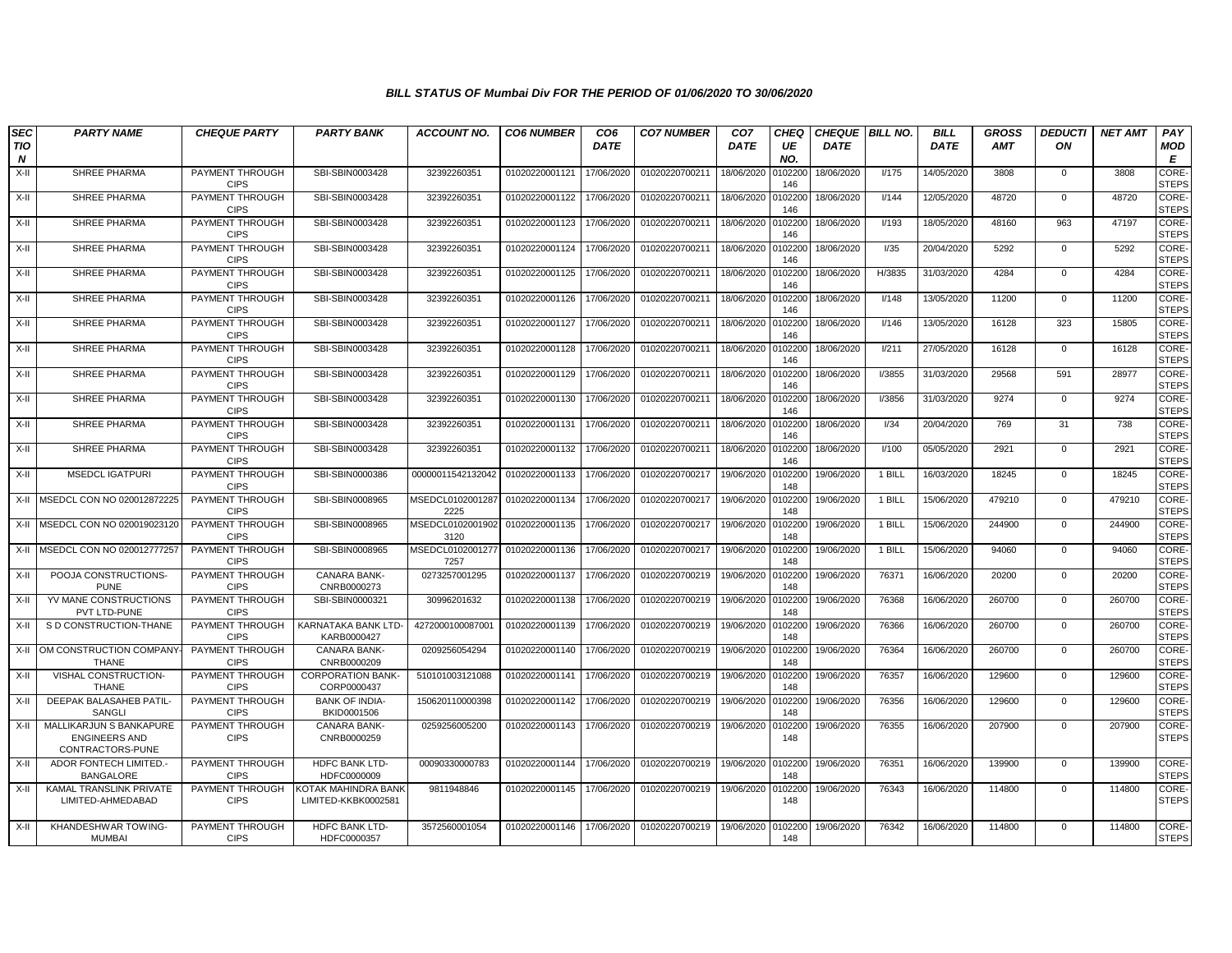| <b>SEC</b>              | <b>PARTY NAME</b>                                                             | <b>CHEQUE PARTY</b>                   | <b>PARTY BANK</b>                             | <b>ACCOUNT NO.</b> | <b>CO6 NUMBER</b> | CO <sub>6</sub> | <b>CO7 NUMBER</b> | CO <sub>7</sub> | CHEQ           | <b>CHEQUE   BILL NO.</b> |                                  | <b>BILL</b> | <b>GROSS</b> | <b>DEDUCTI</b> | <b>NET AMT</b> | PAY                          |
|-------------------------|-------------------------------------------------------------------------------|---------------------------------------|-----------------------------------------------|--------------------|-------------------|-----------------|-------------------|-----------------|----------------|--------------------------|----------------------------------|-------------|--------------|----------------|----------------|------------------------------|
| TIO<br>$\boldsymbol{N}$ |                                                                               |                                       |                                               |                    |                   | <b>DATE</b>     |                   | <b>DATE</b>     | UE<br>NO.      | <b>DATE</b>              |                                  | <b>DATE</b> | <b>AMT</b>   | ON             |                | <b>MOD</b><br>E              |
| $X-II$                  | <b>EVERSHINE INDUSTRIES-</b><br><b>CHENNAI</b>                                | PAYMENT THROUGH<br><b>CIPS</b>        | STATE BANK OF INDIA-<br>SBIN0030220           | 56140000742        | 01020220001147    | 17/06/2020      | 01020220700219    | 19/06/2020      | 102200<br>148  | 19/06/2020               | 75028                            | 09/06/2020  | 312920       | $\mathbf{0}$   | 312920         | <b>CORE</b><br><b>STEPS</b>  |
| $X-II$                  | AKANCHHA CONSTRUCTION-<br><b>MUMBAI</b>                                       | PAYMENT THROUGH<br><b>CIPS</b>        | <b>BANK OF</b><br>MAHARASHTRA-<br>MAHB0000227 | 20090403913        | 01020220001148    | 17/06/2020      | 01020220700219    | 19/06/2020      | 0102200<br>148 | 19/06/2020               | 76339                            | 16/06/2020  | 111900       | $\Omega$       | 111900         | CORE-<br><b>STEPS</b>        |
| $X-II$                  | DEEPAK BALASAHEB PATIL<br>SANGLI                                              | PAYMENT THROUGH<br><b>CIPS</b>        | <b>BANK OF INDIA-</b><br>BKID0001506          | 150620110000398    | 01020220001149    | 17/06/2020      | 01020220700219    | 19/06/2020      | 0102200<br>148 | 19/06/2020               | 76338                            | 16/06/2020  | 111900       | $\mathbf 0$    | 111900         | <b>CORE-</b><br><b>STEPS</b> |
| X-II                    | <b>FERRO CONCRETE CONST</b><br><b>INDIA PRIVATE LIMITED-</b><br><b>INDORE</b> | PAYMENT THROUGH<br><b>CIPS</b>        | SBI-SBIN0004037                               | 63006464980        | 01020220001150    | 17/06/2020      | 01020220700219    | 19/06/2020      | 0102200<br>148 | 19/06/2020               | 74148                            | 04/06/2020  | 429600       | $^{\circ}$     | 429600         | CORE-<br><b>STEPS</b>        |
| $X-H$                   | D K ENTERPRISES-THANE                                                         | <b>PAYMENT THROUGH</b><br><b>CIPS</b> | <b>SYNDICATE BANK-</b><br>SYNB0005496         | 54743070003313     | 01020220001151    | 17/06/2020      | 01020220700219    | 19/06/2020      | 0102200<br>148 | 19/06/2020               | 76335                            | 16/06/2020  | 111900       | $\mathbf 0$    | 111900         | <b>CORE</b><br><b>STEPS</b>  |
| $X-II$                  | H. H. ENGINEERS-PUNE                                                          | PAYMENT THROUGH<br><b>CIPS</b>        | PUNJAB AND SIND BANK<br>PSIB0000324           | 03241300031696     | 01020220001152    | 17/06/2020      | 01020220700219    | 19/06/2020      | 0102200<br>148 | 19/06/2020               | 74147                            | 04/06/2020  | 429600       | $\mathbf 0$    | 429600         | CORE-<br><b>STEPS</b>        |
| $X-II$                  | AADINATH PERIPHERALS AND<br>CONSUMABLES-MUMBAI                                | PAYMENT THROUGH<br><b>CIPS</b>        | KOTAK MAHINDRA BANK<br>KKBK0000957            | 09572000008121     | 01020220001153    | 18/06/2020      | 01020220700219    | 19/06/2020      | 0102200<br>148 | 19/06/2020               | 73910                            | 03/06/2020  | 79090        | $\mathbf 0$    | 79090          | CORE-<br><b>STEPS</b>        |
| $X-II$                  | <b>ATLANTIS ENTERPRISES-</b><br><b>MUMBAI</b>                                 | PAYMENT THROUGH<br><b>CIPS</b>        | YES BANK LTD-<br>YESB0000211                  | 021184600000051    | 01020220001154    | 18/06/2020      | 01020220700219    | 19/06/2020      | 0102200<br>148 | 19/06/2020               | 73908                            | 03/06/2020  | 79090        | $\mathbf{0}$   | 79090          | CORE-<br><b>STEPS</b>        |
| $X-H$                   | ESCORTS LIMITED-FARIDABAD                                                     | PAYMENT THROUGH<br><b>CIPS</b>        | STATE BANK OF INDIA-<br>SBIN0013912           | 31228194735        | 01020220001155    | 18/06/2020      | 01020220700219    | 19/06/2020      | 0102200<br>148 | 19/06/2020               | 73892                            | 03/06/2020  | 19730        | $\Omega$       | 19730          | CORE-<br><b>STEPS</b>        |
| $X-II$                  | KNORR-BREMSE INDIA PVT.<br>LTD.-PALWAL                                        | <b>PAYMENT THROUGH</b><br><b>CIPS</b> | DEUTSCHE BANK AG-<br>DEUT0796DEL              | 1045699000         | 01020220001156    | 18/06/2020      | 01020220700219    | 19/06/2020      | 0102200<br>148 | 19/06/2020               | 73886                            | 03/06/2020  | 19730        | $\mathbf 0$    | 19730          | CORE-<br><b>STEPS</b>        |
| $X-H$                   | VISHAL CONSTRUCTION-<br><b>THANE</b>                                          | PAYMENT THROUGH<br><b>CIPS</b>        | <b>CORPORATION BANK-</b><br>CORP0000437       | 510101003121088    | 01020220001157    | 18/06/2020      | 01020220700219    | 19/06/2020      | 0102200<br>148 | 19/06/2020               | 73860                            | 03/06/2020  | 176500       | $\mathbf 0$    | 176500         | CORE-<br><b>STEPS</b>        |
| $X-II$                  | HUDA CONSTRUCTION-NAVI<br><b>MUMBAI</b>                                       | PAYMENT THROUGH<br><b>CIPS</b>        | <b>BANK OF</b><br>MAHARASHTRA-<br>MAHB0000227 | 20090403979        | 01020220001158    | 18/06/2020      | 01020220700219    | 19/06/2020      | 0102200<br>148 | 19/06/2020               | 73831                            | 03/06/2020  | 69000        | $\mathbf{0}$   | 69000          | CORE-<br><b>STEPS</b>        |
| X-II                    | ADEN N LNL (FUEL IMP -9000)                                                   | PAYMENT THROUGH<br><b>CIPS</b>        | SBI BANK-SBIN0IMPRST                          | 120002155018       | 01020220001161    | 18/06/2020      | 01020220700232    | 23/06/2020      | 0102200<br>153 | 23/06/2020               | BB/M/LNL<br>P&D IMP              | 17/06/2020  | 9000         | $\mathbf{0}$   | 9000           | CORE-<br><b>STEPS</b>        |
| $X-H$                   | <b>IMPEX INTERNATIONAL</b>                                                    | PAYMENT THROUGH<br><b>CIPS</b>        | ANDHRA BANK-<br>ANDB0000028                   | 002811100003952    | 01020220001162    | 18/06/2020      | 01020220700216    | 18/06/2020      | 0102200<br>148 | 19/06/2020               | FY19-<br>20/883                  | 24/03/2020  | 44625        | $\mathbf 0$    | 44625          | CORE-<br><b>STEPS</b>        |
| $X-H$                   | <b>V S TIME SERVICES</b>                                                      | PAYMENT THROUGH<br><b>CIPS</b>        | <b>BANK OF BARODA-</b><br>BARB0CHANDA         | 04060200000194     | 01020220001163    | 18/06/2020      | 01020220700241    | 24/06/2020      | 0102200<br>155 | 24/06/2020               | CR/19-<br>20/795                 | 06/01/2020  | 401770       | 53800          | 347970         | CORE-<br><b>STEPS</b>        |
| $X-H$                   | <b>IMPEX INTERNATIONAL</b>                                                    | PAYMENT THROUGH<br><b>CIPS</b>        | <b>ANDHRA BANK-</b><br>ANDB0000028            | 002811100003952    | 01020220001165    | 18/06/2020      | 01020220700216    | 18/06/2020      | 0102200<br>148 | 19/06/2020               | FY19-<br>20/868                  | 18/03/2020  | 27955        | $\mathbf{0}$   | 27955          | <b>CORE</b><br><b>STEPS</b>  |
| $X-H$                   | SHREE PHARMA                                                                  | PAYMENT THROUGH<br><b>CIPS</b>        | SBI-SBIN0003428                               | 32392260351        | 01020220001166    | 18/06/2020      | 01020220700216    | 18/06/2020      | 010220<br>148  | 19/06/2020               | H/3718                           | 17/03/2020  | 1784         | $\mathbf 0$    | 1784           | CORE-<br><b>STEPS</b>        |
| $X-II$                  | SHREE PHARMA                                                                  | PAYMENT THROUGH<br><b>CIPS</b>        | SBI-SBIN0003428                               | 32392260351        | 01020220001167    | 18/06/2020      | 01020220700216    | 18/06/2020      | 010220<br>148  | 19/06/2020               | H/3875                           | 31/03/2020  | 18816        | 690            | 18126          | CORE-<br><b>STEPS</b>        |
| $X-II$                  | SHREE PHARMA                                                                  | PAYMENT THROUGH<br><b>CIPS</b>        | SBI-SBIN0003428                               | 32392260351        | 01020220001168    | 18/06/2020      | 01020220700216    | 18/06/2020      | 102200<br>148  | 19/06/2020               | I/162                            | 14/05/2020  | 2980         | 60             | 2920           | CORE-<br><b>STEPS</b>        |
| $X-II$                  | SSE (M) CSMT                                                                  | PAYMENT THROUGH<br><b>CIPS</b>        | SBI BANK-SBIN0IMPRST                          | 100013136897       | 01020220001169    | 18/06/2020      | 01020220700232    | 23/06/2020      | 0102200<br>153 | 23/06/2020               | <b>GENERAL</b><br><b>IMPREST</b> | 17/06/2020  | 14000        | $\mathbf{0}$   | 14000          | CORE-<br><b>STEPS</b>        |
| $X-II$                  | SHREE PHARMA                                                                  | PAYMENT THROUGH<br><b>CIPS</b>        | SBI-SBIN0003428                               | 32392260351        | 01020220001170    | 18/06/2020      | 01020220700216    | 18/06/2020      | 0102200<br>148 | 19/06/2020               | I/37                             | 20/04/2020  | 17713        | $\mathbf{0}$   | 17713          | CORE-<br><b>STEPS</b>        |
| $X-H$                   | SHREE PHARMA                                                                  | PAYMENT THROUGH<br><b>CIPS</b>        | SBI-SBIN0003428                               | 32392260351        | 01020220001171    | 18/06/2020      | 01020220700216    | 18/06/2020      | 0102200<br>148 | 19/06/2020               | 1/220                            | 01/06/2020  | 19152        | 383            | 18769          | CORE-<br><b>STEPS</b>        |
| $X-H$                   | SHREE PHARMA                                                                  | PAYMENT THROUGH<br><b>CIPS</b>        | SBI-SBIN0003428                               | 32392260351        | 01020220001172    | 18/06/2020      | 01020220700216    | 18/06/2020      | 0102200<br>148 | 19/06/2020               | I/195                            | 18/05/2020  | 16968        | 679            | 16289          | CORE-<br><b>STEPS</b>        |
| $X-II$                  | <b>SHREE PHARMA</b>                                                           | PAYMENT THROUGH<br><b>CIPS</b>        | SBI-SBIN0003428                               | 32392260351        | 01020220001173    | 18/06/2020      | 01020220700216    | 18/06/2020      | 102200<br>148  | 19/06/2020               | I/143                            | 12/05/2020  | 15680        | 941            | 14739          | CORE-<br><b>STEPS</b>        |
| $X-II$                  | SHREE PHARMA                                                                  | PAYMENT THROUGH<br><b>CIPS</b>        | SBI-SBIN0003428                               | 32392260351        | 01020220001174    | 18/06/2020      | 01020220700216    | 18/06/2020      | 0102200<br>148 | 19/06/2020               | I/145                            | 12/05/2020  | 22025        | 440            | 21585          | CORE-<br><b>STEPS</b>        |
| X-II                    | SHREE PHARMA                                                                  | PAYMENT THROUGH<br><b>CIPS</b>        | SBI-SBIN0003428                               | 32392260351        | 01020220001175    | 18/06/2020      | 01020220700216    | 18/06/2020      | 0102200<br>148 | 19/06/2020               | H/3837                           | 31/03/2020  | 17472        | 349            | 17123          | CORE-<br><b>STEPS</b>        |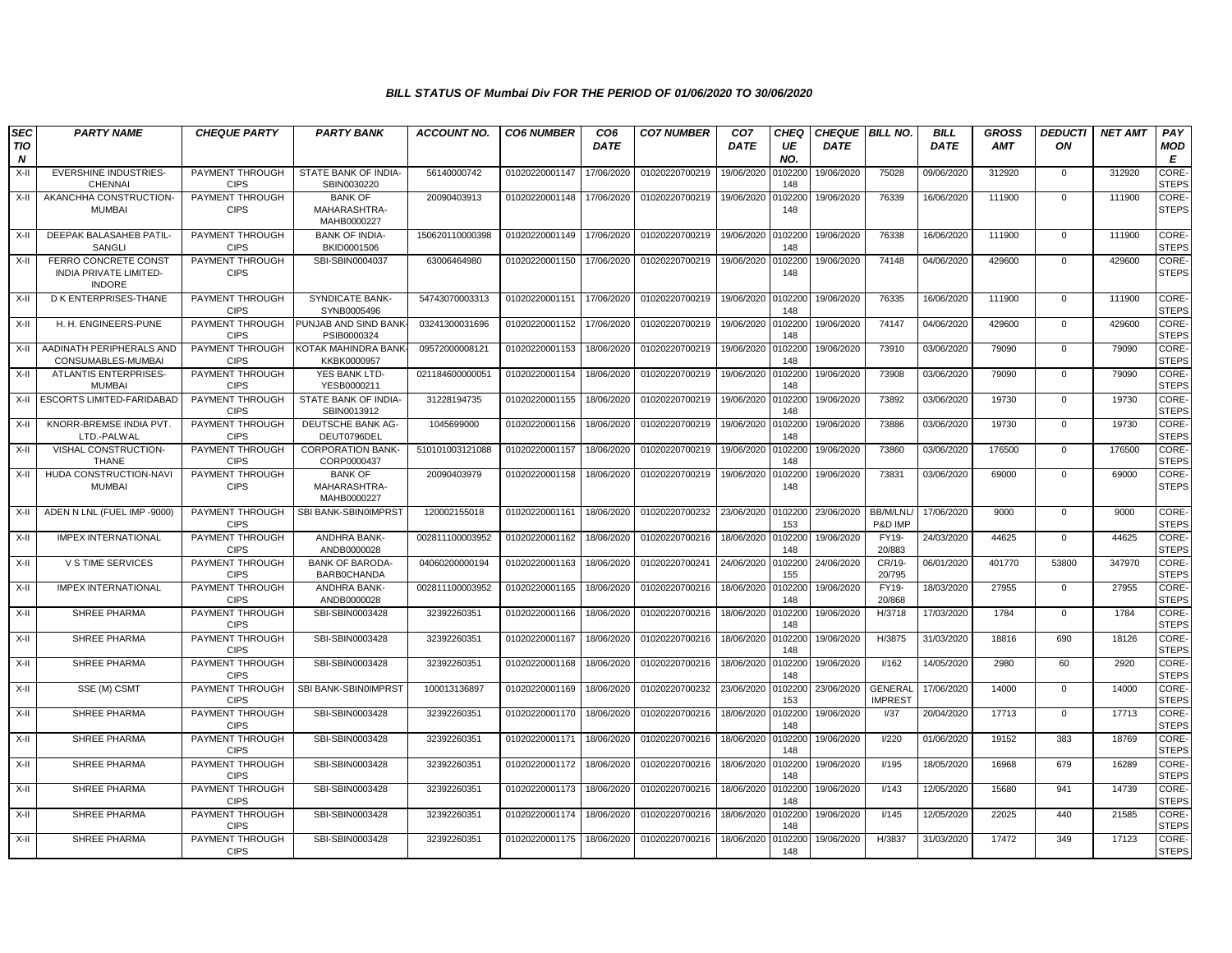| <b>SEC</b><br>TIO<br>N | <b>PARTY NAME</b>                                    | <b>CHEQUE PARTY</b>                  | <b>PARTY BANK</b>                    | <b>ACCOUNT NO.</b> | <b>CO6 NUMBER</b> | CO <sub>6</sub><br><b>DATE</b> | <b>CO7 NUMBER</b> | CO <sub>7</sub><br><b>DATE</b> | <b>CHEQ</b><br>UE<br>NO. | <b>DATE</b> | CHEQUE   BILL NO.   | <b>BILL</b><br><b>DATE</b> | <b>GROSS</b><br><b>AMT</b> | <b>DEDUCTI</b><br>ON | <b>NET AMT</b> | PAY<br>MOD<br>E           |
|------------------------|------------------------------------------------------|--------------------------------------|--------------------------------------|--------------------|-------------------|--------------------------------|-------------------|--------------------------------|--------------------------|-------------|---------------------|----------------------------|----------------------------|----------------------|----------------|---------------------------|
| $X-H$                  | SHREE PHARMA                                         | PAYMENT THROUGH<br><b>CIPS</b>       | SBI-SBIN0003428                      | 32392260351        | 01020220001176    | 18/06/2020                     | 01020220700216    | 18/06/2020                     | 0102200<br>148           | 19/06/2020  | H/3787              | 20/03/2020                 | 14112                      | $\mathbf 0$          | 14112          | CORE-<br><b>STEPS</b>     |
| X-II                   | SHREE PHARMA                                         | PAYMENT THROUGH<br><b>CIPS</b>       | SBI-SBIN0003428                      | 32392260351        | 01020220001177    | 18/06/2020                     | 01020220700216    | 18/06/2020                     | 0102200<br>148           | 19/06/2020  | I/98                | 05/05/2020                 | 420                        | $\mathbf{0}$         | 420            | CORE-<br><b>STEPS</b>     |
| X-II                   | SHREE PHARMA                                         | PAYMENT THROUGH<br><b>CIPS</b>       | SBI-SBIN0003428                      | 32392260351        | 01020220001178    | 18/06/2020                     | 01020220700216    | 18/06/2020                     | 0102200<br>148           | 19/06/2020  | I/174               | 14/05/2020                 | 7956                       | 116                  | 7840           | CORE-<br><b>STEPS</b>     |
| $X-H$                  | SHREE PHARMA                                         | PAYMENT THROUGH<br><b>CIPS</b>       | SBI-SBIN0003428                      | 32392260351        | 01020220001179    | 18/06/2020                     | 01020220700216    | 18/06/2020                     | 0102200<br>148           | 19/06/2020  | I/147               | 13/05/2020                 | 1863                       | 37                   | 1826           | CORE-<br><b>STEPS</b>     |
| X-II                   | SHREE PHARMA                                         | PAYMENT THROUGH<br><b>CIPS</b>       | SBI-SBIN0003428                      | 32392260351        | 01020220001180    | 18/06/2020                     | 01020220700216    | 18/06/2020                     | 0102200<br>148           | 19/06/2020  | I/165               | 14/05/2020                 | 3437                       | 69                   | 3368           | CORE-<br><b>STEPS</b>     |
| X-II                   | <b>SHREE PHARMA</b>                                  | PAYMENT THROUGH<br><b>CIPS</b>       | SBI-SBIN0003428                      | 32392260351        | 01020220001181    | 18/06/2020                     | 01020220700216    | 18/06/2020                     | 0102200<br>148           | 19/06/2020  | I/209               | 26/05/2020                 | 14560                      | 291                  | 14269          | CORE-<br><b>STEPS</b>     |
| X-II                   | SHREE PHARMA                                         | PAYMENT THROUGH<br><b>CIPS</b>       | SBI-SBIN0003428                      | 32392260351        | 01020220001182    | 18/06/2020                     | 01020220700216    | 18/06/2020                     | 0102200<br>148           | 19/06/2020  | I/119               | 08/05/2020                 | 759                        | 30                   | 729            | CORE-<br><b>STEPS</b>     |
|                        | X-II ADEN (W & E) PNVL SMALL TTM<br>FUEL IMP - 40000 | PAYMENT THROUGH<br><b>CIPS</b>       | SBI BANK-SBIN0IMPRST                 | 120007776789       | 01020220001183    | 18/06/2020                     | 01020220700232    | 23/06/2020                     | 0102200<br>153           | 23/06/2020  | PETROL<br>IMP BILL. | 08/05/2020                 | 16500                      | $\mathsf 0$          | 16500          | CORE-<br><b>STEPS</b>     |
| X-II                   | SR DEE (G) CSMT                                      | DIVISIONAL CASHIER, C<br><b>RLY</b>  | SELF CHEQUE-                         | 000000000          | 01020220001184    | 18/06/2020                     | 01020220700214    | 18/06/2020                     | 885080                   | 18/06/2020  | P.O.<br>760168      | 05/03/2020                 | 2310                       | $\mathbf 0$          | 2310           | CASH                      |
| X-II                   | MS TELETECH SERVICES                                 | PAYMENT THROUGH<br><b>CIPS</b>       | CENTRAL BANK OF<br>INDIA-CBIN0280628 | 1122121351         | 01020220001185    | 18/06/2020                     | 01020220700223    | 19/06/2020                     | 0102200<br>148           | 19/06/2020  | TS/19-<br>20/31     | 04/12/2019                 | 485856                     | 65942                | 419914         | CORE-<br><b>STEPS</b>     |
| X-II                   | SR.DSC/RPF/CSTM                                      | DIVISIONAL CASHIER. C<br><b>RLY</b>  | SELF CHEQUE-                         | 000                | 01020220001187    | 18/06/2020                     | 01020220700235    | 24/06/2020                     | 885082                   | 24/06/2020  | PO<br>NO.35245      | 20/03/2020                 | 5000                       | $\mathbf 0$          | 5000           | CASH                      |
|                        | X-II THE DIRECTOR G.P.O. MUMBAI                      | THE DIRECTOR G.P.O.<br><b>MUMBAI</b> | SELF CHEQUE-                         | 000000000          | 01020220001188    | 18/06/2020                     | 01020220700214    | 18/06/2020                     | 937956                   | 18/06/2020  | 755024              | 20/02/2020                 | 5000                       | $\mathbf 0$          | 5000           | <b>BANK</b><br>CHEQ<br>UE |
| X-II                   | SR.CO. 12BN/RPSF/THK                                 | DIVISIONAL CASHIER. C<br><b>RLY</b>  | SELF CHEQUE-                         | 000000000          | 01020220001189    | 18/06/2020                     | 01020220700214    | 18/06/2020                     | 885080                   | 18/06/2020  | 12345               | 29/04/2020                 | 7663                       | $\mathbf 0$          | 7663           | CASH                      |
| X-II                   | SR.CO. 12BN/RPSF/THK                                 | DIVISIONAL CASHIER, C<br><b>RLY</b>  | SELF CHEQUE-                         | 000000000          | 01020220001190    | 18/06/2020                     | 01020220700214    | 18/06/2020                     | 885080                   | 18/06/2020  | P.O<br>No.753563    | 08/06/2020                 | 24700                      | $\mathbf 0$          | 24700          | CASH                      |
| X-II                   | SR.CO. 12BN/RPSF/THK                                 | DIVISIONAL CASHIER, C<br><b>RLY</b>  | SELF CHEQUE-                         | 000000000          | 01020220001191    | 18/06/2020                     | 01020220700214    | 18/06/2020                     | 885080                   | 18/06/2020  | P.O 753757          | 15/03/2020                 | 6966                       | $\mathbf 0$          | 6966           | CASH                      |
| X-II                   | SR.CO. 12BN/RPSF/THK                                 | DIVISIONAL CASHIER, C<br><b>RLY</b>  | SELF CHEQUE-                         | 000000000          | 01020220001192    | 18/06/2020                     | 01020220700214    | 18/06/2020                     | 885080                   | 18/06/2020  | P.O<br>NO753759     | 24/03/2020                 | 6072                       | $\mathbf 0$          | 6072           | CASH                      |
| X-II                   | SR.CO. 12BN/RPSF/THK                                 | DIVISIONAL CASHIER. C<br><b>RLY</b>  | SELF CHEQUE-                         | 000000000          | 01020220001193    | 18/06/2020                     | 01020220700214    | 18/06/2020                     | 885080                   | 18/06/2020  | P.O<br>No.753562    | 10/06/2020                 | 6021                       | $\mathbf 0$          | 6021           | CASH                      |
| X-II                   | SR DME(FR OPS)CSTM                                   | DIVISIONAL CASHIER, C<br><b>RLY</b>  | NO BANK-                             | 37608121296        | 01020220001194    | 18/06/2020                     | 01020220700214    | 18/06/2020                     | 885080                   | 18/06/2020  | P O No<br>774773    | 09/06/2020                 | 10000                      | $\mathbf 0$          | 10000          | CASH                      |
| X-II                   | IPF/RPF/MTN/DOG SQUAD                                | DIVISIONAL CASHIER, C<br><b>RLY</b>  | STATE BANK OF INDIA-                 | 00000              | 01020220001196    | 18/06/2020                     | 01020220700214    | 18/06/2020                     | 885080                   | 18/06/2020  | PO<br>NO.35243      | 18/03/2020                 | 5000                       | $\mathbf 0$          | 5000           | CASH                      |
| X-II                   | IPF/RPF/BIRD                                         | DIVISIONAL CASHIER, C<br><b>RLY</b>  | DUMMY-                               | 00000000           | 01020220001197    | 18/06/2020                     | 01020220700214    | 18/06/2020                     | 885080                   | 18/06/2020  | PO<br>NO.35252      | 18/06/2020                 | 3000                       | $\mathsf{O}$         | 3000           | CASH                      |
| X-II                   | RPF. BARRAK MINTANCE IMP.<br><b>MULUND</b>           | DIVISIONAL CASHIER, C<br><b>RLY</b>  | NO BANK-                             | $00\,$             | 01020220001198    | 18/06/2020                     | 01020220700214    | 18/06/2020                     | 885080                   | 18/06/2020  | GEN. IMP            | 04/05/2020                 | 16405                      | $\mathbf{0}$         | 16405          | CASH                      |
| X-II                   | <b>MSEDCL</b>                                        | <b>MSEDCL</b>                        | SELF CHEQUE-                         | 000000000          | 01020220001199    | 18/06/2020                     | 01020220700213    | 18/06/2020                     | 937959                   | 18/06/2020  | 3 BILLS             | 08/06/2020                 | 9010                       | $\mathbf 0$          | 9010           | <b>BANK</b><br>CHEQ<br>UE |
| X-II                   | <b>MSEDCL</b>                                        | <b>MSEDCL</b>                        | SELF CHEQUE-                         | 000000000          | 01020220001200    | 18/06/2020                     | 01020220700213    | 18/06/2020                     | 937960                   | 18/06/2020  | 5 BILLS             | 08/06/2020                 | 24720                      | $\mathsf 0$          | 24720          | <b>BANK</b><br>CHEQ<br>UE |
| X-II                   | <b>MSEDCL</b>                                        | <b>MSEDCL</b>                        | SELF CHEQUE-                         | 000000000          | 01020220001201    | 18/06/2020                     | 01020220700213    | 18/06/2020                     | 937957                   | 18/06/2020  | 3 BILL              | 08/06/2020                 | 6460                       | $\mathbf 0$          | 6460           | <b>BANK</b><br>CHEQ<br>UE |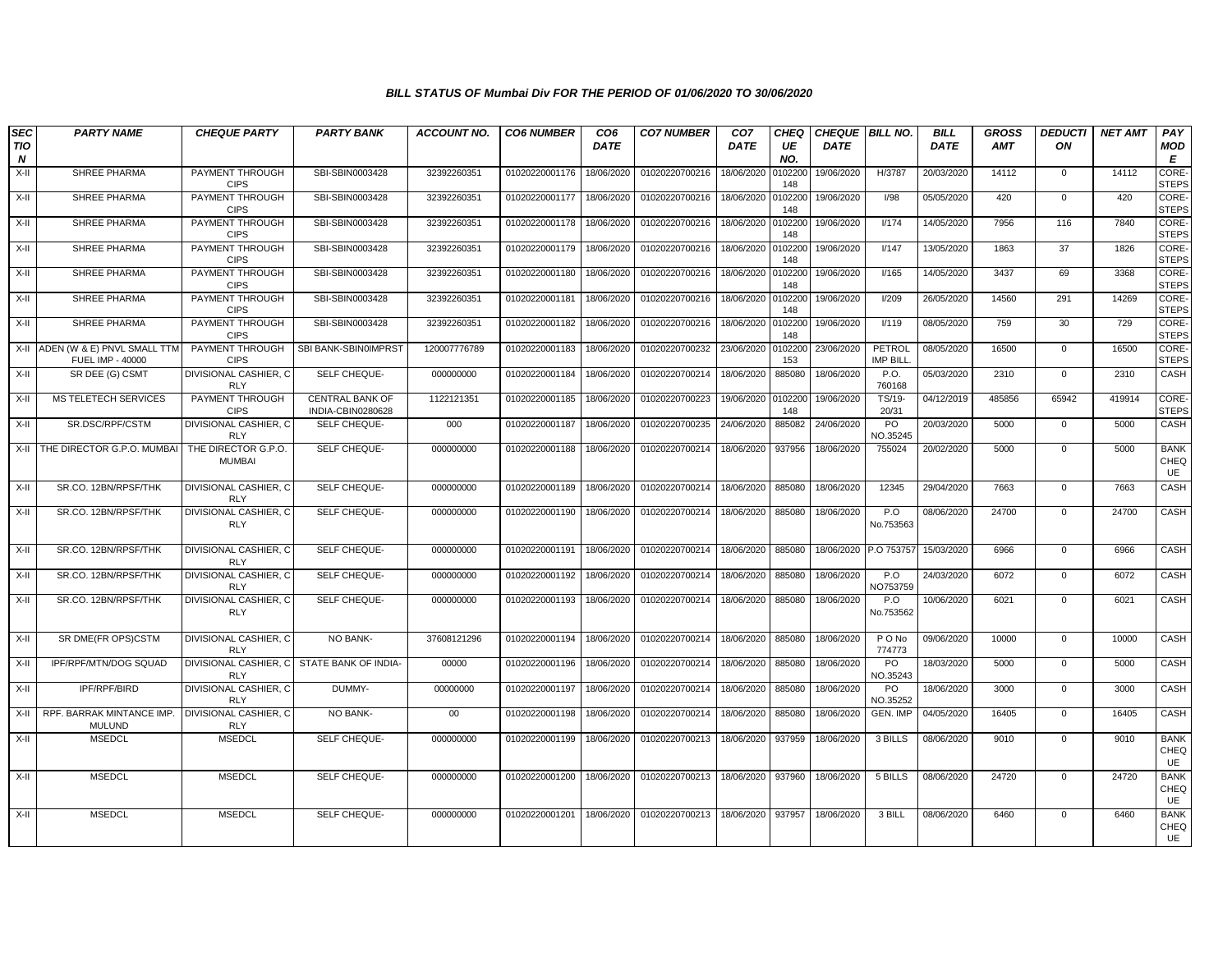| <b>SEC</b>                     | <b>PARTY NAME</b>                                | <b>CHEQUE PARTY</b>            | <b>PARTY BANK</b>                                          | <b>ACCOUNT NO.</b> | <b>CO6 NUMBER</b> | CO <sub>6</sub> | <b>CO7 NUMBER</b> | CO <sub>7</sub>   | CHEQ           | <b>CHEQUE BILL NO.</b> |                 | <b>BILL</b> | <b>GROSS</b> | <b>DEDUCTI</b> | <b>NET AMT</b> | PAY                          |
|--------------------------------|--------------------------------------------------|--------------------------------|------------------------------------------------------------|--------------------|-------------------|-----------------|-------------------|-------------------|----------------|------------------------|-----------------|-------------|--------------|----------------|----------------|------------------------------|
| <b>TIO</b><br>$\boldsymbol{N}$ |                                                  |                                |                                                            |                    |                   | <b>DATE</b>     |                   | <b>DATE</b>       | UE<br>NO.      | <b>DATE</b>            |                 | <b>DATE</b> | <b>AMT</b>   | ON             |                | <b>MOD</b><br>E              |
| X-II                           | <b>SHAH TRADERS</b>                              | PAYMENT THROUGH<br><b>CIPS</b> | <b>BANK OF INDIA-</b><br>BKID0000035                       | 003520100042212    | 01020220001202    | 18/06/2020      | 01020220700233    | 23/06/2020        | 0102200<br>153 | 23/06/2020             | PO<br>No.760163 | 05/02/2020  | 1062848      | 0              | 1062848        | CORE-<br><b>STEPS</b>        |
| X-II                           | PARK AND COMPANY-MUMBA                           | PAYMENT THROUGH<br><b>CIPS</b> | CANARA BANK-<br>CNRB0000236                                | 0236201002725      | 01020220001203    | 18/06/2020      | 01020220700219    | 19/06/2020        | 0102200<br>148 | 19/06/2020             | 67893           | 21/04/2020  | 19950        | $\mathbf{0}$   | 19950          | CORE-<br><b>STEPS</b>        |
| X-II                           | VEDIKA ENTERPRISES-THANE                         | PAYMENT THROUGH<br><b>CIPS</b> | CANARA BANK-<br>CNRB0000218                                | 0218201006245      | 01020220001204    | 18/06/2020      | 01020220700219    | 19/06/2020        | 0102200<br>148 | 19/06/2020             | 66815           | 23/03/2020  | 6300         | $\mathbf 0$    | 6300           | CORE-<br><b>STEPS</b>        |
| X-II                           | HARI OM CONSTRUCTION-<br><b>MUMBAI</b>           | PAYMENT THROUGH<br><b>CIPS</b> | <b>BANK OF</b><br>MAHARASHTRA-<br>MAHB0000227              | 60103681441        | 01020220001205    | 18/06/2020      | 01020220700219    | 19/06/2020        | 0102200<br>148 | 19/06/2020             | 73830           | 03/06/2020  | 69000        | 0              | 69000          | CORE-<br><b>STEPS</b>        |
|                                | X-II JAI RAJAVEER TEMPO SERVICE-<br><b>THANE</b> | PAYMENT THROUGH<br><b>CIPS</b> | Maharashtra Gramin Bank-<br>MAHG0005602                    | 80054365859        | 01020220001206    | 18/06/2020      | 01020220700219    | 19/06/2020 010220 | 148            | 19/06/2020             | 66356           | 19/03/2020  | 18400        | $\mathbf 0$    | 18400          | CORE-<br><b>STEPS</b>        |
| X-II                           | SHRINATH CONSTRUCTION-<br><b>MUMBAI</b>          | PAYMENT THROUGH<br><b>CIPS</b> | <b>ICICI BANK LTD-</b><br>ICIC0006415                      | 651551000001       | 01020220001207    | 18/06/2020      | 01020220700219    | 19/06/2020        | 0102200<br>148 | 19/06/2020             | 66355           | 19/03/2020  | 252400       | $\mathbf 0$    | 252400         | CORE-<br><b>STEPS</b>        |
| X-II                           | ELEFO BIOTECH PRIVATE<br>LIMITED-GURGAON         | PAYMENT THROUGH<br><b>CIPS</b> | AXIS BANK-UTIB0000056                                      | 914020049204218    | 01020220001208    | 18/06/2020      | 01020220700219    | 19/06/2020        | 0102200<br>148 | 19/06/2020             | 65754           | 18/03/2020  | 78200        | $\mathbf{0}$   | 78200          | CORE-<br><b>STEPS</b>        |
| X-II                           | KUMAR CONSTRUCTION-<br><b>THANE</b>              | PAYMENT THROUGH<br><b>CIPS</b> | RATNAKAR BANK<br>LIMITED-RATN0000103                       | 409000817094       | 01020220001209    | 18/06/2020      | 01020220700219    | 19/06/2020        | 010220<br>148  | 19/06/2020             | 65741           | 18/03/2020  | 25000        | $\mathbf 0$    | 25000          | CORE-<br><b>STEPS</b>        |
| X-II                           | KUMARS ENTERPRISES-THANE                         | PAYMENT THROUGH<br><b>CIPS</b> | <b>BANK OF BARODA-</b><br><b>BARB0TISGAO</b>               | 27690200001277     | 01020220001210    | 18/06/2020      | 01020220700219    | 19/06/2020        | 010220<br>148  | 19/06/2020             | 65738           | 18/03/2020  | 25000        | $\mathbf 0$    | 25000          | <b>CORE-</b><br><b>STEPS</b> |
| X-II                           | RANJANA ENTERPRISES-<br>NAVIMUMBAI               | PAYMENT THROUGH<br><b>CIPS</b> | NKGSB CO-OP BANK<br>LTD-NKGS0000010                        | 010130400000015    | 01020220001211    | 18/06/2020      | 01020220700219    | 19/06/2020        | 010220<br>148  | 19/06/2020             | 65735           | 18/03/2020  | 25000        | 0              | 25000          | CORE-<br><b>STEPS</b>        |
| X-II                           | ROSHNI MULTI SERVICES-<br><b>MUMBAI</b>          | PAYMENT THROUGH<br><b>CIPS</b> | SARASWAT<br><b>COOPERATIVE BANK</b><br>LIMITED-SRCB0000419 | 419100100000062    | 01020220001212    | 18/06/2020      | 01020220700219    | 19/06/2020        | 010220<br>148  | 19/06/2020             | 65734           | 18/03/2020  | 25000        | $\mathbf 0$    | 25000          | CORE-<br><b>STEPS</b>        |
| X-II                           | RAMESH NARAYAN KHANGAR-<br><b>THANE</b>          | PAYMENT THROUGH<br><b>CIPS</b> | MAHANAGAR CO-OP<br>BANK LTD-MCBL0960014                    | 014013400000862    | 01020220001213    | 18/06/2020      | 01020220700219    | 19/06/2020        | 0102200<br>148 | 19/06/2020             | 65731           | 18/03/2020  | 25000        | $\mathbf 0$    | 25000          | CORE-<br><b>STEPS</b>        |
| X-II                           | OM CONSTRUCTION COMPANY<br><b>THANE</b>          | PAYMENT THROUGH<br><b>CIPS</b> | <b>CANARA BANK-</b><br>CNRB0000209                         | 0209256054294      | 01020220001214    | 18/06/2020      | 01020220700219    | 19/06/2020        | 010220<br>148  | 19/06/2020             | 65353           | 17/03/2020  | 187100       | $\mathbf{0}$   | 187100         | CORE-<br><b>STEPS</b>        |
| X-II                           | ROSHNI MULTI SERVICES-<br><b>MUMBAI</b>          | PAYMENT THROUGH<br><b>CIPS</b> | SARASWAT<br><b>COOPERATIVE BANK</b><br>LIMITED-SRCB0000419 | 419100100000062    | 01020220001215    | 18/06/2020      | 01020220700219    | 19/06/2020        | 0102200<br>148 | 19/06/2020             | 64160           | 11/03/2020  | 27800        | $\mathbf 0$    | 27800          | CORE-<br><b>STEPS</b>        |
| X-II                           | ROSHNI MULTI SERVICES-<br><b>MUMBAI</b>          | PAYMENT THROUGH<br><b>CIPS</b> | SARASWAT<br><b>COOPERATIVE BANK</b><br>LIMITED-SRCB0000419 | 419100100000062    | 01020220001216    | 18/06/2020      | 01020220700219    | 19/06/2020        | 0102200<br>148 | 19/06/2020             | 64157           | 11/03/2020  | 2100         | $\mathbf{0}$   | 2100           | CORE-<br><b>STEPS</b>        |
| X-II                           | ROSHNI MULTI SERVICES-<br><b>MUMBAI</b>          | PAYMENT THROUGH<br><b>CIPS</b> | SARASWAT<br><b>COOPERATIVE BANK</b><br>LIMITED-SRCB0000419 | 419100100000062    | 01020220001217    | 18/06/2020      | 01020220700219    | 19/06/2020 010220 | 148            | 19/06/2020             | 64147           | 11/03/2020  | 1000         | $\mathbf 0$    | 1000           | CORE-<br><b>STEPS</b>        |
| X-II                           | JOHNSON LIFTS PRIVATE<br>LIMITED-CHENNAI         | PAYMENT THROUGH<br><b>CIPS</b> | KOTAK MAHINDRA BANK<br>LIMITED-KKBK0008488                 | 425011008336       | 01020220001218    | 18/06/2020      | 01020220700219    | 19/06/2020        | 0102200<br>148 | 19/06/2020             | 63723           | 09/03/2020  | 17240        | $\mathbf 0$    | 17240          | CORE-<br><b>STEPS</b>        |
| X-II                           | SHRINATH CONSTRUCTION-<br><b>MUMBAI</b>          | PAYMENT THROUGH<br><b>CIPS</b> | <b>ICICI BANK LTD-</b><br>ICIC0006415                      | 651551000001       | 01020220001219    | 18/06/2020      | 01020220700219    | 19/06/2020        | 0102200<br>148 | 19/06/2020             | 61553           | 28/02/2020  | 217800       | $\mathbf 0$    | 217800         | CORE-<br><b>STEPS</b>        |
| X-II                           | ALISHAN ENTERPRISES-PUNE                         | PAYMENT THROUGH<br><b>CIPS</b> | HDFC BANK LTD-<br>HDFC0000633                              | 50200045803142     | 01020220001220    | 18/06/2020      | 01020220700219    | 19/06/2020        | 0102200<br>148 | 19/06/2020             | 61430           | 27/02/2020  | 9200         | $\mathbf 0$    | 9200           | CORE-<br><b>STEPS</b>        |
| X-II                           | <b>ESCORTS LIMITED-FARIDABAD</b>                 | PAYMENT THROUGH<br><b>CIPS</b> | STATE BANK OF INDIA-<br>SBIN0013912                        | 31228194735        | 01020220001221    | 18/06/2020      | 01020220700219    | 19/06/2020        | 0102200<br>148 | 19/06/2020             | 53842           | 29/01/2020  | 17050        | $\mathbf 0$    | 17050          | <b>CORE-</b><br><b>STEPS</b> |
| X-II                           | <b>HINDUSTAN COMPOSITES</b><br>LIMITED-MUMBAI    | PAYMENT THROUGH<br><b>CIPS</b> | <b>BANK OF BARODA-</b><br><b>BARBOWORLIX</b>               | 04220500000035     | 01020220001222    | 18/06/2020      | 01020220700219    | 19/06/2020        | 0102200<br>148 | 19/06/2020             | 53840           | 29/01/2020  | 17050        | $\mathbf 0$    | 17050          | CORE-<br><b>STEPS</b>        |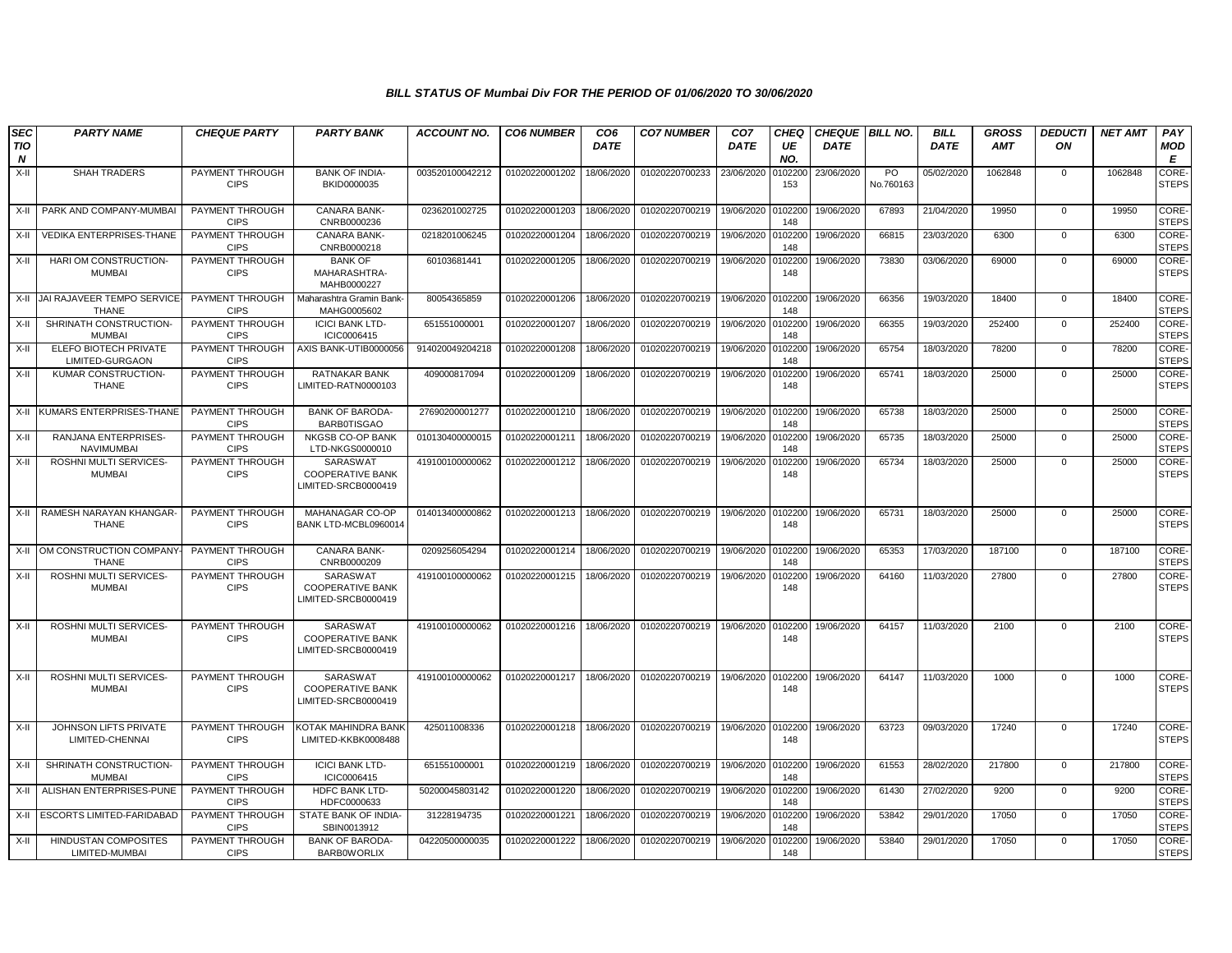| <b>SEC</b>      | <b>PARTY NAME</b>                                                         | <b>CHEQUE PARTY</b>                   | <b>PARTY BANK</b>                                                   | <b>ACCOUNT NO.</b> | <b>CO6 NUMBER</b> | CO <sub>6</sub> | <b>CO7 NUMBER</b> | CO <sub>7</sub>   | CHEQ           | <b>CHEQUE   BILL NO.</b> |                             | <b>BILL</b> | <b>GROSS</b> | <b>DEDUCTI</b> | <b>NET AMT</b> | PAY                          |
|-----------------|---------------------------------------------------------------------------|---------------------------------------|---------------------------------------------------------------------|--------------------|-------------------|-----------------|-------------------|-------------------|----------------|--------------------------|-----------------------------|-------------|--------------|----------------|----------------|------------------------------|
| <b>TIO</b><br>N |                                                                           |                                       |                                                                     |                    |                   | <b>DATE</b>     |                   | DATE              | UE<br>NO.      | <b>DATE</b>              |                             | <b>DATE</b> | <b>AMT</b>   | ON             |                | <b>MOD</b><br>Е              |
| X-II            | RAJ INTERNATIONAL-MUMBA                                                   | PAYMENT THROUGH<br><b>CIPS</b>        | THE SARASWAT CO-<br>OPERATIVE BANK LTD-<br>SRCB0000023              | 023100100002530    | 01020220001223    | 18/06/2020      | 01020220700219    | 19/06/2020        | 010220<br>148  | 19/06/2020               | 53052                       | 27/01/2020  | 5000         | 0              | 5000           | <b>CORE</b><br><b>STEPS</b>  |
| X-II            | DEV INC3-AHMEDABAD                                                        | PAYMENT THROUGH<br><b>CIPS</b>        | <b>VIJAYA BANK-</b><br>VIJB0007315                                  | 731506211000036    | 01020220001224    | 18/06/2020      | 01020220700219    | 19/06/2020        | 0102200<br>148 | 19/06/2020               | 52502                       | 24/01/2020  | 23390        | $\mathbf{0}$   | 23390          | <b>CORE</b><br><b>STEPS</b>  |
| X-II            | <b>EASTLAND SWITCHGEARS</b><br>PRIVATE LIMITED-KOLKATA                    | PAYMENT THROUGH<br><b>CIPS</b>        | HDFC BANK LTD-<br>HDFC0000008                                       | 00087630002463     | 01020220001225    | 18/06/2020      | 01020220700219    | 19/06/2020        | 0102200<br>148 | 19/06/2020               | 52470                       | 24/01/2020  | 13860        | 0              | 13860          | CORE-<br><b>STEPS</b>        |
| X-II            | JAPS ELECTRONICS-NAVI<br><b>MUMBAI</b>                                    | PAYMENT THROUGH<br><b>CIPS</b>        | STANDARD CHARTERED<br>BANK-SCBL0036048                              | 22305272647        | 01020220001226    | 18/06/2020      | 01020220700219    | 19/06/2020        | 0102200<br>148 | 19/06/2020               | 52469                       | 24/01/2020  | 13860        | $\mathbf{0}$   | 13860          | CORE-<br><b>STEPS</b>        |
| X-II            | <b>ESCORTS LIMITED-FARIDABAD</b>                                          | PAYMENT THROUGH<br><b>CIPS</b>        | STATE BANK OF INDIA-<br>SBIN0013912                                 | 31228194735        | 01020220001227    | 18/06/2020      | 01020220700219    | 19/06/2020        | 0102200<br>148 | 19/06/2020               | 52461                       | 24/01/2020  | 10440        | $\Omega$       | 10440          | CORE-<br><b>STEPS</b>        |
| X-II            | <b>HINDUSTAN COMPOSITES</b><br>LIMITED-MUMBAI                             | PAYMENT THROUGH<br><b>CIPS</b>        | <b>BANK OF BARODA-</b><br><b>BARBOWORLIX</b>                        | 04220500000035     | 01020220001228    | 18/06/2020      | 01020220700219    | 19/06/2020        | 0102200<br>148 | 19/06/2020               | 52460                       | 24/01/2020  | 10440        | $\mathbf 0$    | 10440          | CORE-<br><b>STEPS</b>        |
| X-II            | <b>GALAXY INTERNATIONAL-</b><br><b>RAIPUR</b>                             | PAYMENT THROUGH<br><b>CIPS</b>        | UNION BANK OF INDIA-<br>UBIN0555754                                 | 557505080000102    | 01020220001229    | 18/06/2020      | 01020220700219    | 19/06/2020        | 0102200<br>148 | 19/06/2020               | 52431                       | 24/01/2020  | 13570        | $\mathbf{0}$   | 13570          | CORE-<br><b>STEPS</b>        |
| X-II            | <b>DESHMUKH ELECTRICAL</b><br><b>CONSULTANTS PRIVATE</b><br>LIMITED-THANE | PAYMENT THROUGH<br><b>CIPS</b>        | HDFC BANK LTD-<br>HDFC0000276                                       | 02762000000243     | 01020220001230    | 18/06/2020      | 01020220700219    | 19/06/2020        | 010220<br>148  | 19/06/2020               | 52429                       | 24/01/2020  | 15930        | $\mathbf 0$    | 15930          | CORE-<br><b>STEPS</b>        |
| $X-II$          | <b>DAANISH ELECTRICALS AND</b><br>SALES PRIVATE LIMITED-<br><b>MUMBAI</b> | PAYMENT THROUGH<br><b>CIPS</b>        | <b>BANK OF</b><br>MAHARASHTRA-<br>MAHB0000164                       | 60128832018        | 01020220001231    | 18/06/2020      | 01020220700219    | 19/06/2020        | 010220<br>148  | 19/06/2020               | 52428                       | 24/01/2020  | 15930        | $\mathbf 0$    | 15930          | CORE-<br><b>STEPS</b>        |
| X-II            | P P S ELECTRICAL WORKS<br>PUNE-PUNE                                       | PAYMENT THROUGH<br><b>CIPS</b>        | <b>EQUITAS SMALL</b><br><b>FINANCE BANK LIMITED-</b><br>ESFB0009028 | 200000727624       | 01020220001232    | 18/06/2020      | 01020220700219    | 19/06/2020        | 0102200<br>148 | 19/06/2020               | 76388                       | 16/06/2020  | 41600        | $\mathbf 0$    | 41600          | CORE-<br><b>STEPS</b>        |
| X-II            | RAJMUDRA TOURS AND<br>TRAVELS-DHULE                                       | PAYMENT THROUGH<br><b>CIPS</b>        | <b>DOMBIVLI NAGARI</b><br>SAHAKARI BANK LIMIT-<br>DNSB0000050       | 050011101617406    | 01020220001233    | 18/06/2020      | 01020220700219    | 19/06/2020        | 010220<br>148  | 19/06/2020               | 76387                       | 16/06/2020  | 41600        | $\mathbf{0}$   | 41600          | <b>CORE</b><br><b>STEPS</b>  |
| X-II            | SUMIT INTERIORS-MUJMBA                                                    | PAYMENT THROUGH<br><b>CIPS</b>        | <b>BANK OF</b><br>MAHARASHTRA-<br>MAHB0000227                       | 60095788026        | 01020220001234    | 18/06/2020      | 01020220700219    | 19/06/2020        | 0102200<br>148 | 19/06/2020               | 76386                       | 16/06/2020  | 41600        | $\mathbf 0$    | 41600          | <b>CORE</b><br><b>STEPS</b>  |
| X-II            | OM ENTERPRISES-PUNE                                                       | PAYMENT THROUGH<br><b>CIPS</b>        | <b>KARNATAKA BANK</b><br>LIMITED-KARB0000628                        | 6282000100015201   | 01020220001235    | 18/06/2020      | 01020220700219    | 19/06/2020 010220 | 148            | 19/06/2020               | 76385                       | 16/06/2020  | 41600        | $\mathbf{0}$   | 41600          | CORE-<br><b>STEPS</b>        |
| X-II            | S D CONSTRUCTION-THANE                                                    | <b>PAYMENT THROUGH</b><br><b>CIPS</b> | KARNATAKA BANK LTD-<br>KARB0000427                                  | 4272000100087001   | 01020220001236    | 18/06/2020      | 01020220700219    | 19/06/2020        | 0102200<br>148 | 19/06/2020               | 76358                       | 16/06/2020  | 167500       | $\mathbf 0$    | 167500         | CORE-<br><b>STEPS</b>        |
| X-II            | SHREE SOMNATH TRANSPORT<br>SERVICE-THANE                                  | PAYMENT THROUGH<br><b>CIPS</b>        | <b>BANK OF</b><br>MAHARASHTRA-<br>MAHB0000088                       | 60021913769        | 01020220001237    | 18/06/2020      | 01020220700219    | 19/06/2020        | 0102200<br>148 | 19/06/2020               | 73919                       | 03/06/2020  | 133500       | $\mathbf{0}$   | 133500         | CORE-<br><b>STEPS</b>        |
| X-II            | SR DCM                                                                    | PAYMENT THROUGH<br><b>CIPS</b>        | SBI BANK-SBIN0IMPRST                                                | 120002162636       | 01020220001238    | 18/06/2020      | 01020220700218    | 19/06/2020        | 0102200<br>148 | 19/06/2020               | 271248                      | 18/06/2020  | 95000        | $\mathbf 0$    | 95000          | CORE-<br><b>STEPS</b>        |
| X-II            | DOSHI HOSPICARE                                                           | PAYMENT THROUGH<br><b>CIPS</b>        | KOTAK MAHINDRA BANK<br>LIMITED-KKBK0001402                          | 660044000331       | 01020220001240    | 18/06/2020      | 01020220700216    | 18/06/2020        | 0102200<br>148 | 19/06/2020               | DH/1311                     | 09/03/2020  | 708          | $\mathbf 0$    | 708            | CORE-<br><b>STEPS</b>        |
|                 | X-II TESTO INDIA PRIVATE LIMITED-<br><b>PUNE</b>                          | PAYMENT THROUGH<br><b>CIPS</b>        | <b>ICICI BANK LTD-</b><br>ICIC0000424                               | 042405000144       | 01020220001241    | 18/06/2020      | 01020220700219    | 19/06/2020        | 0102200<br>148 | 19/06/2020               | 52421                       | 24/01/2020  | 19710        | $\mathbf 0$    | 19710          | CORE-<br><b>STEPS</b>        |
| X-II            | DSTE (N) KYN CLENING IMP.                                                 | PAYMENT THROUGH<br><b>CIPS</b>        | SBI BANK-SBIN0IMPRST                                                | 120007776064       | 01020220001242    | 19/06/2020      | 01020220700231    | 22/06/2020        | 0102200<br>152 | 22/06/2020               | 01                          | 15/06/2020  | 6000         | $\mathbf 0$    | 6000           | <b>CORE</b><br><b>STEPS</b>  |
| X-II            | DSTE (N) KYN CLENING IMP.                                                 | PAYMENT THROUGH<br><b>CIPS</b>        | SBI BANK-SBIN0IMPRST                                                | 120007776064       | 01020220001243    | 19/06/2020      | 01020220700247    | 25/06/2020        | 0102200<br>156 | 25/06/2020               | 02                          | 15/06/2020  | 6000         | $\mathbf 0$    | 6000           | <b>CORE-</b><br><b>STEPS</b> |
| X-II            | DSTE (N) KYN CLENING IMP.                                                 | <b>PAYMENT THROUGH</b><br><b>CIPS</b> | SBI BANK-SBIN0IMPRST                                                | 120007776064       | 01020220001244    | 19/06/2020      | 01020220700255    | 27/06/2020        | 0102200<br>158 | 29/06/2020               | 03                          | 15/06/2020  | 6000         | $\mathbf 0$    | 6000           | CORE-<br><b>STEPS</b>        |
| X-II            | ADEE/TD/PNVL/GEN.IMP.                                                     | PAYMENT THROUGH<br><b>CIPS</b>        | SBI BANK-SBIN0IMPRST                                                | 120002162149       | 01020220001245    | 19/06/2020      | 01020220700222    | 19/06/2020        | 0102200<br>148 | 19/06/2020               | General<br>Imprest          | 15/05/2020  | 4748         | $\mathbf{0}$   | 4748           | CORE-<br><b>STEPS</b>        |
| X-II            | SR DEE (TRS)KYN/GEN.IMP.                                                  | PAYMENT THROUGH<br><b>CIPS</b>        | SBI BANK-SBIN0IMPRST                                                | 120002162062       | 01020220001246    | 19/06/2020      | 01020220700231    | 22/06/2020        | 0102200<br>152 | 22/06/2020               | <b>ELSKYNRS</b><br>S Impres | 18/06/2020  | 16712        | $\mathbf 0$    | 16712          | CORE-<br><b>STEPS</b>        |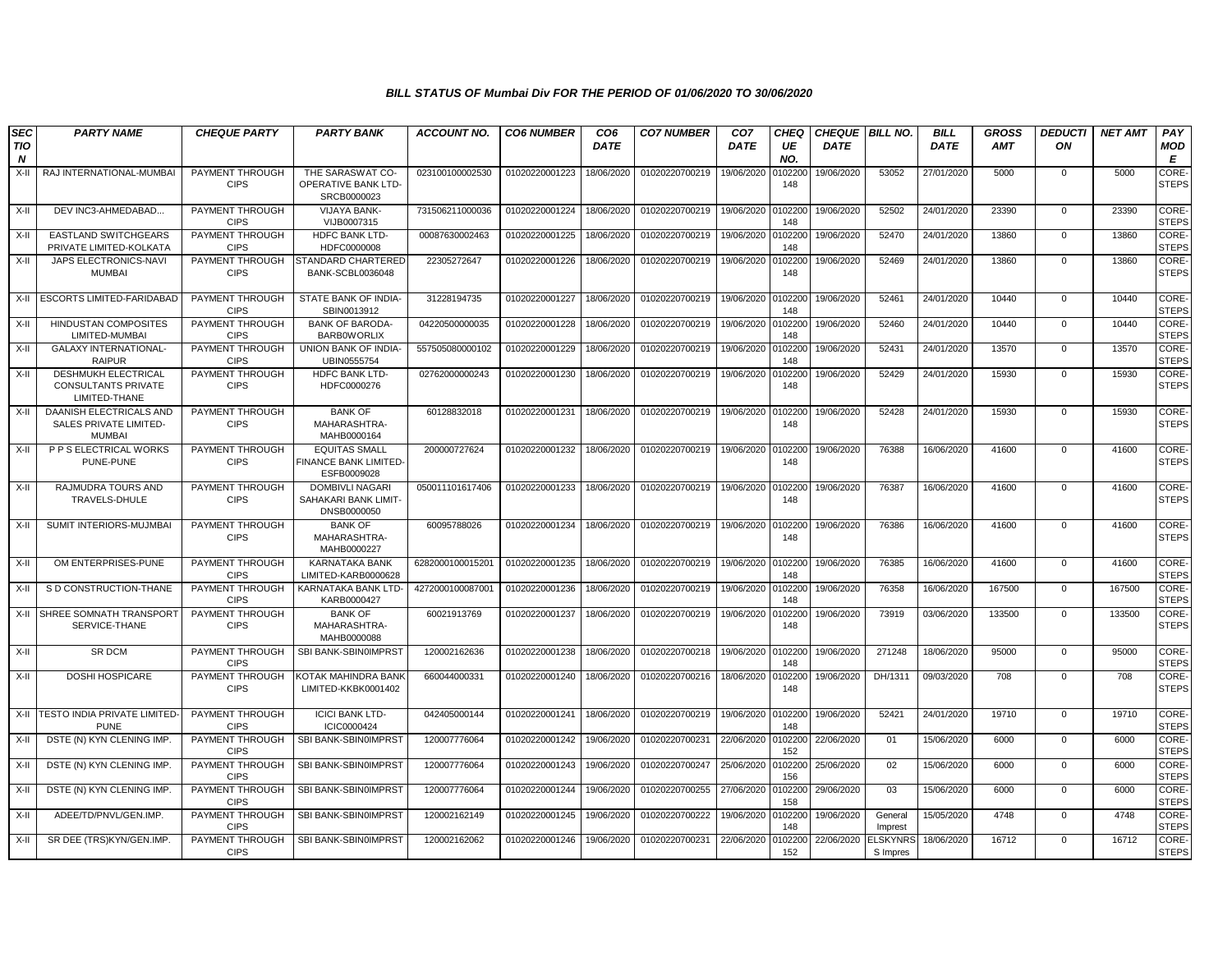| <b>SEC</b>              | <b>PARTY NAME</b>                                   | <b>CHEQUE PARTY</b>            | <b>PARTY BANK</b>                                    | <b>ACCOUNT NO.</b> | <b>CO6 NUMBER</b> | CO <sub>6</sub> | <b>CO7 NUMBER</b> | CO <sub>7</sub> | CHEQ           | <b>CHEQUE BILL NO.</b> |                                | <b>BILL</b> | <b>GROSS</b> | <b>DEDUCTI</b> | <b>NET AMT</b> | PAY                   |
|-------------------------|-----------------------------------------------------|--------------------------------|------------------------------------------------------|--------------------|-------------------|-----------------|-------------------|-----------------|----------------|------------------------|--------------------------------|-------------|--------------|----------------|----------------|-----------------------|
| TIO<br>$\boldsymbol{N}$ |                                                     |                                |                                                      |                    |                   | <b>DATE</b>     |                   | <b>DATE</b>     | UE<br>NO.      | <b>DATE</b>            |                                | <b>DATE</b> | <b>AMT</b>   | ON             |                | MOD<br>E              |
| $X-II$                  | SR DEE (TD) KYN/GEN.IMP                             | PAYMENT THROUGH<br><b>CIPS</b> | SBI BANK-SBIN0IMPRST                                 | 120006923442       | 01020220001247    | 19/06/2020      | 01020220700231    | 22/06/2020      | 0102200<br>152 | 22/06/2020             | GEN. IMP                       | 27/05/2020  | 5000         | $\mathbf 0$    | 5000           | CORE-<br><b>STEPS</b> |
| X-II                    | DEE/TRD/KYN/GEN.IMP.                                | PAYMENT THROUGH<br><b>CIPS</b> | SBI BANK-SBIN0IMPRST                                 | 100002956984       | 01020220001248    | 19/06/2020      | 01020220700231    | 22/06/2020      | 0102200<br>152 | 22/06/2020             | GEN. IMP                       | 27/05/2020  | 3000         | $\Omega$       | 3000           | CORE-<br><b>STEPS</b> |
| X-II                    | ADEE (TD)/SS/KYN                                    | PAYMENT THROUGH<br><b>CIPS</b> | SBI BANK-SBIN0IMPRST                                 | 120002162865       | 01020220001249    | 19/06/2020      | 01020220700231    | 22/06/2020      | 0102200<br>152 | 22/06/2020             | GEN. IMP                       | 27/05/2020  | 3000         | $\mathbf{0}$   | 3000           | CORE-<br><b>STEPS</b> |
| X-II                    | ADEE (M) KYN/GEN.IMP.                               | PAYMENT THROUGH<br><b>CIPS</b> | SBI BANK-SBIN0IMPRST                                 | 120006923447       | 01020220001250    | 19/06/2020      | 01020220700231    | 22/06/2020      | 0102200<br>152 | 22/06/2020             | 12345                          | 08/06/2020  | 4074         | $\mathbf 0$    | 4074           | CORE-<br><b>STEPS</b> |
|                         | X-II INSPECTOR RPF IGP/GEN.IMP                      | PAYMENT THROUGH<br><b>CIPS</b> | SBI BANK-SBIN0IMPRST                                 | 120002162414       | 01020220001251    | 19/06/2020      | 01020220700222    | 19/06/2020      | 0102200<br>148 | 19/06/2020             | 1234                           | 12/06/2020  | 2500         | $\mathbf 0$    | 2500           | CORE-<br><b>STEPS</b> |
|                         | X-II SSE/TD/OHE/KSRA/DEPOT/GEN<br>.IMP.             | PAYMENT THROUGH<br><b>CIPS</b> | SBI BANK-SBIN0IMPRST                                 | 120007777541       | 01020220001252    | 19/06/2020      | 01020220700222    | 19/06/2020      | 0102200<br>148 | 19/06/2020             | Gen<br>Impresh                 | 26/05/2020  | 1000         | $\mathbf 0$    | 1000           | CORE-<br><b>STEPS</b> |
| X-II                    | SR DPO/GEN. IMP.                                    | PAYMENT THROUGH<br><b>CIPS</b> | SBI BANK-SBIN0IMPRST                                 | 120006913886       | 01020220001253    | 19/06/2020      | 01020220700231    | 22/06/2020      | 0102200<br>152 | 22/06/2020             | BB/P/G/Ge<br>nl IMP            | 17/06/2020  | 8896         | $\mathbf 0$    | 8896           | CORE-<br><b>STEPS</b> |
| X-II                    | SR DPO FUEL IMP.                                    | PAYMENT THROUGH<br><b>CIPS</b> | SBI BANK-SBIN0IMPRST                                 | 120006913887       | 01020220001254    | 19/06/2020      | 01020220700222    | 19/06/2020      | 010220<br>148  | 19/06/2020             | BB/P/G/Fu<br><b>I IMP</b>      | 17/06/2020  | 5000         | $\mathbf{0}$   | 5000           | CORE-<br><b>STEPS</b> |
| X-II                    | SSE/C&W/ARME/IGP/DIESEL<br>IMP.                     | PAYMENT THROUGH<br><b>CIPS</b> | SBI BANK-SBIN0IMPRST                                 | 120002162104       | 01020220001255    | 19/06/2020      | 01020220700222    | 19/06/2020      | 0102200<br>148 | 19/06/2020             | 1500                           | 16/06/2020  | 1500         | $\mathbf 0$    | 1500           | CORE-<br><b>STEPS</b> |
| X-II                    | SR.SSE(S&W)IGP/GEN.IMF                              | PAYMENT THROUGH<br><b>CIPS</b> | SBI BANK-SBIN0IMPRST                                 | 120002162105       | 01020220001256    | 19/06/2020      | 01020220700222    | 19/06/2020      | 0102200<br>148 | 19/06/2020             | 16819                          | 17/06/2020  | 16819        | $\mathbf{0}$   | 16819          | CORE-<br><b>STEPS</b> |
| X-II                    | SSE/C&W/IGP/GEN.IMP.                                | PAYMENT THROUGH<br><b>CIPS</b> | SBI BANK-SBIN0IMPRST                                 | 120006972474       | 01020220001257    | 19/06/2020      | 01020220700222    | 19/06/2020      | 0102200<br>148 | 19/06/2020             | 1895                           | 16/05/2020  | 1895         | $\mathbf{0}$   | 1895           | CORE-<br><b>STEPS</b> |
|                         | X-II RELIANCE JOI INFOCOMM LTD                      | PAYMENT THROUGH<br><b>CIPS</b> | STANDARD CHARTERED<br><b>BANK-SCBL0036084</b>        | RJIO900590045816   | 01020220001258    | 19/06/2020      | 01020220700221    | 19/06/2020      | 0102200<br>148 | 19/06/2020             | 68/2020                        | 01/06/2020  | 733453       | 24863          | 708590         | CORE-<br><b>STEPS</b> |
| X-II                    | <b>MTNL MUMBAI</b>                                  | PAYMENT THROUGH<br><b>CIPS</b> | <b>INDUSIND BANK-</b><br>INDB0000332                 | 201000117310       | 01020220001259    | 19/06/2020      | 01020220700221    | 19/06/2020      | 0102200<br>148 | 19/06/2020             | 69/2020                        | 07/06/2020  | 184543       | $\mathbf 0$    | 184543         | CORE-<br><b>STEPS</b> |
| X-II                    | <b>MTNL MUMBAI</b>                                  | PAYMENT THROUGH<br><b>CIPS</b> | <b>INDUSIND BANK-</b><br>INDB0000332                 | 201000117310       | 01020220001260    | 19/06/2020      | 01020220700221    | 19/06/2020      | 0102200<br>148 | 19/06/2020             | 70/2020                        | 07/06/2020  | 14028        | $\mathbf{0}$   | 14028          | CORE-<br><b>STEPS</b> |
| X-II                    | <b>ACCOUNTS OFFICER, BSNL</b><br>KALYAN             | PAYMENT THROUGH<br><b>CIPS</b> | <b>ICICI BANK LTD-</b><br>ICIC0000203                | 020305006128       | 01020220001261    | 19/06/2020      | 01020220700221    | 19/06/2020      | 0102200<br>148 | 19/06/2020             | 71/2020                        | 05/06/2020  | 29825        | $\mathbf 0$    | 29825          | CORE-<br><b>STEPS</b> |
| X-II                    | ACCOUNTS OFFICER CASH<br><b>BSNL NASIK</b>          | PAYMENT THROUGH<br><b>CIPS</b> | SBI-SBIN0000437                                      | 11291930281        | 01020220001262    | 19/06/2020      | 01020220700221    | 19/06/2020      | 0102200<br>148 | 19/06/2020             | 72/2020                        | 06/06/2020  | 5030         | $\mathbf 0$    | 5030           | CORE-<br><b>STEPS</b> |
| X-II                    | BHARAT SANCHAR NIGAM<br>LIMITED, PUNE               | PAYMENT THROUGH<br><b>CIPS</b> | <b>ICICI BANK LTD-</b><br>ICIC0000039                | 003905003534       | 01020220001263    | 19/06/2020      | 01020220700221    | 19/06/2020      | 0102200<br>148 | 19/06/2020             | 73/2020                        | 06/06/2020  | 8766         | $\overline{0}$ | 8766           | CORE-<br><b>STEPS</b> |
| X-II                    | ACCOUNTS OFFICER, CASH<br><b>BSNL RAIGAD</b>        | PAYMENT THROUGH<br><b>CIPS</b> | UNION BANK OF INDIA-<br>UBIN0534480                  | 344801010036379    | 01020220001264    | 19/06/2020      | 01020220700221    | 19/06/2020      | 010220<br>148  | 19/06/2020             | 74/2020                        | 06/06/2020  | 9385         | $\mathbf 0$    | 9385           | CORE-<br><b>STEPS</b> |
| X-II                    | <b>VODAFONE IDEA LIMITED</b>                        | PAYMENT THROUGH<br><b>CIPS</b> | CITIBANK NA-<br>CITI0100000                          | 009394001          | 01020220001265    | 19/06/2020      | 01020220700221    | 19/06/2020      | 0102200<br>148 | 19/06/2020             | 75/2020                        | 07/06/2020  | 4939         | $\Omega$       | 4939           | CORE-<br><b>STEPS</b> |
| X-II                    | SR DMO KURLA                                        | PAYMENT THROUGH<br><b>CIPS</b> | SBI BANK-SBIN0IMPRST                                 | 120002162421       | 01020220001266    | 19/06/2020      | 01020220700220    | 19/06/2020      | 0102200<br>148 | 19/06/2020             | CLA/HU/IM<br>P/01/20           | 07/03/2020  | 2496         | $\mathbf 0$    | 2496           | CORE-<br><b>STEPS</b> |
| X-II                    | INS.RPF KSRA VEH NO MH-01<br>CY-9326                | PAYMENT THROUGH<br><b>CIPS</b> | SBI BANK-SBIN0IMPRST                                 | 100013136915       | 01020220001267    | 19/06/2020      | 01020220700222    | 19/06/2020      | 0102200<br>148 | 19/06/2020             | <b>FUEL IMP</b><br><b>BILL</b> | 22/05/2020  | 3910         | $\Omega$       | 3910           | CORE-<br><b>STEPS</b> |
| X-II                    | <b>ONYX TECHNO SYSTEM</b><br>PRIVATE LIMITED-MUMBAI | PAYMENT THROUGH<br><b>CIPS</b> | PNB-PUNB0006000                                      | 0060002100065093   | 01020220001268    | 19/06/2020      | 01020220700225    | 21/06/2020      | 0102200<br>152 | 22/06/2020             | 39128                          | 06/12/2019  | 49680        | $\mathbf{0}$   | 49680          | CORE-<br><b>STEPS</b> |
| X-II                    | <b>HERAMB TRAVELS</b>                               | PAYMENT THROUGH<br><b>CIPS</b> | THE COSMOS CO-<br>OPERATIVE BANK LTD-<br>COSB0000062 | 062100106439       | 01020220001269    | 19/06/2020      | 01020220700224    | 20/06/2020      | 0102200<br>150 | 20/06/2020             | HT/CR/BB<br>2020/4             | 12/06/2020  | 168840       | 3216           | 165624         | CORE-<br><b>STEPS</b> |
| X-II                    | SETH TRADERS-MUMBAI                                 | PAYMENT THROUGH<br><b>CIPS</b> | CANARA BANK-<br>CNRB0000239                          | 0239261101148      | 01020220001270    | 19/06/2020      | 01020220700225    | 21/06/2020      | 0102200<br>152 | 22/06/2020             | 39249                          | 07/12/2019  | 15720        | $\mathbf 0$    | 15720          | CORE-<br><b>STEPS</b> |
| X-II                    | MEGHNA RAJENDRAKUMAR<br>MANGLA-GANDHINAGAR          | PAYMENT THROUGH<br><b>CIPS</b> | <b>ICICI BANK LTD-</b><br>ICIC0001032                | 103205000886       | 01020220001271    | 19/06/2020      | 01020220700225    | 21/06/2020      | 0102200<br>152 | 22/06/2020             | 39813                          | 10/12/2019  | 13100        | $\mathbf 0$    | 13100          | CORE-<br><b>STEPS</b> |
| X-II                    | MEGHNA RAJENDRAKUMAR<br>MANGLA-GANDHINAGAR          | PAYMENT THROUGH<br><b>CIPS</b> | <b>ICICI BANK LTD-</b><br>ICIC0001032                | 103205000886       | 01020220001272    | 19/06/2020      | 01020220700225    | 21/06/2020      | 0102200<br>152 | 22/06/2020             | 39842                          | 10/12/2019  | 33600        | $\Omega$       | 33600          | CORE-<br><b>STEPS</b> |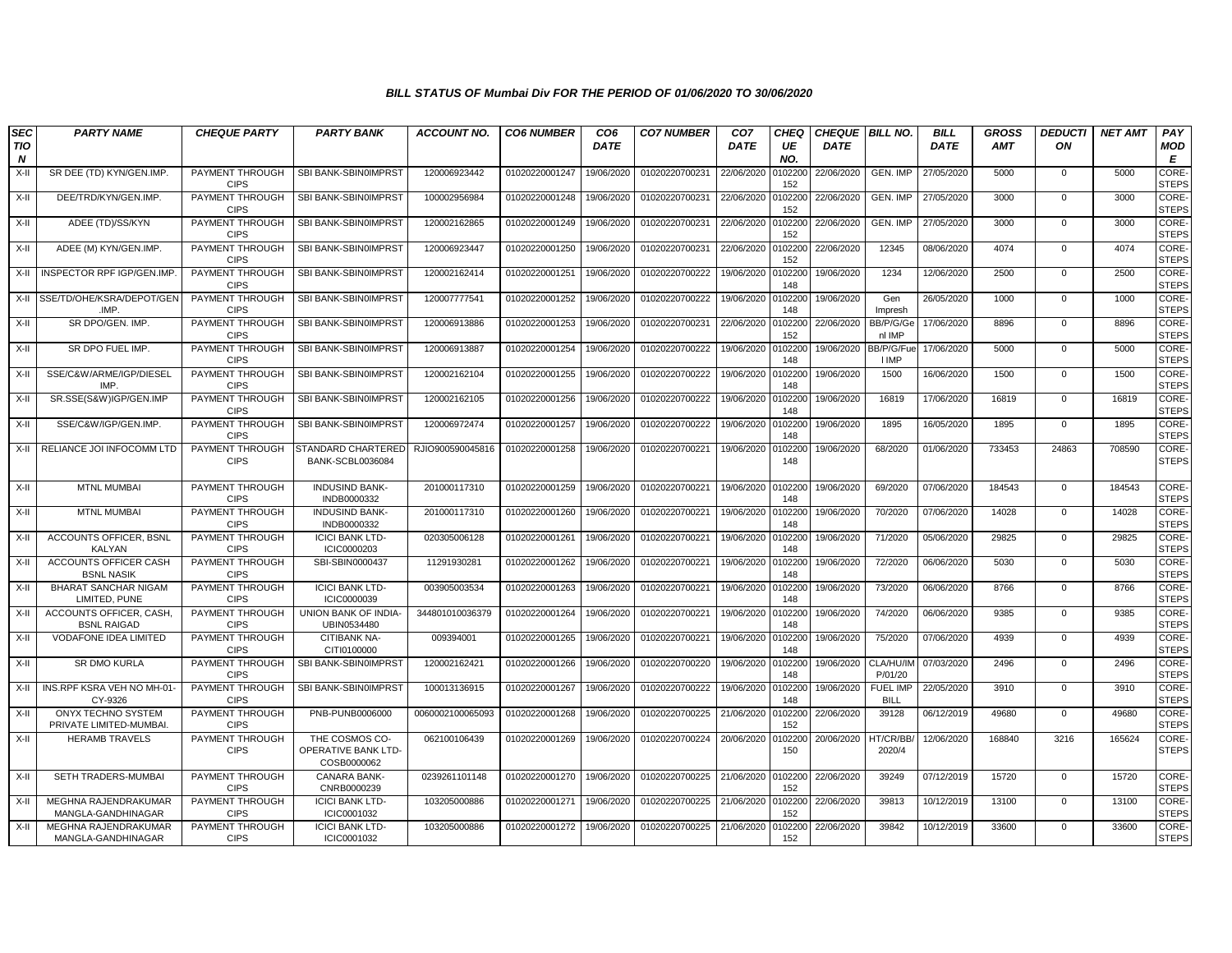| SEC<br>TIO<br>$\boldsymbol{N}$ | <b>PARTY NAME</b>                                                    | <b>CHEQUE PARTY</b>            | <b>PARTY BANK</b>                            | <b>ACCOUNT NO.</b>       | <b>CO6 NUMBER</b> | CO <sub>6</sub><br><b>DATE</b> | <b>CO7 NUMBER</b>         | CO <sub>7</sub><br><b>DATE</b> | <b>CHEQ</b><br>UE<br>NO. | <b>DATE</b> | CHEQUE   BILL NO.                | <b>BILL</b><br><b>DATE</b> | <b>GROSS</b><br><b>AMT</b> | <b>DEDUCTI</b><br>ON | <b>NET AMT</b> | PAY<br><b>MOD</b><br>E      |
|--------------------------------|----------------------------------------------------------------------|--------------------------------|----------------------------------------------|--------------------------|-------------------|--------------------------------|---------------------------|--------------------------------|--------------------------|-------------|----------------------------------|----------------------------|----------------------------|----------------------|----------------|-----------------------------|
| $X-H$                          | SHREE KRISHNA CATERING<br>SERVICES-UDAIPUR                           | PAYMENT THROUGH<br><b>CIPS</b> | PNB-PUNB0356600                              | 3566002100032776         | 01020220001273    | 19/06/2020                     | 01020220700225            | 21/06/2020                     | 0102200<br>152           | 22/06/2020  | 41822                            | 17/12/2019                 | 44600                      | $\Omega$             | 44600          | CORE-<br><b>STEPS</b>       |
| X-II                           | DHARA RAIL PROJECTS<br>PRIVATE LIMITED-MUMBAI                        | PAYMENT THROUGH<br><b>CIPS</b> | HDFC BANK LTD-<br>HDFC0000356                | 03562560007566           | 01020220001274    | 19/06/2020                     | 01020220700225            | 21/06/2020                     | 0102200<br>152           | 22/06/2020  | 41789                            | 17/12/2019                 | 559400                     | $\mathbf 0$          | 559400         | CORE-<br><b>STEPS</b>       |
| X-II                           | JOHNSON LIFTS PVT LTD-<br><b>CHENNAI</b>                             | PAYMENT THROUGH<br><b>CIPS</b> | KOTAK MAHINDRA BANK<br>LIMITED-KKBK0008488   | 425011008336             | 01020220001275    | 19/06/2020                     | 01020220700225            | 21/06/2020                     | 0102200<br>152           | 22/06/2020  | 43537                            | 24/12/2019                 | 22600                      | $\Omega$             | 22600          | CORE-<br><b>STEPS</b>       |
| X-II                           | SMITA FOODS-MUMBAI                                                   | PAYMENT THROUGH<br><b>CIPS</b> | <b>DENA BANK-</b><br>BKDN0460551             | 055111024031             | 01020220001276    | 19/06/2020                     | 01020220700225            | 21/06/2020                     | 0102200<br>152           | 22/06/2020  | 44459                            | 27/12/2019                 | 33600                      | $\Omega$             | 33600          | CORE-<br><b>STEPS</b>       |
| X-II                           | SHAILA DEVI-CHANDAULI                                                | PAYMENT THROUGH<br><b>CIPS</b> | ORIENTAL BANK OF<br>COMMERCE-<br>ORBC0101375 | 13752413000675           | 01020220001277    | 19/06/2020                     | 01020220700225            | 21/06/2020                     | 0102200<br>152           | 22/06/2020  | 50358                            | 16/01/2020                 | 9200                       | $\Omega$             | 9200           | CORE-<br><b>STEPS</b>       |
| X-II                           | A D ENTERPRISES-MUMBAI                                               | PAYMENT THROUGH<br><b>CIPS</b> | MAHANAGAR CO-OP<br>BANK LTD-MCBL0960006      | 1848                     | 01020220001278    | 19/06/2020                     | 01020220700225            | 21/06/2020                     | 0102200<br>152           | 22/06/2020  | 50844                            | 17/01/2020                 | 88500                      | $\Omega$             | 88500          | <b>CORE</b><br><b>STEPS</b> |
| X-II                           | LEMMENS SHARDLOW INDIA<br>PRIVATE LIMITED-BANGALORE                  | PAYMENT THROUGH<br><b>CIPS</b> | HDFC BANK LTD-<br>HDFC0000041                | 00412320000076           | 01020220001279    | 19/06/2020                     | 01020220700225            | 21/06/2020                     | 0102200<br>152           | 22/06/2020  | 51939                            | 22/01/2020                 | 19950                      | $\Omega$             | 19950          | CORE-<br><b>STEPS</b>       |
| X-II                           | KALP CORPORATION-MUMBAI                                              | PAYMENT THROUGH<br><b>CIPS</b> | CITY UNION BANK LTD-<br>CIUB0000269          | 269109000186268          | 01020220001280    | 19/06/2020                     | 01020220700225 21/06/2020 |                                | 0102200<br>152           | 22/06/2020  | 51940                            | 22/01/2020                 | 19950                      | $\Omega$             | 19950          | CORE-<br><b>STEPS</b>       |
| X-II                           | AUTOMETERS ALLIANCE LTD<br><b>NOIDA</b>                              | PAYMENT THROUGH<br><b>CIPS</b> | <b>CENTRAL BANK OF</b><br>INDIA-CBIN0283464  | 1226755153               | 01020220001281    | 19/06/2020                     | 01020220700225            | 21/06/2020                     | 0102200<br>152           | 22/06/2020  | 52081                            | 23/01/2020                 | 47340                      | $\mathbf{0}$         | 47340          | CORE-<br><b>STEPS</b>       |
| X-II                           | HITACHI HI-REL POWER<br>ELECTRONICS PVT. LTD.-<br><b>GANDHINAGAR</b> | PAYMENT THROUGH<br><b>CIPS</b> | <b>ICICI BANK LTD-</b><br>ICIC0000024        | 002451000108             | 01020220001282    | 19/06/2020                     | 01020220700225            | 21/06/2020                     | 0102200<br>152           | 22/06/2020  | 52082                            | 23/01/2020                 | 47340                      | $\Omega$             | 47340          | CORE-<br><b>STEPS</b>       |
| X-II                           | DRM(W)CSTM GEN IMP                                                   | PAYMENT THROUGH<br><b>CIPS</b> | SBI BANK-SBIN0IMPRST                         | 120002155857             | 01020220001283    | 20/06/2020                     | 01020220700232            | 23/06/2020                     | 0102200<br>153           | 23/06/2020  | <b>GENERAL</b><br><b>IMPREST</b> | 09/06/2020                 | 15000                      | $\mathbf 0$          | 15000          | CORE-<br><b>STEPS</b>       |
| X-II                           | SSE P/W LONAVALA                                                     | PAYMENT THROUGH<br><b>CIPS</b> | SBI BANK-SBIN0IMPRST                         | 100002956914             | 01020220001284    | 20/06/2020                     | 01020220700232            | 23/06/2020                     | 0102200<br>153           | 23/06/2020  | P way/lnl/<br>G.imp              | 27/04/2020                 | 24825                      | $\Omega$             | 24825          | CORE-<br><b>STEPS</b>       |
| X-II                           | SSE P/W KARJAT                                                       | PAYMENT THROUGH<br><b>CIPS</b> | SBI BANK-SBIN0IMPRST                         | 100002956935             | 01020220001285    | 20/06/2020                     | 01020220700232            | 23/06/2020                     | 0102200<br>153           | 23/06/2020  | (JT/PW/G.<br>MP                  | 04/05/2020                 | 22980                      | $\Omega$             | 22980          | CORE-<br><b>STEPS</b>       |
| X-II                           | <b>SSE P/W IGATPURI</b>                                              | PAYMENT THROUGH<br><b>CIPS</b> | SBI BANK-SBIN0IMPRST                         | 100002956912             | 01020220001286    | 20/06/2020                     | 01020220700232            | 23/06/2020                     | 0102200<br>153           | 23/06/2020  | CA/636                           | 15/04/2020                 | 23248                      | $\mathbf 0$          | 23248          | CORE-<br><b>STEPS</b>       |
| X-II                           | <b>SSE P/W NRL</b>                                                   | PAYMENT THROUGH<br><b>CIPS</b> | SBI BANK-SBIN0IMPRST                         | 100002956937             | 01020220001287    | 20/06/2020                     | 01020220700232            | 23/06/2020                     | 0102200<br>153           | 23/06/2020  | <b>SAFETY</b><br><b>IMPREST</b>  | 06/06/2020                 | 24057                      | $\mathbf 0$          | 24057          | CORE-<br><b>STEPS</b>       |
| X-II                           | SSE P/W NERAL -MAE                                                   | PAYMENT THROUGH<br><b>CIPS</b> | SBI BANK-SBIN0IMPRST                         | 100002956936             | 01020220001288    | 20/06/2020                     | 01020220700232            | 23/06/2020                     | 0102200<br>153           | 23/06/2020  | <b>SAFETY</b><br><b>IMPREST</b>  | 06/06/2020                 | 23357                      | $\mathbf 0$          | 23357          | CORE-<br><b>STEPS</b>       |
|                                | X-II MSEDCL CON NO 02154000673                                       | PAYMENT THROUGH<br><b>CIPS</b> | SBI-SBIN0008965                              | MSEDCL0102154000<br>6731 | 01020220001289    | 20/06/2020                     | 01020220700234            | 23/06/2020                     | 0102200<br>153           | 23/06/2020  | 1 BILL                           | 15/06/2020                 | 130000                     | $\Omega$             | 130000         | CORE-<br><b>STEPS</b>       |
| X-II                           | MSEDCL CON NO 800000170328                                           | PAYMENT THROUGH<br><b>CIPS</b> | SBI-SBIN0008965                              | MSEDCL0180000017<br>0328 | 01020220001290    | 20/06/2020                     | 01020220700234            | 23/06/2020                     | 0102200<br>153           | 23/06/2020  | 1 BILL                           | 15/06/2020                 | 606310                     | $\Omega$             | 606310         | CORE-<br><b>STEPS</b>       |
| X-II                           | JAYANT INFRATECH PRIVATE<br>LIMITED-KALYAN                           | PAYMENT THROUGH<br><b>CIPS</b> | AXIS BANK-UTIB0000164                        | 919030016885534          | 01020220001291    | 20/06/2020                     | 01020220700225            | 21/06/2020                     | 0102200<br>152           | 22/06/2020  | 77265                            | 20/06/2020                 | 471200                     | $\Omega$             | 471200         | CORE-<br><b>STEPS</b>       |
| X-II                           | <b>SSE P/W MNKD</b>                                                  | PAYMENT THROUGH<br><b>CIPS</b> | SBI BANK-SBIN0IMPRST                         | 100002956948             | 01020220001292    | 20/06/2020                     | 01020220700232            | 23/06/2020                     | 0102200<br>153           | 23/06/2020  | safty<br>imprest                 | 29/02/2020                 | 24426                      | $\mathbf 0$          | 24426          | CORE-<br><b>STEPS</b>       |
| X-II                           | ADEN N LNL (GEN IMP-15000)                                           | PAYMENT THROUGH<br><b>CIPS</b> | SBI BANK-SBIN0IMPRST                         | 120002155016             | 01020220001293    | 20/06/2020                     | 01020220700232            | 23/06/2020                     | 0102200<br>153           | 23/06/2020  | <b>BB/M/LNL</b><br>G.IMP         | 12/05/2020                 | 15000                      | $\mathbf 0$          | 15000          | CORE-<br><b>STEPS</b>       |
| $X-II$                         | SPAN ENTERPRISES-MUMBA                                               | PAYMENT THROUGH<br><b>CIPS</b> | AXIS BANK-UTIB0000219                        | 917030024355041          | 01020220001294    | 20/06/2020                     | 01020220700226            | 22/06/2020                     | 0102200<br>152           | 22/06/2020  | SA/3464                          | 18/02/2020                 | 200032                     | $\Omega$             | 200032         | CORE-<br><b>STEPS</b>       |
| X-II                           | SHREE PHARMA-MUMBAI                                                  | PAYMENT THROUGH<br><b>CIPS</b> | SBI-SBIN0003428                              | 32392260351              | 01020220001295    | 20/06/2020                     | 01020220700226            | 22/06/2020                     | 0102200<br>152           | 22/06/2020  | H/3283                           | 15/02/2020                 | 72195                      | $\mathbf{0}$         | 72195          | CORE-<br><b>STEPS</b>       |
| X-II                           | <b>GAGAN PHARMA-MUMBAI</b>                                           | PAYMENT THROUGH<br><b>CIPS</b> | HDFC BANK LTD-<br><b>HDFC0CMALAD</b>         | 007000200000991          | 01020220001296    | 20/06/2020                     | 01020220700226            | 22/06/2020                     | 0102200<br>152           | 22/06/2020  | G/497                            | 11/03/2020                 | 21470                      | $\Omega$             | 21470          | CORE-<br><b>STEPS</b>       |
| X-II                           | <b>GAGAN PHARMA-MUMBAI</b>                                           | PAYMENT THROUGH<br><b>CIPS</b> | <b>HDFC BANK LTD-</b><br><b>HDFC0CMALAD</b>  | 007000200000991          | 01020220001297    | 20/06/2020                     | 01020220700226            | 22/06/2020                     | 102200<br>152            | 22/06/2020  | G/495                            | 11/03/2020                 | 10382                      | $\Omega$             | 10382          | CORE-<br><b>STEPS</b>       |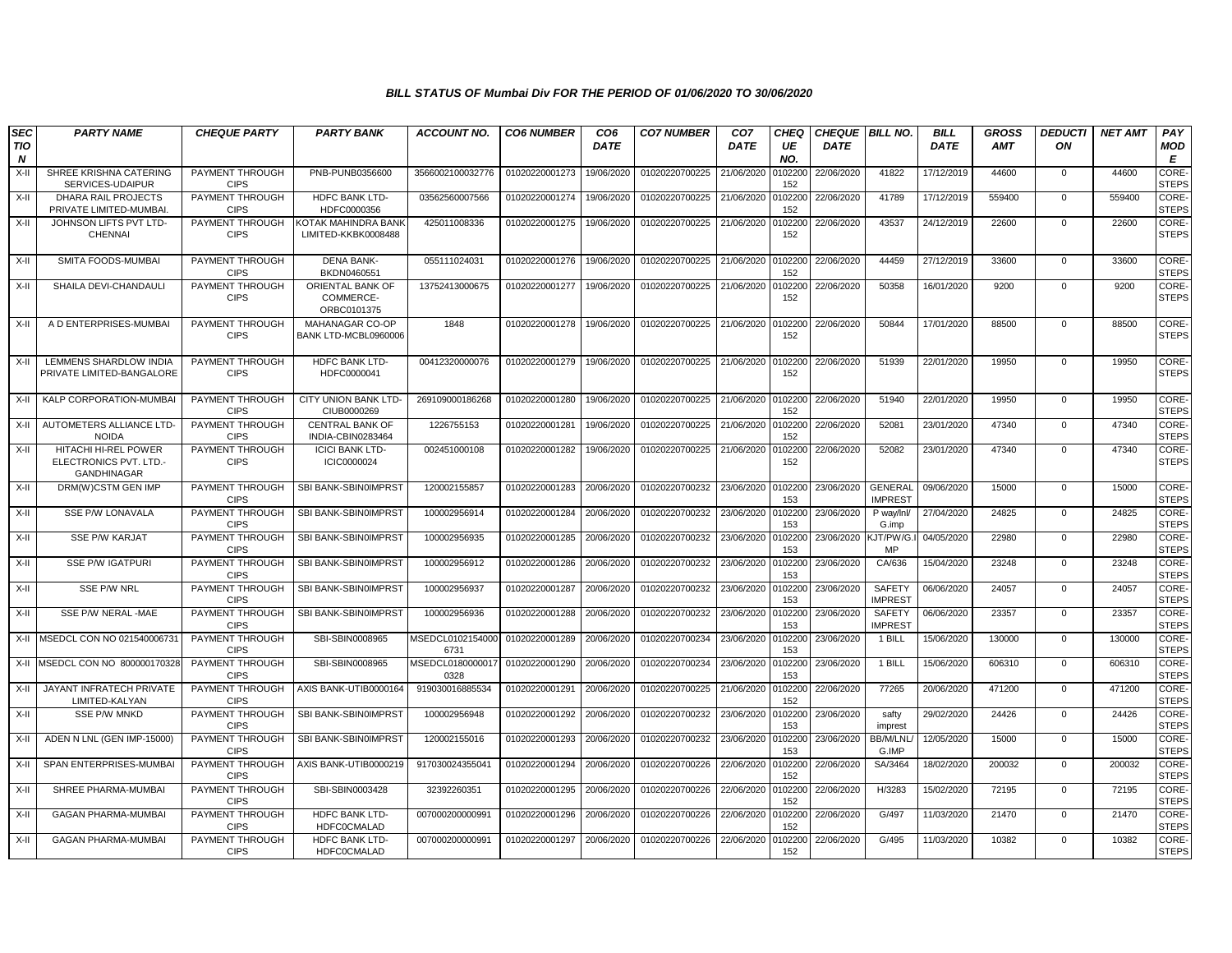| <b>SEC</b><br>TIO | <b>PARTY NAME</b>                               | <b>CHEQUE PARTY</b>                 | <b>PARTY BANK</b>                                      | <b>ACCOUNT NO.</b> | <b>CO6 NUMBER</b> | CO <sub>6</sub><br><b>DATE</b> | <b>CO7 NUMBER</b> | CO <sub>7</sub><br><b>DATE</b> | <b>CHEQ</b><br>UE | <b>CHEQUE   BILL NO.</b><br><b>DATE</b> |                                | <b>BILL</b><br><b>DATE</b> | <b>GROSS</b><br><b>AMT</b> | <b>DEDUCTI</b><br>ON | <b>NET AMT</b> | PAY<br>MOD                   |
|-------------------|-------------------------------------------------|-------------------------------------|--------------------------------------------------------|--------------------|-------------------|--------------------------------|-------------------|--------------------------------|-------------------|-----------------------------------------|--------------------------------|----------------------------|----------------------------|----------------------|----------------|------------------------------|
| N                 |                                                 |                                     |                                                        |                    |                   |                                |                   |                                | NO.               |                                         |                                |                            |                            |                      |                | E                            |
| X-II              | <b>DOSHI HOSPICARE</b>                          | PAYMENT THROUGH<br><b>CIPS</b>      | <b>KOTAK MAHINDRA BANI</b><br>LIMITED-KKBK0001402      | 660044000331       | 01020220001298    | 20/06/2020                     | 01020220700226    | 22/06/2020                     | 0102200<br>152    | 22/06/2020                              | DH/1314                        | 09/03/2020                 | 3880                       | $\mathbf 0$          | 3880           | CORE-<br><b>STEPS</b>        |
| X-II              | <b>DEEP ENTERPRISES</b>                         | PAYMENT THROUGH<br><b>CIPS</b>      | THE SARASWAT CO-<br>OPERATIVE BANK LTD-<br>SRCB0000197 | 197500100000184    | 01020220001299    | 20/06/2020                     | 01020220700226    | 22/06/2020                     | 0102200<br>152    | 22/06/2020                              | DRM/0619                       | 21/02/2020                 | 29154                      | 583                  | 28571          | <b>CORE</b><br><b>STEPS</b>  |
| X-II              | SR DCM BB                                       | DIVISIONAL CASHIER, C<br><b>RLY</b> | NO BANK-                                               | $00\,$             | 01020220001301    | 22/06/2020                     | 01020220700227    | 22/06/2020                     | 885081            | 22/06/2020                              | 648856                         | 22/06/2020                 | 75000000                   | 0                    | 75000000       | CASH                         |
|                   | X-II SSE/TD/OHE/CLA/SOUTH/GEN.I<br>MP           | PAYMENT THROUGH<br><b>CIPS</b>      | SBI BANK-SBIN0IMPRST                                   | 120007777543       | 01020220001303    | 22/06/2020                     | 01020220700231    | 22/06/2020                     | 0102200<br>152    | 22/06/2020                              | GEN.IMP.                       | 13/06/2020                 | 1400                       | $\mathbf 0$          | 1400           | CORE-<br><b>STEPS</b>        |
|                   | X-II INSPECTOR RPF LNL/GEN.IMP                  | PAYMENT THROUGH<br><b>CIPS</b>      | SBI BANK-SBIN0IMPRST                                   | 120002162416       | 01020220001304    | 22/06/2020                     | 01020220700231    | 22/06/2020                     | 0102200<br>152    | 22/06/2020                              | Gen.<br>Imprest                | 11/06/2020                 | 1325                       | $\mathbf{0}$         | 1325           | CORE-<br><b>STEPS</b>        |
|                   | X-II INS.RPF LNL VEH NO MH-01-CY<br>9318        | PAYMENT THROUGH<br><b>CIPS</b>      | SBI BANK-SBIN0IMPRST                                   | 100013136919       | 01020220001305    | 22/06/2020                     | 01020220700231    | 22/06/2020                     | 0102200<br>152    | 22/06/2020                              | Gen.<br>Imprest                | 11/06/2020                 | 3410                       | $\mathbf 0$          | 3410           | CORE-<br><b>STEPS</b>        |
| X-II              | INSPECTOR/RPF/THANA/PNVL<br>GEN.IMP.            | PAYMENT THROUGH<br><b>CIPS</b>      | SBI BANK-SBIN0IMPRST                                   | 120002162376       | 01020220001306    | 22/06/2020                     | 01020220700231    | 22/06/2020                     | 0102200<br>152    | 22/06/2020                              | <b>GEN.IMP</b>                 | 28/05/2020                 | 4965                       | $\mathbf 0$          | 4965           | CORE-<br><b>STEPS</b>        |
| X-II              | <b>GOKUL AUTO WORKS</b>                         | PAYMENT THROUGH<br><b>CIPS</b>      | MAHANAGAR CO-OP<br>BANK LTD-MCBL0960007                | 007011200003244    | 01020220001308    | 22/06/2020                     | 01020220700229    | 22/06/2020                     | 0102200<br>152    | 22/06/2020                              | 177                            | 04/06/2020                 | 17000                      | 288                  | 16712          | CORE-<br><b>STEPS</b>        |
| X-II              | SSE P/W KASARA                                  | PAYMENT THROUGH<br><b>CIPS</b>      | SBI BANK-SBIN0IMPRST                                   | 100002956913       | 01020220001309    | 22/06/2020                     | 01020220700232    | 23/06/2020                     | 0102200<br>153    | 23/06/2020                              | 409                            | 27/01/2020                 | 24984                      | $\mathbf 0$          | 24984          | CORE-<br><b>STEPS</b>        |
| X-II              | <b>SSE LAUNDRY WB</b>                           | PAYMENT THROUGH<br><b>CIPS</b>      | SBI BANK-SBIN0IMPRST                                   | 100013136946       | 01020220001310    | 22/06/2020                     | 01020220700231    | 22/06/2020                     | 0102200<br>152    | 22/06/2020                              | sse/c&w/lou<br>ndry/           | 12/06/2020                 | 9786                       | $\mathbf 0$          | 9786           | CORE-<br><b>STEPS</b>        |
| X-II              | ADME (HQ) HERITAGE CSTM                         | PAYMENT THROUGH<br><b>CIPS</b>      | SBI BANK-SBIN0IMPRST                                   | 120007805592       | 01020220001311    | 22/06/2020                     | 01020220700247    | 25/06/2020                     | 0102200<br>156    | 25/06/2020                              | BB.M.HER<br><b>TAGE</b>        | 22/06/2020                 | 4893                       | $\mathbf 0$          | 4893           | <b>CORE</b><br><b>STEPS</b>  |
| X-II              | <b>IMAGE SONOGRAPHY CENTRE</b>                  | PAYMENT THROUGH<br><b>CIPS</b>      | <b>INDUSIND BANK-</b><br>INDB0000154                   | 200999005738       | 01020220001312    | 22/06/2020                     | 01020220700230    | 22/06/2020                     | 0102200<br>152    | 22/06/2020                              | December<br>2019               | 03/06/2020                 | 125350                     | $\mathbf 0$          | 125350         | CORE-<br><b>STEPS</b>        |
|                   | X-II IMAGE SONOGRAPHY CENTRE                    | PAYMENT THROUGH<br><b>CIPS</b>      | <b>INDUSIND BANK-</b><br>INDB0000154                   | 200999005738       | 01020220001313    | 22/06/2020                     | 01020220700230    | 22/06/2020                     | 0102200<br>152    | 22/06/2020                              | January<br>2020                | 12/06/2020                 | 126600                     | $\mathbf 0$          | 126600         | CORE-<br><b>STEPS</b>        |
| X-II              | ADEN W CSTM                                     | PAYMENT THROUGH<br><b>CIPS</b>      | SBI BANK-SBIN0IMPRST                                   | 120002155894       | 01020220001314    | 22/06/2020                     | 01020220700233    | 23/06/2020                     | 0102200<br>153    | 23/06/2020                              | ADEN(W)C<br><b>SMT</b>         | 19/09/2019                 | 75000                      | $\Omega$             | 75000          | CORE-<br><b>STEPS</b>        |
| X-II              | SWIFT SERVICE                                   | PAYMENT THROUGH<br><b>CIPS</b>      | PNB-PUNB0053000                                        | 0530002109009100   | 01020220001315    | 22/06/2020                     | 01020220700229    | 22/06/2020                     | 0102200<br>152    | 22/06/2020                              | 993/2019-<br>20                | 31/01/2020                 | 2226                       | 42                   | 2184           | CORE-<br><b>STEPS</b>        |
| X-II              | <b>COMPUTER CENTER</b>                          | PAYMENT THROUGH<br><b>CIPS</b>      | THE COSMOS CO-<br>OPERATIVE BANK LTD-<br>COSB0000036   | 03660010620        | 01020220001316    | 22/06/2020                     | 01020220700229    | 22/06/2020                     | 0102200<br>152    | 22/06/2020                              | 2020/jan/17<br>$\Omega$        | 16/01/2020                 | 24780                      | 420                  | 24360          | CORE-<br><b>STEPS</b>        |
| X-II              | PENTAGON NETWORK<br>SOLUTIONS PVT. LTD.         | PAYMENT THROUGH<br><b>CIPS</b>      | AXIS BANK-UTIB0000061                                  | 911020010814825    | 01020220001317    | 22/06/2020                     | 01020220700229    | 22/06/2020                     | 0102200<br>152    | 22/06/2020                              | 122/2019<br>20                 | 04/03/2020                 | 15930                      | $\mathbf 0$          | 15930          | <b>CORE-</b><br><b>STEPS</b> |
| X-II              | SSE/TD/OHE/AC/DI/GEN.IMP                        | PAYMENT THROUGH<br><b>CIPS</b>      | SBI BANK-SBIN0IMPRST                                   | 120007776097       | 01020220001318    | 22/06/2020                     | 01020220700247    | 25/06/2020                     | 0102200<br>156    | 25/06/2020                              | General<br>Imprest             | 01/06/2020                 | 1474                       | $\mathbf 0$          | 1474           | CORE-<br><b>STEPS</b>        |
| X-II              | SSE/TD/OHE/DI/FUEL.IMP.                         | PAYMENT THROUGH<br><b>CIPS</b>      | SBI BANK-SBIN0IMPRST                                   | 120007296286       | 01020220001319    | 22/06/2020                     | 01020220700231    | 22/06/2020                     | 0102200<br>152    | 22/06/2020                              | Diesel<br>Imprest              | 01/06/2020                 | 5000                       | $\Omega$             | 5000           | CORE-<br><b>STEPS</b>        |
| X-II              | SSE (E/M) IGP/GEN.IMP.                          | PAYMENT THROUGH<br><b>CIPS</b>      | SBI BANK-SBIN0IMPRST                                   | 120002162152       | 01020220001320    | 22/06/2020                     | 01020220700232    | 23/06/2020                     | 0102200<br>153    | 23/06/2020                              | GEN.IMP                        | 22/06/2020                 | 9790                       | 0                    | 9790           | CORE-<br><b>STEPS</b>        |
| X-II              | SR CDO LTT /MISS                                | PAYMENT THROUGH<br><b>CIPS</b>      | SBI BANK-SBIN0IMPRST                                   | 120002162143       | 01020220001321    | 23/06/2020                     | 01020220700247    | 25/06/2020                     | 0102200<br>156    | 25/06/2020                              | <b>SRCDO</b><br><b>IMP MAY</b> | 19/06/2020                 | 70604                      | $\mathbf 0$          | 70604          | CORE-<br><b>STEPS</b>        |
| X-II              | <b>HERAMB TRAVELS</b>                           | PAYMENT THROUGH<br><b>CIPS</b>      | THE COSMOS CO-<br>OPERATIVE BANK LTD-<br>COSB0000062   | 062100106439       | 01020220001322    | 23/06/2020                     | 01020220700248    | 25/06/2020                     | 0102200<br>156    | 25/06/2020                              | 1234                           | 04/06/2020                 | 248850                     | 4740                 | 244110         | CORE-<br><b>STEPS</b>        |
| X-II              | <b>INSPECTOR RPF MULUND</b>                     | PAYMENT THROUGH<br><b>CIPS</b>      | SBI BANK-SBIN0IMPRST                                   | 120002162370       | 01020220001323    | 23/06/2020                     | 01020220700247    | 25/06/2020                     | 0102200<br>156    | 25/06/2020                              | GEN.<br><b>IMPREST</b>         | 31/10/2019                 | 4806                       | $\mathbf 0$          | 4806           | CORE-<br><b>STEPS</b>        |
| X-II              | OSD(S)BB                                        | PAYMENT THROUGH<br><b>CIPS</b>      | SBI BANK-SBIN0IMPRST                                   | 100002956995       | 01020220001324    | 23/06/2020                     | 01020220700247    | 25/06/2020                     | 0102200<br>156    | 25/06/2020                              | adrm i fuel<br>imp             | 23/06/2020                 | 8000                       | $\mathbf{0}$         | 8000           | CORE-<br><b>STEPS</b>        |
| X-II              | <b>INSPECTOR RPSF/THK/BN</b><br>OFFICE/GEN.IMP. | PAYMENT THROUGH<br><b>CIPS</b>      | SBI BANK-SBIN0IMPRST                                   | 120006922707       | 01020220001325    | 23/06/2020                     | 01020220700247    | 25/06/2020                     | 102200<br>156     | 25/06/2020                              | GEN. IMP.                      | 22/06/2020                 | 4995                       | 0                    | 4995           | CORE-<br><b>STEPS</b>        |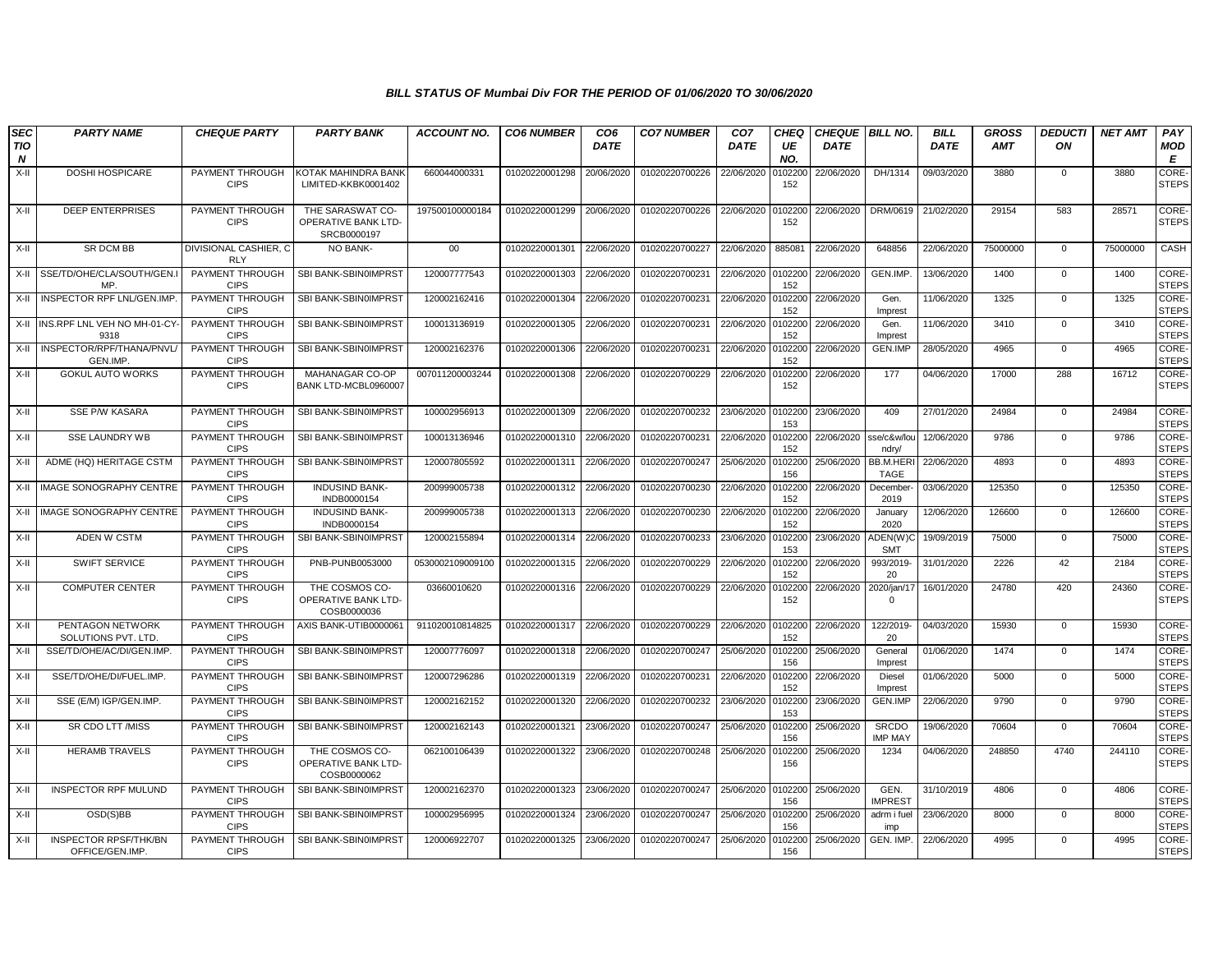| <b>SEC</b>              | <b>PARTY NAME</b>                              | <b>CHEQUE PARTY</b>                   | <b>PARTY BANK</b>                                         | <b>ACCOUNT NO.</b> | <b>CO6 NUMBER</b> | CO <sub>6</sub> | <b>CO7 NUMBER</b> | CO <sub>7</sub> | CHEQ           | <b>CHEQUE   BILL NO.</b> |                                  | <b>BILL</b> | <b>GROSS</b> | <b>DEDUCTI</b> | <b>NET AMT</b> | PAY                          |
|-------------------------|------------------------------------------------|---------------------------------------|-----------------------------------------------------------|--------------------|-------------------|-----------------|-------------------|-----------------|----------------|--------------------------|----------------------------------|-------------|--------------|----------------|----------------|------------------------------|
| TIO<br>$\boldsymbol{N}$ |                                                |                                       |                                                           |                    |                   | <b>DATE</b>     |                   | <b>DATE</b>     | UE<br>NO.      | <b>DATE</b>              |                                  | <b>DATE</b> | <b>AMT</b>   | ON             |                | <b>MOD</b><br>Е              |
| $X-II$                  | INS.RPF KSRA VEH NO MH-01-<br>CY-9326          | PAYMENT THROUGH<br><b>CIPS</b>        | SBI BANK-SBIN0IMPRST                                      | 100013136915       | 01020220001326    | 23/06/2020      | 01020220700247    | 25/06/2020      | 0102200<br>156 | 25/06/2020               | <b>FUEL IMP</b><br><b>BILL</b>   | 21/06/2020  | 3940         | $\mathbf{0}$   | 3940           | CORE-<br><b>STEPS</b>        |
| $X-H$                   | SSE/TD/OHE/W.SHOP/CLA/GEN.<br>IMP              | PAYMENT THROUGH<br><b>CIPS</b>        | SBI BANK-SBIN0IMPRST                                      | 120007776069       | 01020220001327    | 23/06/2020      | 01020220700247    | 25/06/2020      | 102200<br>156  | 25/06/2020               | GEN.IMP.                         | 20/06/2020  | 3000         | $\mathbf 0$    | 3000           | CORE-<br><b>STEPS</b>        |
| X-II                    | ADEE/TL/AC/LTT (GEN IMP)                       | PAYMENT THROUGH<br><b>CIPS</b>        | SBI BANK-SBIN0IMPRST                                      | 120006982676       | 01020220001328    | 23/06/2020      | 01020220700247    | 25/06/2020      | 0102200<br>156 | 25/06/2020               | <b>GENERAL</b><br><b>IMPREST</b> | 19/06/2020  | 28567        | 0              | 28567          | CORE-<br><b>STEPS</b>        |
| X-II                    | INS.RPF CIB/PNVL VEH NO MH-<br>01-CY-9338      | PAYMENT THROUGH<br><b>CIPS</b>        | SBI BANK-SBIN0IMPRST                                      | 100013136927       | 01020220001329    | 23/06/2020      | 01020220700255    | 27/06/2020      | 0102200<br>158 | 29/06/2020               | FUEL IMP                         | 10/06/2020  | 2000         | $\mathbf{0}$   | 2000           | CORE-<br><b>STEPS</b>        |
| $X-H$                   | INSPECTOR/RPSF/THK/MTO/GE<br>N.IMP             | PAYMENT THROUGH<br><b>CIPS</b>        | SBI BANK-SBIN0IMPRST                                      | 100013136945       | 01020220001330    | 23/06/2020      | 01020220700247    | 25/06/2020      | 0102200<br>156 | 25/06/2020               | 12BN/MTO<br><b>IMPREST</b>       | 19/06/2020  | 2390         | $\mathbf 0$    | 2390           | <b>CORE-</b><br><b>STEPS</b> |
| $X-H$                   | SUB INSPECTOR RPF CHOWKI<br>KYN/GEN.IMP.       | PAYMENT THROUGH<br><b>CIPS</b>        | SBI BANK-SBIN0IMPRST                                      | 120006924185       | 01020220001331    | 23/06/2020      | 01020220700247    | 25/06/2020      | 0102200<br>156 | 25/06/2020               | GIN.IMP                          | 21/03/2020  | 5000         | $\mathbf{0}$   | 5000           | CORE-<br><b>STEPS</b>        |
| X-II                    | <b>INSPECTOR RPSF/THK</b><br>/BQM/GEN.IMP      | PAYMENT THROUGH<br><b>CIPS</b>        | SBI BANK-SBIN0IMPRST                                      | 120006922706       | 01020220001332    | 23/06/2020      | 01020220700247    | 25/06/2020      | 0102200<br>156 | 25/06/2020               | 12BN/BQM<br>56/imp               | 18/06/2020  | 750          | $\mathbf 0$    | 750            | CORE-<br><b>STEPS</b>        |
| $X-II$                  | SSE/TD/OHE/LNL/PSI/DEPOT/GE<br>N.IMP.          | PAYMENT THROUGH<br><b>CIPS</b>        | SBI BANK-SBIN0IMPRST                                      | 120007774611       | 01020220001333    | 23/06/2020      | 01020220700247    | 25/06/2020      | 0102200<br>156 | 25/06/2020               | /TD/LNL/<br>11                   | 01/06/2020  | 1000         | $\mathbf 0$    | 1000           | CORE-<br><b>STEPS</b>        |
| $X-II$                  | CENTRAL WAREHOUSING<br>CORPORATION-NAVI MUMBAI | PAYMENT THROUGH<br><b>CIPS</b>        | PNB-PUNB0373500                                           | 3735000106591929   | 01020220001335    | 23/06/2020      | 01020220700244    | 24/06/2020      | 0102200<br>155 | 24/06/2020               | 77961                            | 23/06/2020  | 345000       | $\mathbf 0$    | 345000         | CORE-<br><b>STEPS</b>        |
| $X-II$                  | ADSTE TELE BY                                  | PAYMENT THROUGH<br><b>CIPS</b>        | SBI BANK-SBIN0IMPRST                                      | 120007806259       | 01020220001336    | 24/06/2020      | 01020220700255    | 27/06/2020      | 0102200<br>158 | 29/06/2020               | <b>BB/N/IMPF</b><br><b>EST</b>   | 15/06/2020  | 5000         | $\mathbf 0$    | 5000           | CORE-<br><b>STEPS</b>        |
| $X-II$                  | <b>SR DSTE WKS CSTM</b>                        | PAYMENT THROUGH<br><b>CIPS</b>        | SBI BANK-SBIN0IMPRST                                      | 120002161852       | 01020220001337    | 24/06/2020      | 01020220700255    | 27/06/2020      | 102200<br>158  | 29/06/2020               | <b>BB/N/IMPF</b><br>EST/SR       | 15/06/2020  | 3000         | $\mathbf 0$    | 3000           | CORE-<br><b>STEPS</b>        |
| $X-II$                  | <b>INSPECTOR</b><br>RPF/KARJET/GEN.IMP.        | DIVISIONAL CASHIER, C<br><b>RLY</b>   | SBI BANK-SBIN0IMPRST                                      | 120006918181       | 01020220001338    | 24/06/2020      | 01020220700235    | 24/06/2020      | 885082         | 24/06/2020               | 830                              | 02/03/2020  | 4875         | 0              | 4875           | CASH                         |
| $X-H$                   | SR DME (D) CLA                                 | DIVISIONAL CASHIER, C<br><b>RLY</b>   | SELF CHEQUE-                                              | 000000000          | 01020220001340    | 24/06/2020      | 01020220700235    | 24/06/2020      | 885082         | 24/06/2020               | 585467                           | 15/06/2020  | 25000        | $\mathbf 0$    | 25000          | CASH                         |
| $X-H$                   | SSE CSTM (COG)/GEN.IMP.                        | PAYMENT THROUGH<br><b>CIPS</b>        | SBI BANK-SBIN0IMPRST                                      | 120006924187       | 01020220001341    | 24/06/2020      | 01020220700255    | 27/06/2020      | 0102200<br>158 | 29/06/2020               | BB.M.CSM<br>T                    | 08/06/2020  | 20000        | $\mathbf 0$    | 20000          | CORE-<br><b>STEPS</b>        |
| X-II                    | SSE CSTM (COG)/GEN.IMP.                        | PAYMENT THROUGH<br><b>CIPS</b>        | SBI BANK-SBIN0IMPRST                                      | 120006924187       | 01020220001342    | 24/06/2020      | 01020220700264    | 30/06/2020      | 0102200<br>164 | 30/06/2020               | BB.M.CSM                         | 22/06/2020  | 17996        | $\mathbf{0}$   | 17996          | CORE-<br><b>STEPS</b>        |
| $X-H$                   | <b>HOLY CROSS HOSPITAL</b>                     | <b>PAYMENT THROUGH</b><br><b>CIPS</b> | SOUTH INDIAN BANK-<br>SIBL0000467                         | 0467053000000394   | 01020220001345    | 24/06/2020      | 01020220700239    | 24/06/2020      | 0102200<br>155 | 24/06/2020               | <b>MARCH</b><br>2020             | 08/06/2020  | 232130       | $\mathbf 0$    | 232130         | CORE-<br><b>STEPS</b>        |
| $X-II$                  | AJIT SCANNING AND<br><b>DIAGNOSTIC CENTRE</b>  | PAYMENT THROUGH<br><b>CIPS</b>        | SBI-SBIN0000399                                           | 30680326252        | 01020220001346    | 24/06/2020      | 01020220700239    | 24/06/2020      | 0102200<br>155 | 24/06/2020               | <b>JANUARY</b><br>2020           | 18/03/2020  | 309025       | $\mathbf 0$    | 309025         | CORE-<br><b>STEPS</b>        |
| $X-II$                  | FORTIS HOSPITAL LIMITED                        | PAYMENT THROUGH<br><b>CIPS</b>        | AXIS BANK-UTIB0000574                                     | 909020041515242    | 01020220001347    | 24/06/2020      | 01020220700239    | 24/06/2020      | 0102200<br>155 | 24/06/2020               | <b>KYN/H/S/B</b><br>ls/Fo        | 17/03/2020  | 2435103      | $\mathbf 0$    | 2435103        | CORE-<br><b>STEPS</b>        |
| $X-H$                   | <b>SM PALASDHARI</b>                           | <b>RLY</b>                            | DIVISIONAL CASHIER, C STATE BANK OF INDIA-<br>SBIN0001821 | 37608121296        | 01020220001348    | 24/06/2020      | 01020220700236    | 24/06/2020      | 885082         | 24/06/2020               | Stn imprest                      | 15/06/2020  | 5000         | $\overline{0}$ | 5000           | CASH                         |
| $X-II$                  | <b>SM ROHA</b>                                 | DIVISIONAL CASHIER, C<br><b>RLY</b>   | NO BANK-                                                  | 00                 | 01020220001349    | 24/06/2020      | 01020220700236    | 24/06/2020      | 885082         | 24/06/2020               | stn. imp.                        | 09/06/2020  | 25500        | $\mathbf 0$    | 25500          | CASH                         |
| $X-II$                  | <b>SM AMBERNATH</b>                            | DIVISIONAL CASHIER, C<br><b>RLY</b>   | NO BANK-                                                  | $00\,$             | 01020220001350    | 24/06/2020      | 01020220700236    | 24/06/2020      | 885082         | 24/06/2020               | Stn imprest                      | 08/06/2020  | 20500        | $\mathbf 0$    | 20500          | CASH                         |
| $X-H$                   | CMS KALYAN(GEN. IMP<br>Rs.125000)(2)           | PAYMENT THROUGH<br><b>CIPS</b>        | SBI BANK-SBIN0IMPRST                                      | 120002162821       | 01020220001351    | 24/06/2020      | 01020220700238    | 24/06/2020      | 0102200<br>155 | 24/06/2020               | KYN/H/E/G<br>enl Imp             | 16/06/2020  | 80000        | $\mathbf 0$    | 80000          | <b>CORE</b><br><b>STEPS</b>  |
| $X-H$                   | CMS KALYAN(GEN, IMP<br>Rs.125000)(1)           | PAYMENT THROUGH<br><b>CIPS</b>        | SBI BANK-SBIN0IMPRST                                      | 120006769606       | 01020220001352    | 24/06/2020      | 01020220700238    | 24/06/2020      | 0102200<br>155 | 24/06/2020               | KYN.H.E.G<br>enl Imp             | 16/06/2020  | 41783        | $\mathbf 0$    | 41783          | CORE-<br><b>STEPS</b>        |
| $X-H$                   | THE TATA POWER COMPANY<br>LTD                  | THE TATA POWER<br><b>COMPANY LTD</b>  | SELF CHEQUE-                                              | 000000000          | 01020220001353    | 24/06/2020      | 01020220700237    | 24/06/2020      | 937968         | 24/06/2020               | 1 BILL                           | 15/06/2020  | 395100       | $\mathbf 0$    | 395100         | <b>BANK</b><br>CHEQ<br>UE    |
| $X-H$                   | THE TATA POWER COMPANY<br><b>LTD</b>           | THE TATA POWER<br><b>COMPANY LTD</b>  | SELF CHEQUE-                                              | 000000000          | 01020220001354    | 24/06/2020      | 01020220700237    | 24/06/2020      | 937965         | 24/06/2020               | 4 BILLS                          | 15/06/2020  | 14762        | $\mathbf{0}$   | 14762          | <b>BANK</b><br>CHEQ<br>UE    |
| $X-II$                  | THE TATA POWER COMPANY<br>LTD                  | THE TATA POWER<br><b>COMPANY LTD</b>  | SELF CHEQUE-                                              | 000000000          | 01020220001355    | 24/06/2020      | 01020220700237    | 24/06/2020      | 937966         | 24/06/2020               | 4 BILLS                          | 15/06/2020  | 26751        | $\mathbf 0$    | 26751          | <b>BANK</b><br>CHEQ<br>UE    |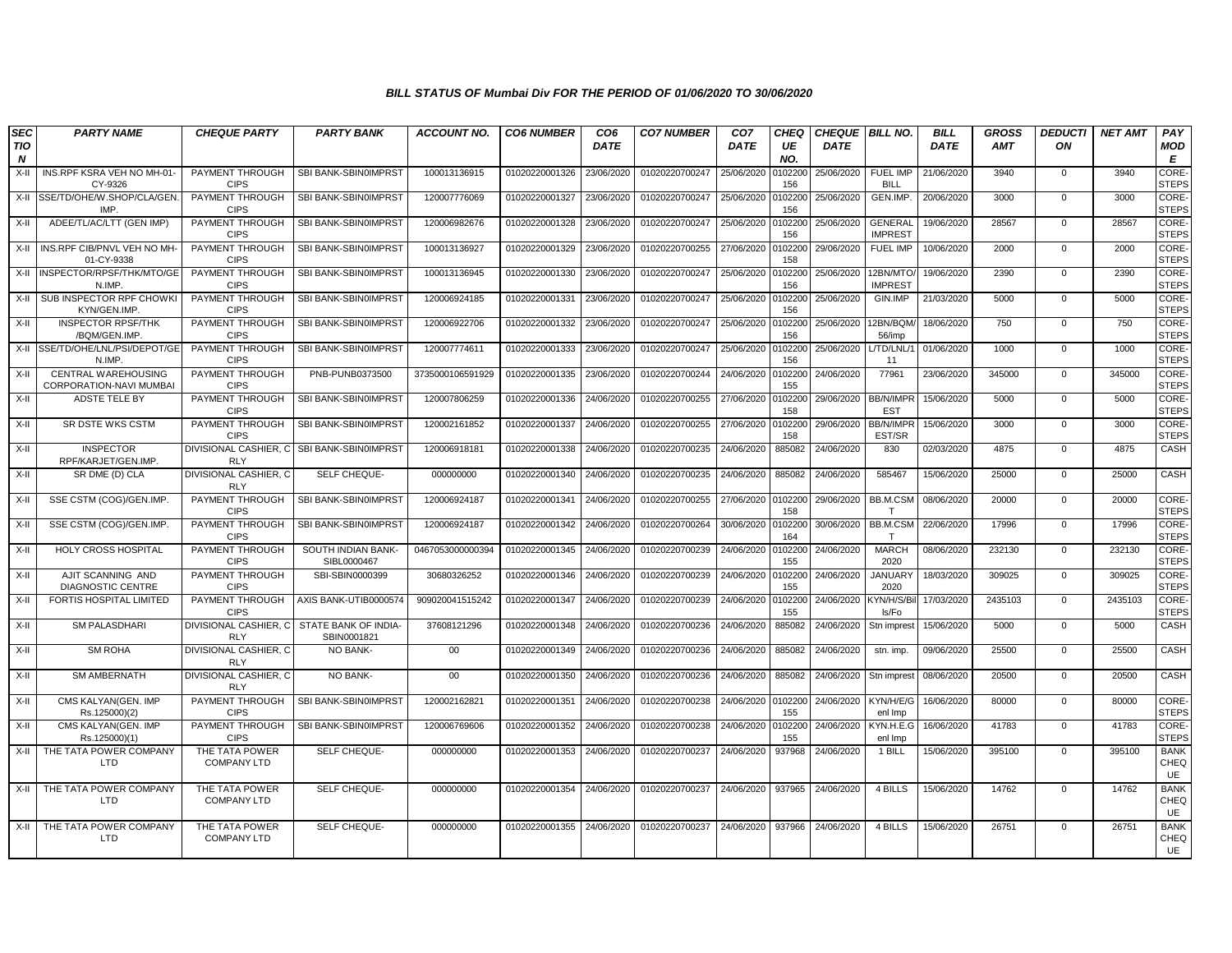| <b>SEC</b>                     | <b>PARTY NAME</b>                                                  | <b>CHEQUE PARTY</b>                                                       | <b>PARTY BANK</b>                            | <b>ACCOUNT NO.</b> | <b>CO6 NUMBER</b>         | CO <sub>6</sub> | <b>CO7 NUMBER</b> | CO <sub>7</sub> | <b>CHEQ</b>    | CHEQUE   BILL NO. |                            | <b>BILL</b> | <b>GROSS</b> | <b>DEDUCTI</b> | <b>NET AMT</b> | PAY                         |
|--------------------------------|--------------------------------------------------------------------|---------------------------------------------------------------------------|----------------------------------------------|--------------------|---------------------------|-----------------|-------------------|-----------------|----------------|-------------------|----------------------------|-------------|--------------|----------------|----------------|-----------------------------|
| <b>TIO</b><br>$\boldsymbol{N}$ |                                                                    |                                                                           |                                              |                    |                           | <b>DATE</b>     |                   | <b>DATE</b>     | UE<br>NO.      | <b>DATE</b>       |                            | <b>DATE</b> | <b>AMT</b>   | ON             |                | <b>MOD</b><br>E             |
| X-II                           | THE TATA POWER COMPANY<br>LTD                                      | THE TATA POWER<br><b>COMPANY LTD</b>                                      | SELF CHEQUE-                                 | 000000000          | 01020220001356            | 24/06/2020      | 01020220700237    | 24/06/2020      | 937967         | 24/06/2020        | 4 BILLS                    | 15/06/2020  | 58708        | $\mathbf 0$    | 58708          | <b>BANK</b><br>CHEQ<br>UE   |
| X-II                           | THE TATA POWER COMPANY<br><b>LTD</b>                               | THE TATA POWER<br><b>COMPANY LTD</b>                                      | SELF CHEQUE-                                 | 000000000          | 01020220001357            | 24/06/2020      | 01020220700237    | 24/06/2020      | 937964         | 24/06/2020        | 4 BILLS                    | 15/06/2020  | 9902         | $\mathbf 0$    | 9902           | <b>BANK</b><br>CHEQ<br>UE   |
| X-II                           | THE TATA POWER COMPANY<br>LTD                                      | THE TATA POWER<br><b>COMPANY LTD</b>                                      | SELF CHEQUE-                                 | 000000000          | 01020220001358            | 24/06/2020      | 01020220700237    | 24/06/2020      | 937963         | 24/06/2020        | 3 BILLS                    | 15/06/2020  | 4884         | $\mathbf 0$    | 4884           | <b>BANK</b><br>CHEQ<br>UE   |
| X-II                           | SR DSTE (CO) CSTM/FUEL.IMP. DIVISIONAL CASHIER. C                  | <b>RLY</b>                                                                | SBI BANK-SBIN0IMPRST                         | 120006915437       | 01020220001359            | 24/06/2020      | 01020220700235    | 24/06/2020      | 885082         | 24/06/2020        | 555021                     | 09/03/2020  | 3000         | $\mathbf 0$    | 3000           | CASH                        |
| X-II                           | FORTIS HOSPITALS LIMITED                                           | PAYMENT THROUGH<br><b>CIPS</b>                                            | AXIS BANK-UTIB0000108                        | 909020041516711    | 01020220001360            | 24/06/2020      | 01020220700239    | 24/06/2020      | 0102200<br>155 | 24/06/2020        | KYN/H/Fort<br>s Mul        | 22/05/2020  | 1417509      | $\mathbf 0$    | 1417509        | CORE-<br><b>STEPS</b>       |
| X-II                           | <b>FORTIS HOSPITALS LIMITED</b>                                    | PAYMENT THROUGH<br><b>CIPS</b>                                            | AXIS BANK-UTIB0000108                        | 909020041516711    | 01020220001361            | 24/06/2020      | 01020220700239    | 24/06/2020      | 0102200<br>155 | 24/06/2020        | <b>KYN/H/Fort</b><br>s Bil | 22/05/2020  | 1523341      | $\mathbf 0$    | 1523341        | CORE-<br><b>STEPS</b>       |
| X-II                           | CMS KALYAN (DIESEL IMPREST<br>15000/-)                             | <b>PAYMENT THROUGH</b><br><b>CIPS</b>                                     | SBI BANK-SBIN0IMPRST                         | 120007775342       | 01020220001362            | 24/06/2020      | 01020220700238    | 24/06/2020      | 0102200<br>155 | 24/06/2020        | KYN/H/E/Fu<br>el Imp       | 22/06/2020  | 29032        | $\mathbf{0}$   | 29032          | CORE-<br><b>STEPS</b>       |
| X-II                           | ADEE TD SS KURLA                                                   | PAYMENT THROUGH<br><b>CIPS</b>                                            | SBI BANK-SBIN0IMPRST                         | 120002162828       | 01020220001363            | 24/06/2020      | 01020220700255    | 27/06/2020      | 0102200<br>158 | 29/06/2020        | <b>GEN.IMP</b>             | 10/06/2020  | 1620         | $\mathbf 0$    | 1620           | CORE-<br><b>STEPS</b>       |
| X-II                           | S S PHARMA AGENCY                                                  | PAYMENT THROUGH<br><b>CIPS</b>                                            | <b>BANK OF BARODA-</b><br><b>BARBOLALBAU</b> | 33380500000023     | 01020220001364            | 24/06/2020      | 01020220700245    | 25/06/2020      | 0102200<br>156 | 25/06/2020        | X/34                       | 21/04/2020  | 7401         | $\mathbf 0$    | 7401           | CORE-<br><b>STEPS</b>       |
| X-II                           | S S PHARMA AGENCY                                                  | PAYMENT THROUGH<br><b>CIPS</b>                                            | <b>BANK OF BARODA-</b><br><b>BARBOLALBAU</b> | 33380500000023     | 01020220001365            | 24/06/2020      | 01020220700245    | 25/06/2020      | 0102200<br>156 | 25/06/2020        | U/633                      | 12/02/2020  | 12342        | $\mathbf 0$    | 12342          | CORE-<br><b>STEPS</b>       |
| $X-II$                         | S S PHARMA AGENCY                                                  | PAYMENT THROUGH<br><b>CIPS</b>                                            | <b>BANK OF BARODA-</b><br>BARBOLALBAU        | 33380500000023     | 01020220001366            | 24/06/2020      | 01020220700245    | 25/06/2020      | 0102200<br>156 | 25/06/2020        | X/33                       | 21/04/2020  | 61248        | $\mathbf{0}$   | 61248          | <b>CORE</b><br><b>STEPS</b> |
| X-II                           | S S PHARMA AGENCY                                                  | PAYMENT THROUGH<br><b>CIPS</b>                                            | <b>BANK OF BARODA-</b><br><b>BARBOLALBAU</b> | 33380500000023     | 01020220001367            | 24/06/2020      | 01020220700245    | 25/06/2020      | 0102200<br>156 | 25/06/2020        | X/48                       | 28/04/2020  | 19443        | 389            | 19054          | CORE-<br><b>STEPS</b>       |
| X-II                           | S S PHARMA AGENCY                                                  | PAYMENT THROUGH<br><b>CIPS</b>                                            | <b>BANK OF BARODA-</b><br><b>BARBOLALBAU</b> | 33380500000023     | 01020220001368            | 24/06/2020      | 01020220700245    | 25/06/2020      | 0102200<br>156 | 25/06/2020        | X/35                       | 21/04/2020  | 11108        | $\mathbf 0$    | 11108          | CORE-<br><b>STEPS</b>       |
| X-II                           | S S PHARMA AGENCY                                                  | PAYMENT THROUGH<br><b>CIPS</b>                                            | <b>BANK OF BARODA</b><br><b>BARBOLALBAU</b>  | 33380500000023     | 01020220001369            | 24/06/2020      | 01020220700245    | 25/06/2020      | 0102200<br>156 | 25/06/2020        | X/60                       | 06/05/2020  | 6096         | $\mathbf 0$    | 6096           | CORE-<br><b>STEPS</b>       |
| X-II                           | S S PHARMA AGENCY                                                  | PAYMENT THROUGH<br><b>CIPS</b>                                            | <b>BANK OF BARODA-</b><br><b>BARBOLALBAU</b> | 33380500000023     | 01020220001370            | 24/06/2020      | 01020220700245    | 25/06/2020      | 0102200<br>156 | 25/06/2020        | U/716                      | 04/03/2020  | 19712        | $\mathbf 0$    | 19712          | CORE-<br><b>STEPS</b>       |
| X-II                           | S S PHARMA AGENCY                                                  | PAYMENT THROUGH<br><b>CIPS</b>                                            | <b>BANK OF BARODA</b><br>BARBOLALBAU         | 33380500000023     | 01020220001371            | 24/06/2020      | 01020220700245    | 25/06/2020      | 0102200<br>156 | 25/06/2020        | X/37                       | 21/04/2020  | 19992        | 400            | 19592          | CORE-<br><b>STEPS</b>       |
| X-II                           | MUMBAI MUNICIPAL<br><b>CORPORATION OF GREATER</b><br><b>MUMBAI</b> | <b>MUMBAI MUNICIPAL</b><br><b>CORPORATION OF</b><br><b>GREATER MUMBAI</b> | SELF CHEQUE-                                 | 000000000          | 01020220001372            | 24/06/2020      | 01020220700240    | 24/06/2020      | 937961         | 24/06/2020        | 769815                     | 22/06/2020  | 38190        | $\mathbf 0$    | 38190          | <b>BANK</b><br>CHEQ<br>UE   |
| X-II                           | MUMBAI MUNICIPAL<br><b>CORPORATION OF GREATER</b><br><b>MUMBAI</b> | MUMBAI MUNICIPAL<br><b>CORPORATION OF</b><br><b>GREATER MUMBAI</b>        | SELF CHEQUE-                                 | 000000000          | 01020220001373 24/06/2020 |                 | 01020220700240    | 24/06/2020      | 937962         | 24/06/2020        | 769814                     | 22/06/2020  | 88781        | $\mathbf 0$    | 88781          | <b>BANK</b><br>CHEQ<br>UE   |
| X-II                           | S S PHARMA AGENCY                                                  | PAYMENT THROUGH<br><b>CIPS</b>                                            | <b>BANK OF BARODA-</b><br><b>BARBOLALBAU</b> | 33380500000023     | 01020220001374 24/06/2020 |                 | 01020220700245    | 25/06/2020      | 0102200<br>156 | 25/06/2020        | X/13                       | 16/04/2020  | 18939        | 708            | 18231          | CORE-<br><b>STEPS</b>       |
| X-II                           | S S PHARMA AGENCY                                                  | PAYMENT THROUGH<br><b>CIPS</b>                                            | <b>BANK OF BARODA-</b><br><b>BARBOLALBAU</b> | 33380500000023     | 01020220001375 24/06/2020 |                 | 01020220700245    | 25/06/2020      | 0102200<br>156 | 25/06/2020        | X/50                       | 28/04/2020  | 1111         | $\mathbf{0}$   | 1111           | CORE-<br><b>STEPS</b>       |
| X-II                           | S S PHARMA AGENCY                                                  | PAYMENT THROUGH<br><b>CIPS</b>                                            | <b>BANK OF BARODA-</b><br><b>BARBOLALBAU</b> | 33380500000023     | 01020220001376            | 24/06/2020      | 01020220700245    | 25/06/2020      | 0102200<br>156 | 25/06/2020        | X/38                       | 21/04/2020  | 19712        | 394            | 19318          | CORE-<br><b>STEPS</b>       |
| X-II                           | S S PHARMA AGENCY                                                  | PAYMENT THROUGH<br><b>CIPS</b>                                            | <b>BANK OF BARODA-</b><br><b>BARBOLALBAU</b> | 33380500000023     | 01020220001377            | 24/06/2020      | 01020220700245    | 25/06/2020      | 0102200<br>156 | 25/06/2020        | X/36                       | 21/04/2020  | 19908        | $\mathbf 0$    | 19908          | CORE-<br><b>STEPS</b>       |
| X-II                           | NANDANA SURGICALS                                                  | PAYMENT THROUGH<br><b>CIPS</b>                                            | STATE BANK OF INDIA-<br>SBIN0014914          | 62329157391        | 01020220001378 24/06/2020 |                 | 01020220700245    | 25/06/2020      | 0102200<br>156 | 25/06/2020        | NSI-<br>056/2020-<br>21    | 01/06/2020  | 18851        | 377            | 18474          | CORE-<br><b>STEPS</b>       |
| X-II                           | NANDANA SURGICALS                                                  | PAYMENT THROUGH<br><b>CIPS</b>                                            | STATE BANK OF INDIA-<br>SBIN0014914          | 62329157391        | 01020220001379 24/06/2020 |                 | 01020220700245    | 25/06/2020      | 0102200<br>156 | 25/06/2020        | NSI-<br>0685/2019<br>20    | 18/03/2020  | 1630         | $\mathbf 0$    | 1630           | CORE-<br><b>STEPS</b>       |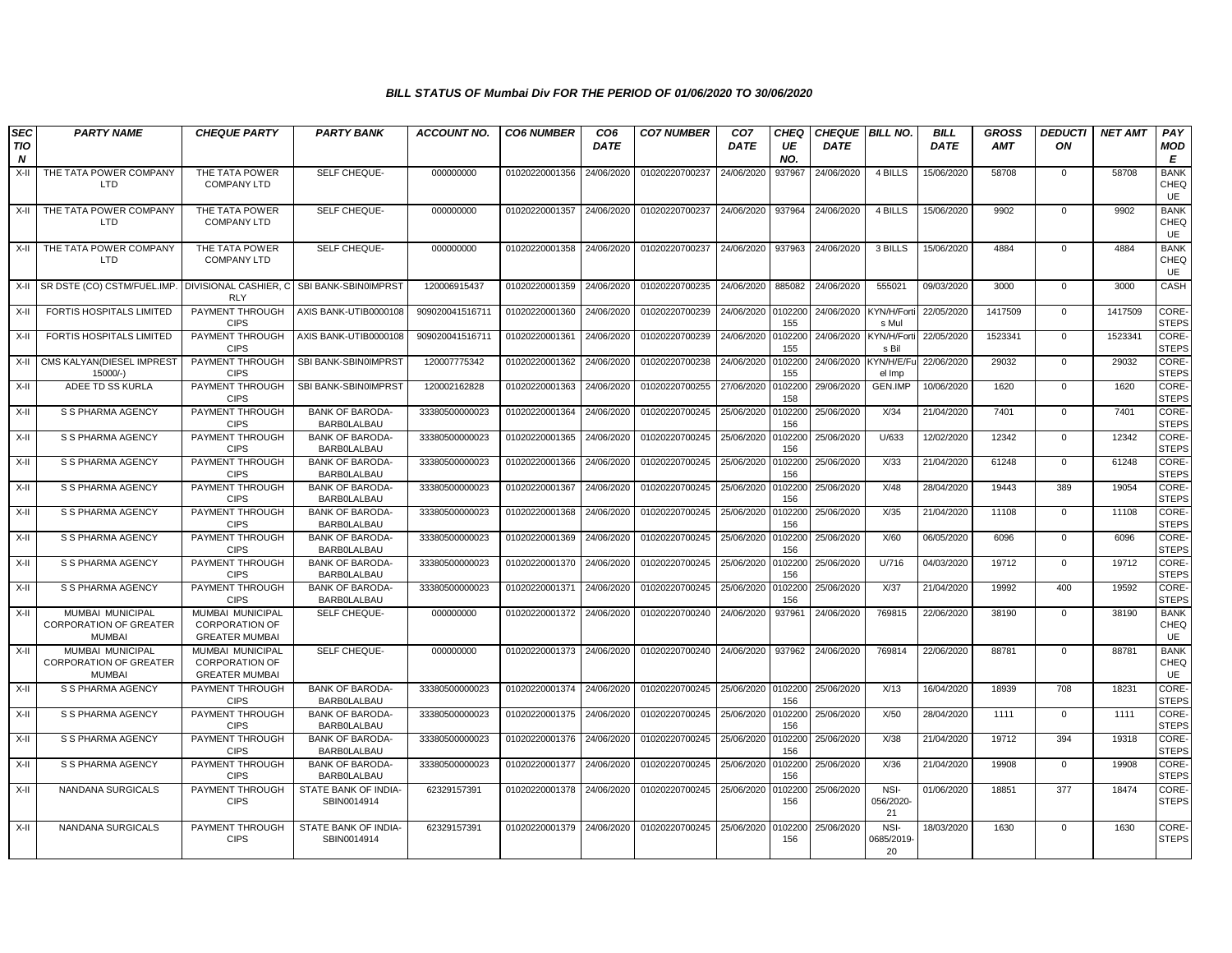| <b>SEC</b>                     | <b>PARTY NAME</b>                                          | <b>CHEQUE PARTY</b>            | <b>PARTY BANK</b>                            | <b>ACCOUNT NO.</b>       | <b>CO6 NUMBER</b> | CO <sub>6</sub> | <b>CO7 NUMBER</b> | CO <sub>7</sub> | CHEQ           | <b>CHEQUE BILL NO.</b> |                                  | <b>BILL</b> | <b>GROSS</b> | <b>DEDUCTI</b> | <b>NET AMT</b> | PAY                          |
|--------------------------------|------------------------------------------------------------|--------------------------------|----------------------------------------------|--------------------------|-------------------|-----------------|-------------------|-----------------|----------------|------------------------|----------------------------------|-------------|--------------|----------------|----------------|------------------------------|
| <b>TIO</b><br>$\boldsymbol{N}$ |                                                            |                                |                                              |                          |                   | <b>DATE</b>     |                   | <b>DATE</b>     | UE<br>NO.      | <b>DATE</b>            |                                  | <b>DATE</b> | <b>AMT</b>   | ON             |                | MOD<br>E                     |
| X-II                           | MAHALASA ENTERPRISES<br><b>MUMBAI</b>                      | PAYMENT THROUGH<br><b>CIPS</b> | <b>SYNDICATE BANK-</b><br>SYNB0005062        | 50621400000078           | 01020220001380    | 24/06/2020      | 01020220700263    | 30/06/2020      | 0102200<br>164 | 30/06/2020             | 78112                            | 24/06/2020  | 78200        | 0              | 78200          | CORE-<br><b>STEPS</b>        |
| X-II                           | SSE P/W BHIWANDI ROAD                                      | PAYMENT THROUGH<br><b>CIPS</b> | SBI BANK-SBIN0IMPRST                         | 100002956943             | 01020220001381    | 24/06/2020      | 01020220700253    | 26/06/2020      | 0102200<br>157 | 26/06/2020             | <b>SAFETY</b><br><b>IMP</b>      | 27/05/2020  | 23970        | $\mathbf{0}$   | 23970          | <b>CORE-</b><br><b>STEPS</b> |
| X-II                           | SSE P/W PNVL (E)                                           | PAYMENT THROUGH<br><b>CIPS</b> | SBI BANK-SBIN0IMPRST                         | 100002956909             | 01020220001382    | 24/06/2020      | 01020220700253    | 26/06/2020      | 010220<br>157  | 26/06/2020             | <b>GEN IMP</b><br><b>BILL</b>    | 26/05/2020  | 21813        | $\mathbf 0$    | 21813          | CORE-<br><b>STEPS</b>        |
| X-II                           | ADEN (W) KYN/GEN.IMP.                                      | PAYMENT THROUGH<br><b>CIPS</b> | SBI BANK-SBIN0IMPRST                         | 120006918920             | 01020220001383    | 24/06/2020      | 01020220700253    | 26/06/2020      | 0102200<br>157 | 26/06/2020             | <b>GENERAL</b><br><b>IMPREST</b> | 11/05/2020  | 9874         | $\mathbf{0}$   | 9874           | <b>CORE</b><br><b>STEPS</b>  |
| X-II                           | ADEN (W) KYN/GEN.IMP.                                      | PAYMENT THROUGH<br><b>CIPS</b> | SBI BANK-SBIN0IMPRST                         | 120006918920             | 01020220001384    | 24/06/2020      | 01020220700261    | 29/06/2020      | 010220<br>160  | 29/06/2020             | <b>GENERAL</b><br><b>IMPREST</b> | 03/03/2020  | 9970         | $\mathbf 0$    | 9970           | CORE-<br><b>STEPS</b>        |
| X-II                           | ADEN (W) KYN/GEN.IMP.                                      | PAYMENT THROUGH<br><b>CIPS</b> | SBI BANK-SBIN0IMPRST                         | 120006918920             | 01020220001385    | 24/06/2020      | 01020220700271    | 02/07/2020      | 0102200<br>167 | 02/07/2020             | <b>GENERAL</b><br><b>IMPREST</b> | 17/03/2020  | 9982         | $\mathbf 0$    | 9982           | CORE-<br><b>STEPS</b>        |
| X-II                           | <b>BPCL E CMS</b>                                          | PAYMENT THROUGH<br><b>CIPS</b> | HDFC-HDFC0000240                             | 3017FA2000601763         | 01020220001388    | 24/06/2020      | 01020220700249    | 25/06/2020      | 0102200<br>157 | 26/06/2020             | Diesel<br>Imprest                | 22/06/2020  | 1344241      | $\mathbf 0$    | 1344241        | CORE-<br><b>STEPS</b>        |
| X-II                           | <b>STATION DIRECTOR LTT</b>                                | PAYMENT THROUGH<br><b>CIPS</b> | SBI BANK-SBIN0IMPRST                         | 120006983407             | 01020220001389    | 24/06/2020      | 01020220700251    | 26/06/2020      | 010220<br>157  | 26/06/2020             | SD/LTT/M<br>y/2020               | 18/06/2020  | 49508        | $\mathbf{0}$   | 49508          | CORE-<br><b>STEPS</b>        |
| X-II                           | SSE (M) CSMT                                               | PAYMENT THROUGH<br><b>CIPS</b> | SBI BANK-SBIN0IMPRST                         | 100013136897             | 01020220001390    | 24/06/2020      | 01020220700253    | 26/06/2020      | 0102200<br>157 | 26/06/2020             | general<br>imprest               | 24/06/2020  | 10635        | 0              | 10635          | CORE-<br><b>STEPS</b>        |
| X-II                           | SR DEE(G)CSTM (FUEL IMP -<br>15000)                        | PAYMENT THROUGH<br><b>CIPS</b> | SBI BANK-SBIN0IMPRST                         | 120002162148             | 01020220001391    | 24/06/2020      | 01020220700253    | 26/06/2020      | 0102200<br>157 | 26/06/2020             | DSL.IMP                          | 24/06/2020  | 14000        | $\mathbf{0}$   | 14000          | CORE-<br><b>STEPS</b>        |
| X-II                           | SSE (M) PANVEL                                             | PAYMENT THROUGH<br><b>CIPS</b> | SBI BANK-SBIN0IMPRST                         | 100002956953             | 01020220001392    | 24/06/2020      | 01020220700261    | 29/06/2020      | 0102200<br>160 | 29/06/2020             | DIS-IMP                          | 19/06/2020  | 42000        | 0              | 42000          | CORE-<br><b>STEPS</b>        |
| X-II                           | MSEDCL CONS NO<br>020029023430                             | PAYMENT THROUGH<br><b>CIPS</b> | SBI-SBIN0008965                              | MSEDHT0102002902<br>3430 | 01020220001394    | 24/06/2020      | 01020220700252    | 26/06/2020      | 010220<br>157  | 26/06/2020             | 1 BILL                           | 18/06/2020  | 266070       | $\mathbf{0}$   | 266070         | CORE-<br><b>STEPS</b>        |
| X-II                           | TORRENT POWER CON NO<br>000189008601                       | PAYMENT THROUGH<br><b>CIPS</b> | <b>BANK OF BARODA-</b><br><b>BARBOKALWAX</b> | 36210200000213           | 01020220001395    | 24/06/2020      | 01020220700252    | 26/06/2020      | 010220<br>157  | 26/06/2020             | 1 BILL                           | 18/06/2020  | 423020       | $\mathbf 0$    | 423020         | CORE-<br><b>STEPS</b>        |
| X-II                           | MSEDCL CON NO 050499005340                                 | PAYMENT THROUGH<br><b>CIPS</b> | SBI-SBIN0008965                              | MSEDHT0105049900<br>5340 | 01020220001396    | 24/06/2020      | 01020220700252    | 26/06/2020      | 0102200<br>157 | 26/06/2020             | 1 BILL                           | 22/06/2020  | 115320       | $\mathbf{0}$   | 115320         | CORE-<br><b>STEPS</b>        |
| X-II                           | MSEDCL CONS NO<br>028519033500                             | PAYMENT THROUGH<br><b>CIPS</b> | SBI-SBIN0008965                              | MSEDHT0102851903<br>3500 | 01020220001397    | 24/06/2020      | 01020220700252    | 26/06/2020      | 0102200<br>157 | 26/06/2020             | 1 BILL                           | 18/06/2020  | 246210       | $\mathbf{0}$   | 246210         | CORE-<br><b>STEPS</b>        |
| X-II                           | MSEDCL CONS NO<br>028659011371                             | PAYMENT THROUGH<br><b>CIPS</b> | SBI-SBIN0008965                              | MSEDHT0102865901<br>1371 | 01020220001398    | 24/06/2020      | 01020220700252    | 26/06/2020      | 0102200<br>157 | 26/06/2020             | 1 BILL                           | 18/06/2020  | 157990       | $\mathbf{0}$   | 157990         | CORE-<br><b>STEPS</b>        |
| X-II                           | MSEDCL CONS NO<br>028519011362                             | PAYMENT THROUGH<br><b>CIPS</b> | SBI-SBIN0008965                              | MSEDHT0102851901<br>1362 | 01020220001399    | 24/06/2020      | 01020220700252    | 26/06/2020      | 0102200<br>157 | 26/06/2020             | 1 BILL                           | 18/06/2020  | 602510       | $\mathbf 0$    | 602510         | CORE-<br><b>STEPS</b>        |
|                                | X-II MSEDCL CON NO 026539012249                            | PAYMENT THROUGH<br><b>CIPS</b> | SBI-SBIN0008965                              | MSEDHT0102653901<br>2249 | 01020220001401    | 24/06/2020      | 01020220700252    | 26/06/2020      | 010220<br>157  | 26/06/2020             | 1 BILL                           | 18/06/2020  | 125130       | $\mathbf{0}$   | 125130         | CORE-<br><b>STEPS</b>        |
| $X-II$                         | <b>MSEDCL CONS NO</b><br>181019032730                      | PAYMENT THROUGH<br><b>CIPS</b> | SBI-SBIN0008965                              | MSEDHT0118101903<br>2730 | 01020220001402    | 24/06/2020      | 01020220700252    | 26/06/2020      | 0102200<br>157 | 26/06/2020             | 1 BILL                           | 22/06/2020  | 134680       | $\mathbf 0$    | 134680         | CORE-<br><b>STEPS</b>        |
| X-II                           | BEST Undertaking CON NO 513-<br>336-034*5                  | PAYMENT THROUGH<br><b>CIPS</b> | CITIBANK NA-<br>CITI0100000                  | BGOV513336034            | 01020220001403    | 24/06/2020      | 01020220700252    | 26/06/2020      | 0102200<br>157 | 26/06/2020             | 1 BILL                           | 22/06/2020  | 9790         | $\mathbf{0}$   | 9790           | CORE-<br><b>STEPS</b>        |
| X-II                           | ADANI ELECTRICITY MUMBAI<br>LIMITED CA NO 102700298        | PAYMENT THROUGH<br><b>CIPS</b> | HDFC BANK LTD-<br>HDFC0004989                | EPAEML102700298          | 01020220001404    | 24/06/2020      | 01020220700252    | 26/06/2020      | 0102200<br>157 | 26/06/2020             | 1 BILL                           | 22/06/2020  | 7700         | 0              | 7700           | <b>CORE-</b><br><b>STEPS</b> |
| X-II                           | ADANI ELECTRICITY MUMBAI<br>LIMITED CA NO 151173248        | PAYMENT THROUGH<br><b>CIPS</b> | <b>HDFC BANK LTD-</b><br>HDFC0004989         | EPAEML151173248          | 01020220001405    | 24/06/2020      | 01020220700252    | 26/06/2020      | 010220<br>157  | 26/06/2020             | 1 BILL                           | 22/06/2020  | 83970        | $\mathbf{0}$   | 83970          | CORE-<br><b>STEPS</b>        |
| X-II                           | ADANI ELECTRICITY MUMBAI<br>LIMITED CA NO 370001903        | PAYMENT THROUGH<br><b>CIPS</b> | <b>HDFC BANK LTD-</b><br>HDFC0004989         | EPAEML370001903          | 01020220001407    | 24/06/2020      | 01020220700252    | 26/06/2020      | 010220<br>157  | 26/06/2020             | 1 BILL                           | 22/06/2020  | 81190        | $\Omega$       | 81190          | CORE-<br><b>STEPS</b>        |
| X-II                           | ADANI ELECTRICITY MUMBAI<br>LIMITED CA NO 200000079        | PAYMENT THROUGH<br><b>CIPS</b> | HDFC BANK LTD-<br>HDFC0004989                | EPAEML200000079          | 01020220001408    | 24/06/2020      | 01020220700252    | 26/06/2020      | 0102200<br>157 | 26/06/2020             | 1 BILL                           | 22/06/2020  | 43830        | $\mathbf{0}$   | 43830          | CORE-<br><b>STEPS</b>        |
| $X-H$                          | ADANI ELECTRICITY MUMBAI<br>LIMITED CA NO 200002043        | PAYMENT THROUGH<br><b>CIPS</b> | <b>HDFC BANK LTD-</b><br>HDFC0004989         | EPAEML200002043          | 01020220001409    | 24/06/2020      | 01020220700252    | 26/06/2020      | 0102200<br>157 | 26/06/2020             | 1 BILL                           | 22/06/2020  | 7450         | $\mathbf{0}$   | 7450           | CORE-<br><b>STEPS</b>        |
| X-II                           | ADANI ELECTRICITY MUMBA<br>LIMITED CA NO 102703138         | PAYMENT THROUGH<br><b>CIPS</b> | HDFC BANK LTD-<br>HDFC0004989                | EPAEML102703138          | 01020220001410    | 24/06/2020      | 01020220700252    | 26/06/2020      | 0102200<br>157 | 26/06/2020             | 1 BILL                           | 22/06/2020  | 109550       | $\mathbf 0$    | 109550         | <b>CORE-</b><br><b>STEPS</b> |
| X-II                           | <b>ADANI ELECTRICITY MUMBAI</b><br>LIMITED CA NO 102692320 | PAYMENT THROUGH<br><b>CIPS</b> | <b>HDFC BANK LTD-</b><br>HDFC0004989         | EPAEML102692320          | 01020220001411    | 24/06/2020      | 01020220700252    | 26/06/2020      | 0102200<br>157 | 26/06/2020             | 1 BILL                           | 22/06/2020  | 21030        | $\Omega$       | 21030          | CORE-<br><b>STEPS</b>        |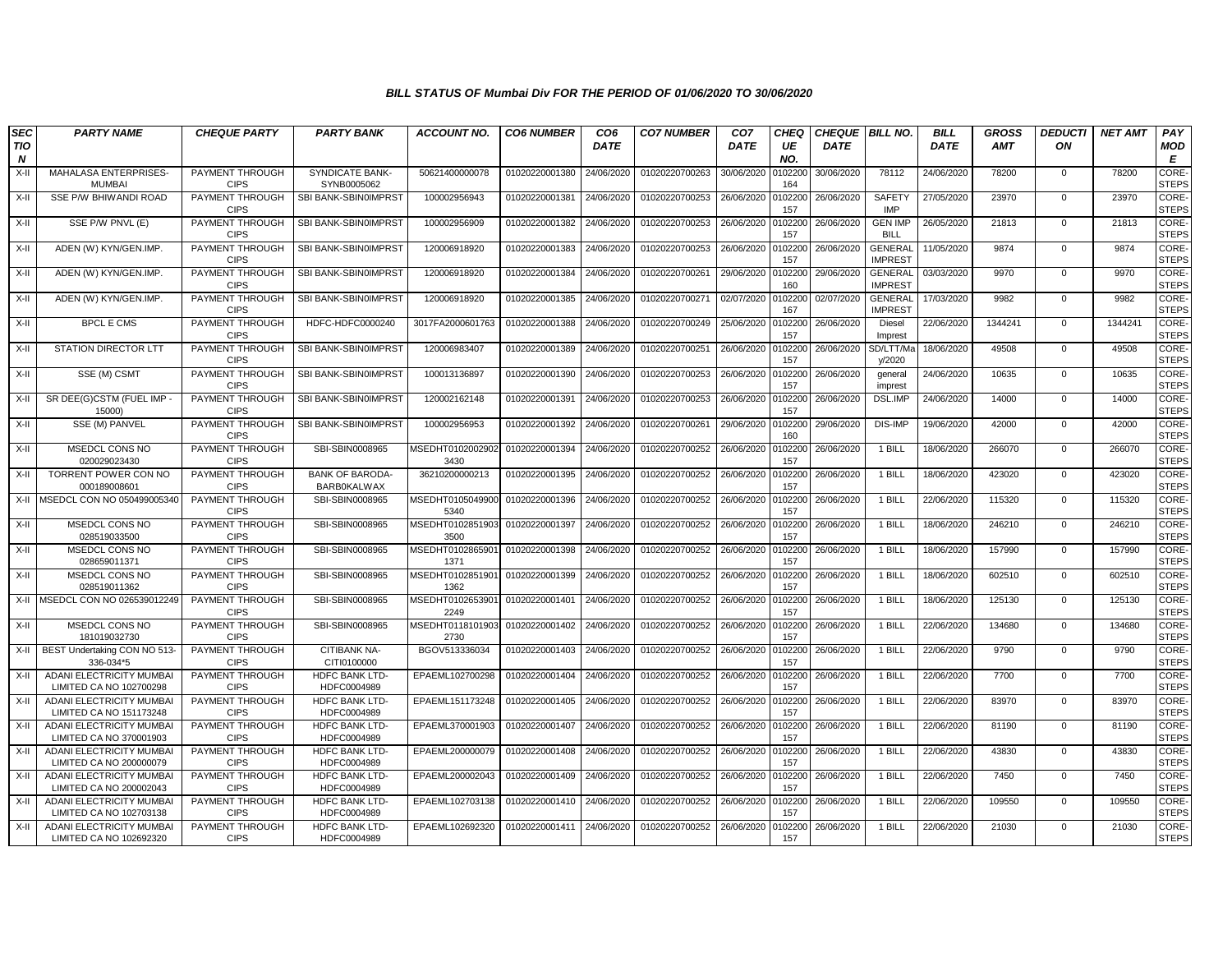| <b>SEC</b><br><b>TIO</b><br>N | <b>PARTY NAME</b>                                | <b>CHEQUE PARTY</b>            | <b>PARTY BANK</b>                                           | <b>ACCOUNT NO.</b> | <b>CO6 NUMBER</b> | CO <sub>6</sub><br><b>DATE</b> | <b>CO7 NUMBER</b> | CO <sub>7</sub><br><b>DATE</b> | <b>CHEQ</b><br>UE<br>NO. | <b>CHEQUE BILL NO.</b><br><b>DATE</b> |                                     | <b>BILL</b><br><b>DATE</b> | <b>GROSS</b><br>AMT | <b>DEDUCTI</b><br>ON | <b>NET AMT</b> | PAY<br>MOD<br>Е              |
|-------------------------------|--------------------------------------------------|--------------------------------|-------------------------------------------------------------|--------------------|-------------------|--------------------------------|-------------------|--------------------------------|--------------------------|---------------------------------------|-------------------------------------|----------------------------|---------------------|----------------------|----------------|------------------------------|
| $X-II$                        | DRM(W)CSTM GEN IMP                               | PAYMENT THROUGH<br><b>CIPS</b> | SBI BANK-SBIN0IMPRST                                        | 120002155857       | 01020220001421    | 24/06/2020                     | 01020220700253    | 26/06/2020                     | 0102200<br>157           | 26/06/2020                            | <b>GENERAL</b><br><b>IMPREST</b>    | 19/06/2020                 | 15000               | $\mathbf{0}$         | 15000          | <b>CORE-</b><br><b>STEPS</b> |
| X-II                          | K.SHARMA ELECTRICALS-<br><b>MUMBAI</b>           | PAYMENT THROUGH<br><b>CIPS</b> | <b>BANK OF BARODA-</b><br><b>BARBOTILCHE</b>                | 36690200000047     | 01020220001423    | 24/06/2020                     | 01020220700263    | 30/06/2020                     | 0102200<br>164           | 30/06/2020                            | 78113                               | 24/06/2020                 | 78200               | $\mathbf{0}$         | 78200          | CORE-<br><b>STEPS</b>        |
| $X-II$                        | P P S ELECTRICAL WORKS<br>PUNE-PUNE              | PAYMENT THROUGH<br><b>CIPS</b> | <b>EQUITAS SMALL</b><br>FINANCE BANK LIMITED<br>ESFB0009028 | 200000727624       | 01020220001424    | 24/06/2020                     | 01020220700263    | 30/06/2020                     | 10220<br>164             | 30/06/2020                            | 78114                               | 24/06/2020                 | 78200               | $\mathbf 0$          | 78200          | CORE-<br><b>STEPS</b>        |
| X-II                          | SUB.INS.GOD.SEQ.KYN<br>PETROL IMP.               | PAYMENT THROUGH<br><b>CIPS</b> | SBI BANK-SBIN0IMPRST                                        | 120006913892       | 01020220001425    | 25/06/2020                     | 01020220700247    | 25/06/2020                     | 0102200<br>156           | 25/06/2020                            | <b>KYN</b><br><b>PETROL</b><br>IMP. | 24/06/2020                 | 70000               | $\mathbf{0}$         | 70000          | CORE-<br><b>STEPS</b>        |
| $X-H$                         | <b>INSPECTOR RPF/DS/MEDICAL</b><br>EXP./GEN.IMP. | PAYMENT THROUGH<br><b>CIPS</b> | SBI BANK-SBIN0IMPRST                                        | 120002162910       | 01020220001427    | 25/06/2020                     | 01020220700247    | 25/06/2020                     | 0102200<br>156           | 25/06/2020                            | DS/MTN/M<br>ED.IMP                  | 24/06/2020                 | 70000               | $\mathbf{0}$         | 70000          | <b>CORE</b><br><b>STEPS</b>  |
| X-II                          | <b>INSPECTOR</b><br>DS/MATUNGA/GAS.IMP.          | PAYMENT THROUGH<br><b>CIPS</b> | SBI BANK-SBIN0IMPRST                                        | 120006925005       | 01020220001428    | 25/06/2020                     | 01020220700247    | 25/06/2020                     | 102200<br>156            | 25/06/2020                            | DS/MTN/G<br>AS.IMP                  | 24/06/2020                 | 61595               | $\mathbf 0$          | 61595          | CORE-<br><b>STEPS</b>        |
| $X-II$                        | SSE/TD/OHE/CSTM/GEN.IMP                          | PAYMENT THROUGH<br><b>CIPS</b> | SBI BANK-SBIN0IMPRST                                        | 120007775338       | 01020220001429    | 25/06/2020                     | 01020220700255    | 27/06/2020                     | 0102200<br>158           | 29/06/2020                            | GEN.IMP.                            | 24/06/2020                 | 1500                | $\mathbf 0$          | 1500           | CORE-<br><b>STEPS</b>        |
| $X-II$                        | ASST SUB INSPECTORT<br>DS/KYN/GAS.IMP.           | PAYMENT THROUGH<br><b>CIPS</b> | SBI BANK-SBIN0IMPRST                                        | 120006924183       | 01020220001430    | 25/06/2020                     | 01020220700247    | 25/06/2020                     | 0102200<br>156           | 25/06/2020                            | <b>ASI/DS/KY</b><br>N GAS           | 24/06/2020                 | 70000               | $^{\circ}$           | 70000          | CORE-<br><b>STEPS</b>        |
| $X-II$                        | <b>SM JUI NAGAR</b>                              | PAYMENT THROUGH<br><b>CIPS</b> | SBI BANK-SBIN0IMPRST                                        | 120002163245       | 01020220001431    | 25/06/2020                     | 01020220700251    | 26/06/2020                     | 0102200<br>157           | 26/06/2020                            | Stn imprest                         | 08/06/2020                 | 7860                | $\mathbf 0$          | 7860           | CORE-<br><b>STEPS</b>        |
| X-II                          | INSPECTOR/<br>RPSF/BARRACK/GEN. IMP.             | PAYMENT THROUGH<br><b>CIPS</b> | SBI BANK-SBIN0IMPRST                                        | 120007805597       | 01020220001432    | 25/06/2020                     | 01020220700255    | 27/06/2020                     | 0102200<br>158           | 29/06/2020                            | 12BN/IPF-<br>HQr/BM                 | 23/06/2020                 | 5000                | $\mathbf{0}$         | 5000           | CORE-<br><b>STEPS</b>        |
| $X-II$                        | INSPECTOR/<br>RPSF/BARRACK/GEN. IMP.             | PAYMENT THROUGH<br><b>CIPS</b> | SBI BANK-SBIN0IMPRST                                        | 120007805597       | 01020220001433    | 25/06/2020                     | 01020220700255    | 27/06/2020                     | 0102200<br>158           | 29/06/2020                            | 12BN/IPF-<br>HQR/BM                 | 23/06/2020                 | 2500                | 0                    | 2500           | CORE-<br><b>STEPS</b>        |
| $X-H$                         | <b>SM KASU</b>                                   | PAYMENT THROUGH<br><b>CIPS</b> | SBI BANK-SBIN0IMPRST                                        | 120002162214       | 01020220001434    | 25/06/2020                     | 01020220700251    | 26/06/2020                     | 0102200<br>157           | 26/06/2020                            | Stn imprest                         | 09/06/2020                 | 10500               | $\mathbf 0$          | 10500          | CORE-<br><b>STEPS</b>        |
| $X-H$                         | SM TVSG RCF THAL                                 | PAYMENT THROUGH<br><b>CIPS</b> | SBI BANK-SBIN0IMPRST                                        | 100002957006       | 01020220001435    | 25/06/2020                     | 01020220700251    | 26/06/2020                     | 0102200<br>157           | 26/06/2020                            | Stn imprest                         | 06/06/2020                 | 5000                | $\mathbf 0$          | 5000           | CORE-<br><b>STEPS</b>        |
| $X-H$                         | <b>SM APTA</b>                                   | PAYMENT THROUGH<br><b>CIPS</b> | SBI BANK-SBIN0IMPRST                                        | 120002162212       | 01020220001436    | 25/06/2020                     | 01020220700251    | 26/06/2020                     | 0102200<br>157           | 26/06/2020                            | Stn imprest                         | 06/06/2020                 | 10500               | $\mathbf 0$          | 10500          | CORE-<br><b>STEPS</b>        |
| $X-H$                         | <b>SM KHARBAV</b>                                | PAYMENT THROUGH<br><b>CIPS</b> | SBI BANK-SBIN0IMPRST                                        | 120002162627       | 01020220001437    | 25/06/2020                     | 01020220700251    | 26/06/2020                     | 0102200<br>157           | 26/06/2020                            | Stn imprest                         | 08/06/2020                 | 5000                | $\mathbf{0}$         | 5000           | <b>CORE-</b><br><b>STEPS</b> |
| $X-H$                         | <b>SM SANDHURST ROAD</b>                         | PAYMENT THROUGH<br><b>CIPS</b> | SBI BANK-SBIN0IMPRST                                        | 120002162121       | 01020220001438    | 25/06/2020                     | 01020220700251    | 26/06/2020                     | 010220<br>157            | 26/06/2020                            | Stn imprest                         | 01/06/2020                 | 1300                | $\mathbf{0}$         | 1300           | CORE-<br><b>STEPS</b>        |
| $X-II$                        | <b>SM LONAVALA</b>                               | PAYMENT THROUGH<br><b>CIPS</b> | SBI BANK-SBIN0IMPRST                                        | 120007776071       | 01020220001439    | 25/06/2020                     | 01020220700251    | 26/06/2020                     | 010220<br>157            | 26/06/2020                            | Stn imprest                         | 09/06/2020                 | 7625                | $\mathbf 0$          | 7625           | CORE-<br><b>STEPS</b>        |
| X-II                          | <b>SM BHANDUP</b>                                | PAYMENT THROUGH<br><b>CIPS</b> | SBI BANK-SBIN0IMPRST                                        | 120002161893       | 01020220001440    | 25/06/2020                     | 01020220700251    | 26/06/2020                     | 0102200<br>157           | 26/06/2020                            | Stn imprest                         | 11/05/2020                 | 830                 | $\mathbf{0}$         | 830            | CORE-<br><b>STEPS</b>        |
| $X-II$                        | SM SANDHURST ROAD                                | PAYMENT THROUGH<br><b>CIPS</b> | SBI BANK-SBIN0IMPRST                                        | 120002162121       | 01020220001441    | 25/06/2020                     | 01020220700251    | 26/06/2020                     | 0102200<br>157           | 26/06/2020                            | Stn imprest                         | 06/06/2020                 | 360                 | $\mathbf 0$          | 360            | CORE-<br><b>STEPS</b>        |
| $X-H$                         | <b>SM BHANDUP</b>                                | PAYMENT THROUGH<br><b>CIPS</b> | SBI BANK-SBIN0IMPRST                                        | 120002161893       | 01020220001442    | 25/06/2020                     | 01020220700251    | 26/06/2020                     | 0102200<br>157           | 26/06/2020                            | Stn imprest                         | 06/06/2020                 | 1482                | $\mathbf{0}$         | 1482           | <b>CORE</b><br><b>STEPS</b>  |
| $X-H$                         | <b>SM SANDHURST ROAD</b>                         | PAYMENT THROUGH<br><b>CIPS</b> | SBI BANK-SBIN0IMPRST                                        | 120002162121       | 01020220001443    | 25/06/2020                     | 01020220700251    | 26/06/2020                     | 0102200<br>157           | 26/06/2020                            | Stn impres                          | 05/06/2020                 | 2210                | $\mathbf{0}$         | 2210           | CORE-<br><b>STEPS</b>        |
| X-II                          | <b>SM KOPARKHAIRANE</b>                          | PAYMENT THROUGH<br><b>CIPS</b> | SBI BANK-SBIN0IMPRST                                        | 120002163250       | 01020220001444    | 25/06/2020                     | 01020220700251    | 26/06/2020                     | 0102200<br>157           | 26/06/2020                            | Stn imprest                         | 04/06/2020                 | 5153                | $\Omega$             | 5153           | CORE-<br><b>STEPS</b>        |
| $X-H$                         | <b>SM NERUL</b>                                  | PAYMENT THROUGH<br><b>CIPS</b> | SBI BANK-SBIN0IMPRST                                        | 120002161935       | 01020220001445    | 25/06/2020                     | 01020220700251    | 26/06/2020                     | 0102200<br>157           | 26/06/2020                            | Stn imprest                         | 01/06/2020                 | 9378                | $\mathbf 0$          | 9378           | CORE-<br><b>STEPS</b>        |
| $X-H$                         | <b>SM PEN</b>                                    | PAYMENT THROUGH<br><b>CIPS</b> | SBI BANK-SBIN0IMPRST                                        | 120002161687       | 01020220001446    | 25/06/2020                     | 01020220700251    | 26/06/2020                     | 0102200<br>157           | 26/06/2020                            | Stn imprest                         | 06/06/2020                 | 15368               | $\mathbf{0}$         | 15368          | CORE-<br><b>STEPS</b>        |
| $X-II$                        | <b>SM TALOJA</b>                                 | PAYMENT THROUGH<br><b>CIPS</b> | SBI BANK-SBIN0IMPRST                                        | 120002162210       | 01020220001447    | 25/06/2020                     | 01020220700251    | 26/06/2020                     | 0102200<br>157           | 26/06/2020                            | station<br>imprest                  | 05/06/2020                 | 15500               | $\mathbf{0}$         | 15500          | <b>CORE</b><br><b>STEPS</b>  |
| $X-H$                         | <b>SM NAGOTHANE</b>                              | PAYMENT THROUGH<br><b>CIPS</b> | SBI BANK-SBIN0IMPRST                                        | 120002161685       | 01020220001448    | 25/06/2020                     | 01020220700251    | 26/06/2020                     | 102200<br>157            | 26/06/2020                            | stn. imp.                           | 08/06/2020                 | 10478               | $\Omega$             | 10478          | CORE-<br><b>STEPS</b>        |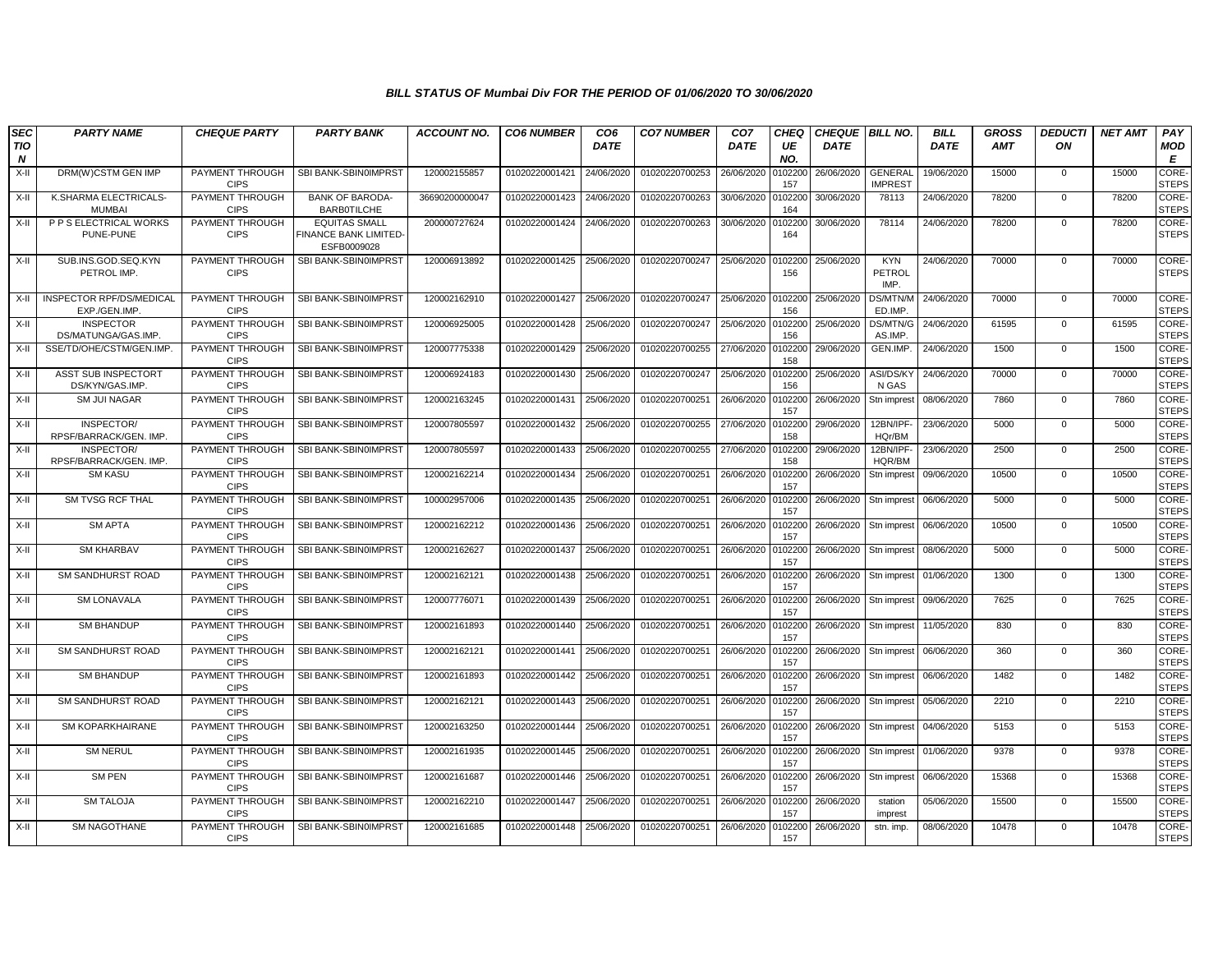| <b>SEC</b> | <b>PARTY NAME</b>                                   | <b>CHEQUE PARTY</b>                   | <b>PARTY BANK</b>                             | <b>ACCOUNT NO.</b>       | <b>CO6 NUMBER</b> | CO <sub>6</sub> | <b>CO7 NUMBER</b> | CO <sub>7</sub> | <b>CHEQ</b>    | <b>CHEQUE BILL NO.</b> |                        | <b>BILL</b> | <b>GROSS</b> | <b>DEDUCTI</b> | <b>NET AMT</b> | PAY                          |
|------------|-----------------------------------------------------|---------------------------------------|-----------------------------------------------|--------------------------|-------------------|-----------------|-------------------|-----------------|----------------|------------------------|------------------------|-------------|--------------|----------------|----------------|------------------------------|
| TIO<br>N   |                                                     |                                       |                                               |                          |                   | <b>DATE</b>     |                   | <b>DATE</b>     | UE<br>NO.      | <b>DATE</b>            |                        | <b>DATE</b> | <b>AMT</b>   | ON             |                | MOD<br>Е                     |
| X-II       | <b>SM KURLA</b>                                     | PAYMENT THROUGH<br><b>CIPS</b>        | SBI BANK-SBIN0IMPRST                          | 120006759659             | 01020220001449    | 25/06/2020      | 01020220700251    | 26/06/2020      | 0102200<br>157 | 26/06/2020             | stn. imp.              | 01/06/2020  | 7870         | $\mathbf 0$    | 7870           | CORE<br><b>STEPS</b>         |
| X-II       | <b>SM KAMAN ROAD</b>                                | PAYMENT THROUGH<br><b>CIPS</b>        | SBI BANK-SBIN0IMPRST                          | 120002161642             | 01020220001450    | 25/06/2020      | 01020220700251    | 26/06/2020      | 0102200<br>157 | 26/06/2020             | stn. imp.              | 08/06/2020  | 5000         | $\overline{0}$ | 5000           | CORE-<br><b>STEPS</b>        |
| X-II       | <b>SM VASHI</b>                                     | PAYMENT THROUGH<br><b>CIPS</b>        | SBI BANK-SBIN0IMPRST                          | 120002161941             | 01020220001453    | 25/06/2020      | 01020220700251    | 26/06/2020      | 010220<br>157  | 26/06/2020             | Stn imprest            | 08/06/2020  | 7850         | $\mathbf 0$    | 7850           | <b>CORE</b><br><b>STEPS</b>  |
| X-II       | <b>SM MULUND</b>                                    | PAYMENT THROUGH<br><b>CIPS</b>        | SBI BANK-SBIN0IMPRST                          | 120002161682             | 01020220001454    | 25/06/2020      | 01020220700251    | 26/06/2020      | 0102200<br>157 | 26/06/2020             | Stn imprest            | 17/06/2020  | 2040         | $\mathbf{0}$   | 2040           | <b>CORE-</b><br><b>STEPS</b> |
| X-II       | <b>SM TITWALA</b>                                   | PAYMENT THROUGH<br><b>CIPS</b>        | SBI BANK-SBIN0IMPRST                          | 120002161731             | 01020220001455    | 25/06/2020      | 01020220700251    | 26/06/2020      | 0102200<br>157 | 26/06/2020             | Stn imprest            | 31/05/2020  | 13713        | $\mathbf 0$    | 13713          | CORE-<br><b>STEPS</b>        |
| X-II       | <b>SM KHADAVLI</b>                                  | PAYMENT THROUGH<br><b>CIPS</b>        | SBI BANK-SBIN0IMPRST                          | 120002161899             | 01020220001457    | 25/06/2020      | 01020220700251    | 26/06/2020      | 0102200<br>157 | 26/06/2020             | Stn imprest            | 31/05/2020  | 9646         | $\mathbf{0}$   | 9646           | CORE-<br><b>STEPS</b>        |
| X-II       | <b>SM IGATPURI</b>                                  | PAYMENT THROUGH<br><b>CIPS</b>        | SBI BANK-SBIN0IMPRST                          | 120002161641             | 01020220001458    | 25/06/2020      | 01020220700251    | 26/06/2020      | 0102200<br>157 | 26/06/2020             | Stn imprest            | 09/06/2020  | 5905         | $\mathbf 0$    | 5905           | CORE-<br><b>STEPS</b>        |
| X-II       | <b>SM TURBHE</b>                                    | PAYMENT THROUGH<br><b>CIPS</b>        | SBI BANK-SBIN0IMPRST                          | 120002163249             | 01020220001459    | 25/06/2020      | 01020220700251    | 26/06/2020      | 0102200<br>157 | 26/06/2020             | Stn imprest            | 09/06/2020  | 7493         | $\Omega$       | 7493           | CORE-<br><b>STEPS</b>        |
| X-II       | <b>SM VIKHROLI</b>                                  | PAYMENT THROUGH<br><b>CIPS</b>        | SBI BANK-SBIN0IMPRST                          | 120002161939             | 01020220001460    | 25/06/2020      | 01020220700251    | 26/06/2020      | 0102200<br>157 | 26/06/2020             | Stn imprest            | 09/06/2020  | 2000         | $\mathbf{0}$   | 2000           | CORE-<br><b>STEPS</b>        |
| X-II       | AARUSH TRAVELS                                      | PAYMENT THROUGH<br><b>CIPS</b>        | <b>BANK OF</b><br>MAHARASHTRA-<br>MAHB0000318 | 60270019786              | 01020220001461    | 25/06/2020      | 01020220700246    | 25/06/2020      | 0102200<br>156 | 25/06/2020             | 2020/AT/9<br>& 10      | 01/06/2020  | 77600        | 9312           | 68288          | CORE-<br><b>STEPS</b>        |
| X-II       | <b>SM BADLAPUR</b>                                  | PAYMENT THROUGH<br><b>CIPS</b>        | SBI BANK-SBIN0IMPRST                          | 120002161894             | 01020220001462    | 25/06/2020      | 01020220700251    | 26/06/2020      | 0102200<br>157 | 26/06/2020             | Stn imprest            | 09/06/2020  | 20364        | $\mathbf 0$    | 20364          | <b>CORE-</b><br><b>STEPS</b> |
| X-II       | <b>SM PAREL</b>                                     | PAYMENT THROUGH<br><b>CIPS</b>        | SBI BANK-SBIN0IMPRST                          | 120002162167             | 01020220001463    | 25/06/2020      | 01020220700251    | 26/06/2020      | 0102200<br>157 | 26/06/2020             | Stn imprest            | 10/03/2020  | 5000         | $\Omega$       | 5000           | CORE-<br><b>STEPS</b>        |
| X-II       | <b>SM ATGAON</b>                                    | PAYMENT THROUGH<br><b>CIPS</b>        | SBI BANK-SBIN0IMPRST                          | 120002162168             | 01020220001464    | 25/06/2020      | 01020220700251    | 26/06/2020      | 0102200<br>157 | 26/06/2020             | Stn imprest            | 05/06/2020  | 8550         | $\mathbf 0$    | 8550           | CORE-<br><b>STEPS</b>        |
| X-II       | <b>SM BHIVPURI ROAD</b>                             | <b>PAYMENT THROUGH</b><br><b>CIPS</b> | SBI BANK-SBIN0IMPRST                          | 120002163244             | 01020220001465    | 25/06/2020      | 01020220700251    | 26/06/2020      | 0102200<br>157 | 26/06/2020             | Stn imprest            | 08/06/2020  | 9940         | $\mathbf{0}$   | 9940           | CORE-<br><b>STEPS</b>        |
| X-II       | <b>SM CHAUK</b>                                     | PAYMENT THROUGH<br><b>CIPS</b>        | SBI BANK-SBIN0IMPRST                          | 120002162585             | 01020220001466    | 25/06/2020      | 01020220700251    | 26/06/2020      | 0102200<br>157 | 26/06/2020             | Stn imprest            | 10/06/2020  | 4373         | $\mathbf 0$    | 4373           | CORE-<br><b>STEPS</b>        |
| X-II       | <b>SM VANGANI</b>                                   | PAYMENT THROUGH<br><b>CIPS</b>        | SBI BANK-SBIN0IMPRST                          | 120002162175             | 01020220001467    | 25/06/2020      | 01020220700251    | 26/06/2020      | 0102200<br>157 | 26/06/2020             | Stn imprest            | 10/06/2020  | 8149         | $\mathbf 0$    | 8149           | CORE-<br><b>STEPS</b>        |
| X-II       | <b>SM MATHERAN</b>                                  | PAYMENT THROUGH<br><b>CIPS</b>        | SBI BANK-SBIN0IMPRST                          | 120002162589             | 01020220001468    | 25/06/2020      | 01020220700251    | 26/06/2020      | 0102200<br>157 | 26/06/2020             | Stn imprest            | 11/06/2020  | 12813        | $\mathbf 0$    | 12813          | CORE-<br><b>STEPS</b>        |
| X-II       | <b>SM MOHAPE</b>                                    | PAYMENT THROUGH<br><b>CIPS</b>        | SBI BANK-SBIN0IMPRST                          | 120002162631             | 01020220001469    | 25/06/2020      | 01020220700251    | 26/06/2020      | 0102200<br>157 | 26/06/2020             | Stn imprest            | 12/06/2020  | 5000         | $\mathbf 0$    | 5000           | CORE-<br><b>STEPS</b>        |
| X-II       | <b>SM DADAR</b>                                     | PAYMENT THROUGH<br><b>CIPS</b>        | SBI BANK-SBIN0IMPRST                          | 120002161896             | 01020220001470    | 25/06/2020      | 01020220700251    | 26/06/2020      | 010220<br>157  | 26/06/2020             | Stn imprest            | 17/06/2020  | 9692         | $\mathbf{0}$   | 9692           | <b>CORE-</b><br><b>STEPS</b> |
| X-II       | <b>SM MONKEY HILL</b>                               | PAYMENT THROUGH<br><b>CIPS</b>        | SBI BANK-SBIN0IMPRST                          | 120006982678             | 01020220001471    | 25/06/2020      | 01020220700251    | 26/06/2020      | 0102200<br>157 | 26/06/2020             | Stn imprest            | 20/06/2020  | 9942         | $\mathbf 0$    | 9942           | CORE-<br><b>STEPS</b>        |
| X-II       | <b>SM KASARA</b>                                    | PAYMENT THROUGH<br><b>CIPS</b>        | SBI BANK-SBIN0IMPRST                          | 120002162165             | 01020220001472    | 25/06/2020      | 01020220700251    | 26/06/2020      | 0102200<br>157 | 26/06/2020             | stn. imprest           | 19/06/2020  | 30500        | $\mathbf{0}$   | 30500          | CORE-<br><b>STEPS</b>        |
| X-II       | <b>SS UMBARMALI</b>                                 | PAYMENT THROUGH<br><b>CIPS</b>        | SBI BANK-SBIN0IMPRST                          | 120002162583             | 01020220001473    | 25/06/2020      | 01020220700251    | 26/06/2020      | 0102200<br>157 | 26/06/2020             | stn. imprest           | 19/06/2020  | 5000         | $\mathbf{0}$   | 5000           | CORE-<br><b>STEPS</b>        |
| X-II       | SSE/PSI/SION/GEN.IMP.                               | PAYMENT THROUGH<br><b>CIPS</b>        | SBI BANK-SBIN0IMPRST                          | 120007774615             | 01020220001474    | 25/06/2020      | 01020220700255    | 27/06/2020      | 0102200<br>158 | 29/06/2020             | GEN.<br><b>IMPREST</b> | 19/03/2020  | 1500         | $\mathbf 0$    | 1500           | CORE-<br><b>STEPS</b>        |
| X-II       | <b>AARUSH TRAVELS</b>                               | PAYMENT THROUGH<br><b>CIPS</b>        | <b>BANK OF</b><br>MAHARASHTRA-<br>MAHB0000318 | 60270019786              | 01020220001475    | 25/06/2020      | 01020220700246    | 25/06/2020      | 0102200<br>156 | 25/06/2020             | 2020/AT/7<br>& 8       | 01/05/2020  | 77600        | 9312           | 68288          | CORE-<br><b>STEPS</b>        |
| X-II       | MSEDCL CON NO 022010503314                          | PAYMENT THROUGH<br><b>CIPS</b>        | SBI-SBIN0008965                               | MSEDCL0102201050<br>3314 | 01020220001480    | 25/06/2020      | 01020220700252    | 26/06/2020      | 0102200<br>157 | 26/06/2020             | 1 bill                 | 15/06/2020  | 3060         | 0              | 3060           | <b>CORE</b><br><b>STEPS</b>  |
| X-II       | ADANI ELECTRICITY MUMBAI<br>LIMITED CA NO 102700083 | PAYMENT THROUGH<br><b>CIPS</b>        | <b>HDFC BANK LTD-</b><br>HDFC0004989          | EPAEML102700083          | 01020220001481    | 25/06/2020      | 01020220700258    | 29/06/2020      | 0102200<br>160 | 29/06/2020             | 1 BILL                 | 22/06/2020  | 84410        | $\Omega$       | 84410          | CORE-<br><b>STEPS</b>        |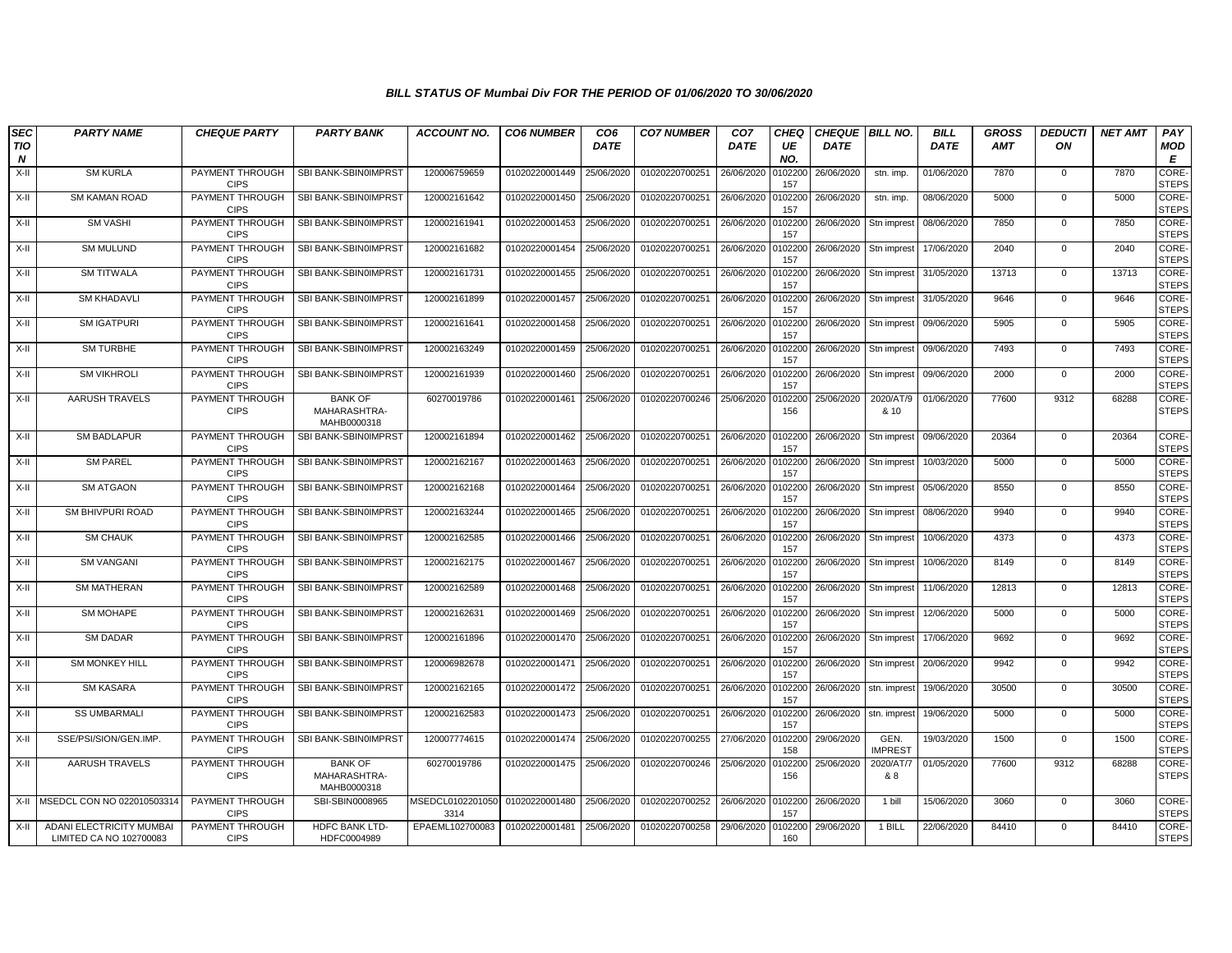| <b>SEC</b>      | <b>PARTY NAME</b>                                          | <b>CHEQUE PARTY</b>            | <b>PARTY BANK</b>                    | <b>ACCOUNT NO.</b> | <b>CO6 NUMBER</b> | CO <sub>6</sub> | <b>CO7 NUMBER</b> | CO <sub>7</sub> | <b>CHEQ</b>    | <b>CHEQUE BILL NO.</b> |                              | <b>BILL</b> | <b>GROSS</b> | <b>DEDUCTI</b> | <b>NET AMT</b> | PAY                   |
|-----------------|------------------------------------------------------------|--------------------------------|--------------------------------------|--------------------|-------------------|-----------------|-------------------|-----------------|----------------|------------------------|------------------------------|-------------|--------------|----------------|----------------|-----------------------|
| <b>TIO</b><br>N |                                                            |                                |                                      |                    |                   | <b>DATE</b>     |                   | <b>DATE</b>     | UE<br>NO.      | <b>DATE</b>            |                              | <b>DATE</b> | <b>AMT</b>   | ON             |                | MOD<br>Е              |
| $X-H$           | <b>NANDANA SURGICALS</b>                                   | PAYMENT THROUGH<br><b>CIPS</b> | STATE BANK OF INDIA-<br>SBIN0014914  | 62329157391        | 01020220001482    | 25/06/2020      | 01020220700254    | 26/06/2020      | 010220<br>157  | 26/06/2020             | NSI-<br>0693/2019<br>20      | 20/03/2020  | 1247         | $\mathbf 0$    | 1247           | CORE-<br><b>STEPS</b> |
| X-II            | NANDANA SURGICALS                                          | PAYMENT THROUGH<br><b>CIPS</b> | STATE BANK OF INDIA-<br>SBIN0014914  | 62329157391        | 01020220001483    | 25/06/2020      | 01020220700254    | 26/06/2020      | 010220<br>157  | 26/06/2020             | NSI-<br>0689/2019<br>20      | 18/03/2020  | 23470        | $\mathbf 0$    | 23470          | CORE-<br><b>STEPS</b> |
| X-II            | NANDANA SURGICALS                                          | PAYMENT THROUGH<br><b>CIPS</b> | STATE BANK OF INDIA-<br>SBIN0014914  | 62329157391        | 01020220001484    | 25/06/2020      | 01020220700254    | 26/06/2020      | 0102200<br>157 | 26/06/2020             | NSI-<br>058/2020-<br>21      | 01/06/2020  | 21504        | 430            | 21074          | CORE-<br><b>STEPS</b> |
| X-II            | ADANI ELECTRICITY MUMBAI<br>LTD CA NO 152544442            | PAYMENT THROUGH<br><b>CIPS</b> | HDFC BANK LTD-<br>HDFC0004989        | EPAEML152544442    | 01020220001485    | 25/06/2020      | 01020220700252    | 26/06/2020      | 0102200<br>157 | 26/06/2020             | 1 BILL                       | 22/06/2020  | 650          | $\mathbf{0}$   | 650            | CORE-<br><b>STEPS</b> |
| X-II            | <b>ADANI ELECTRICITY MUMBAI</b><br>LIMITED CA NO 152118303 | PAYMENT THROUGH<br><b>CIPS</b> | <b>HDFC BANK LTD-</b><br>HDFC0004989 | EPAEML152118303    | 01020220001486    | 25/06/2020      | 01020220700252    | 26/06/2020      | 0102200<br>157 | 26/06/2020             | 1 BILL                       | 22/06/2020  | 25110        | $\mathbf{0}$   | 25110          | CORE-<br><b>STEPS</b> |
| X-II            | NANDANA SURGICALS                                          | PAYMENT THROUGH<br><b>CIPS</b> | STATE BANK OF INDIA-<br>SBIN0014914  | 62329157391        | 01020220001487    | 25/06/2020      | 01020220700254    | 26/06/2020      | 0102200<br>157 | 26/06/2020             | NSI-<br>059/2020-<br>21      | 01/06/2020  | 12392        | 248            | 12144          | CORE-<br><b>STEPS</b> |
| X-II            | ADANI ELECTRICITY MUMBAI<br>LIMITED CA NO 151084756        | PAYMENT THROUGH<br><b>CIPS</b> | HDFC BANK LTD-<br>HDFC0004989        | EPAEML151084756    | 01020220001488    | 25/06/2020      | 01020220700258    | 29/06/2020      | 0102200<br>160 | 29/06/2020             | 1 BILL                       | 22/06/2020  | 56170        | $\mathbf{0}$   | 56170          | CORE-<br><b>STEPS</b> |
| X-II            | ADANI ELECTRICITY MUMBAI<br>LIMITED CA NO 102728395        | PAYMENT THROUGH<br><b>CIPS</b> | HDFC BANK LTD-<br>HDFC0004989        | EPAEML102728395    | 01020220001489    | 25/06/2020      | 01020220700258    | 29/06/2020      | 0102200<br>160 | 29/06/2020             | 1 BILL                       | 22/06/2020  | 128920       | $\mathbf 0$    | 128920         | CORE-<br><b>STEPS</b> |
| X-II            | ADANI ELECTRICITY MUMBAI<br>LIMITED CA NO 102695781        | PAYMENT THROUGH<br><b>CIPS</b> | <b>HDFC BANK LTD-</b><br>HDFC0004989 | EPAEML102695781    | 01020220001490    | 25/06/2020      | 01020220700252    | 26/06/2020      | 010220<br>157  | 26/06/2020             | 1 BILL                       | 22/06/2020  | 44000        | $\mathbf{0}$   | 44000          | CORE-<br><b>STEPS</b> |
| X-II            | ADANI ELECTRICITY MUMBAI<br>LIMITED CA NO 102695609        | PAYMENT THROUGH<br><b>CIPS</b> | HDFC BANK LTD-<br>HDFC0004989        | EPAEML102695609    | 01020220001491    | 25/06/2020      | 01020220700252    | 26/06/2020      | 010220<br>157  | 26/06/2020             | 1 BILL                       | 22/06/2020  | 21830        | $\mathbf 0$    | 21830          | CORE-<br><b>STEPS</b> |
| $X-II$          | ADANI ELECTRICITY MUMBAI<br>LIMITED CA NO 102059307        | PAYMENT THROUGH<br><b>CIPS</b> | <b>HDFC BANK LTD-</b><br>HDFC0004989 | EPAEML102059307    | 01020220001492    | 25/06/2020      | 01020220700252    | 26/06/2020      | 0102200<br>157 | 26/06/2020             | 1 BILL                       | 22/06/2020  | 1150         | $\Omega$       | 1150           | CORE-<br><b>STEPS</b> |
| X-II            | <b>ADANI ELECTRICITY MUMBAI</b><br>LIMITED CA NO 101970537 | PAYMENT THROUGH<br><b>CIPS</b> | <b>HDFC BANK LTD-</b><br>HDFC0004989 | EPAEML101970537    | 01020220001493    | 25/06/2020      | 01020220700258    | 29/06/2020      | 0102200<br>160 | 29/06/2020             | 1 BILL                       | 22/06/2020  | 129100       | $\mathbf 0$    | 129100         | CORE-<br><b>STEPS</b> |
| X-II            | <b>NANDANA SURGICALS</b>                                   | PAYMENT THROUGH<br><b>CIPS</b> | STATE BANK OF INDIA-<br>SBIN0014914  | 62329157391        | 01020220001494    | 25/06/2020      | 01020220700254    | 26/06/2020      | 010220<br>157  | 26/06/2020             | NSI-<br>019/2020-<br>21      | 05/05/2020  | 25179        | 1007           | 24172          | CORE-<br><b>STEPS</b> |
| X-II            | ADEN(W)BY S                                                | PAYMENT THROUGH<br><b>CIPS</b> | SBI BANK-SBIN0IMPRST                 | 120002155859       | 01020220001495    | 25/06/2020      | 01020220700253    | 26/06/2020      | 0102200<br>157 | 26/06/2020             | GEN<br><b>IMPREST</b>        | 13/05/2020  | 45000        | $\Omega$       | 45000          | CORE-<br><b>STEPS</b> |
| X-II            | ADEN (WKS)BY(S) BABASAHEB<br>AMBEDKAR HOSPITAL BY          | PAYMENT THROUGH<br><b>CIPS</b> | SBI BANK-SBIN0IMPRST                 | 120002155858       | 01020220001496    | 25/06/2020      | 01020220700253    | 26/06/2020      | 0102200<br>157 | 26/06/2020             | <b>GEN</b><br><b>IMPREST</b> | 13/05/2020  | 29219        | $\mathbf{0}$   | 29219          | CORE-<br><b>STEPS</b> |
| X-II            | ADEN T BY (GEN IMP)                                        | PAYMENT THROUGH<br><b>CIPS</b> | SBI BANK-SBIN0IMPRST                 | 120002155854       | 01020220001497    | 25/06/2020      | 01020220700261    | 29/06/2020      | 0102200<br>160 | 29/06/2020             | BB/T-<br>BY/IMP              | 12/05/2020  | 75000        | $\mathsf 0$    | 75000          | CORE-<br><b>STEPS</b> |
| $X-H$           | ADEN(W)BY N                                                | PAYMENT THROUGH<br><b>CIPS</b> | SBI BANK-SBIN0IMPRST                 | 120002155899       | 01020220001498    | 25/06/2020      | 01020220700253    | 26/06/2020      | 0102200<br>157 | 26/06/2020             | <b>GEN</b><br><b>IMPREST</b> | 21/05/2020  | 35000        | $\Omega$       | 35000          | CORE-<br><b>STEPS</b> |
| X-II            | ADEN(W)BY N                                                | PAYMENT THROUGH<br><b>CIPS</b> | SBI BANK-SBIN0IMPRST                 | 120002155899       | 01020220001499    | 25/06/2020      | 01020220700253    | 26/06/2020      | 0102200<br>157 | 26/06/2020             | <b>GEN</b><br><b>IMPREST</b> | 21/05/2020  | 35000        | $\mathbf{0}$   | 35000          | CORE-<br><b>STEPS</b> |
| X-II            | <b>NANDANA SURGICALS</b>                                   | PAYMENT THROUGH<br><b>CIPS</b> | STATE BANK OF INDIA-<br>SBIN0014914  | 62329157391        | 01020220001500    | 25/06/2020      | 01020220700254    | 26/06/2020      | 102200<br>157  | 26/06/2020             | NSI-<br>0687/2019<br>20      | 18/03/2020  | 3320         | $\Omega$       | 3320           | CORE-<br><b>STEPS</b> |
| X-II            | ADEN T BY (GEN IMP)                                        | PAYMENT THROUGH<br><b>CIPS</b> | SBI BANK-SBIN0IMPRST                 | 120002155854       | 01020220001501    | 25/06/2020      | 01020220700253    | 26/06/2020      | 0102200<br>157 | 26/06/2020             | General<br>Imprest           | 21/05/2020  | 8141         | $\mathbf 0$    | 8141           | CORE-<br><b>STEPS</b> |
| X-II            | NANDANA SURGICALS                                          | PAYMENT THROUGH<br><b>CIPS</b> | STATE BANK OF INDIA-<br>SBIN0014914  | 62329157391        | 01020220001502    | 25/06/2020      | 01020220700254    | 26/06/2020      | 0102200<br>157 | 26/06/2020             | NSI-<br>0684/2019<br>20      | 18/03/2020  | 3709         | $\mathbf{0}$   | 3709           | CORE-<br><b>STEPS</b> |
| $X-II$          | NANDANA SURGICALS                                          | PAYMENT THROUGH<br><b>CIPS</b> | STATE BANK OF INDIA-<br>SBIN0014914  | 62329157391        | 01020220001503    | 25/06/2020      | 01020220700254    | 26/06/2020      | 010220<br>157  | 26/06/2020             | NSI-<br>0690/2019<br>20      | 18/03/2020  | 15006        | $\Omega$       | 15006          | CORE-<br><b>STEPS</b> |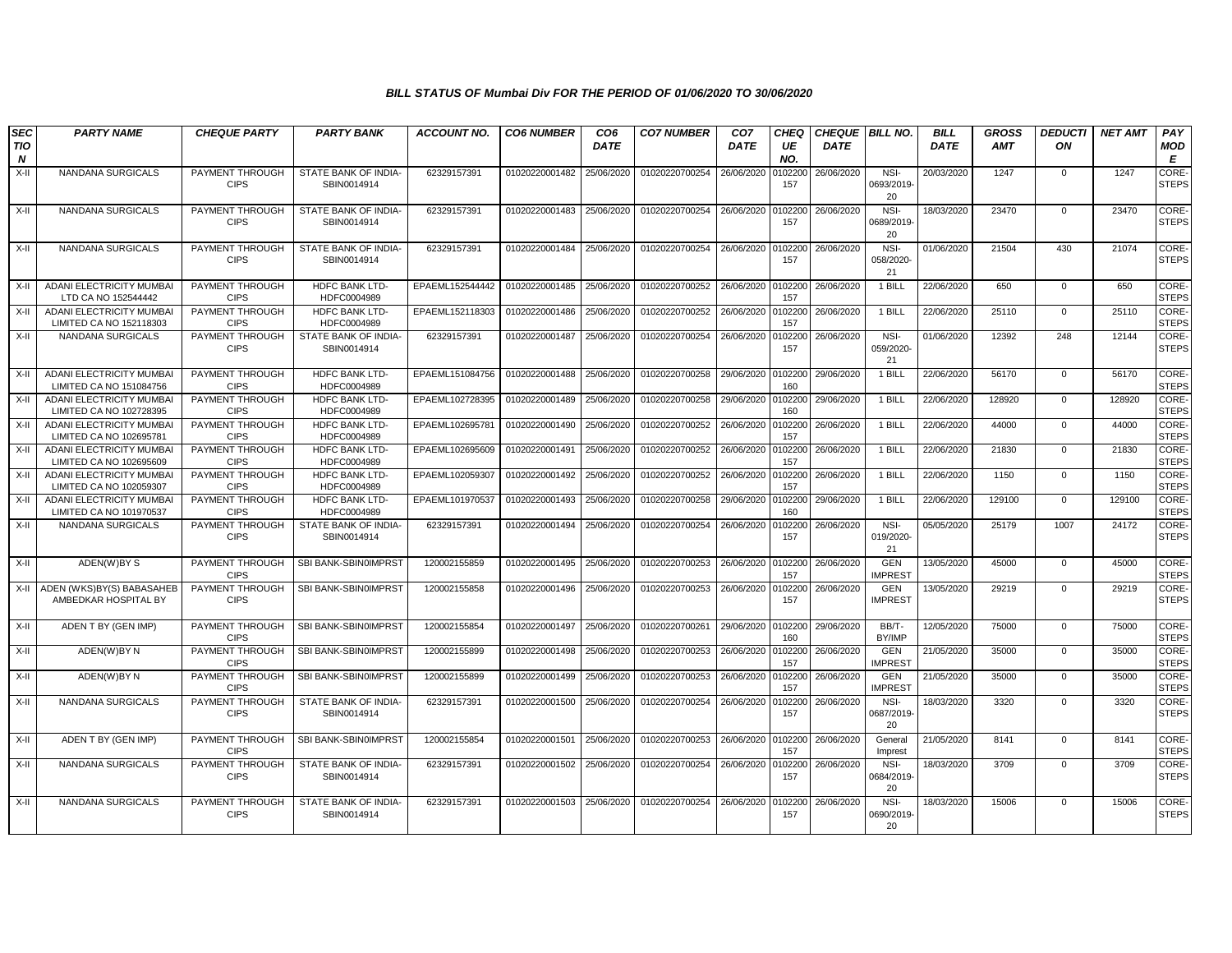| <b>SEC</b><br><b>TIO</b><br>$\boldsymbol{N}$ | <b>PARTY NAME</b>                            | <b>CHEQUE PARTY</b>                   | <b>PARTY BANK</b>                   | <b>ACCOUNT NO.</b>       | <b>CO6 NUMBER</b> | CO <sub>6</sub><br><b>DATE</b> | <b>CO7 NUMBER</b> | CO <sub>7</sub><br><b>DATE</b> | <b>CHEQ</b><br>UE<br>NO. | <b>CHEQUE BILL NO.</b><br><b>DATE</b> |                                | <b>BILL</b><br><b>DATE</b> | <b>GROSS</b><br><b>AMT</b> | <b>DEDUCTI</b><br>ON | <b>NET AMT</b> | PAY<br>MOD<br>E              |
|----------------------------------------------|----------------------------------------------|---------------------------------------|-------------------------------------|--------------------------|-------------------|--------------------------------|-------------------|--------------------------------|--------------------------|---------------------------------------|--------------------------------|----------------------------|----------------------------|----------------------|----------------|------------------------------|
| $X-H$                                        | NANDANA SURGICALS                            | PAYMENT THROUGH<br><b>CIPS</b>        | STATE BANK OF INDIA-<br>SBIN0014914 | 62329157391              | 01020220001504    | 25/06/2020                     | 01020220700254    | 26/06/2020                     | 0102200<br>157           | 26/06/2020                            | NSI-<br>0688/2019<br>20        | 18/03/2020                 | 2766                       | $\mathbf 0$          | 2766           | <b>CORE-</b><br><b>STEPS</b> |
| X-II                                         | NANDANA SURGICALS                            | PAYMENT THROUGH<br><b>CIPS</b>        | STATE BANK OF INDIA-<br>SBIN0014914 | 62329157391              | 01020220001505    | 25/06/2020                     | 01020220700254    | 26/06/2020                     | 0102200<br>157           | 26/06/2020                            | NSI-<br>020/2020-<br>21        | 05/05/2020                 | 32032                      | 641                  | 31391          | <b>CORE</b><br><b>STEPS</b>  |
| X-II                                         | NANDANA SURGICALS                            | PAYMENT THROUGH<br><b>CIPS</b>        | STATE BANK OF INDIA-<br>SBIN0014914 | 62329157391              | 01020220001506    | 25/06/2020                     | 01020220700254    | 26/06/2020                     | 0102200<br>157           | 26/06/2020                            | NSI-<br>060/2020-<br>21        | 01/06/2020                 | 6918                       | 138                  | 6780           | <b>CORE-</b><br><b>STEPS</b> |
| X-II                                         | NANDANA SURGICALS                            | PAYMENT THROUGH<br><b>CIPS</b>        | STATE BANK OF INDIA-<br>SBIN0014914 | 62329157391              | 01020220001507    | 25/06/2020                     | 01020220700254    | 26/06/2020                     | 0102200<br>157           | 26/06/2020                            | NSI-<br>021/2020-<br>21        | 05/05/2020                 | 37367                      | 747                  | 36620          | <b>CORE</b><br><b>STEPS</b>  |
| X-II                                         | NANDANA SURGICALS                            | PAYMENT THROUGH<br><b>CIPS</b>        | STATE BANK OF INDIA-<br>SBIN0014914 | 62329157391              | 01020220001508    | 25/06/2020                     | 01020220700254    | 26/06/2020                     | 0102200<br>157           | 26/06/2020                            | NSI-<br>057/2020-<br>21        | 01/06/2020                 | 63974                      | 2559                 | 61415          | CORE-<br><b>STEPS</b>        |
| X-II                                         | SHREE PHARMA                                 | PAYMENT THROUGH<br><b>CIPS</b>        | SBI-SBIN0003428                     | 32392260351              | 01020220001509    | 25/06/2020                     | 01020220700254    | 26/06/2020                     | 0102200<br>157           | 26/06/2020                            | H/103                          | 05/05/2020                 | 14000                      | $\mathbf 0$          | 14000          | <b>CORE</b><br><b>STEPS</b>  |
| X-II                                         | <b>FORTIS HOSPITAL LIMITED</b>               | <b>PAYMENT THROUGH</b><br><b>CIPS</b> | AXIS BANK-UTIB0000574               | 909020041515242          | 01020220001510    | 25/06/2020                     | 01020220700254    | 26/06/2020                     | 010220<br>157            | 26/06/2020 KYN/H/S/B                  | Is/Fo                          | 17/06/2020                 | 216182                     | $\mathbf{0}$         | 216182         | CORE-<br><b>STEPS</b>        |
| X-II                                         | SR DPO FUEL IMP.                             | PAYMENT THROUGH<br><b>CIPS</b>        | SBI BANK-SBIN0IMPRST                | 120006913887             | 01020220001511    | 25/06/2020                     | 01020220700255    | 27/06/2020                     | 0102200<br>158           | 29/06/2020                            | BB/P/G/FL<br>EL IMP            | 25/06/2020                 | 5000                       | $\mathbf 0$          | 5000           | CORE-<br><b>STEPS</b>        |
| X-II                                         | ADRM BB (DIESEL IMP)                         | PAYMENT THROUGH<br><b>CIPS</b>        | SBI BANK-SBIN0IMPRST                | 120002156857             | 01020220001512    | 25/06/2020                     | 01020220700255    | 27/06/2020                     | 0102200<br>158           | 29/06/2020                            | imp fuel<br>adrm op            | 25/06/2020                 | 10300                      | $\mathbf{0}$         | 10300          | CORE-<br><b>STEPS</b>        |
|                                              | X-II INS.RPF CIB/KYN VEH NO MH-01<br>CY-9319 | PAYMENT THROUGH<br><b>CIPS</b>        | SBI BANK-SBIN0IMPRST                | 100013136926             | 01020220001513    | 25/06/2020                     | 01020220700255    | 27/06/2020                     | 0102200<br>158           | 29/06/2020                            | <b>FUEL IMP</b>                | 02/06/2020                 | 4000                       | $\mathbf 0$          | 4000           | CORE-<br><b>STEPS</b>        |
| X-II                                         | SSE/OHE/WORK<br>SHOP/KURLA/GEN.IMP.          | PAYMENT THROUGH<br><b>CIPS</b>        | SBI BANK-SBIN0IMPRST                | 120007805663             | 01020220001514    | 26/06/2020                     | 01020220700255    | 27/06/2020                     | 0102200<br>158           | 29/06/2020                            | GEN.IMP.                       | 08/06/2020                 | 14541                      | $\mathbf{0}$         | 14541          | <b>CORE</b><br><b>STEPS</b>  |
| X-II                                         | <b>INSPECTOR RPF ADMN CSTM</b>               | PAYMENT THROUGH<br><b>CIPS</b>        | SBI BANK-SBIN0IMPRST                | 120002162367             | 01020220001515    | 26/06/2020                     | 01020220700255    | 27/06/2020                     | 010220<br>158            | 29/06/2020                            | GEN.IMP.                       | 20/06/2020                 | 4990                       | $\mathbf 0$          | 4990           | CORE-<br><b>STEPS</b>        |
| X-II                                         | SSE P/W PNVL (W)                             | PAYMENT THROUGH<br><b>CIPS</b>        | SBI BANK-SBIN0IMPRST                | 100002956911             | 01020220001516    | 26/06/2020                     | 01020220700253    | 26/06/2020                     | 010220<br>157            | 26/06/2020                            | safety<br>imprest              | 06/04/2020                 | 15150                      | $\mathbf{0}$         | 15150          | <b>CORE</b><br><b>STEPS</b>  |
|                                              | X-II GLOBEX COMPUTER SERVICES                | PAYMENT THROUGH<br><b>CIPS</b>        | HDFC BANK LTD-<br>HDFC0000652       | 06522000001395           | 01020220001522    | 26/06/2020                     | 01020220700250    | 26/06/2020                     | 0102200<br>157           | 26/06/2020                            | $20 -$<br>21/4/R/004           | 05/05/2020                 | 45000                      | 4577                 | 40423          | CORE-<br><b>STEPS</b>        |
| X-II                                         | <b>INSPECTOR RPF DADER</b>                   | PAYMENT THROUGH<br><b>CIPS</b>        | SBI BANK-SBIN0IMPRST                | 120006925009             | 01020220001524    | 26/06/2020                     | 01020220700255    | 27/06/2020                     | 0102200<br>158           | 29/06/2020                            | <b>GENRAL</b><br><b>IMP</b>    | 13/06/2020                 | 4970                       | $\mathbf{0}$         | 4970           | <b>CORE</b><br><b>STEPS</b>  |
| X-II                                         | DSTE/KYN/GEN.IMP.                            | PAYMENT THROUGH<br><b>CIPS</b>        | SBI BANK-SBIN0IMPRST                | 120006918922             | 01020220001525    | 26/06/2020                     | 01020220700255    | 27/06/2020                     | 0102200<br>158           | 29/06/2020                            | 01                             | 23/06/2020                 | 6653                       | $\mathbf{0}$         | 6653           | CORE-<br><b>STEPS</b>        |
|                                              | X-II SSE/TD/PSI/DPT/PNVL/GEN.IMP             | PAYMENT THROUGH<br><b>CIPS</b>        | SBI BANK-SBIN0IMPRST                | 120007776815             | 01020220001526    | 26/06/2020                     | 01020220700255    | 27/06/2020                     | 0102200<br>158           | 29/06/2020                            | General<br>Imprest             | 15/04/2020                 | 1315                       | $\mathbf 0$          | 1315           | CORE-<br><b>STEPS</b>        |
| X-II                                         | <b>DRM W CSTM TRACK MACHINE</b>              | PAYMENT THROUGH<br><b>CIPS</b>        | SBI BANK-SBIN0IMPRST                | 120002162060             | 01020220001528    | 26/06/2020                     | 01020220700253    | 26/06/2020                     | 0102200<br>157           | 26/06/2020                            | TTM GEN<br><b>IMP</b>          | 25/06/2020                 | 28602                      | $\mathbf{0}$         | 28602          | <b>CORE</b><br><b>STEPS</b>  |
| X-II                                         | SR DME D KYN /FUEL.IMP.                      | PAYMENT THROUGH<br><b>CIPS</b>        | SBI BANK-SBIN0IMPRST                | 120007805664             | 01020220001529    | 26/06/2020                     | 01020220700255    | 27/06/2020                     | 010220<br>158            | 29/06/2020                            | 15964                          | 16/03/2020                 | 6500                       | $\mathbf{0}$         | 6500           | CORE-<br><b>STEPS</b>        |
| X-II                                         | <b>INSPECTOR RPF</b><br>KASARA/GEN.IMP.      | PAYMENT THROUGH<br><b>CIPS</b>        | SBI BANK-SBIN0IMPRST                | 120002162415             | 01020220001530    | 26/06/2020                     | 01020220700255    | 27/06/2020                     | 010220<br>158            | 29/06/2020                            | <b>GEN. IMP</b><br><b>BILL</b> | 26/06/2020                 | 4854                       | $\mathbf 0$          | 4854           | <b>CORE</b><br><b>STEPS</b>  |
| X-II                                         | INS.RPF ASO VEH NO MH-01-CY-<br>9317         | PAYMENT THROUGH<br><b>CIPS</b>        | SBI BANK-SBIN0IMPRST                | 100013136916             | 01020220001531    | 26/06/2020                     | 01020220700255    | 27/06/2020                     | 0102200<br>158           | 29/06/2020                            | <b>FUEL IMP</b><br><b>BILL</b> | 26/06/2020                 | 3900                       | $\mathbf 0$          | 3900           | <b>CORE-</b><br><b>STEPS</b> |
| X-II                                         | SUBINSRPF ASANGAON                           | PAYMENT THROUGH<br><b>CIPS</b>        | SBI BANK-SBIN0IMPRST                | 100013136928             | 01020220001532    | 26/06/2020                     | 01020220700255    | 27/06/2020                     | 0102200<br>158           | 29/06/2020                            | <b>GEN. IMP</b><br><b>BILL</b> | 26/06/2020                 | 1428                       | $\mathbf{0}$         | 1428           | CORE-<br><b>STEPS</b>        |
| X-II                                         | ADSTE NE KYN                                 | PAYMENT THROUGH<br><b>CIPS</b>        | SBI BANK-SBIN0IMPRST                | 100013136944             | 01020220001533    | 26/06/2020                     | 01020220700255    | 27/06/2020                     | 0102200<br>158           | 29/06/2020                            | 01                             | 26/06/2020                 | 4540                       | $\mathbf{0}$         | 4540           | <b>CORE</b><br><b>STEPS</b>  |
|                                              | X-II MSEDCL CON NO 026539016856              | PAYMENT THROUGH<br><b>CIPS</b>        | SBI-SBIN0008965                     | MSEDHT0102653901<br>6856 | 01020220001534    | 26/06/2020                     | 01020220700258    | 29/06/2020                     | 0102200<br>160           | 29/06/2020                            | 1 BILL                         | 18/06/2020                 | 259250                     | $\Omega$             | 259250         | CORE-<br><b>STEPS</b>        |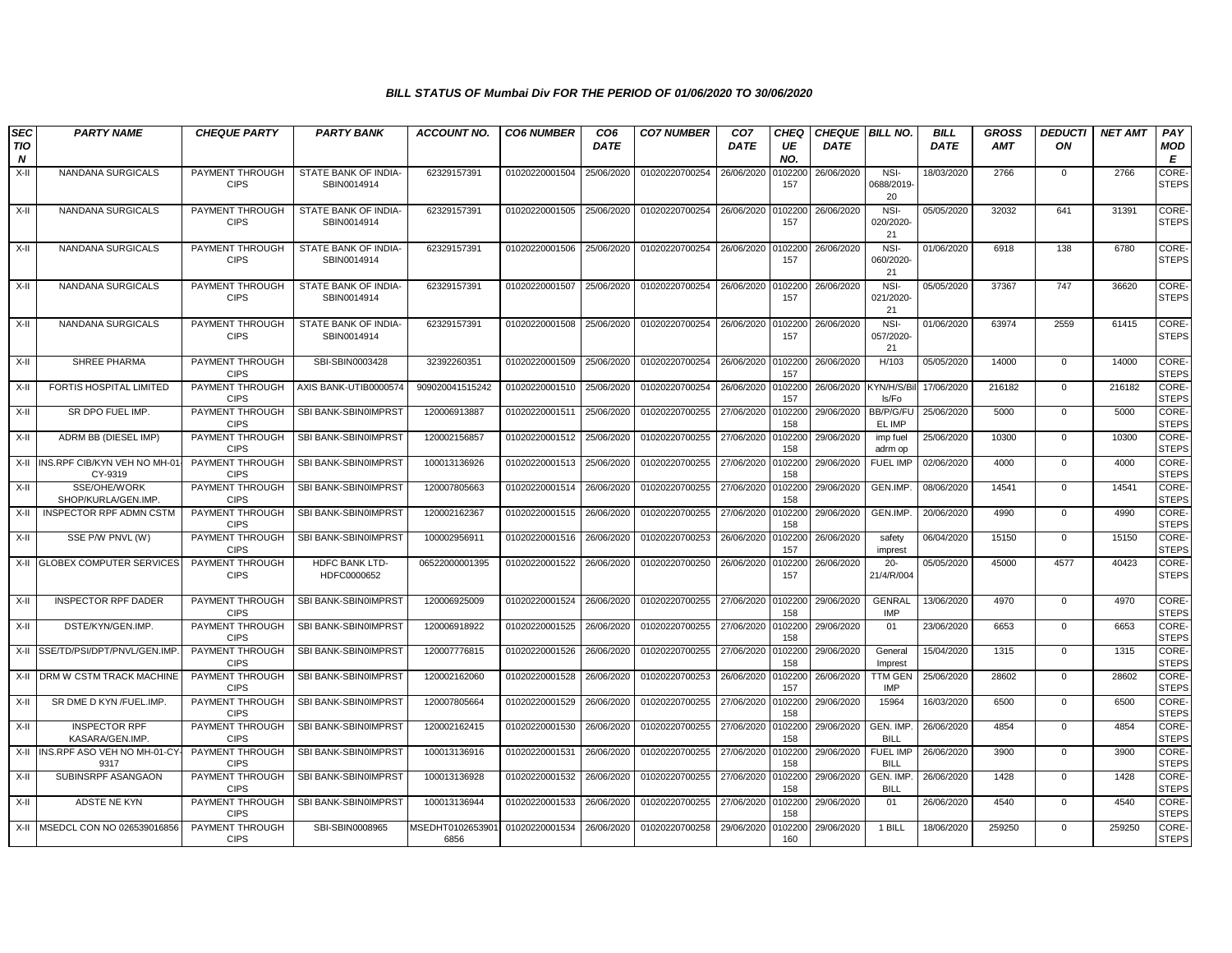| <b>SEC</b> | <b>PARTY NAME</b>                                                 | <b>CHEQUE PARTY</b>                   | <b>PARTY BANK</b>                                                | <b>ACCOUNT NO.</b> | <b>CO6 NUMBER</b>         | CO <sub>6</sub> | <b>CO7 NUMBER</b> | CO <sub>7</sub> | <b>CHEQ</b>    | <b>CHEQUE BILL NO.</b> |                          | <b>BILL</b> | <b>GROSS</b> | <b>DEDUCTI</b> | <b>NET AMT</b> | PAY                   |
|------------|-------------------------------------------------------------------|---------------------------------------|------------------------------------------------------------------|--------------------|---------------------------|-----------------|-------------------|-----------------|----------------|------------------------|--------------------------|-------------|--------------|----------------|----------------|-----------------------|
| TIO<br>N   |                                                                   |                                       |                                                                  |                    |                           | <b>DATE</b>     |                   | <b>DATE</b>     | UE<br>NO.      | <b>DATE</b>            |                          | <b>DATE</b> | <b>AMT</b>   | ON             |                | <b>MOD</b><br>E       |
| X-II       | ADANI ELECTRICITY MUMBA<br>LIMITED CA NO 151576019                | PAYMENT THROUGH<br><b>CIPS</b>        | <b>HDFC BANK LTD-</b><br>HDFC0004989                             | EPAEML151576019    | 01020220001535            | 26/06/2020      | 01020220700252    | 26/06/2020      | 102200<br>157  | 26/06/2020             | 1 BILL                   | 22/06/2020  | 28350        | $\mathbf{0}$   | 28350          | CORE-<br><b>STEPS</b> |
| X-II       | <b>STATION DIRECTOR CSMT</b>                                      | PAYMENT THROUGH<br><b>CIPS</b>        | SBI BANK-SBIN0IMPRST                                             | 100013136890       | 01020220001536            | 26/06/2020      | 01020220700270    | 02/07/2020      | 102200<br>167  | 02/07/2020             | General<br>imprest       | 26/06/2020  | 49074        | $\mathbf 0$    | 49074          | CORE-<br><b>STEPS</b> |
| X-II       | ADEN T BY (PETROL IMP)                                            | PAYMENT THROUGH<br><b>CIPS</b>        | SBI BANK-SBIN0IMPRST                                             | 120002155855       | 01020220001537            | 26/06/2020      | 01020220700253    | 26/06/2020      | 102200<br>157  | 26/06/2020             | PETROL<br><b>IMPREST</b> | 21/05/2020  | 1800         | $\mathbf 0$    | 1800           | CORE-<br><b>STEPS</b> |
| X-II       | NITYANAND ENTERPRISES<br><b>NAVI MUMBAI</b>                       | PAYMENT THROUGH<br><b>CIPS</b>        | THE SARASWAT CO-<br>OPERATIVE BANK LTD-<br>SRCB0000340           | 340100101382589    | 01020220001538            | 26/06/2020      | 01020220700263    | 30/06/2020      | 102200<br>164  | 30/06/2020             | 78355                    | 25/06/2020  | 82500        | $\mathbf 0$    | 82500          | CORE-<br><b>STEPS</b> |
| X-II       | DILIP CONSTRUCTION-NAVI<br><b>MUMBAI</b>                          | PAYMENT THROUGH<br><b>CIPS</b>        | ABHYUDAYA CO-OP<br>BANK LTD-ABHY0065016                          | 016021100114961    | 01020220001539            | 26/06/2020      | 01020220700263    | 30/06/2020      | 102200<br>164  | 30/06/2020             | 78431                    | 25/06/2020  | 62800        | $\mathbf 0$    | 62800          | CORE-<br><b>STEPS</b> |
| X-II       | PAM INFRA STRUCTURAL<br>PROJECTS-MUMBAI                           | <b>PAYMENT THROUGH</b><br><b>CIPS</b> | BHARAT COOPERATIVE<br><b>BANK MUMBAI LIMITED-</b><br>BCBM0000079 | 007813100000095    | 01020220001540            | 26/06/2020      | 01020220700263    | 30/06/2020      | 0102200<br>164 | 30/06/2020             | 78435                    | 25/06/2020  | 62800        | $\mathbf 0$    | 62800          | CORE-<br><b>STEPS</b> |
| $X-H$      | PUSHPAK RAIL<br><b>CONSTRUCTION PRIVATE</b><br>LIMITED-ULHASNAGAR | PAYMENT THROUGH<br><b>CIPS</b>        | CANARA BANK-<br>CNRB0000209                                      | 0209256054297      | 01020220001541 26/06/2020 |                 | 01020220700263    | 30/06/2020      | 0102200<br>164 | 30/06/2020             | 78457                    | 25/06/2020  | 218200       | $\mathbf 0$    | 218200         | CORE-<br><b>STEPS</b> |
| X-II       | ADITYA CONSTRUCTION-<br>KALYAN                                    | PAYMENT THROUGH<br><b>CIPS</b>        | <b>BANK OF</b><br>MAHARASHTRA-<br>MAHB0000575                    | 60147519793        | 01020220001542            | 26/06/2020      | 01020220700263    | 30/06/2020      | 0102200<br>164 | 30/06/2020             | 78462                    | 25/06/2020  | 218200       | $\Omega$       | 218200         | CORE-<br><b>STEPS</b> |
| X-II       | VIBHUTI CONSTRUCTION CO-<br><b>THANA</b>                          | PAYMENT THROUGH<br><b>CIPS</b>        | <b>BANK OF INDIA-</b><br>BKID0000025                             | 002530110000028    | 01020220001543            | 26/06/2020      | 01020220700263    | 30/06/2020      | 0102200<br>164 | 30/06/2020             | 78465                    | 25/06/2020  | 218200       | 0              | 218200         | CORE-<br><b>STEPS</b> |
| X-II       | MEHTA CONSTRUCTION-<br><b>MUMBAI</b>                              | PAYMENT THROUGH<br><b>CIPS</b>        | <b>BANK OF</b><br>MAHARASHTRA-<br>MAHB0000067                    | 60056966119        | 01020220001544 26/06/2020 |                 | 01020220700267    | 02/07/2020      | 102200<br>167  | 02/07/2020             | 78467                    | 25/06/2020  | 218200       | $\mathbf 0$    | 218200         | CORE-<br><b>STEPS</b> |
|            | X-II IS K INFRADEVELOPERS-THANE                                   | PAYMENT THROUGH<br><b>CIPS</b>        | THE SARASWAT CO-<br><b>OPERATIVE BANK LTD-</b><br>SRCB0000099    | 099100100005943    | 01020220001545            | 26/06/2020      | 01020220700267    | 02/07/2020      | 102200<br>167  | 02/07/2020             | 78468                    | 25/06/2020  | 218200       | $\mathbf{0}$   | 218200         | CORE-<br><b>STEPS</b> |
|            | X-II MEGHA ENTERPRISES-THANE                                      | PAYMENT THROUGH<br><b>CIPS</b>        | <b>DOMBIVLI NAGARI</b><br>SAHAKARI BANK LIMIT-<br>DNSB0000003    | 003011100002741    | 01020220001546            | 26/06/2020      | 01020220700267    | 02/07/2020      | 0102200<br>167 | 02/07/2020             | 78470                    | 25/06/2020  | 218200       | $\Omega$       | 218200         | CORE-<br><b>STEPS</b> |
| X-II       | . A.K. CONSTRUCTION CO-<br>KALYAN                                 | <b>PAYMENT THROUGH</b><br><b>CIPS</b> | <b>CANARA BANK-</b><br>CNRB0000209                               | 0209256054165      | 01020220001547            | 26/06/2020      | 01020220700267    | 02/07/2020      | 0102200<br>167 | 02/07/2020             | 78471                    | 25/06/2020  | 218200       | $\mathbf 0$    | 218200         | CORE-<br><b>STEPS</b> |
| $X-H$      | V.K.CONSTRUCTION-<br><b>ULHASNAGAR</b>                            | PAYMENT THROUGH<br><b>CIPS</b>        | <b>DENA BANK-</b><br>BKDN0470913                                 | 091313023783       | 01020220001548            | 26/06/2020      | 01020220700267    | 02/07/2020      | 0102200<br>167 | 02/07/2020             | 78473                    | 25/06/2020  | 218200       | $\mathbf 0$    | 218200         | CORE-<br><b>STEPS</b> |
| $X-H$      | <b>MADHANI CONSTRUCTION</b><br><b>MUMBAI</b>                      | PAYMENT THROUGH<br><b>CIPS</b>        | <b>VIJAYA BANK-</b><br>VIJB0005009                               | 500900301001293    | 01020220001549            | 26/06/2020      | 01020220700267    | 02/07/2020      | 0102200<br>167 | 02/07/2020             | 78475                    | 25/06/2020  | 218200       | $\mathbf{0}$   | 218200         | CORE-<br><b>STEPS</b> |
| X-II       | TEN CONSTRUCTION INDIA<br>PRIVATE LIMITED-MUMBAI                  | PAYMENT THROUGH<br><b>CIPS</b>        | NKGSB CO-OP BANK<br>LTD-NKGS0000019                              | 019130400000011    | 01020220001550            | 26/06/2020      | 01020220700267    | 02/07/2020      | 102200<br>167  | 02/07/2020             | 78478                    | 25/06/2020  | 218200       | $\mathbf 0$    | 218200         | CORE-<br><b>STEPS</b> |
| X-II       | RAM BETI-ETAH                                                     | PAYMENT THROUGH<br><b>CIPS</b>        | <b>HDFC BANK LTD-</b><br>HDFC0000868                             | 50100309471288     | 01020220001551            | 26/06/2020      | 01020220700267    | 02/07/2020      | 102200<br>167  | 02/07/2020             | 78494                    | 25/06/2020  | 59800        | $\mathbf 0$    | 59800          | CORE-<br><b>STEPS</b> |
| $X-II$     | <b>LAXMI CATERERS-</b><br><b>ULHASNAGAR</b>                       | PAYMENT THROUGH<br><b>CIPS</b>        | PNB-PUNB0335800                                                  | 3358000101062649   | 01020220001552            | 26/06/2020      | 01020220700267    | 02/07/2020      | 102200<br>167  | 02/07/2020             | 78507                    | 25/06/2020  | 9200         | $\mathbf{0}$   | 9200           | CORE-<br><b>STEPS</b> |
| X-II       | ZAHARA SUPPLIERS AND<br>TRADERS-JALGAON                           | PAYMENT THROUGH<br><b>CIPS</b>        | <b>HDFC BANK LTD-</b><br>HDFC0000792                             | 07921000027660     | 01020220001553            | 26/06/2020      | 01020220700267    | 02/07/2020      | 102200<br>167  | 02/07/2020             | 78519                    | 25/06/2020  | 13100        | $\mathbf 0$    | 13100          | CORE-<br><b>STEPS</b> |
| X-II       | <b>GODAVARI INDUSTRIAL</b><br>TRADERS-SOLAPUR                     | PAYMENT THROUGH<br><b>CIPS</b>        | <b>BANK OF BARODA-</b><br><b>BARB0SHOLAP</b>                     | 04370500000049     | 01020220001554            | 26/06/2020      | 01020220700267    | 02/07/2020      | 102200<br>167  | 02/07/2020             | 78560                    | 25/06/2020  | 145400       | $\mathbf 0$    | 145400         | CORE-<br><b>STEPS</b> |
| $X-II$     | <b>GANPATI ENTERPRISES-</b><br>MUMBAI                             | PAYMENT THROUGH<br><b>CIPS</b>        | <b>CORPORATION BANK-</b><br>CORP0000168                          | 510101001907701    | 01020220001555            | 26/06/2020      | 01020220700267    | 02/07/2020      | 102200<br>167  | 02/07/2020             | 78561                    | 25/06/2020  | 145400       | $\mathbf 0$    | 145400         | CORE-<br><b>STEPS</b> |
| $X-H$      | RAVEENA WATERTECH-<br><b>BORIVALI MUMBAI</b>                      | PAYMENT THROUGH<br><b>CIPS</b>        | <b>VIJAYA BANK-</b><br>VIJB0005100                               | 505100300001310    | 01020220001556            | 26/06/2020      | 01020220700267    | 02/07/2020      | 102200<br>167  | 02/07/2020             | 78892                    | 26/06/2020  | 66100        | $\mathbf{0}$   | 66100          | CORE-<br><b>STEPS</b> |
| X-II       | <b>GLOBAL ENVIROS-NEW</b><br>MUMBAI.                              | PAYMENT THROUGH<br><b>CIPS</b>        | <b>BANK OF INDIA-</b><br>BKID0001244                             | 124430110000020    | 01020220001557            | 26/06/2020      | 01020220700267    | 02/07/2020      | 102200<br>167  | 02/07/2020             | 78893                    | 26/06/2020  | 66100        | $\mathbf{0}$   | 66100          | CORE-<br><b>STEPS</b> |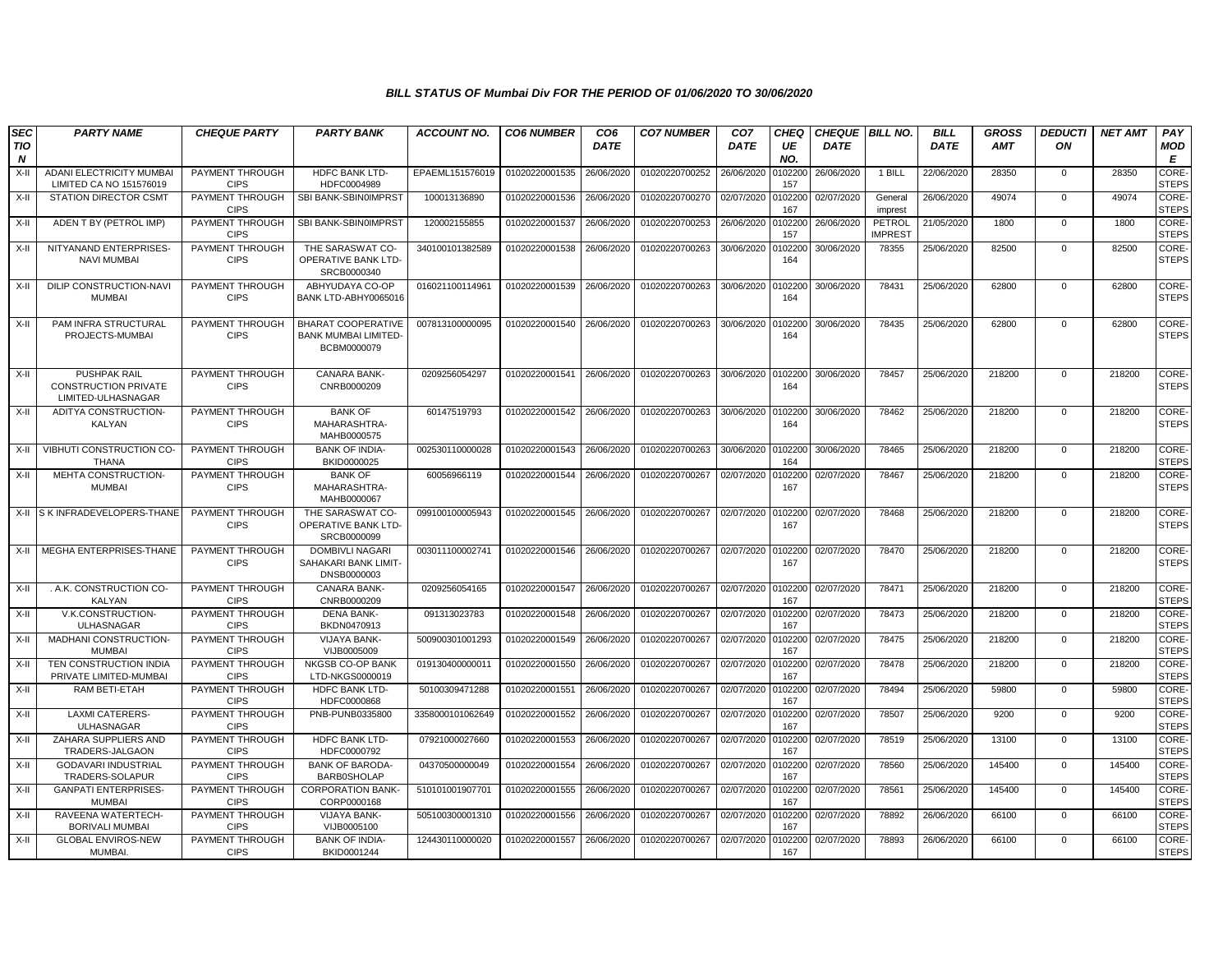| <b>SEC</b><br><b>TIO</b> | <b>PARTY NAME</b>                            | <b>CHEQUE PARTY</b>                   | <b>PARTY BANK</b>                                    | <b>ACCOUNT NO.</b> | <b>CO6 NUMBER</b> | CO <sub>6</sub><br><b>DATE</b> | <b>CO7 NUMBER</b> | CO <sub>7</sub><br><b>DATE</b> | <b>CHEQ</b><br>UE     | <b>CHEQUE BILL NO.</b><br><b>DATE</b> |            | <b>BILL</b><br><b>DATE</b> | <b>GROSS</b><br><b>AMT</b> | <b>DEDUCTI</b><br>ON | <b>NET AMT</b> | PAY<br><b>MOD</b>                |
|--------------------------|----------------------------------------------|---------------------------------------|------------------------------------------------------|--------------------|-------------------|--------------------------------|-------------------|--------------------------------|-----------------------|---------------------------------------|------------|----------------------------|----------------------------|----------------------|----------------|----------------------------------|
| $\boldsymbol{N}$<br>X-II | MEHTA CONSTRUCTION-<br><b>MUMBAI</b>         | PAYMENT THROUGH<br><b>CIPS</b>        | <b>BANK OF</b><br>MAHARASHTRA-                       | 60056966119        | 01020220001558    | 26/06/2020                     | 01020220700267    | 02/07/2020                     | NO.<br>0102200<br>167 | 02/07/2020                            | 78894      | 26/06/2020                 | 66100                      | $\mathbf{0}$         | 66100          | E<br><b>CORE</b><br><b>STEPS</b> |
| X-II                     | SHARDA ENTERPRISES-<br>THANE.                | PAYMENT THROUGH<br><b>CIPS</b>        | MAHB0000067<br><b>SYNDICATE BANK-</b><br>SYNB0005472 | 50831010000041     | 01020220001559    | 26/06/2020                     | 01020220700267    | 02/07/2020                     | 0102200<br>167        | 02/07/2020                            | 78897      | 26/06/2020                 | 66100                      | $\mathbf 0$          | 66100          | <b>CORE</b><br><b>STEPS</b>      |
| $X-H$                    | HANS ENTERPRISES-THANE                       | PAYMENT THROUGH<br><b>CIPS</b>        | ABHYUDAYA CO-OP<br>BANK LTD-ABHY0065006              | 006031100000486    | 01020220001560    | 26/06/2020                     | 01020220700267    | 02/07/2020                     | 0102200<br>167        | 02/07/2020                            | 78900      | 26/06/2020                 | 66100                      | $\mathbf 0$          | 66100          | CORE-<br><b>STEPS</b>            |
| X-II                     | SPAN INFRA-THANE                             | PAYMENT THROUGH<br><b>CIPS</b>        | <b>HDFC BANK-</b><br>HDFC0009111                     | 50200047159341     | 01020220001561    | 26/06/2020                     | 01020220700267    | 02/07/2020 010220              | 167                   | 02/07/2020                            | 78901      | 26/06/2020                 | 66100                      | $\mathbf 0$          | 66100          | CORE-<br><b>STEPS</b>            |
| X-II                     | RAHAT ENTERPRISES-THANE                      | PAYMENT THROUGH<br><b>CIPS</b>        | PARSIK JANATA<br>SAHAKARI BANK LTD-<br>PJSB0000003   | 001011300008800    | 01020220001562    | 26/06/2020                     | 01020220700267    | 02/07/2020                     | 0102200<br>167        | 02/07/2020                            | 78991      | 26/06/2020                 | 150000                     | 0                    | 150000         | CORE-<br><b>STEPS</b>            |
| X-II                     | OM CONSTRUCTIONS-THANE                       | PAYMENT THROUGH<br><b>CIPS</b>        | SBI-SBIN0007452                                      | 36279525571        | 01020220001563    | 26/06/2020                     | 01020220700267    | 02/07/2020                     | 0102200<br>167        | 02/07/2020                            | 78992      | 26/06/2020                 | 150000                     | $\mathbf 0$          | 150000         | CORE-<br><b>STEPS</b>            |
| X-II                     | <b>HOLY CROSS HOSPITAL</b>                   | PAYMENT THROUGH<br><b>CIPS</b>        | SOUTH INDIAN BANK-<br>SIBL0000467                    | 0467053000000394   | 01020220001564    | 26/06/2020                     | 01020220700260    | 29/06/2020                     | 0102200<br>160        | 29/06/2020                            | april 2020 | 08/06/2020                 | 447580                     | $\mathbf{0}$         | 447580         | CORE-<br><b>STEPS</b>            |
| X-II                     | SANJEEVANI MEDICAL<br><b>FOUNDATION</b>      | PAYMENT THROUGH<br><b>CIPS</b>        | <b>HDFC BANK LTD-</b><br>HDFC0000474                 | 50200020377186     | 01020220001565    | 26/06/2020                     | 01020220700259    | 29/06/2020                     | 0102200<br>160        | 29/06/2020                            | 465        | 05/02/2020                 | 11980                      | $\mathbf 0$          | 11980          | CORE-<br><b>STEPS</b>            |
| X-II                     | SANJEEVANI MEDICAL<br><b>FOUNDATION</b>      | PAYMENT THROUGH<br><b>CIPS</b>        | HDFC BANK LTD-<br>HDFC0000474                        | 50200020377186     | 01020220001566    | 26/06/2020                     | 01020220700259    | 29/06/2020                     | 010220<br>160         | 29/06/2020                            | 462        | 24/01/2020                 | 17737                      | $\mathbf 0$          | 17737          | CORE-<br><b>STEPS</b>            |
| X-II                     | SANJEEVANI MEDICAL<br><b>FOUNDATION</b>      | PAYMENT THROUGH<br><b>CIPS</b>        | <b>HDFC BANK LTD-</b><br>HDFC0000474                 | 50200020377186     | 01020220001567    | 26/06/2020                     | 01020220700259    | 29/06/2020                     | 0102200<br>160        | 29/06/2020                            | 459        | 26/12/2019                 | 4348                       | $\mathbf 0$          | 4348           | CORE-<br><b>STEPS</b>            |
| X-II                     | SANJEEVANI MEDICAL<br><b>FOUNDATION</b>      | PAYMENT THROUGH<br><b>CIPS</b>        | <b>HDFC BANK LTD-</b><br>HDFC0000474                 | 50200020377186     | 01020220001568    | 26/06/2020                     | 01020220700259    | 29/06/2020 0102200             | 160                   | 29/06/2020                            | 456        | 24/11/2019                 | 7801                       | $\mathbf{0}$         | 7801           | CORE-<br><b>STEPS</b>            |
| X-II                     | SANJEEVANI MEDICAL<br><b>FOUNDATION</b>      | PAYMENT THROUGH<br><b>CIPS</b>        | <b>HDFC BANK LTD-</b><br>HDFC0000474                 | 50200020377186     | 01020220001569    | 26/06/2020                     | 01020220700259    | 29/06/2020                     | 0102200<br>160        | 29/06/2020                            | 467        | 13/02/2020                 | 48555                      | $\Omega$             | 48555          | CORE-<br><b>STEPS</b>            |
| X-II                     | SANJEEVANI MEDICAL<br><b>FOUNDATION</b>      | PAYMENT THROUGH<br><b>CIPS</b>        | HDFC BANK LTD-<br>HDFC0000474                        | 50200020377186     | 01020220001570    | 26/06/2020                     | 01020220700259    | 29/06/2020                     | 0102200<br>160        | 29/06/2020                            | 461        | 13/01/2020                 | 4870                       | $\mathbf 0$          | 4870           | CORE-<br><b>STEPS</b>            |
| X-II                     | SANJEEVANI MEDICAL<br><b>FOUNDATION</b>      | PAYMENT THROUGH<br><b>CIPS</b>        | HDFC BANK LTD-<br>HDFC0000474                        | 50200020377186     | 01020220001571    | 26/06/2020                     | 01020220700259    | 29/06/2020                     | 0102200<br>160        | 29/06/2020                            | 460        | 02/01/2020                 | 46832                      | $\mathbf{0}$         | 46832          | CORE-<br><b>STEPS</b>            |
| X-II                     | SANJEEVANI MEDICAL<br><b>FOUNDATION</b>      | PAYMENT THROUGH<br><b>CIPS</b>        | <b>HDFC BANK LTD-</b><br>HDFC0000474                 | 50200020377186     | 01020220001572    | 26/06/2020                     | 01020220700259    | 29/06/2020                     | 0102200<br>160        | 29/06/2020                            | 458        | 11/12/2019                 | 17110                      | $\mathbf 0$          | 17110          | CORE-<br><b>STEPS</b>            |
| X-II                     | SANJEEVANI MEDICAL<br><b>FOUNDATION</b>      | PAYMENT THROUGH<br><b>CIPS</b>        | <b>HDFC BANK LTD-</b><br>HDFC0000474                 | 50200020377186     | 01020220001573    | 26/06/2020                     | 01020220700259    | 29/06/2020                     | 010220<br>160         | 29/06/2020                            | 464        | 30/01/2020                 | 18810                      | $\Omega$             | 18810          | CORE-<br><b>STEPS</b>            |
| X-II                     | SANJEEVANI MEDICAL<br><b>FOUNDATION</b>      | PAYMENT THROUGH<br><b>CIPS</b>        | HDFC BANK LTD-<br>HDFC0000474                        | 50200020377186     | 01020220001574    | 26/06/2020                     | 01020220700259    | 29/06/2020                     | 0102200<br>160        | 29/06/2020                            | 466        | 13/02/2020                 | 9138                       | $\mathbf 0$          | 9138           | CORE-<br><b>STEPS</b>            |
| X-II                     | SANJEEVANI MEDICAL<br><b>FOUNDATION</b>      | PAYMENT THROUGH<br><b>CIPS</b>        | HDFC BANK LTD-<br>HDFC0000474                        | 50200020377186     | 01020220001575    | 26/06/2020                     | 01020220700259    | 29/06/2020                     | 0102200<br>160        | 29/06/2020                            | 462        | 24/01/2020                 | 20093                      | $\mathbf 0$          | 20093          | CORE-<br><b>STEPS</b>            |
| X-II                     | TORRENT POWER LTD CON NO<br>13335764247      | PAYMENT THROUGH<br><b>CIPS</b>        | <b>BANK OF BARODA-</b><br><b>BARBOBHITHA</b>         | TBZ0013335764247   | 01020220001577    | 29/06/2020                     | 01020220700258    | 29/06/2020                     | 0102200<br>160        | 29/06/2020                            | 1 BILL     | 22/06/2020                 | 10410                      | $\mathbf{0}$         | 10410          | CORE-<br><b>STEPS</b>            |
|                          | X-II TORRENT POWER LTD CON NO<br>13832770773 | PAYMENT THROUGH<br><b>CIPS</b>        | <b>BANK OF BARODA-</b><br><b>BARBOBHITHA</b>         | TBZ0013832770773   | 01020220001578    | 29/06/2020                     | 01020220700258    | 29/06/2020                     | 0102200<br>160        | 29/06/2020                            | 1 BILL     | 22/06/2020                 | 560                        | $\mathbf{0}$         | 560            | CORE-<br><b>STEPS</b>            |
| X-II                     | <b>MSEDCL IGATPURI</b>                       | <b>PAYMENT THROUGH</b><br><b>CIPS</b> | SBI-SBIN0000386                                      | 00000011542132042  | 01020220001579    | 29/06/2020                     | 01020220700258    | 29/06/2020                     | 0102200<br>160        | 29/06/2020                            | 5 BILLS    | 22/06/2020                 | 22440                      | $\mathbf{0}$         | 22440          | CORE-<br><b>STEPS</b>            |
| X-II                     | <b>MSEDCL IGATPURI</b>                       | PAYMENT THROUGH<br><b>CIPS</b>        | SBI-SBIN0000386                                      | 00000011542132042  | 01020220001580    | 29/06/2020                     | 01020220700258    | 29/06/2020                     | 0102200<br>160        | 29/06/2020                            | 4 BILLS    | 22/06/2020                 | 8340                       | $\mathbf 0$          | 8340           | CORE-<br><b>STEPS</b>            |
| $X-H$                    | <b>MSEDCL IGATPURI</b>                       | PAYMENT THROUGH<br><b>CIPS</b>        | SBI-SBIN0000386                                      | 00000011542132042  | 01020220001581    | 29/06/2020                     | 01020220700258    | 29/06/2020                     | 0102200<br>160        | 29/06/2020                            | 4 BILLS    | 22/06/2020                 | 9870                       | $\mathbf 0$          | 9870           | CORE-<br><b>STEPS</b>            |
| X-II                     | <b>MSEDCL IGATPURI</b>                       | PAYMENT THROUGH<br><b>CIPS</b>        | SBI-SBIN0000386                                      | 00000011542132042  | 01020220001582    | 29/06/2020                     | 01020220700258    | 29/06/2020                     | 0102200<br>160        | 29/06/2020                            | 4 BILLS    | 22/06/2020                 | 13380                      | $\mathbf{0}$         | 13380          | CORE-<br><b>STEPS</b>            |
| X-II                     | SSE P/W VASIND                               | PAYMENT THROUGH<br><b>CIPS</b>        | SBI BANK-SBIN0IMPRST                                 | 100002956942       | 01020220001583    | 29/06/2020                     | 01020220700261    | 29/06/2020                     | 0102200<br>160        | 29/06/2020                            | 052020     | 25/06/2020                 | 25000                      | $\mathbf{0}$         | 25000          | CORE-<br><b>STEPS</b>            |
| X-II                     | SR DME (D) CLA                               | DIVISIONAL CASHIER, C<br><b>RLY</b>   | SELF CHEQUE-                                         | 000000000          | 01020220001584    | 29/06/2020                     | 01020220700256    | 29/06/2020                     | 885083                | 29/06/2020                            | 585466     | 20/03/2020                 | 15000                      | $\mathbf{0}$         | 15000          | CASH                             |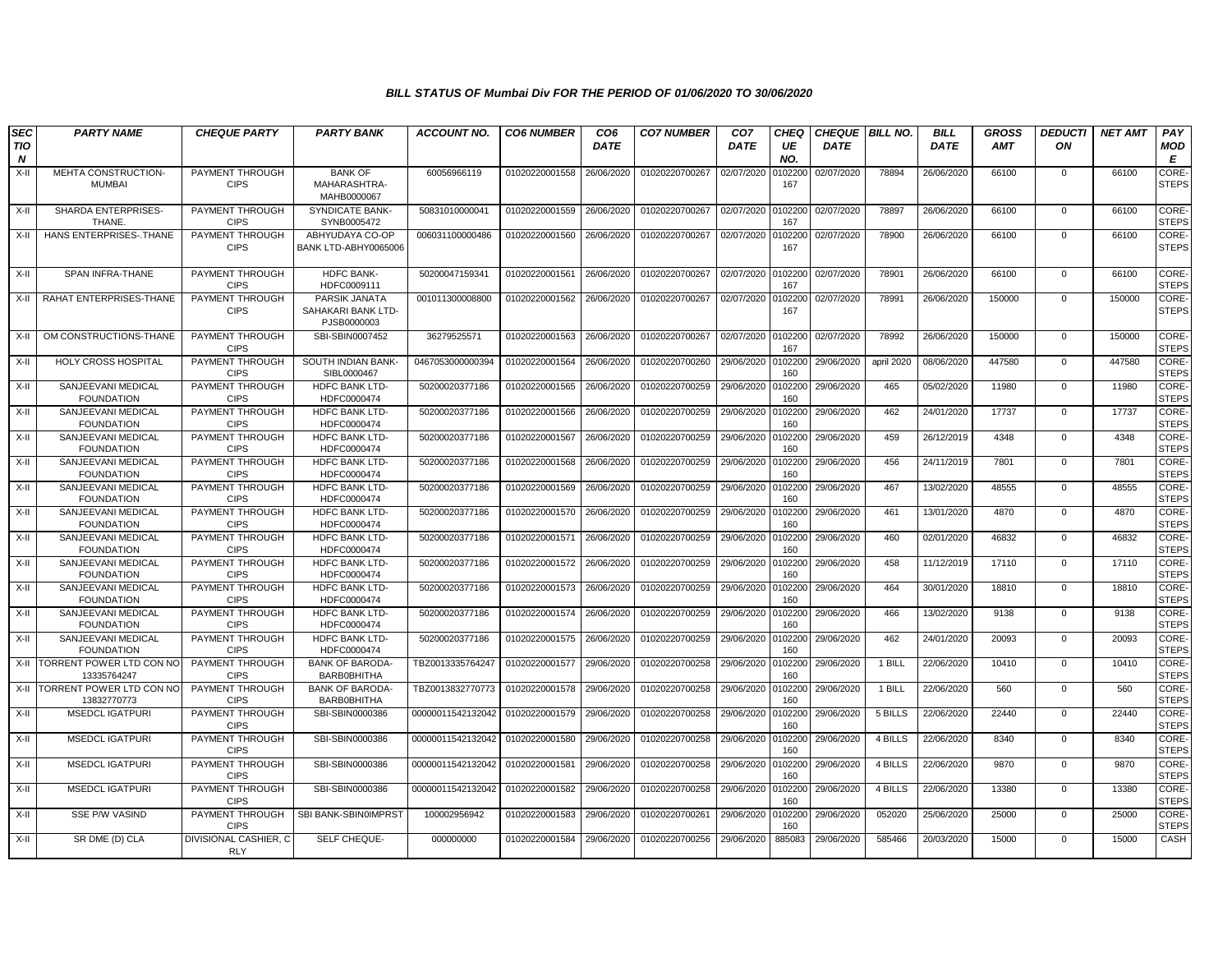| <b>SEC</b><br><b>TIO</b> | <b>PARTY NAME</b>                                                      | <b>CHEQUE PARTY</b>                                                | <b>PARTY BANK</b>     | <b>ACCOUNT NO.</b> | <b>CO6 NUMBER</b> | CO <sub>6</sub><br><b>DATE</b> | <b>CO7 NUMBER</b> | CO <sub>7</sub><br><b>DATE</b> | <b>CHEQ</b><br>UE | <b>CHEQUE BILL NO.</b><br><b>DATE</b> |                              | <b>BILL</b><br><b>DATE</b> | <b>GROSS</b><br><b>AMT</b> | <b>DEDUCTI</b><br>ON | <b>NET AMT</b> | PAY<br><b>MOD</b>            |
|--------------------------|------------------------------------------------------------------------|--------------------------------------------------------------------|-----------------------|--------------------|-------------------|--------------------------------|-------------------|--------------------------------|-------------------|---------------------------------------|------------------------------|----------------------------|----------------------------|----------------------|----------------|------------------------------|
| N<br>$X-H$               | SR.DCM.CSTM                                                            | DIVISIONAL CASHIER, C                                              | SELF CHEQUE-          | 000000000          | 01020220001585    | 29/06/2020                     | 01020220700257    | 29/06/2020                     | NO.<br>885083     | 29/06/2020                            | 648857                       | 29/06/2020                 | 95000000                   | $\mathbf 0$          | 95000000       | E<br>CASH                    |
| X-II                     | <b>FORTIS HOSPITALS LIMITED</b>                                        | <b>RLY</b><br>PAYMENT THROUGH                                      | AXIS BANK-UTIB0000108 | 909020041516711    | 01020220001586    | 29/06/2020                     | 01020220700260    | 29/06/2020                     | 0102200           | 29/06/2020                            | KYN/H/E/Bi                   | 21/03/2020                 | 1669287                    | $\mathbf{0}$         | 1669287        | CORE-                        |
| X-II                     | FORTIS HOSPITALS LIMITED                                               | <b>CIPS</b><br>PAYMENT THROUGH                                     | AXIS BANK-UTIB0000108 | 909020041516711    | 01020220001587    | 29/06/2020                     | 01020220700260    | 29/06/2020                     | 160<br>0102200    | 29/06/2020                            | KYN/H/Fort                   | 16/06/2020                 | 810319                     | $\mathbf 0$          | 810319         | <b>STEPS</b><br>CORE-        |
| X-II                     | FORTIS HOSPITAL LIMITED                                                | <b>CIPS</b><br>PAYMENT THROUGH                                     | AXIS BANK-UTIB0000574 | 909020041515242    | 01020220001588    | 29/06/2020                     | 01020220700260    | 29/06/2020                     | 160<br>0102200    | 29/06/2020                            | s Mul<br>kyn/h/fortis        | 16/06/2020                 | 3043176                    | $\mathbf 0$          | 3043176        | <b>STEPS</b><br>CORE-        |
|                          |                                                                        | <b>CIPS</b>                                                        |                       |                    |                   |                                |                   |                                | 160               |                                       | kyn                          |                            |                            |                      |                | <b>STEPS</b>                 |
| X-II                     | ADEN T BY (GEN IMP)                                                    | PAYMENT THROUGH<br><b>CIPS</b>                                     | SBI BANK-SBIN0IMPRST  | 120002155854       | 01020220001589    | 29/06/2020                     | 01020220700315    | 15/07/2020                     | 0102200<br>183    | 15/07/2020                            | General<br>Imprest           | 17/06/2020                 | 8044                       | $\mathbf{0}$         | 8044           | CORE-<br><b>STEPS</b>        |
| X-II                     | THE COMMISSIONER FOR<br><b>EMPLOYEES COMPENSATION</b><br><b>MUMBAI</b> | THE COMMISSIONER<br>FOR EMPLOYEES<br>COMPENSATION<br><b>MUMBAI</b> | SELF CHEQUE-          | 000                | 01020220001590    | 29/06/2020                     | 01020220700303    | 11/07/2020                     | 937999            | 15/07/2020                            | 749847                       | 17/02/2020                 | 639200                     | $\mathbf 0$          | 639200         | <b>BANK</b><br>CHEQ<br>UE    |
| X-II                     | <b>MSEDCL</b>                                                          | <b>MSEDCL</b>                                                      | SELF CHEQUE-          | 000000000          | 01020220001591    | 29/06/2020                     | 01020220700266    | 02/07/2020                     | 937983            | 02/07/2020                            | 1 BILL                       | 15/06/2020                 | 153490                     | $\mathbf 0$          | 153490         | <b>BANK</b><br>CHEQ<br>UE    |
| X-II                     | <b>MSEDCL</b>                                                          | <b>MSEDCL</b>                                                      | SELF CHEQUE-          | 000000000          | 01020220001593    | 29/06/2020                     | 01020220700266    | 02/07/2020                     | 937982            | 02/07/2020                            | 1 BILL                       | 15/06/2020                 | 128100                     | $\mathbf{0}$         | 128100         | <b>BANK</b><br>CHEQ<br>UE    |
| $X-II$                   | <b>MSEDCL</b>                                                          | <b>MSEDCL</b>                                                      | SELF CHEQUE-          | 000000000          | 01020220001594    | 29/06/2020                     | 01020220700266    | 02/07/2020                     | 937981            | 02/07/2020                            | 4 BILL                       | 15/06/2020                 | 110840                     | $\Omega$             | 110840         | <b>BANK</b><br>CHEQ<br>UE    |
| X-II                     | <b>MSEDCL</b>                                                          | <b>MSEDCL</b>                                                      | SELF CHEQUE-          | 000000000          | 01020220001595    | 29/06/2020                     | 01020220700266    | 02/07/2020                     | 937980            | 02/07/2020                            | 4 BILLS                      | 15/06/2020                 | 10040                      | $\mathbf 0$          | 10040          | <b>BANK</b><br>CHEQ<br>UE    |
| X-II                     | CYM TROMBAT YARD                                                       | PAYMENT THROUGH<br><b>CIPS</b>                                     | SBI BANK-SBIN0IMPRST  | 100002957005       | 01020220001596    | 29/06/2020                     | 01020220700262    | 29/06/2020                     | 0102200<br>164    | 30/06/2020                            | <b>GEN</b><br><b>IMPREST</b> | 09/05/2020                 | 5000                       | $\overline{0}$       | 5000           | CORE-<br><b>STEPS</b>        |
| X-II                     | SSE (C&W) KYN/312/GEN.IMP                                              | PAYMENT THROUGH<br><b>CIPS</b>                                     | SBI BANK-SBIN0IMPRST  | 120006972481       | 01020220001597    | 29/06/2020                     | 01020220700264    | 30/06/2020                     | 0102200<br>164    | 30/06/2020                            | gen-imp                      | 23/06/2020                 | 4610                       | $\mathbf 0$          | 4610           | CORE-<br><b>STEPS</b>        |
| X-II                     | SSE/OHE/CLA/GEN.IMP.                                                   | PAYMENT THROUGH<br><b>CIPS</b>                                     | SBI BANK-SBIN0IMPRST  | 120007777542       | 01020220001598    | 29/06/2020                     | 01020220700264    | 30/06/2020                     | 0102200<br>164    | 30/06/2020                            | GEN.IMP.                     | 13/06/2020                 | 1500                       | $\mathbf{0}$         | 1500           | <b>CORE</b><br><b>STEPS</b>  |
| X-II                     | <b>INSPECTOR RPSF/A COY</b><br>12BN/RPSF/THK/GEN.IMP.                  | PAYMENT THROUGH<br><b>CIPS</b>                                     | SBI BANK-SBIN0IMPRST  | 120006924182       | 01020220001599    | 29/06/2020                     | 01020220700264    | 30/06/2020                     | 0102200<br>164    | 30/06/2020                            | <b>GEN. IMP</b>              | 26/06/2020                 | 1500                       | $\mathbf 0$          | 1500           | CORE-<br><b>STEPS</b>        |
| X-II                     | DEE/TD/KURLA/GEN.IMP.                                                  | PAYMENT THROUGH<br><b>CIPS</b>                                     | SBI BANK-SBIN0IMPRST  | 120002162823       | 01020220001600    | 29/06/2020                     | 01020220700264    | 30/06/2020                     | 0102200<br>164    | 30/06/2020                            | <b>GEN.IMP</b>               | 11/06/2020                 | 4971                       | $\mathbf 0$          | 4971           | <b>CORE-</b><br><b>STEPS</b> |
| X-II                     | DEE/TD/KURLA/GEN.IMP.                                                  | PAYMENT THROUGH<br><b>CIPS</b>                                     | SBI BANK-SBIN0IMPRST  | 120002162823       | 01020220001601    | 29/06/2020                     | 01020220700264    | 30/06/2020                     | 0102200<br>164    | 30/06/2020                            | GEN.IMP                      | 11/06/2020                 | 4986                       | $\mathbf 0$          | 4986           | CORE-<br><b>STEPS</b>        |
| X-II                     | <b>SM SOMATNE</b>                                                      | PAYMENT THROUGH<br><b>CIPS</b>                                     | SBI BANK-SBIN0IMPRST  | 120002163247       | 01020220001602    | 29/06/2020                     | 01020220700262    | 29/06/2020                     | 0102200<br>164    | 30/06/2020                            | Stn imprest                  | 05/06/2020                 | 5000                       | $\mathbf 0$          | 5000           | CORE-<br><b>STEPS</b>        |
| X-II                     | CYM CST YARD                                                           | PAYMENT THROUGH<br><b>CIPS</b>                                     | SBI BANK-SBIN0IMPRST  | 100002957011       | 01020220001603    | 29/06/2020                     | 01020220700262    | 29/06/2020                     | 0102200<br>164    | 30/06/2020                            | Stn imprest                  | 01/06/2020                 | 3802                       | $\mathbf{0}$         | 3802           | <b>CORE</b><br><b>STEPS</b>  |
| X-II                     | CYM NGSM                                                               | PAYMENT THROUGH<br><b>CIPS</b>                                     | SBI BANK-SBIN0IMPRST  | 120002162590       | 01020220001604    | 29/06/2020                     | 01020220700262    | 29/06/2020                     | 0102200<br>164    | 30/06/2020                            | Stn imprest                  | 03/06/2020                 | 7500                       | $\mathbf{0}$         | 7500           | CORE-<br><b>STEPS</b>        |
| X-II                     | SM SEWRI                                                               | PAYMENT THROUGH<br><b>CIPS</b>                                     | SBI BANK-SBIN0IMPRST  | 120002162124       | 01020220001605    | 29/06/2020                     | 01020220700262    | 29/06/2020                     | 0102200<br>164    | 30/06/2020                            | Stn imprest                  | 31/05/2020                 | 2500                       | $\Omega$             | 2500           | CORE-<br><b>STEPS</b>        |
| X-II                     | <b>SM DOMBIVLI</b>                                                     | PAYMENT THROUGH<br><b>CIPS</b>                                     | SBI BANK-SBIN0IMPRST  | 120002161639       | 01020220001606    | 29/06/2020                     | 01020220700262    | 29/06/2020                     | 0102200<br>164    | 30/06/2020                            | Stn imprest                  | 06/06/2020                 | 10000                      | $\mathbf 0$          | 10000          | <b>CORE-</b><br><b>STEPS</b> |
| X-II                     | <b>SM JITE</b>                                                         | PAYMENT THROUGH<br><b>CIPS</b>                                     | SBI BANK-SBIN0IMPRST  | 120002163248       | 01020220001607    | 29/06/2020                     | 01020220700262    | 29/06/2020                     | 0102200<br>164    | 30/06/2020                            | stn. imp.                    | 31/05/2020                 | 10478                      | $\mathbf{0}$         | 10478          | CORE-<br><b>STEPS</b>        |
| X-II                     | <b>SM KARJAT</b>                                                       | PAYMENT THROUGH<br><b>CIPS</b>                                     | SBI BANK-SBIN0IMPRST  | 120002161644       | 01020220001608    | 29/06/2020                     | 01020220700262    | 29/06/2020                     | 0102200<br>164    | 30/06/2020                            | stn. imp.                    | 31/05/2020                 | 30500                      | 0                    | 30500          | <b>CORE</b><br><b>STEPS</b>  |
| X-II                     | <b>SM NILJE</b>                                                        | PAYMENT THROUGH<br><b>CIPS</b>                                     | SBI BANK-SBIN0IMPRST  | 120002162174       | 01020220001610    | 29/06/2020                     | 01020220700262    | 29/06/2020                     | 102200<br>164     | 30/06/2020                            | Stn imprest                  | 05/06/2020                 | 10500                      | $\Omega$             | 10500          | CORE-<br><b>STEPS</b>        |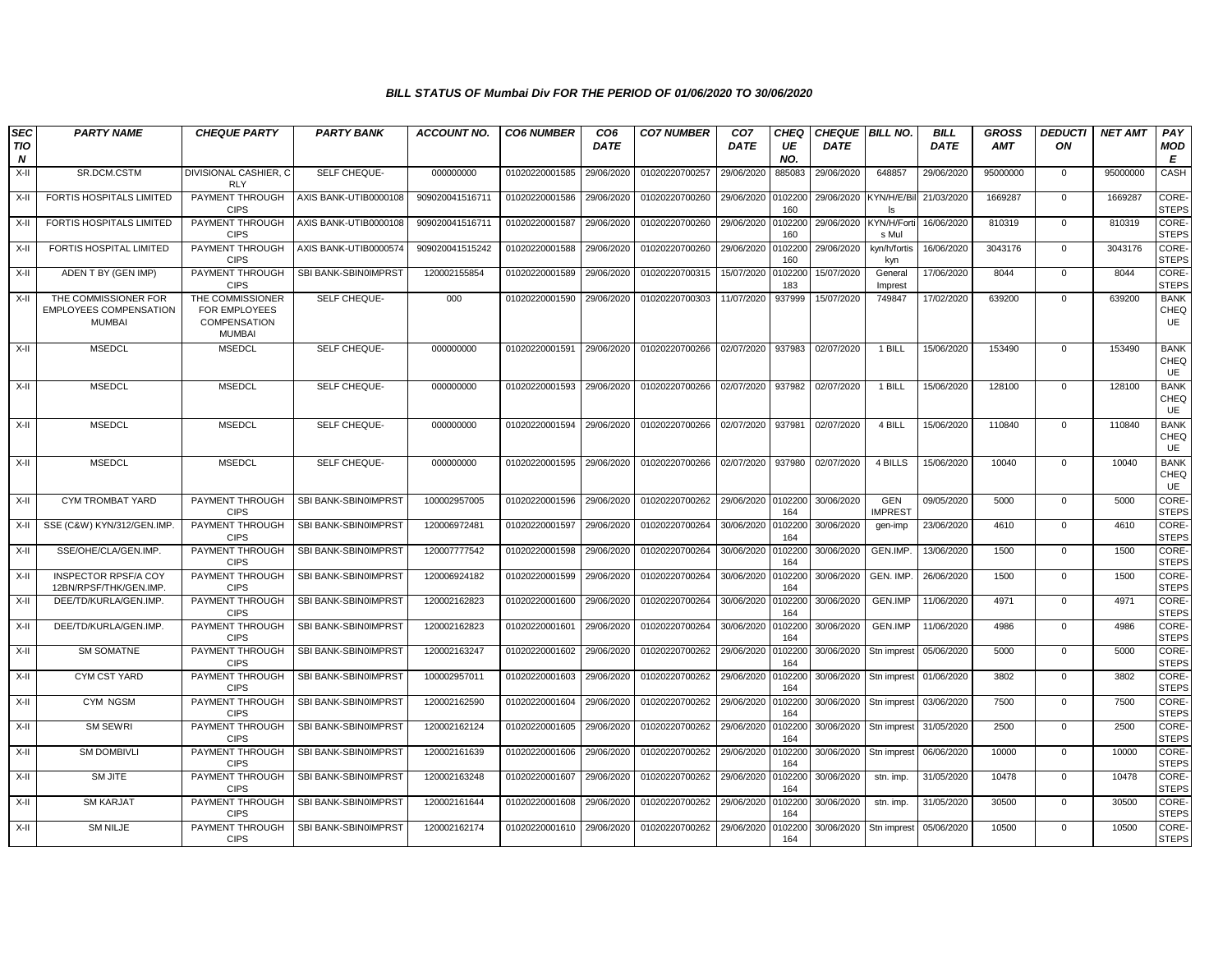| <b>SEC</b> | <b>PARTY NAME</b>                              | <b>CHEQUE PARTY</b>                   | <b>PARTY BANK</b>                                             | <b>ACCOUNT NO.</b> | <b>CO6 NUMBER</b> | CO <sub>6</sub> | <b>CO7 NUMBER</b> | CO <sub>7</sub> | CHEQ           | CHEQUE   BILL NO. |                           | <b>BILL</b> | <b>GROSS</b> | <b>DEDUCTI</b> | <b>NET AMT</b> | PAY                          |
|------------|------------------------------------------------|---------------------------------------|---------------------------------------------------------------|--------------------|-------------------|-----------------|-------------------|-----------------|----------------|-------------------|---------------------------|-------------|--------------|----------------|----------------|------------------------------|
| TIO<br>N   |                                                |                                       |                                                               |                    |                   | <b>DATE</b>     |                   | <b>DATE</b>     | UE<br>NO.      | <b>DATE</b>       |                           | <b>DATE</b> | <b>AMT</b>   | ON             |                | <b>MOD</b><br>E              |
| X-II       | <b>SM VASIND</b>                               | PAYMENT THROUGH<br><b>CIPS</b>        | SBI BANK-SBIN0IMPRST                                          | 120002161940       | 01020220001611    | 29/06/2020      | 01020220700262    | 29/06/2020      | 0102200<br>164 | 30/06/2020        | Stn imprest               | 08/06/2020  | 13000        | $\overline{0}$ | 13000          | <b>CORE</b><br><b>STEPS</b>  |
| X-II       | <b>SM NERAL</b>                                | PAYMENT THROUGH<br><b>CIPS</b>        | SBI BANK-SBIN0IMPRST                                          | 120002161686       | 01020220001612    | 29/06/2020      | 01020220700262    | 29/06/2020      | 0102200<br>164 | 30/06/2020        | Stn imprest               | 10/06/2020  | 20500        | $\Omega$       | 20500          | CORE-<br><b>STEPS</b>        |
| X-II       | SM AMAN LODGE                                  | PAYMENT THROUGH<br><b>CIPS</b>        | SBI BANK-SBIN0IMPRST                                          | 120006982679       | 01020220001613    | 29/06/2020      | 01020220700262    | 29/06/2020      | 0102200<br>164 | 30/06/2020        | Stn imprest               | 10/06/2020  | 7500         | 0              | 7500           | CORE-<br><b>STEPS</b>        |
| X-II       | <b>SS KHOPOLI</b>                              | PAYMENT THROUGH<br><b>CIPS</b>        | SBI BANK-SBIN0IMPRST                                          | 120002161645       | 01020220001614    | 29/06/2020      | 01020220700262    | 29/06/2020      | 0102200<br>164 | 30/06/2020        | Stn imprest               | 09/04/2020  | 23799        | $\mathbf 0$    | 23799          | CORE-<br><b>STEPS</b>        |
| X-II       | CYM WB MZN                                     | PAYMENT THROUGH<br><b>CIPS</b>        | SBI BANK-SBIN0IMPRST                                          | 100002957010       | 01020220001615    | 29/06/2020      | 01020220700262    | 29/06/2020      | 010220<br>164  | 30/06/2020        | Stn imprest               | 24/06/2020  | 7500         | $\mathbf{0}$   | 7500           | <b>CORE-</b><br><b>STEPS</b> |
| X-II       | CYM WB MZN                                     | PAYMENT THROUGH<br><b>CIPS</b>        | SBI BANK-SBIN0IMPRST                                          | 100002957010       | 01020220001616    | 29/06/2020      | 01020220700262    | 29/06/2020      | 0102200<br>164 | 30/06/2020        | Stn imprest               | 25/06/2020  | 7500         | 0              | 7500           | CORE-<br><b>STEPS</b>        |
| X-II       | <b>SM CHEMBUR</b>                              | PAYMENT THROUGH<br><b>CIPS</b>        | SBI BANK-SBIN0IMPRST                                          | 120002161895       | 01020220001617    | 29/06/2020      | 01020220700262    | 29/06/2020      | 0102200<br>164 | 30/06/2020        | Stn imprest               | 24/06/2020  | 2500         | $\mathbf 0$    | 2500           | CORE-<br><b>STEPS</b>        |
| X-II       | <b>SM BYCULLA</b>                              | PAYMENT THROUGH<br><b>CIPS</b>        | SBI BANK-SBIN0IMPRST                                          | 120002161638       | 01020220001618    | 29/06/2020      | 01020220700262    | 29/06/2020      | 0102200<br>164 | 30/06/2020        | stn. imp                  | 23/05/2020  | 2500         | $\mathbf 0$    | 2500           | CORE-<br><b>STEPS</b>        |
| X-II       | <b>MSEDCL</b>                                  | <b>MSEDCL</b>                         | SELF CHEQUE-                                                  | 000000000          | 01020220001619    | 29/06/2020      | 01020220700266    | 02/07/2020      | 937984         | 02/07/2020        | 1 bill                    | 15/06/2020  | 594840       | $\mathbf 0$    | 594840         | <b>BANK</b><br>CHEQ<br>UE    |
|            | X-II INS.RPF GC VEH NO MH-01-CY<br>9331        | PAYMENT THROUGH<br><b>CIPS</b>        | SBI BANK-SBIN0IMPRST                                          | 100013136908       | 01020220001620    | 29/06/2020      | 01020220700284    | 06/07/2020      | 0102200<br>172 | 06/07/2020        | GEN.IMP.G<br>C            | 09/06/2020  | 3921         | $\mathbf{0}$   | 3921           | CORE-<br><b>STEPS</b>        |
| X-II       | AREA TRAINING CENTER KYN<br>/GEN.IMP           | PAYMENT THROUGH<br><b>CIPS</b>        | SBI BANK-SBIN0IMPRST                                          | 120006918178       | 01020220001621    | 29/06/2020      | 01020220700262    | 29/06/2020      | 0102200<br>164 | 30/06/2020        | ATC Kalyan                | 31/05/2020  | 2000         | $\mathbf{0}$   | 2000           | CORE-<br><b>STEPS</b>        |
| X-II       | AREA TRAINING CENTER KYN<br>/GEN.IMP.          | PAYMENT THROUGH<br><b>CIPS</b>        | SBI BANK-SBIN0IMPRST                                          | 120006918178       | 01020220001622    | 29/06/2020      | 01020220700262    | 29/06/2020      | 0102200<br>164 | 30/06/2020        | <b>ATC Kalyar</b>         | 31/05/2020  | 2000         | $\mathbf 0$    | 2000           | <b>CORE</b><br><b>STEPS</b>  |
| X-II       | SSE (M) LONAVALA                               | PAYMENT THROUGH<br><b>CIPS</b>        | SBI BANK-SBIN0IMPRST                                          | 100002956998       | 01020220001623    | 29/06/2020      | 01020220700270    | 02/07/2020      | 0102200<br>167 | 02/07/2020        | 760174                    | 25/06/2020  | 26000        | $\overline{0}$ | 26000          | <b>CORE-</b><br><b>STEPS</b> |
| X-II       | SSE (M) PANVEL                                 | <b>PAYMENT THROUGH</b><br><b>CIPS</b> | SBI BANK-SBIN0IMPRST                                          | 100002956953       | 01020220001624    | 29/06/2020      | 01020220700270    | 02/07/2020      | 0102200<br>167 | 02/07/2020        | 760173                    | 25/06/2020  | 67000        | $\mathbf 0$    | 67000          | CORE-<br><b>STEPS</b>        |
| X-II       | SSE (M) AMBARNATH                              | DIVISIONAL CASHIER, C<br><b>RLY</b>   | STATE BANK OF INDIA-<br>SBIN0001821                           | 37608121296        | 01020220001625    | 29/06/2020      | 01020220700265    | 02/07/2020      | 885084         | 02/07/2020        | 760176                    | 25/06/2020  | 50000        | $\mathbf 0$    | 50000          | CASH                         |
| X-II       | SUB INSP RPF GHATKOPAR                         | PAYMENT THROUGH<br><b>CIPS</b>        | SBI BANK-SBIN0IMPRST                                          | 120007805530       | 01020220001626    | 29/06/2020      | 01020220700264    | 30/06/2020      | 0102200<br>164 | 30/06/2020        | GEN.IMP.G<br>$\mathbf{C}$ | 09/06/2020  | 4988         | $\mathbf 0$    | 4988           | CORE-<br><b>STEPS</b>        |
| X-II       | SSE (M) IGATPURI                               | PAYMENT THROUGH<br><b>CIPS</b>        | SBI BANK-SBIN0IMPRST                                          | 100002956999       | 01020220001627    | 29/06/2020      | 01020220700270    | 02/07/2020      | 0102200<br>167 | 02/07/2020        | 760178                    | 29/06/2020  | 75000        | $\mathbf 0$    | 75000          | <b>CORE</b><br><b>STEPS</b>  |
| X-II       | SSE (M) IGATPURI                               | PAYMENT THROUGH<br><b>CIPS</b>        | SBI BANK-SBIN0IMPRST                                          | 100002956999       | 01020220001628    | 29/06/2020      | 01020220700315    | 15/07/2020      | 0102200<br>183 | 15/07/2020        | 760179                    | 29/06/2020  | 25000        | 0              | 25000          | CORE-<br><b>STEPS</b>        |
| X-II       | SSE (C&W)NRL/GEN.IMP.                          | PAYMENT THROUGH<br><b>CIPS</b>        | SBI BANK-SBIN0IMPRST                                          | 120002162146       | 01020220001631    | 29/06/2020      | 01020220700264    | 30/06/2020      | 0102200<br>164 | 30/06/2020        | GEN.IMP                   | 17/03/2020  | 4984         | $\mathbf{0}$   | 4984           | CORE-<br><b>STEPS</b>        |
| X-II       | AREA TRAINING CENTER KYN<br>/GEN.IMP           | PAYMENT THROUGH<br><b>CIPS</b>        | SBI BANK-SBIN0IMPRST                                          | 120006918178       | 01020220001632    | 29/06/2020      | 01020220700264    | 30/06/2020      | 0102200<br>164 | 30/06/2020        | <b>GEN IMP</b>            | 16/03/2020  | 2000         | $\mathbf{0}$   | 2000           | CORE-<br><b>STEPS</b>        |
|            | X-II INS.RPF PEN VEH NO MH-01-CY<br>9340       | PAYMENT THROUGH<br><b>CIPS</b>        | SBI BANK-SBIN0IMPRST                                          | 100013136910       | 01020220001633    | 29/06/2020      | 01020220700264    | 30/06/2020      | 0102200<br>164 | 30/06/2020        | <b>FUEL IMP</b>           | 09/06/2020  | 4000         | $\mathbf 0$    | 4000           | CORE-<br><b>STEPS</b>        |
| X-II       | SHRI SAI WORKS-DOMBIVLI                        | PAYMENT THROUGH<br><b>CIPS</b>        | DOMBIVLI NAGARI<br>SAHAKARI BANK LIMIT-<br>DNSB0000002        | 002013500000014    | 01020220001635    | 29/06/2020      | 01020220700267    | 02/07/2020      | 0102200<br>167 | 02/07/2020        | 79185                     | 29/06/2020  | 76000        | $\mathbf{0}$   | 76000          | CORE-<br><b>STEPS</b>        |
|            | X-II KHAPADIABABA ENTERPRISES<br><b>MUMBAI</b> | PAYMENT THROUGH<br><b>CIPS</b>        | THE SHAMRAO VITHAL<br><b>COOPERATIVE BANK-</b><br>SVCB0007015 | 101504180000241    | 01020220001636    | 29/06/2020      | 01020220700267    | 02/07/2020      | 0102200<br>167 | 02/07/2020        | 79187                     | 29/06/2020  | 76000        | $\mathbf 0$    | 76000          | CORE-<br><b>STEPS</b>        |
| X-II       | SK TECHNOLOGIES-PANVEL                         | PAYMENT THROUGH<br><b>CIPS</b>        | THE FEDERAL BANK LTD<br>FDRL0002129                           | 21290200002386     | 01020220001637    | 29/06/2020      | 01020220700267    | 02/07/2020      | 0102200<br>167 | 02/07/2020        | 79189                     | 29/06/2020  | 76000        | $\mathbf 0$    | 76000          | CORE-<br><b>STEPS</b>        |
| X-II       | A 1 SOLUTIONS-NAGPUR                           | PAYMENT THROUGH<br><b>CIPS</b>        | SBI-SBIN0000432                                               | 38015797473        | 01020220001638    | 29/06/2020      | 01020220700267    | 02/07/2020      | 0102200<br>167 | 02/07/2020        | 79193                     | 29/06/2020  | 5800         | 0              | 5800           | CORE-<br><b>STEPS</b>        |
| X-II       | SHREE ENTERPRISES-<br>PALGHAR.                 | PAYMENT THROUGH<br><b>CIPS</b>        | <b>CORPORATION BANK-</b><br>CORP0001467                       | 510101000913961    | 01020220001639    | 29/06/2020      | 01020220700267    | 02/07/2020      | 0102200<br>167 | 02/07/2020        | 79194                     | 29/06/2020  | 5800         | $\mathbf 0$    | 5800           | CORE-<br><b>STEPS</b>        |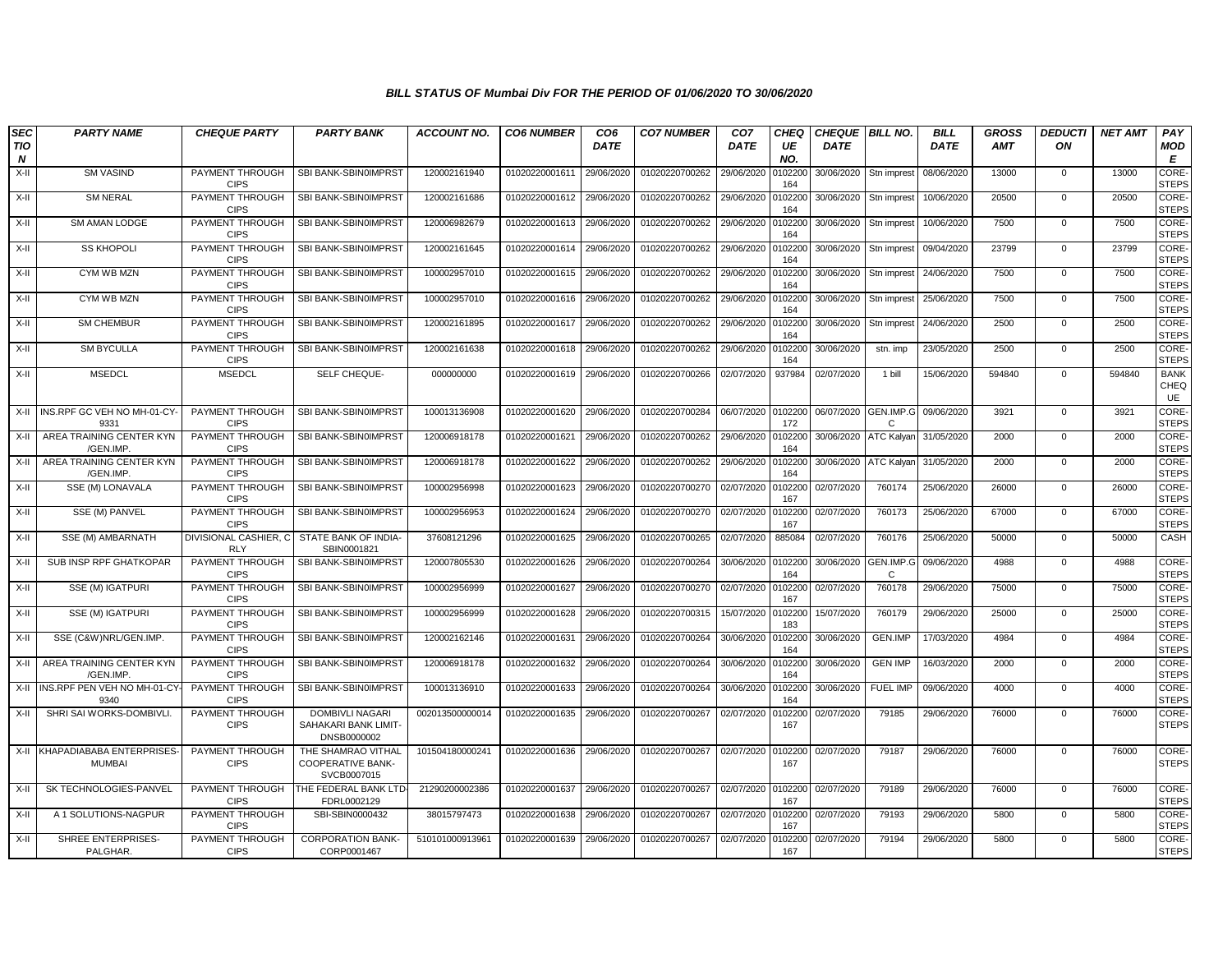| <b>SEC</b><br><b>TIO</b><br>N | <b>PARTY NAME</b>                                                  | <b>CHEQUE PARTY</b>            | <b>PARTY BANK</b>                                      | <b>ACCOUNT NO.</b> | <b>CO6 NUMBER</b> | CO <sub>6</sub><br><b>DATE</b> | <b>CO7 NUMBER</b> | CO <sub>7</sub><br><b>DATE</b> | <b>CHEQ</b><br>UE<br>NO. | <b>CHEQUE BILL NO.</b><br><b>DATE</b> |                                  | <b>BILL</b><br><b>DATE</b> | <b>GROSS</b><br><b>AMT</b> | <b>DEDUCTI</b><br>ON | <b>NET AMT</b> | PAY<br>MOD<br>E              |
|-------------------------------|--------------------------------------------------------------------|--------------------------------|--------------------------------------------------------|--------------------|-------------------|--------------------------------|-------------------|--------------------------------|--------------------------|---------------------------------------|----------------------------------|----------------------------|----------------------------|----------------------|----------------|------------------------------|
| $X-H$                         | YUG INNOVATION-MUMBAI                                              | PAYMENT THROUGH<br><b>CIPS</b> | CANARA BANK-<br>CNRB0002076                            | 2076201002441      | 01020220001640    | 29/06/2020                     | 01020220700267    | 02/07/2020                     | 0102200<br>167           | 02/07/2020                            | 79196                            | 29/06/2020                 | 5800                       | $\mathbf{0}$         | 5800           | <b>CORE-</b><br><b>STEPS</b> |
| X-II                          | TULSI ENTERPRISES-<br><b>ULHASNAGAR</b>                            | PAYMENT THROUGH<br><b>CIPS</b> | THE KALYAN JANATA<br>SAHAKARI BANK LTD-<br>KJSB0000007 | 007013200000105    | 01020220001641    | 30/06/2020                     | 01020220700267    | 02/07/2020                     | 0102200<br>167           | 02/07/2020                            | 79394                            | 30/06/2020                 | 154000                     | $\mathbf{0}$         | 154000         | CORE-<br><b>STEPS</b>        |
| X-II                          | VIBHUTI CONSTRUCTION CO-<br><b>THANA</b>                           | PAYMENT THROUGH<br><b>CIPS</b> | <b>BANK OF INDIA-</b><br>BKID0000025                   | 002530110000028    | 01020220001642    | 30/06/2020                     | 01020220700267    | 02/07/2020                     | 0102200<br>167           | 02/07/2020                            | 79395                            | 30/06/2020                 | 154000                     | $\mathbf 0$          | 154000         | <b>CORE</b><br><b>STEPS</b>  |
| X-II                          | MEHTA CONSTRUCTION-<br><b>MUMBAI</b>                               | PAYMENT THROUGH<br><b>CIPS</b> | <b>BANK OF</b><br>MAHARASHTRA-<br>MAHB0000067          | 60056966119        | 01020220001643    | 30/06/2020                     | 01020220700267    | 02/07/2020                     | 010220<br>167            | 02/07/2020                            | 79396                            | 30/06/2020                 | 154000                     | $\mathbf{0}$         | 154000         | CORE-<br><b>STEPS</b>        |
| X-II                          | ASHISH CONSTRUCTION<br>COMPANY-RATNAGIRI                           | PAYMENT THROUGH<br><b>CIPS</b> | <b>BANK OF</b><br>MAHARASHTRA-<br>MAHB0000390          | 60036204042        | 01020220001644    | 30/06/2020                     | 01020220700267    | 02/07/2020 0102200             | 167                      | 02/07/2020                            | 79397                            | 30/06/2020                 | 154000                     | $\mathbf{0}$         | 154000         | CORE-<br><b>STEPS</b>        |
| X-II                          | RAJ ASSOCIATES-THANE                                               | PAYMENT THROUGH<br><b>CIPS</b> | <b>BANK OF BARODA-</b><br><b>BARBOTHAEAS</b>           | 12480200000332     | 01020220001645    | 30/06/2020                     | 01020220700267    | 02/07/2020 0102200             | 167                      | 02/07/2020                            | 79398                            | 30/06/2020                 | 154000                     | $\mathbf 0$          | 154000         | CORE-<br><b>STEPS</b>        |
| X-II                          | R S CONSTRUCTION-MUMBA                                             | PAYMENT THROUGH<br><b>CIPS</b> | <b>VIJAYA BANK-</b><br>VIJB0005009                     | 500906211000018    | 01020220001646    | 30/06/2020                     | 01020220700267    | 02/07/2020                     | 0102200<br>167           | 02/07/2020                            | 79399                            | 30/06/2020                 | 154000                     | $\mathbf{0}$         | 154000         | CORE-<br><b>STEPS</b>        |
| X-II                          | <b>B R CONSTRUCTION-THANE</b>                                      | PAYMENT THROUGH<br><b>CIPS</b> | <b>DENA BANK-</b><br>BKDN0470913                       | 091311024209       | 01020220001647    | 30/06/2020                     | 01020220700267    | 02/07/2020                     | 010220<br>167            | 02/07/2020                            | 79400                            | 30/06/2020                 | 154000                     | $\mathbf{0}$         | 154000         | CORE-<br><b>STEPS</b>        |
| X-II                          | SR DEE (TRS)CLA /GEN.IMP                                           | PAYMENT THROUGH<br><b>CIPS</b> | SBI BANK-SBIN0IMPRST                                   | 120006925011       | 01020220001648    | 30/06/2020                     | 01020220700264    | 30/06/2020                     | 0102200<br>164           | 30/06/2020                            | CLA/S/16                         | 12/06/2020                 | 5379                       | $\mathbf 0$          | 5379           | CORE-<br><b>STEPS</b>        |
| X-II                          | SSE (E/M) PNVL/GEN.IMP.                                            | PAYMENT THROUGH<br><b>CIPS</b> | SBI BANK-SBIN0IMPRST                                   | 120006972482       | 01020220001649    | 30/06/2020                     | 01020220700264    | 30/06/2020                     | 0102200<br>164           | 30/06/2020                            | <b>GEN.IMPS</b>                  | 14/03/2020                 | 9000                       | $\mathbf{0}$         | 9000           | <b>CORE</b><br><b>STEPS</b>  |
| X-II                          | SSE (E/M) PNVL/GEN.IMP.                                            | PAYMENT THROUGH<br><b>CIPS</b> | SBI BANK-SBIN0IMPRST                                   | 120006972482       | 01020220001650    | 30/06/2020                     | 01020220700264    | 30/06/2020                     | 0102200<br>164           | 30/06/2020                            | <b>GEN.IMPS</b>                  | 31/03/2020                 | 9000                       | $\mathbf{0}$         | 9000           | CORE-<br><b>STEPS</b>        |
| X-II                          | SSE (E/M) PNVL/GEN.IMP.                                            | PAYMENT THROUGH<br><b>CIPS</b> | SBI BANK-SBIN0IMPRST                                   | 120006972482       | 01020220001651    | 30/06/2020                     | 01020220700264    | 30/06/2020                     | 0102200<br>164           | 30/06/2020                            | <b>GEN.IMPS</b>                  | 15/04/2020                 | 4500                       | $\mathbf 0$          | 4500           | CORE-<br><b>STEPS</b>        |
| X-II                          | SSE (E/M) PNVL/GEN.IMP.                                            | PAYMENT THROUGH<br><b>CIPS</b> | SBI BANK-SBIN0IMPRST                                   | 120006972482       | 01020220001652    | 30/06/2020                     | 01020220700264    | 30/06/2020                     | 0102200<br>164           | 30/06/2020                            | GEN.IMPS                         | 30/04/2020                 | 4500                       | $\mathbf 0$          | 4500           | CORE-<br><b>STEPS</b>        |
| X-II                          | SR.CC/VVH                                                          | PAYMENT THROUGH<br><b>CIPS</b> | SBI BANK-SBIN0IMPRST                                   | 120002162872       | 01020220001653    | 30/06/2020                     | 01020220700264    | 30/06/2020                     | 010220<br>164            | 30/06/2020                            | <b>GENERAL</b><br><b>IMPREST</b> | 18/11/2019                 | 3000                       | $\mathbf{0}$         | 3000           | CORE-<br><b>STEPS</b>        |
| X-II                          | ASC/RPF/PNVL/GEN.IMP.                                              | PAYMENT THROUGH<br><b>CIPS</b> | SBI BANK-SBIN0IMPRST                                   | 120002162413       | 01020220001654    | 30/06/2020                     | 01020220700264    | 30/06/2020                     | 010220<br>164            | 30/06/2020                            | GEN.IMP                          | 02/06/2020                 | 2000                       | $\Omega$             | 2000           | CORE-<br><b>STEPS</b>        |
| X-II                          | SUBINSRPF ASANGAON                                                 | PAYMENT THROUGH<br><b>CIPS</b> | SBI BANK-SBIN0IMPRST                                   | 100013136928       | 01020220001655    | 30/06/2020                     | 01020220700264    | 30/06/2020                     | 0102200<br>164           | 30/06/2020                            | <b>GEN. IMP</b><br><b>BILL</b>   | 08/06/2020                 | 2900                       | $\mathbf 0$          | 2900           | CORE-<br><b>STEPS</b>        |
| X-II                          | SSE (C&W) LNL/GEN.IMP.                                             | PAYMENT THROUGH<br><b>CIPS</b> | SBI BANK-SBIN0IMPRST                                   | 120006983414       | 01020220001659    | 30/06/2020                     | 01020220700264    | 30/06/2020                     | 0102200<br>164           | 30/06/2020                            | <b>GEN IMP</b>                   | 05/06/2020                 | 1995                       | $\mathbf 0$          | 1995           | CORE-<br><b>STEPS</b>        |
| X-II                          | PRUTHVI CONSTRUCTION-<br><b>MUMBAI</b>                             | PAYMENT THROUGH<br><b>CIPS</b> | <b>VIJAYA BANK-</b><br>VIJB0005011                     | 501106211000006    | 01020220001660    | 30/06/2020                     | 01020220700267    | 02/07/2020                     | 0102200<br>167           | 02/07/2020                            | 79434                            | 30/06/2020                 | 80600                      | $\mathbf{0}$         | 80600          | <b>CORE</b><br><b>STEPS</b>  |
| X-II                          | <b>GLOBAL ENVIROS-NEW</b><br><b>MUMBAI</b>                         | PAYMENT THROUGH<br><b>CIPS</b> | <b>BANK OF INDIA-</b><br>BKID0001244                   | 124430110000020    | 01020220001661    | 30/06/2020                     | 01020220700267    | 02/07/2020                     | 010220<br>167            | 02/07/2020                            | 79442                            | 30/06/2020                 | 80600                      | $\mathbf 0$          | 80600          | CORE-<br><b>STEPS</b>        |
| X-II                          | A P ENTERPRISES-THANE                                              | PAYMENT THROUGH<br><b>CIPS</b> | <b>BANK OF BARODA-</b><br><b>BARB0KOPARK</b>           | 32970100012159     | 01020220001662    | 30/06/2020                     | 01020220700267    | 02/07/2020                     | 0102200<br>167           | 02/07/2020                            | 79444                            | 30/06/2020                 | 80600                      | $\mathbf 0$          | 80600          | CORE-<br><b>STEPS</b>        |
| <b>SBN</b><br>S               | ICON INFOTECH PRIVATE<br>LIMITED-MUMBAI                            | PAYMENT THROUGH<br><b>CIPS</b> | <b>BANK OF BARODA-</b><br><b>BARBOTARDEO</b>           | 12460500000043     | 01020420000334    | 01/06/2020                     | 01020420700051    | 02/06/2020                     | 0102200<br>123           | 02/06/2020                            | 108                              | 06/01/2020                 | 59400                      | $\mathbf 0$          | 59400          | CORE-<br><b>STEPS</b>        |
| <b>SBN</b><br>- S             | COIMBATORE COMPRESSOR<br>ENGINEERING COMPANY PVT<br>LTD-COIMBATORE | PAYMENT THROUGH<br><b>CIPS</b> | STATE BANK OF INDIA-<br>SBIN0007231                    | 30198037123        | 01020420000335    | 02/06/2020                     | 01020420700051    | 02/06/2020                     | 0102200<br>123           | 02/06/2020                            | 555                              | 25/11/2019                 | 101952                     | $\mathbf 0$          | 101952         | CORE-<br><b>STEPS</b>        |
| <b>SBN</b><br>S               | KAUSHAL ENTERPRISES-<br><b>THANE</b>                               | PAYMENT THROUGH<br><b>CIPS</b> | UNION BANK OF INDIA-<br>UBIN0563765                    | 637601010050300    | 01020420000336    | 02/06/2020                     | 01020420700051    | 02/06/2020                     | 0102200<br>123           | 02/06/2020                            | 0102A                            | 01/11/2019                 | 193539                     | $\mathbf{0}$         | 193539         | <b>CORE-</b><br><b>STEPS</b> |
| SBN<br>-S                     | DIWAN SONS-MUMBAI                                                  | PAYMENT THROUGH<br><b>CIPS</b> | AXIS BANK-UTIB0000592                                  | 917020055183573    | 01020420000337    | 02/06/2020                     | 01020420700051    | 02/06/2020                     | 0102200<br>123           | 02/06/2020                            | 235                              | 30/11/2019                 | 208208                     | $\mathbf{0}$         | 208208         | CORE-<br><b>STEPS</b>        |
| <b>SBN</b><br>S.              | P R P ENTERPRISES-BHOPAL                                           | PAYMENT THROUGH<br><b>CIPS</b> | SBI-SBIN0030405                                        | 35214100425        | 01020420000338    | 02/06/2020                     | 01020420700051    | 02/06/2020                     | 0102200<br>123           | 02/06/2020                            | 17/19-20                         | 15/10/2019                 | 65100                      | 3255                 | 61845          | CORE-<br><b>STEPS</b>        |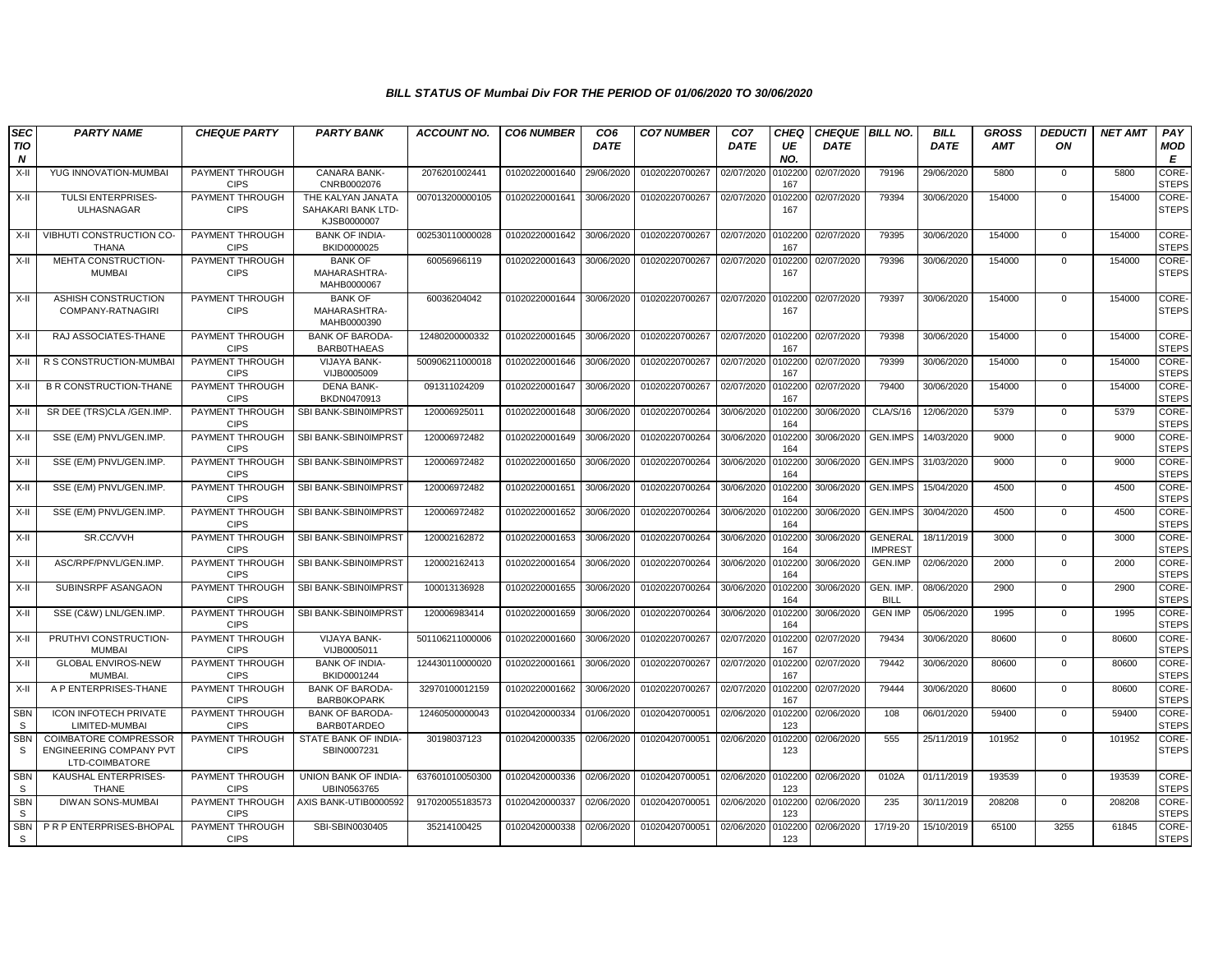| <b>SEC</b>                     | <b>PARTY NAME</b>                                                   | <b>CHEQUE PARTY</b>            | <b>PARTY BANK</b>                                      | <b>ACCOUNT NO.</b> | <b>CO6 NUMBER</b> | CO <sub>6</sub> | <b>CO7 NUMBER</b> | CO <sub>7</sub> | CHEQ           | <b>CHEQUE BILL NO.</b> |                      | <b>BILL</b> | <b>GROSS</b> | <b>DEDUCTI</b> | <b>NET AMT</b> | PAY                          |
|--------------------------------|---------------------------------------------------------------------|--------------------------------|--------------------------------------------------------|--------------------|-------------------|-----------------|-------------------|-----------------|----------------|------------------------|----------------------|-------------|--------------|----------------|----------------|------------------------------|
| <b>TIO</b><br>$\boldsymbol{N}$ |                                                                     |                                |                                                        |                    |                   | <b>DATE</b>     |                   | <b>DATE</b>     | UE<br>NO.      | <b>DATE</b>            |                      | <b>DATE</b> | <b>AMT</b>   | ON             |                | MOD<br>E                     |
| SBN<br><sub>S</sub>            | PKKB RAIL EQUIPMENT<br>SERVICES PRIVATE LIMITED-<br>SOUTH TWENTY FO | PAYMENT THROUGH<br><b>CIPS</b> | HDFC BANK LTD-<br>HDFC0000040                          | 50200032729748     | 01020420000340    | 02/06/2020      | 01020420700051    | 02/06/2020      | 0102200<br>123 | 02/06/2020             | 0025                 | 23/02/2019  | 472000       | 8000           | 464000         | CORE-<br><b>STEPS</b>        |
| <b>SBN</b><br><sub>S</sub>     | <b>SPARK ENGINEERS-</b><br><b>HYDERABAD</b>                         | PAYMENT THROUGH<br><b>CIPS</b> | ALLAHABAD BANK-<br>ALLA0210732                         | 20152550235        | 01020420000341    | 03/06/2020      | 01020420700052    | 04/06/2020      | 0102200<br>125 | 04/06/2020             | 307                  | 12/09/2019  | 69584        | $\Omega$       | 69584          | CORE-<br><b>STEPS</b>        |
| <b>SBN</b><br>-S               | VIJAY SABRE SAFETY PVT LTD                                          | PAYMENT THROUGH<br><b>CIPS</b> | SBI-SBIN0006613                                        | 31182937679        | 01020420000342    | 03/06/2020      | 01020420700052    | 04/06/2020      | 0102200<br>125 | 04/06/2020             | 178                  | 26/11/2019  | 39984        | $\mathbf 0$    | 39984          | CORE-<br><b>STEPS</b>        |
| <b>SBN</b><br>S.               | <b>MJ TRADING-GURGAON</b>                                           | PAYMENT THROUGH<br><b>CIPS</b> | <b>BANDHAN BANK LIMITED</b><br>BDBL0001348             | 10170003622959     | 01020420000344    | 04/06/2020      | 01020420700052    | 04/06/2020      | 0102200<br>125 | 04/06/2020             | 1130                 | 25/10/2019  | 141969       | $\mathbf{0}$   | 141969         | <b>CORE-</b><br><b>STEPS</b> |
| <b>SBN</b><br>S.               | <b>GERA VENTURES</b>                                                | PAYMENT THROUGH<br><b>CIPS</b> | UNION BANK OF INDIA-<br>UBIN0562793                    | 627904010000029    | 01020420000345    | 04/06/2020      | 01020420700052    | 04/06/2020      | 102200<br>125  | 04/06/2020             | GV/1324/20<br>19-20  | 03/03/2020  | 6249         | 31             | 6218           | CORE-<br><b>STEPS</b>        |
| <b>SBN</b><br><sub>S</sub>     | <b>MARUTI CEMENT SUPPLIERS</b>                                      | PAYMENT THROUGH<br><b>CIPS</b> | AXIS BANK-UTIB0002877                                  | 918030091435856    | 01020420000346    | 04/06/2020      | 01020420700052    | 04/06/2020      | 0102200<br>125 | 04/06/2020             | GST-00032            | 16/07/2019  | 18575        | 186            | 18389          | CORE-<br><b>STEPS</b>        |
| <b>SBN</b><br><sub>S</sub>     | <b>MEDIMEK INDUSTRIES</b>                                           | PAYMENT THROUGH<br><b>CIPS</b> | <b>ICICI BANK LTD-</b><br>ICIC0000203                  | 020305005908       | 01020420000347    | 04/06/2020      | 01020420700052    | 04/06/2020      | 0102200<br>125 | 04/06/2020             | 001                  | 04/05/2020  | 1467389      | 24871          | 1442518        | CORE-<br><b>STEPS</b>        |
| <b>SBN</b><br>S                | <b>GENERAL AUTO ELECTRIC</b><br>CORPORATION-MUMBAI                  | PAYMENT THROUGH<br><b>CIPS</b> | <b>BANK OF INDIA-</b><br>BKID0000038                   | 003830100000580    | 01020420000348    | 05/06/2020      | 01020420700053    | 05/06/2020      | 102200<br>127  | 06/06/2020             | C-19-167             | 19/12/2019  | 213580       | $\mathbf 0$    | 213580         | CORE-<br><b>STEPS</b>        |
| <b>SBN</b><br><sub>S</sub>     | <b>FOUNTAIN STATIONERS</b>                                          | PAYMENT THROUGH<br><b>CIPS</b> | STATE BANK OF INDIA-<br>SBIN0031282                    | 33539123040        | 01020420000349    | 05/06/2020      | 01020420700053    | 05/06/2020      | 0102200<br>127 | 06/06/2020             | S0468/2019<br>20     | 20/08/2019  | 2397         | $\mathbf{0}$   | 2397           | CORE-<br><b>STEPS</b>        |
| <b>SBN</b><br>S.               | <b>GRACE ENGINEERS TRADERS</b>                                      | PAYMENT THROUGH<br><b>CIPS</b> | <b>BANK OF</b><br>MAHARASHTRA-<br>MAHB0000377          | 20055504936        | 01020420000351    | 06/06/2020      | 01020420700054    | 06/06/2020      | 102200<br>127  | 06/06/2020             | 1005/19-20           | 05/02/2020  | 111000       | 1110           | 109890         | CORE-<br><b>STEPS</b>        |
| <b>SBN</b><br>S                | UNITED LEADOXIDE<br>PRODUCTS PVT LTD                                | PAYMENT THROUGH<br><b>CIPS</b> | <b>BANK OF</b><br>MAHARASHTRA-<br>MAHB0000084          | 60176397065        | 01020420000352    | 09/06/2020      | 01020420700055    | 09/06/2020      | 0102200<br>131 | 09/06/2020             | 027/18-19            | 30/07/2018  | 108951       | 1703           | 107248         | CORE-<br><b>STEPS</b>        |
| <b>SBN</b><br>S.               | <b>TRANS INSULATIONS-MUMBAI</b>                                     | PAYMENT THROUGH<br><b>CIPS</b> | <b>ICICI BANK LIMITED-</b><br>ICIC0001961              | 196105000165       | 01020420000353    | 09/06/2020      | 01020420700057    | 10/06/2020      | 0102200<br>132 | 10/06/2020             | 18                   | 17/10/2019  | 64900        | 1298           | 63602          | CORE-<br><b>STEPS</b>        |
| <b>SBN</b><br><sub>S</sub>     | PEARL FURNITURE PRIVATE<br><b>LIMITED GUJARAT</b>                   | PAYMENT THROUGH<br><b>CIPS</b> | STATE BANK OF INDIA-<br>SBIN0004085                    | 33837725400        | 01020420000354    | 09/06/2020      | 01020420700055    | 09/06/2020      | 0102200<br>131 | 09/06/2020             | 001140               | 27/01/2020  | 49999        | 500            | 49499          | CORE-<br><b>STEPS</b>        |
| <b>SBN</b><br>S                | AKSHAR MARKETING                                                    | PAYMENT THROUGH<br><b>CIPS</b> | <b>VIJAYA BANK-</b><br>VIJB0005080                     | 508000301000322    | 01020420000355    | 09/06/2020      | 01020420700057    | 10/06/2020      | 10220<br>132   | 10/06/2020             | 001april202<br>019   | 25/06/2019  | 31860        | $\mathbf{0}$   | 31860          | CORE-<br><b>STEPS</b>        |
| <b>SBN</b><br>S.               | <b>GUPTA FURNITURE</b>                                              | PAYMENT THROUGH<br><b>CIPS</b> | STATE BANK OF INDIA-<br>SBIN0001508                    | 38361084569        | 01020420000356    | 09/06/2020      | 01020420700057    | 10/06/2020      | 010220<br>132  | 10/06/2020             |                      | 23/01/2020  | 4500         | $\mathbf 0$    | 4500           | CORE-<br><b>STEPS</b>        |
| <b>SBN</b><br><sub>S</sub>     | SCHAEFFLER INDIA LIMITED-<br>VADODARA                               | PAYMENT THROUGH<br><b>CIPS</b> | <b>ICICI BANK LTD-</b><br>ICIC0000003                  | 000351000059       | 01020420000358    | 10/06/2020      | 01020420700057    | 10/06/2020      | 0102200<br>132 | 10/06/2020             | S12410080<br>469     | 14/11/2019  | 666358       | 11294          | 655064         | CORE-<br><b>STEPS</b>        |
| <b>SBN</b><br><sub>S</sub>     | KAPTRONICS PRIVATE LIMITED                                          | PAYMENT THROUGH<br><b>CIPS</b> | STATE BANK OF INDIA-<br>SBIN0006959                    | 33927677544        | 01020420000359    | 10/06/2020      | 01020420700057    | 10/06/2020      | 0102200<br>132 | 10/06/2020             | 38                   | 25/06/2019  | 195615       | $\overline{0}$ | 195615         | CORE-<br><b>STEPS</b>        |
| <b>SBN</b><br><sub>S</sub>     | KAPTRONICS PRIVATE LIMITED                                          | PAYMENT THROUGH<br><b>CIPS</b> | STATE BANK OF INDIA-<br>SBIN0006959                    | 33927677544        | 01020420000360    | 10/06/2020      | 01020420700058    | 11/06/2020      | 0102200<br>135 | 11/06/2020             | 37                   | 25/06/2019  | 195615       | $\mathbf{0}$   | 195615         | <b>CORE-</b><br><b>STEPS</b> |
| <b>SBN</b><br>S                | ADHUNIK SWITCHGEARS PVT<br>LTD-SONIPAT                              | PAYMENT THROUGH<br><b>CIPS</b> | <b>UNION BANK OF INDIA-</b><br>UBIN0546798             | 467901010035389    | 01020420000361    | 10/06/2020      | 01020420700058    | 11/06/2020      | 0102200<br>135 | 11/06/2020             | GST/19-<br>20/565    | 07/03/2020  | 58674        | $\mathbf{0}$   | 58674          | CORE-<br><b>STEPS</b>        |
| <b>SBN</b><br><sub>S</sub>     | EKTA ENTERPRISESRATLAM                                              | PAYMENT THROUGH<br><b>CIPS</b> | AXIS BANK-UTIB0000463                                  | 910020005203796    | 01020420000362    | 10/06/2020      | 01020420700061    | 13/06/2020      | 10220<br>138   | 13/06/2020             | 36                   | 07/12/2019  | 59700        | 299            | 59401          | CORE-<br><b>STEPS</b>        |
| <b>SBN</b><br><sub>S</sub>     | <b>Bluebird Pure Private Limited</b>                                | PAYMENT THROUGH<br><b>CIPS</b> | KOTAK MAHINDRA BANK<br>KKBK0000185                     | 2312079682         | 01020420000363    | 10/06/2020      | 01020420700061    | 13/06/2020      | 0102200<br>138 | 13/06/2020             | GST/19-<br>20/1043   | 09/12/2019  | 209520       | $\mathbf{0}$   | 209520         | CORE-<br><b>STEPS</b>        |
| <b>SBN</b><br>S                | N G ENTERPRISES                                                     | PAYMENT THROUGH<br><b>CIPS</b> | THE BHARAT CO-<br>OPERATIVE BANK<br>(MUMBA-BCBM0000009 | 000812100035620    | 01020420000364    | 10/06/2020      | 01020420700061    | 13/06/2020      | 0102200<br>138 | 13/06/2020             | 241                  | 02/03/2020  | 233400       | $\mathbf 0$    | 233400         | CORE-<br><b>STEPS</b>        |
| <b>SBN</b><br>S.               | <b>DESIGN FURNITURE.</b>                                            | PAYMENT THROUGH<br><b>CIPS</b> | THE AHMEDABAD<br>MERCANTILE CO-<br>OPERATI-AMCB0660017 | 066017101003585    | 01020420000365    | 10/06/2020      | 01020420700061    | 13/06/2020      | 0102200<br>138 | 13/06/2020             | 165                  | 22/02/2020  | 16850        | $\Omega$       | 16850          | CORE-<br><b>STEPS</b>        |
| S.                             | SBN DIGITAL MEDIA PRODUCTDELHI                                      | PAYMENT THROUGH<br><b>CIPS</b> | <b>CENTRAL BANK OF</b><br>INDIA-CBIN0281604            | 3691933528         | 01020420000366    | 10/06/2020      | 01020420700061    | 13/06/2020      | 0102200<br>138 | 13/06/2020             | DMP/GEM/<br>1920/135 | 20/02/2020  | 81998        | 820            | 81178          | CORE-<br><b>STEPS</b>        |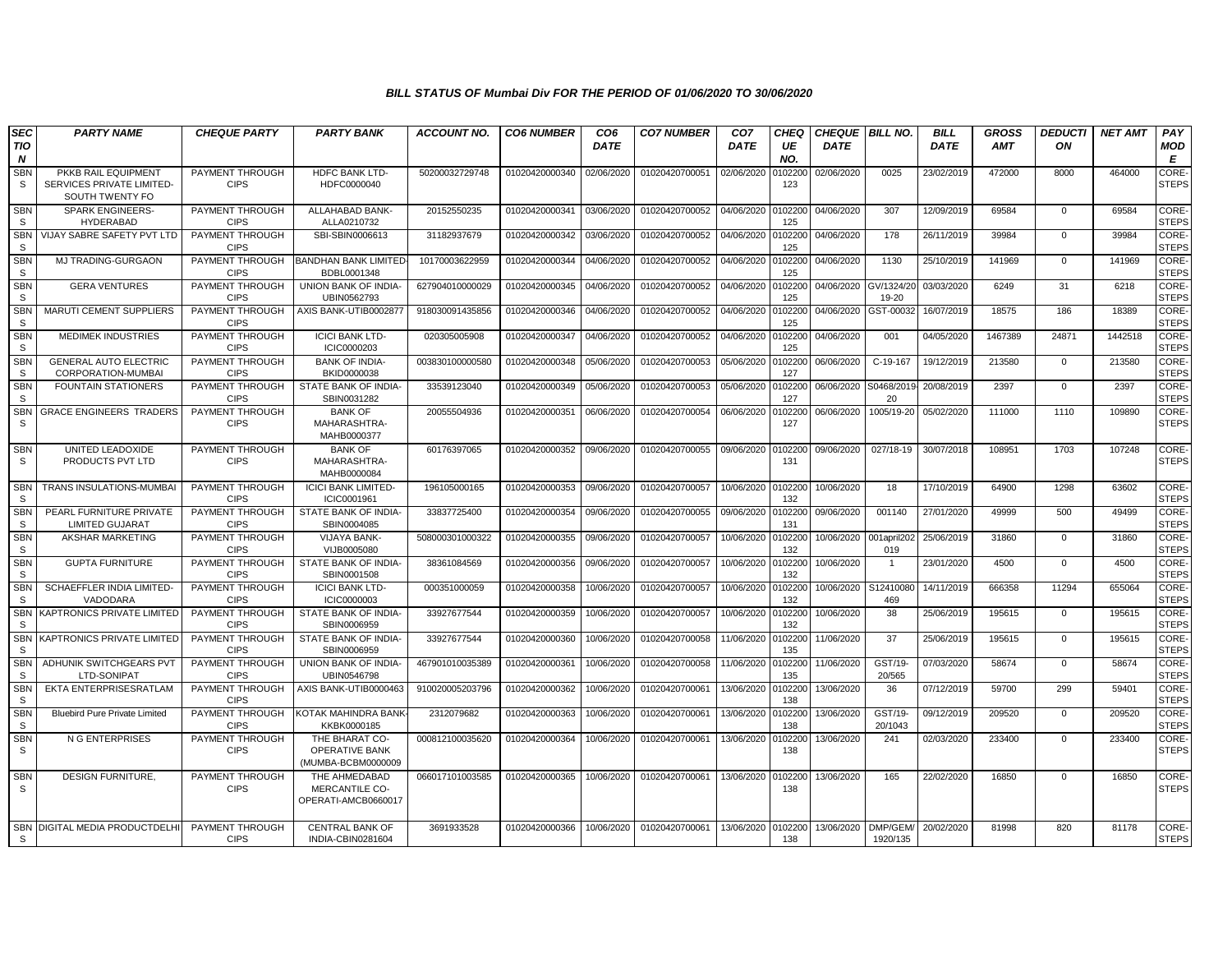| <b>SEC</b>              | <b>PARTY NAME</b>                                                    | <b>CHEQUE PARTY</b>            | <b>PARTY BANK</b>                            | <b>ACCOUNT NO.</b> | <b>CO6 NUMBER</b> | CO <sub>6</sub> | <b>CO7 NUMBER</b> | CO <sub>7</sub> | <b>CHEO</b>    | <b>CHEQUE BILL NO.</b> |                         | <b>BILL</b> | <b>GROSS</b> | <b>DEDUCTI</b> | <b>NET AMT</b> | PAY                         |
|-------------------------|----------------------------------------------------------------------|--------------------------------|----------------------------------------------|--------------------|-------------------|-----------------|-------------------|-----------------|----------------|------------------------|-------------------------|-------------|--------------|----------------|----------------|-----------------------------|
| TIO<br>$\boldsymbol{N}$ |                                                                      |                                |                                              |                    |                   | <b>DATE</b>     |                   | <b>DATE</b>     | UE<br>NO.      | <b>DATE</b>            |                         | <b>DATE</b> | <b>AMT</b>   | ON             |                | MOD<br>E                    |
| <b>SBN</b><br>S         | PYRAMID SALES                                                        | PAYMENT THROUGH<br><b>CIPS</b> | UNION BANK OF INDIA-<br>UBIN0572641          | 726401010050172    | 01020420000367    | 10/06/2020      | 01020420700061    | 13/06/2020      | 102200<br>138  | 13/06/2020             | PS-19-<br>20/66         | 07/02/2020  | 9800         | 0              | 9800           | <b>CORE</b><br><b>STEPS</b> |
| <b>SBN</b><br>S         | Rose Designer Chairs                                                 | PAYMENT THROUGH<br><b>CIPS</b> | <b>HDFC BANK LTD-</b><br>HDFC0000815         | 08152560004419     | 01020420000368    | 10/06/2020      | 01020420700061    | 13/06/2020      | 102200<br>138  | 13/06/2020             | 512                     | 27/02/2020  | 7800         | $\mathbf{0}$   | 7800           | CORE-<br><b>STEPS</b>       |
| <b>SBN</b><br>S         | ROYAL AGENCY                                                         | PAYMENT THROUGH<br><b>CIPS</b> | <b>ICICI BANK LIMITED-</b><br>ICIC0001961    | 196105000149       | 01020420000370    | 11/06/2020      | 01020420700058    | 11/06/2020      | 102200<br>135  | 11/06/2020             | 51                      | 13/05/2020  | 167560       | $\mathbf 0$    | 167560         | CORE-<br><b>STEPS</b>       |
| <b>SBN</b><br>S         | A K TRADER                                                           | PAYMENT THROUGH<br><b>CIPS</b> | <b>IDBI BANK LTD-</b><br>IBKL0000004         | 000410200003932    | 01020420000371    | 11/06/2020      | 01020420700058    | 11/06/2020      | 102200<br>135  | 11/06/2020             | 01                      | 26/05/2020  | 249760       | $\mathbf{0}$   | 249760         | CORE-<br><b>STEPS</b>       |
| SBN<br>S                | SHREE SAI ENTERPRISES                                                | PAYMENT THROUGH<br><b>CIPS</b> | <b>HDFC BANK LTD-</b><br>HDFC0000592         | 50200010424779     | 01020420000372    | 11/06/2020      | 01020420700058    | 11/06/2020      | 102200<br>135  | 11/06/2020             | 55                      | 09/03/2020  | 93800        | $\mathbf 0$    | 93800          | CORE-<br><b>STEPS</b>       |
| <b>SBN</b><br><b>S</b>  | <b>ADVANCE PAINTS PRIVATE</b><br>LIMITED-MUMBAI                      | PAYMENT THROUGH<br><b>CIPS</b> | <b>KOTAK MAHINDRA BANK</b><br>KKBK0000647    | 06472010000096     | 01020420000373    | 11/06/2020      | 01020420700058    | 11/06/2020      | 102200<br>135  | 11/06/2020             | 1195                    | 10/02/2020  | 109150       | $\Omega$       | 109150         | CORE-<br><b>STEPS</b>       |
| <b>SBN</b><br>S         | UNION SPARES MFG CO                                                  | PAYMENT THROUGH<br><b>CIPS</b> | UNITED BANK OF INDIA-<br>UTBI0KAD259         | 0168050020819      | 01020420000374    | 11/06/2020      | 01020420700058    | 11/06/2020      | 102200<br>135  | 11/06/2020             | 57/2019-20              | 15/11/2019  | 91980        | 1840           | 90140          | CORE-<br><b>STEPS</b>       |
| <b>SBN</b><br>S         | V.M.ENTERPRISE-MUMBAI                                                | PAYMENT THROUGH<br><b>CIPS</b> | STATE BANK OF INDIA-<br>SBIN0013340          | 38323523149        | 01020420000375    | 11/06/2020      | 01020420700058    | 11/06/2020      | 102200<br>135  | 11/06/2020             | 172                     | 05/03/2020  | 99120        | $\mathbf{0}$   | 99120          | CORE-<br><b>STEPS</b>       |
| <b>SBN</b><br>S         | MARUTI INDUSTRIES-<br><b>MUMBAI</b>                                  | PAYMENT THROUGH<br><b>CIPS</b> | STATE BANK OF INDIA-<br>SBIN0015149          | 37604156529        | 01020420000376    | 11/06/2020      | 01020420700058    | 11/06/2020      | 102200<br>135  | 11/06/2020             | 103                     | 26/02/2020  | 34946        | $\mathbf 0$    | 34946          | CORE-<br><b>STEPS</b>       |
| <b>SBN</b><br><b>S</b>  | PARAS SALES CORPORATION<br><b>KOLKATA</b>                            | PAYMENT THROUGH<br><b>CIPS</b> | <b>ICICI BANK LTD-</b><br><b>ICIC0000006</b> | 000605031779       | 01020420000377    | 11/06/2020      | 01020420700058    | 11/06/2020      | 102200<br>135  | 11/06/2020             | 049/2019<br>20          | 01/11/2019  | 31860        | $\Omega$       | 31860          | CORE-<br><b>STEPS</b>       |
| <b>SBN</b><br>S         | <b>GMMCO LTD</b>                                                     | PAYMENT THROUGH<br><b>CIPS</b> | <b>HDFC BANK LTD-</b><br>HDFC0000004         | 00040120000233     | 01020420000378    | 11/06/2020      | 01020420700058    | 11/06/2020      | 102200<br>135  | 11/06/2020             | PA2700008<br>036        | 30/11/2019  | 192003       | 11520          | 180483         | CORE-<br><b>STEPS</b>       |
| <b>SBN</b><br>S.        | <b>GMMCO LTD</b>                                                     | PAYMENT THROUGH<br><b>CIPS</b> | HDFC BANK LTD-<br>HDFC0000004                | 00040120000233     | 01020420000379    | 11/06/2020      | 01020420700058    | 11/06/2020      | 102200<br>135  | 11/06/2020             | PA4218070<br>92         | 31/12/2019  | 160089       | 16009          | 144080         | CORE-<br><b>STEPS</b>       |
| <b>SBN</b><br>S.        | SARASWATI ENTERPRISES-<br><b>MUMBAI</b>                              | PAYMENT THROUGH<br><b>CIPS</b> | ORIENTAL BANK OF<br>COMMERCE-<br>ORBC0100187 | 01871131000066     | 01020420000381    | 11/06/2020      | 01020420700059    | 12/06/2020      | 102200<br>136  | 12/06/2020             | 038/19-20               | 12/09/2019  | 56000        | $\mathbf{0}$   | 56000          | CORE-<br><b>STEPS</b>       |
| <b>SBN</b><br>S.        | R K SALES CORPORATION                                                | PAYMENT THROUGH<br><b>CIPS</b> | <b>CENTRAL BANK OF</b><br>INDIA-CBIN0280599  | 1015970113         | 01020420000382    | 12/06/2020      | 01020420700059    | 12/06/2020      | 0102200<br>136 | 12/06/2020 RK/COR/39   |                         | 14/08/2019  | 249570       | $\mathbf{0}$   | 249570         | CORE-<br><b>STEPS</b>       |
| <b>SBN</b><br><b>S</b>  | <b>VENUS ELECTRICAL TRADING</b><br>CO.-MUMBAI                        | PAYMENT THROUGH<br><b>CIPS</b> | <b>BANK OF BARODA-</b><br><b>BARBOCHUNAB</b> | 09160400000019     | 01020420000383    | 12/06/2020      | 01020420700059    | 12/06/2020      | 102200<br>136  | 12/06/2020             | 157/19-20               | 27/09/2019  | 242720       | $\mathbf 0$    | 242720         | CORE-<br><b>STEPS</b>       |
| <b>SBN</b><br>S.        | A. R. ENTERPRISES-MUMBAI                                             | PAYMENT THROUGH<br><b>CIPS</b> | <b>CENTRAL BANK OF</b><br>INDIA-CBIN0280624  | 3084715657         | 01020420000384    | 12/06/2020      | 01020420700059    | 12/06/2020      | 102200<br>136  | 12/06/2020             | 297                     | 01/10/2019  | 239700       | $\mathbf 0$    | 239700         | CORE-<br><b>STEPS</b>       |
| <b>SBN</b><br>S         | <b>MADHUNIL ENGINEERING</b><br>SERVICES PVT LTD                      | PAYMENT THROUGH<br><b>CIPS</b> | SBI-SBIN0001053                              | 11100833710        | 01020420000385    | 12/06/2020      | 01020420700060    | 12/06/2020      | 102200<br>136  | 12/06/2020             | OMENM19<br>20005165     | 05/02/2020  | 138244       | $\mathbf 0$    | 138244         | CORE-<br><b>STEPS</b>       |
| SBN<br>S.               | <b>MADHUNIL ENGINEERING</b><br><b>SERVICES PVT LTD</b>               | PAYMENT THROUGH<br><b>CIPS</b> | SBI-SBIN0001053                              | 11100833710        | 01020420000386    | 12/06/2020      | 01020420700060    | 12/06/2020      | 102200<br>136  | 12/06/2020             | OMENM19<br>20005164     | 05/02/2020  | 14944        | $\Omega$       | 14944          | CORE-<br><b>STEPS</b>       |
| <b>SBN</b><br>S         | <b>MADHUNIL ENGINEERING</b><br>SERVICES PVT LTD                      | PAYMENT THROUGH<br><b>CIPS</b> | SBI-SBIN0001053                              | 11100833710        | 01020420000387    | 12/06/2020      | 01020420700060    | 12/06/2020      | 102200<br>136  | 12/06/2020             | OMENM19<br>20005166     | 05/02/2020  | 181144       | $\mathbf 0$    | 181144         | CORE-<br><b>STEPS</b>       |
| <b>SBN</b><br>S         | <b>MADHUNIL ENGINEERING</b><br><b>SERVICES PVT LTD</b>               | PAYMENT THROUGH<br><b>CIPS</b> | SBI-SBIN0001053                              | 11100833710        | 01020420000388    | 12/06/2020      | 01020420700060    | 12/06/2020      | 102200<br>136  | 12/06/2020             | OMENM19<br>20005167     | 05/02/2020  | 167059       | $\Omega$       | 167059         | CORE-<br><b>STEPS</b>       |
| <b>SBN</b><br>S         | <b>GALA PRECISION</b><br><b>ENGINEERING PRIVATE</b><br>LIMITED-THANE | PAYMENT THROUGH<br><b>CIPS</b> | KOTAK MAHINDRA BANK<br>KKBK0001353           | 5112757316         | 01020420000389    | 12/06/2020      | 01020420700060    | 12/06/2020      | 10220<br>136   | 12/06/2020             | 151900075<br>8          | 09/01/2020  | 15960        | 399            | 15561          | CORE-<br><b>STEPS</b>       |
| <b>SBN</b><br>S         | STEP COMPUTERS PRIVATE<br>LIMITED                                    | PAYMENT THROUGH<br><b>CIPS</b> | <b>ICICI BANK LTD-</b><br>ICIC0000281        | 028105003333       | 01020420000390    | 13/06/2020      | 01020420700062    | 13/06/2020      | 0102200<br>138 | 13/06/2020             | SCPL/173                | 05/11/2019  | 484000       | 8204           | 475796         | CORE-<br><b>STEPS</b>       |
| <b>SBN</b><br>S         | KIRTI TELNET PVT<br>LTDAHMEDABAD                                     | PAYMENT THROUGH<br><b>CIPS</b> | STATE BANK OF INDIA-<br>SBIN0060129          | 30113252562        | 01020420000391    | 13/06/2020      | 01020420700062    | 13/06/2020      | 102200<br>138  | 13/06/2020             | K-538                   | 22/01/2020  | 130200       | $\mathbf 0$    | 130200         | CORE-<br><b>STEPS</b>       |
| <b>SBN</b><br>S.        | <b>SUJATA COMPUTERS PVT LTD-</b><br><b>PUNE</b>                      | PAYMENT THROUGH<br><b>CIPS</b> | <b>ICICI BANK LTD-</b><br>ICIC0006240        | 624005013305       | 01020420000392    | 13/06/2020      | 01020420700062    | 13/06/2020      | 102200<br>138  | 13/06/2020             | <b>SPUN1920</b><br>6836 | 23/10/2019  | 84051        | $\Omega$       | 84051          | CORE-<br><b>STEPS</b>       |
| SBN<br>S                | ROCKET MARKETING                                                     | PAYMENT THROUGH<br><b>CIPS</b> | SBI-SBIN0010469                              | 31189828201        | 01020420000393    | 13/06/2020      | 01020420700063    | 15/06/2020      | 102200<br>139  | 15/06/2020             | 1101                    | 12/11/2019  | 29430        | 736            | 28694          | CORE-<br><b>STEPS</b>       |
| <b>SBN</b><br>S.        | <b>RAMESH TRADERS</b>                                                | PAYMENT THROUGH<br><b>CIPS</b> | <b>UCO BANK-</b><br><b>UCBA0001558</b>       | 15580200000171     | 01020420000394    | 13/06/2020      | 01020420700063    | 15/06/2020      | 102200<br>139  | 15/06/2020             | 83                      | 10/02/2020  | 22000        | $\Omega$       | 22000          | CORE-<br><b>STEPS</b>       |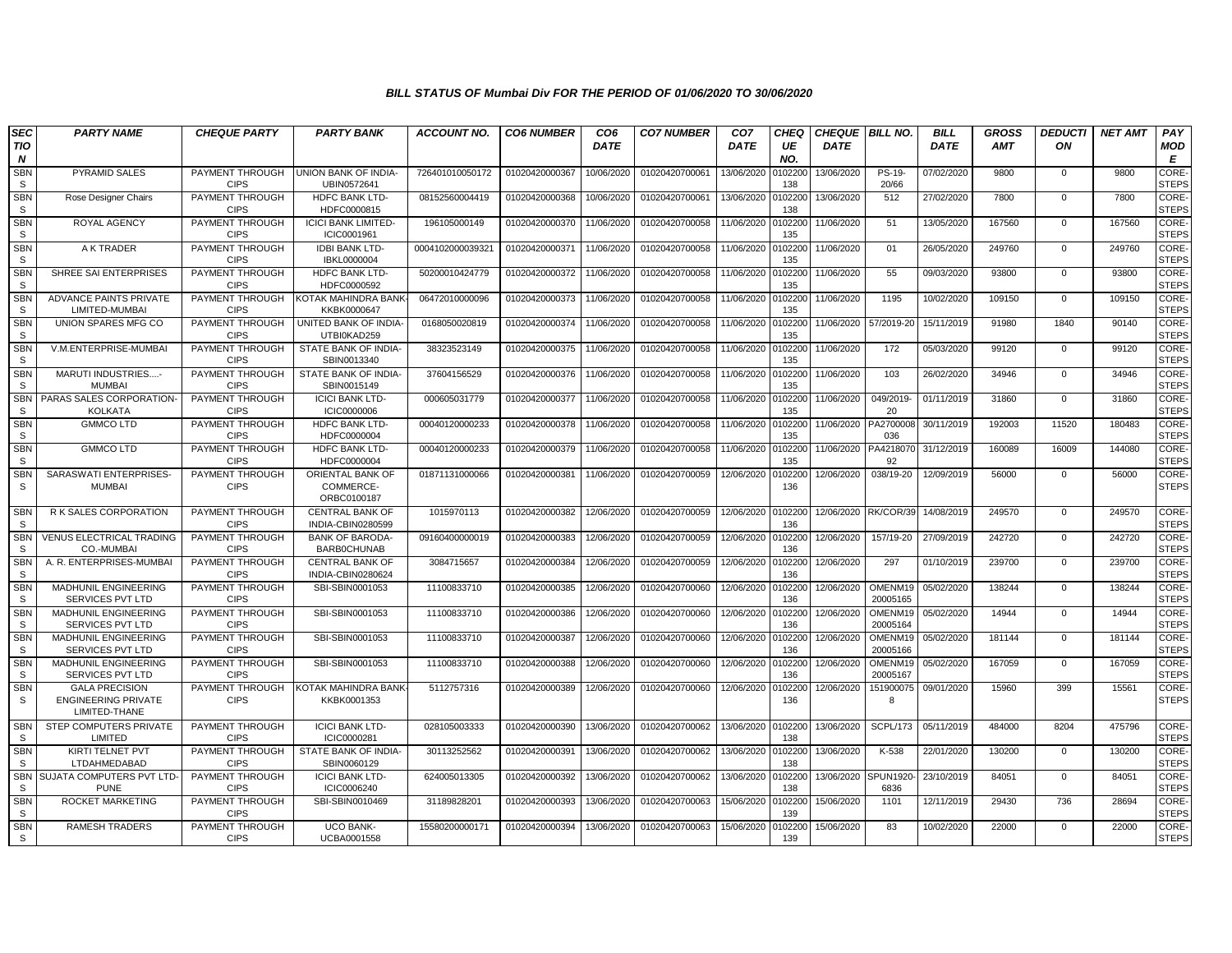| <b>SEC</b>                 | <b>PARTY NAME</b>                              | <b>CHEQUE PARTY</b>                   | <b>PARTY BANK</b>                                             | <b>ACCOUNT NO.</b> | <b>CO6 NUMBER</b> | CO <sub>6</sub> | <b>CO7 NUMBER</b> | CO <sub>7</sub> | CHEO           | <b>CHEQUE BILL NO.</b> |                    | <b>BILL</b> | GROSS      | <b>DEDUCTI</b> | <b>NET AMT</b> | PAY                         |
|----------------------------|------------------------------------------------|---------------------------------------|---------------------------------------------------------------|--------------------|-------------------|-----------------|-------------------|-----------------|----------------|------------------------|--------------------|-------------|------------|----------------|----------------|-----------------------------|
| TIO<br>N                   |                                                |                                       |                                                               |                    |                   | <b>DATE</b>     |                   | <b>DATE</b>     | UE<br>NO.      | <b>DATE</b>            |                    | <b>DATE</b> | <b>AMT</b> | ON             |                | MOD<br>E                    |
| <b>SBN</b><br>S            | ROYAL GROUP OF ENGINEERS<br>& CO.              | PAYMENT THROUGH<br><b>CIPS</b>        | ORIENTAL BANK OF<br>COMMERCE-<br>ORBC0105186                  | 51861131000628     | 01020420000395    | 13/06/2020      | 01020420700063    | 15/06/2020      | 10220<br>139   | 15/06/2020             | 274                | 07/02/2020  | 31700      | 0              | 31700          | CORE-<br><b>STEPS</b>       |
| <b>SBN</b><br>S            | <b>SBC ENTERPRISES</b>                         | PAYMENT THROUGH<br><b>CIPS</b>        | STATE BANK OF INDIA-<br>SBIN0051204                           | 65232690778        | 01020420000396    | 13/06/2020      | 01020420700063    | 15/06/2020      | 0102200<br>139 | 15/06/2020             | SBC/19-<br>20/537  | 01/02/2020  | 25560      | $\Omega$       | 25560          | CORE-<br><b>STEPS</b>       |
| <b>SBN</b><br>S            | RAHUL ASSOCIATES                               | PAYMENT THROUGH<br><b>CIPS</b>        | AXIS BANK-UTIB0000886                                         | 919020007611851    | 01020420000397    | 13/06/2020      | 01020420700063    | 15/06/2020      | 0102200<br>139 | 15/06/2020             | RA/19-<br>20/62    | 30/10/2019  | 11000      | $\mathbf{0}$   | 11000          | CORE-<br><b>STEPS</b>       |
| <b>SBN</b><br>S            | ANKUR TEXTILEAJMER                             | PAYMENT THROUGH<br><b>CIPS</b>        | PUNJAB NATIONAL<br>BANK-PUNB0004700                           | 0047002100047157   | 01020420000398    | 13/06/2020      | 01020420700063    | 15/06/2020      | 010220<br>139  | 15/06/2020             | 396                | 24/02/2020  | 119192     | $\mathbf{0}$   | 119192         | CORE-<br><b>STEPS</b>       |
| <b>SBN</b><br>S            | V.M. ENTERPRISE                                | PAYMENT THROUGH<br><b>CIPS</b>        | STATE BANK OF INDIA-<br>SBIN0040245                           | 54022334120        | 01020420000399    | 14/06/2020      | 01020420700065    | 15/06/2020      | 10220<br>139   | 15/06/2020             | 12A                | 19/04/2019  | 9310       | 233            | 9077           | CORE-<br><b>STEPS</b>       |
| <b>SBN</b><br>S            | SHREYA TRADING CO.-THANE                       | PAYMENT THROUGH<br><b>CIPS</b>        | <b>DOMBIVLI NAGARI</b><br>SAHAKARI BANK LIMIT-<br>DNSB0000011 | 011013100000074    | 01020420000400    | 14/06/2020      | 01020420700065    | 15/06/2020      | 102200<br>139  | 15/06/2020             | 620                | 02/11/2019  | 139594     | 3490           | 136104         | CORE-<br><b>STEPS</b>       |
| <b>SBN</b><br>S            | OM SAI ENTERPRISES-NASIK                       | PAYMENT THROUGH<br><b>CIPS</b>        | THE SHAMRAO VITHAL<br>CO-OPERATIVE BAN-<br>SVCB0000094        | 109404180000161    | 01020420000401    | 14/06/2020      | 01020420700065    | 15/06/2020      | 010220<br>139  | 15/06/2020             | 161                | 07/11/2019  | 1970.6     | 10.6           | 1960           | CORE-<br><b>STEPS</b>       |
| <b>SBN</b><br>S            | SHREYA TRADING CO.-THANE                       | PAYMENT THROUGH<br><b>CIPS</b>        | <b>DOMBIVLI NAGARI</b><br>SAHAKARI BANK LIMIT-<br>DNSB0000011 | 011013100000074    | 01020420000402    | 14/06/2020      | 01020420700065    | 15/06/2020      | 010220<br>139  | 15/06/2020             | 624                | 17/12/2019  | 186381     | 3728           | 182653         | CORE-<br><b>STEPS</b>       |
| SBN<br><sub>S</sub>        | SHIVAM ENTERPRISES-KALYAN                      | <b>PAYMENT THROUGH</b><br><b>CIPS</b> | <b>ICICI BANK LTD-</b><br>ICIC0006983                         | 698305600502       | 01020420000404    | 14/06/2020      | 01020420700064    | 15/06/2020      | 0102200<br>139 | 15/06/2020             | SE/19-<br>20/177   | 05/03/2020  | 197478.4   | $\cdot$        | 197478         | <b>CORE</b><br><b>STEPS</b> |
| SBN<br><sub>S</sub>        | SHIVAM ENTERPRISES-KALYAN                      | PAYMENT THROUGH<br><b>CIPS</b>        | <b>ICICI BANK LTD-</b><br>ICIC0006983                         | 698305600502       | 01020420000405    | 14/06/2020      | 01020420700064    | 15/06/2020      | 0102200<br>139 | 15/06/2020             | SE/19-<br>20/110   | 05/11/2019  | 26932.5    | .5             | 26932          | CORE-<br><b>STEPS</b>       |
| SBN<br>S                   | SHIVAM ENTERPRISES-KALYAN                      | PAYMENT THROUGH<br><b>CIPS</b>        | <b>ICICI BANK LTD-</b><br>ICIC0006983                         | 698305600502       | 01020420000406    | 14/06/2020      | 01020420700064    | 15/06/2020      | 10220<br>139   | 15/06/2020             | SE/19-<br>20/176   | 05/03/2020  | 202075     | $\mathbf 0$    | 202075         | CORE-<br><b>STEPS</b>       |
| <b>SBN</b><br>S            | SHIVAM ENTERPRISES-KALYAN                      | PAYMENT THROUGH<br><b>CIPS</b>        | <b>ICICI BANK LTD-</b><br>ICIC0006983                         | 698305600502       | 01020420000407    | 14/06/2020      | 01020420700064    | 15/06/2020      | 0102200<br>139 | 15/06/2020             | SE/19-<br>20/178   | 05/03/2020  | 188160     | $\mathbf{0}$   | 188160         | CORE-<br><b>STEPS</b>       |
| SBN<br>S.                  | SHIVAM ENTERPRISES-KALYAN                      | PAYMENT THROUGH<br><b>CIPS</b>        | <b>ICICI BANK LTD-</b><br>ICIC0006983                         | 698305600502       | 01020420000408    | 14/06/2020      | 01020420700064    | 15/06/2020      | 0102200<br>139 | 15/06/2020             | SE/19-<br>20/166   | 04/02/2020  | 162800     | $\mathbf 0$    | 162800         | CORE-<br><b>STEPS</b>       |
| S                          | SBN SHIVAM ENTERPRISES-KALYAN                  | PAYMENT THROUGH<br><b>CIPS</b>        | <b>ICICI BANK LTD-</b><br>ICIC0006983                         | 698305600502       | 01020420000409    | 14/06/2020      | 01020420700064    | 15/06/2020      | 0102200<br>139 | 15/06/2020             | SE/19-<br>20/158   | 18/01/2020  | 77168      | $\mathbf{0}$   | 77168          | CORE-<br><b>STEPS</b>       |
| SBN<br><sub>S</sub>        | SHIVAM ENTERPRISES-KALYAN                      | PAYMENT THROUGH<br><b>CIPS</b>        | <b>ICICI BANK LTD-</b><br>ICIC0006983                         | 698305600502       | 01020420000410    | 14/06/2020      | 01020420700064    | 15/06/2020      | 10220<br>139   | 15/06/2020             | SE/19-<br>20/148   | 09/01/2020  | 178752     | 1788           | 176964         | CORE-<br><b>STEPS</b>       |
| <b>SBN</b><br>S            | SHIVAM ENTERPRISES-KALYAN                      | PAYMENT THROUGH<br><b>CIPS</b>        | <b>ICICI BANK LTD-</b><br>ICIC0006983                         | 698305600502       | 01020420000412    | 14/06/2020      | 01020420700064    | 15/06/2020      | 010220<br>139  | 15/06/2020             | SE/19-<br>20/149   | 10/01/2020  | 128520     | $\mathbf{0}$   | 128520         | CORE-<br><b>STEPS</b>       |
| <b>SBN</b><br><sub>S</sub> | SHIVAM ENTERPRISES-KALYAN                      | PAYMENT THROUGH<br><b>CIPS</b>        | <b>ICICI BANK LTD-</b><br>ICIC0006983                         | 698305600502       | 01020420000413    | 14/06/2020      | 01020420700064    | 15/06/2020      | 0102200<br>139 | 15/06/2020             | SE/19-<br>20/163   | 27/01/2020  | 175392     | 2631           | 172761         | CORE-<br><b>STEPS</b>       |
| <b>SBN</b><br>S            | TRINITY HOUSE (INDIA) PVT.<br>LTD.-MUMBAI      | PAYMENT THROUGH<br><b>CIPS</b>        | THE SARASWAT CO-<br>OPERATIVE BANK LTD-<br>SRCB0000019        | 019502100051788    | 01020420000414    | 14/06/2020      | 01020420700065    | 15/06/2020      | 102200<br>139  | 15/06/2020             | <b>KYN/19/39</b>   | 07/10/2019  | 49699      | $\mathbf{0}$   | 49699          | CORE-<br><b>STEPS</b>       |
| <b>SBN</b><br>S            | TRINITY HOUSE (INDIA) PVT.<br>LTD.-MUMBAI      | PAYMENT THROUGH<br><b>CIPS</b>        | THE SARASWAT CO-<br>OPERATIVE BANK LTD-<br>SRCB0000019        | 019502100051788    | 01020420000416    | 14/06/2020      | 01020420700065    | 15/06/2020      | 0102200<br>139 | 15/06/2020 KYN/19/381  |                    | 07/10/2019  | 15587      | $\Omega$       | 15587          | CORE-<br><b>STEPS</b>       |
| <b>SBN</b><br>S            | TRINITY HOUSE (INDIA) PVT<br>LTD.-MUMBAI       | PAYMENT THROUGH<br><b>CIPS</b>        | THE SARASWAT CO-<br>OPERATIVE BANK LTD-<br>SRCB0000019        | 019502100051788    | 01020420000417    | 14/06/2020      | 01020420700065    | 15/06/2020      | 010220<br>139  | 15/06/2020             | KYN/19/446<br>/100 | 20/11/2019  | 83707      | $\Omega$       | 83707          | CORE-<br><b>STEPS</b>       |
| SBN<br><sub>S</sub>        | SRI PRAKASH INDUSTRIALS<br>CORPORATION-KOLKATA | PAYMENT THROUGH<br><b>CIPS</b>        | ALLAHABAD BANK-<br>ALLA0210031                                | 20097576027        | 01020420000418    | 14/06/2020      | 01020420700065    | 15/06/2020      | 010220<br>139  | 15/06/2020             | SIC/144/19<br>20   | 06/09/2019  | 13860      | $\mathbf 0$    | 13860          | CORE-<br><b>STEPS</b>       |
| <b>SBN</b><br>S            | T.M.JAYALAKSHMI AND CO-<br>THANE               | PAYMENT THROUGH<br><b>CIPS</b>        | ABHYUDAYA CO-OP<br>BANK LTD-ABHY0065066                       | 107021100000072    | 01020420000419    | 14/06/2020      | 01020420700065    | 15/06/2020      | 0102200<br>139 | 15/06/2020             | 73                 | 10/10/2019  | 28350      | 2835           | 25515          | CORE-<br><b>STEPS</b>       |
| SBN<br>S                   | <b>RETRO INDIA</b>                             | PAYMENT THROUGH<br><b>CIPS</b>        | STATE BANK OF INDIA-<br>SBIN0018772                           | 37230276610        | 01020420000420    | 14/06/2020      | 01020420700065    | 15/06/2020      | 0102200<br>139 | 15/06/2020             | <b>RI-07</b>       | 28/05/2019  | 8610       | $\Omega$       | 8610           | CORE-<br><b>STEPS</b>       |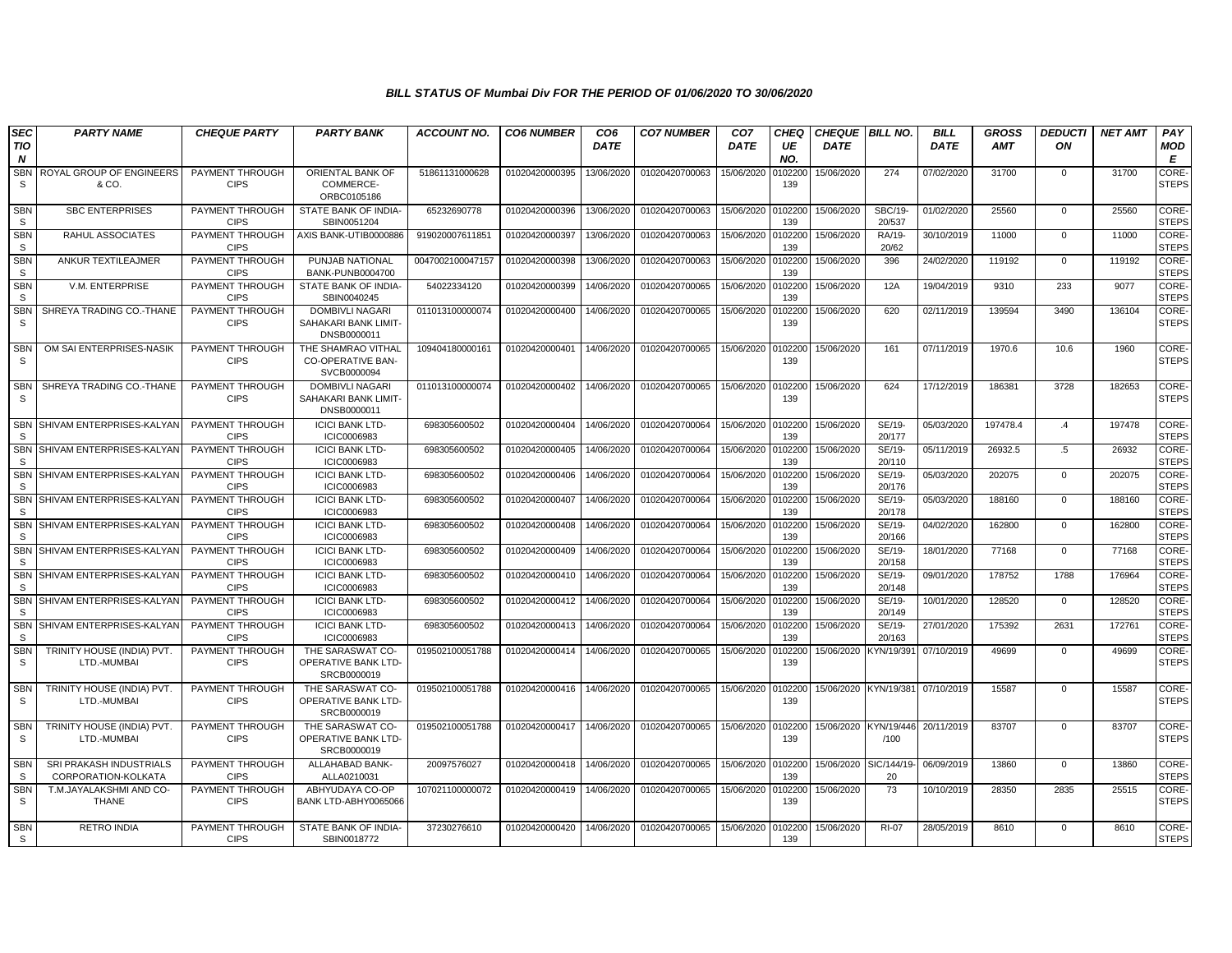| <b>SEC</b><br>TIO<br>N     | <b>PARTY NAME</b>                                                   | <b>CHEQUE PARTY</b>            | <b>PARTY BANK</b>                                             | <b>ACCOUNT NO.</b> | <b>CO6 NUMBER</b> | CO <sub>6</sub><br><b>DATE</b> | <b>CO7 NUMBER</b> | CO <sub>7</sub><br><b>DATE</b> | <b>CHEQ</b><br>UE<br>NO. | <b>CHEQUE   BILL NO.</b><br><b>DATE</b> |                        | <b>BILL</b><br><b>DATE</b> | <b>GROSS</b><br><b>AMT</b> | <b>DEDUCTI</b><br>ON | <b>NET AMT</b> | PAY<br><b>MOD</b><br>E |
|----------------------------|---------------------------------------------------------------------|--------------------------------|---------------------------------------------------------------|--------------------|-------------------|--------------------------------|-------------------|--------------------------------|--------------------------|-----------------------------------------|------------------------|----------------------------|----------------------------|----------------------|----------------|------------------------|
| SBN<br>S.                  | R.K.ENGINEERING<br>CORPORATION                                      | PAYMENT THROUGH<br><b>CIPS</b> | UNION BANK OF INDIA-<br>UBIN0531537                           | 315304010028490    | 01020420000421    | 14/06/2020                     | 01020420700065    | 15/06/2020                     | 102200<br>139            | 15/06/2020                              | 2422/19-20             | 12/08/2019                 | 136414                     | 0                    | 136414         | CORE-<br><b>STEPS</b>  |
| <b>SBN</b><br><b>S</b>     | SUPRIYO INDUSTRIES-DIST<br><b>HOOGHLY</b>                           | PAYMENT THROUGH<br><b>CIPS</b> | UNITED BANK OF INDIA-<br>UTBI0HKL017                          | 0542050012661      | 01020420000422    | 14/06/2020                     | 01020420700065    | 15/06/2020                     | 102200<br>139            | 15/06/2020                              | 06                     | 22/05/2019                 | 31920                      | $\mathbf 0$          | 31920          | CORE-<br><b>STEPS</b>  |
| <b>SBN</b><br>s            | NANDRATAN FOUNDRY AND<br><b>ENGINEERING WORKS PVT</b><br>LTD-MUMBAI | PAYMENT THROUGH<br><b>CIPS</b> | <b>ICICI BANK LTD-</b><br>ICIC0000323                         | 032305002680       | 01020420000423    | 14/06/2020                     | 01020420700065    | 15/06/2020                     | 102200<br>139            | 15/06/2020                              | 000214                 | 30/07/2019                 | 35700                      | $\mathbf{0}$         | 35700          | CORE-<br><b>STEPS</b>  |
| <b>SBN</b><br><sub>S</sub> | SHIVAM ENTERPRISES-KALYAN                                           | PAYMENT THROUGH<br><b>CIPS</b> | <b>ICICI BANK LTD-</b><br>ICIC0006983                         | 698305600502       | 01020420000424    | 14/06/2020                     | 01020420700064    | 15/06/2020                     | 0102200<br>139           | 15/06/2020                              | SE/19-<br>20/179       | 07/03/2020                 | 120126.72                  | .72                  | 120126         | CORE-<br><b>STEPS</b>  |
| <b>SBN</b><br>-S           | SHIVAM ENTERPRISES-KALYAN                                           | PAYMENT THROUGH<br><b>CIPS</b> | <b>ICICI BANK LTD-</b><br><b>ICIC0006983</b>                  | 698305600502       | 01020420000425    | 14/06/2020                     | 01020420700064    | 15/06/2020                     | 102200<br>139            | 15/06/2020                              | SE/19-<br>20/124       | 15/11/2019                 | 10605                      | $\mathbf{0}$         | 10605          | CORE-<br><b>STEPS</b>  |
| <b>SBN</b><br>-S           | SHIVAM ENTERPRISES-KALYAN                                           | PAYMENT THROUGH<br><b>CIPS</b> | <b>ICICI BANK LTD-</b><br>ICIC0006983                         | 698305600502       | 01020420000426    | 14/06/2020                     | 01020420700064    | 15/06/2020                     | 102200<br>139            | 15/06/2020                              | SE/19-<br>20/109       | 01/11/2019                 | 155400                     | $\mathbf 0$          | 155400         | CORE-<br><b>STEPS</b>  |
| <b>SBN</b><br>S.           | SAFE CORPORATION-<br><b>SECUNDERABAD</b>                            | PAYMENT THROUGH<br><b>CIPS</b> | <b>ICICI BANK LTD-</b><br>ICIC0001121                         | 112105500741       | 01020420000427    | 14/06/2020                     | 01020420700065    | 15/06/2020                     | 102200<br>139            | 15/06/2020                              | 551                    | 26/08/2019                 | 9688                       | $\mathbf{0}$         | 9688           | CORE-<br><b>STEPS</b>  |
| <b>SBN</b><br>s            | TORC STAR BOLTING TOOLS<br>PRIVATE LIMITED-THANE                    | PAYMENT THROUGH<br><b>CIPS</b> | <b>IDBI BANK LTD-</b><br>IBKL0000753                          | 0753102000010380   | 01020420000428    | 14/06/2020                     | 01020420700065    | 15/06/2020                     | 0102200<br>139           | 15/06/2020                              | TSBTPL/19-<br>20/208   | 04/11/2019                 | 29087                      | 2909                 | 26178          | CORE-<br><b>STEPS</b>  |
| <b>SBN</b><br>S.           | <b>ROHAN MACHINERY SPARES</b><br>Kalyan                             | PAYMENT THROUGH<br><b>CIPS</b> | <b>DOMBIVLI NAGARI</b><br>SAHAKARI BANK LIMIT-<br>DNSB0000003 | 00301110000380     | 01020420000429    | 14/06/2020                     | 01020420700064    | 15/06/2020                     | 102200<br>139            | 15/06/2020                              | RMS/133/2<br>019-20    | 10/02/2020                 | 192476.88                  | 2887.88              | 189589         | CORE-<br><b>STEPS</b>  |
| <b>SBN</b><br>-S           | <b>LAXMI ENTERPRISES-THANE</b>                                      | PAYMENT THROUGH<br><b>CIPS</b> | <b>DOMBIVLI NAGARI</b><br>SAHAKARI BANK LIMIT-<br>DNSB0000003 | 003013500000010    | 01020420000430    | 14/06/2020                     | 01020420700064    | 15/06/2020                     | 102200<br>139            | 15/06/2020                              | LE/167/201<br>$9 - 20$ | 08/02/2020                 | 175053                     | $\mathbf{0}$         | 175053         | CORE-<br><b>STEPS</b>  |
| <b>SBN</b><br>S            | MAXIMUS SOLUTIONS-THANE                                             | PAYMENT THROUGH<br><b>CIPS</b> | THE SHAMRAO VITHAL<br><b>COOPERATIVE BANK-</b><br>SVCB0000081 | 108104180000170    | 01020420000431    | 14/06/2020                     | 01020420700064    | 15/06/2020                     | 0102200<br>139           | 15/06/2020                              | MS/028                 | 05/11/2019                 | 232696                     | $\mathbf 0$          | 232696         | CORE-<br><b>STEPS</b>  |
| <b>SBN</b><br>S.           | MAXIMUS SOLUTIONS-THANE                                             | PAYMENT THROUGH<br><b>CIPS</b> | THE SHAMRAO VITHAL<br><b>COOPERATIVE BANK-</b><br>SVCB0000081 | 108104180000170    | 01020420000432    | 14/06/2020                     | 01020420700064    | 15/06/2020                     | 0102200<br>139           |                                         | $9 - 20$               | 27/12/2019                 | 172427.5                   | $.5\,$               | 172427         | CORE-<br><b>STEPS</b>  |
| <b>SBN</b><br>-S           | MAXIMUS SOLUTIONS-THANE                                             | PAYMENT THROUGH<br><b>CIPS</b> | THE SHAMRAO VITHAL<br><b>COOPERATIVE BANK-</b><br>SVCB0000081 | 108104180000170    | 01020420000434    | 14/06/2020                     | 01020420700064    | 15/06/2020                     | 0102200<br>139           | 15/06/2020 MS/038/201                   | $9 - 20$               | 27/12/2019                 | 85668                      | $\mathbf 0$          | 85668          | CORE-<br><b>STEPS</b>  |
| <b>SBN</b><br>S.           | ROHAN MACHINERY SPARES<br>Kalyan                                    | PAYMENT THROUGH<br><b>CIPS</b> | DOMBIVLI NAGARI<br>SAHAKARI BANK LIMIT-<br>DNSB0000003        | 003011100003801    | 01020420000435    | 14/06/2020                     | 01020420700064    | 15/06/2020                     | 102200<br>139            | 15/06/2020                              | RMS/112/2<br>019-20    | 04/01/2020                 | 117705                     | $\mathbf 0$          | 117705         | CORE-<br><b>STEPS</b>  |
| <b>SBN</b><br>-S           | <b>ROHAN MACHINERY SPARES</b><br>Kalyan                             | PAYMENT THROUGH<br><b>CIPS</b> | <b>DOMBIVLI NAGARI</b><br>SAHAKARI BANK LIMIT-<br>DNSB0000003 | 003011100003801    | 01020420000436    | 14/06/2020                     | 01020420700064    | 15/06/2020                     | 0102200<br>139           | 15/06/2020                              | RMS/116/2<br>019-20    | 10/01/2020                 | 249469.7                   | $.7\phantom{0}$      | 249469         | CORE-<br><b>STEPS</b>  |
| <b>SBN</b><br>S.           | MAXIMUS SOLUTIONS-THANE                                             | PAYMENT THROUGH<br><b>CIPS</b> | THE SHAMRAO VITHAL<br><b>COOPERATIVE BANK-</b><br>SVCB0000081 | 108104180000170    | 01020420000437    | 15/06/2020                     | 01020420700064    | 15/06/2020                     | 0102200<br>139           | 15/06/2020                              | MS/061                 | 19/03/2019                 | 499730                     | 8470                 | 491260         | CORE-<br><b>STEPS</b>  |
| <b>SBN</b><br>S.           | SHIVAM ENTERPRISES-KALYAN                                           | PAYMENT THROUGH<br><b>CIPS</b> | <b>ICICI BANK LTD-</b><br>ICIC0006983                         | 698305600502       | 01020420000438    | 15/06/2020                     | 01020420700064    | 15/06/2020                     | 0102200<br>139           | 15/06/2020                              | SE/19-<br>20/118       | 13/11/2019                 | 148680                     | $\mathbf 0$          | 148680         | CORE-<br><b>STEPS</b>  |
| <b>SBN</b><br>S            | SHIVAM ENTERPRISES-KALYAN                                           | PAYMENT THROUGH<br><b>CIPS</b> | <b>ICICI BANK LTD-</b><br>ICIC0006983                         | 698305600502       | 01020420000439    | 15/06/2020                     | 01020420700064    | 15/06/2020                     | 102200<br>139            | 15/06/2020                              | SE/19-<br>20/134       | 06/12/2019                 | 139440                     | $\mathbf 0$          | 139440         | CORE-<br><b>STEPS</b>  |
| <b>SBN</b><br>S.           | AADHYA ENTERPRISES-<br><b>MUMBAI</b>                                | PAYMENT THROUGH<br><b>CIPS</b> | <b>ICICI BANK LTD-</b><br>ICIC0000263                         | 026305500694       | 01020420000440    | 15/06/2020                     | 01020420700066    | 15/06/2020                     | 102200<br>139            | 15/06/2020                              | AE/19-<br>20/024       | 11/10/2019                 | 247800                     | $\mathbf 0$          | 247800         | CORE-<br><b>STEPS</b>  |
| <b>SBN</b><br>S.           | AADHYA ENTERPRISES                                                  | PAYMENT THROUGH<br><b>CIPS</b> | <b>ICICI BANK LTD-</b><br>ICIC0000263                         | 026305500694       | 01020420000441    | 15/06/2020                     | 01020420700066    | 15/06/2020                     | 102200<br>139            | 15/06/2020                              | AE/19-<br>20/0017      | 16/09/2019                 | 138600                     | $\mathbf{0}$         | 138600         | CORE-<br><b>STEPS</b>  |
| <b>SBN</b><br>S.           | AADHYA ENTERPRISES-<br><b>MUMBAI</b>                                | PAYMENT THROUGH<br><b>CIPS</b> | <b>ICICI BANK LTD-</b><br>ICIC0000263                         | 026305500694       | 01020420000442    | 15/06/2020                     | 01020420700066    | 15/06/2020                     | 102200<br>139            | 15/06/2020                              | AE/19-<br>20/023       | 24/09/2019                 | 200250                     | $\mathbf 0$          | 200250         | CORE-<br><b>STEPS</b>  |
| SBN<br>-S                  | AADHYA ENTERPRISES-<br><b>MUMBAI</b>                                | PAYMENT THROUGH<br><b>CIPS</b> | <b>ICICI BANK LTD-</b><br>ICIC0000263                         | 026305500694       | 01020420000444    | 15/06/2020                     | 01020420700066    | 15/06/2020                     | 102200<br>139            | 15/06/2020                              | AE/19-<br>20/020       | 24/09/2019                 | 222500                     | $\mathbf{0}$         | 222500         | CORE-<br><b>STEPS</b>  |
| <b>SBN</b><br>S            | AADHYA ENTERPRISES-<br><b>MUMBAI</b>                                | PAYMENT THROUGH<br><b>CIPS</b> | <b>ICICI BANK LTD-</b><br>ICIC0000263                         | 026305500694       | 01020420000446    | 15/06/2020                     | 01020420700066    | 15/06/2020                     | 102200<br>139            | 15/06/2020                              | AE/19-<br>20/021       | 24/09/2019                 | 236250                     | $\mathbf{0}$         | 236250         | CORE-<br><b>STEPS</b>  |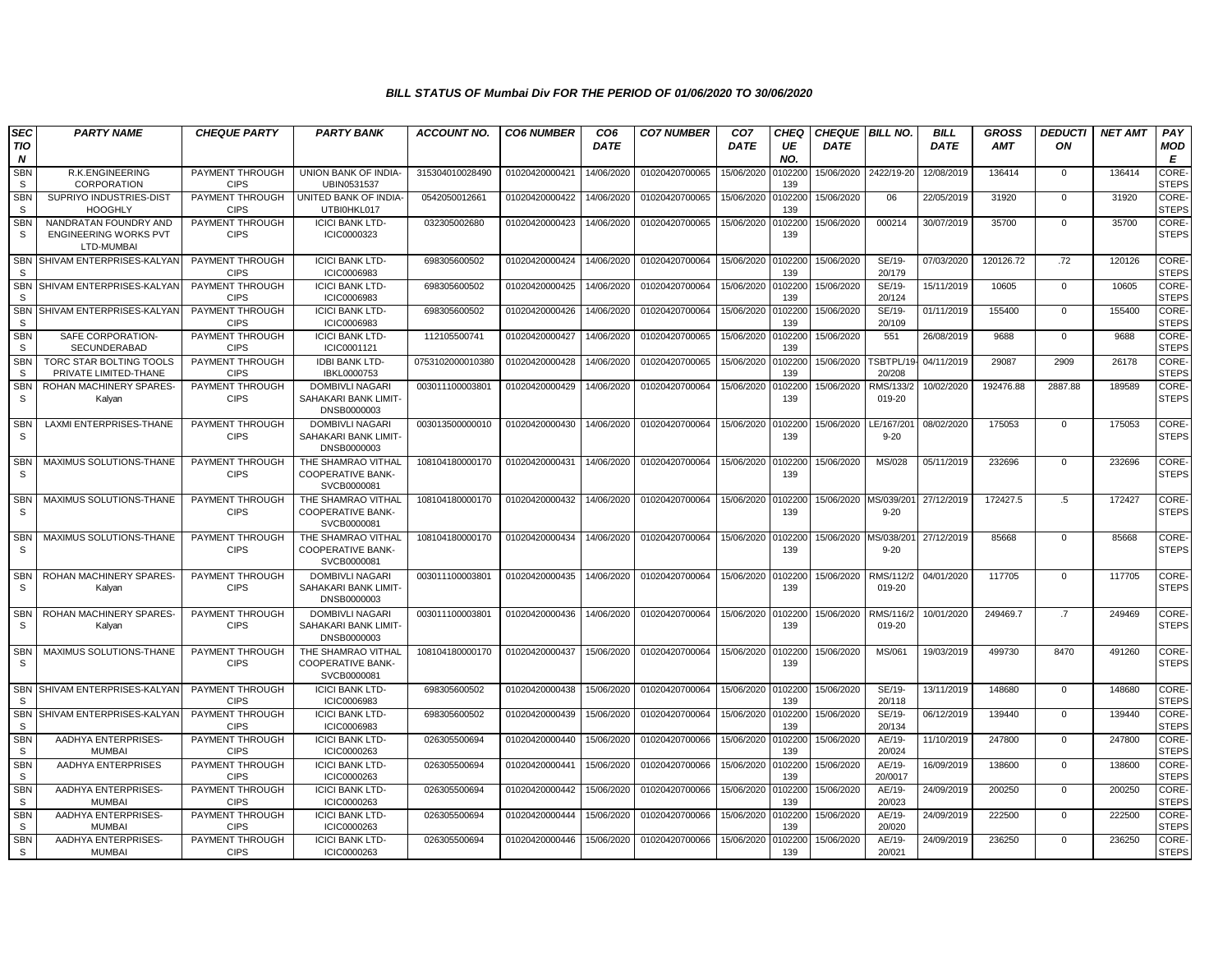| <b>SEC</b><br><b>TIO</b>   | <b>PARTY NAME</b>                    | <b>CHEQUE PARTY</b>                   | <b>PARTY BANK</b>                                             | <b>ACCOUNT NO.</b> | <b>CO6 NUMBER</b> | CO <sub>6</sub><br><b>DATE</b> | <b>CO7 NUMBER</b> | CO <sub>7</sub><br><b>DATE</b> | CHEQ<br>UE     | <b>CHEQUE BILL NO.</b><br><b>DATE</b> |                        | <b>BILL</b><br><b>DATE</b> | <b>GROSS</b><br><b>AMT</b> | <b>DEDUCTI</b><br>ON | <b>NET AMT</b> | PAY<br><b>MOD</b>            |
|----------------------------|--------------------------------------|---------------------------------------|---------------------------------------------------------------|--------------------|-------------------|--------------------------------|-------------------|--------------------------------|----------------|---------------------------------------|------------------------|----------------------------|----------------------------|----------------------|----------------|------------------------------|
| N                          |                                      |                                       |                                                               |                    |                   |                                |                   |                                | NO.            |                                       |                        |                            |                            |                      |                | Е                            |
| <b>SBN</b><br>S.           | AADHYA ENTERPRISES-<br><b>MUMBAI</b> | PAYMENT THROUGH<br><b>CIPS</b>        | <b>ICICI BANK LTD-</b><br>ICIC0000263                         | 026305500694       | 01020420000447    | 15/06/2020                     | 01020420700066    | 15/06/2020                     | 010220<br>139  | 15/06/2020                            | AE/19-<br>20/022       | 24/09/2019                 | 213675                     | $\mathbf{0}$         | 213675         | CORE-<br><b>STEPS</b>        |
| SBN<br><b>S</b>            | K K ENTERPRISES-FARIDABAD            | <b>PAYMENT THROUGH</b><br><b>CIPS</b> | <b>ICICI BANK LTD-</b><br>ICIC0006613                         | 661305500332       | 01020420000448    | 16/06/2020                     | 01020420700067    | 16/06/2020                     | 0102200<br>140 | 16/06/2020                            | 0083                   | 06/08/2019                 | 171171                     | 2568                 | 168603         | CORE-<br><b>STEPS</b>        |
| <b>SBN</b><br><b>S</b>     | SHIVAM ENTERPRISES-KALYAN            | PAYMENT THROUGH<br><b>CIPS</b>        | <b>ICICI BANK LTD-</b><br>ICIC0006983                         | 698305600502       | 01020420000450    | 16/06/2020                     | 01020420700067    | 16/06/2020                     | 0102200<br>140 | 16/06/2020                            | SE/19-<br>20/147       | 09/01/2020                 | 119884                     | $\mathbf{0}$         | 119884         | <b>CORE-</b><br><b>STEPS</b> |
| <b>SBN</b><br><b>S</b>     | SHIVAM ENTERPRISES-KALYAN            | PAYMENT THROUGH<br><b>CIPS</b>        | <b>ICICI BANK LTD-</b><br>ICIC0006983                         | 698305600502       | 01020420000451    | 16/06/2020                     | 01020420700067    | 16/06/2020                     | 0102200<br>140 | 16/06/2020                            | SE/19-<br>20/167       | 07/02/2020                 | 114068.24                  | .24                  | 114068         | CORE-<br><b>STEPS</b>        |
| <b>SBN</b><br>s            | KALYAN INDUSTRIES-THANE              | PAYMENT THROUGH<br><b>CIPS</b>        | <b>CENTRAL BANK OF</b><br>INDIA-CBIN0285042                   | 3760067832         | 01020420000452    | 16/06/2020                     | 01020420700067    | 16/06/2020                     | 010220<br>140  | 16/06/2020                            | KI/19-20/1             | 10/01/2020                 | 142912                     | $\Omega$             | 142912         | CORE-<br><b>STEPS</b>        |
| <b>SBN</b><br>s            | ROHAN MACHINERY SPARES-<br>Kalyan    | PAYMENT THROUGH<br><b>CIPS</b>        | <b>DOMBIVLI NAGARI</b><br>SAHAKARI BANK LIMIT-<br>DNSB0000003 | 003011100003801    | 01020420000453    | 16/06/2020                     | 01020420700069    | 19/06/2020                     | 0102200<br>148 | 19/06/2020                            | RMS/055/2<br>019-20    | 24/08/2019                 | 150438                     | 752                  | 149686         | CORE-<br><b>STEPS</b>        |
| <b>SBN</b><br>-S           | ROHAN MACHINERY SPARES<br>Kalyan     | PAYMENT THROUGH<br><b>CIPS</b>        | <b>DOMBIVLI NAGARI</b><br>SAHAKARI BANK LIMIT-<br>DNSB0000003 | 003011100003801    | 01020420000454    | 16/06/2020                     | 01020420700069    | 19/06/2020                     | 0102200<br>148 | 19/06/2020                            | RMS/088/2<br>019-20    | 05/11/2019                 | 139476                     | $\mathbf 0$          | 139476         | CORE-<br><b>STEPS</b>        |
| <b>SBN</b><br><sub>S</sub> | ROHAN MACHINERY SPARES<br>Kalyan     | PAYMENT THROUGH<br><b>CIPS</b>        | DOMBIVLI NAGARI<br>SAHAKARI BANK LIMIT-<br>DNSB0000003        | 003011100003801    | 01020420000455    | 16/06/2020                     | 01020420700069    | 19/06/2020                     | 0102200<br>148 | 19/06/2020                            | RMS/099/2<br>019-20    | 10/12/2019                 | 225144                     | $\mathbf{0}$         | 225144         | <b>CORE</b><br><b>STEPS</b>  |
| <b>SBN</b><br>S            | ROHAN MACHINERY SPARES<br>Kalyan     | PAYMENT THROUGH<br><b>CIPS</b>        | <b>DOMBIVLI NAGARI</b><br>SAHAKARI BANK LIMIT-<br>DNSB0000003 | 003011100003801    | 01020420000456    | 16/06/2020                     | 01020420700069    | 19/06/2020                     | 010220<br>148  | 19/06/2020                            | RMS/100/2<br>019-20    | 10/12/2019                 | 221250                     | $\Omega$             | 221250         | CORE-<br><b>STEPS</b>        |
| <b>SBN</b><br>S            | ROHAN MACHINERY SPARES-<br>Kalyan    | PAYMENT THROUGH<br><b>CIPS</b>        | <b>DOMBIVLI NAGARI</b><br>SAHAKARI BANK LIMIT-<br>DNSB0000003 | 003011100003801    | 01020420000457    | 16/06/2020                     | 01020420700069    | 19/06/2020                     | 0102200<br>148 | 19/06/2020                            | RMS/101/2<br>019-20    | 11/12/2019                 | 139440                     | $\mathbf{0}$         | 139440         | CORE-<br><b>STEPS</b>        |
| <b>SBN</b><br>S.           | ROHAN MACHINERY SPARES<br>Kalyan     | PAYMENT THROUGH<br><b>CIPS</b>        | <b>DOMBIVLI NAGARI</b><br>SAHAKARI BANK LIMIT-<br>DNSB0000003 | 003011100003801    | 01020420000458    | 16/06/2020                     | 01020420700069    | 19/06/2020                     | 010220<br>148  | 19/06/2020                            | RMS/104/2<br>019-20    | 18/12/2019                 | 180097                     | $\mathbf 0$          | 180097         | CORE-<br><b>STEPS</b>        |
| <b>SBN</b><br>S.           | MAXIMUS SOLUTIONS-THANE              | PAYMENT THROUGH<br><b>CIPS</b>        | THE SHAMRAO VITHAL<br>COOPERATIVE BANK-<br>SVCB0000081        | 108104180000170    | 01020420000459    | 16/06/2020                     | 01020420700069    | 19/06/2020                     | 0102200<br>148 | 19/06/2020                            | MS/027/20<br>$9 - 20$  | 05/11/2019                 | 185850                     | $\mathbf{0}$         | 185850         | CORE-<br><b>STEPS</b>        |
| <b>SBN</b><br>S.           | MAXIMUS SOLUTIONS-THANE              | PAYMENT THROUGH<br><b>CIPS</b>        | THE SHAMRAO VITHAL<br><b>COOPERATIVE BANK-</b><br>SVCB0000081 | 108104180000170    | 01020420000460    | 16/06/2020                     | 01020420700069    | 19/06/2020                     | 0102200<br>148 | 19/06/2020                            | MS/036                 | 18/12/2019                 | 183678                     | $\mathbf 0$          | 183678         | CORE-<br><b>STEPS</b>        |
| <b>SBN</b><br>S.           | MAXIMUS SOLUTIONS-THANE              | PAYMENT THROUGH<br><b>CIPS</b>        | THE SHAMRAO VITHAL<br><b>COOPERATIVE BANK-</b><br>SVCB0000081 | 108104180000170    | 01020420000461    | 16/06/2020                     | 01020420700069    | 19/06/2020                     | 010220<br>148  | 19/06/2020                            | MS/040/20<br>$9 - 20$  | 31/12/2019                 | 188121                     | $\mathbf 0$          | 188121         | CORE-<br><b>STEPS</b>        |
| SBN<br>S.                  | LAXMI ENTERPRISES-THANE              | PAYMENT THROUGH<br><b>CIPS</b>        | <b>DOMBIVLI NAGARI</b><br>SAHAKARI BANK LIMIT-<br>DNSB0000003 | 003013500000010    | 01020420000462    | 16/06/2020                     | 01020420700069    | 19/06/2020                     | 010220<br>148  | 19/06/2020                            | LE/137/20<br>$9 - 20$  | 10/12/2019                 | 248036                     | $\mathbf 0$          | 248036         | CORE-<br><b>STEPS</b>        |
| <b>SBN</b><br>S            | LAXMI ENTERPRISES-THANE              | PAYMENT THROUGH<br><b>CIPS</b>        | <b>DOMBIVLI NAGARI</b><br>SAHAKARI BANK LIMIT-<br>DNSB0000003 | 003013500000010    | 01020420000463    | 16/06/2020                     | 01020420700069    | 19/06/2020 010220              | 148            | 19/06/2020                            | LE/138/20<br>$9 - 20$  | 10/12/2019                 | 226855                     | $\mathbf{0}$         | 226855         | CORE-<br><b>STEPS</b>        |
| SBN<br>-S                  | LAXMI ENTERPRISES-THANE              | PAYMENT THROUGH<br><b>CIPS</b>        | DOMBIVLI NAGARI<br>SAHAKARI BANK LIMIT-<br>DNSB0000003        | 003013500000010    | 01020420000464    | 16/06/2020                     | 01020420700069    | 19/06/2020 0102200             | 148            | 19/06/2020                            | LE/165/201<br>$8 - 19$ | 19/03/2019                 | 88500                      | $\Omega$             | 88500          | CORE-<br><b>STEPS</b>        |
| <b>SBN</b><br>S            | SHREYA TRADING CO.-THANE             | PAYMENT THROUGH<br><b>CIPS</b>        | DOMBIVLI NAGARI<br>SAHAKARI BANK LIMIT-<br>DNSB0000011        | 011013100000074    | 01020420000465    | 16/06/2020                     | 01020420700069    | 19/06/2020                     | 0102200<br>148 | 19/06/2020                            | 619                    | 02/11/2019                 | 194936                     | 1949                 | 192987         | CORE-<br><b>STEPS</b>        |
| <b>SBN</b><br>S.           | SHREYA TRADING CO.-THANE             | PAYMENT THROUGH<br><b>CIPS</b>        | <b>DOMBIVLI NAGARI</b><br>SAHAKARI BANK LIMIT-<br>DNSB0000011 | 011013100000074    | 01020420000466    | 16/06/2020                     | 01020420700069    | 19/06/2020                     | 0102200<br>148 | 19/06/2020                            | 623                    | 17/12/2019                 | 6136                       | $\mathbf{0}$         | 6136           | CORE-<br><b>STEPS</b>        |
| SBN<br>S.                  | SHREYA TRADING CO.-THANE             | PAYMENT THROUGH<br><b>CIPS</b>        | DOMBIVLI NAGARI<br>SAHAKARI BANK LIMIT-<br>DNSB0000011        | 011013100000074    | 01020420000467    | 16/06/2020                     | 01020420700069    | 19/06/2020                     | 0102200<br>148 | 19/06/2020                            | 625                    | 17/12/2019                 | 150570                     | $\mathbf 0$          | 150570         | CORE-<br><b>STEPS</b>        |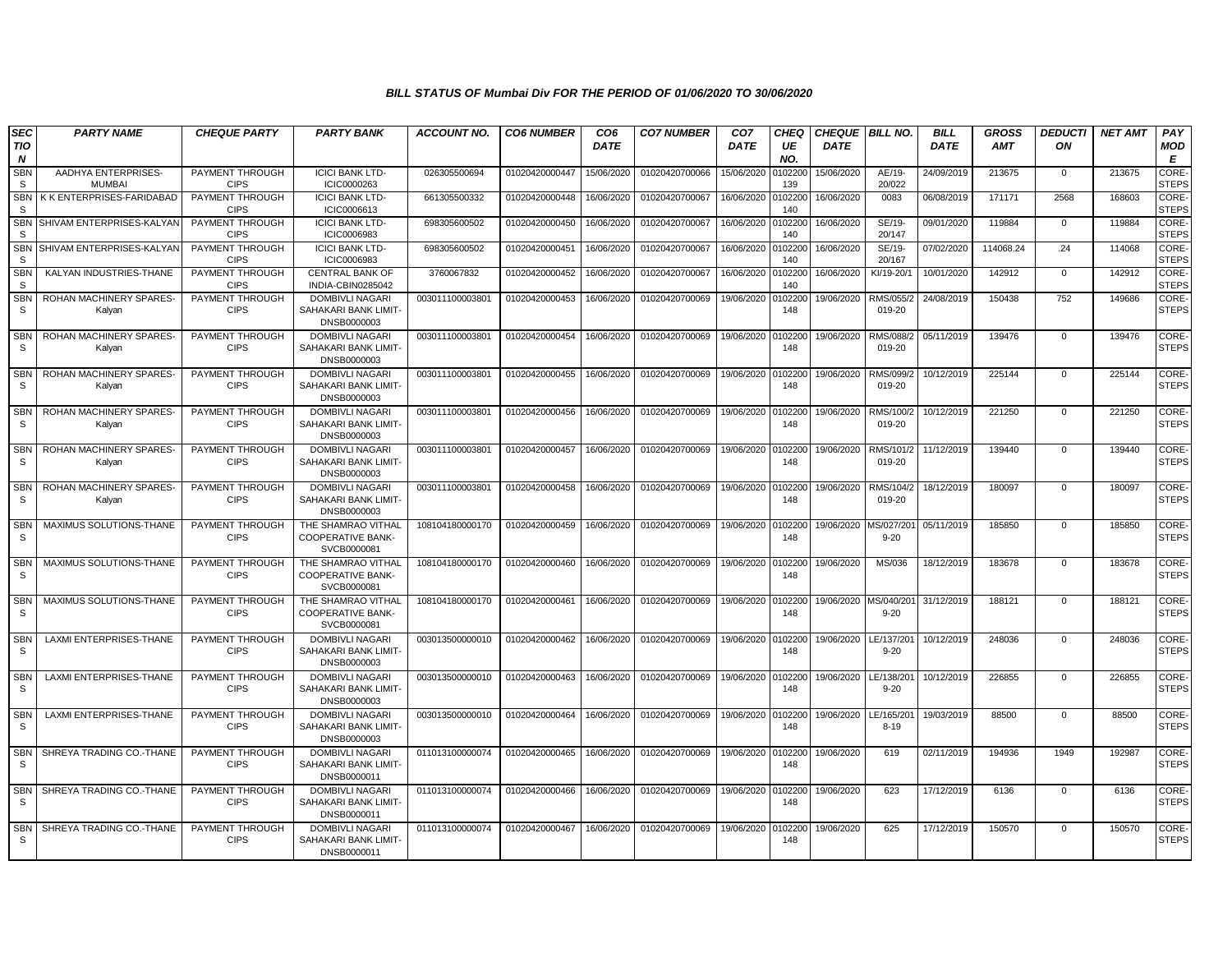| <b>SEC</b>                 | <b>PARTY NAME</b>                                                                   | <b>CHEQUE PARTY</b>            | <b>PARTY BANK</b>                                             | <b>ACCOUNT NO.</b> | <b>CO6 NUMBER</b> | CO <sub>6</sub> | <b>CO7 NUMBER</b> | CO <sub>7</sub> | <b>CHEQ</b>    | <b>CHEQUE BILL NO.</b> |                         | <b>BILL</b> | <b>GROSS</b> | <b>DEDUCTI</b> | <b>NET AMT</b> | PAY                          |
|----------------------------|-------------------------------------------------------------------------------------|--------------------------------|---------------------------------------------------------------|--------------------|-------------------|-----------------|-------------------|-----------------|----------------|------------------------|-------------------------|-------------|--------------|----------------|----------------|------------------------------|
| TIO<br>$\boldsymbol{N}$    |                                                                                     |                                |                                                               |                    |                   | <b>DATE</b>     |                   | <b>DATE</b>     | UE<br>NO.      | <b>DATE</b>            |                         | <b>DATE</b> | <b>AMT</b>   | ON             |                | MOD<br>E                     |
| <b>SBN</b><br>S.           | SHREYA TRADING CO.-THANE                                                            | PAYMENT THROUGH<br><b>CIPS</b> | DOMBIVLI NAGARI<br>SAHAKARI BANK LIMIT-<br>DNSB0000011        | 011013100000074    | 01020420000468    | 16/06/2020      | 01020420700069    | 19/06/2020      | 102200<br>148  | 19/06/2020             | 626                     | 17/12/2019  | 169731       | 0              | 169731         | CORE-<br><b>STEPS</b>        |
| <b>SBN</b><br>S.           | SHUBH ENTERPRISE                                                                    | PAYMENT THROUGH<br><b>CIPS</b> | <b>BANK OF</b><br>MAHARASHTRA-<br>MAHB0000635                 | 60007647624        | 01020420000469    | 16/06/2020      | 01020420700069    | 19/06/2020      | 0102200<br>148 | 19/06/2020             | 19                      | 01/11/2019  | 106200       | $\mathbf 0$    | 106200         | CORE-<br><b>STEPS</b>        |
| <b>SBN</b><br><sub>S</sub> | SAI SIDDHI ELECTROCUT                                                               | PAYMENT THROUGH<br><b>CIPS</b> | PUNJAB AND SIND BANK<br>PSIB0000646                           | 06461300000726     | 01020420000470    | 16/06/2020      | 01020420700072    | 22/06/2020      | 102200<br>152  | 22/06/2020             | 1242                    | 13/04/2019  | 4480         | 112            | 4368           | <b>CORE-</b><br><b>STEPS</b> |
| <b>SBN</b><br>S            | MRO ENGINEERS-MUMBAI                                                                | PAYMENT THROUGH<br><b>CIPS</b> | <b>BANK OF BARODA-</b><br><b>BARB0AKURLI</b>                  | 20040200000684     | 01020420000471    | 18/06/2020      | 01020420700072    | 22/06/2020      | 102200<br>152  | 22/06/2020             | <b>MRO/517</b>          | 23/10/2019  | 28992.6      | $.6\,$         | 28992          | CORE-<br><b>STEPS</b>        |
| <b>SBN</b><br>S            | TRIMURTI ENTERPRISES-<br><b>THANE</b>                                               | PAYMENT THROUGH<br><b>CIPS</b> | Maharashtra Gramin Bank<br>MAHG0005630                        | 80006390804        | 01020420000472    | 18/06/2020      | 01020420700076    | 24/06/2020      | 102200<br>155  | 24/06/2020             | GST/25                  | 07/12/2019  | 19541        | 195            | 19346          | CORE-<br><b>STEPS</b>        |
| <b>SBN</b><br>S            | D BACHUBHAI AND BROTHERS-<br><b>MUMBAI</b>                                          | PAYMENT THROUGH<br><b>CIPS</b> | <b>BANK OF</b><br>MAHARASHTRA-<br>MAHB0000067                 | 20079208759        | 01020420000473    | 18/06/2020      | 01020420700076    | 24/06/2020      | 102200<br>155  | 24/06/2020             | R541                    | 12/10/2019  | 28307.2      | $\cdot$ .2     | 28307          | CORE-<br><b>STEPS</b>        |
| <b>SBN</b><br>S            | SHREE SAI ENTERPRISES                                                               | PAYMENT THROUGH<br><b>CIPS</b> | <b>HDFC BANK LTD-</b><br>HDFC0000592                          | 50200010424779     | 01020420000474    | 18/06/2020      | 01020420700078    | 25/06/2020      | 0102200<br>156 | 25/06/2020             | 02                      | 03/06/2020  | 247800       | $\mathbf 0$    | 247800         | <b>CORE</b><br><b>STEPS</b>  |
| SBN<br>S                   | AADESH ENGINEERING-NASHIK                                                           | PAYMENT THROUGH<br><b>CIPS</b> | <b>BANK OF</b><br>MAHARASHTRA-<br>MAHB0001628                 | 60280029805        | 01020420000475    | 18/06/2020      | 01020420700078    | 25/06/2020      | 0102200<br>156 | 25/06/2020 ADE019/19   | 20                      | 22/11/2019  | 140188       | $\mathbf 0$    | 140188         | CORE-<br><b>STEPS</b>        |
| <b>SBN</b><br><sub>S</sub> | SHREE SAI ENTERPRISES                                                               | PAYMENT THROUGH<br><b>CIPS</b> | <b>HDFC BANK LTD-</b><br>HDFC0000592                          | 50200010424779     | 01020420000476    | 18/06/2020      | 01020420700078    | 25/06/2020      | 0102200<br>156 | 25/06/2020             | 01                      | 28/05/2020  | 101503       | $\mathbf 0$    | 101503         | CORE-<br><b>STEPS</b>        |
| <b>SBN</b><br>S            | SAM ELECTRICALS-MUMBAI                                                              | PAYMENT THROUGH<br><b>CIPS</b> | <b>DENA BANK-</b><br>BKDN0460066                              | 006611001319       | 01020420000477    | 18/06/2020      | 01020420700076    | 24/06/2020      | 102200<br>155  | 24/06/2020             | 1900                    | 06/12/2019  | 10762        | $\mathbf 0$    | 10762          | CORE-<br><b>STEPS</b>        |
| <b>SBN</b><br>S.           | EPSILON ELECTRONIC<br><b>EQUIPMENT AND</b><br><b>COMPONENTS PRIVATE</b><br>LIMITED- | PAYMENT THROUGH<br><b>CIPS</b> | <b>HDFC BANK LTD-</b><br>HDFC0000126                          | 01262320000053     | 01020420000478    | 19/06/2020      | 01020420700070    | 19/06/2020      | 102200<br>148  | 19/06/2020             | EP/TI/19-<br>20/748     | 16/12/2019  | 153400       | $\mathbf 0$    | 153400         | CORE-<br><b>STEPS</b>        |
| <b>SBN</b><br>S.           | ARIHANT TUFFLEX AGENCY-<br><b>MUMBAI</b>                                            | PAYMENT THROUGH<br><b>CIPS</b> | THE SARASWAT CO-<br>OPERATIVE BANK LTD-<br>SRCB0000032        | 032100100232708    | 01020420000479    | 19/06/2020      | 01020420700072    | 22/06/2020      | 0102200<br>152 | 22/06/2020             | 1472                    | 06/11/2019  | 13437.84     | .84            | 13437          | CORE-<br><b>STEPS</b>        |
| <b>SBN</b><br>S.           | ARIHANT TUFFLEX AGENCY                                                              | PAYMENT THROUGH<br><b>CIPS</b> | THE SARASWAT CO-<br>OPERATIVE BANK LTD-<br>SRCB0000032        | 032100100232708    | 01020420000481    | 19/06/2020      | 01020420700072    | 22/06/2020      | 102200<br>152  | 22/06/2020             | 1468                    | 06/09/2019  | 26511.24     | .24            | 26511          | CORE-<br><b>STEPS</b>        |
| <b>SBN</b><br>S.           | THERMO CABLES LIMITED-<br><b>HYDERABAD</b>                                          | PAYMENT THROUGH<br><b>CIPS</b> | SBI-SBIN0009103                                               | 30027790391        | 01020420000482    | 19/06/2020      | 01020420700068    | 19/06/2020      | 0102200<br>148 | 19/06/2020             | 100000629<br>2          | 05/12/2019  | 36641        | $\mathbf 0$    | 36641          | CORE-<br><b>STEPS</b>        |
| <b>SBN</b><br>s            | ROTOMAG MOTORS AND<br>CONTROLS PRIVATE LIMITED                                      | PAYMENT THROUGH<br><b>CIPS</b> | <b>BANK OF BARODA-</b><br><b>BARBOVALLAB</b>                  | 07550500000001     | 01020420000483    | 19/06/2020      | 01020420700070    | 19/06/2020      | 102200<br>148  | 19/06/2020             | <b>INV2/19/04</b><br>64 | 07/08/2019  | 207090       | $\mathbf{0}$   | 207090         | CORE-<br><b>STEPS</b>        |
| <b>SBN</b><br>S            | <b>DARSHAN SALES</b><br>CORPORATION                                                 | PAYMENT THROUGH<br><b>CIPS</b> | <b>BANK OF BARODA-</b><br><b>BARBOVEEBOM</b>                  | 20070200000050     | 01020420000484    | 19/06/2020      | 01020420700068    | 19/06/2020      | 102200<br>148  | 19/06/2020             | 721                     | 13/08/2019  | 58119        | $\mathbf 0$    | 58119          | CORE-<br><b>STEPS</b>        |
| <b>SBN</b><br>S            | AKSHAY ENTERPRISES                                                                  | PAYMENT THROUGH<br><b>CIPS</b> | THE SHAMRAO VITHAL<br><b>CO-OPERATIVE BAN-</b><br>SVCB0000015 | 101504180002649    | 01020420000485    | 19/06/2020      | 01020420700069    | 19/06/2020      | 102200<br>148  | 19/06/2020             | 21                      | 19/03/2020  | 140672       | $\mathbf 0$    | 140672         | CORE-<br><b>STEPS</b>        |
| <b>SBN</b><br>S            | <b>EASTERN ENGINEERING-</b><br><b>HOWRAH</b>                                        | PAYMENT THROUGH<br><b>CIPS</b> | STATE BANK OF INDIA-<br>SBIN0020811                           | 52014543945        | 01020420000486    | 19/06/2020      | 01020420700068    | 19/06/2020      | 0102200<br>148 | 19/06/2020             | 08/19-20                | 11/09/2019  | 58248.75     | .75            | 58248          | CORE-<br><b>STEPS</b>        |
| <b>SBN</b><br>S            | <b>AKSHAY ENTERPRISES</b>                                                           | PAYMENT THROUGH<br><b>CIPS</b> | THE SHAMRAO VITHAL<br><b>CO-OPERATIVE BAN-</b><br>SVCB0000015 | 101504180002649    | 01020420000487    | 19/06/2020      | 01020420700069    | 19/06/2020      | 0102200<br>148 | 19/06/2020             | 17                      | 30/01/2020  | 197434       | $\mathbf 0$    | 197434         | CORE-<br><b>STEPS</b>        |
| <b>SBN</b><br>S.           | <b>AKSHAY ENTERPRISES</b>                                                           | PAYMENT THROUGH<br><b>CIPS</b> | THE SHAMRAO VITHAL<br>CO-OPERATIVE BAN-<br>SVCB0000015        | 101504180002649    | 01020420000488    | 19/06/2020      | 01020420700069    | 19/06/2020      | 102200<br>148  | 19/06/2020             | 19                      | 05/03/2020  | 192340       | $\mathbf 0$    | 192340         | CORE-<br><b>STEPS</b>        |
| <b>SBN</b><br>S            | N. M. INDUSTRIES-THANE                                                              | PAYMENT THROUGH<br><b>CIPS</b> | THE SHAMRAO VITHAL<br><b>CO-OPERATIVE BAN-</b><br>SVCB0000015 | 101504180002566    | 01020420000489    | 19/06/2020      | 01020420700069    | 19/06/2020      | 102200<br>148  | 19/06/2020             | 129                     | 04/03/2020  | 44755        | 224            | 44531          | CORE-<br><b>STEPS</b>        |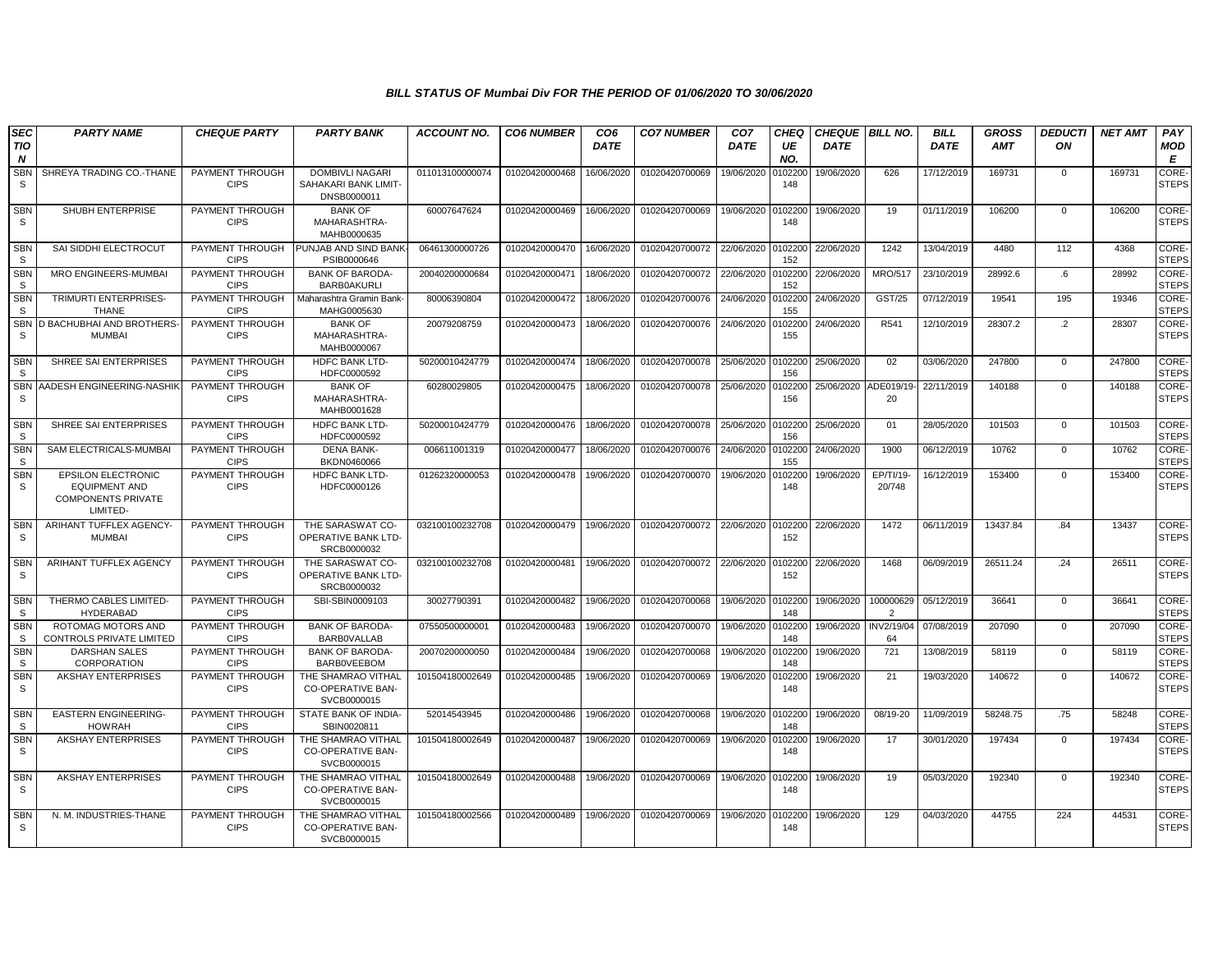| <b>SEC</b>                 | <b>PARTY NAME</b>                                     | <b>CHEQUE PARTY</b>            | <b>PARTY BANK</b>                                 | <b>ACCOUNT NO.</b> | <b>CO6 NUMBER</b> | CO <sub>6</sub> | <b>CO7 NUMBER</b> | CO <sub>7</sub> | CHEO           | <b>CHEQUE BILL NO.</b>  |                             | <b>BILL</b> | <b>GROSS</b> | <b>DEDUCTI</b> | <b>NET AMT</b> | PAY                         |
|----------------------------|-------------------------------------------------------|--------------------------------|---------------------------------------------------|--------------------|-------------------|-----------------|-------------------|-----------------|----------------|-------------------------|-----------------------------|-------------|--------------|----------------|----------------|-----------------------------|
| TIO<br>$\boldsymbol{N}$    |                                                       |                                |                                                   |                    |                   | <b>DATE</b>     |                   | <b>DATE</b>     | UE<br>NO.      | <b>DATE</b>             |                             | <b>DATE</b> | <b>AMT</b>   | ON             |                | MOD<br>E                    |
| <b>SBN</b>                 | CHEM-VERSE CONSULTANTS                                | PAYMENT THROUGH                | <b>BANK OF INDIA-</b>                             | 004127100014374    | 01020420000490    | 19/06/2020      | 01020420700068    | 19/06/2020      | 102200         | 19/06/2020              | 0944/19-20                  | 22/11/2019  | 5310         | $\mathbf 0$    | 5310           | <b>CORE</b>                 |
| S                          | (INDIA) PVT. LTD-MUMBAI                               | <b>CIPS</b>                    | BKID0000041                                       |                    |                   |                 |                   |                 | 148            |                         |                             |             |              |                |                | <b>STEPS</b>                |
| <b>SBN</b><br>-S           | <b>FUJI TECHNICAL SERVICES</b><br>PVT LTD-NAVI MUMBAI | PAYMENT THROUGH<br><b>CIPS</b> | <b>HDFC BANK LTD-</b><br>HDFC0000520              | 05202320000032     | 01020420000492    | 19/06/2020      | 01020420700068    | 19/06/2020      | 102200<br>148  | 19/06/2020 FTS/IND/12   | 2/1920                      | 04/12/2019  | 11560        | $\Omega$       | 11560          | CORE-<br><b>STEPS</b>       |
| <b>SBN</b>                 | <b>FUJI TECHNICAL SERVICES</b>                        | PAYMENT THROUGH                | <b>HDFC BANK LTD-</b>                             | 05202320000032     | 01020420000493    | 19/06/2020      | 01020420700068    | 19/06/2020      | 102200         | 19/06/2020              | FTS/IND/0                   | 05/08/2019  | 12980        | $\mathbf{0}$   | 12980          | CORE-                       |
| S                          | PVT LTD-NAVI MUMBAI                                   | <b>CIPS</b>                    | HDFC0000520                                       |                    |                   |                 |                   |                 | 148            |                         | 2/1920                      |             |              |                |                | <b>STEPS</b>                |
| <b>SBN</b><br>S            | ASCO INDUSTRIES-MUMBAI                                | PAYMENT THROUGH<br><b>CIPS</b> | UNION BANK OF INDIA-<br>UBIN0531839               | 318301010036938    | 01020420000494    | 19/06/2020      | 01020420700072    | 22/06/2020      | 102200<br>152  | 22/06/2020              | 45                          | 23/09/2019  | 12036        | $\mathbf 0$    | 12036          | CORE-<br><b>STEPS</b>       |
| <b>SBN</b><br>S            | <b>NAVIN ELECTRONICS-</b><br>SONEBHADRA               | PAYMENT THROUGH<br><b>CIPS</b> | STATE BANK OF INDIA-<br>SBIN0003767               | 10773222362        | 01020420000495    | 19/06/2020      | 01020420700076    | 24/06/2020      | 102200<br>155  | 24/06/2020              | 119                         | 28/01/2020  | 40587        | $\mathbf{0}$   | 40587          | CORE-<br><b>STEPS</b>       |
| <b>SBN</b>                 | <b>OMEX ENGINEERING</b>                               | PAYMENT THROUGH                | <b>INDUSIND BANK LTD -</b>                        | 200004365001       | 01020420000496    | 19/06/2020      | 01020420700072    | 22/06/2020      | 102200         | 22/06/2020              | 19-20-103                   | 25/09/2019  | 34650        | $\mathbf 0$    | 34650          | CORE-                       |
| s                          | INDUSTRIES-Hapur                                      | <b>CIPS</b>                    | INDB0000049                                       |                    |                   |                 |                   |                 | 152            |                         |                             |             |              |                |                | <b>STEPS</b>                |
| <b>SBN</b><br>S            | <b>WOAMA ELECTRONICS</b>                              | PAYMENT THROUGH<br><b>CIPS</b> | <b>VIJAYA BANK-</b><br>VIJB0007233                | 723306261000001    | 01020420000497    | 19/06/2020      | 01020420700072    | 22/06/2020      | 102200<br>152  | 22/06/2020              | 371                         | 29/11/2019  | 241920       | $\mathbf 0$    | 241920         | CORE-<br><b>STEPS</b>       |
| <b>SBN</b>                 | <b>OMEX ENGINEERING</b>                               | PAYMENT THROUGH                | <b>INDUSIND BANK LTD -</b>                        | 200004365001       | 01020420000498    | 19/06/2020      | 01020420700072    | 22/06/2020      | 102200         | 22/06/2020              | 19-20-023                   | 25/05/2019  | 45150        | $\mathbf{0}$   | 45150          | CORE-                       |
| S                          | INDUSTRIES-Hapur                                      | <b>CIPS</b>                    | INDB0000049                                       |                    |                   |                 |                   |                 | 152            |                         |                             |             |              |                |                | <b>STEPS</b>                |
| <b>SBN</b><br>S            | H.P.ENTERPRISES-MUMBAI                                | PAYMENT THROUGH<br><b>CIPS</b> | STATE BANK OF INDIA-<br>SBIN0040243               | 64089873953        | 01020420000499    | 19/06/2020      | 01020420700072    | 22/06/2020      | 102200<br>152  | 22/06/2020              | 53                          | 03/10/2019  | 45764.12     | .12            | 45764          | CORE-<br><b>STEPS</b>       |
| <b>SBN</b>                 | <b>FIBRE GLASS INSULATION-</b>                        | PAYMENT THROUGH                | STATE BANK OF INDIA-                              | 10116991836        | 01020420000500    | 19/06/2020      | 01020420700072    | 22/06/2020      | 102200         | 22/06/2020              | 418                         | 25/10/2019  | 58233        | $\mathbf{0}$   | 58233          | CORE-                       |
| S                          | <b>BHOPAL</b>                                         | <b>CIPS</b>                    | SBIN0001253                                       |                    |                   |                 |                   |                 | 152            |                         |                             |             |              |                |                | <b>STEPS</b>                |
| <b>SBN</b><br><b>S</b>     | JAYSHREE ENTERPRISES-<br>Kolkata                      | PAYMENT THROUGH<br><b>CIPS</b> | <b>CITIBANK NA-</b><br>CITI0000028                | 0274470337         | 01020420000501    | 19/06/2020      | 01020420700076    | 24/06/2020      | 102200<br>155  | 24/06/2020              | JE/G/0084<br>19-20          | 02/08/2019  | 56448        | $\mathbf 0$    | 56448          | CORE-<br><b>STEPS</b>       |
| <b>SBN</b>                 | HIND ENTERPRISES-MUMBAI                               | PAYMENT THROUGH                | UNION BANK OF INDIA-                              | 379801010018121    | 01020420000502    | 19/06/2020      | 01020420700076    | 24/06/2020      | 102200         | 24/06/2020              | 495                         | 12/12/2019  | 594720       | 10080          | 584640         | CORE-                       |
| <b>S</b>                   |                                                       | <b>CIPS</b>                    | UBIN0537985                                       |                    |                   |                 |                   |                 | 155            |                         |                             |             |              |                |                | <b>STEPS</b>                |
| <b>SBN</b><br>S            | <b>TEJAS ENTERPRISES</b>                              | PAYMENT THROUGH<br><b>CIPS</b> | PNB-PUNB0232900                                   | 2329002100017443   | 01020420000503    | 19/06/2020      | 01020420700080    | 26/06/2020      | 0102200<br>157 | 26/06/2020              | 18/CR/19-<br>20             | 21/01/2020  | 299476       | 5076           | 294400         | CORE-<br><b>STEPS</b>       |
| <b>SBN</b><br>S            | SUN SYSTEMS-NEW DELHI                                 | PAYMENT THROUGH<br><b>CIPS</b> | THE JAMMU AND<br>KASHMIR BANK LTD-<br>JAKA0DWARKA | 0521010100000229   | 01020420000504    | 19/06/2020      | 01020420700087    | 04/07/2020      | 102200<br>171  | 05/07/2020              | 64T/SUN<br>19-20            | 13/02/2020  | 9460         | 47             | 9413           | CORE-<br><b>STEPS</b>       |
| SBN<br>S                   | RAKHANGI GAS SERVICE-<br><b>MUMBAI</b>                | PAYMENT THROUGH<br><b>CIPS</b> | <b>ICICI BANK LTD-</b><br>ICIC0006985             | 698505600133       | 01020420000505    | 20/06/2020      | 01020420700076    | 24/06/2020      | 102200<br>155  | 24/06/2020              | 12417                       | 27/01/2020  | 3717         | $\mathbf 0$    | 3717           | <b>CORE</b><br><b>STEPS</b> |
| <b>SBN</b><br>S.           | <b>BALAJI ENTERPRISES-</b><br><b>KOLKATA</b>          | PAYMENT THROUGH<br><b>CIPS</b> | UNITED BANK OF INDIA-<br>UTBI0EBG164              | 0345050006787      | 01020420000506    | 20/06/2020      | 01020420700076    | 24/06/2020      | 102200<br>155  | 24/06/2020              | 011                         | 14/02/2020  | 11978        | 958            | 11020          | CORE-<br><b>STEPS</b>       |
| <b>SBN</b><br>S            | SHIV KUMAR & CO.-MUMBAI                               | PAYMENT THROUGH<br><b>CIPS</b> | <b>BANK OF</b><br>MAHARASHTRA-<br>MAHB0000964     | 60312886871        | 01020420000507    | 20/06/2020      | 01020420700076    | 24/06/2020      | 102200<br>155  | 24/06/2020              | 13                          | 21/02/2020  | 57500        | 4025           | 53475          | CORE-<br><b>STEPS</b>       |
| S.                         | SBN TATER INTERNATIONAL IMPEX-<br><b>MUMBAI</b>       | PAYMENT THROUGH<br><b>CIPS</b> | SBI-SBIN0000566                                   | 38943811766        | 01020420000508    | 20/06/2020      | 01020420700071    | 20/06/2020      | 0102200<br>150 | 20/06/2020 TII/19/19-20 |                             | 17/02/2020  | 78597        | $\overline{0}$ | 78597          | CORE-<br><b>STEPS</b>       |
| <b>SBN</b><br>S            | R B TRADING COMPANYJHANS                              | PAYMENT THROUGH<br><b>CIPS</b> | <b>CENTRAL BANK OF</b><br>INDIA-CBIN0281892       | 1678634789         | 01020420000509    | 20/06/2020      | 01020420700071    | 20/06/2020      | 102200<br>150  | 20/06/2020              | 97                          | 19/02/2020  | 162000       | 1620           | 160380         | CORE-<br><b>STEPS</b>       |
| <b>SBN</b><br><sub>S</sub> | <b>JAWALA VIDYUT ACCESORIES</b><br>LIMITED            | PAYMENT THROUGH<br><b>CIPS</b> | <b>ICICI BANK LIMITED-</b><br>ICIC0004019         | 401905000142       | 01020420000510    | 20/06/2020      | 01020420700078    | 25/06/2020      | 102200<br>156  | 25/06/2020              | SINV-G-<br><b>JVAL01722</b> | 22/02/2020  | 58311        | 583            | 57728          | CORE-<br><b>STEPS</b>       |
| <b>SBN</b><br>S            | <b>MS Mittal Agencies</b>                             | PAYMENT THROUGH<br><b>CIPS</b> | <b>HDFC BANK-</b><br>HDFC0004110                  | 50200008470688     | 01020420000511    | 20/06/2020      | 01020420700078    | 25/06/2020      | 102200<br>156  | 25/06/2020              | GST/4439/2<br>019-20        | 02/03/2020  | 146160       | 1462           | 144698         | CORE-<br><b>STEPS</b>       |
| <b>SBN</b><br><sub>S</sub> | SHIV KUMAR & CO.-MUMBAI                               | PAYMENT THROUGH<br><b>CIPS</b> | <b>BANK OF</b><br>MAHARASHTRA-<br>MAHB0000964     | 60312886871        | 01020420000513    | 20/06/2020      | 01020420700074    | 22/06/2020      | 102200<br>152  | 22/06/2020              | 10                          | 27/01/2020  | 96800        | $\mathbf 0$    | 96800          | CORE-<br><b>STEPS</b>       |
| <b>SBN</b><br>S            | ELECTRO MECHANICALS-<br><b>JHANSI</b>                 | PAYMENT THROUGH<br><b>CIPS</b> | AXIS BANK-UTIB0000337                             | 914020026202215    | 01020420000514    | 20/06/2020      | 01020420700074    | 22/06/2020      | 102200<br>152  | 22/06/2020              | EM/2019-<br>20/338          | 29/02/2020  | 202868       | 5072           | 197796         | CORE-<br><b>STEPS</b>       |
| <b>SBN</b><br><sub>S</sub> | CAVIKO INDUSTRIAL WORKS                               | PAYMENT THROUGH<br><b>CIPS</b> | <b>CENTRAL BANK OF</b><br>INDIA-CBIN0280109       | 1008819854         | 01020420000515    | 20/06/2020      | 01020420700072    | 22/06/2020      | 102200<br>152  | 22/06/2020              | 37/CR/KAL<br>WA/2           | 06/02/2020  | 55125        | $\mathbf{0}$   | 55125          | CORE-<br><b>STEPS</b>       |
| <b>SBN</b>                 | <b>RIGID ENTERPRISES-MUMBAI</b>                       | PAYMENT THROUGH                | <b>INDIAN OVERSEAS</b>                            | 016202000005530    | 01020420000516    | 21/06/2020      | 01020420700072    | 22/06/2020      | 102200         | 22/06/2020              | RE/39                       | 29/02/2020  | 25760        | $\Omega$       | 25760          | CORE-                       |
| S.                         |                                                       | <b>CIPS</b>                    | BANK-IOBA0000162                                  |                    |                   |                 |                   |                 | 152            |                         |                             |             |              |                |                | <b>STEPS</b>                |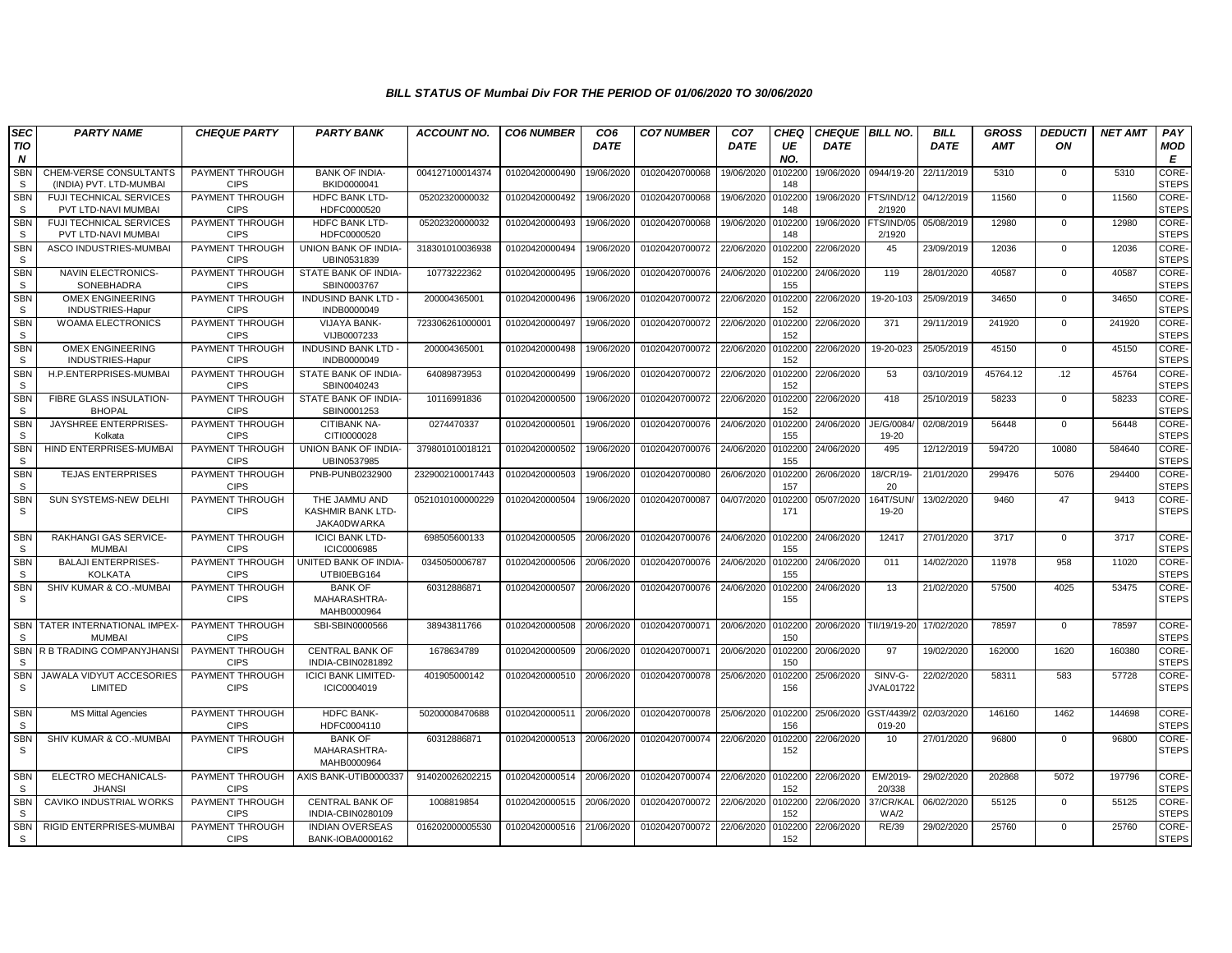| SEC<br>TIO<br>N        | <b>PARTY NAME</b>                                       | <b>CHEQUE PARTY</b>            | <b>PARTY BANK</b>                                             | <b>ACCOUNT NO.</b> | <b>CO6 NUMBER</b> | CO <sub>6</sub><br><b>DATE</b> | <b>CO7 NUMBER</b> | CO <sub>7</sub><br><b>DATE</b> | <b>CHEQ</b><br>UE<br>NO. | <b>CHEQUE BILL NO.</b><br><b>DATE</b> |                         | <b>BILL</b><br><b>DATE</b> | <b>GROSS</b><br><b>AMT</b> | <b>DEDUCTI</b><br>ON | <b>NET AMT</b> | PAY<br>MOD<br>E              |
|------------------------|---------------------------------------------------------|--------------------------------|---------------------------------------------------------------|--------------------|-------------------|--------------------------------|-------------------|--------------------------------|--------------------------|---------------------------------------|-------------------------|----------------------------|----------------------------|----------------------|----------------|------------------------------|
| <b>SBN</b><br>S        | MARUTI INDUSTRIES-<br><b>MUMBAI</b>                     | PAYMENT THROUGH<br><b>CIPS</b> | STATE BANK OF INDIA-<br>SBIN0015149                           | 37604156529        | 01020420000517    | 21/06/2020                     | 01020420700072    | 22/06/2020                     | 102200<br>152            | 22/06/2020                            | MI/104/19-<br>20        | 12/03/2020                 | 33453                      | $\mathbf{0}$         | 33453          | <b>CORE-</b><br><b>STEPS</b> |
| <b>SBN</b><br>s        | DECCAN SALES CORPORATION-<br>SOLAPUR.                   | PAYMENT THROUGH<br><b>CIPS</b> | <b>BANK OF INDIA-</b><br><b>BKID0000708</b>                   | 070820110000384    | 01020420000518    | 21/06/2020                     | 01020420700072    | 22/06/2020                     | 102200<br>152            | 22/06/2020                            | DSC/2019<br>20/047      | 13/03/2020                 | 137972                     | $\Omega$             | 137972         | CORE-<br><b>STEPS</b>        |
| <b>SBN</b><br>S        | <b>DARSHAN SALES</b><br>CORPORATION-MUMBAI              | PAYMENT THROUGH<br><b>CIPS</b> | <b>BANK OF BARODA-</b><br><b>BARBOVEEBOM</b>                  | 20070200000050     | 01020420000519    | 21/06/2020                     | 01020420700072    | 22/06/2020                     | 102200<br>152            | 22/06/2020                            | 746                     | 04/03/2020                 | 70198                      | $\mathbf 0$          | 70198          | CORE-<br><b>STEPS</b>        |
| <b>SBN</b><br>S.       | <b>CONCEPT RAIL ENGINEERS</b><br><b>PVT LTD-KOLKATA</b> | PAYMENT THROUGH<br><b>CIPS</b> | ALLAHABAD BANK-<br>ALLA0210866                                | 21749685703        | 01020420000522    | 21/06/2020                     | 01020420700072    | 22/06/2020                     | 102200<br>152            | 22/06/2020                            | CR/326/20<br>$9 - 20$   | 14/02/2020                 | 156800                     | $\mathbf 0$          | 156800         | CORE-<br><b>STEPS</b>        |
| SBN<br>S.              | P V DIES-THANE                                          | PAYMENT THROUGH<br><b>CIPS</b> | <b>DOMBIVLI NAGARI</b><br>SAHAKARI BANK LIMIT-<br>DNSB0000018 | 051013200000089    | 01020420000523    | 21/06/2020                     | 01020420700072    | 22/06/2020                     | 102200<br>152            | 22/06/2020                            | PV/24/19-<br>20         | 19/02/2020                 | 58485                      | 3056                 | 55429          | CORE-<br><b>STEPS</b>        |
| <b>SBN</b><br>S.       | P V DIES-THANE                                          | PAYMENT THROUGH<br><b>CIPS</b> | <b>DOMBIVLI NAGARI</b><br>SAHAKARI BANK LIMIT-<br>DNSB0000018 | 051013200000089    | 01020420000525    | 21/06/2020                     | 01020420700072    | 22/06/2020                     | 102200<br>152            | 22/06/2020                            | PV/20/19<br>20          | 19/01/2020                 | 13388                      | 562                  | 12826          | <b>CORE-</b><br><b>STEPS</b> |
| <b>SBN</b><br>S        | KAYSONS ELECTRICALS PVT.<br>LTD.-varanasi               | PAYMENT THROUGH<br><b>CIPS</b> | <b>INDIAN OVERSEAS</b><br>BANK-IOBA0001002                    | 100202000000732    | 01020420000526    | 22/06/2020                     | 01020420700074    | 22/06/2020                     | 102200<br>152            | 22/06/2020                            | 19-20/176               | 15/11/2019                 | 72806                      | $\mathbf 0$          | 72806          | CORE-<br><b>STEPS</b>        |
| <b>SBN</b><br>S.       | <b>RUP ENTERPRISES-THANE</b>                            | PAYMENT THROUGH<br><b>CIPS</b> | UNITED BANK OF INDIA-<br>UTBI0DBV676                          | 1550050003469      | 01020420000527    | 22/06/2020                     | 01020420700074    | 22/06/2020                     | 102200<br>152            | 22/06/2020                            | 018                     | 10/12/2019                 | 80333.4                    | .4                   | 80333          | CORE-<br><b>STEPS</b>        |
| <b>SBN</b><br><b>S</b> | VAPCON MANUFACTURING<br>ENGINEERS-MUMBAI                | PAYMENT THROUGH<br><b>CIPS</b> | <b>BANK OF INDIA-</b><br>BKID0000061                          | 006127110000100    | 01020420000528    | 22/06/2020                     | 01020420700074    | 22/06/2020                     | 102200<br>152            | 22/06/2020                            | /MG047/19<br>20         | 15/07/2019                 | 70893.4                    | .4                   | 70893          | CORE-<br><b>STEPS</b>        |
| <b>SBN</b><br>S.       | <b>GURUKRIPA PROJECT</b><br>&MARKETING-BAGRU            | PAYMENT THROUGH<br><b>CIPS</b> | <b>BANK OF INDIA-</b><br>BKID0006673                          | 667320110000114    | 01020420000529    | 22/06/2020                     | 01020420700074    | 22/06/2020                     | 102200<br>152            | 22/06/2020                            | GKPM/19-<br>20/003      | 01/06/2019                 | 24426                      | $\mathbf{0}$         | 24426          | CORE-<br><b>STEPS</b>        |
| <b>SBN</b><br>S        | S.PAL ENTERPRISES PVT LTD                               | PAYMENT THROUGH<br><b>CIPS</b> | HSBC-HSBC0110005                                              | 054698972001       | 01020420000530    | 22/06/2020                     | 01020420700073    | 22/06/2020                     | 102200<br>152            | 22/06/2020                            | 2020-21/26              | 21/05/2020                 | 27766907                   | 470626               | 27296281       | CORE-<br><b>STEPS</b>        |
| SBN<br>S.              | S.PAL ENTERPRISES PVT LTD                               | PAYMENT THROUGH<br><b>CIPS</b> | HSBC-HSBC0110005                                              | 054698972001       | 01020420000531    | 22/06/2020                     | 01020420700075    | 22/06/2020                     | 102200<br>152            | 22/06/2020                            | 2020-21/4               | 08/05/2020                 | 27369743                   | 463894               | 26905849       | CORE-<br><b>STEPS</b>        |
| <b>SBN</b><br>S        | <b>SETON ELECTRICAL</b><br>PRODUCTS-MUMBAI              | PAYMENT THROUGH<br><b>CIPS</b> | SBI-SBIN0000562                                               | 32989953042        | 01020420000532    | 23/06/2020                     | 01020420700081    | 02/07/2020                     | 102200<br>169            | 02/07/2020                            | 021/19-20               | 21/11/2019                 | 154249.6                   | .6                   | 154249         | CORE-<br><b>STEPS</b>        |
| <b>SBN</b><br>S.       | PACKING HOUSE-MUMBAI                                    | PAYMENT THROUGH<br><b>CIPS</b> | THE SHAMRAO VITHAL<br><b>CO-OPERATIVE BAN-</b><br>SVCB0000053 | 105319940000005    | 01020420000533    | 23/06/2020                     | 01020420700078    | 25/06/2020                     | 102200<br>156            | 25/06/2020 PH/KPC/37                  |                         | 08/07/2018                 | 568120                     | 9630                 | 558490         | CORE-<br><b>STEPS</b>        |
| <b>SBN</b><br>S        | MACO CORPORATION INDIA<br>PRIVATE LTD-Kolkata           | PAYMENT THROUGH<br><b>CIPS</b> | <b>ICICI BANK LTD-</b><br>ICIC0001616                         | 161605000030       | 01020420000534    | 23/06/2020                     | 01020420700081    | 02/07/2020                     | 102200<br>169            | 02/07/2020                            | AP-<br><0/2019/0<br>878 | 23/09/2019                 | 130654                     | $\mathbf{0}$         | 130654         | CORE-<br><b>STEPS</b>        |
| <b>SBN</b><br>S.       | ABB INDIA LTD                                           | PAYMENT THROUGH<br><b>CIPS</b> | DEUTSCHE BANK AG-<br>DEUT0797BGL                              | 2000149000         | 01020420000535    | 23/06/2020                     | 01020420700079    | 25/06/2020                     | 102200<br>156            | 25/06/2020                            | 19240101<br>440         | 26/02/2020                 | 1003000                    | 17000                | 986000         | CORE-<br><b>STEPS</b>        |
| <b>SBN</b><br>S        | NAVALAKHI AND CO-KOLKATA                                | PAYMENT THROUGH<br><b>CIPS</b> | UNITED BANK OF INDIA-<br>UTBI0NSR122                          | 0101050033813      | 01020420000536    | 23/06/2020                     | 01020420700076    | 24/06/2020                     | 102200<br>155            | 24/06/2020                            | NC-1920-1               | 26/08/2019                 | 23940                      | 2394                 | 21546          | CORE-<br><b>STEPS</b>        |
| <b>SBN</b><br>S.       | <b>JECKSON ENTERPRISES-</b><br><b>KOLKATA</b>           | PAYMENT THROUGH<br><b>CIPS</b> | <b>KOTAK MAHINDRA BANK</b><br>KKBK0000871                     | 3511894120         | 01020420000537    | 23/06/2020                     | 01020420700081    | 02/07/2020                     | 102200<br>169            | 02/07/2020                            | JE/12/19-20             | 12/07/2019                 | 139240                     | $\Omega$             | 139240         | CORE-<br><b>STEPS</b>        |
| <b>SBN</b><br><b>S</b> | <b>BIMAL ENGINEERING WORKS</b><br>JALANDHAR             | PAYMENT THROUGH<br><b>CIPS</b> | <b>HDFC BANK LTD-</b><br>HDFC0000340                          | 50200028447822     | 01020420000538    | 23/06/2020                     | 01020420700078    | 25/06/2020                     | 102200<br>156            | 25/06/2020                            | T/19-20/84              | 03/09/2019                 | 76650                      | 5366                 | 71284          | <b>CORE</b><br><b>STEPS</b>  |
| <b>SBN</b><br>-S       | T.M.JAYALAKSHMI AND CO-<br><b>THANE</b>                 | PAYMENT THROUGH<br><b>CIPS</b> | ABHYUDAYA CO-OP<br>BANK LTD-ABHY0065066                       | 107021100000072    | 01020420000539    | 23/06/2020                     | 01020420700078    | 25/06/2020                     | 102200<br>156            | 25/06/2020                            | 74                      | 10/10/2019                 | 16065                      | 1600                 | 14465          | CORE-<br><b>STEPS</b>        |
| <b>SBN</b><br>S.       | S. K. DAS AND COMPANY                                   | PAYMENT THROUGH<br><b>CIPS</b> | UNITED BANK OF INDIA<br>UTBI0RAMD59                           | 1093050010177      | 01020420000540    | 23/06/2020                     | 01020420700078    | 25/06/2020                     | 102200<br>156            | 25/06/2020                            | 224/2018-<br>19         | 07/01/2019                 | 8260                       | 41                   | 8219           | <b>CORE</b><br><b>STEPS</b>  |
| <b>SBN</b><br>-S       | V.M.ENTERPRISE-MUMBAI                                   | PAYMENT THROUGH<br><b>CIPS</b> | STATE BANK OF INDIA-<br>SBIN0013340                           | 38323523149        | 01020420000541    | 23/06/2020                     | 01020420700078    | 25/06/2020                     | 102200<br>156            | 25/06/2020                            | 90                      | 29/08/2019                 | 65372                      | $\Omega$             | 65372          | CORE-<br><b>STEPS</b>        |
| <b>SBN</b><br>S.       | ROHAN MACHINERY SPARES<br>Kalyan                        | PAYMENT THROUGH<br><b>CIPS</b> | DOMBIVLI NAGARI<br>SAHAKARI BANK LIMIT-<br>DNSB0000003        | 003011100003801    | 01020420000542    | 23/06/2020                     | 01020420700078    | 25/06/2020                     | 102200<br>156            | 25/06/2020                            | RMS/064/2<br>019-20     | 19/09/2019                 | 171690                     | $\mathbf{0}$         | 171690         | CORE-<br><b>STEPS</b>        |
| <b>SBN</b><br>S.       | <b>K P ENGINEERS-MUMBAI</b>                             | PAYMENT THROUGH<br><b>CIPS</b> | <b>BANK OF BARODA-</b><br><b>BARBOVERSOV</b>                  | 17050200001003     | 01020420000543    | 23/06/2020                     | 01020420700078    | 25/06/2020                     | 102200<br>156            | 25/06/2020                            | 26                      | 25/11/2019                 | 147599.98                  | .98.                 | 147599         | CORE-<br><b>STEPS</b>        |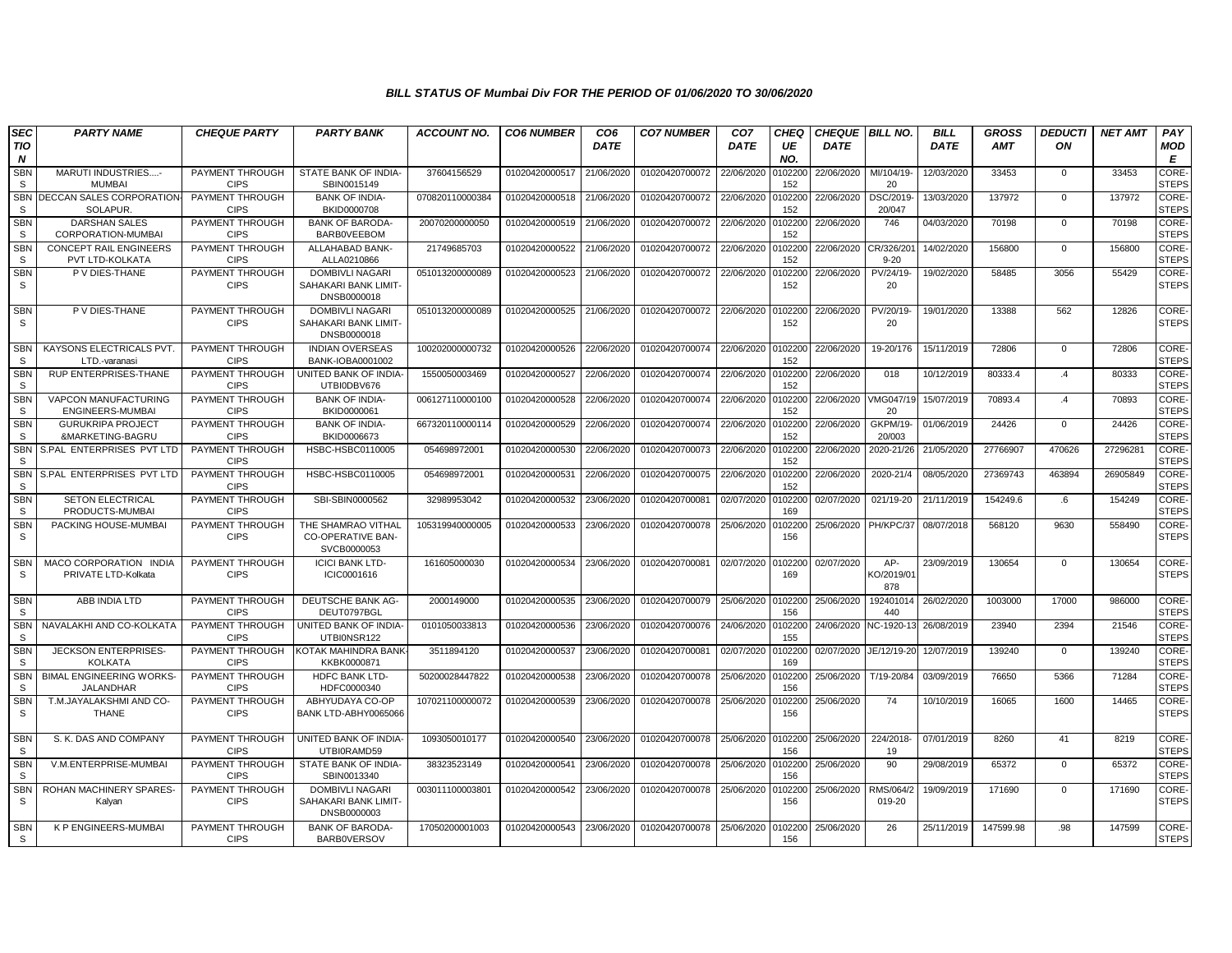| SEC<br>TIO<br>$\boldsymbol{N}$ | <b>PARTY NAME</b>                                                             | <b>CHEQUE PARTY</b>            | <b>PARTY BANK</b>                                             | <b>ACCOUNT NO.</b> | <b>CO6 NUMBER</b> | CO <sub>6</sub><br><b>DATE</b> | <b>CO7 NUMBER</b> | CO <sub>7</sub><br><b>DATE</b> | <b>CHEQ</b><br>UE<br>NO. | CHEQUE BILL NO.<br><b>DATE</b> |                            | <b>BILL</b><br><b>DATE</b> | <b>GROSS</b><br><b>AMT</b> | <b>DEDUCTI</b><br>ON | <b>NET AMT</b> | PAY<br><b>MOD</b><br>E       |
|--------------------------------|-------------------------------------------------------------------------------|--------------------------------|---------------------------------------------------------------|--------------------|-------------------|--------------------------------|-------------------|--------------------------------|--------------------------|--------------------------------|----------------------------|----------------------------|----------------------------|----------------------|----------------|------------------------------|
| SBN<br>S.                      | KINJAL ELECTRICALS PVT.<br>LTD.                                               | PAYMENT THROUGH<br><b>CIPS</b> | <b>HDFC BANK LTD-</b><br>HDFC0000553                          | 05532320005565     | 01020420000545    | 23/06/2020                     | 01020420700093    | 08/07/2020                     | 102200<br>175            | 08/07/2020                     | 1178                       | 24/02/2020                 | 78870                      | $\mathbf 0$          | 78870          | <b>CORE</b><br><b>STEPS</b>  |
| <b>SBN</b><br><b>S</b>         | KINJAL ELECTRICALS PRIVATE<br>LIMITEDDELHI                                    | PAYMENT THROUGH<br><b>CIPS</b> | HDFC BANK LTD-<br>HDFC0000553                                 | 05532320005565     | 01020420000546    | 23/06/2020                     | 01020420700076    | 24/06/2020                     | 102200<br>155            | 24/06/2020                     | 1177                       | 24/02/2020                 | 65400                      | 327                  | 65073          | CORE-<br><b>STEPS</b>        |
| <b>SBN</b><br>S.               | <b>ELCOME INTEGRATED</b><br><b>SYSTEMS PRIVATE</b><br><b>LIMITEDTHANE</b>     | PAYMENT THROUGH<br><b>CIPS</b> | AXIS BANK-UTIB0000072                                         | 913030016906532    | 01020420000551    | 24/06/2020                     | 01020420700076    | 24/06/2020                     | 102200<br>155            | 24/06/2020                     | 00352                      | 08/02/2019                 | 53985                      | $\mathbf{0}$         | 53985          | CORE-<br><b>STEPS</b>        |
| <b>SBN</b><br>-S               | <b>FAIVELEY TRANSPORT RAIL</b><br>TECHNOLOGIES INDIA LIMITED-<br><b>HOSUR</b> | PAYMENT THROUGH<br><b>CIPS</b> | <b>BNP PARIBAS-</b><br>BNPA0009067                            | 0906710149500165   | 01020420000552    | 24/06/2020                     | 01020420700078    | 25/06/2020                     | 0102200<br>156           | 25/06/2020                     | 332020010<br>0480          | 30/01/2020                 | 38185                      | $\Omega$             | 38185          | CORE-<br><b>STEPS</b>        |
| <b>SBN</b><br>S                | SUNRISE ENTERPRISE                                                            | PAYMENT THROUGH<br><b>CIPS</b> | STATE BANK OF INDIA-<br>SBIN0004790                           | 37640412208        | 01020420000553    | 24/06/2020                     | 01020420700078    | 25/06/2020                     | 0102200<br>156           | 25/06/2020                     | 05                         | 22/10/2019                 | 128520                     | 12852                | 115668         | CORE-<br><b>STEPS</b>        |
| <b>SBN</b><br>S                | FAIVELEY TRANSPORT RAIL<br>TECHNOLOGIES INDIA LIMITED-<br><b>HOSUR</b>        | PAYMENT THROUGH<br><b>CIPS</b> | <b>BNP PARIBAS-</b><br>BNPA0009067                            | 0906710149500165   | 01020420000554    | 24/06/2020                     | 01020420700078    | 25/06/2020                     | 102200<br>156            | 25/06/2020                     | 32020010<br>498            | 31/01/2020                 | 145434                     | $\mathbf 0$          | 145434         | CORE-<br><b>STEPS</b>        |
| <b>SBN</b><br>S                | <b>GMMCO LTD-RAIGAD</b>                                                       | PAYMENT THROUGH<br><b>CIPS</b> | <b>HDFC BANK LTD-</b><br>HDFC0000004                          | 00040120000233     | 01020420000555    | 24/06/2020                     | 01020420700077    | 24/06/2020                     | 0102200<br>155           | 24/06/2020 PA2700008           | 037                        | 30/11/2019                 | 1530261                    | 25912                | 1504349        | CORE-<br><b>STEPS</b>        |
| <b>SBN</b><br><b>S</b>         | <b>AYUSHCONTROLED</b><br><b>ENTERPRISES</b>                                   | PAYMENT THROUGH<br><b>CIPS</b> | STATE BANK OF INDIA-<br>SBIN0015928                           | 20439293782        | 01020420000556    | 24/06/2020                     | 01020420700078    | 25/06/2020                     | 102200<br>156            | 25/06/2020                     | ACE/2019<br>20/01          | 28/12/2019                 | 241428                     | $\mathbf 0$          | 241428         | CORE-<br><b>STEPS</b>        |
| <b>SBN</b><br>S                | MAXIMUS SOLUTIONS-THANE                                                       | PAYMENT THROUGH<br><b>CIPS</b> | THE SHAMRAO VITHAL<br><b>COOPERATIVE BANK-</b><br>SVCB0000081 | 108104180000170    | 01020420000557    | 24/06/2020                     | 01020420700078    | 25/06/2020                     | 102200<br>156            | 25/06/2020                     | AS/034/20<br>$9 - 20$      | 11/12/2019                 | 228183                     | $\mathbf 0$          | 228183         | CORE-<br><b>STEPS</b>        |
| <b>SBN</b><br><b>S</b>         | <b>B. KHANDELWAL METAL</b><br>CORPORATION-MUMBAI                              | PAYMENT THROUGH<br><b>CIPS</b> | <b>CENTRAL BANK OF</b><br>INDIA-CBIN0280599                   | 1016023773         | 01020420000558    | 24/06/2020                     | 01020420700078    | 25/06/2020                     | 0102200<br>156           | 25/06/2020                     | 103                        | 25/02/2020                 | 22007                      | 0                    | 22007          | CORE-<br><b>STEPS</b>        |
| <b>SBN</b><br>S.               | ROHAN MACHINERY SPARES-<br>Kalyan                                             | PAYMENT THROUGH<br><b>CIPS</b> | <b>DOMBIVLI NAGARI</b><br>SAHAKARI BANK LIMIT-<br>DNSB0000003 | 003011100003801    | 01020420000559    | 24/06/2020                     | 01020420700078    | 25/06/2020                     | 102200<br>156            | 25/06/2020                     | RMS/102/2<br>019-20        | 11/12/2019                 | 166380                     | $\mathbf{0}$         | 166380         | CORE-<br><b>STEPS</b>        |
| <b>SBN</b><br>S.               | TRIMURTI TRADING COMPANY<br><b>MUMBAI</b>                                     | PAYMENT THROUGH<br><b>CIPS</b> | ABHYUDAYA CO-OP<br>BANK LTD-ABHY0065002                       | 002031100010550    | 01020420000560    | 24/06/2020                     | 01020420700078    | 25/06/2020                     | 102200<br>156            | 25/06/2020                     | 123                        | 05/02/2020                 | 25771                      | $\mathbf 0$          | 25771          | CORE-<br><b>STEPS</b>        |
| <b>SBN</b><br>S                | ROHAN MACHINERY SPARES<br>Kalyan                                              | PAYMENT THROUGH<br><b>CIPS</b> | DOMBIVLI NAGARI<br>SAHAKARI BANK LIMIT-<br>DNSB0000003        | 003011100003801    | 01020420000561    | 24/06/2020                     | 01020420700078    | 25/06/2020                     | 102200<br>156            | 25/06/2020                     | <b>RMS/115A</b><br>2019-20 | 18/01/2020                 | 229569                     | 16070                | 213499         | <b>CORE</b><br><b>STEPS</b>  |
| <b>SBN</b><br>-S               | THERMO CABLES LIMITED<br><b>HYDERABAD</b>                                     | PAYMENT THROUGH<br><b>CIPS</b> | SBI-SBIN0009103                                               | 30027790391        | 01020420000562    | 24/06/2020                     | 01020420700078    | 25/06/2020                     | 0102200<br>156           | 25/06/2020                     | 100000675                  | 04/02/2020                 | 32568                      | $\mathbf 0$          | 32568          | CORE-<br><b>STEPS</b>        |
| <b>SBN</b><br>-S               | SRIDHAR RUBBER PRODUCTS.                                                      | PAYMENT THROUGH<br><b>CIPS</b> | STATE BANK OF INDIA-<br>SBIN0001883                           | 35542153756        | 01020420000563    | 24/06/2020                     | 01020420700078    | 25/06/2020                     | 102200<br>156            | 25/06/2020                     | 0 <sub>5</sub>             | 24/10/2019                 | 175350                     | $\mathbf 0$          | 175350         | CORE-<br><b>STEPS</b>        |
| <b>SBN</b><br>S                | <b>LAXMI ENTERPRISES</b>                                                      | PAYMENT THROUGH<br><b>CIPS</b> | DOMBIVLI NAGARI<br>SAHAKARI BANK LIMIT-<br>DNSB0000003        | 003013500000010    | 01020420000564    | 24/06/2020                     | 01020420700078    | 25/06/2020                     | 102200<br>156            | 25/06/2020                     | LE/141/20<br>$9 - 20$      | 11/12/2019                 | 249570                     | 7487                 | 242083         | CORE-<br><b>STEPS</b>        |
| <b>SBN</b><br>S                | SIECHEM TECHNOLOGIES<br>PRIVATE LIMITED-<br><b>PONDICHERRY</b>                | PAYMENT THROUGH<br><b>CIPS</b> | <b>BANK OF BARODA</b><br><b>BARB0ECSTRE</b>                   | 05260500000042     | 01020420000565    | 24/06/2020                     | 01020420700078    | 25/06/2020                     | 0102200<br>156           | 25/06/2020                     | 328/19-20                  | 25/11/2019                 | 193992                     | $\mathbf 0$          | 193992         | CORE-<br><b>STEPS</b>        |
| <b>SBN</b><br><b>S</b>         | NAPASAR POLYMER PRIVATE<br>LIMITED-KOLKATA                                    | PAYMENT THROUGH<br><b>CIPS</b> | <b>CORPORATION BANK-</b><br>CORP0000052                       | 560101000098359    | 01020420000567    | 24/06/2020                     | 01020420700077    | 24/06/2020                     | 0102200<br>155           | 24/06/2020                     | aovt/011/20<br>19-20       | 03/02/2020                 | 2865125                    | 197830               | 2667295        | CORE-<br><b>STEPS</b>        |
| <b>SBN</b><br>S.               | SHIV KUMAR & CO.-MUMBAI                                                       | PAYMENT THROUGH<br><b>CIPS</b> | <b>BANK OF</b><br>MAHARASHTRA-<br>MAHB0000964                 | 60312886871        | 01020420000568    | 24/06/2020                     | 01020420700080    | 26/06/2020                     | 102200<br>157            | 26/06/2020                     | 08                         | 16/01/2020                 | 34000                      | $\mathbf 0$          | 34000          | CORE-<br><b>STEPS</b>        |
| <b>SBN</b><br>S                | SHREE RUBBER WORKS                                                            | PAYMENT THROUGH<br><b>CIPS</b> | <b>HDFC BANK LTD-</b><br>HDFC0000685                          | 06852560000528     | 01020420000569    | 24/06/2020                     | 01020420700078    | 25/06/2020                     | 102200<br>156            | 25/06/2020                     | 760                        | 03/12/2019                 | 167086                     | $\mathbf 0$          | 167086         | <b>CORE-</b><br><b>STEPS</b> |
| <b>SBN</b><br>S.               | S.M.SHAH AND CO-MUMBAI                                                        | PAYMENT THROUGH<br><b>CIPS</b> | <b>IDBI BANK LTD-</b><br>IBKL0000173                          | 173102000001205    | 01020420000570    | 24/06/2020                     | 01020420700078    | 25/06/2020                     | 102200<br>156            | 25/06/2020                     | 113                        | 28/01/2020                 | 124222                     | $\mathbf{0}$         | 124222         | CORE-<br><b>STEPS</b>        |
| <b>SBN</b><br>-S               | ROHAN MACHINERY SPARES-<br>Kalyan                                             | PAYMENT THROUGH<br><b>CIPS</b> | DOMBIVLI NAGARI<br>SAHAKARI BANK LIMIT-<br>DNSB0000003        | 003011100003801    | 01020420000571    | 24/06/2020                     | 01020420700080    | 26/06/2020                     | 102200<br>157            | 26/06/2020                     | 132                        | 08/02/2020                 | 174947                     | $\mathbf 0$          | 174947         | CORE-<br><b>STEPS</b>        |